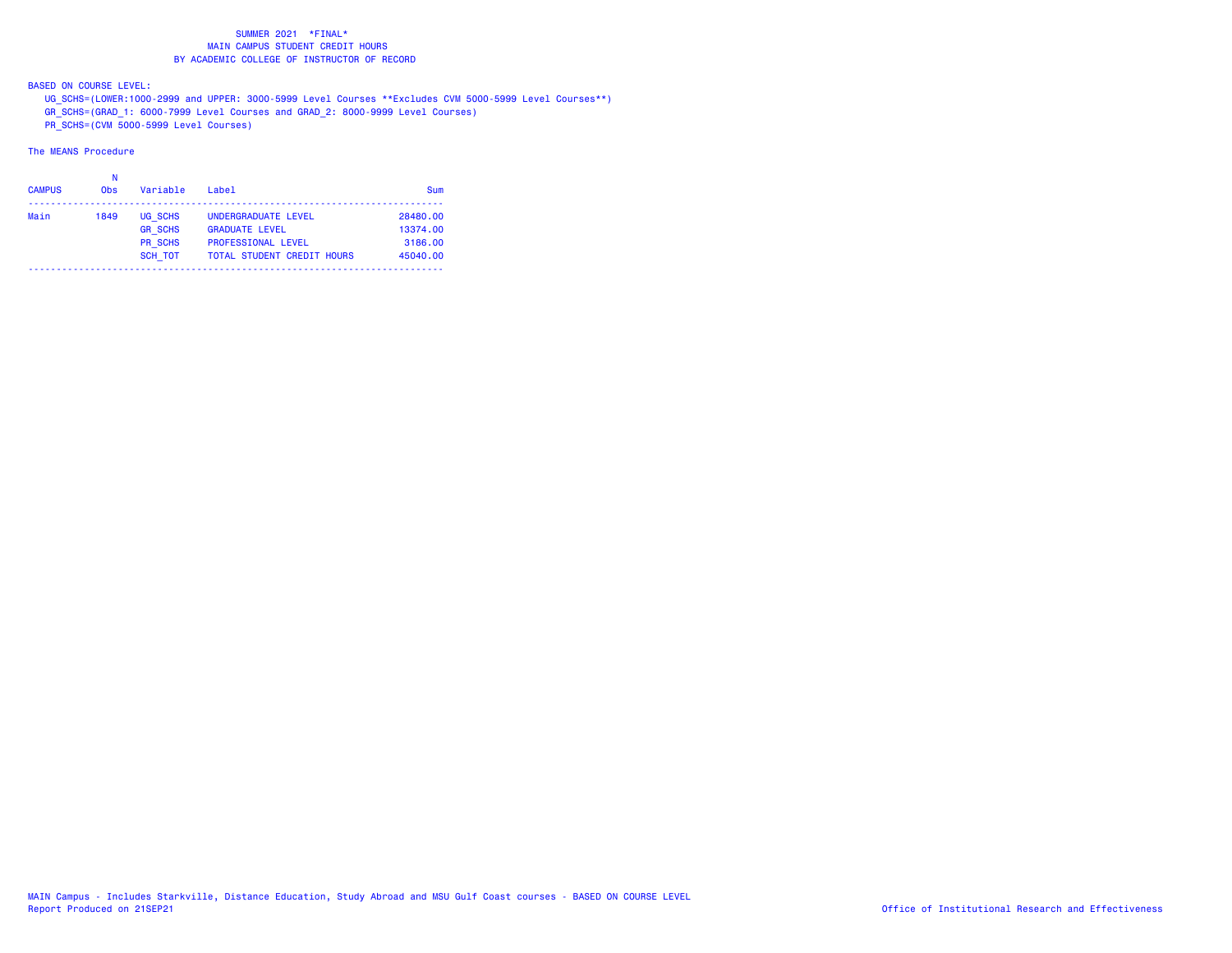BASED ON COURSE LEVEL:

UG\_SCHS=(LOWER:1000-2999 and UPPER: 3000-5999 Level Courses \*\*Excludes CVM 5000-5999 Level Courses\*\*)

GR\_SCHS=(GRAD\_1: 6000-7999 Level Courses and GRAD\_2: 8000-9999 Level Courses)

PR\_SCHS=(CVM 5000-5999 Level Courses)

| <b>COURSE CAMPUS</b> | N<br><b>Obs</b> | Variable Label |                                      | <b>Sum</b> |
|----------------------|-----------------|----------------|--------------------------------------|------------|
| Starkville           | 1378            |                | UG SCHS UNDERGRADUATE LEVEL          | 21391.00   |
|                      |                 | <b>GR SCHS</b> | <b>GRADUATE LEVEL</b>                | 6720.00    |
|                      |                 |                | PR SCHS PROFESSIONAL LEVEL           | 3150.00    |
|                      |                 |                | SCH TOT   TOTAL STUDENT CREDIT HOURS | 31261.00   |
| Distance Education   | 452             | UG SCHS        | UNDERGRADUATE LEVEL                  | 6610.00    |
|                      |                 | <b>GR SCHS</b> | <b>GRADUATE LEVEL</b>                | 6651.00    |
|                      |                 |                | PR SCHS PROFESSIONAL LEVEL           | 0.00       |
|                      |                 | SCH TOT        | TOTAL STUDENT CREDIT HOURS           | 13261.00   |
| <b>Gulf Coast</b>    | 6               | UG SCHS        | UNDERGRADUATE LEVEL                  | 99.00      |
|                      |                 | <b>GR SCHS</b> | <b>GRADUATE LEVEL</b>                | 0.00       |
|                      |                 | PR SCHS        | PROFESSIONAL LEVEL                   | 0.00       |
|                      |                 | SCH TOT        | TOTAL STUDENT CREDIT HOURS           | 99.00      |
| Study Abroad         | 13              | UG SCHS        | UNDERGRADUATE LEVEL                  | 380.00     |
|                      |                 | <b>GR SCHS</b> | <b>GRADUATE LEVEL</b>                | 3.00       |
|                      |                 |                | PR SCHS PROFESSIONAL LEVEL           | 36.00      |
|                      |                 |                | SCH TOT TOTAL STUDENT CREDIT HOURS   | 419.00     |
|                      |                 |                |                                      |            |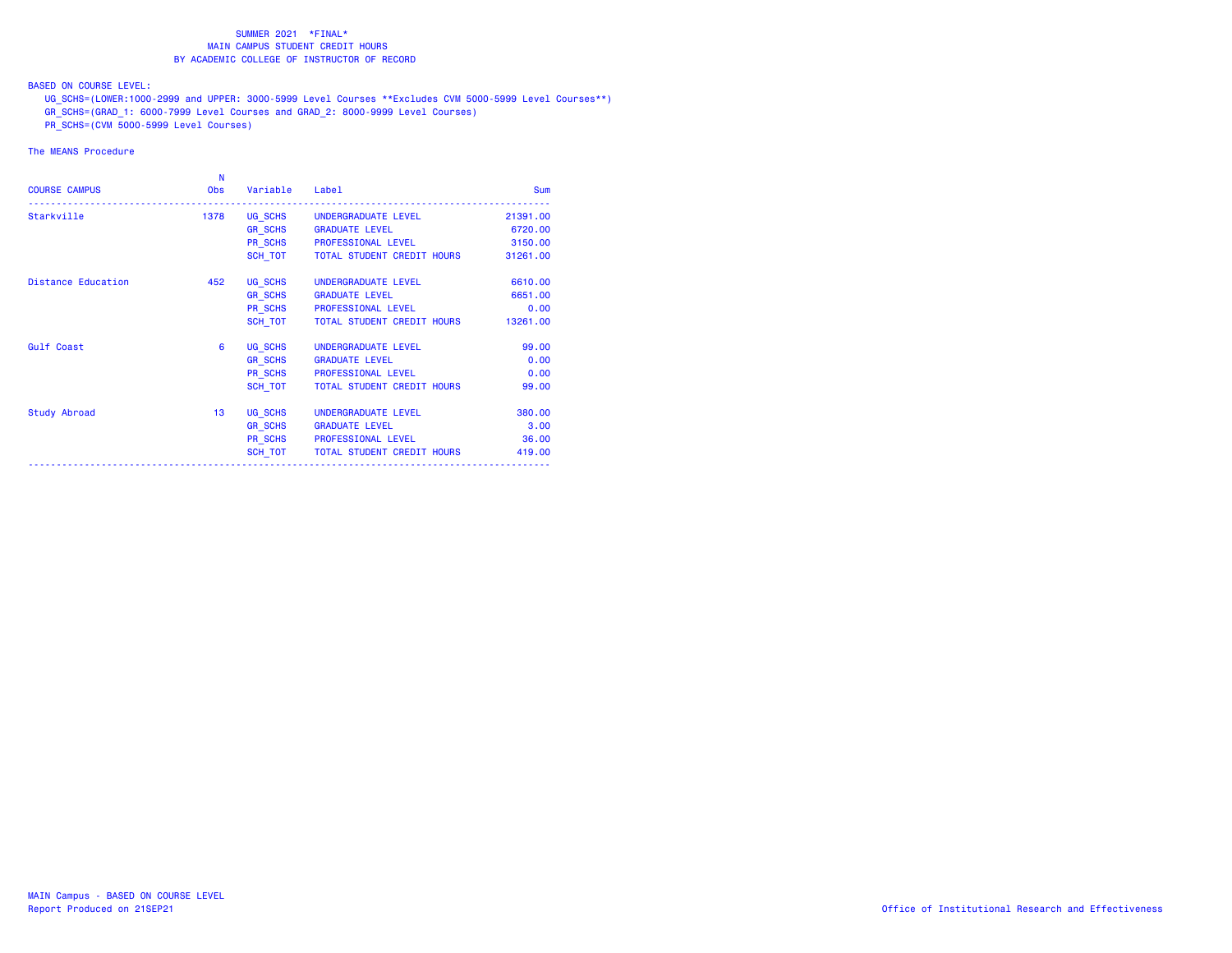BASED ON COURSE LEVEL:

UG\_SCHS=(LOWER:1000-2999 and UPPER: 3000-5999 Level Courses \*\*Excludes CVM 5000-5999 Level Courses\*\*)

GR\_SCHS=(GRAD\_1: 6000-7999 Level Courses and GRAD\_2: 8000-9999 Level Courses)

PR\_SCHS=(CVM 5000-5999 Level Courses)

| ACADEMIC COLLEGE            | N<br><b>Obs</b> | Variable       | Label                      | Sum      |
|-----------------------------|-----------------|----------------|----------------------------|----------|
| Agriculture & Life Sciences | 318             | UG SCHS        | UNDERGRADUATE LEVEL        | 1933.00  |
|                             |                 | GR_SCHS        | <b>GRADUATE LEVEL</b>      | 1955.10  |
|                             |                 | PR_SCHS        | PROFESSIONAL LEVEL         | 0.00     |
|                             |                 | SCH TOT        | TOTAL STUDENT CREDIT HOURS | 3888.10  |
| Architecture, Art & Design  | 25              | UG SCHS        | UNDERGRADUATE LEVEL        | 1098.00  |
|                             |                 | <b>GR SCHS</b> | <b>GRADUATE LEVEL</b>      | 0.00     |
|                             |                 | <b>PR SCHS</b> | PROFESSIONAL LEVEL         | 0.00     |
|                             |                 | SCH TOT        | TOTAL STUDENT CREDIT HOURS | 1098.00  |
| Arts & Sciences             | 566             | UG SCHS        | UNDERGRADUATE LEVEL        | 12117.50 |
|                             |                 | <b>GR_SCHS</b> | <b>GRADUATE LEVEL</b>      | 2225.00  |
|                             |                 | PR SCHS        | PROFESSIONAL LEVEL         | 0.00     |
|                             |                 | SCH_TOT        | TOTAL STUDENT CREDIT HOURS | 14342.50 |
| <b>Business</b>             | 122             | UG SCHS        | UNDERGRADUATE LEVEL        | 5071.00  |
|                             |                 | <b>GR_SCHS</b> | <b>GRADUATE LEVEL</b>      | 2237.00  |
|                             |                 | <b>PR SCHS</b> | PROFESSIONAL LEVEL         | 0.00     |
|                             |                 | SCH TOT        | TOTAL STUDENT CREDIT HOURS | 7308.00  |
| Education                   | 309             | UG SCHS        | UNDERGRADUATE LEVEL        | 4258.00  |
|                             |                 | <b>GR SCHS</b> | <b>GRADUATE LEVEL</b>      | 4320.00  |
|                             |                 | <b>PR SCHS</b> | PROFESSIONAL LEVEL         | 0.00     |
|                             |                 | SCH TOT        | TOTAL STUDENT CREDIT HOURS | 8578.00  |
| Engineering                 | 310             | UG SCHS        | UNDERGRADUATE LEVEL        | 2948.50  |
|                             |                 | <b>GR_SCHS</b> | <b>GRADUATE LEVEL</b>      | 1881.90  |
|                             |                 | PR_SCHS        | PROFESSIONAL LEVEL         | 0.00     |
|                             |                 | SCH_TOT        | TOTAL STUDENT CREDIT HOURS | 4830.40  |
| <b>Forest Resources</b>     | 98              | UG_SCHS        | UNDERGRADUATE LEVEL        | 745.00   |
|                             |                 | <b>GR SCHS</b> | <b>GRADUATE LEVEL</b>      | 594.00   |
|                             |                 | <b>PR SCHS</b> | PROFESSIONAL LEVEL         | 0.00     |
|                             |                 | SCH TOT        | TOTAL STUDENT CREDIT HOURS | 1339.00  |
| Veterinary Medicine         | 97              | UG SCHS        | UNDERGRADUATE LEVEL        | 270.00   |
|                             |                 | <b>GR SCHS</b> | <b>GRADUATE LEVEL</b>      | 161.00   |
|                             |                 | <b>PR SCHS</b> | PROFESSIONAL LEVEL         | 3186.00  |
|                             |                 | SCH TOT        | TOTAL STUDENT CREDIT HOURS | 3617.00  |
| Academic Affairs            | $\overline{4}$  | UG_SCHS        | UNDERGRADUATE LEVEL        | 39.00    |
|                             |                 | <b>GR_SCHS</b> | <b>GRADUATE LEVEL</b>      | 0.00     |
|                             |                 | PR_SCHS        | PROFESSIONAL LEVEL         | 0.00     |
|                             |                 | SCH_TOT        | TOTAL STUDENT CREDIT HOURS | 39.00    |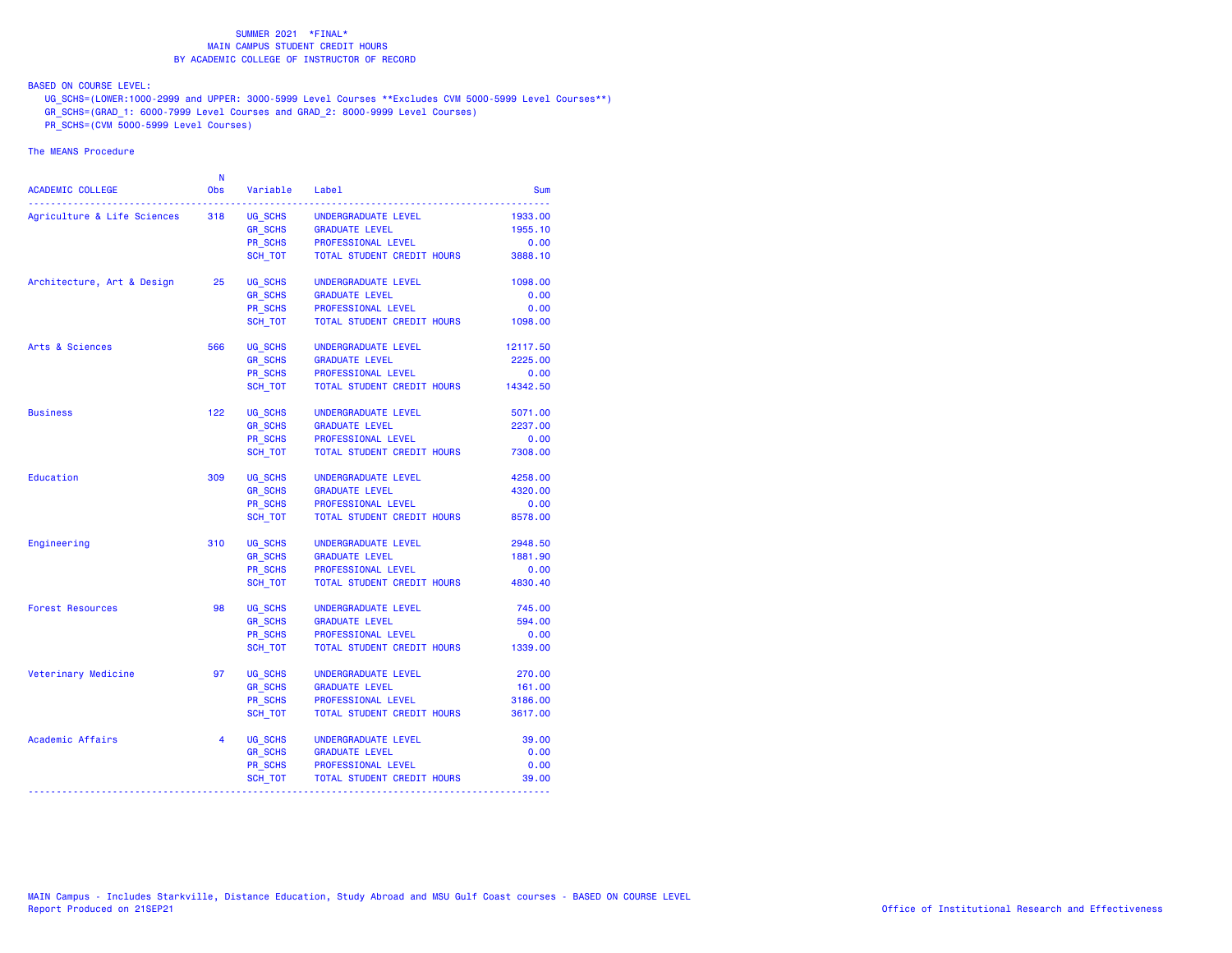BASED ON COURSE LEVEL:

UG\_SCHS=(LOWER:1000-2999 and UPPER: 3000-5999 Level Courses \*\*Excludes CVM 5000-5999 Level Courses\*\*)

- GR\_SCHS=(GRAD\_1: 6000-7999 Level Courses and GRAD\_2: 8000-9999 Level Courses)
- PR\_SCHS=(CVM 5000-5999 Level Courses)

|                                        |                           | - N            |                |                            |            |
|----------------------------------------|---------------------------|----------------|----------------|----------------------------|------------|
| ACADEMIC COLLEGE                       | <b>COURSE CAMPUS</b>      | Obs            | Variable       | Label                      | <b>Sum</b> |
| Agriculture & Life Sciences Starkville |                           | 269            | UG SCHS        | UNDERGRADUATE LEVEL        | 1383.00    |
|                                        |                           |                | <b>GR_SCHS</b> | <b>GRADUATE LEVEL</b>      | 1565.00    |
|                                        |                           |                | PR SCHS        | PROFESSIONAL LEVEL         | 0.00       |
|                                        |                           |                | SCH TOT        | TOTAL STUDENT CREDIT HOURS | 2948.00    |
|                                        |                           |                |                |                            |            |
|                                        | Distance Education        | 49             | UG SCHS        | UNDERGRADUATE LEVEL        | 550.00     |
|                                        |                           |                | <b>GR SCHS</b> | <b>GRADUATE LEVEL</b>      | 390.10     |
|                                        |                           |                | PR_SCHS        | PROFESSIONAL LEVEL         | 0.00       |
|                                        |                           |                | SCH_TOT        | TOTAL STUDENT CREDIT HOURS | 940.10     |
| Architecture, Art & Design             | Starkville                | 23             | UG_SCHS        | UNDERGRADUATE LEVEL        | 1038.00    |
|                                        |                           |                | <b>GR SCHS</b> | <b>GRADUATE LEVEL</b>      | 0.00       |
|                                        |                           |                | PR SCHS        | PROFESSIONAL LEVEL         | 0.00       |
|                                        |                           |                | SCH_TOT        | TOTAL STUDENT CREDIT HOURS | 1038.00    |
|                                        | <b>Distance Education</b> | $\overline{2}$ | UG SCHS        | UNDERGRADUATE LEVEL        | 60.00      |
|                                        |                           |                | <b>GR SCHS</b> | <b>GRADUATE LEVEL</b>      | 0.00       |
|                                        |                           |                | PR_SCHS        | PROFESSIONAL LEVEL         | 0.00       |
|                                        |                           |                | SCH_TOT        | TOTAL STUDENT CREDIT HOURS | 60.00      |
| Arts & Sciences                        | Starkville                | 404            | UG SCHS        | UNDERGRADUATE LEVEL        | 7995.50    |
|                                        |                           |                | <b>GR_SCHS</b> | <b>GRADUATE LEVEL</b>      | 1093.00    |
|                                        |                           |                | PR SCHS        | PROFESSIONAL LEVEL         | 0.00       |
|                                        |                           |                | SCH_TOT        | TOTAL STUDENT CREDIT HOURS | 9088.50    |
|                                        | <b>Distance Education</b> | 158            | UG SCHS        | UNDERGRADUATE LEVEL        | 3903.00    |
|                                        |                           |                | <b>GR_SCHS</b> | <b>GRADUATE LEVEL</b>      | 1132.00    |
|                                        |                           |                | <b>PR SCHS</b> | PROFESSIONAL LEVEL         | 0.00       |
|                                        |                           |                | SCH_TOT        | TOTAL STUDENT CREDIT HOURS | 5035.00    |
|                                        | Study Abroad              | 4              | UG SCHS        | UNDERGRADUATE LEVEL        | 219.00     |
|                                        |                           |                | GR_SCHS        | <b>GRADUATE LEVEL</b>      | 0.00       |
|                                        |                           |                | PR SCHS        | PROFESSIONAL LEVEL         | 0.00       |
|                                        |                           |                | SCH_TOT        | TOTAL STUDENT CREDIT HOURS | 219.00     |
| <b>Business</b>                        | Starkville                | 91             | UG_SCHS        | UNDERGRADUATE LEVEL        | 4321.00    |
|                                        |                           |                | <b>GR SCHS</b> | <b>GRADUATE LEVEL</b>      | 692.00     |
|                                        |                           |                | <b>PR SCHS</b> | PROFESSIONAL LEVEL         | 0.00       |
|                                        |                           |                | SCH_TOT        | TOTAL STUDENT CREDIT HOURS | 5013.00    |
|                                        | <b>Distance Education</b> | 31             | UG_SCHS        | UNDERGRADUATE LEVEL        | 750.00     |
|                                        |                           |                | <b>GR SCHS</b> | <b>GRADUATE LEVEL</b>      | 1545.00    |
|                                        |                           |                | PR SCHS        | PROFESSIONAL LEVEL         | 0.00       |
|                                        |                           |                | SCH_TOT        | TOTAL STUDENT CREDIT HOURS | 2295.00    |
| Education                              | Starkville                | 178            | UG SCHS        | UNDERGRADUATE LEVEL        | 2835.00    |
|                                        |                           |                | <b>GR_SCHS</b> | <b>GRADUATE LEVEL</b>      | 1259.00    |
|                                        |                           |                | PR SCHS        | PROFESSIONAL LEVEL         | 0.00       |
|                                        |                           |                | SCH_TOT        | TOTAL STUDENT CREDIT HOURS | 4094.00    |
|                                        |                           |                |                |                            |            |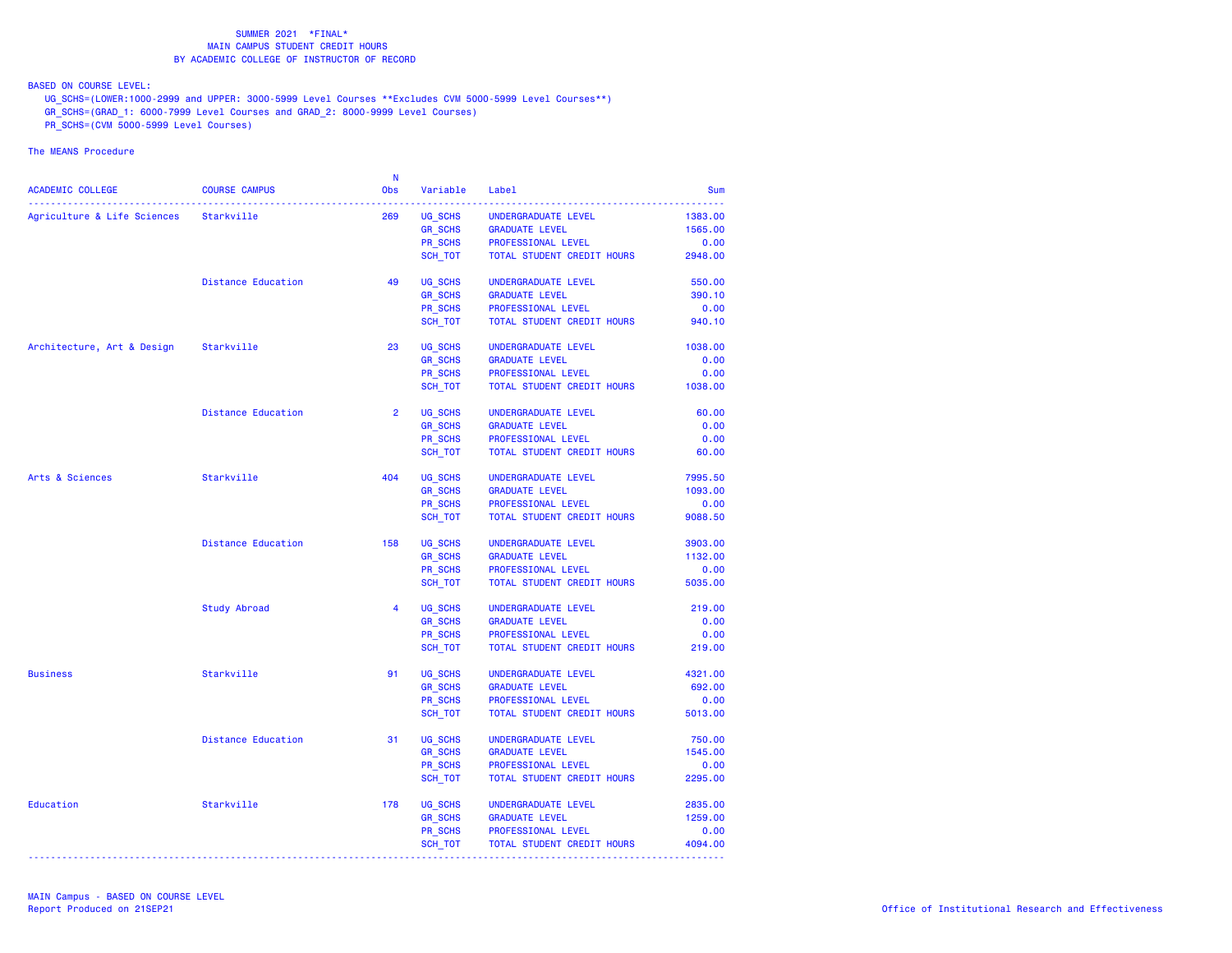BASED ON COURSE LEVEL:

UG\_SCHS=(LOWER:1000-2999 and UPPER: 3000-5999 Level Courses \*\*Excludes CVM 5000-5999 Level Courses\*\*)

- GR\_SCHS=(GRAD\_1: 6000-7999 Level Courses and GRAD\_2: 8000-9999 Level Courses)
- PR\_SCHS=(CVM 5000-5999 Level Courses)

| ACADEMIC COLLEGE<br><b>COURSE CAMPUS</b><br>Obs<br>Variable<br>Label<br><b>Sum</b><br>UG_SCHS<br>Education<br><b>Distance Education</b><br>121<br>UNDERGRADUATE LEVEL<br>1253.00<br><b>GR_SCHS</b><br><b>GRADUATE LEVEL</b><br>3058.00<br>PROFESSIONAL LEVEL<br>PR SCHS<br>0.00<br>SCH TOT<br>TOTAL STUDENT CREDIT HOURS<br>4311.00<br>UG SCHS<br>Gulf Coast<br>$\overline{4}$<br>UNDERGRADUATE LEVEL<br>69.00<br><b>GR SCHS</b><br>0.00<br><b>GRADUATE LEVEL</b><br>PR SCHS<br>PROFESSIONAL LEVEL<br>0.00<br>SCH_TOT<br>TOTAL STUDENT CREDIT HOURS<br>69.00<br><b>Study Abroad</b><br>UG_SCHS<br>6<br>UNDERGRADUATE LEVEL<br>101.00<br><b>GR SCHS</b><br><b>GRADUATE LEVEL</b><br>3.00<br>PR_SCHS<br>PROFESSIONAL LEVEL<br>0.00<br>SCH_TOT<br>TOTAL STUDENT CREDIT HOURS<br>104.00<br>226<br>UG SCHS<br>Engineering<br>Starkville<br>UNDERGRADUATE LEVEL<br>2812.50<br><b>GR SCHS</b><br><b>GRADUATE LEVEL</b><br>1385.00<br>PR SCHS<br>PROFESSIONAL LEVEL<br>0.00<br>TOTAL STUDENT CREDIT HOURS<br>SCH_TOT<br>4197.50<br><b>Distance Education</b><br>81<br>UG_SCHS<br>UNDERGRADUATE LEVEL<br>64.00<br><b>GR_SCHS</b><br>496.90<br><b>GRADUATE LEVEL</b><br>PR SCHS<br>PROFESSIONAL LEVEL<br>0.00<br>SCH TOT<br>TOTAL STUDENT CREDIT HOURS<br>560.90<br>UG SCHS<br><b>Gulf Coast</b><br>$\overline{2}$<br>UNDERGRADUATE LEVEL<br>30.00<br><b>GR_SCHS</b><br><b>GRADUATE LEVEL</b><br>0.00<br>PR SCHS<br>PROFESSIONAL LEVEL<br>0.00<br>SCH_TOT<br>TOTAL STUDENT CREDIT HOURS<br>30.00<br><b>Study Abroad</b><br>1.<br>UG SCHS<br>UNDERGRADUATE LEVEL<br>42.00<br><b>GR_SCHS</b><br><b>GRADUATE LEVEL</b><br>0.00<br>PR SCHS<br>0.00<br>PROFESSIONAL LEVEL<br>SCH_TOT<br>TOTAL STUDENT CREDIT HOURS<br>42.00<br>Starkville<br>90<br>UG SCHS<br>739.00<br><b>Forest Resources</b><br>UNDERGRADUATE LEVEL<br><b>GR SCHS</b><br>565.00<br><b>GRADUATE LEVEL</b><br><b>PR SCHS</b><br>PROFESSIONAL LEVEL<br>0.00<br>SCH_TOT<br>TOTAL STUDENT CREDIT HOURS<br>1304.00<br>8<br>UG SCHS<br><b>Distance Education</b><br>UNDERGRADUATE LEVEL<br>6.00<br><b>GR SCHS</b><br><b>GRADUATE LEVEL</b><br>29.00<br>PR SCHS<br>PROFESSIONAL LEVEL<br>0.00<br>SCH_TOT<br>TOTAL STUDENT CREDIT HOURS<br>35.00<br>Starkville<br>UG SCHS<br>Veterinary Medicine<br>95<br>252.00<br>UNDERGRADUATE LEVEL<br><b>GR_SCHS</b><br><b>GRADUATE LEVEL</b><br>161.00<br><b>PR SCHS</b><br>PROFESSIONAL LEVEL<br>3150.00<br>SCH_TOT<br>TOTAL STUDENT CREDIT HOURS<br>3563.00 |  | - N |  |  |
|------------------------------------------------------------------------------------------------------------------------------------------------------------------------------------------------------------------------------------------------------------------------------------------------------------------------------------------------------------------------------------------------------------------------------------------------------------------------------------------------------------------------------------------------------------------------------------------------------------------------------------------------------------------------------------------------------------------------------------------------------------------------------------------------------------------------------------------------------------------------------------------------------------------------------------------------------------------------------------------------------------------------------------------------------------------------------------------------------------------------------------------------------------------------------------------------------------------------------------------------------------------------------------------------------------------------------------------------------------------------------------------------------------------------------------------------------------------------------------------------------------------------------------------------------------------------------------------------------------------------------------------------------------------------------------------------------------------------------------------------------------------------------------------------------------------------------------------------------------------------------------------------------------------------------------------------------------------------------------------------------------------------------------------------------------------------------------------------------------------------------------------------------------------------------------------------------------------------------------------------------------------------------------------------------------------------------------------------------------------------------------------------------------------------------------------------|--|-----|--|--|
|                                                                                                                                                                                                                                                                                                                                                                                                                                                                                                                                                                                                                                                                                                                                                                                                                                                                                                                                                                                                                                                                                                                                                                                                                                                                                                                                                                                                                                                                                                                                                                                                                                                                                                                                                                                                                                                                                                                                                                                                                                                                                                                                                                                                                                                                                                                                                                                                                                                |  |     |  |  |
|                                                                                                                                                                                                                                                                                                                                                                                                                                                                                                                                                                                                                                                                                                                                                                                                                                                                                                                                                                                                                                                                                                                                                                                                                                                                                                                                                                                                                                                                                                                                                                                                                                                                                                                                                                                                                                                                                                                                                                                                                                                                                                                                                                                                                                                                                                                                                                                                                                                |  |     |  |  |
|                                                                                                                                                                                                                                                                                                                                                                                                                                                                                                                                                                                                                                                                                                                                                                                                                                                                                                                                                                                                                                                                                                                                                                                                                                                                                                                                                                                                                                                                                                                                                                                                                                                                                                                                                                                                                                                                                                                                                                                                                                                                                                                                                                                                                                                                                                                                                                                                                                                |  |     |  |  |
|                                                                                                                                                                                                                                                                                                                                                                                                                                                                                                                                                                                                                                                                                                                                                                                                                                                                                                                                                                                                                                                                                                                                                                                                                                                                                                                                                                                                                                                                                                                                                                                                                                                                                                                                                                                                                                                                                                                                                                                                                                                                                                                                                                                                                                                                                                                                                                                                                                                |  |     |  |  |
|                                                                                                                                                                                                                                                                                                                                                                                                                                                                                                                                                                                                                                                                                                                                                                                                                                                                                                                                                                                                                                                                                                                                                                                                                                                                                                                                                                                                                                                                                                                                                                                                                                                                                                                                                                                                                                                                                                                                                                                                                                                                                                                                                                                                                                                                                                                                                                                                                                                |  |     |  |  |
|                                                                                                                                                                                                                                                                                                                                                                                                                                                                                                                                                                                                                                                                                                                                                                                                                                                                                                                                                                                                                                                                                                                                                                                                                                                                                                                                                                                                                                                                                                                                                                                                                                                                                                                                                                                                                                                                                                                                                                                                                                                                                                                                                                                                                                                                                                                                                                                                                                                |  |     |  |  |
|                                                                                                                                                                                                                                                                                                                                                                                                                                                                                                                                                                                                                                                                                                                                                                                                                                                                                                                                                                                                                                                                                                                                                                                                                                                                                                                                                                                                                                                                                                                                                                                                                                                                                                                                                                                                                                                                                                                                                                                                                                                                                                                                                                                                                                                                                                                                                                                                                                                |  |     |  |  |
|                                                                                                                                                                                                                                                                                                                                                                                                                                                                                                                                                                                                                                                                                                                                                                                                                                                                                                                                                                                                                                                                                                                                                                                                                                                                                                                                                                                                                                                                                                                                                                                                                                                                                                                                                                                                                                                                                                                                                                                                                                                                                                                                                                                                                                                                                                                                                                                                                                                |  |     |  |  |
|                                                                                                                                                                                                                                                                                                                                                                                                                                                                                                                                                                                                                                                                                                                                                                                                                                                                                                                                                                                                                                                                                                                                                                                                                                                                                                                                                                                                                                                                                                                                                                                                                                                                                                                                                                                                                                                                                                                                                                                                                                                                                                                                                                                                                                                                                                                                                                                                                                                |  |     |  |  |
|                                                                                                                                                                                                                                                                                                                                                                                                                                                                                                                                                                                                                                                                                                                                                                                                                                                                                                                                                                                                                                                                                                                                                                                                                                                                                                                                                                                                                                                                                                                                                                                                                                                                                                                                                                                                                                                                                                                                                                                                                                                                                                                                                                                                                                                                                                                                                                                                                                                |  |     |  |  |
|                                                                                                                                                                                                                                                                                                                                                                                                                                                                                                                                                                                                                                                                                                                                                                                                                                                                                                                                                                                                                                                                                                                                                                                                                                                                                                                                                                                                                                                                                                                                                                                                                                                                                                                                                                                                                                                                                                                                                                                                                                                                                                                                                                                                                                                                                                                                                                                                                                                |  |     |  |  |
|                                                                                                                                                                                                                                                                                                                                                                                                                                                                                                                                                                                                                                                                                                                                                                                                                                                                                                                                                                                                                                                                                                                                                                                                                                                                                                                                                                                                                                                                                                                                                                                                                                                                                                                                                                                                                                                                                                                                                                                                                                                                                                                                                                                                                                                                                                                                                                                                                                                |  |     |  |  |
|                                                                                                                                                                                                                                                                                                                                                                                                                                                                                                                                                                                                                                                                                                                                                                                                                                                                                                                                                                                                                                                                                                                                                                                                                                                                                                                                                                                                                                                                                                                                                                                                                                                                                                                                                                                                                                                                                                                                                                                                                                                                                                                                                                                                                                                                                                                                                                                                                                                |  |     |  |  |
|                                                                                                                                                                                                                                                                                                                                                                                                                                                                                                                                                                                                                                                                                                                                                                                                                                                                                                                                                                                                                                                                                                                                                                                                                                                                                                                                                                                                                                                                                                                                                                                                                                                                                                                                                                                                                                                                                                                                                                                                                                                                                                                                                                                                                                                                                                                                                                                                                                                |  |     |  |  |
|                                                                                                                                                                                                                                                                                                                                                                                                                                                                                                                                                                                                                                                                                                                                                                                                                                                                                                                                                                                                                                                                                                                                                                                                                                                                                                                                                                                                                                                                                                                                                                                                                                                                                                                                                                                                                                                                                                                                                                                                                                                                                                                                                                                                                                                                                                                                                                                                                                                |  |     |  |  |
|                                                                                                                                                                                                                                                                                                                                                                                                                                                                                                                                                                                                                                                                                                                                                                                                                                                                                                                                                                                                                                                                                                                                                                                                                                                                                                                                                                                                                                                                                                                                                                                                                                                                                                                                                                                                                                                                                                                                                                                                                                                                                                                                                                                                                                                                                                                                                                                                                                                |  |     |  |  |
|                                                                                                                                                                                                                                                                                                                                                                                                                                                                                                                                                                                                                                                                                                                                                                                                                                                                                                                                                                                                                                                                                                                                                                                                                                                                                                                                                                                                                                                                                                                                                                                                                                                                                                                                                                                                                                                                                                                                                                                                                                                                                                                                                                                                                                                                                                                                                                                                                                                |  |     |  |  |
|                                                                                                                                                                                                                                                                                                                                                                                                                                                                                                                                                                                                                                                                                                                                                                                                                                                                                                                                                                                                                                                                                                                                                                                                                                                                                                                                                                                                                                                                                                                                                                                                                                                                                                                                                                                                                                                                                                                                                                                                                                                                                                                                                                                                                                                                                                                                                                                                                                                |  |     |  |  |
|                                                                                                                                                                                                                                                                                                                                                                                                                                                                                                                                                                                                                                                                                                                                                                                                                                                                                                                                                                                                                                                                                                                                                                                                                                                                                                                                                                                                                                                                                                                                                                                                                                                                                                                                                                                                                                                                                                                                                                                                                                                                                                                                                                                                                                                                                                                                                                                                                                                |  |     |  |  |
|                                                                                                                                                                                                                                                                                                                                                                                                                                                                                                                                                                                                                                                                                                                                                                                                                                                                                                                                                                                                                                                                                                                                                                                                                                                                                                                                                                                                                                                                                                                                                                                                                                                                                                                                                                                                                                                                                                                                                                                                                                                                                                                                                                                                                                                                                                                                                                                                                                                |  |     |  |  |
|                                                                                                                                                                                                                                                                                                                                                                                                                                                                                                                                                                                                                                                                                                                                                                                                                                                                                                                                                                                                                                                                                                                                                                                                                                                                                                                                                                                                                                                                                                                                                                                                                                                                                                                                                                                                                                                                                                                                                                                                                                                                                                                                                                                                                                                                                                                                                                                                                                                |  |     |  |  |
|                                                                                                                                                                                                                                                                                                                                                                                                                                                                                                                                                                                                                                                                                                                                                                                                                                                                                                                                                                                                                                                                                                                                                                                                                                                                                                                                                                                                                                                                                                                                                                                                                                                                                                                                                                                                                                                                                                                                                                                                                                                                                                                                                                                                                                                                                                                                                                                                                                                |  |     |  |  |
|                                                                                                                                                                                                                                                                                                                                                                                                                                                                                                                                                                                                                                                                                                                                                                                                                                                                                                                                                                                                                                                                                                                                                                                                                                                                                                                                                                                                                                                                                                                                                                                                                                                                                                                                                                                                                                                                                                                                                                                                                                                                                                                                                                                                                                                                                                                                                                                                                                                |  |     |  |  |
|                                                                                                                                                                                                                                                                                                                                                                                                                                                                                                                                                                                                                                                                                                                                                                                                                                                                                                                                                                                                                                                                                                                                                                                                                                                                                                                                                                                                                                                                                                                                                                                                                                                                                                                                                                                                                                                                                                                                                                                                                                                                                                                                                                                                                                                                                                                                                                                                                                                |  |     |  |  |
|                                                                                                                                                                                                                                                                                                                                                                                                                                                                                                                                                                                                                                                                                                                                                                                                                                                                                                                                                                                                                                                                                                                                                                                                                                                                                                                                                                                                                                                                                                                                                                                                                                                                                                                                                                                                                                                                                                                                                                                                                                                                                                                                                                                                                                                                                                                                                                                                                                                |  |     |  |  |
|                                                                                                                                                                                                                                                                                                                                                                                                                                                                                                                                                                                                                                                                                                                                                                                                                                                                                                                                                                                                                                                                                                                                                                                                                                                                                                                                                                                                                                                                                                                                                                                                                                                                                                                                                                                                                                                                                                                                                                                                                                                                                                                                                                                                                                                                                                                                                                                                                                                |  |     |  |  |
|                                                                                                                                                                                                                                                                                                                                                                                                                                                                                                                                                                                                                                                                                                                                                                                                                                                                                                                                                                                                                                                                                                                                                                                                                                                                                                                                                                                                                                                                                                                                                                                                                                                                                                                                                                                                                                                                                                                                                                                                                                                                                                                                                                                                                                                                                                                                                                                                                                                |  |     |  |  |
|                                                                                                                                                                                                                                                                                                                                                                                                                                                                                                                                                                                                                                                                                                                                                                                                                                                                                                                                                                                                                                                                                                                                                                                                                                                                                                                                                                                                                                                                                                                                                                                                                                                                                                                                                                                                                                                                                                                                                                                                                                                                                                                                                                                                                                                                                                                                                                                                                                                |  |     |  |  |
|                                                                                                                                                                                                                                                                                                                                                                                                                                                                                                                                                                                                                                                                                                                                                                                                                                                                                                                                                                                                                                                                                                                                                                                                                                                                                                                                                                                                                                                                                                                                                                                                                                                                                                                                                                                                                                                                                                                                                                                                                                                                                                                                                                                                                                                                                                                                                                                                                                                |  |     |  |  |
|                                                                                                                                                                                                                                                                                                                                                                                                                                                                                                                                                                                                                                                                                                                                                                                                                                                                                                                                                                                                                                                                                                                                                                                                                                                                                                                                                                                                                                                                                                                                                                                                                                                                                                                                                                                                                                                                                                                                                                                                                                                                                                                                                                                                                                                                                                                                                                                                                                                |  |     |  |  |
|                                                                                                                                                                                                                                                                                                                                                                                                                                                                                                                                                                                                                                                                                                                                                                                                                                                                                                                                                                                                                                                                                                                                                                                                                                                                                                                                                                                                                                                                                                                                                                                                                                                                                                                                                                                                                                                                                                                                                                                                                                                                                                                                                                                                                                                                                                                                                                                                                                                |  |     |  |  |
|                                                                                                                                                                                                                                                                                                                                                                                                                                                                                                                                                                                                                                                                                                                                                                                                                                                                                                                                                                                                                                                                                                                                                                                                                                                                                                                                                                                                                                                                                                                                                                                                                                                                                                                                                                                                                                                                                                                                                                                                                                                                                                                                                                                                                                                                                                                                                                                                                                                |  |     |  |  |
|                                                                                                                                                                                                                                                                                                                                                                                                                                                                                                                                                                                                                                                                                                                                                                                                                                                                                                                                                                                                                                                                                                                                                                                                                                                                                                                                                                                                                                                                                                                                                                                                                                                                                                                                                                                                                                                                                                                                                                                                                                                                                                                                                                                                                                                                                                                                                                                                                                                |  |     |  |  |
|                                                                                                                                                                                                                                                                                                                                                                                                                                                                                                                                                                                                                                                                                                                                                                                                                                                                                                                                                                                                                                                                                                                                                                                                                                                                                                                                                                                                                                                                                                                                                                                                                                                                                                                                                                                                                                                                                                                                                                                                                                                                                                                                                                                                                                                                                                                                                                                                                                                |  |     |  |  |
|                                                                                                                                                                                                                                                                                                                                                                                                                                                                                                                                                                                                                                                                                                                                                                                                                                                                                                                                                                                                                                                                                                                                                                                                                                                                                                                                                                                                                                                                                                                                                                                                                                                                                                                                                                                                                                                                                                                                                                                                                                                                                                                                                                                                                                                                                                                                                                                                                                                |  |     |  |  |
|                                                                                                                                                                                                                                                                                                                                                                                                                                                                                                                                                                                                                                                                                                                                                                                                                                                                                                                                                                                                                                                                                                                                                                                                                                                                                                                                                                                                                                                                                                                                                                                                                                                                                                                                                                                                                                                                                                                                                                                                                                                                                                                                                                                                                                                                                                                                                                                                                                                |  |     |  |  |
|                                                                                                                                                                                                                                                                                                                                                                                                                                                                                                                                                                                                                                                                                                                                                                                                                                                                                                                                                                                                                                                                                                                                                                                                                                                                                                                                                                                                                                                                                                                                                                                                                                                                                                                                                                                                                                                                                                                                                                                                                                                                                                                                                                                                                                                                                                                                                                                                                                                |  |     |  |  |
|                                                                                                                                                                                                                                                                                                                                                                                                                                                                                                                                                                                                                                                                                                                                                                                                                                                                                                                                                                                                                                                                                                                                                                                                                                                                                                                                                                                                                                                                                                                                                                                                                                                                                                                                                                                                                                                                                                                                                                                                                                                                                                                                                                                                                                                                                                                                                                                                                                                |  |     |  |  |
|                                                                                                                                                                                                                                                                                                                                                                                                                                                                                                                                                                                                                                                                                                                                                                                                                                                                                                                                                                                                                                                                                                                                                                                                                                                                                                                                                                                                                                                                                                                                                                                                                                                                                                                                                                                                                                                                                                                                                                                                                                                                                                                                                                                                                                                                                                                                                                                                                                                |  |     |  |  |
|                                                                                                                                                                                                                                                                                                                                                                                                                                                                                                                                                                                                                                                                                                                                                                                                                                                                                                                                                                                                                                                                                                                                                                                                                                                                                                                                                                                                                                                                                                                                                                                                                                                                                                                                                                                                                                                                                                                                                                                                                                                                                                                                                                                                                                                                                                                                                                                                                                                |  |     |  |  |
|                                                                                                                                                                                                                                                                                                                                                                                                                                                                                                                                                                                                                                                                                                                                                                                                                                                                                                                                                                                                                                                                                                                                                                                                                                                                                                                                                                                                                                                                                                                                                                                                                                                                                                                                                                                                                                                                                                                                                                                                                                                                                                                                                                                                                                                                                                                                                                                                                                                |  |     |  |  |
|                                                                                                                                                                                                                                                                                                                                                                                                                                                                                                                                                                                                                                                                                                                                                                                                                                                                                                                                                                                                                                                                                                                                                                                                                                                                                                                                                                                                                                                                                                                                                                                                                                                                                                                                                                                                                                                                                                                                                                                                                                                                                                                                                                                                                                                                                                                                                                                                                                                |  |     |  |  |
|                                                                                                                                                                                                                                                                                                                                                                                                                                                                                                                                                                                                                                                                                                                                                                                                                                                                                                                                                                                                                                                                                                                                                                                                                                                                                                                                                                                                                                                                                                                                                                                                                                                                                                                                                                                                                                                                                                                                                                                                                                                                                                                                                                                                                                                                                                                                                                                                                                                |  |     |  |  |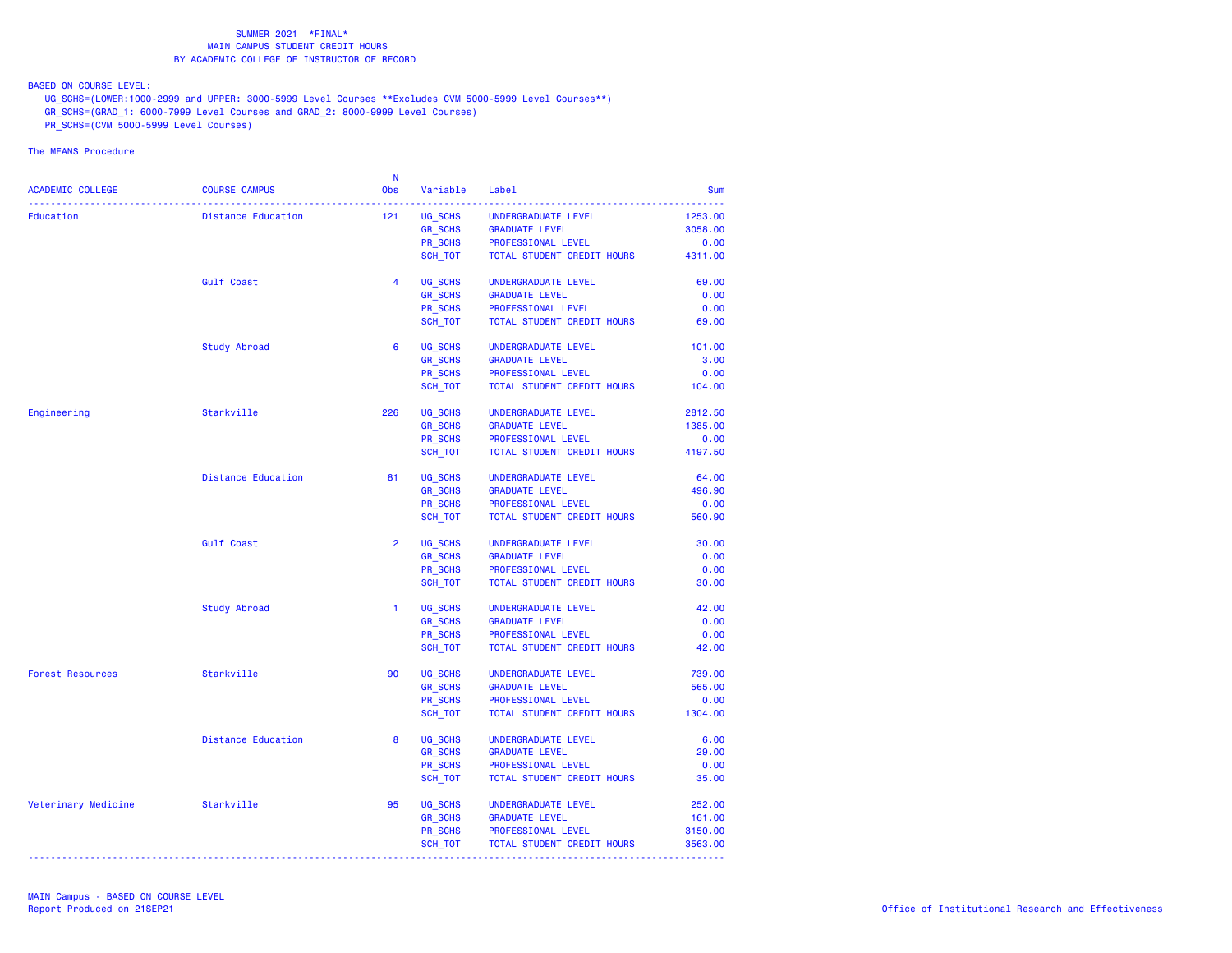BASED ON COURSE LEVEL:

UG\_SCHS=(LOWER:1000-2999 and UPPER: 3000-5999 Level Courses \*\*Excludes CVM 5000-5999 Level Courses\*\*)

- GR\_SCHS=(GRAD\_1: 6000-7999 Level Courses and GRAD\_2: 8000-9999 Level Courses)
- PR\_SCHS=(CVM 5000-5999 Level Courses)

| <b>ACADEMIC COLLEGE</b> | <b>COURSE CAMPUS</b> | <b>Obs</b>     | Variable       | Label                             | <b>Sum</b> |
|-------------------------|----------------------|----------------|----------------|-----------------------------------|------------|
| Veterinary Medicine     | Study Abroad         | $\overline{2}$ | UG SCHS        | UNDERGRADUATE LEVEL               | 18,00      |
|                         |                      |                | <b>GR SCHS</b> | <b>GRADUATE LEVEL</b>             | 0.00       |
|                         |                      |                | PR SCHS        | PROFESSIONAL LEVEL                | 36.00      |
|                         |                      |                | SCH TOT        | <b>TOTAL STUDENT CREDIT HOURS</b> | 54.00      |
| Academic Affairs        | Starkville           | $\overline{2}$ | UG SCHS        | UNDERGRADUATE LEVEL               | 15.00      |
|                         |                      |                | <b>GR SCHS</b> | <b>GRADUATE LEVEL</b>             | 0.00       |
|                         |                      |                | PR SCHS        | <b>PROFESSIONAL LEVEL</b>         | 0.00       |
|                         |                      |                | SCH TOT        | TOTAL STUDENT CREDIT HOURS        | 15.00      |
|                         | Distance Education   | $\overline{2}$ | UG SCHS        | UNDERGRADUATE LEVEL               | 24,00      |
|                         |                      |                | <b>GR SCHS</b> | <b>GRADUATE LEVEL</b>             | 0.00       |
|                         |                      |                | PR SCHS        | PROFESSIONAL LEVEL                | 0.00       |
|                         |                      |                | <b>SCH TOT</b> | TOTAL STUDENT CREDIT HOURS        | 24,00      |
|                         |                      |                |                |                                   |            |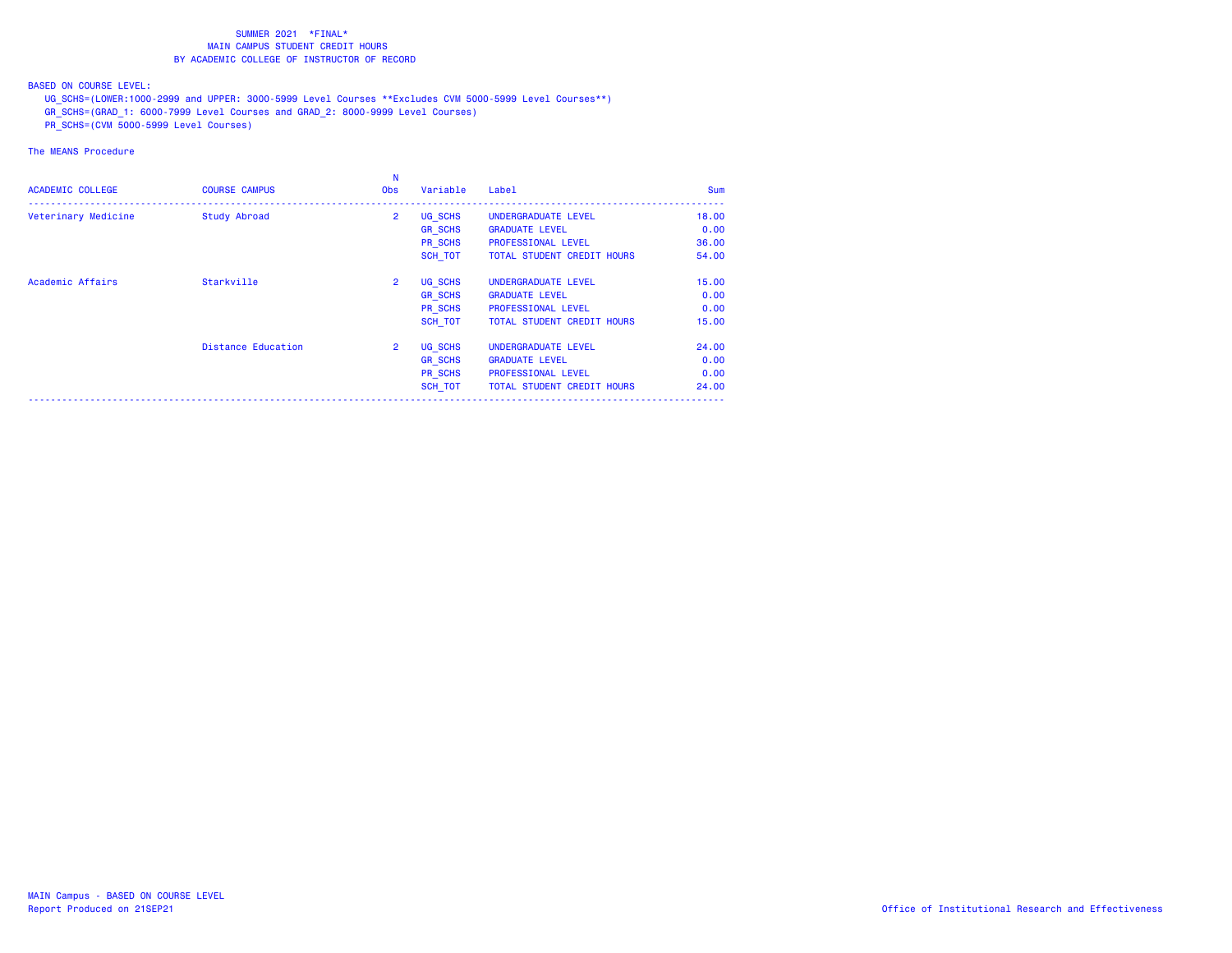## BASED ON COURSE LEVEL:

UG\_SCHS=(LOWER:1000-2999 and UPPER: 3000-5999 Level Courses \*\*Excludes CVM 5000-5999 Level Courses\*\*)

GR\_SCHS=(GRAD\_1: 6000-7999 Level Courses and GRAD\_2: 8000-9999 Level Courses)

PR\_SCHS=(CVM 5000-5999 Level Courses)

|                                                               | <b>UNDERGRADUATE</b> | <b>GRADUATE</b> | PROFESSIONAL |              |
|---------------------------------------------------------------|----------------------|-----------------|--------------|--------------|
| ACADEMIC DEPARTMENT                                           | <b>LEVEL</b>         | <b>LEVEL</b>    | <b>LEVEL</b> | <b>TOTAL</b> |
|                                                               |                      |                 |              |              |
| Ag & Bio Engineering                                          | 0.00                 | 98.00           | 0.00         | 98.00        |
| Agricultural Economics                                        | 23,00                | 119.00          | 0.00         | 142.00       |
| Animal Dairy Science                                          | 368.00               | 140.00          | 0.00         | 508.00       |
| Biochemistry, Molecular Biology, Entomology & Plant Pathology | 180,00               | 255,00          | 0.00         | 435,00       |
| Food Science, Nutrition & Health Promotion                    | 132,00               | 270.00          | 0.00         | 402,00       |
| Human Sciences, School of                                     | 759.00               | 518.10          | 0.00         | 1277.10      |
| Landscape Architecture                                        | 165,00               | 24,00           | 0.00         | 189,00       |
| Plant & Soil Sciences                                         | 243.00               | 450,00          | 0.00         | 693.00       |
| <b>Poultry Science</b>                                        | 63.00                | 81.00           | 0.00         | 144.00       |
|                                                               |                      |                 |              |              |
|                                                               | 1933.00              | 1955.10         | 0.00         | 3888.10      |
|                                                               |                      |                 |              |              |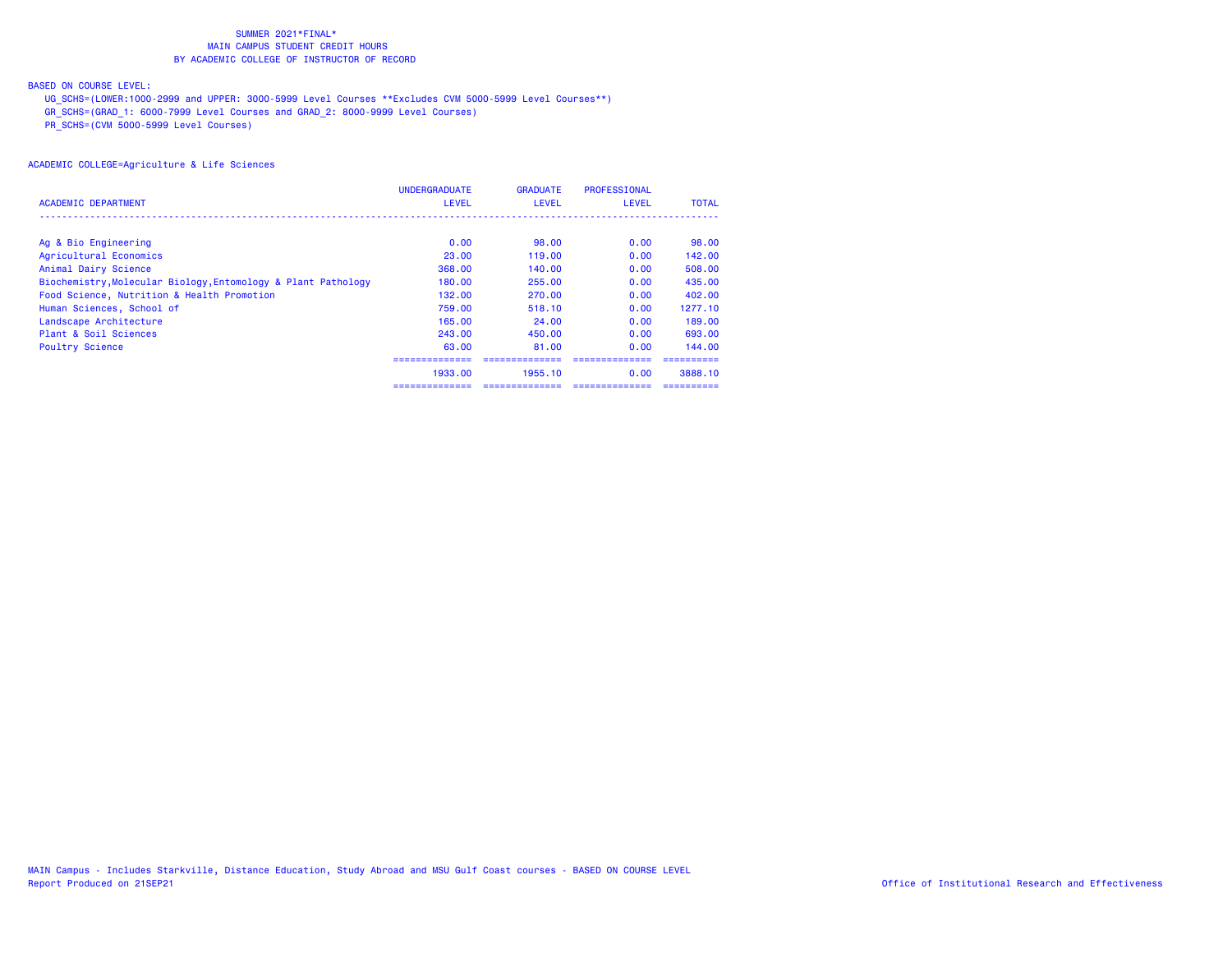## BASED ON COURSE LEVEL:

UG\_SCHS=(LOWER:1000-2999 and UPPER: 3000-5999 Level Courses \*\*Excludes CVM 5000-5999 Level Courses\*\*)

GR\_SCHS=(GRAD\_1: 6000-7999 Level Courses and GRAD\_2: 8000-9999 Level Courses)

PR\_SCHS=(CVM 5000-5999 Level Courses)

### ACADEMIC COLLEGE=Architecture, Art & Design

|                            | <b>UNDERGRADUATE</b> | <b>GRADUATE</b> | PROFESSIONAL |              |
|----------------------------|----------------------|-----------------|--------------|--------------|
| <b>ACADEMIC DEPARTMENT</b> | <b>LEVEL</b>         | <b>LEVEL</b>    | LEVEL        | <b>TOTAL</b> |
|                            |                      |                 |              |              |
| Architecture, School of    | 476.00               | 0.00            | 0.00         | 476.00       |
| Art AAD                    | 396,00               | 0.00            | 0.00         | 396,00       |
| Interior Design            | 226,00               | 0.00            | 0.00         | 226.00       |
|                            |                      |                 |              |              |
|                            | 1098,00              | 0.00            | 0.00         | 1098.00      |
|                            |                      |                 |              |              |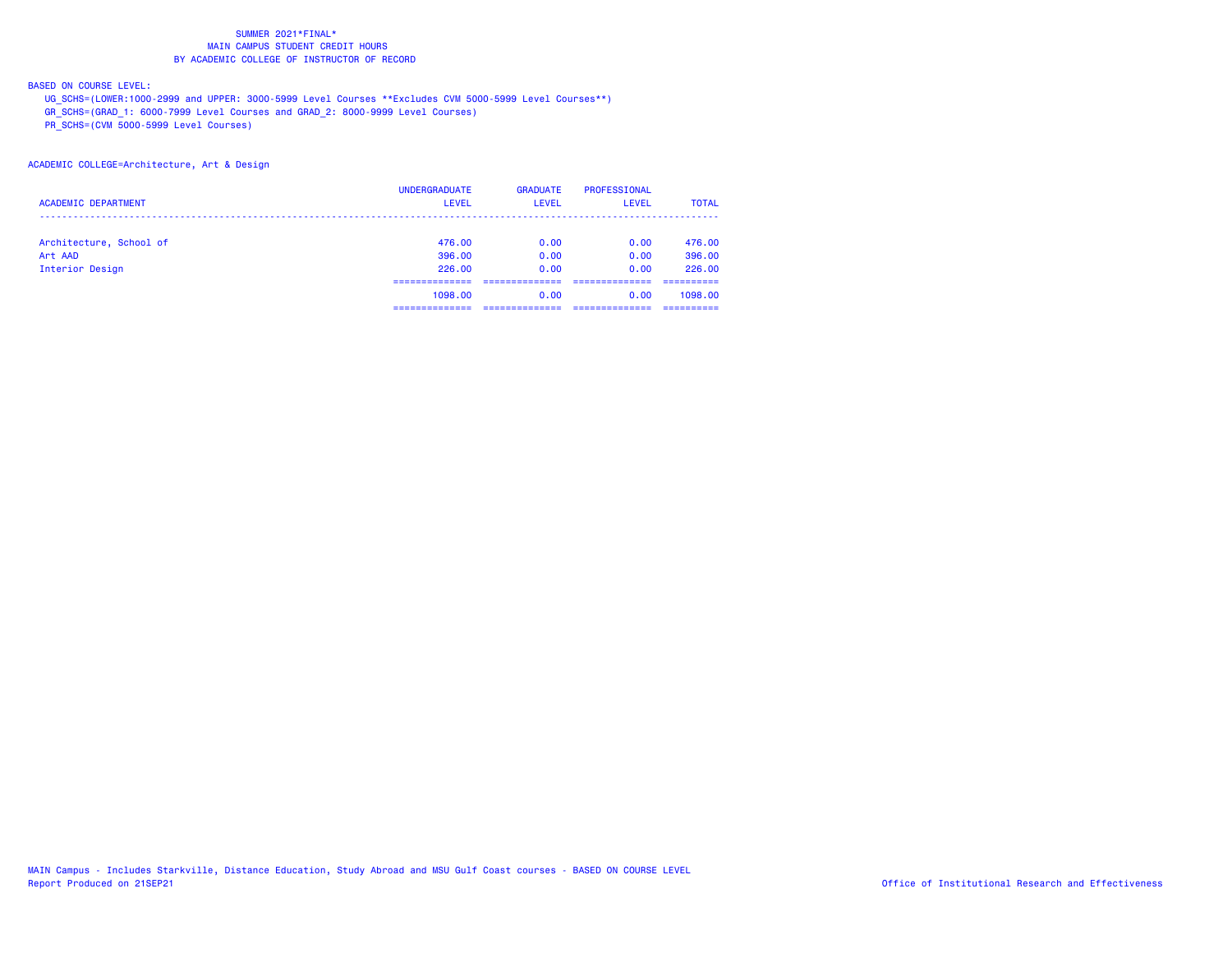## BASED ON COURSE LEVEL:

UG\_SCHS=(LOWER:1000-2999 and UPPER: 3000-5999 Level Courses \*\*Excludes CVM 5000-5999 Level Courses\*\*)

GR\_SCHS=(GRAD\_1: 6000-7999 Level Courses and GRAD\_2: 8000-9999 Level Courses)

PR\_SCHS=(CVM 5000-5999 Level Courses)

# ACADEMIC COLLEGE=Arts & Sciences

|                                            | <b>UNDERGRADUATE</b> | <b>GRADUATE</b> | <b>PROFESSIONAL</b> |              |
|--------------------------------------------|----------------------|-----------------|---------------------|--------------|
| <b>ACADEMIC DEPARTMENT</b>                 | <b>LEVEL</b>         | <b>LEVEL</b>    | <b>LEVEL</b>        | <b>TOTAL</b> |
|                                            |                      |                 |                     |              |
| Anthropology & Middle Eastern Cultures     | 180,00               | 1.00            | 0.00                | 181.00       |
| <b>Biological Sciences</b>                 | 991,00               | 131.00          | 0.00                | 1122.00      |
| Chemistry                                  | 780.00               | 383,00          | 0.00                | 1163.00      |
| Classical & Modern Languages & Literatures | 571.00               | 30.00           | 0.00                | 601,00       |
| Communication                              | 1058.50              | 42.00           | 0.00                | 1100.50      |
| English                                    | 1329,00              | 37.00           | 0.00                | 1366.00      |
| Geosciences                                | 1879.00              | 994.00          | 0.00                | 2873.00      |
| History                                    | 339,00               | 48.00           | 0.00                | 387,00       |
| Mathematics & Statistics                   | 2253.00              | 133,00          | 0.00                | 2386.00      |
| Philosophy & Religion                      | 405,00               | 0.00            | 0.00                | 405.00       |
| <b>Physics &amp; Astronomy</b>             | 381,00               | 26.00           | 0.00                | 407.00       |
| Political Science & Public Administration  | 219,00               | 187.00          | 0.00                | 406,00       |
| Psychology                                 | 1199.00              | 188,00          | 0.00                | 1387.00      |
| Sociology                                  | 533,00               | 25.00           | 0.00                | 558.00       |
|                                            |                      |                 |                     |              |
|                                            | 12117.50             | 2225,00         | 0.00                | 14342.50     |
|                                            | ==============       | ==============  | ==============      |              |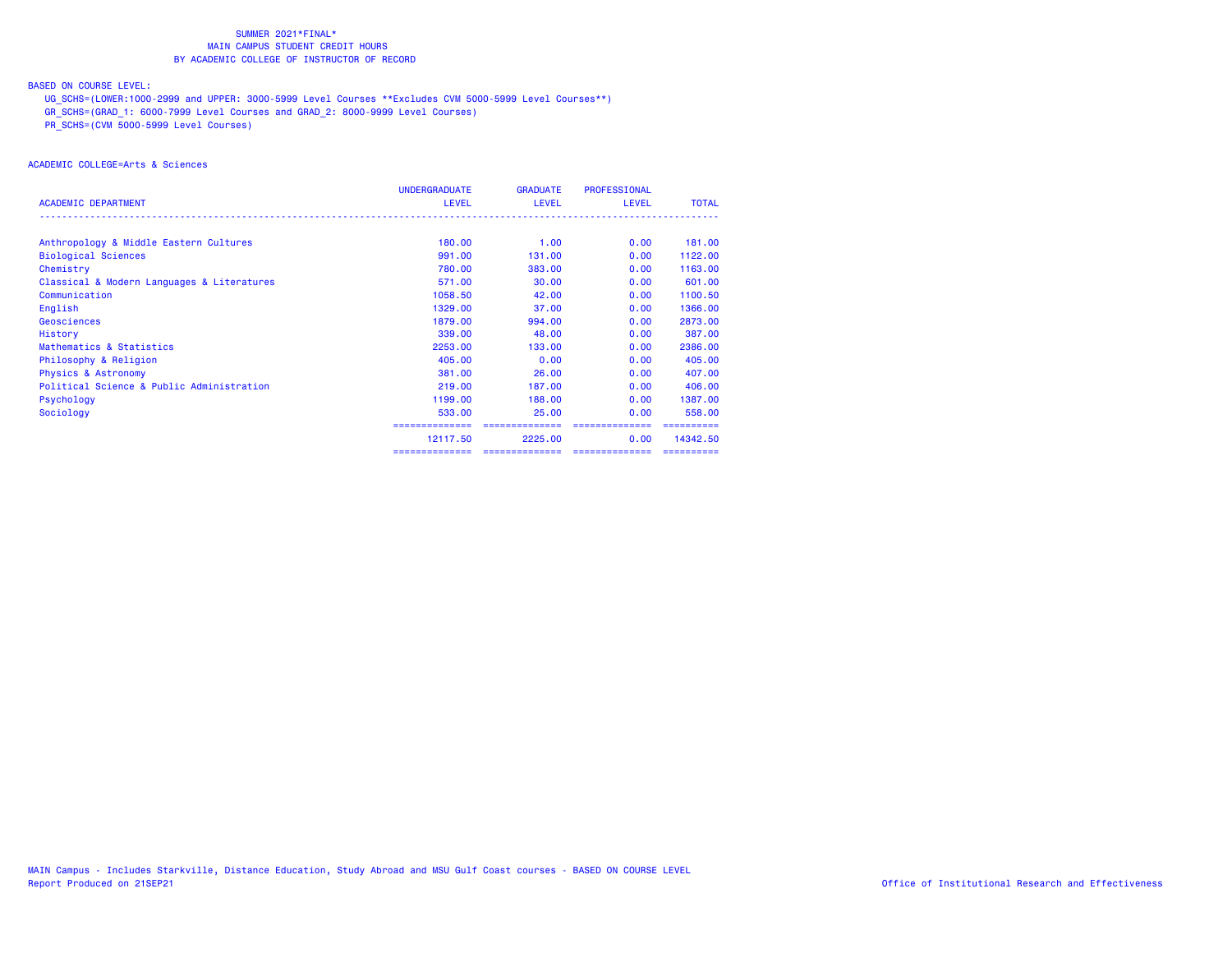## BASED ON COURSE LEVEL:

UG\_SCHS=(LOWER:1000-2999 and UPPER: 3000-5999 Level Courses \*\*Excludes CVM 5000-5999 Level Courses\*\*)

GR\_SCHS=(GRAD\_1: 6000-7999 Level Courses and GRAD\_2: 8000-9999 Level Courses)

PR\_SCHS=(CVM 5000-5999 Level Courses)

# ACADEMIC COLLEGE=Business

|                                                 | <b>UNDERGRADUATE</b> | <b>GRADUATE</b> | PROFESSIONAL |              |
|-------------------------------------------------|----------------------|-----------------|--------------|--------------|
| <b>ACADEMIC DEPARTMENT</b>                      | <b>LEVEL</b>         | LEVEL           | LEVEL        | <b>TOTAL</b> |
|                                                 |                      |                 |              |              |
| Accountancy, School of                          | 987.00               | 627.00          | 0.00         | 1614.00      |
| Finance & Economics                             | 1366.00              | 169.00          | 0.00         | 1535.00      |
| Management & Information Systems                | 1086.00              | 454.00          | 0.00         | 1540.00      |
| Marketing, Quantitative Analysis & Business Law | 1632.00              | 987.00          | 0.00         | 2619.00      |
|                                                 |                      |                 |              |              |
|                                                 | 5071.00              | 2237.00         | 0.00         | 7308.00      |
|                                                 |                      |                 |              |              |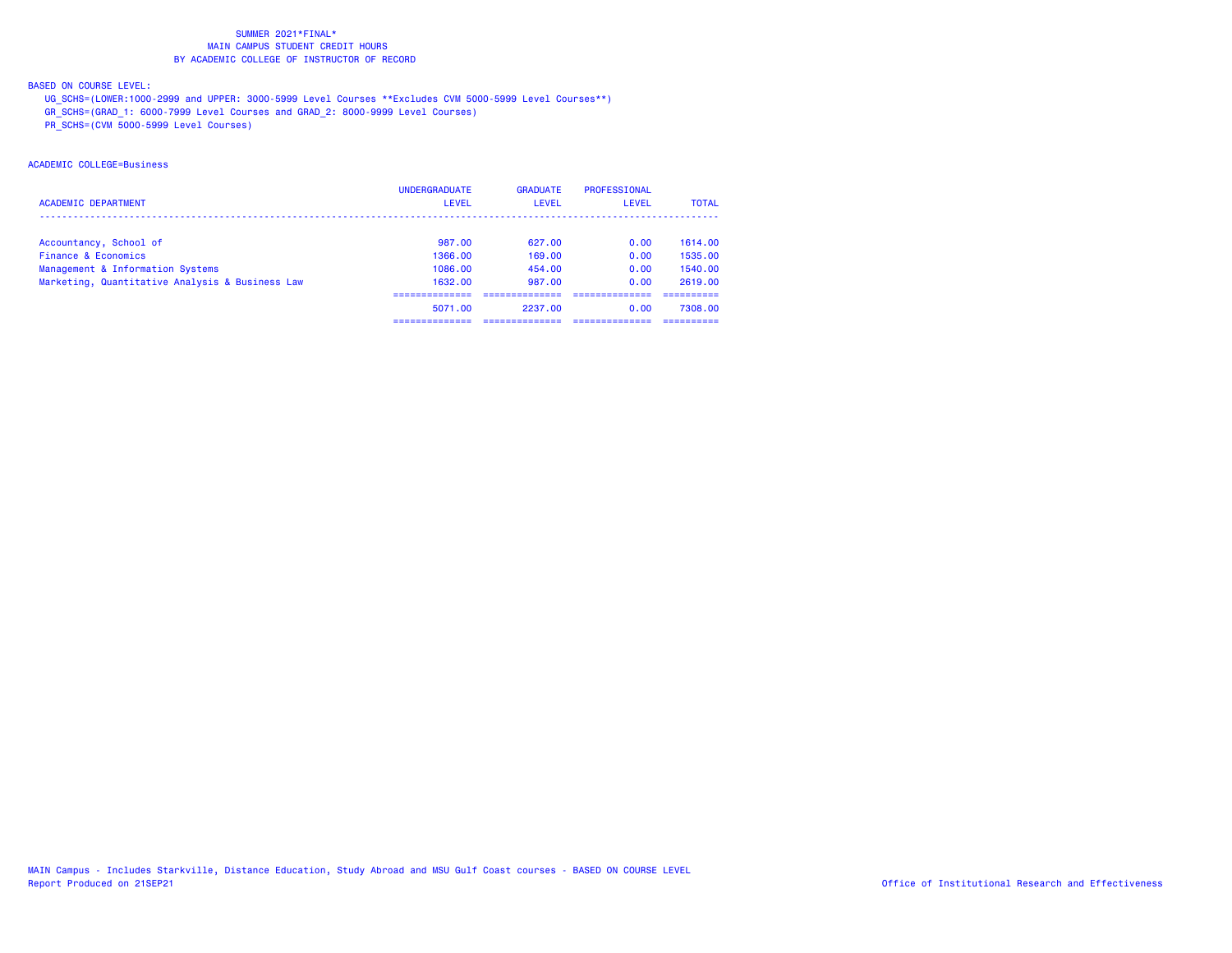## BASED ON COURSE LEVEL:

UG\_SCHS=(LOWER:1000-2999 and UPPER: 3000-5999 Level Courses \*\*Excludes CVM 5000-5999 Level Courses\*\*)

GR\_SCHS=(GRAD\_1: 6000-7999 Level Courses and GRAD\_2: 8000-9999 Level Courses)

PR\_SCHS=(CVM 5000-5999 Level Courses)

# ACADEMIC COLLEGE=Education

|                                                     | <b>UNDERGRADUATE</b> | <b>GRADUATE</b> | PROFESSIONAL |              |
|-----------------------------------------------------|----------------------|-----------------|--------------|--------------|
| <b>ACADEMIC DEPARTMENT</b>                          | <b>LEVEL</b>         | LEVEL           | LEVEL        | <b>TOTAL</b> |
|                                                     |                      |                 |              |              |
| Counseling, Educational Psychology, and Foundations | 1293.00              | 811.00          | 0.00         | 2104.00      |
| Curriculum, Instruction & Special Education         | 716.00               | 1663.00         | 0.00         | 2379.00      |
| Educational Leadership                              | 257.00               | 1226.00         | 0.00         | 1483.00      |
| Instructional Systems and Workforce Development     | 435.00               | 344.00          | 0.00         | 779.00       |
| Kinesiology                                         | 1318.00              | 105.00          | 0.00         | 1423.00      |
| <b>Music</b>                                        | 239.00               | 171.00          | 0.00         | 410.00       |
|                                                     |                      |                 |              |              |
|                                                     | 4258.00              | 4320.00         | 0.00         | 8578.00      |
|                                                     | -----------          |                 |              |              |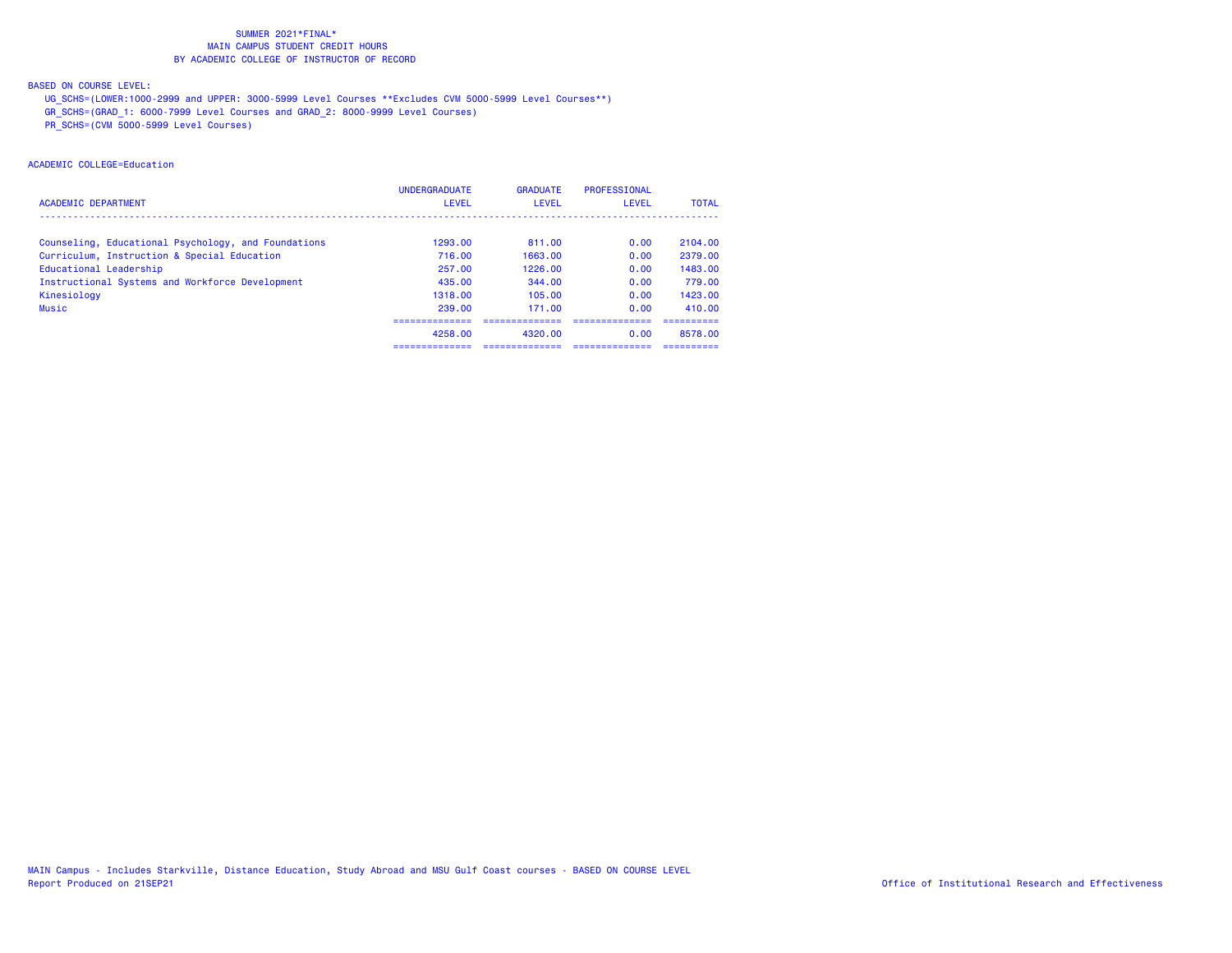## BASED ON COURSE LEVEL:

UG\_SCHS=(LOWER:1000-2999 and UPPER: 3000-5999 Level Courses \*\*Excludes CVM 5000-5999 Level Courses\*\*)

GR\_SCHS=(GRAD\_1: 6000-7999 Level Courses and GRAD\_2: 8000-9999 Level Courses)

PR\_SCHS=(CVM 5000-5999 Level Courses)

## ACADEMIC COLLEGE=Engineering

|                                   | <b>UNDERGRADUATE</b> | <b>GRADUATE</b> | <b>PROFESSIONAL</b> |              |
|-----------------------------------|----------------------|-----------------|---------------------|--------------|
| ACADEMIC DEPARTMENT               | <b>LEVEL</b>         | <b>LEVEL</b>    | <b>LEVEL</b>        | <b>TOTAL</b> |
|                                   |                      |                 |                     |              |
| Aerospace Engineering             | 588.00               | 130.00          | 0.00                | 718.00       |
| Ag & Bio Engineering              | 3.00                 | 36,00           | 0.00                | 39.00        |
| Chemical Engineering, School of   | 324.00               | 20.00           | 0.00                | 344,00       |
| Civil & Environmental Engineering | 132,00               | 177.90          | 0.00                | 309.90       |
| Computer Science & Engineering    | 281,00               | 258,00          | 0.00                | 539,00       |
| Electrical & Computer Engineering | 455.00               | 337.00          | 0.00                | 792.00       |
| Industrial & Systems Engineering  | 595.50               | 481.00          | 0.00                | 1076.50      |
| Mechanical Engineering            | 570.00               | 442.00          | 0.00                | 1012.00      |
|                                   |                      |                 |                     |              |
|                                   | 2948.50              | 1881.90         | 0.00                | 4830.40      |
|                                   | .                    |                 |                     |              |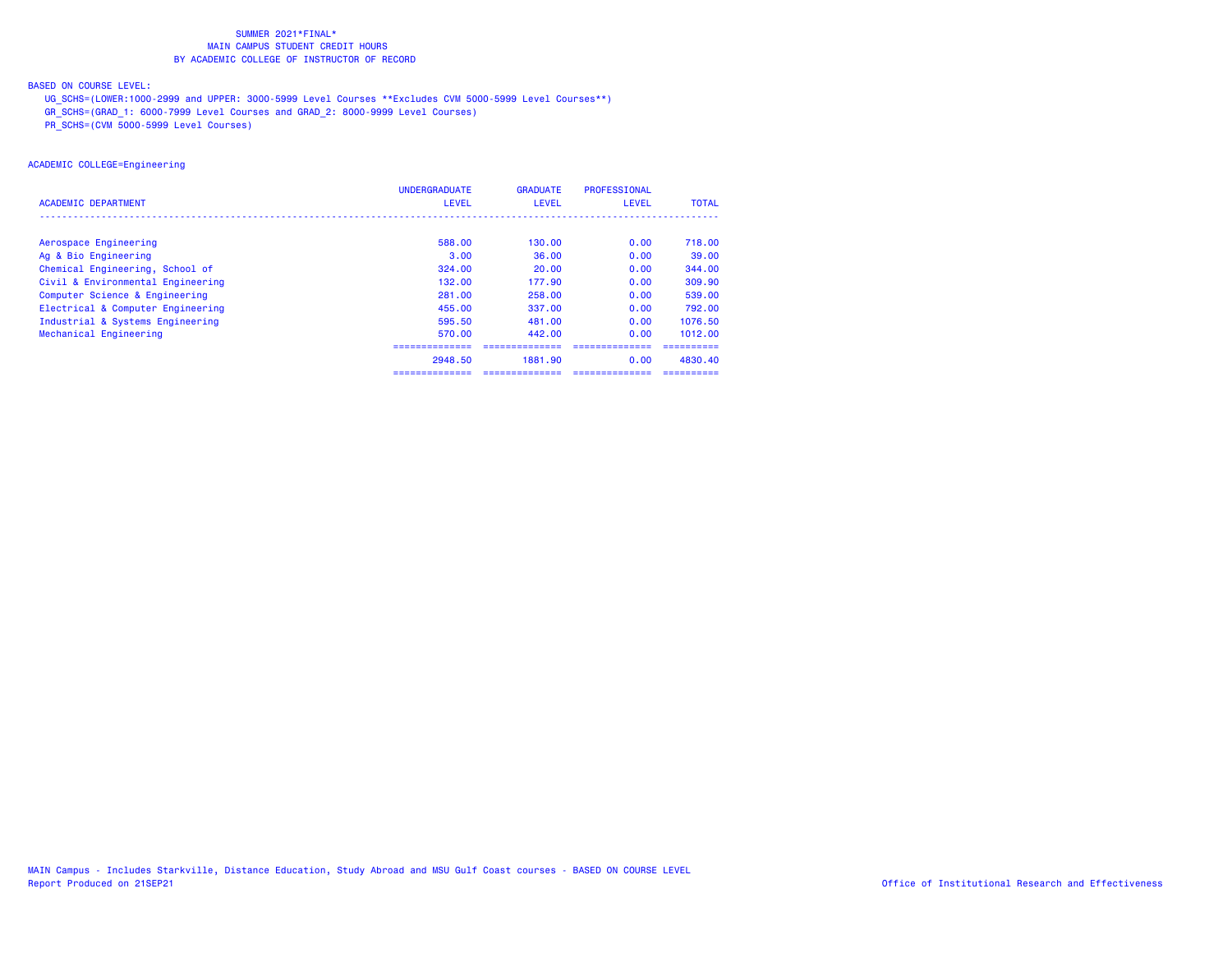## BASED ON COURSE LEVEL:

UG\_SCHS=(LOWER:1000-2999 and UPPER: 3000-5999 Level Courses \*\*Excludes CVM 5000-5999 Level Courses\*\*)

GR\_SCHS=(GRAD\_1: 6000-7999 Level Courses and GRAD\_2: 8000-9999 Level Courses)

PR\_SCHS=(CVM 5000-5999 Level Courses)

## ACADEMIC COLLEGE=Forest Resources

|                                   | <b>UNDERGRADUATE</b> | <b>GRADUATE</b> | PROFESSIONAL |              |
|-----------------------------------|----------------------|-----------------|--------------|--------------|
| <b>ACADEMIC DEPARTMENT</b>        | <b>LEVEL</b>         | <b>LEVEL</b>    | <b>LEVEL</b> | <b>TOTAL</b> |
|                                   |                      |                 |              |              |
| Forestry                          | 526.00               | 105.00          | 0.00         | 631.00       |
| Sustainable Bioproducts           | 4.00                 | 147.00          | 0.00         | 151.00       |
| Wildlife, Fisheries & Aquaculture | 215,00               | 342.00          | 0.00         | 557.00       |
|                                   |                      |                 |              |              |
|                                   | 745.00               | 594.00          | 0.00         | 1339.00      |
|                                   |                      |                 |              |              |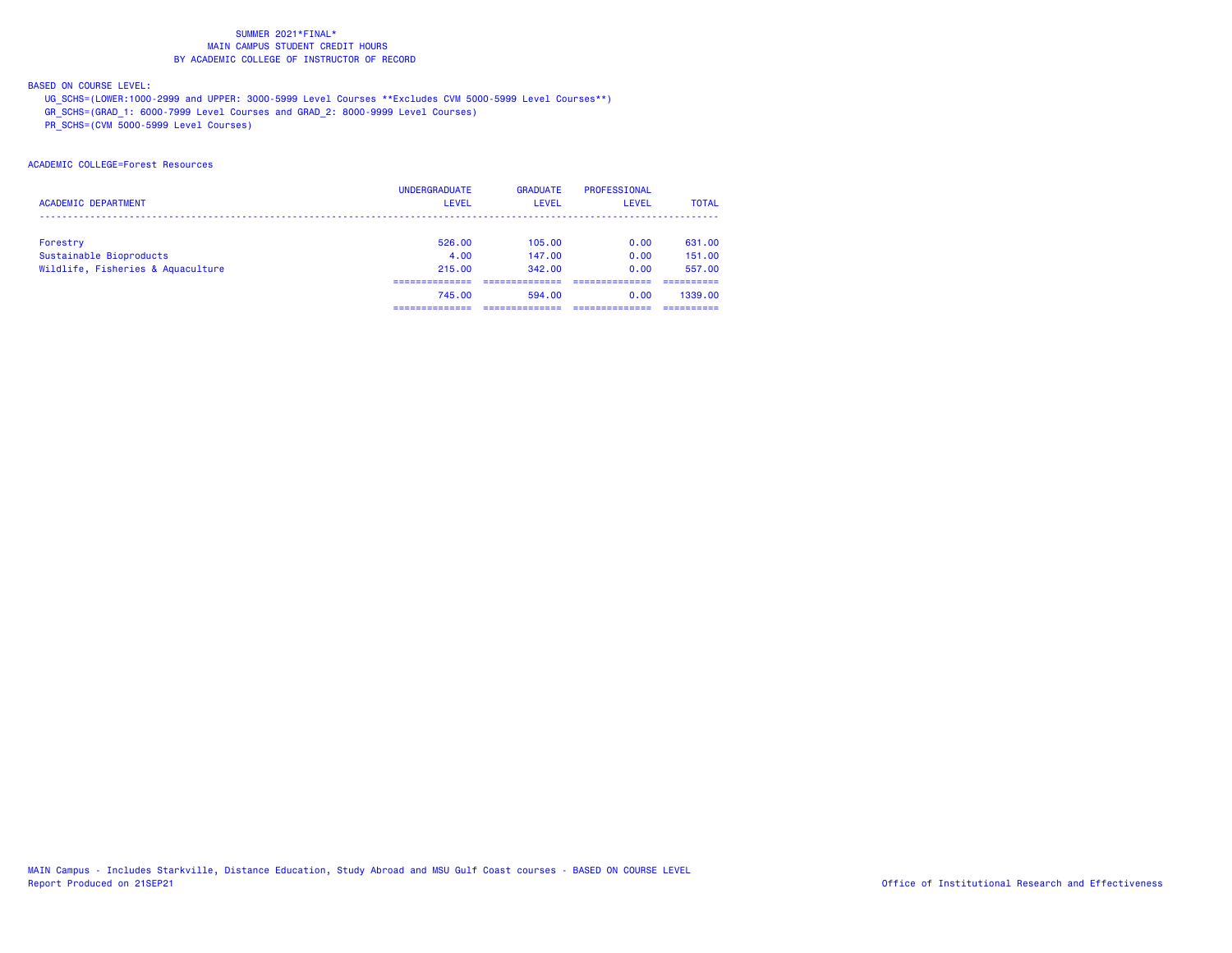BASED ON COURSE LEVEL:

UG\_SCHS=(LOWER:1000-2999 and UPPER: 3000-5999 Level Courses \*\*Excludes CVM 5000-5999 Level Courses\*\*)

GR\_SCHS=(GRAD\_1: 6000-7999 Level Courses and GRAD\_2: 8000-9999 Level Courses)

PR\_SCHS=(CVM 5000-5999 Level Courses)

#### ACADEMIC COLLEGE=Veterinary Medicine

| <b>ACADEMIC DEPARTMENT</b> | <b>UNDERGRADUATE</b><br><b>LEVEL</b> | <b>GRADUATE</b><br><b>LEVEL</b> | PROFESSIONAL<br><b>LEVEL</b> | <b>TOTAL</b> |
|----------------------------|--------------------------------------|---------------------------------|------------------------------|--------------|
| Veterinary Medicine        | 270.00                               | 161.00                          | 3186.00                      | 3617.00      |
|                            | 270.00                               | 161.00                          | 3186.00                      | 3617.00      |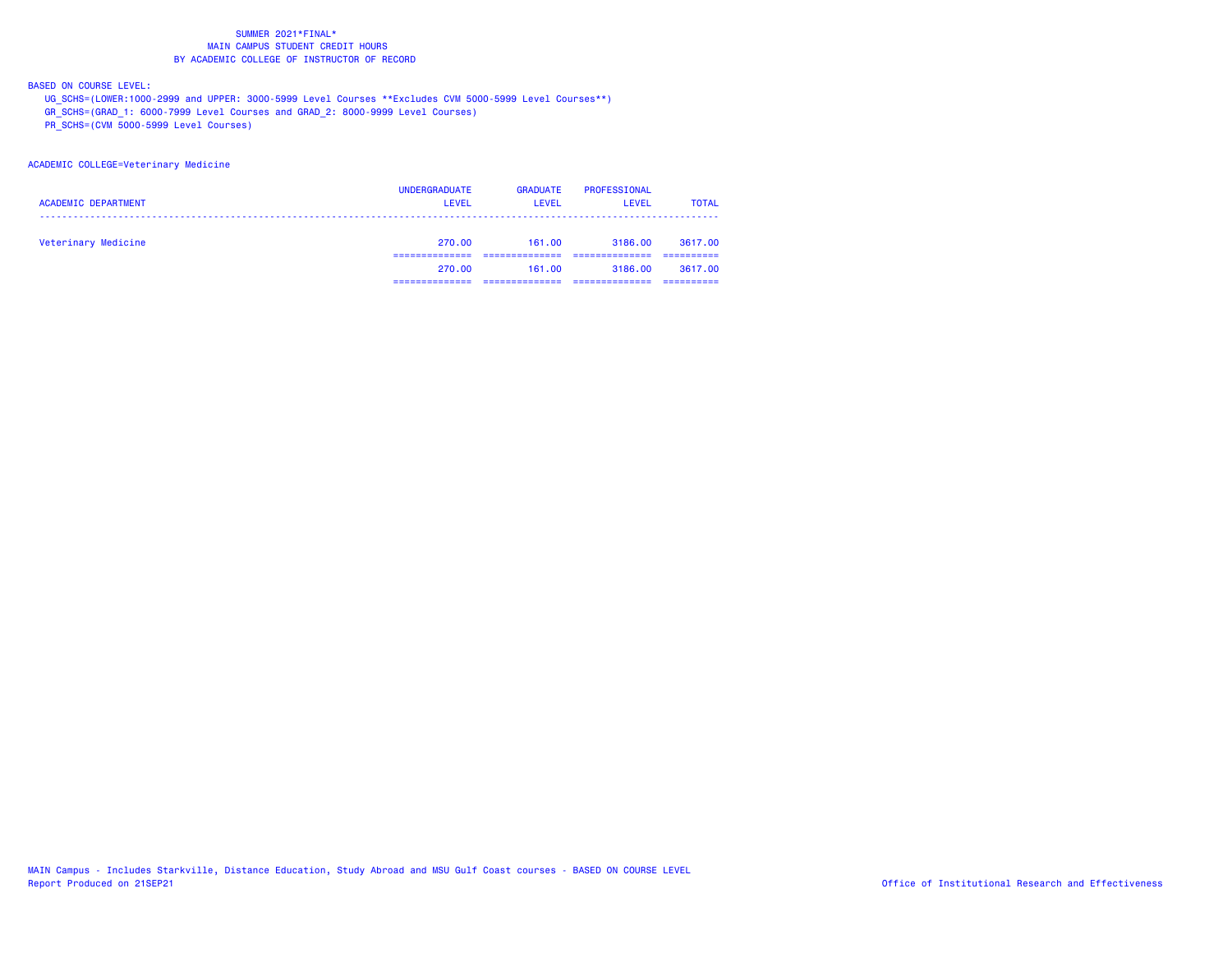BASED ON COURSE LEVEL:

UG\_SCHS=(LOWER:1000-2999 and UPPER: 3000-5999 Level Courses \*\*Excludes CVM 5000-5999 Level Courses\*\*)

GR\_SCHS=(GRAD\_1: 6000-7999 Level Courses and GRAD\_2: 8000-9999 Level Courses)

PR\_SCHS=(CVM 5000-5999 Level Courses)

## ACADEMIC COLLEGE=Academic Affairs

| <b>ACADEMIC DEPARTMENT</b> | <b>UNDERGRADUATE</b><br><b>LEVEL</b> | <b>GRADUATE</b><br><b>LEVEL</b> | <b>PROFESSIONAL</b><br><b>LEVEL</b> | <b>TOTAL</b> |
|----------------------------|--------------------------------------|---------------------------------|-------------------------------------|--------------|
| Library                    | 39.00                                | 0.00                            | 0.00                                | 39,00        |
|                            | 39.00                                | 0.00                            | 0.00                                | 39,00        |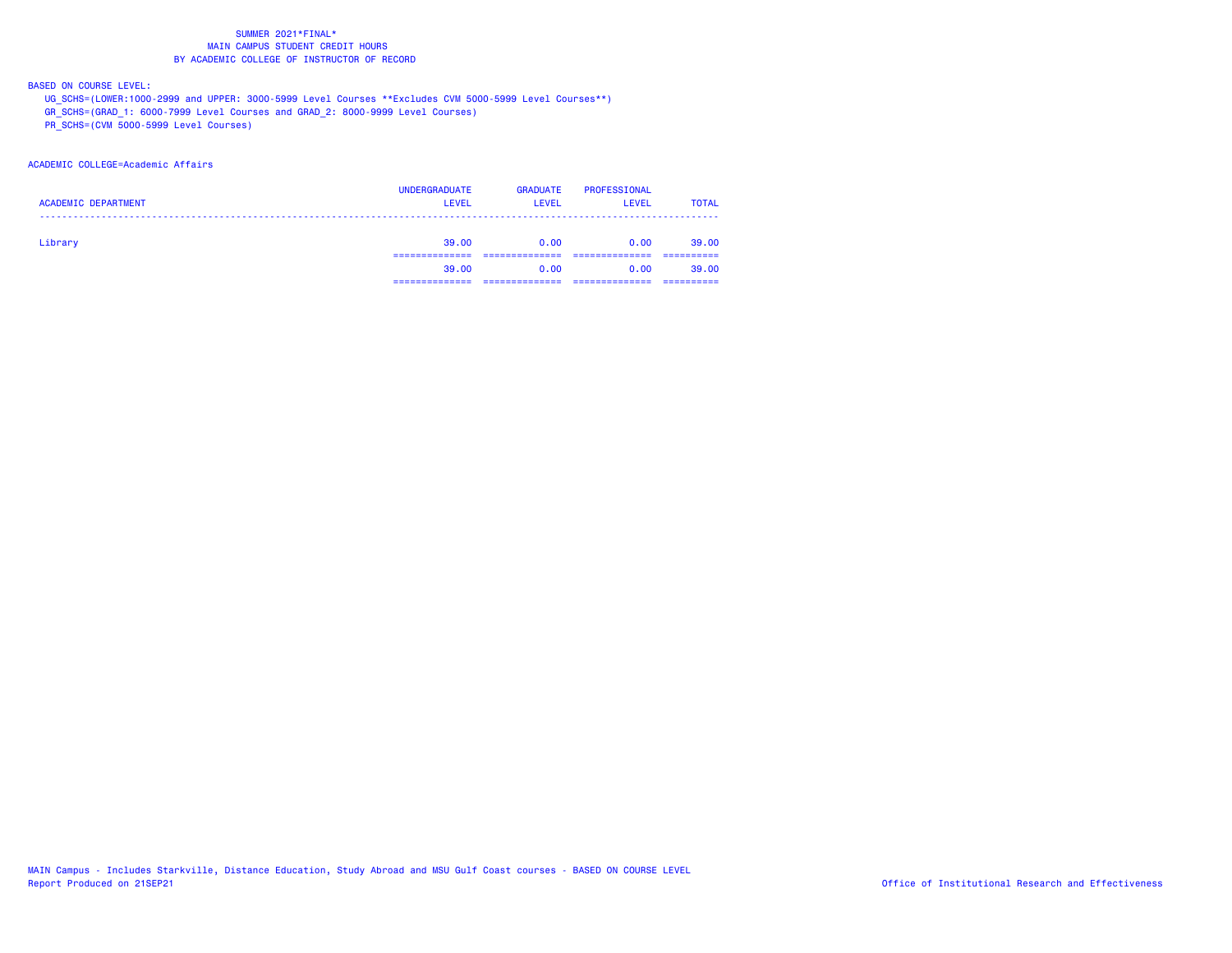| <b>ACADEMIC DEPARTMENT</b>                                  | Instructor Name    | Rank                              | <b>Tenure</b><br><b>Status</b> | <b>Course</b><br>Cip# | <b>CRN</b>   | Course #        |                  | Crs      | Sec Type Title            | Inst<br>Per | <b>UG</b><br><b>SCHS</b>                                                                      | <b>GR</b><br><b>SCHS</b> | <b>PR</b><br><b>SCHS</b> | Total<br><b>SCHS</b>                                                                                                                                         |
|-------------------------------------------------------------|--------------------|-----------------------------------|--------------------------------|-----------------------|--------------|-----------------|------------------|----------|---------------------------|-------------|-----------------------------------------------------------------------------------------------|--------------------------|--------------------------|--------------------------------------------------------------------------------------------------------------------------------------------------------------|
| Ag & Bio Engineering                                        | Chesser, Gary      | Assistant Professor Ten Track     |                                | 140301                | 23666        | <b>ABE 8000</b> | $105$ D          |          | Research / Thesis         | 1.00        | 0.00                                                                                          | 18.00                    | 0.00                     | 18.00                                                                                                                                                        |
|                                                             |                    |                                   |                                |                       | 23846        | <b>ABE 9000</b> | $108$ D          |          | Research / Diss           | 1.00        | 0.00<br>.                                                                                     | 6.00<br>.                | 0.00                     | 6.00                                                                                                                                                         |
|                                                             |                    |                                   |                                |                       |              |                 |                  |          |                           |             | 0.00                                                                                          | 24.00                    | 0.00                     | 24.00                                                                                                                                                        |
|                                                             | Linhoss, Anna      | Associate Professor Tenured       |                                |                       | 140301 23744 | <b>ABE 9000</b> | $01$ D           |          | Research / Diss           | 1.00        | 0.00                                                                                          | 3.00                     | 0.00                     | 3.00                                                                                                                                                         |
|                                                             |                    |                                   |                                |                       | 23763        | <b>ABE 9000</b> | $106$ D          |          | Research / Diss           | 1.00        | 0.00                                                                                          | 3.00                     | 0.00                     | 3.00                                                                                                                                                         |
|                                                             |                    |                                   |                                |                       |              | 23764 ABE 9000  | 107 <sub>D</sub> |          | Research / Diss           | 1.00        | 0.00<br><b>.</b> .                                                                            | 3.00<br>.                | 0.00<br>.                | 3.00<br>$\frac{1}{2} \left( \frac{1}{2} \right) \left( \frac{1}{2} \right) \left( \frac{1}{2} \right) \left( \frac{1}{2} \right) \left( \frac{1}{2} \right)$ |
|                                                             |                    |                                   |                                |                       |              |                 |                  |          |                           |             | 0.00                                                                                          | 9.00                     | 0.00                     | 9.00                                                                                                                                                         |
|                                                             | Linhoss, John      | Assistant Professor Ten Track     |                                | 140301                |              | 23673 ABE 8000  | 109 <sub>D</sub> |          | Research / Thesis         | 1.00        | 0.00                                                                                          | 6.00                     | 0.00                     | 6.00                                                                                                                                                         |
|                                                             |                    |                                   |                                |                       |              |                 |                  |          |                           |             | <u>.</u><br>0.00                                                                              | 6.00                     | 0.00                     | 6.00                                                                                                                                                         |
|                                                             | Lowe, John         | Assistant Professor Ten Track     |                                | 140301                | 23637        | <b>ABE 8000</b> | 102 <sub>D</sub> |          | Research / Thesis         | 1.00        | 0.00                                                                                          | 15.00                    | 0.00                     | 15.00                                                                                                                                                        |
|                                                             |                    |                                   |                                |                       | 23752        | <b>ABE 7000</b> | $101$ I          |          | Directed Indiv Study 1.00 |             | 0.00                                                                                          | 3.00                     | 0.00                     | 3.00                                                                                                                                                         |
|                                                             |                    |                                   |                                |                       |              |                 |                  |          |                           |             | <b></b><br>0.00                                                                               | 18.00                    | 0.00                     | 18.00                                                                                                                                                        |
|                                                             | Priddy, Lauren     | Assistant Professor Ten Track     |                                | 140301                |              | 23642 ABE 9000  | $104$ D          |          | Research / Diss           | 1.00        | 0.00                                                                                          | 7.00                     | 0.00                     | 7.00                                                                                                                                                         |
|                                                             |                    |                                   |                                |                       |              |                 |                  |          |                           |             | <u>.</u><br>0.00                                                                              | . <u>.</u> .<br>7.00     | .<br>0.00                | 7.00                                                                                                                                                         |
|                                                             | Simpson, Chartrisa | Associate Professor Tenured       |                                | 140301                | 23496        | <b>ABE 8000</b> | 01               | D        | Research / Thesis         | 1.00        | 0.00                                                                                          | 13.00                    | 0.00                     | 13.00                                                                                                                                                        |
|                                                             |                    |                                   |                                |                       | 23497        | <b>ABE 8000</b> | 51 D             |          | Research / Thesis         | 1.00        | 0.00                                                                                          | 3.00                     | 0.00                     | 3.00                                                                                                                                                         |
|                                                             |                    |                                   |                                |                       |              | 23902 ABE 7000  | $02 \qquad I$    |          | Directed Indiv Study 1.00 |             | 0.00<br>.                                                                                     | 6.00<br>. <u>.</u> .     | 0.00<br>.                | 6.00                                                                                                                                                         |
|                                                             |                    |                                   |                                |                       |              |                 |                  |          |                           |             | 0.00                                                                                          | 22.00                    | 0.00                     | 22.00                                                                                                                                                        |
|                                                             | Tagert, Mary       | Extension Assoc Pro Non-Ten Track |                                | 140301                |              | 23645 ABE 8000  | 05               | <b>D</b> | Research / Thesis         | 1.00        | 0.00                                                                                          | 6.00                     | 0.00                     | 6.00                                                                                                                                                         |
|                                                             |                    |                                   |                                |                       |              |                 |                  |          |                           |             | $\sim$ $\sim$ $\sim$ $\sim$<br>$\frac{1}{2} \left( \frac{1}{2} \right) = \frac{1}{2}$<br>0.00 | 6.00                     | 0.00                     | 6.00                                                                                                                                                         |
|                                                             | Thomasson, John    | Professor                         | <b>Tenured</b>                 | 140301                |              | 23932 ABE 9000  | 109 <sub>D</sub> |          | Research / Diss           | 1.00        | 0.00                                                                                          | 6.00                     | 0.00                     | 6.00                                                                                                                                                         |
|                                                             |                    |                                   |                                |                       |              |                 |                  |          |                           |             | .<br>0.00                                                                                     | 6.00                     | 0.00                     | 6.00                                                                                                                                                         |
|                                                             |                    |                                   |                                |                       |              |                 |                  |          |                           |             |                                                                                               |                          |                          | ==========                                                                                                                                                   |
| -----------------------------------<br>Ag & Bio Engineering |                    |                                   |                                |                       |              |                 |                  |          |                           |             | --------<br>0.00                                                                              | 98.00                    | 0.00                     | 98.00                                                                                                                                                        |
| ------------------------------------                        |                    |                                   |                                |                       |              |                 |                  |          |                           |             |                                                                                               |                          |                          | -------- ------- -------- ---------                                                                                                                          |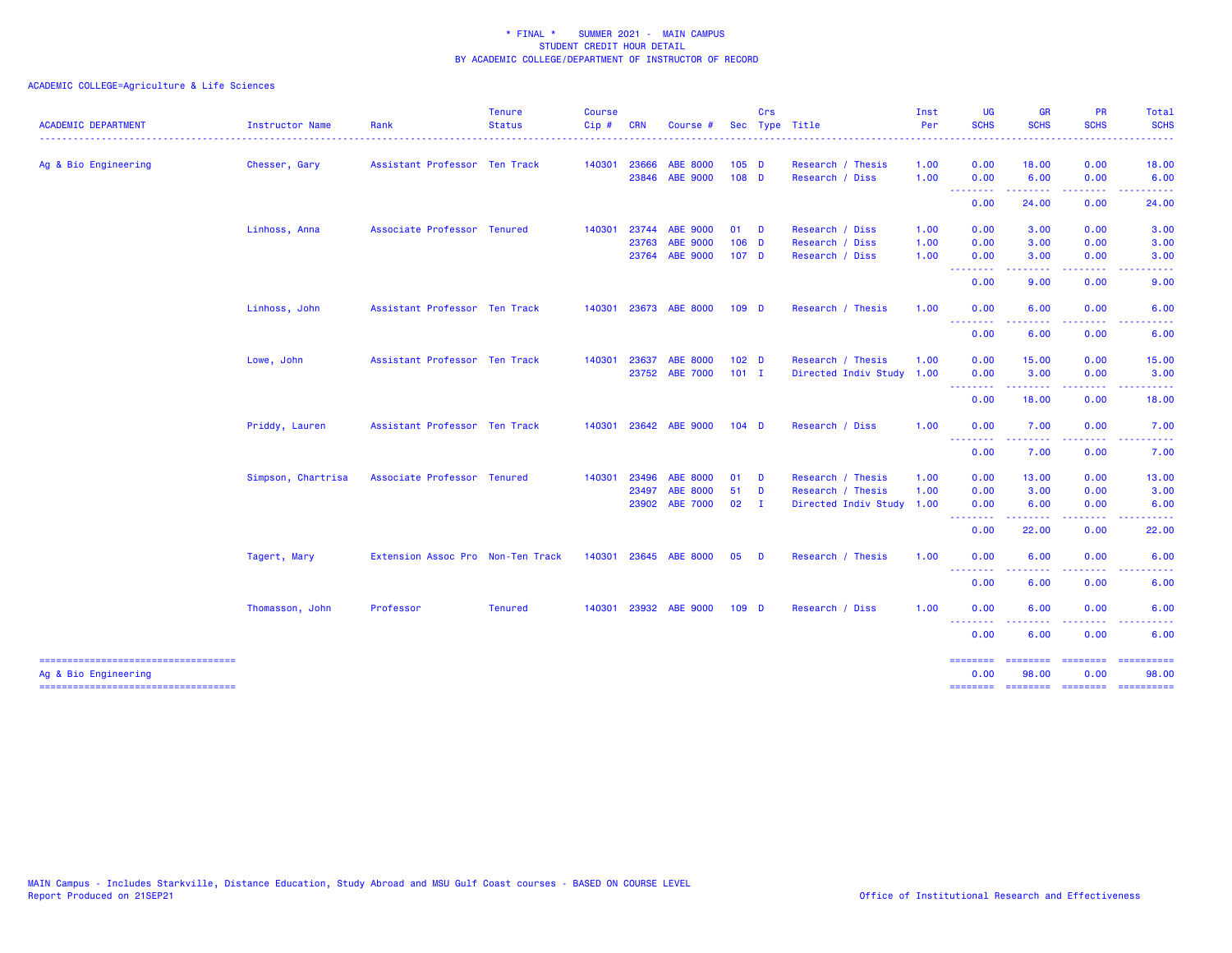| <b>ACADEMIC DEPARTMENT</b>                                      | Instructor Name  | Rank                                                   | <b>Tenure</b><br><b>Status</b> | <b>Course</b><br>Cip# | <b>CRN</b> | Course #              |                  | Crs | Sec Type Title            | Inst<br>Per | <b>UG</b><br><b>SCHS</b>               | <b>GR</b><br><b>SCHS</b>                                                                                                                                      | PR<br><b>SCHS</b>                                                                                                                 | Total<br><b>SCHS</b>                                                                                                                                                                                                                                                                                                                                                                                                                                                                   |
|-----------------------------------------------------------------|------------------|--------------------------------------------------------|--------------------------------|-----------------------|------------|-----------------------|------------------|-----|---------------------------|-------------|----------------------------------------|---------------------------------------------------------------------------------------------------------------------------------------------------------------|-----------------------------------------------------------------------------------------------------------------------------------|----------------------------------------------------------------------------------------------------------------------------------------------------------------------------------------------------------------------------------------------------------------------------------------------------------------------------------------------------------------------------------------------------------------------------------------------------------------------------------------|
| Agricultural Economics                                          |                  | Canales Medina, Domi Assistant Professor Ten Track     |                                |                       |            | 010103 23474 AEC 8000 | 109 <sub>D</sub> |     | Research / Thesis         | 1.00        | 0.00<br>$\sim$ $\sim$ $\sim$<br>$   -$ | 3.00                                                                                                                                                          | 0.00<br>$\frac{1}{2} \left( \frac{1}{2} \right) \left( \frac{1}{2} \right) \left( \frac{1}{2} \right) \left( \frac{1}{2} \right)$ | 3.00                                                                                                                                                                                                                                                                                                                                                                                                                                                                                   |
|                                                                 |                  |                                                        |                                |                       |            |                       |                  |     |                           |             | 0.00                                   | 3.00                                                                                                                                                          | 0.00                                                                                                                              | 3.00                                                                                                                                                                                                                                                                                                                                                                                                                                                                                   |
|                                                                 |                  | Collart Dinarte, Alb Extension Assoc Pro Non-Ten Track |                                |                       |            | 010103 23382 AEC 8000 | $101$ D          |     | Research / Thesis         | 1.00        | 0.00                                   | 9.00                                                                                                                                                          | 0.00                                                                                                                              | 9.00                                                                                                                                                                                                                                                                                                                                                                                                                                                                                   |
|                                                                 |                  |                                                        |                                |                       |            |                       |                  |     |                           |             | .<br>0.00                              | 9.00                                                                                                                                                          | بالمحام<br>0.00                                                                                                                   | 9.00                                                                                                                                                                                                                                                                                                                                                                                                                                                                                   |
|                                                                 | Davis, George    | Assistant Professor Ten Track                          |                                | 010103 23369          |            | AEC 6223              | 501 C            |     | Applied Quant Anal I      | 0.51        | 0.00                                   | 13.77                                                                                                                                                         | 0.00                                                                                                                              | 13.77                                                                                                                                                                                                                                                                                                                                                                                                                                                                                  |
|                                                                 |                  |                                                        |                                |                       | 23383      | <b>AEC 8000</b>       | 102 <sub>D</sub> |     | Research / Thesis         | 1.00        | 0.00<br><u>.</u>                       | 3.00<br>بالمستعا                                                                                                                                              | 0.00                                                                                                                              | 3.00                                                                                                                                                                                                                                                                                                                                                                                                                                                                                   |
|                                                                 |                  |                                                        |                                |                       |            |                       |                  |     |                           |             | 0.00                                   | 16.77                                                                                                                                                         | 0.00                                                                                                                              | 16.77                                                                                                                                                                                                                                                                                                                                                                                                                                                                                  |
|                                                                 | Harri, Ardian    | Professor                                              | <b>Tenured</b>                 | 010103                | 23384      | <b>AEC 8000</b>       | $103$ D          |     | Research / Thesis         | 1.00        | 0.00                                   | 6.00                                                                                                                                                          | 0.00                                                                                                                              | 6.00                                                                                                                                                                                                                                                                                                                                                                                                                                                                                   |
|                                                                 |                  |                                                        |                                | 450602                | 20043      | AEC 8843              | 001 C            |     | Survey Design & Exp       | 0.66        | 0.00<br>بالأباب                        | 7.92<br>$\omega$ is a set                                                                                                                                     | 0.00<br>المتمالين                                                                                                                 | 7.92<br>.                                                                                                                                                                                                                                                                                                                                                                                                                                                                              |
|                                                                 |                  |                                                        |                                |                       |            |                       |                  |     |                           |             | 0.00                                   | 13.92                                                                                                                                                         | 0.00                                                                                                                              | 13.92                                                                                                                                                                                                                                                                                                                                                                                                                                                                                  |
|                                                                 | Interis, Matthew | Associate Professor Tenured                            |                                | 450602                |            | 20043 AEC 8843        | 001 C            |     | Survey Design & Exp       | 0.34        | 0.00                                   | 4.08                                                                                                                                                          | 0.00                                                                                                                              | 4.08                                                                                                                                                                                                                                                                                                                                                                                                                                                                                   |
|                                                                 |                  |                                                        |                                |                       |            |                       |                  |     |                           |             | بالاند<br>.<br>0.00                    | 4.08                                                                                                                                                          | <b><i><u>ALLA</u></i></b><br>0.00                                                                                                 | 4.08                                                                                                                                                                                                                                                                                                                                                                                                                                                                                   |
|                                                                 | Li, Xiaofei      | Assistant Professor Ten Track                          |                                | 010101 21253          |            | AEC 4363              | 501 C            |     | Economics of Precisi 1.00 |             | 3.00                                   | 0.00                                                                                                                                                          | 0.00                                                                                                                              | 3.00                                                                                                                                                                                                                                                                                                                                                                                                                                                                                   |
|                                                                 |                  |                                                        |                                |                       | 21256      | AEC 6363              | 501 C            |     | Economics of Precisi 1.00 |             | 0.00                                   | 15.00                                                                                                                                                         | 0.00                                                                                                                              | 15.00                                                                                                                                                                                                                                                                                                                                                                                                                                                                                  |
|                                                                 |                  |                                                        |                                | 010103 23386          |            | <b>AEC 8000</b>       | $105$ D          |     | Research / Thesis         | 1.00        | 0.00                                   | 6.00                                                                                                                                                          | 0.00                                                                                                                              | 6.00                                                                                                                                                                                                                                                                                                                                                                                                                                                                                   |
|                                                                 |                  |                                                        |                                |                       |            |                       |                  |     |                           |             | <u>.</u><br>3.00                       | $\frac{1}{2} \left( \frac{1}{2} \right) \left( \frac{1}{2} \right) \left( \frac{1}{2} \right) \left( \frac{1}{2} \right) \left( \frac{1}{2} \right)$<br>21.00 | المتمالين<br>0.00                                                                                                                 | 24.00                                                                                                                                                                                                                                                                                                                                                                                                                                                                                  |
|                                                                 | Little, Randall  | Professor                                              | <b>Tenured</b>                 | 010101                | 20041      | <b>AEC 4530</b>       | 101 E            |     | Internship AEC-AGBM       | 1.00        | 20.00                                  | 0.00                                                                                                                                                          | 0.00                                                                                                                              | 20.00                                                                                                                                                                                                                                                                                                                                                                                                                                                                                  |
|                                                                 |                  |                                                        |                                |                       | 20042      | AEC 6530              | 101 E            |     | Internship AEC-AGBM       | 1.00        | 0.00                                   | 3.00                                                                                                                                                          | 0.00                                                                                                                              | 3.00                                                                                                                                                                                                                                                                                                                                                                                                                                                                                   |
|                                                                 |                  |                                                        |                                |                       |            | 21257 AEC 6530        | 501 E            |     | Internship AEC-AGBM       | 1.00        | 0.00<br>.                              | 8.00<br>------                                                                                                                                                | 0.00<br>.                                                                                                                         | 8.00                                                                                                                                                                                                                                                                                                                                                                                                                                                                                   |
|                                                                 |                  |                                                        |                                |                       |            |                       |                  |     |                           |             | 20.00                                  | 11.00                                                                                                                                                         | 0.00                                                                                                                              | 31.00                                                                                                                                                                                                                                                                                                                                                                                                                                                                                  |
|                                                                 | Maples, Joshua   | Assistant Professor Ten Track                          |                                | 010103                |            | 23475 AEC 8000        | 110 <sub>D</sub> |     | Research / Thesis         | 1.00        | 0.00                                   | 3.00                                                                                                                                                          | 0.00                                                                                                                              | 3.00                                                                                                                                                                                                                                                                                                                                                                                                                                                                                   |
|                                                                 |                  |                                                        |                                |                       |            |                       |                  |     |                           |             | $\sim$ $\sim$ $\sim$<br>.<br>0.00      | .<br>3.00                                                                                                                                                     | د د د د<br>0.00                                                                                                                   | 3.00                                                                                                                                                                                                                                                                                                                                                                                                                                                                                   |
|                                                                 | Petrolia, Daniel | Professor                                              | <b>Tenured</b>                 |                       |            | 010103 23388 AEC 8000 | 107 <sub>D</sub> |     | Research / Thesis         | 1.00        | 0.00                                   | 6.00                                                                                                                                                          | 0.00                                                                                                                              | 6.00                                                                                                                                                                                                                                                                                                                                                                                                                                                                                   |
|                                                                 |                  |                                                        |                                |                       |            |                       |                  |     |                           |             | 222<br>.<br>0.00                       | 6.00                                                                                                                                                          | 0.00                                                                                                                              | 6.00                                                                                                                                                                                                                                                                                                                                                                                                                                                                                   |
|                                                                 | Thompson, Troy   | Non-Faculty                                            | Not Applicable                 |                       |            | 010103 23369 AEC 6223 | 501 C            |     | Applied Quant Anal I 0.49 |             | 0.00                                   | 13.23                                                                                                                                                         | 0.00                                                                                                                              | 13.23                                                                                                                                                                                                                                                                                                                                                                                                                                                                                  |
|                                                                 |                  |                                                        |                                |                       |            |                       |                  |     |                           |             | <b>.</b><br>.<br>0.00                  | 13.23                                                                                                                                                         | 0.00                                                                                                                              | 13.23                                                                                                                                                                                                                                                                                                                                                                                                                                                                                  |
|                                                                 | Yun, Seong Do    | Assistant Professor Ten Track                          |                                |                       |            | 010103 23389 AEC 8000 | $108$ D          |     | Research / Thesis         | 1.00        | 0.00                                   | 18.00                                                                                                                                                         | 0.00                                                                                                                              | 18.00                                                                                                                                                                                                                                                                                                                                                                                                                                                                                  |
|                                                                 |                  |                                                        |                                |                       |            |                       |                  |     |                           |             | <u>.</u>                               | .                                                                                                                                                             | .                                                                                                                                 |                                                                                                                                                                                                                                                                                                                                                                                                                                                                                        |
|                                                                 |                  |                                                        |                                |                       |            |                       |                  |     |                           |             | 0.00                                   | 18.00                                                                                                                                                         | 0.00                                                                                                                              | 18.00                                                                                                                                                                                                                                                                                                                                                                                                                                                                                  |
| =====================================<br>Agricultural Economics |                  |                                                        |                                |                       |            |                       |                  |     |                           |             | ========<br>23.00                      | ========<br>119.00                                                                                                                                            | ========<br>0.00                                                                                                                  | $-22222222222$<br>142.00                                                                                                                                                                                                                                                                                                                                                                                                                                                               |
| -----------------------------------                             |                  |                                                        |                                |                       |            |                       |                  |     |                           |             | <b>EEEEEEEE</b>                        | <b>CONSIDER</b>                                                                                                                                               | <b>CONSIGNS</b>                                                                                                                   | $\begin{array}{cccccccccc} \multicolumn{2}{c}{} & \multicolumn{2}{c}{} & \multicolumn{2}{c}{} & \multicolumn{2}{c}{} & \multicolumn{2}{c}{} & \multicolumn{2}{c}{} & \multicolumn{2}{c}{} & \multicolumn{2}{c}{} & \multicolumn{2}{c}{} & \multicolumn{2}{c}{} & \multicolumn{2}{c}{} & \multicolumn{2}{c}{} & \multicolumn{2}{c}{} & \multicolumn{2}{c}{} & \multicolumn{2}{c}{} & \multicolumn{2}{c}{} & \multicolumn{2}{c}{} & \multicolumn{2}{c}{} & \multicolumn{2}{c}{} & \mult$ |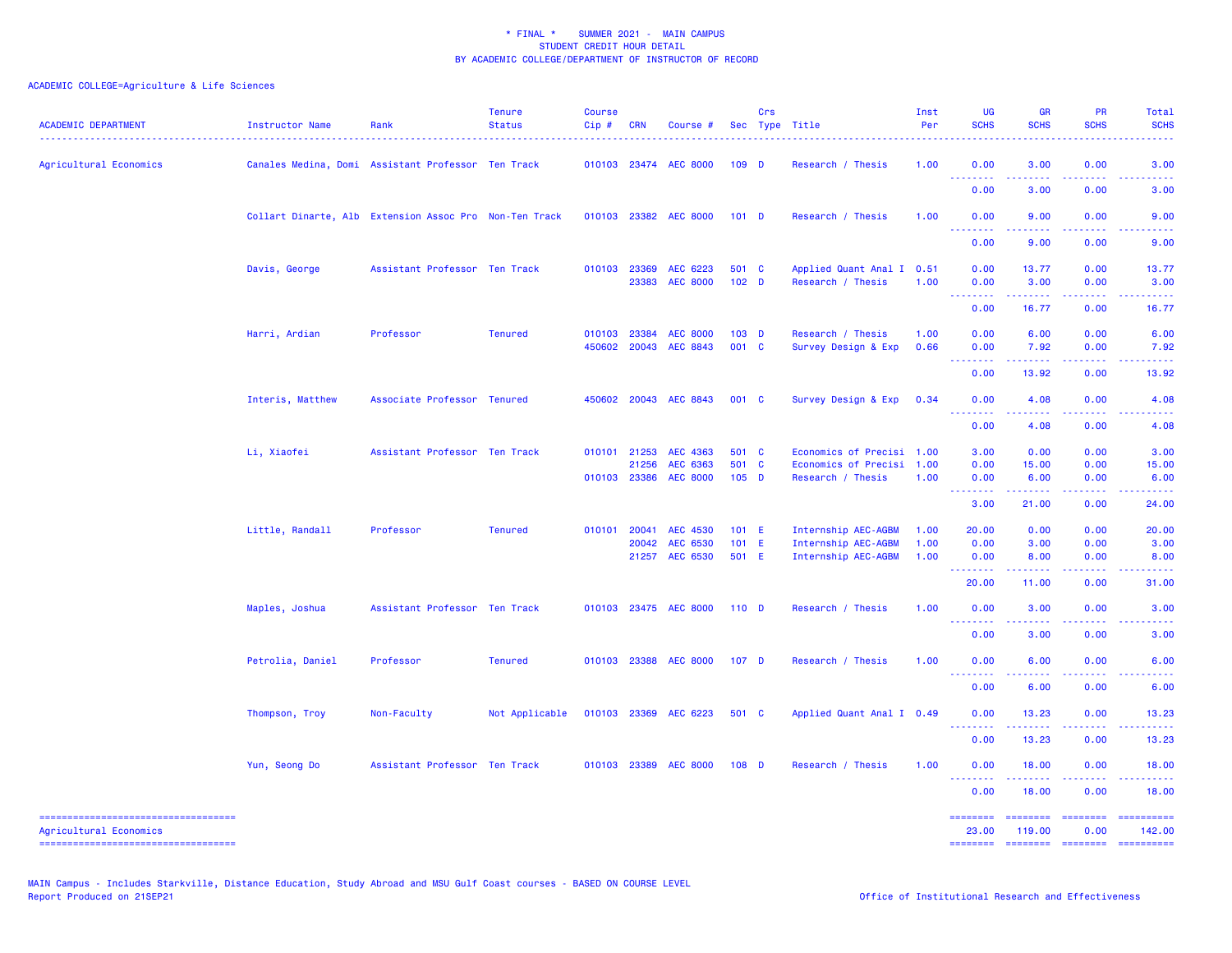| <b>ACADEMIC DEPARTMENT</b> | Instructor Name                                        | Rank                              | <b>Tenure</b><br><b>Status</b> | <b>Course</b><br>Cip# | <b>CRN</b>   | Course #              |                  | Crs          | Sec Type Title            | Inst<br>Per | <b>UG</b><br><b>SCHS</b>                                                                                                                                                                                                                                                                                                                                                                                                                                                                       | <b>GR</b><br><b>SCHS</b>                                                                                                                                                                                                                                                                                                                                                                                                                                                                       | <b>PR</b><br><b>SCHS</b> | Total<br><b>SCHS</b>                                                                                                                                         |
|----------------------------|--------------------------------------------------------|-----------------------------------|--------------------------------|-----------------------|--------------|-----------------------|------------------|--------------|---------------------------|-------------|------------------------------------------------------------------------------------------------------------------------------------------------------------------------------------------------------------------------------------------------------------------------------------------------------------------------------------------------------------------------------------------------------------------------------------------------------------------------------------------------|------------------------------------------------------------------------------------------------------------------------------------------------------------------------------------------------------------------------------------------------------------------------------------------------------------------------------------------------------------------------------------------------------------------------------------------------------------------------------------------------|--------------------------|--------------------------------------------------------------------------------------------------------------------------------------------------------------|
| Animal Dairy Science       | Carroll, Erica                                         | Instructor                        | Non-Ten Track                  |                       | 010101 20029 | ADS 4420              | 101 E            |              | ADS Internship            | 1.00        | 62.00                                                                                                                                                                                                                                                                                                                                                                                                                                                                                          | 0.00                                                                                                                                                                                                                                                                                                                                                                                                                                                                                           | 0.00                     | 62.00                                                                                                                                                        |
|                            |                                                        |                                   |                                |                       | 21243        | ADS 4420              | 501 E            |              | ADS Internship            | 1.00        | 14.00                                                                                                                                                                                                                                                                                                                                                                                                                                                                                          | 0.00                                                                                                                                                                                                                                                                                                                                                                                                                                                                                           | 0.00                     | 14.00                                                                                                                                                        |
|                            |                                                        |                                   |                                |                       |              | 010507 22134 ADS 2313 | 501 B            |              | Behavior & Training       | 1.00        | 18.00                                                                                                                                                                                                                                                                                                                                                                                                                                                                                          | 0.00                                                                                                                                                                                                                                                                                                                                                                                                                                                                                           | 0.00                     | 18.00                                                                                                                                                        |
|                            |                                                        |                                   |                                |                       |              |                       |                  |              |                           |             | .<br>94.00                                                                                                                                                                                                                                                                                                                                                                                                                                                                                     | $\begin{array}{cccccccccccccc} \multicolumn{2}{c}{} & \multicolumn{2}{c}{} & \multicolumn{2}{c}{} & \multicolumn{2}{c}{} & \multicolumn{2}{c}{} & \multicolumn{2}{c}{} & \multicolumn{2}{c}{} & \multicolumn{2}{c}{} & \multicolumn{2}{c}{} & \multicolumn{2}{c}{} & \multicolumn{2}{c}{} & \multicolumn{2}{c}{} & \multicolumn{2}{c}{} & \multicolumn{2}{c}{} & \multicolumn{2}{c}{} & \multicolumn{2}{c}{} & \multicolumn{2}{c}{} & \multicolumn{2}{c}{} & \multicolumn{2}{c}{} & \$<br>0.00 | .<br>0.00                | .<br>94.00                                                                                                                                                   |
|                            | Cavinder, Clay                                         | Professor                         | <b>Tenured</b>                 |                       | 010101 22128 | ADS 4420              | 103 E            |              | ADS Internship            | 1.00        | 12.00                                                                                                                                                                                                                                                                                                                                                                                                                                                                                          | 0.00                                                                                                                                                                                                                                                                                                                                                                                                                                                                                           | 0.00                     | 12.00                                                                                                                                                        |
|                            |                                                        |                                   |                                |                       | 010901 23233 | <b>ADS 8000</b>       | $101$ D          |              | Research/Thesis           | 1.00        | 0.00                                                                                                                                                                                                                                                                                                                                                                                                                                                                                           | 9.00                                                                                                                                                                                                                                                                                                                                                                                                                                                                                           | 0.00                     | 9.00                                                                                                                                                         |
|                            |                                                        |                                   |                                |                       | 23251        | <b>ADS 9000</b>       | $101$ D          |              | Research/Diss             | 1.00        | 0.00                                                                                                                                                                                                                                                                                                                                                                                                                                                                                           | 4.00                                                                                                                                                                                                                                                                                                                                                                                                                                                                                           | 0.00                     | 4.00                                                                                                                                                         |
|                            |                                                        |                                   |                                |                       | 010999 23920 | ADS 4440              | 101 E            |              | Research Exp Pract        | 1.00        | 7.00<br><b></b>                                                                                                                                                                                                                                                                                                                                                                                                                                                                                | 0.00<br>$\frac{1}{2} \left( \frac{1}{2} \right) \left( \frac{1}{2} \right) \left( \frac{1}{2} \right) \left( \frac{1}{2} \right) \left( \frac{1}{2} \right)$                                                                                                                                                                                                                                                                                                                                   | 0.00<br>.                | 7.00<br>$\frac{1}{2} \left( \frac{1}{2} \right) \left( \frac{1}{2} \right) \left( \frac{1}{2} \right) \left( \frac{1}{2} \right) \left( \frac{1}{2} \right)$ |
|                            |                                                        |                                   |                                |                       |              |                       |                  |              |                           |             | 19.00                                                                                                                                                                                                                                                                                                                                                                                                                                                                                          | 13.00                                                                                                                                                                                                                                                                                                                                                                                                                                                                                          | 0.00                     | 32.00                                                                                                                                                        |
|                            | Devost-Burnett, Derr Assistant Professor Ten Track     |                                   |                                | 010901                | 23252        | <b>ADS 9000</b>       | 102 <sub>D</sub> |              | Research/Diss             | 1.00        | 0.00                                                                                                                                                                                                                                                                                                                                                                                                                                                                                           | 3.00                                                                                                                                                                                                                                                                                                                                                                                                                                                                                           | 0.00                     | 3.00                                                                                                                                                         |
|                            |                                                        |                                   |                                | 010904                | 21251        | ADS 8333              | 501 C            |              | Nutr BCHE of Livesto 1.00 |             | 0.00                                                                                                                                                                                                                                                                                                                                                                                                                                                                                           | 6.00                                                                                                                                                                                                                                                                                                                                                                                                                                                                                           | 0.00                     | 6.00                                                                                                                                                         |
|                            |                                                        |                                   |                                |                       |              | 22132 ADS 8333        | 101 C            |              | Nutr BCHE of Livesto 1.00 |             | 0.00<br>$\begin{array}{cccccccccc} \multicolumn{2}{c}{} & \multicolumn{2}{c}{} & \multicolumn{2}{c}{} & \multicolumn{2}{c}{} & \multicolumn{2}{c}{} & \multicolumn{2}{c}{} & \multicolumn{2}{c}{} & \multicolumn{2}{c}{} & \multicolumn{2}{c}{} & \multicolumn{2}{c}{} & \multicolumn{2}{c}{} & \multicolumn{2}{c}{} & \multicolumn{2}{c}{} & \multicolumn{2}{c}{} & \multicolumn{2}{c}{} & \multicolumn{2}{c}{} & \multicolumn{2}{c}{} & \multicolumn{2}{c}{} & \multicolumn{2}{c}{} & \mult$ | 18.00<br>.                                                                                                                                                                                                                                                                                                                                                                                                                                                                                     | 0.00<br>.                | 18.00<br>.                                                                                                                                                   |
|                            |                                                        |                                   |                                |                       |              |                       |                  |              |                           |             | 0.00                                                                                                                                                                                                                                                                                                                                                                                                                                                                                           | 27.00                                                                                                                                                                                                                                                                                                                                                                                                                                                                                          | 0.00                     | 27.00                                                                                                                                                        |
|                            | Dinh, Thu                                              | Associate Professor Tenured       |                                |                       |              | 010101 23875 ADS 4420 | 106 E            |              | ADS Internship            | 1.00        | 3.00                                                                                                                                                                                                                                                                                                                                                                                                                                                                                           | 0.00                                                                                                                                                                                                                                                                                                                                                                                                                                                                                           | 0.00                     | 3.00                                                                                                                                                         |
|                            |                                                        |                                   |                                | 019999                |              | 22131 ADS 8013        | 101 C            |              | Analytical Technique      | 1.00        | 0.00                                                                                                                                                                                                                                                                                                                                                                                                                                                                                           | 15.00                                                                                                                                                                                                                                                                                                                                                                                                                                                                                          | 0.00                     | 15.00                                                                                                                                                        |
|                            |                                                        |                                   |                                |                       |              |                       |                  |              |                           |             | .                                                                                                                                                                                                                                                                                                                                                                                                                                                                                              | .                                                                                                                                                                                                                                                                                                                                                                                                                                                                                              | .                        | .                                                                                                                                                            |
|                            |                                                        |                                   |                                |                       |              |                       |                  |              |                           |             | 3.00                                                                                                                                                                                                                                                                                                                                                                                                                                                                                           | 15.00                                                                                                                                                                                                                                                                                                                                                                                                                                                                                          | 0.00                     | 18.00                                                                                                                                                        |
|                            | Glenn, Ashley                                          | Non-Faculty                       | Not Applicable                 |                       |              | 010507 22126 ADS 1132 | $101$ B          |              | Intro to Horsemanshi 1.00 |             | 18.00<br>.                                                                                                                                                                                                                                                                                                                                                                                                                                                                                     | 0.00                                                                                                                                                                                                                                                                                                                                                                                                                                                                                           | 0.00                     | 18.00                                                                                                                                                        |
|                            |                                                        |                                   |                                |                       |              |                       |                  |              |                           |             | 18.00                                                                                                                                                                                                                                                                                                                                                                                                                                                                                          | 0.00                                                                                                                                                                                                                                                                                                                                                                                                                                                                                           | 0.00                     | 18.00                                                                                                                                                        |
|                            | Karisch, Brandi                                        | Extension Assoc Pro Non-Ten Track |                                | 010101                | 22129        | ADS 4420              | 104 E            |              | ADS Internship            | 1.00        | 6.00                                                                                                                                                                                                                                                                                                                                                                                                                                                                                           | 0.00                                                                                                                                                                                                                                                                                                                                                                                                                                                                                           | 0.00                     | 6.00                                                                                                                                                         |
|                            |                                                        |                                   |                                | 010901                | 23238        | <b>ADS 8000</b>       | $106$ D          |              | Research/Thesis           | 1.00        | 0.00                                                                                                                                                                                                                                                                                                                                                                                                                                                                                           | 1.00                                                                                                                                                                                                                                                                                                                                                                                                                                                                                           | 0.00                     | 1.00                                                                                                                                                         |
|                            |                                                        |                                   |                                |                       | 23256        | <b>ADS 9000</b>       | $106$ D          |              | Research/Diss             | 1.00        | 0.00<br>.                                                                                                                                                                                                                                                                                                                                                                                                                                                                                      | 6.00                                                                                                                                                                                                                                                                                                                                                                                                                                                                                           | 0.00                     | 6.00                                                                                                                                                         |
|                            |                                                        |                                   |                                |                       |              |                       |                  |              |                           |             | 6.00                                                                                                                                                                                                                                                                                                                                                                                                                                                                                           | 7.00                                                                                                                                                                                                                                                                                                                                                                                                                                                                                           | 0.00                     | 13.00                                                                                                                                                        |
|                            | Larson, Jamie                                          | Associate Professor Tenured       |                                |                       | 010901 23239 | <b>ADS 8000</b>       | 107 D            |              | Research/Thesis           | 1.00        | 0.00                                                                                                                                                                                                                                                                                                                                                                                                                                                                                           | 5.00                                                                                                                                                                                                                                                                                                                                                                                                                                                                                           | 0.00                     | 5.00                                                                                                                                                         |
|                            |                                                        |                                   |                                |                       | 23934        | ADS 1113              | 101 C            |              | Animal Science            | 1.00        | 33.00                                                                                                                                                                                                                                                                                                                                                                                                                                                                                          | 0.00                                                                                                                                                                                                                                                                                                                                                                                                                                                                                           | 0.00                     | 33.00                                                                                                                                                        |
|                            |                                                        |                                   |                                |                       |              |                       |                  |              |                           |             | .<br>33.00                                                                                                                                                                                                                                                                                                                                                                                                                                                                                     | $\frac{1}{2} \left( \frac{1}{2} \right) \left( \frac{1}{2} \right) \left( \frac{1}{2} \right) \left( \frac{1}{2} \right) \left( \frac{1}{2} \right)$<br>5.00                                                                                                                                                                                                                                                                                                                                   | .<br>0.00                | .<br>38.00                                                                                                                                                   |
|                            | Lemley, Caleb                                          | Associate Professor Tenured       |                                | 010901                | 23240        | <b>ADS 8000</b>       | 108 D            |              | Research/Thesis           | 1.00        | 0.00                                                                                                                                                                                                                                                                                                                                                                                                                                                                                           | 6.00                                                                                                                                                                                                                                                                                                                                                                                                                                                                                           | 0.00                     | 6.00                                                                                                                                                         |
|                            |                                                        |                                   |                                |                       | 23258        | <b>ADS 9000</b>       | 108 D            |              | Research/Diss             | 1.00        | 0.00                                                                                                                                                                                                                                                                                                                                                                                                                                                                                           | 9.00                                                                                                                                                                                                                                                                                                                                                                                                                                                                                           | 0.00                     | 9.00                                                                                                                                                         |
|                            |                                                        |                                   |                                |                       | 23269        | <b>ADS 9000</b>       | 01               | $\mathbf{D}$ | Research/Diss             | 1.00        | 0.00                                                                                                                                                                                                                                                                                                                                                                                                                                                                                           | 6.00                                                                                                                                                                                                                                                                                                                                                                                                                                                                                           | 0.00                     | 6.00                                                                                                                                                         |
|                            | Liao, Shengfa                                          |                                   |                                |                       |              |                       |                  |              |                           |             | <b></b><br>0.00                                                                                                                                                                                                                                                                                                                                                                                                                                                                                | .<br>21.00                                                                                                                                                                                                                                                                                                                                                                                                                                                                                     | .<br>0.00                | .<br>21.00                                                                                                                                                   |
|                            |                                                        | Associate Professor Tenured       |                                | 010901                | 20026        | ADS 4114              | 101 C            |              | Animal Nutrition          | 1.00        | 36.00                                                                                                                                                                                                                                                                                                                                                                                                                                                                                          | 0.00                                                                                                                                                                                                                                                                                                                                                                                                                                                                                           | 0.00                     | 36.00                                                                                                                                                        |
|                            |                                                        |                                   |                                |                       | 22565        | ADS 4114              | 501 C            |              | Animal Nutrition          | 1.00        | 56.00                                                                                                                                                                                                                                                                                                                                                                                                                                                                                          | 0.00                                                                                                                                                                                                                                                                                                                                                                                                                                                                                           | 0.00                     | 56.00                                                                                                                                                        |
|                            |                                                        |                                   |                                |                       |              | 24012 ADS 6114        | 501 C            |              | Animal Nutrition          | 1.00        | 0.00                                                                                                                                                                                                                                                                                                                                                                                                                                                                                           | 4.00                                                                                                                                                                                                                                                                                                                                                                                                                                                                                           | 0.00                     | 4.00                                                                                                                                                         |
|                            |                                                        |                                   |                                |                       |              |                       |                  |              |                           |             | .<br>92.00                                                                                                                                                                                                                                                                                                                                                                                                                                                                                     | $\frac{1}{2} \left( \frac{1}{2} \right) \left( \frac{1}{2} \right) \left( \frac{1}{2} \right) \left( \frac{1}{2} \right) \left( \frac{1}{2} \right)$<br>4.00                                                                                                                                                                                                                                                                                                                                   | .<br>0.00                | وعاعاها<br>96.00                                                                                                                                             |
|                            | Nguekam Feugang, Jea Research Assoc Prof Non-Ten Track |                                   |                                |                       |              | 010901 23853 ADS 8000 | 01               | D            | Research/Thesis           | 1.00        | 0.00                                                                                                                                                                                                                                                                                                                                                                                                                                                                                           | 6.00                                                                                                                                                                                                                                                                                                                                                                                                                                                                                           | 0.00                     | 6.00                                                                                                                                                         |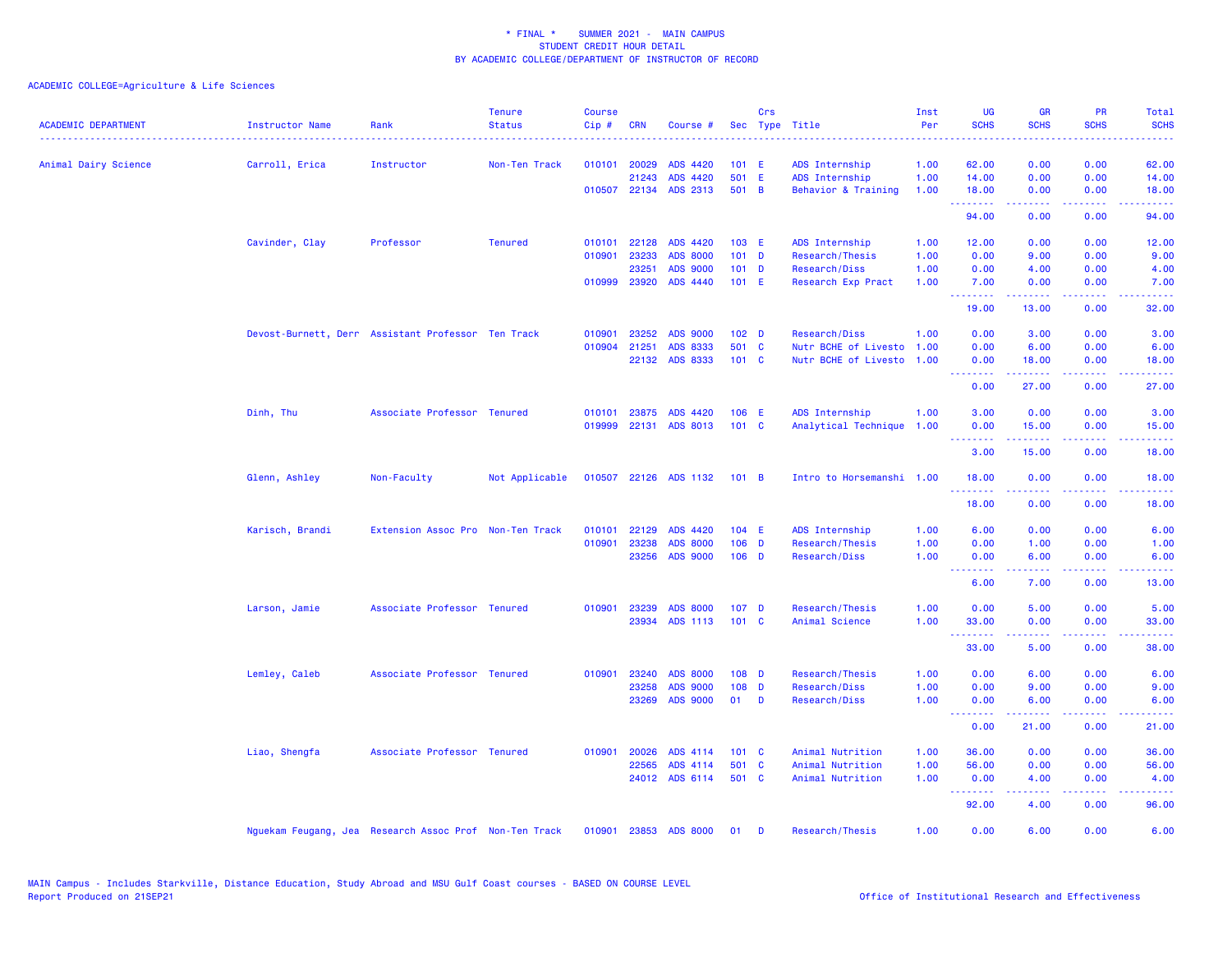| <b>ACADEMIC DEPARTMENT</b> | <b>Instructor Name</b> | Rank                          | <b>Tenure</b><br><b>Status</b> | <b>Course</b><br>$Cip$ # | <b>CRN</b> | Course #        |                  | Crs            | Sec Type Title            | Inst<br>Per | <b>UG</b><br><b>SCHS</b>                                                                                                          | <b>GR</b><br><b>SCHS</b> | <b>PR</b><br><b>SCHS</b> | <b>Total</b><br><b>SCHS</b> |
|----------------------------|------------------------|-------------------------------|--------------------------------|--------------------------|------------|-----------------|------------------|----------------|---------------------------|-------------|-----------------------------------------------------------------------------------------------------------------------------------|--------------------------|--------------------------|-----------------------------|
|                            |                        |                               |                                |                          |            |                 |                  |                |                           |             |                                                                                                                                   |                          |                          |                             |
|                            |                        |                               |                                |                          |            |                 |                  |                |                           |             | --------<br>0.00                                                                                                                  | .<br>6.00                | .<br>0.00                | . <u>.</u> .<br>6.00        |
| Animal Dairy Science       | Nicodemus, Molly       | Associate Professor Tenured   |                                | 010302 24067             |            | ADS 4511        | 51               | - L            | Companion Animal Lab 1.00 |             | 6.00                                                                                                                              | 0.00                     | 0.00                     | 6.00                        |
|                            |                        |                               |                                | 010901                   | 24065      | ADS 4513        | 51               | $\mathbf{C}$   | Companion Animal Man 1.00 |             | 27.00                                                                                                                             | 0.00                     | 0.00                     | 27.00                       |
|                            |                        |                               |                                |                          |            | 24066 ADS 6513  | 51               | - C            | Companion Animal Man 1.00 |             | 0.00<br>.                                                                                                                         | 3.00<br>.                | 0.00<br>-----            | 3.00<br>. <b>.</b> .        |
|                            |                        |                               |                                |                          |            |                 |                  |                |                           |             | 33.00                                                                                                                             | 3.00                     | 0.00                     | 36.00                       |
|                            | Parish, Jane           | Professor                     | Tenured                        | 010901                   | 23263      | <b>ADS 9000</b> | $113$ D          |                | Research/Diss             | 1.00        | 0.00                                                                                                                              | 1.00                     | 0.00                     | 1.00                        |
|                            |                        |                               |                                |                          |            |                 |                  |                |                           |             | <b><i><u><u> - - - - - - - -</u></u></i></b><br>0.00                                                                              | --------<br>1.00         | <b>.</b><br>0.00         | .<br>1.00                   |
|                            | Smith, Trent           | Associate Professor Tenured   |                                | 010901                   | 23248      | <b>ADS 8000</b> | $116$ D          |                | Research/Thesis           | 1.00        | 0.00                                                                                                                              | 1.00                     | 0.00                     | 1.00                        |
|                            |                        |                               |                                |                          | 23266      | <b>ADS 9000</b> | $116$ D          |                | Research/Diss             | 1.00        | 0.00                                                                                                                              | 6.00                     | 0.00                     | 6.00                        |
|                            |                        |                               |                                | 010902 20027             |            | ADS 4124        | 01               | $\overline{B}$ | Animal Breeding           | 1.00        | 64.00                                                                                                                             | 0.00<br><u>.</u>         | 0.00<br>.                | 64.00<br>. <b>.</b>         |
|                            |                        |                               |                                |                          |            |                 |                  |                |                           |             | --------<br>64.00                                                                                                                 | 7.00                     | 0.00                     | 71.00                       |
|                            | Stone, Amanda          | Assistant Professor Ten Track |                                | 010901                   | 23249      | <b>ADS 8000</b> | 117 <sub>D</sub> |                | Research/Thesis           | 1.00        | 0.00                                                                                                                              | 3.00                     | 0.00                     | 3.00                        |
|                            |                        |                               |                                |                          | 23951      | <b>ADS 7000</b> | $101$ I          |                | Directed Indiv Study      | 1.00        | 0.00                                                                                                                              | 3.00                     | 0.00                     | 3.00                        |
|                            |                        |                               |                                |                          | 24052      | <b>ADS 8000</b> | 119 D            |                | Research/Thesis           | 1.00        | 0.00                                                                                                                              | 3.00                     | 0.00                     | 3.00                        |
|                            |                        |                               |                                | 010903 22135             |            | ADS 4633        | 501 C            |                | Livestock Immun. and 1.00 |             | 6.00                                                                                                                              | 0.00                     | 0.00                     | 6.00                        |
|                            |                        |                               |                                |                          | 22136      | ADS 6633        | 501 C            |                | Livestock Immun. and 1.00 |             | 0.00                                                                                                                              | 18.00                    | 0.00                     | 18.00                       |
|                            |                        |                               |                                | 010904                   |            | 22566 ADS 8111  | 501 S            |                | Animal and Dairy Sci 1.00 |             | 0.00<br>$\frac{1}{2} \left( \frac{1}{2} \right) \left( \frac{1}{2} \right) \left( \frac{1}{2} \right) \left( \frac{1}{2} \right)$ | 4.00<br>. <b>.</b> .     | 0.00<br>.                | 4.00                        |
|                            |                        |                               |                                |                          |            |                 |                  |                |                           |             | 6.00                                                                                                                              | 31.00                    | 0.00                     | 37.00                       |
| Animal Dairy Science       |                        |                               |                                |                          |            |                 |                  |                |                           |             | ========<br>368,00                                                                                                                | ========<br>140.00       | ========<br>0.00         | ==========<br>508.00        |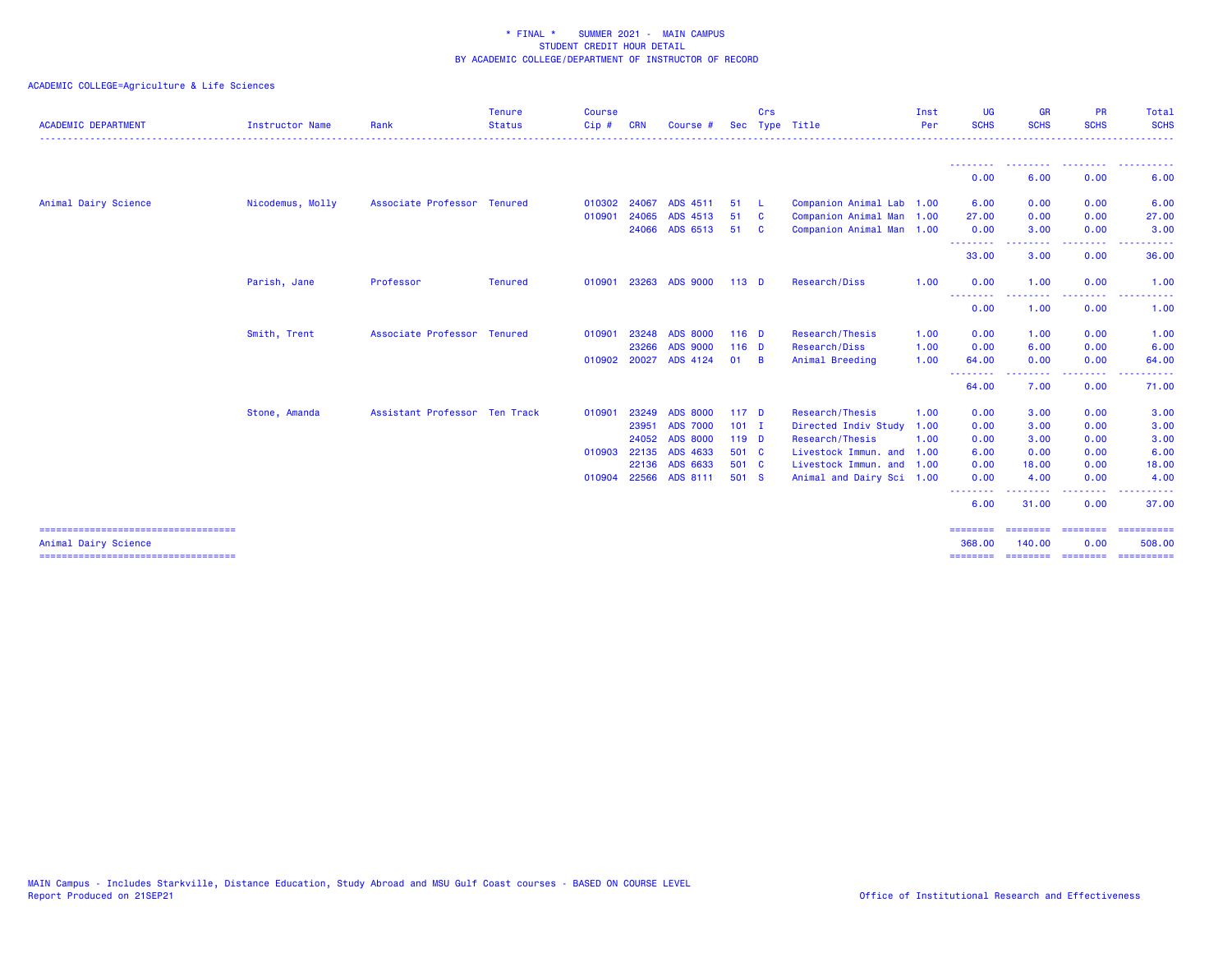| <b>ACADEMIC DEPARTMENT</b>                               | <b>Instructor Name</b> | Rank                              | <b>Tenure</b><br><b>Status</b> | <b>Course</b><br>Cip# | <b>CRN</b>     | Course #                                 |                           | Crs | Sec Type Title                               | Inst<br>Per<br>. | <b>UG</b><br><b>SCHS</b>                                                                               | <b>GR</b><br><b>SCHS</b>                                                                                                                                     | <b>PR</b><br><b>SCHS</b>                                                                                                          | <b>Total</b><br><b>SCHS</b>                                                                                                       |
|----------------------------------------------------------|------------------------|-----------------------------------|--------------------------------|-----------------------|----------------|------------------------------------------|---------------------------|-----|----------------------------------------------|------------------|--------------------------------------------------------------------------------------------------------|--------------------------------------------------------------------------------------------------------------------------------------------------------------|-----------------------------------------------------------------------------------------------------------------------------------|-----------------------------------------------------------------------------------------------------------------------------------|
| Biochemistry, Molecular Biology, Ento Aarattuthodi, Suja |                        | Research Assist Pro Non-Ten Track |                                | 030601                | 22579<br>22659 | <b>WFA 8000</b><br><b>WFA 9000</b>       | $101$ D<br>$101$ D        |     | Research / Thesis<br>Research / Diss         | 1.00<br>1.00     | 0.00<br>0.00                                                                                           | 6.00<br>3.00                                                                                                                                                 | 0.00<br>0.00                                                                                                                      | 6.00<br>3.00                                                                                                                      |
|                                                          |                        |                                   |                                |                       |                |                                          |                           |     |                                              |                  | .<br>0.00                                                                                              | .<br>9.00                                                                                                                                                    | $\frac{1}{2} \left( \frac{1}{2} \right) \left( \frac{1}{2} \right) \left( \frac{1}{2} \right)$<br>0.00                            | .<br>9.00                                                                                                                         |
|                                                          | Ahn, Seungjoon         | Assistant Professor Ten Track     |                                | 260202                | 23847          | <b>BCH 8000</b><br>260702 23848 EPP 9000 | $105$ D<br>107 D          |     | Research / Thesis<br>Research / Diss         | 1.00<br>1.00     | 0.00<br>0.00                                                                                           | 12.00<br>12.00                                                                                                                                               | 0.00<br>0.00                                                                                                                      | 12.00<br>12.00                                                                                                                    |
|                                                          |                        |                                   |                                |                       |                |                                          |                           |     |                                              |                  | <u>.</u><br>0.00                                                                                       | 24.00                                                                                                                                                        | $\omega_{\rm{eff}}$ and $\omega_{\rm{eff}}$<br>0.00                                                                               | 24.00                                                                                                                             |
|                                                          | Allen, Thomas          | Extension Professor Non-Ten Track |                                |                       |                | 260702 23479 EPP 9000                    | 103 <sub>D</sub>          |     | Research / Diss                              | 1.00             | 0.00<br>.                                                                                              | 1.00<br>$\frac{1}{2} \left( \frac{1}{2} \right) \left( \frac{1}{2} \right) \left( \frac{1}{2} \right) \left( \frac{1}{2} \right) \left( \frac{1}{2} \right)$ | 0.00<br>بالمحام                                                                                                                   | 1.00<br>$\frac{1}{2} \left( \frac{1}{2} \right) \left( \frac{1}{2} \right) \left( \frac{1}{2} \right) \left( \frac{1}{2} \right)$ |
|                                                          |                        |                                   |                                |                       |                |                                          |                           |     |                                              |                  | 0.00                                                                                                   | 1.00                                                                                                                                                         | 0.00                                                                                                                              | 1.00                                                                                                                              |
|                                                          | Catchot, Angus         | Extension Professor Non-Ten Track |                                |                       |                | 260702 23380 EPP 8000                    | 103 <sub>D</sub>          |     | Research / Thesis                            | 1.00             | 0.00<br><u> - - - - - - - -</u>                                                                        | 30.00                                                                                                                                                        | 0.00<br>$\frac{1}{2} \left( \frac{1}{2} \right) \left( \frac{1}{2} \right) \left( \frac{1}{2} \right) \left( \frac{1}{2} \right)$ | 30.00                                                                                                                             |
|                                                          |                        |                                   |                                |                       |                |                                          |                           |     |                                              |                  | 0.00                                                                                                   | 30.00                                                                                                                                                        | 0.00                                                                                                                              | 30.00                                                                                                                             |
|                                                          | Chastain, Daryl        | Research Assist Pro Non-Ten Track |                                |                       |                | 010304 23026 PSS 8000                    | 08                        | D   | Research / Thesis                            | 1.00             | 0.00<br><u>.</u>                                                                                       | 1.00<br>.                                                                                                                                                    | 0.00<br>$\frac{1}{2} \left( \frac{1}{2} \right) \left( \frac{1}{2} \right) \left( \frac{1}{2} \right) \left( \frac{1}{2} \right)$ | 1.00<br>.                                                                                                                         |
|                                                          |                        |                                   |                                |                       |                |                                          |                           |     |                                              |                  | 0.00                                                                                                   | 1.00                                                                                                                                                         | 0.00                                                                                                                              | 1.00                                                                                                                              |
|                                                          | Harris, Jeffrey        | Extension Assoc Pro Non-Ten Track |                                |                       |                | 260702 23485 EPP 9000                    | $105$ D                   |     | Research / Diss                              | 1.00             | 0.00<br>$\frac{1}{2} \left( \frac{1}{2} \right) \left( \frac{1}{2} \right) \left( \frac{1}{2} \right)$ | 2.00                                                                                                                                                         | 0.00<br>$\sim$ $\sim$ $\sim$ $\sim$                                                                                               | 2.00                                                                                                                              |
|                                                          |                        |                                   |                                |                       |                |                                          |                           |     |                                              |                  | 0.00                                                                                                   | 2.00                                                                                                                                                         | 0.00                                                                                                                              | 2.00                                                                                                                              |
|                                                          | Hill, Jovonn           | Research Assist Pro Non-Ten Track |                                |                       |                | 260702 23522 EPP 8000                    | $104$ D                   |     | Research / Thesis                            | 1.00             | 0.00<br>.                                                                                              | 3.00<br>.                                                                                                                                                    | 0.00<br>$\frac{1}{2} \left( \frac{1}{2} \right) \left( \frac{1}{2} \right) \left( \frac{1}{2} \right)$                            | 3.00<br><u>.</u>                                                                                                                  |
|                                                          |                        |                                   |                                |                       |                |                                          |                           |     |                                              |                  | 0.00                                                                                                   | 3.00                                                                                                                                                         | 0.00                                                                                                                              | 3.00                                                                                                                              |
|                                                          | Hoffmann, Federico     | Associate Professor Tenured       |                                |                       | 260202 21278   | <b>BCH 4503</b>                          | 501 C                     |     | Sci Comm Skills                              | 1.00             | 27.00                                                                                                  | 0.00                                                                                                                                                         | 0.00                                                                                                                              | 27.00                                                                                                                             |
|                                                          |                        |                                   |                                | 261104 23409          | 21284          | <b>BCH 6503</b><br><b>CMB 8000</b>       | 501 C<br>103 <sub>D</sub> |     | Sci Comm Skills                              | 1.00<br>1.00     | 0.00<br>0.00                                                                                           | 3.00<br>1.00                                                                                                                                                 | 0.00<br>0.00                                                                                                                      | 3.00                                                                                                                              |
|                                                          |                        |                                   |                                |                       | 23415          | <b>CMB 9000</b>                          | 103 D                     |     | Thesis/Thesis Resear<br>Research/Dissertatio | 1.00             | 0.00                                                                                                   | 6.00                                                                                                                                                         | 0.00                                                                                                                              | 1.00<br>6.00                                                                                                                      |
|                                                          |                        |                                   |                                |                       |                |                                          |                           |     |                                              |                  | .<br>27.00                                                                                             | .<br>10.00                                                                                                                                                   | 0.00                                                                                                                              | 37.00                                                                                                                             |
|                                                          | King, Jonas            | Assistant Professor Ten Track     |                                | 260202                | 23538          | <b>BCH 9000</b>                          | $105$ D                   |     | Research/Diss                                | 1.00             | 0.00                                                                                                   | 9.00                                                                                                                                                         | 0.00                                                                                                                              | 9.00                                                                                                                              |
|                                                          |                        |                                   |                                | 261104                |                | 23416 CMB 9000                           | $104$ D                   |     | Research/Dissertatio                         | 1.00             | 0.00<br><b><i><u><u> - - - - - - -</u></u></i></b>                                                     | 6.00<br>22222                                                                                                                                                | 0.00<br>بالمحام                                                                                                                   | 6.00<br>والمرامين مرابط                                                                                                           |
|                                                          |                        |                                   |                                |                       |                |                                          |                           |     |                                              |                  | 0.00                                                                                                   | 15.00                                                                                                                                                        | 0.00                                                                                                                              | 15.00                                                                                                                             |
|                                                          | Krishnan, Natraj       | Associate Professor Tenured       |                                | 260202                |                | 23519 BCH 8000                           | 102 <sub>D</sub>          |     | Research / Thesis                            | 1.00             | 0.00<br><u> - - - - - - - -</u>                                                                        | 6.00                                                                                                                                                         | 0.00                                                                                                                              | 6.00                                                                                                                              |
|                                                          |                        |                                   |                                |                       |                |                                          |                           |     |                                              |                  | 0.00                                                                                                   | 6.00                                                                                                                                                         | 0.00                                                                                                                              | 6.00                                                                                                                              |
|                                                          | Li, Jiaxu              | Associate Professor Tenured       |                                | 260202                |                | 23467 BCH 7000                           | $101$ I                   |     | Directed Indiv Study                         | 1.00             | 0.00                                                                                                   | 3.00                                                                                                                                                         | 0.00                                                                                                                              | 3.00                                                                                                                              |
|                                                          |                        |                                   |                                |                       |                | 23524 BCH 9000                           | $104$ D                   |     | Research/Diss                                | 1.00             | 0.00<br><b><i><u><u> - - - - - - -</u></u></i></b>                                                     | 10.00<br>.                                                                                                                                                   | 0.00<br>22222                                                                                                                     | 10.00<br>.                                                                                                                        |
|                                                          |                        |                                   |                                |                       |                |                                          |                           |     |                                              |                  | 0.00                                                                                                   | 13.00                                                                                                                                                        | 0.00                                                                                                                              | 13.00                                                                                                                             |
|                                                          | Lu, Shien              | Professor                         | <b>Tenured</b>                 |                       |                | 260702 23487 EPP 9000                    | $106$ D                   |     | Research / Diss                              | 1.00             | 0.00                                                                                                   | 6.00                                                                                                                                                         | 0.00                                                                                                                              | 6.00                                                                                                                              |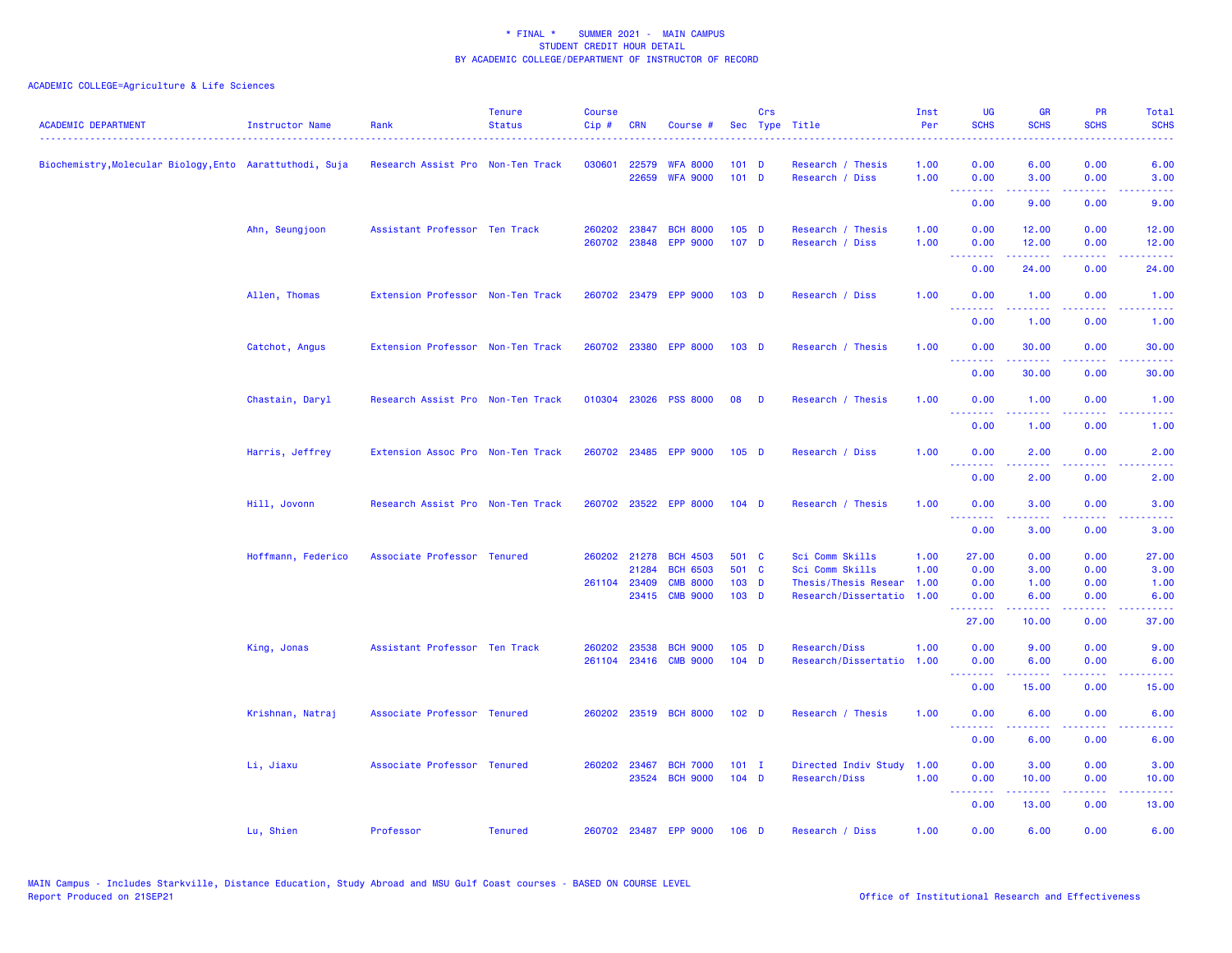| <b>ACADEMIC DEPARTMENT</b>                             | Instructor Name                         | Rank                              | <b>Tenure</b><br><b>Status</b> | <b>Course</b><br>Cip # | <b>CRN</b> | Course #        |                  | Crs | Sec Type Title            | Inst<br>Per | <b>UG</b><br><b>SCHS</b>        | <b>GR</b><br><b>SCHS</b>                                                                                                                                      | <b>PR</b><br><b>SCHS</b>                                                                 | <b>Total</b><br><b>SCHS</b>                                                                                                                                  |
|--------------------------------------------------------|-----------------------------------------|-----------------------------------|--------------------------------|------------------------|------------|-----------------|------------------|-----|---------------------------|-------------|---------------------------------|---------------------------------------------------------------------------------------------------------------------------------------------------------------|------------------------------------------------------------------------------------------|--------------------------------------------------------------------------------------------------------------------------------------------------------------|
|                                                        |                                         |                                   |                                |                        |            |                 |                  |     |                           |             | 0.00                            | 6.00                                                                                                                                                          | 0.00                                                                                     | 6.00                                                                                                                                                         |
| Biochemistry, Molecular Biology, Ento Meyer, Florencia |                                         | Associate Professor Tenured       |                                | 260202                 | 23476      | <b>BCH 9000</b> | 102 <sub>D</sub> |     | Research/Diss             | 1.00        | 0.00                            | 6.00                                                                                                                                                          | 0.00                                                                                     | 6.00                                                                                                                                                         |
|                                                        |                                         |                                   |                                |                        | 23946      | <b>BCH 7000</b> | $102$ I          |     | Directed Indiv Study      | 1.00        | 0.00                            | 4.00                                                                                                                                                          | 0.00                                                                                     | 4.00                                                                                                                                                         |
|                                                        |                                         |                                   |                                |                        | 23947      | <b>BCH 7000</b> | $103$ I          |     | Directed Indiv Study      | 1.00        | 0.00                            | 3.00                                                                                                                                                          | 0.00                                                                                     | 3.00                                                                                                                                                         |
|                                                        |                                         |                                   |                                |                        |            |                 |                  |     |                           |             | <u> - - - - - - - -</u><br>0.00 | $\frac{1}{2} \left( \frac{1}{2} \right) \left( \frac{1}{2} \right) \left( \frac{1}{2} \right) \left( \frac{1}{2} \right) \left( \frac{1}{2} \right)$<br>13.00 | 22222<br>0.00                                                                            | $- - - - -$<br>13.00                                                                                                                                         |
|                                                        | Musser, Fred                            | Professor                         | <b>Tenured</b>                 | 011102 21056           |            | <b>PSS 3423</b> | 103 E            |     | Agronomy Internship       | 1.00        | 6.00                            | 0.00                                                                                                                                                          | 0.00                                                                                     | 6.00                                                                                                                                                         |
|                                                        |                                         |                                   |                                | 260702                 | 23631      | <b>EPP 8000</b> | $105$ D          |     | Research / Thesis         | 1.00        | 0.00                            | 2.00                                                                                                                                                          | 0.00                                                                                     | 2.00                                                                                                                                                         |
|                                                        |                                         |                                   |                                |                        |            |                 |                  |     |                           |             | <u>.</u><br>6.00                | .<br>2.00                                                                                                                                                     | د د د د<br>0.00                                                                          | .<br>8.00                                                                                                                                                    |
|                                                        | Popescu, Sorina                         | Associate Professor Ten Track     |                                | 011101                 | 23579      | <b>BCH 4903</b> | 101 C            |     | Plant Biochem & Mole      | 1.00        | 3.00                            | 0.00                                                                                                                                                          | 0.00                                                                                     | 3.00                                                                                                                                                         |
|                                                        |                                         |                                   |                                |                        | 23693      | <b>BCH 6903</b> | 101 C            |     | Plant Biochem & Mole      | 1.00        | 0.00                            | 15.00                                                                                                                                                         | 0.00                                                                                     | 15.00                                                                                                                                                        |
|                                                        |                                         |                                   |                                | 260202                 | 23629      | <b>BCH 8000</b> | $103$ D          |     | Research / Thesis         | 1.00        | 0.00                            | 6.00                                                                                                                                                          | 0.00                                                                                     | 6.00                                                                                                                                                         |
|                                                        |                                         |                                   |                                |                        | 23630      | <b>BCH 9000</b> | $106$ D          |     | Research/Diss             | 1.00        | 0.00                            | 3.00                                                                                                                                                          | 0.00                                                                                     | 3.00                                                                                                                                                         |
|                                                        |                                         |                                   |                                |                        | 24079      | <b>BCH 9000</b> | $108$ D          |     | Research/Diss             | 1.00        | 0.00<br>.                       | 3.00<br>22222                                                                                                                                                 | 0.00<br>.                                                                                | 3.00<br>$\frac{1}{2} \left( \frac{1}{2} \right) \left( \frac{1}{2} \right) \left( \frac{1}{2} \right) \left( \frac{1}{2} \right) \left( \frac{1}{2} \right)$ |
|                                                        |                                         |                                   |                                |                        |            |                 |                  |     |                           |             | 3.00                            | 27.00                                                                                                                                                         | 0.00                                                                                     | 30.00                                                                                                                                                        |
|                                                        | Rai, Aswathy                            | Clinical Assist Pro Non-Ten Track |                                | 260202                 | 21276      | <b>BCH 4013</b> | 501 C            |     | Principles of Bioche 1.00 |             | 42.00                           | 0.00                                                                                                                                                          | 0.00                                                                                     | 42.00                                                                                                                                                        |
|                                                        |                                         |                                   |                                |                        | 21279      | <b>BCH 4603</b> | 501 C            |     | Gen Biochem I             | 1.00        | 78.00                           | 0.00                                                                                                                                                          | 0.00                                                                                     | 78.00                                                                                                                                                        |
|                                                        |                                         |                                   |                                |                        | 21280      | <b>BCH 4613</b> | 501 C            |     | Gen Biochem II            | 1.00        | 24.00                           | 0.00                                                                                                                                                          | 0.00                                                                                     | 24.00                                                                                                                                                        |
|                                                        |                                         |                                   |                                |                        |            | 21282 BCH 6013  | 501 C            |     | Principles of Bioche      | 1.00        | 0.00<br>.                       | 9.00<br>-----                                                                                                                                                 | 0.00<br>.                                                                                | 9.00<br><u>.</u>                                                                                                                                             |
|                                                        |                                         |                                   |                                |                        |            |                 |                  |     |                           |             | 144.00                          | 9.00                                                                                                                                                          | 0.00                                                                                     | 153.00                                                                                                                                                       |
|                                                        | Riggins, John                           | Associate Professor Tenured       |                                | 260702                 | 23367      | <b>EPP 8000</b> | $101$ D          |     | Research / Thesis         | 1.00        | 0.00                            | 6.00                                                                                                                                                          | 0.00                                                                                     | 6.00                                                                                                                                                         |
|                                                        |                                         |                                   |                                |                        |            | 23368 EPP 9000  | $101$ D          |     | Research / Diss           | 1.00        | 0.00                            | 6.00                                                                                                                                                          | 0.00                                                                                     | 6.00                                                                                                                                                         |
|                                                        |                                         |                                   |                                |                        |            |                 |                  |     |                           |             | <u>.</u><br>0.00                | .<br>12.00                                                                                                                                                    | a a a a a<br>0.00                                                                        | د د د د د<br>12.00                                                                                                                                           |
|                                                        | Sparks, Darrell                         | Associate Professor Tenured       |                                | 260202                 | 23365      | <b>BCH 8000</b> | $101$ D          |     | Research / Thesis         | 1.00        | 0.00                            | 6.00                                                                                                                                                          | 0.00                                                                                     | 6.00                                                                                                                                                         |
|                                                        |                                         |                                   |                                |                        | 23366      | <b>BCH 9000</b> | $101$ D          |     | Research/Diss             | 1.00        | 0.00                            | 6.00                                                                                                                                                          | 0.00                                                                                     | 6.00                                                                                                                                                         |
|                                                        |                                         |                                   |                                |                        |            |                 |                  |     |                           |             | .<br>0.00                       | .<br>12.00                                                                                                                                                    | .<br>0.00                                                                                | د د د د د<br>12.00                                                                                                                                           |
|                                                        | Tomaso-Peterson, Mar Research Professor |                                   | Non-Ten Track                  | 260702                 | 23979      | <b>EPP 8000</b> | $106$ D          |     | Research / Thesis         | 1.00        | 0.00                            | 1.00                                                                                                                                                          | 0.00                                                                                     | 1.00                                                                                                                                                         |
|                                                        |                                         |                                   |                                |                        |            |                 |                  |     |                           |             | <u>.</u><br>0.00                | 2.2.2.2.2<br>1.00                                                                                                                                             | .<br>0.00                                                                                | $- - - - -$<br>1.00                                                                                                                                          |
|                                                        | Vance, Carrie                           | Research Assist Pro Non-Ten Track |                                | 260202                 | 23488      | <b>BCH 9000</b> | 103 D            |     | Research/Diss             | 1.00        | 0.00                            | 9.00                                                                                                                                                          | 0.00                                                                                     | 9.00                                                                                                                                                         |
|                                                        |                                         |                                   |                                |                        | 24049      | <b>BCH 7000</b> | $104$ I          |     | Directed Indiv Study      | 1.00        | 0.00                            | 4.00                                                                                                                                                          | 0.00                                                                                     | 4.00                                                                                                                                                         |
|                                                        |                                         |                                   |                                | 260707                 | 23604      | <b>PHY 8000</b> | $101$ D          |     | Research / Thesis         | 1.00        | 0.00                            | 16.00                                                                                                                                                         | 0.00                                                                                     | 16.00                                                                                                                                                        |
|                                                        |                                         |                                   |                                |                        | 23605      | <b>PHY 9000</b> | $101$ D          |     | Research / Diss           | 1.00        | 0.00                            | 24.00                                                                                                                                                         | 0.00                                                                                     | 24.00                                                                                                                                                        |
|                                                        |                                         |                                   |                                |                        |            |                 |                  |     |                           |             | .<br>0.00                       | .<br>53.00                                                                                                                                                    | .<br>0.00                                                                                | د د د د د<br>53.00                                                                                                                                           |
|                                                        | Ward, Samuel                            | Assistant Professor Ten Track     |                                | 260702                 | 23483      | <b>EPP 9000</b> | $104$ D          |     | Research / Diss           | 1.00        | 0.00                            | 6.00                                                                                                                                                          | 0.00                                                                                     | 6.00                                                                                                                                                         |
|                                                        |                                         |                                   |                                |                        |            |                 |                  |     |                           |             | .<br>0.00                       | $\frac{1}{2} \left( \frac{1}{2} \right) \left( \frac{1}{2} \right) \left( \frac{1}{2} \right) \left( \frac{1}{2} \right) \left( \frac{1}{2} \right)$<br>6.00  | $\mathbf{1} \cdot \mathbf{1} \cdot \mathbf{1} \cdot \mathbf{1} \cdot \mathbf{1}$<br>0.00 | د د د د د<br>6.00                                                                                                                                            |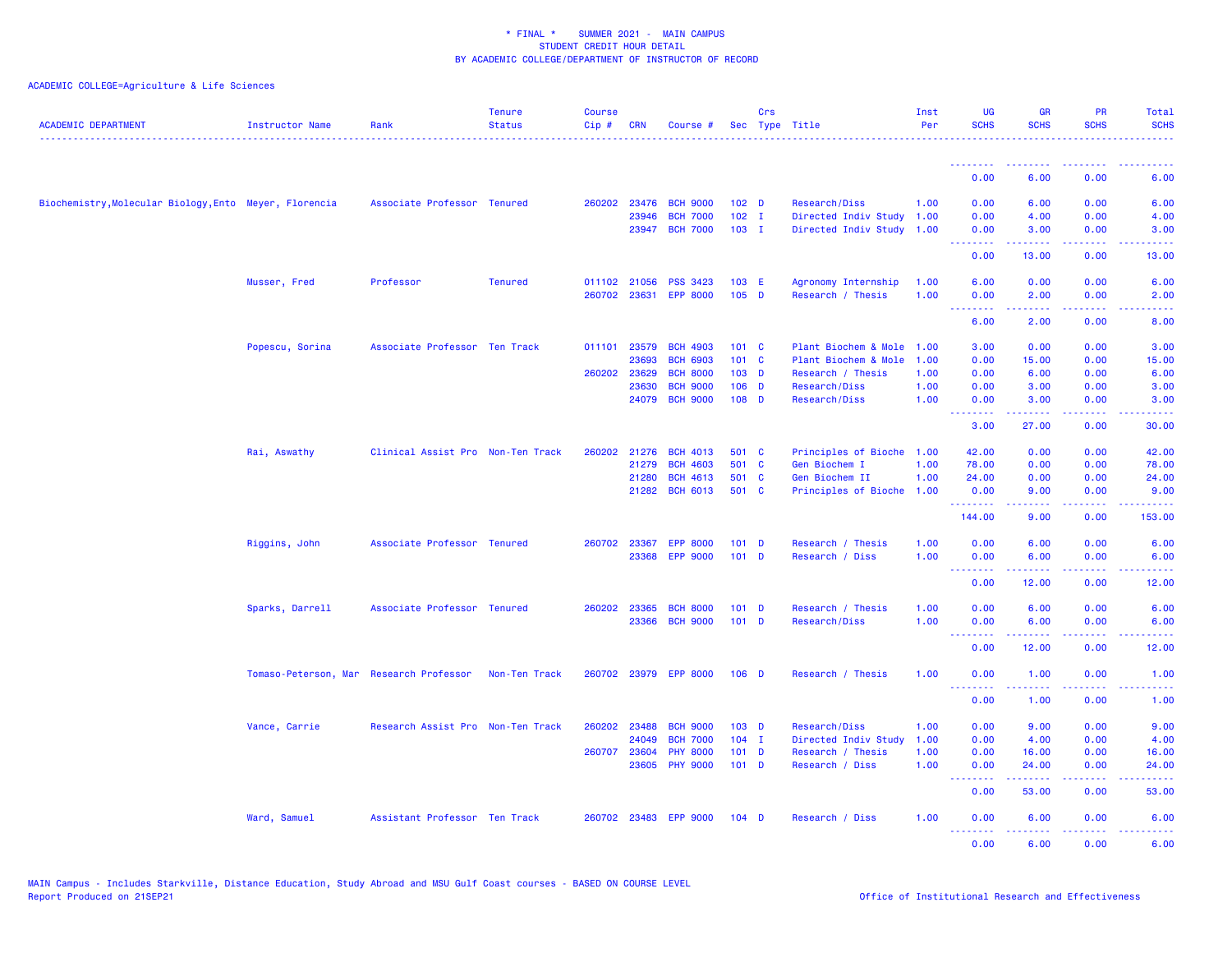## ACADEMIC COLLEGE=Agriculture & Life Sciences

|                            |                 |      | Tenure | Course |                                        |  | Tnst UG         | <b>GR</b>                                                                                                                                                                                                                           |                  | PR Total |
|----------------------------|-----------------|------|--------|--------|----------------------------------------|--|-----------------|-------------------------------------------------------------------------------------------------------------------------------------------------------------------------------------------------------------------------------------|------------------|----------|
| <b>ACADEMIC DEPARTMENT</b> | Instructor Name | Rank | Status |        | Cip # CRN   Course #  Sec  Type  Title |  | <b>Per</b> SCHS | <b>SCHS</b> and the second second second second second second second second second second second second second second second second second second second second second second second second second second second second second seco | <b>SCHS</b> SCHS |          |
|                            |                 |      |        |        |                                        |  |                 |                                                                                                                                                                                                                                     |                  |          |

=================================== ======== ======== ======== ==========

 =================================== ======== ======== ======== ========== Biochemistry,Molecular Biology,Ento 180.00 255.00 0.00 435.00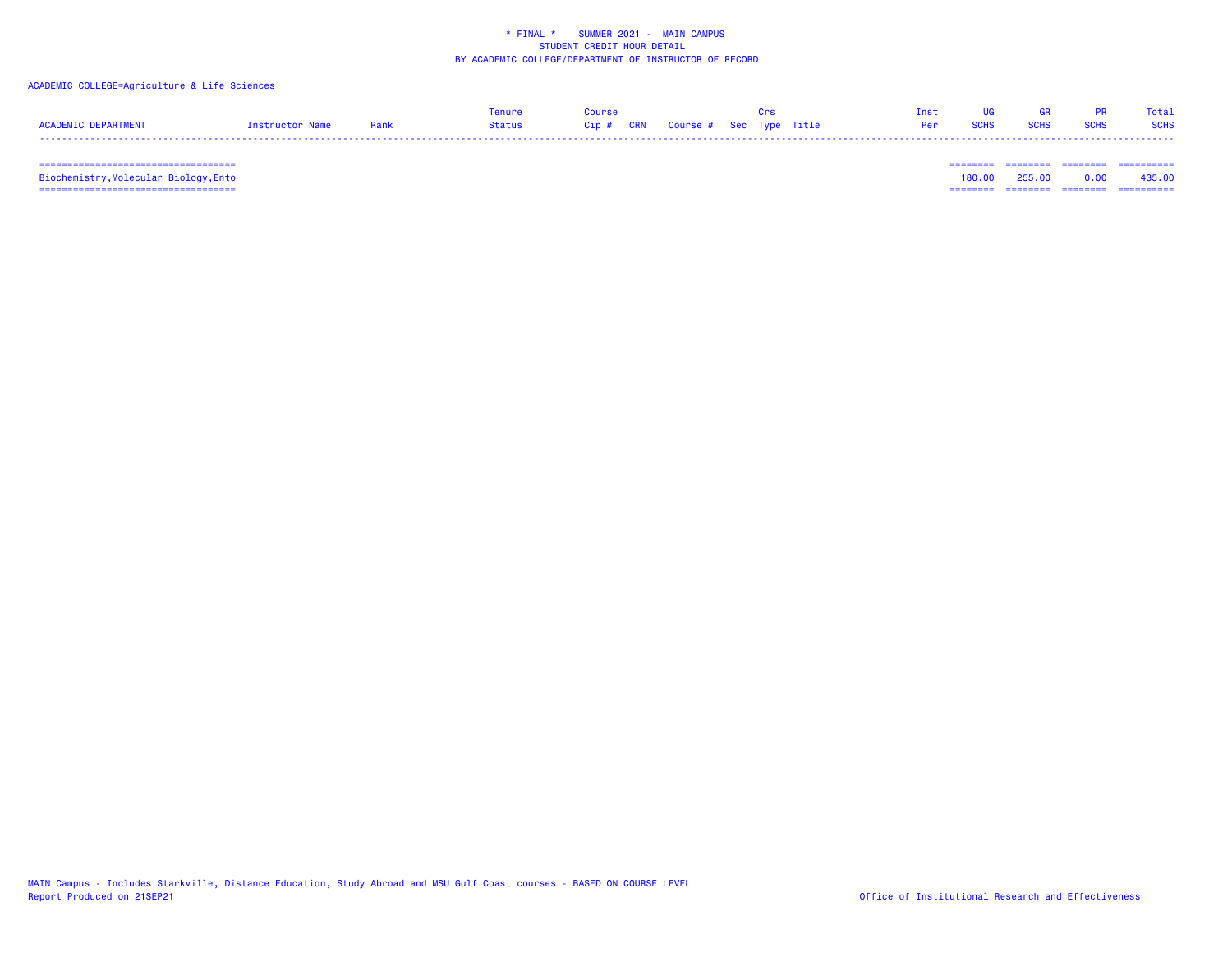| <b>ACADEMIC DEPARTMENT</b>                      | Instructor Name                                  | Rank                          | <b>Tenure</b><br><b>Status</b> | <b>Course</b><br>Cip# | <b>CRN</b>   | Course #              |                  | Crs          | Sec Type Title            | Inst<br>Per | <b>UG</b><br><b>SCHS</b>        | <b>GR</b><br><b>SCHS</b>                                                                                                           | PR<br><b>SCHS</b>                   | Total<br><b>SCHS</b>                                                                                                               |
|-------------------------------------------------|--------------------------------------------------|-------------------------------|--------------------------------|-----------------------|--------------|-----------------------|------------------|--------------|---------------------------|-------------|---------------------------------|------------------------------------------------------------------------------------------------------------------------------------|-------------------------------------|------------------------------------------------------------------------------------------------------------------------------------|
| Food Science, Nutrition & Health Pr Buys, David |                                                  | Associate Professor Tenured   |                                | 190599                | 23587        | <b>FNH 4990</b>       | 01               | C            | Special Topic in FNH 1.00 |             | 45.00<br>.                      | 0.00<br>.                                                                                                                          | 0.00<br>$\omega$ is a $\omega$      | 45.00<br>$\frac{1}{2} \left( \frac{1}{2} \right) \left( \frac{1}{2} \right) \left( \frac{1}{2} \right) \left( \frac{1}{2} \right)$ |
|                                                 |                                                  |                               |                                |                       |              |                       |                  |              |                           |             | 45.00                           | 0.00                                                                                                                               | 0.00                                | 45.00                                                                                                                              |
|                                                 | Byrd, Sylvia                                     | Professor                     | <b>Tenured</b>                 | 190599                |              | 22366 FNH 8000        | 103 <sub>D</sub> |              | Research/Thesis           | 1.00        | 0.00                            | 2.00<br>.                                                                                                                          | 0.00<br>$\sim$ $\sim$ $\sim$ $\sim$ | 2.00                                                                                                                               |
|                                                 |                                                  |                               |                                |                       |              |                       |                  |              |                           |             | 0.00                            | 2.00                                                                                                                               | 0.00                                | 2.00                                                                                                                               |
|                                                 | Cheng, Wen-Hsing                                 | Professor                     | <b>Tenured</b>                 | 190599                | 22501        | <b>FNH 9000</b>       | 05               | D            | Research/Diss             | 1.00        | 0.00                            | 6.00                                                                                                                               | 0.00                                | 6.00                                                                                                                               |
|                                                 |                                                  |                               |                                |                       | 22517        | <b>FNH 9000</b>       | 55               | D            | Research/Diss             | 1.00        | 0.00                            | 6.00                                                                                                                               | 0.00                                | 6.00                                                                                                                               |
|                                                 |                                                  |                               |                                |                       | 22550        | <b>FNH 7000</b>       | 101              | $\mathbf{I}$ | Directed Indiv Study 1.00 |             | 0.00                            | 4.00                                                                                                                               | 0.00                                | 4.00                                                                                                                               |
|                                                 |                                                  |                               |                                |                       | 301901 21963 | <b>FNH 8263</b>       | 01               | C            | Nutritional Genomics 1.00 |             | 0.00<br>.                       | 15.00<br>$\frac{1}{2} \left( \frac{1}{2} \right) \left( \frac{1}{2} \right) \left( \frac{1}{2} \right) \left( \frac{1}{2} \right)$ | 0.00<br>$\omega$ is a $\omega$      | 15.00<br>بالأباء                                                                                                                   |
|                                                 |                                                  |                               |                                |                       |              |                       |                  |              |                           |             | 0.00                            | 31.00                                                                                                                              | 0.00                                | 31.00                                                                                                                              |
|                                                 | Gardner, Antonio                                 | Assistant Professor Ten Track |                                | 512207                |              | 21475 FNH 8623        | 551 C            |              | Cur Issues School He 1.00 |             | 0.00                            | 18.00                                                                                                                              | 0.00                                | 18.00                                                                                                                              |
|                                                 |                                                  |                               |                                |                       |              | 21476 FNH 8653        | 501 C            |              | Imp Eval Hp Prog          | 1.00        | 0.00                            | 45.00                                                                                                                              | 0.00                                | 45.00                                                                                                                              |
|                                                 |                                                  |                               |                                |                       |              |                       |                  |              |                           |             | .<br>0.00                       | .<br>63.00                                                                                                                         | 22222<br>0.00                       | .<br>63.00                                                                                                                         |
|                                                 | Hall, Michael                                    | Non-Employee                  | Not Applicable                 |                       |              | 190501 21471 FNH 4773 | 501 C            |              | Intro to Env Health       | 1.00        | 30.00                           | 0.00                                                                                                                               | 0.00                                | 30.00                                                                                                                              |
|                                                 |                                                  |                               |                                |                       |              |                       |                  |              |                           |             | .<br>30.00                      | -----<br>0.00                                                                                                                      | $\sim$ $\sim$ $\sim$ $\sim$<br>0.00 | بالأبالات<br>30.00                                                                                                                 |
|                                                 | Hunt, Barry                                      | Professor                     | <b>Tenured</b>                 | 512207                |              | 23874 FNH 8673        | 501 I            |              | Appl Proj for CHES        | 1.00        | 0.00<br>.                       | 18.00<br>المستمدة                                                                                                                  | 0.00<br>.                           | 18.00<br>.                                                                                                                         |
|                                                 |                                                  |                               |                                |                       |              |                       |                  |              |                           |             | 0.00                            | 18.00                                                                                                                              | 0.00                                | 18.00                                                                                                                              |
|                                                 | Murphy, Timothy                                  | Non-Employee                  | Not Applicable                 | 190504                | 21469        | <b>FNH 2293</b>       | 551 C            |              | Indiv & Family Nutri 1.00 |             | 21.00                           | 0.00                                                                                                                               | 0.00                                | 21.00                                                                                                                              |
|                                                 |                                                  |                               |                                |                       |              | 21570 HS 2293         | 551 C            |              | Indiv & Family Nutri 1.00 |             | 21.00                           | 0.00                                                                                                                               | 0.00                                | 21.00                                                                                                                              |
|                                                 |                                                  |                               |                                |                       |              |                       |                  |              |                           |             | <u>.</u><br>42.00               | 22222<br>0.00                                                                                                                      | .<br>0.00                           | المستمال<br>42.00                                                                                                                  |
|                                                 | Pylate, Leah                                     | Assistant Professor Ten Track |                                |                       |              | 512207 21981 FNH 6793 | 501 C            |              | Hlth Prom in the Wor 1.00 |             | 0.00<br><u> - - - - - - - -</u> | 18.00<br>.                                                                                                                         | 0.00<br>$  -$                       | 18.00<br>.                                                                                                                         |
|                                                 |                                                  |                               |                                |                       |              |                       |                  |              |                           |             | 0.00                            | 18.00                                                                                                                              | 0.00                                | 18.00                                                                                                                              |
|                                                 | Schilling, Mark                                  | Professor                     | <b>Tenured</b>                 | 190599                | 22376        | <b>FNH 8000</b>       | $113$ D          |              | Research/Thesis           | 1.00        | 0.00                            | 12.00                                                                                                                              | 0.00                                | 12.00                                                                                                                              |
|                                                 |                                                  |                               |                                |                       |              | 22493 FNH 9000        | $113$ D          |              | Research/Diss             | 1.00        | 0.00                            | 7.00                                                                                                                               | 0.00                                | 7.00                                                                                                                               |
|                                                 |                                                  |                               |                                |                       |              |                       |                  |              |                           |             | <u> - - - - - - - -</u><br>0.00 | .<br>19.00                                                                                                                         | .<br>0.00                           | بالمستبط<br>19.00                                                                                                                  |
|                                                 | Silva, Juan                                      | Professor                     | <b>Tenured</b>                 | 190599                | 22377        | <b>FNH 8000</b>       | $114$ D          |              | Research/Thesis           | 1.00        | 0.00                            | 8.00                                                                                                                               | 0.00                                | 8.00                                                                                                                               |
|                                                 |                                                  |                               |                                |                       | 22442        | <b>FNH 8000</b>       | 64               | D            | Research/Thesis           | 1.00        | 0.00                            | 4.00                                                                                                                               | 0.00                                | 4.00                                                                                                                               |
|                                                 |                                                  |                               |                                | 512207                | 21965        | <b>FNH 8111</b>       | 51               | <b>S</b>     | Food Sc Nutr & Healt 1.00 |             | 0.00<br>.                       | 2.00                                                                                                                               | 0.00                                | 2.00<br>22222                                                                                                                      |
|                                                 |                                                  |                               |                                |                       |              |                       |                  |              |                           |             | 0.00                            | المتمالين<br>14.00                                                                                                                 | .<br>0.00                           | 14.00                                                                                                                              |
|                                                 | Tolar-Peterson, Tere Associate Professor Tenured |                               |                                | 190599                | 22378        | <b>FNH 8000</b>       | $115$ D          |              | Research/Thesis           | 1.00        | 0.00                            | 1.00                                                                                                                               | 0.00                                | 1.00                                                                                                                               |
|                                                 |                                                  |                               |                                |                       | 22495        | <b>FNH 9000</b>       | $115$ D          |              | Research/Diss             | 1.00        | 0.00                            | 14.00                                                                                                                              | 0.00                                | 14.00                                                                                                                              |
|                                                 |                                                  |                               |                                |                       | 22511        | <b>FNH 9000</b>       | 15               | D            | Research/Diss             | 1.00        | 0.00                            | 3.00                                                                                                                               | 0.00                                | 3.00                                                                                                                               |
|                                                 |                                                  |                               |                                |                       | 22527        | <b>FNH 9000</b>       | 65               | D            | Research/Diss             | 1.00        | 0.00                            | 3.00                                                                                                                               | 0.00                                | 3.00                                                                                                                               |
|                                                 |                                                  |                               |                                | 513101                | 20682        | <b>FNH 8273</b>       | 51               | $\mathbf{C}$ | Advan Clinical Nutri 1.00 |             | 0.00                            | 48.00                                                                                                                              | 0.00                                | 48.00                                                                                                                              |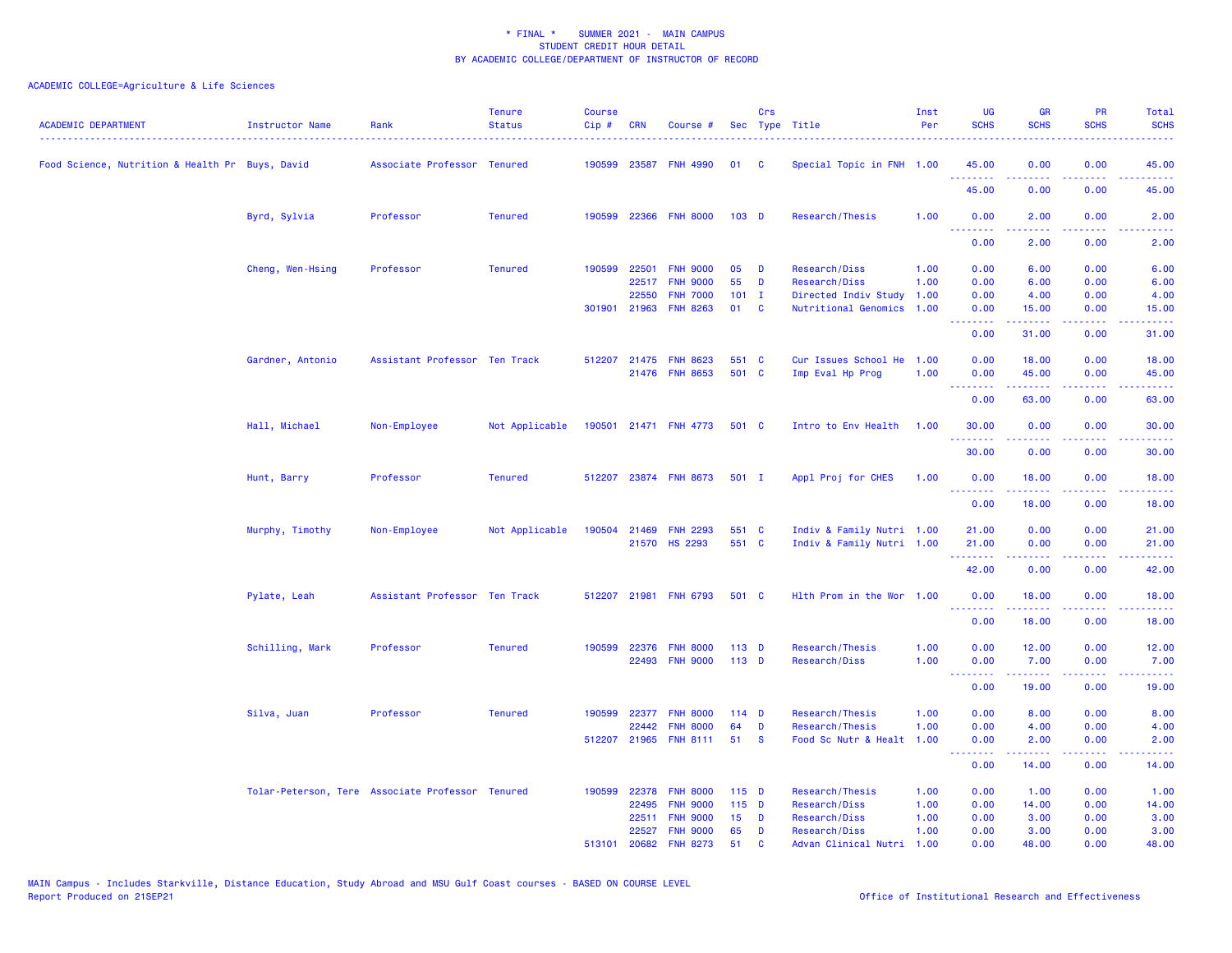| <b>ACADEMIC DEPARTMENT</b>                       | Instructor Name | Rank                          | <b>Tenure</b><br><b>Status</b> | <b>Course</b><br>Cip# | <b>CRN</b> | Course #        |         | Crs      | Sec Type Title       | Inst<br>Per | <b>UG</b><br><b>SCHS</b> | <b>GR</b><br><b>SCHS</b>                             | <b>PR</b><br><b>SCHS</b> | Total<br><b>SCHS</b> |
|--------------------------------------------------|-----------------|-------------------------------|--------------------------------|-----------------------|------------|-----------------|---------|----------|----------------------|-------------|--------------------------|------------------------------------------------------|--------------------------|----------------------|
|                                                  |                 |                               |                                |                       |            |                 |         |          |                      |             | ---------                |                                                      |                          |                      |
|                                                  |                 |                               |                                |                       |            |                 |         |          |                      |             | 0.00                     | 69.00                                                | 0.00                     | 69.00                |
| Food Science, Nutrition & Health Pr White, Kelly |                 | Lecturer                      | Non-Ten Track                  | 190501                |            | 21472 FNH 6223  | 501 C   |          | Sports Nutrition     | 1.00        | 0.00                     | 9.00                                                 | 0.00                     | 9.00                 |
|                                                  |                 |                               |                                |                       | 21983      | <b>FNH 8473</b> | 551 C   |          | Advanced Sports Nutr | 1.00        | 0.00                     | 9.00                                                 | 0.00                     | 9.00                 |
|                                                  |                 |                               |                                | 190504                |            | 21470 FNH 4223  | 501 C   |          | Sports Nutrition     | 1.00        | 15.00<br>---------       | 0.00<br><b><i><u><u> - - - - - - - -</u></u></i></b> | 0.00<br>.                | 15.00<br>.           |
|                                                  |                 |                               |                                |                       |            |                 |         |          |                      |             | 15.00                    | 18.00                                                | 0.00                     | 33.00                |
|                                                  | White, Shecoya  | Assistant Professor Ten Track |                                | 190599                | 22379      | <b>FNH 8000</b> | $116$ D |          | Research/Thesis      | 1.00        | 0.00                     | 6.00                                                 | 0.00                     | 6.00                 |
|                                                  |                 |                               |                                |                       | 22444      | <b>FNH 8000</b> | 66      | <b>D</b> | Research/Thesis      | 1.00        | 0.00                     | 6.00                                                 | 0.00                     | 6.00                 |
|                                                  |                 |                               |                                |                       |            | 22528 FNH 9000  | 66      | <b>D</b> | Research/Diss        | 1.00        | 0.00                     | 6.00                                                 | 0.00                     | 6.00                 |
|                                                  |                 |                               |                                |                       |            |                 |         |          |                      |             | 0.00                     | 18.00                                                | ---------<br>0.00        | ------<br>18,00      |
| ====================================             |                 |                               |                                |                       |            |                 |         |          |                      |             |                          |                                                      | ========                 | ==========           |
| Food Science, Nutrition & Health Pr              |                 |                               |                                |                       |            |                 |         |          |                      |             | 132.00                   | 270,00                                               | 0.00                     | 402,00               |
| ======================================           |                 |                               |                                |                       |            |                 |         |          |                      |             | ======                   | ========                                             | ---------                | ==========           |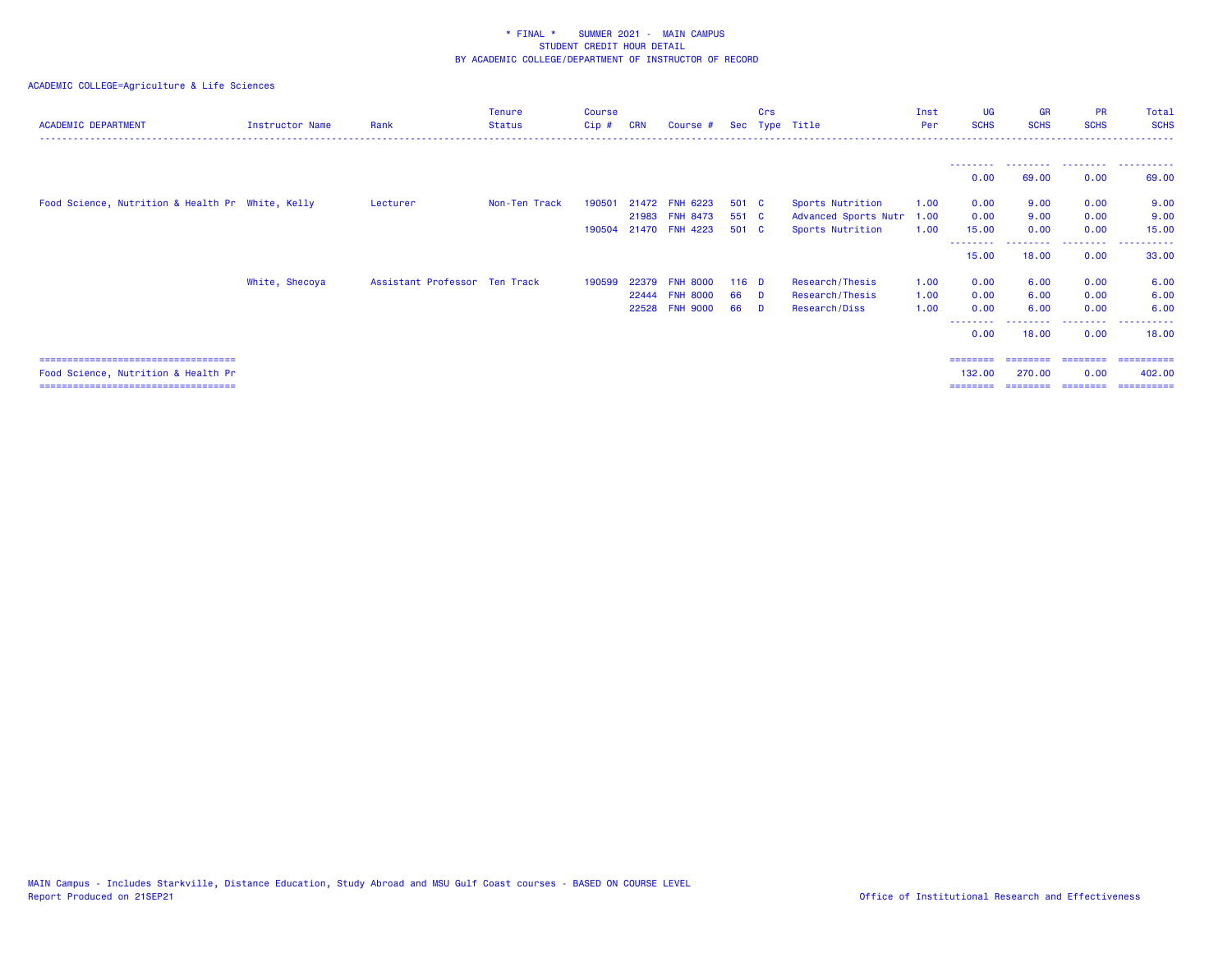| <b>ACADEMIC DEPARTMENT</b> | <b>Instructor Name</b> | Rank                                            | <b>Tenure</b><br><b>Status</b> | <b>Course</b><br>$Cip \#$ | <b>CRN</b>     | Course #                           |                    | Crs | Sec Type Title                                         | Inst<br>Per | <b>UG</b><br><b>SCHS</b>                         | <b>GR</b><br><b>SCHS</b> | PR<br><b>SCHS</b> | Total<br><b>SCHS</b> |
|----------------------------|------------------------|-------------------------------------------------|--------------------------------|---------------------------|----------------|------------------------------------|--------------------|-----|--------------------------------------------------------|-------------|--------------------------------------------------|--------------------------|-------------------|----------------------|
| Human Sciences, School of  | Black, Catherine       | Professor                                       | <b>Tenured</b>                 | 190901                    | 20593          | <b>FDM 4763</b>                    | $101$ E            |     | FDM Internship                                         | 1.00        | 96.00                                            | 0.00                     | 0.00              | 96.00                |
|                            |                        |                                                 |                                |                           | 20594          | <b>FDM 4763</b>                    | 102 E              |     | FDM Internship                                         | 1.00        | 30.00                                            | 0.00                     | 0.00              | 30.00                |
|                            |                        |                                                 |                                | 500407                    | 22738          | <b>FDM 4000</b>                    | $101$ I            |     | Directed Indiv Study                                   | 1.00        | 3.00                                             | 0.00                     | 0.00              | 3.00                 |
|                            |                        |                                                 |                                |                           | 23391          | <b>FDM 4000</b>                    | $102$ I            |     | Directed Indiv Study                                   | 1.00        | 3.00                                             | 0.00                     | 0.00              | 3.00                 |
|                            |                        |                                                 |                                |                           | 23468          | <b>FDM 4000</b>                    | $103$ I            |     | Directed Indiv Study                                   | 1.00        | 3.00                                             | 0.00                     | 0.00              | 3.00                 |
|                            |                        |                                                 |                                |                           | 23489          | <b>FDM 4000</b>                    | $104$ I            |     | Directed Indiv Study                                   | 1.00        | 3.00                                             | 0.00                     | 0.00              | 3.00                 |
|                            |                        |                                                 |                                |                           | 23532          | <b>FDM 4000</b>                    | $105$ I            |     | Directed Indiv Study                                   | 1.00        | 3.00                                             | 0.00                     | 0.00              | 3.00                 |
|                            |                        |                                                 |                                |                           | 23625          | <b>FDM 4000</b>                    | $106$ I            |     | Directed Indiv Study                                   | 1.00        | 3.00                                             | 0.00                     | 0.00              | 3.00                 |
|                            |                        |                                                 |                                |                           | 23649          | <b>FDM 4000</b>                    | $107$ I            |     | Directed Indiv Study 1.00                              |             | 3.00                                             | 0.00                     | 0.00              | 3.00                 |
|                            |                        |                                                 |                                |                           | 23918          | <b>FDM 4000</b>                    | $108$ I            |     | Directed Indiv Study                                   | 1.00        | 3.00                                             | 0.00                     | 0.00              | 3.00                 |
|                            |                        |                                                 |                                |                           | 23919          | <b>FDM 4000</b>                    | $109$ I            |     | Directed Indiv Study 1.00                              |             | 3.00                                             | 0.00                     | 0.00              | 3.00                 |
|                            |                        |                                                 |                                |                           | 23936          | <b>FDM 4000</b>                    | $110$ I            |     | Directed Indiv Study 1.00                              |             | 3.00                                             | 0.00                     | 0.00              | 3.00                 |
|                            |                        |                                                 |                                |                           | 23937          | <b>FDM 4000</b>                    | $111 \quad I$      |     | Directed Indiv Study 1.00                              |             | 3.00                                             | 0.00                     | 0.00              | 3.00                 |
|                            |                        |                                                 |                                |                           | 23993          | <b>FDM 4000</b>                    | $112$ I            |     | Directed Indiv Study 1.00                              |             | 3.00                                             | 0.00<br>0.00             | 0.00              | 3.00                 |
|                            |                        |                                                 |                                |                           | 24017<br>24028 | <b>FDM 4000</b><br><b>FDM 4000</b> | $113$ I<br>$114$ I |     | Directed Indiv Study 1.00<br>Directed Indiv Study 1.00 |             | 3.00<br>3.00                                     | 0.00                     | 0.00<br>0.00      | 3.00<br>3.00         |
|                            |                        |                                                 |                                |                           |                | 24040 FDM 4000                     | $116$ I            |     | Directed Indiv Study 1.00                              |             | 3.00                                             | 0.00                     | 0.00              | 3.00                 |
|                            |                        |                                                 |                                |                           |                |                                    |                    |     |                                                        |             | .                                                | .                        | .                 | والمتحدث للمنابذ     |
|                            |                        |                                                 |                                |                           |                |                                    |                    |     |                                                        |             | 171.00                                           | 0.00                     | 0.00              | 171.00               |
|                            | Boutwell, Angela       | Non-Employee                                    | Not Applicable                 |                           |                | 190708 21553 HDFS 3803 501 C       |                    |     | Creat & Play Young C 1.00                              |             | 42.00                                            | 0.00                     | 0.00              | 42.00                |
|                            |                        |                                                 |                                |                           |                |                                    |                    |     |                                                        |             | 42.00                                            | 0.00                     | 0.00              | 42.00                |
|                            | Davis, Louise          | Extension Professor Non-Ten Track               |                                |                           |                | 190701 22902 HDFS 9000 101 D       |                    |     | Research/Dissertatio 1.00                              |             | 0.00<br>.                                        | 6.00<br>.                | 0.00<br>.         | 6.00<br><b>.</b>     |
|                            |                        |                                                 |                                |                           |                |                                    |                    |     |                                                        |             | 0.00                                             | 6.00                     | 0.00              | 6.00                 |
|                            | Denny, Marina          | Assistant Professor Ten Track                   |                                | 010801                    | 20051          | AELC 8100 104 I                    |                    |     | Creative Component A 1.00                              |             | 0.00<br>.                                        | 1.00                     | 0.00<br>$  -$     | 1.00<br>$- - - -$    |
|                            |                        |                                                 |                                |                           |                |                                    |                    |     |                                                        |             | 0.00                                             | 1.00                     | 0.00              | 1.00                 |
|                            | Downey, Laura          | Extension Assoc Pro Non-Ten Track               |                                | 010801                    | 22756          | <b>AELC 9000</b>                   | 102 <sub>D</sub>   |     | Research/Dissertatio 1.00                              |             | 0.00                                             | 2.00                     | 0.00              | 2.00                 |
|                            |                        |                                                 |                                | 131301                    | 22749          | <b>AELC 8000</b>                   | 102 <sub>D</sub>   |     | Research/Thesis in A 1.00                              |             | 0.00                                             | 2.00                     | 0.00              | 2.00                 |
|                            |                        |                                                 |                                | 190701                    | 23469          | <b>HDFS 9000</b>                   | 107 <sub>D</sub>   |     | Research/Dissertatio 1.00                              |             | 0.00                                             | 6.00                     | 0.00              | 6.00                 |
|                            |                        |                                                 |                                |                           |                |                                    |                    |     |                                                        |             | <b><i><u><u><b>Little Little</b></u></u></i></b> | .                        | .                 | المتمامين            |
|                            |                        |                                                 |                                |                           |                |                                    |                    |     |                                                        |             | 0.00                                             | 10.00                    | 0.00              | 10.00                |
|                            |                        | Elmore-Staton, Lori Associate Professor Tenured |                                | 190701                    | 22897          | <b>HDFS 8000</b>                   | 101 <sub>D</sub>   |     | Research/Thesis                                        | 1.00        | 0.00                                             | 3.00                     | 0.00              | 3.00                 |
|                            |                        |                                                 |                                |                           | 22903          | HDFS 9000 102 D                    |                    |     | Research/Dissertatio                                   | 1.00        | 0.00<br>.                                        | 3.00<br>22222            | 0.00<br>22222     | 3.00<br>د د د د د    |
|                            |                        |                                                 |                                |                           |                |                                    |                    |     |                                                        |             | 0.00                                             | 6.00                     | 0.00              | 6.00                 |
|                            | Fason, Angel           | Instructor                                      | Non-Ten Track                  | 190701                    | 20721          | HDFS 4740 101 E                    |                    |     | PreK-K Teacher Cand                                    | 1.00        | 48.00                                            | 0.00                     | 0.00              | 48.00                |
|                            |                        |                                                 |                                |                           | 20722          | <b>HDFS 4760</b>                   | $101$ E            |     | Child Development In                                   | 1.00        | 72.00                                            | 0.00                     | 0.00              | 72.00                |
|                            |                        |                                                 |                                |                           | 20724          | <b>HDFS 4780</b>                   | 101 E              |     | Youth Development In                                   | 1.00        | 12.00                                            | 0.00                     | 0.00              | 12.00                |
|                            |                        |                                                 |                                |                           |                | 190704 21555 HDFS 4803 501 C       |                    |     | Parenting                                              | 1.00        | 39.00<br>.                                       | 0.00<br>.                | 0.00<br>د د د د   | 39.00                |
|                            |                        |                                                 |                                |                           |                |                                    |                    |     |                                                        |             | 171.00                                           | 0.00                     | 0.00              | 171.00               |
|                            | Freeman, Charles       | Associate Professor Tenured                     |                                | 190901                    |                | 20596 FDM 8100                     | $101$ E            |     | Creative Project                                       | 1.00        | 0.00<br>.                                        | 6.00<br>.                | 0.00<br>د د د د   | 6.00<br>والمستناط    |
|                            |                        |                                                 |                                |                           |                |                                    |                    |     |                                                        |             | 0.00                                             | 6.00                     | 0.00              | 6.00                 |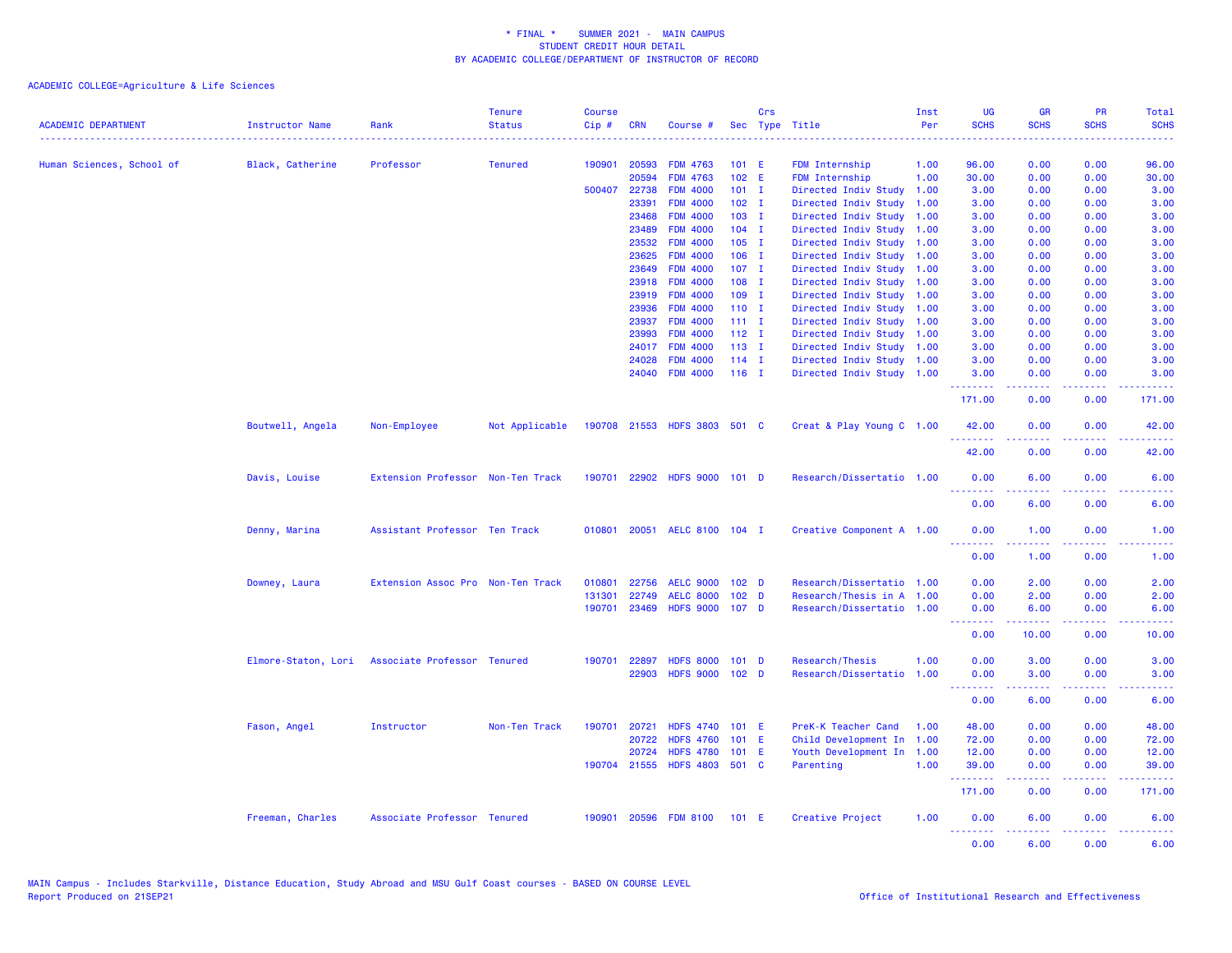| <b>ACADEMIC DEPARTMENT</b> | <b>Instructor Name</b> | Rank                               | <b>Tenure</b><br><b>Status</b> | <b>Course</b><br>Cip# | <b>CRN</b>                                                         | Course #                                                                                                                                 |                                                               | Crs            | Sec Type Title                                                                                                                                                         | Inst<br>Per                  | UG<br><b>SCHS</b>                                                          | <b>GR</b><br><b>SCHS</b>                                 | <b>PR</b><br><b>SCHS</b>                                                                                                          | Total<br><b>SCHS</b>                                       |
|----------------------------|------------------------|------------------------------------|--------------------------------|-----------------------|--------------------------------------------------------------------|------------------------------------------------------------------------------------------------------------------------------------------|---------------------------------------------------------------|----------------|------------------------------------------------------------------------------------------------------------------------------------------------------------------------|------------------------------|----------------------------------------------------------------------------|----------------------------------------------------------|-----------------------------------------------------------------------------------------------------------------------------------|------------------------------------------------------------|
| Human Sciences, School of  | Hardman, Alisha        | Assistant Professor Ten Track      |                                | 190701                | 22898<br>22904                                                     | <b>HDFS 8000</b><br><b>HDFS 9000</b>                                                                                                     | 102 <sub>D</sub><br>103 <sub>D</sub>                          |                | Research/Thesis<br>Research/Dissertatio 1.00                                                                                                                           | 1.00                         | 0.00<br>0.00                                                               | 6.00<br>4.00                                             | 0.00<br>0.00                                                                                                                      | 6.00<br>4.00                                               |
|                            |                        |                                    |                                |                       |                                                                    |                                                                                                                                          |                                                               |                |                                                                                                                                                                        |                              | .<br>0.00                                                                  | <b>.</b><br>10.00                                        | .<br>0.00                                                                                                                         | . د د د د<br>10.00                                         |
|                            | Kobia, Caroline        | Assistant Professor Ten Track      |                                | 190901                |                                                                    | 23283 FDM 2553                                                                                                                           | 01                                                            | <b>C</b>       | Intro to Merchandisi 1.00                                                                                                                                              |                              | 18.00                                                                      | 0.00                                                     | 0.00                                                                                                                              | 18.00                                                      |
|                            |                        |                                    |                                |                       |                                                                    |                                                                                                                                          |                                                               |                |                                                                                                                                                                        |                              | 18.00                                                                      | 0.00                                                     | $\sim$ $\sim$ $\sim$ .<br>0.00                                                                                                    | 18.00                                                      |
|                            | Lee, JuYoung           | Assistant Professor Ten Track      |                                | 190901                |                                                                    | 21449 FDM 3553                                                                                                                           | 101 B                                                         |                | Merchandise Retail P 1.00                                                                                                                                              |                              | 45.00<br>.                                                                 | 0.00                                                     | 0.00<br>والمحامر                                                                                                                  | 45.00                                                      |
|                            |                        |                                    |                                |                       |                                                                    |                                                                                                                                          |                                                               |                |                                                                                                                                                                        |                              | 45.00                                                                      | 0.00                                                     | 0.00                                                                                                                              | 45.00                                                      |
|                            | McCubbins, OP          | Assistant Professor Ten Track      |                                | 131301                | 23498<br>23745                                                     | <b>AELC 4000</b><br><b>AELC 4000</b>                                                                                                     | $101$ I<br>$102$ I                                            |                | Directed Indiv Study 1.00<br>Directed Indiv Study 1.00                                                                                                                 |                              | 3.00<br>3.00                                                               | 0.00<br>0.00                                             | 0.00<br>0.00                                                                                                                      | 3.00<br>3.00                                               |
|                            |                        |                                    |                                |                       |                                                                    |                                                                                                                                          |                                                               |                |                                                                                                                                                                        |                              | <u>.</u><br>6.00                                                           | .<br>0.00                                                | $\frac{1}{2} \left( \frac{1}{2} \right) \left( \frac{1}{2} \right) \left( \frac{1}{2} \right) \left( \frac{1}{2} \right)$<br>0.00 | <b>.</b> .<br>6.00                                         |
|                            | Morrison, Carley       | Assistant Professor Ten Track      |                                | 131301                |                                                                    | 22751 AELC 8000 104 D                                                                                                                    |                                                               |                | Research/Thesis in A 1.00                                                                                                                                              |                              | 0.00<br>.                                                                  | 12.00                                                    | 0.00<br>$\sim$ $\sim$ $\sim$ $\sim$                                                                                               | 12.00<br>المتماما                                          |
|                            |                        |                                    |                                |                       |                                                                    |                                                                                                                                          |                                                               |                |                                                                                                                                                                        |                              | 0.00                                                                       | 12.00                                                    | 0.00                                                                                                                              | 12.00                                                      |
|                            | Murphree, Mildred      | Grad Research Assis Not Applicable |                                | 010801                |                                                                    | 23692 AELC 3333 51                                                                                                                       |                                                               | <b>C</b>       | Present Ag and Life                                                                                                                                                    | 1.00                         | 33,00<br><u>.</u>                                                          | 0.00                                                     | 0.00                                                                                                                              | 33.00                                                      |
|                            |                        |                                    |                                |                       |                                                                    |                                                                                                                                          |                                                               |                |                                                                                                                                                                        |                              | 33.00                                                                      | 0.00                                                     | 0.00                                                                                                                              | 33.00                                                      |
|                            | Parker, Julie          | Associate Professor Tenured        |                                | 190701                | 22905<br>190710 21562<br>22209<br>22538                            | <b>HDFS 9000</b><br><b>HDFS 8543</b><br><b>HDFS 8513</b><br><b>HDFS 8553</b>                                                             | $104$ D<br>501<br>551<br>501 F                                | -F<br><b>C</b> | Research/Dissertatio 1.00<br>Practicum I<br>Inclusion and FC EI<br>Practicum II                                                                                        | 1.00<br>1.00<br>1.00         | 0.00<br>0.00<br>0.00<br>0.00<br>.                                          | 1.00<br>9.00<br>45.00<br>3.00<br>22222                   | 0.00<br>0.00<br>0.00<br>0.00<br>.                                                                                                 | 1.00<br>9.00<br>45.00<br>3.00<br>.                         |
|                            |                        |                                    |                                |                       |                                                                    |                                                                                                                                          |                                                               |                |                                                                                                                                                                        |                              | 0.00                                                                       | 58.00                                                    | 0.00                                                                                                                              | 58.00                                                      |
|                            | Peterson, Donna        | Extension Assoc Pro Non-Ten Track  |                                | 190101                |                                                                    | 23276 HDFS 7000 101 I                                                                                                                    |                                                               |                | Directed Indiv Study 1.00                                                                                                                                              |                              | 0.00                                                                       | 3.00                                                     | 0.00                                                                                                                              | 3.00                                                       |
|                            |                        |                                    |                                |                       |                                                                    |                                                                                                                                          |                                                               |                |                                                                                                                                                                        |                              | 0.00                                                                       | 3.00                                                     | 0.00                                                                                                                              | 3.00                                                       |
|                            | Phillips, Tommy        | Associate Professor Tenured        |                                |                       | 190701 21556<br>21558<br>21559<br>22210<br>22211<br>22900<br>22906 | <b>HDFS 4883</b><br><b>HDFS 6883</b><br><b>HDFS 8313</b><br><b>HDFS 4893</b><br><b>HDFS 6893</b><br><b>HDFS 8000</b><br><b>HDFS 9000</b> | 551 C<br>551<br>551 C<br>501 C<br>501 C<br>$104$ D<br>$105$ D | $\mathbf{C}$   | Risk, Resilience & P 1.00<br>Risk, Resilience & P 1.00<br>Youth Issues<br>Adolescent Developme<br>Adolescent Developme<br>Research/Thesis<br>Research/Dissertatio 1.00 | 1.00<br>1.00<br>1.00<br>1.00 | 24.00<br>0.00<br>0.00<br>12.00<br>0.00<br>0.00<br>0.00                     | 0.00<br>15.00<br>15.00<br>0.00<br>18.00<br>1.00<br>12.00 | 0.00<br>0.00<br>0.00<br>0.00<br>0.00<br>0.00<br>0.00                                                                              | 24.00<br>15.00<br>15.00<br>12.00<br>18.00<br>1.00<br>12.00 |
|                            |                        |                                    |                                |                       |                                                                    |                                                                                                                                          |                                                               |                |                                                                                                                                                                        |                              | .<br>36.00                                                                 | .<br>61.00                                               | .<br>0.00                                                                                                                         | . د د د د<br>97.00                                         |
|                            | Roberts, Lacey         | Instructor                         | Non-Ten Track                  | 010802<br>131301      | 20046<br>22243                                                     | <b>AELC 3603</b><br><b>AELC 3503</b><br>22244 AELC 3503 102 E                                                                            | 101 E<br>$101$ E                                              |                | Internship-Agricultu 1.00<br>Internship Ag Sci an 1.00<br>Internship Ag Sci an 1.00                                                                                    |                              | 9.00<br>15.00<br>72.00<br><b><i><u><u><b>Little Little</b></u></u></i></b> | 0.00<br>0.00<br>0.00<br>.                                | 0.00<br>0.00<br>0.00<br>د د د د                                                                                                   | 9.00<br>15.00<br>72.00<br>.                                |
|                            |                        |                                    |                                |                       |                                                                    |                                                                                                                                          |                                                               |                |                                                                                                                                                                        |                              | 96.00                                                                      | 0.00                                                     | 0.00                                                                                                                              | 96.00                                                      |
|                            | Robertson, Mary        | Non-Faculty                        | Not Applicable                 |                       |                                                                    | 340199 20680 FNH 3103                                                                                                                    | 01                                                            | <b>C</b>       | Intro to Health Prof 1.00                                                                                                                                              |                              | 51.00                                                                      | 0.00                                                     | 0.00                                                                                                                              | 51.00                                                      |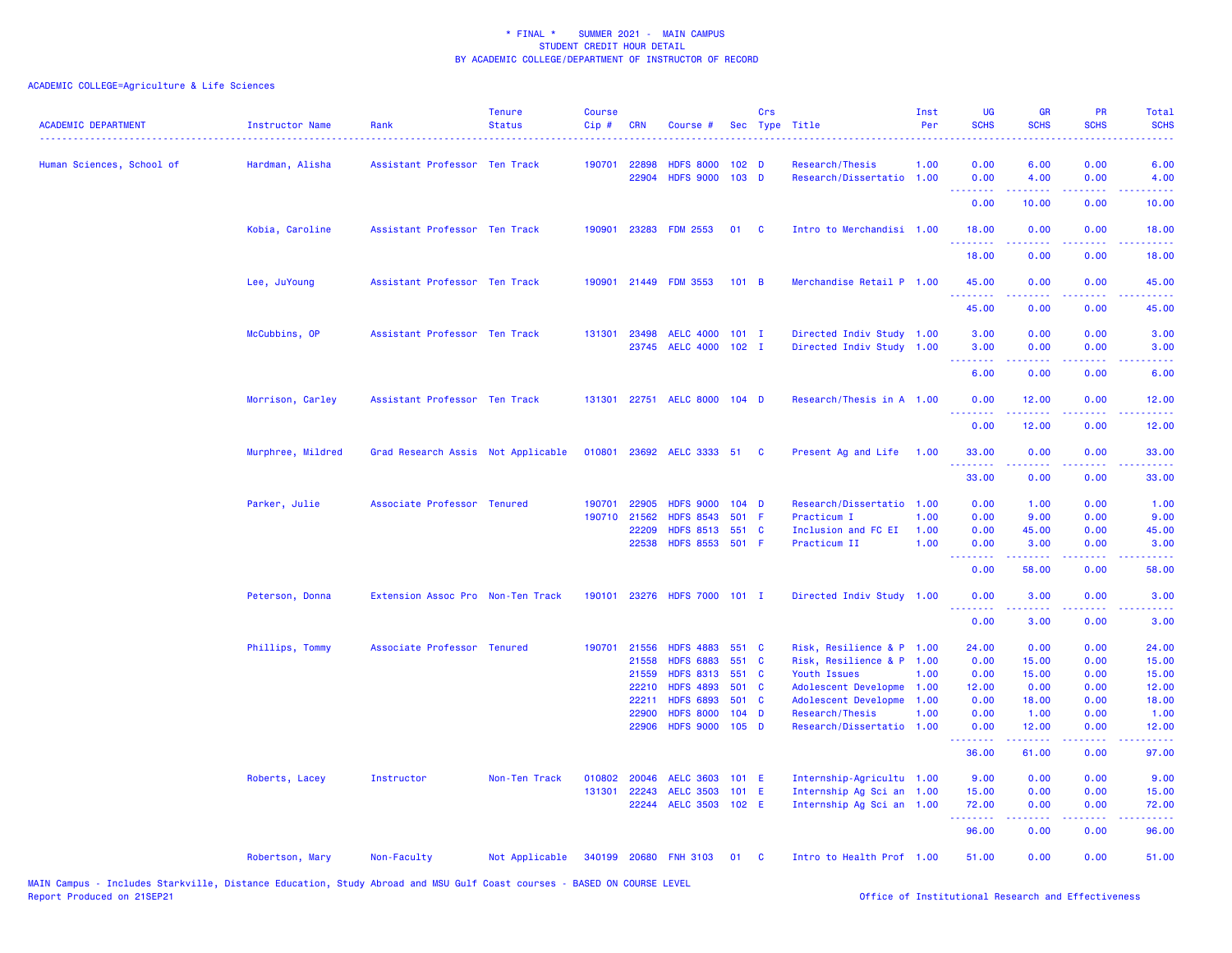| <b>ACADEMIC DEPARTMENT</b>                                         | Instructor Name     | Rank                          | <b>Tenure</b><br><b>Status</b> | <b>Course</b><br>$Cip \#$ | <b>CRN</b>   | Course                       |                  | Crs | Sec Type Title            | Inst<br>Per | <b>UG</b><br><b>SCHS</b> | <b>GR</b><br><b>SCHS</b>                                                                                                                                     | <b>PR</b><br><b>SCHS</b> | Total<br><b>SCHS</b> |
|--------------------------------------------------------------------|---------------------|-------------------------------|--------------------------------|---------------------------|--------------|------------------------------|------------------|-----|---------------------------|-------------|--------------------------|--------------------------------------------------------------------------------------------------------------------------------------------------------------|--------------------------|----------------------|
|                                                                    |                     |                               |                                |                           |              |                              |                  |     |                           |             | .<br>51.00               | 0.00                                                                                                                                                         | 0.00                     | 51.00                |
|                                                                    |                     |                               |                                |                           |              |                              |                  |     |                           |             |                          |                                                                                                                                                              |                          |                      |
| Human Sciences, School of                                          | Seal, Susan         | Non-Faculty                   | Not Applicable                 |                           |              | 520201 20933 MGT 8113 51 C   |                  |     | Leadership Skills         | 1.00        | 0.00<br><u>.</u>         | 144.00<br>------                                                                                                                                             | 0.00<br>.                | 144.00<br><u>.</u>   |
|                                                                    |                     |                               |                                |                           |              |                              |                  |     |                           |             | 0.00                     | 144.00                                                                                                                                                       | 0.00                     | 144.00               |
|                                                                    | Sonnier-Netto, Mary | Lecturer                      | Non-Ten Track                  |                           |              | 190710 21561 HDFS 8533 501 C |                  |     | Instr Strat and Prac 1.00 |             | 0.00<br><u>.</u>         | 54.00                                                                                                                                                        | 0.00                     | 54.00                |
|                                                                    |                     |                               |                                |                           |              |                              |                  |     |                           |             | 0.00                     | 54.00                                                                                                                                                        | 0.00                     | 54.00                |
|                                                                    | Swann, Tamra        | Non-Faculty                   | Not Applicable                 |                           | 140101 21486 | GE 8003                      | 501 C            |     | <b>MENG Capstone</b>      | 0.50        | 0.00                     | 3.00                                                                                                                                                         | 0.00                     | 3.00                 |
|                                                                    |                     |                               |                                |                           |              | 23285 GE 8303                | 501 C            |     | Intro Military Engin 0.05 |             | 0.00<br>بالأبابات        | 2.10                                                                                                                                                         | 0.00                     | 2.10                 |
|                                                                    |                     |                               |                                |                           |              |                              |                  |     |                           |             | 0.00                     | 5.10                                                                                                                                                         | 0.00                     | 5.10                 |
|                                                                    | Swortzel, Kirk      | Professor                     | <b>Tenured</b>                 | 010801                    | 20047        | <b>AELC 4403</b>             | 101 <sub>c</sub> |     | Dev of Youth Program 1.00 |             | 30.00                    | 0.00                                                                                                                                                         | 0.00                     | 30.00                |
|                                                                    |                     |                               |                                |                           | 20048        | <b>AELC 6403</b>             | 101 <sub>c</sub> |     | Dev of Youth Program 1.00 |             | 0.00                     | 15.00                                                                                                                                                        | 0.00                     | 15.00                |
|                                                                    |                     |                               |                                |                           | 20054        | <b>AELC 8693</b>             | 101 <sub>c</sub> |     | Philos Found of AEE       | 1.00        | 0.00                     | 24.00                                                                                                                                                        | 0.00                     | 24.00                |
|                                                                    |                     |                               |                                |                           | 22539        | <b>AELC 8803</b>             | 101 <sub>c</sub> |     | App Res Meth to AEE       | 1.00        | 0.00                     | 21.00                                                                                                                                                        | 0.00                     | 21.00                |
|                                                                    |                     |                               |                                |                           | 22540        | <b>AELC 8803</b>             | 501 C            |     | App Res Meth to AEE       | 1.00        | 0.00                     | 15.00                                                                                                                                                        | 0.00                     | 15.00                |
|                                                                    |                     |                               |                                |                           | 22761        | <b>AELC 9000</b>             | 107 <sub>D</sub> |     | Research/Dissertatio 1.00 |             | 0.00                     | 15.00                                                                                                                                                        | 0.00                     | 15.00                |
|                                                                    |                     |                               |                                |                           | 23281        | <b>AELC 8990</b>             | 101 <sub>c</sub> |     | Special Topics in AE 1.00 |             | 0.00                     | 18.00                                                                                                                                                        | 0.00                     | 18.00                |
|                                                                    |                     |                               |                                | 131301                    | 22754        | <b>AELC 8000</b>             | 107 <sub>D</sub> |     | Research/Thesis in A 1.00 |             | 0.00                     | 13.00                                                                                                                                                        | 0.00                     | 13.00                |
|                                                                    |                     |                               |                                |                           | 23960        | <b>AELC 4000</b>             | $104$ I          |     | Directed Indiv Study 1.00 |             | 3.00                     | 0.00                                                                                                                                                         | 0.00                     | 3.00                 |
|                                                                    |                     |                               |                                |                           | 23961        | <b>AELC 4000</b>             | $105$ I          |     | Directed Indiv Study 1.00 |             | 3.00                     | 0.00                                                                                                                                                         | 0.00                     | 3.00                 |
|                                                                    |                     |                               |                                |                           | 23962        | AELC 4000 106 I              |                  |     | Directed Indiv Study 1.00 |             | 3.00<br>.                | 0.00<br>.                                                                                                                                                    | 0.00<br>.                | 3.00<br><u>.</u>     |
|                                                                    |                     |                               |                                |                           |              |                              |                  |     |                           |             | 39.00                    | 121.00                                                                                                                                                       | 0.00                     | 160.00               |
|                                                                    | Wheeler, Brandan    | Assistant Professor Ten Track |                                | 190701                    | 22901        | <b>HDFS 8000</b>             | $105$ D          |     | Research/Thesis           | 1.00        | 0.00                     | 6.00                                                                                                                                                         | 0.00                     | 6.00                 |
|                                                                    |                     |                               |                                |                           | 23225        | HDFS 9000 106 D              |                  |     | Research/Dissertatio 1.00 |             | 0.00                     | 3.00                                                                                                                                                         | 0.00                     | 3.00                 |
|                                                                    |                     |                               |                                |                           |              |                              |                  |     |                           |             | .<br>0.00                | $\frac{1}{2} \left( \frac{1}{2} \right) \left( \frac{1}{2} \right) \left( \frac{1}{2} \right) \left( \frac{1}{2} \right) \left( \frac{1}{2} \right)$<br>9.00 | .<br>0.00                | $    -$<br>9.00      |
|                                                                    | Wilmoth, Joe        | Professor                     | <b>Tenured</b>                 | 190704 20726              |              | <b>HDFS 4853</b>             | 001 C            |     | Family: Human Ecolog 1.00 |             | 51.00                    | 0.00                                                                                                                                                         | 0.00                     | 51.00                |
|                                                                    |                     |                               |                                |                           | 20727        | HDFS 6853 001 C              |                  |     | Family: Human Ecolog 1.00 |             | 0.00                     | 12.00                                                                                                                                                        | 0.00                     | 12.00                |
|                                                                    |                     |                               |                                |                           |              |                              |                  |     |                           |             | <u>.</u><br>51.00        | 12.00                                                                                                                                                        | 0.00                     | 63.00                |
| ----------------------------------                                 |                     |                               |                                |                           |              |                              |                  |     |                           |             | ========                 | ========                                                                                                                                                     | ========                 | ==========           |
| Human Sciences, School of<br>===================================== |                     |                               |                                |                           |              |                              |                  |     |                           |             | 759.00                   | 518.10                                                                                                                                                       | 0.00                     | 1277.10              |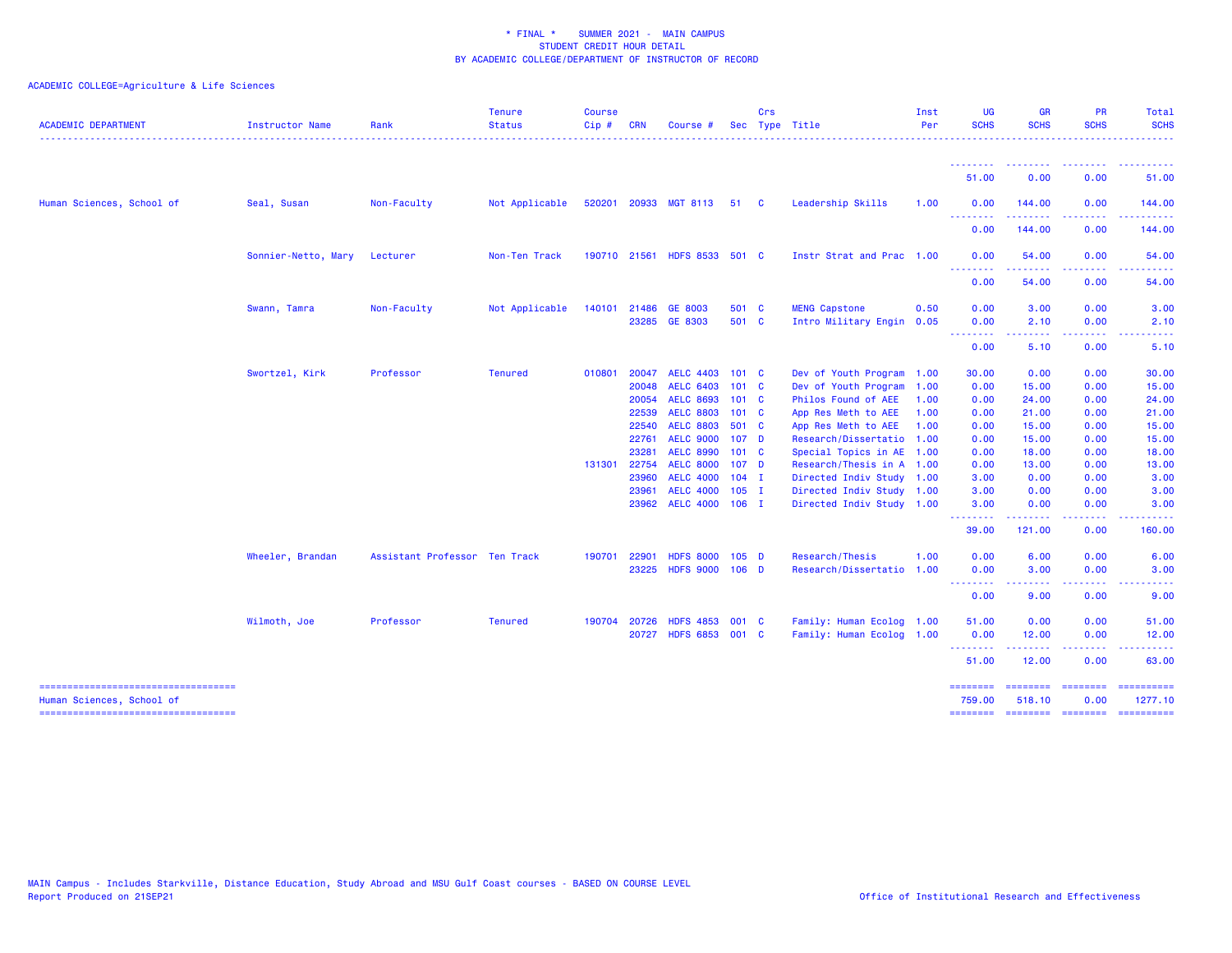| <b>ACADEMIC DEPARTMENT</b>                                     | <b>Instructor Name</b>         | Rank                        | <b>Tenure</b><br><b>Status</b> | <b>Course</b><br>Cip# | <b>CRN</b> | Course #             |              | Crs      | Sec Type Title            | Inst<br>Per | <b>UG</b><br><b>SCHS</b>        | <b>GR</b><br><b>SCHS</b> | <b>PR</b><br><b>SCHS</b> | Total<br><b>SCHS</b>                      |
|----------------------------------------------------------------|--------------------------------|-----------------------------|--------------------------------|-----------------------|------------|----------------------|--------------|----------|---------------------------|-------------|---------------------------------|--------------------------|--------------------------|-------------------------------------------|
| Landscape Architecture                                         | Artunc, Sadik                  | Professor                   | <b>Tenured</b>                 | 040601                |            | 23868 LA 4854        | 01           | Q        | LA Capstone Studio        | 1.00        | 4.00<br>--------                | 0.00<br>--------         | 0.00<br>--------         | 4.00<br>----------                        |
|                                                                |                                |                             |                                |                       |            |                      |              |          |                           |             | 4.00                            | 0.00                     | 0.00                     | 4.00                                      |
|                                                                | Fulford, Charles               | Associate Professor Tenured |                                | 040601                |            | 22896 LA 2652        | 002 Q        |          | LA Precedent Studies 1.00 |             | 34.00                           | 0.00                     | 0.00                     | 34.00                                     |
|                                                                |                                |                             |                                |                       |            |                      |              |          |                           |             | .<br>34.00                      | 0.00                     | -----<br>0.00            | $\sim$ $\sim$ $\sim$<br>$\cdots$<br>34.00 |
|                                                                | Gallo, Warren                  | Associate Professor Tenured |                                | 040601                | 23695      | <b>LA 8000</b>       | 01           | D        | Research / Thesis         | 1.00        | 0.00                            | 12.00                    | 0.00                     | 12.00                                     |
|                                                                |                                |                             |                                |                       |            | 23702 LA 8000        | 51           | <b>D</b> | Research / Thesis         | 1.00        | 0.00                            | 9.00                     | 0.00                     | 9.00                                      |
|                                                                |                                |                             |                                |                       |            |                      |              |          |                           |             | <u> - - - - - - - -</u><br>0.00 | .<br>21.00               | . <u>.</u> .<br>0.00     | 21.00                                     |
|                                                                | Rood, Cynthia                  | Lecturer                    | Non-Ten Track                  | 040601                |            | 21617 LA 1803        | 501 C        |          | Land Arch Appre           | 1.00        | 39.00                           | 0.00                     | 0.00                     | 39.00                                     |
|                                                                |                                |                             |                                |                       |            |                      |              |          |                           |             | .<br>39.00                      | .<br>0.00                | .<br>0.00                | .<br>39.00                                |
|                                                                | Schauwecker, Timothy Professor |                             | <b>Tenured</b>                 |                       |            | 010605 20800 LA 1711 | 101 E        |          | LC Internship I           | 1.00        | 9.00                            | 0.00                     | 0.00                     | 9.00                                      |
|                                                                |                                |                             |                                |                       |            | 20801 LA 2711        | 101 E        |          | LC Internship II          | 1.00        | 24.00                           | 0.00                     | 0.00                     | 24.00                                     |
|                                                                |                                |                             |                                |                       |            | 20802 LA 3711        | 101 E        |          | LC Internship III         | 1.00        | 13.00                           | 0.00                     | 0.00                     | 13.00                                     |
|                                                                |                                |                             |                                | 040601                |            | 24064 LA 7000        | $51 \quad I$ |          | Directed Indiv Study 1.00 |             | 0.00<br>--------                | 3.00                     | 0.00<br>----             | 3.00                                      |
|                                                                |                                |                             |                                |                       |            |                      |              |          |                           |             | 46.00                           | 3.00                     | 0.00                     | 49.00                                     |
|                                                                | Walker, Jason                  | Associate Professor Tenured |                                | 040601                |            | 21858 LA 2652        | 001 Q        |          | LA Precedent Studies 1.00 |             | 42.00                           | 0.00                     | 0.00                     | 42.00                                     |
|                                                                |                                |                             |                                |                       |            |                      |              |          |                           |             | .<br>42.00                      | 0.00                     | . <b>.</b><br>0.00       | 42.00                                     |
| .===================================<br>Landscape Architecture |                                |                             |                                |                       |            |                      |              |          |                           |             | 165.00                          | 24.00                    | 0.00                     | ==========<br>189.00                      |
| ====================================                           |                                |                             |                                |                       |            |                      |              |          |                           |             | ---------                       | ========                 | <b>CONCOCCO</b>          | ==========                                |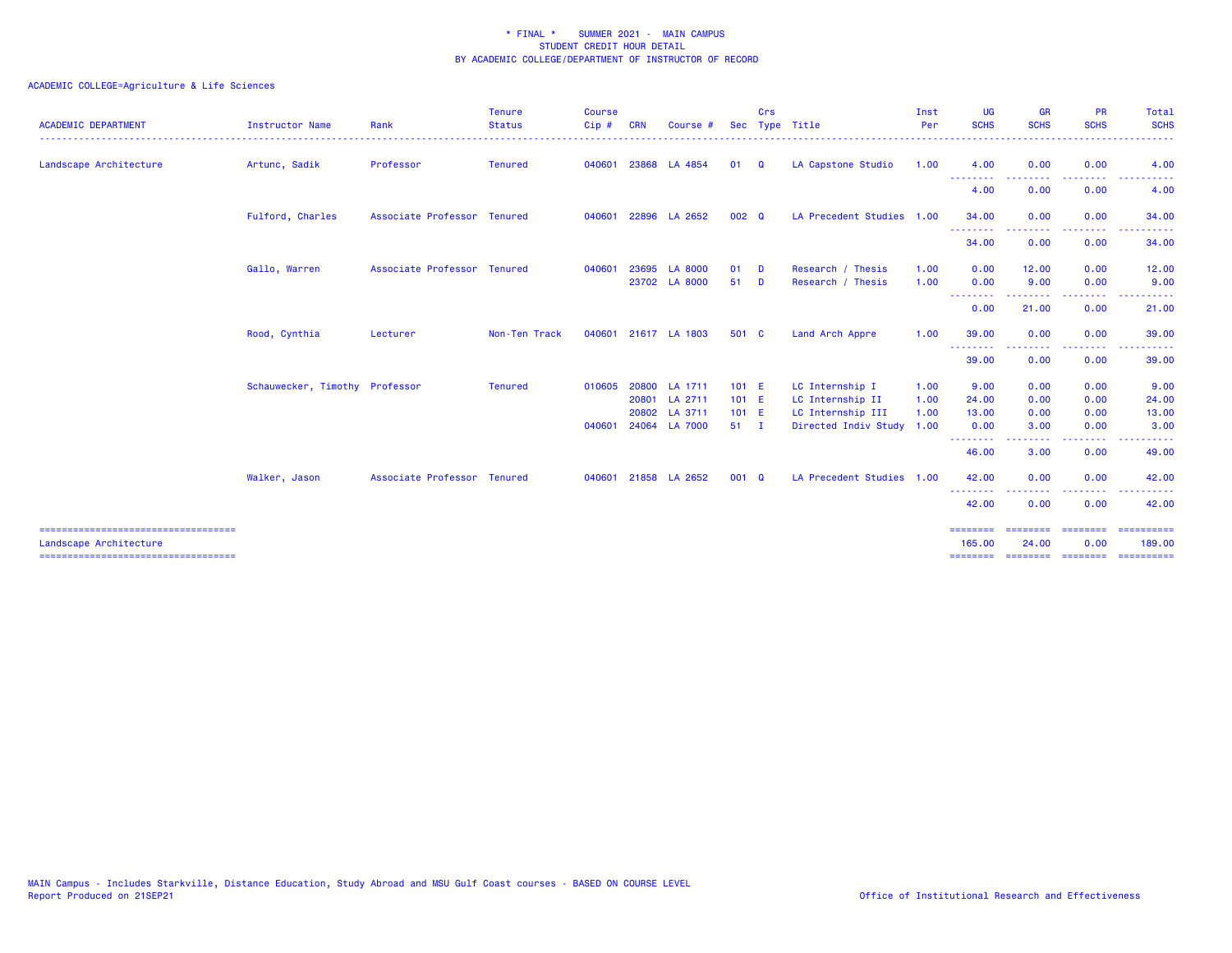| <b>ACADEMIC DEPARTMENT</b> | <b>Instructor Name</b>                                 | Rank                              | <b>Tenure</b><br><b>Status</b> | <b>Course</b><br>Cip# | <b>CRN</b>   | Course #              |                  | Crs | Sec Type Title            | Inst<br>Per | UG<br><b>SCHS</b>                     | <b>GR</b><br><b>SCHS</b> | <b>PR</b><br><b>SCHS</b>     | Total<br><b>SCHS</b> |
|----------------------------|--------------------------------------------------------|-----------------------------------|--------------------------------|-----------------------|--------------|-----------------------|------------------|-----|---------------------------|-------------|---------------------------------------|--------------------------|------------------------------|----------------------|
| Plant & Soil Sciences      | Baldwin, Brian                                         | Professor                         | <b>Tenured</b>                 |                       | 010304 23019 | <b>PSS 8000</b>       | 01               | D   | Research / Thesis         | 1.00        | 0.00                                  | 3.00                     | 0.00                         | 3.00                 |
|                            |                                                        |                                   |                                |                       |              | 011102 21055 PSS 3423 | 102 E            |     | Agronomy Internship       | 1.00        | 9.00<br>$\sim$ $\sim$ $\sim$ $\sim$   | 0.00                     | 0.00<br>ولايات               | 9.00                 |
|                            |                                                        |                                   |                                |                       |              |                       |                  |     |                           |             | 9.00                                  | 3.00                     | 0.00                         | 12.00                |
|                            | Barickman, Thomas                                      | Research Assoc Prof Non-Ten Track |                                |                       | 010304 22940 | <b>PSS 8000</b>       | $103$ D          |     | Research / Thesis         | 1.00        | 0.00                                  | 3.00                     | 0.00                         | 3.00                 |
|                            |                                                        |                                   |                                |                       | 23021        | <b>PSS 8000</b>       | 03               | D   | Research / Thesis         | 1.00        | 0.00                                  | 6.00                     | 0.00                         | 6.00                 |
|                            |                                                        |                                   |                                |                       | 011101 22980 | <b>PSS 9000</b>       | $103$ D          |     | Research / Diss           | 1.00        | 0.00<br>.                             | 18.00                    | 0.00                         | 18.00                |
|                            |                                                        |                                   |                                |                       |              |                       |                  |     |                           |             | 0.00                                  | 27.00                    | 0.00                         | 27.00                |
|                            | Bheemanahalli Rangap Research Assist Pro Non-Ten Track |                                   |                                |                       | 010304 24035 | <b>PSS 8000</b>       | 91               | - D | Research / Thesis         | 1.00        | 0.00                                  | 6.00                     | 0.00                         | 6.00                 |
|                            |                                                        |                                   |                                |                       |              |                       |                  |     |                           |             | 0.00                                  | 6.00                     | 0.00                         | 6.00                 |
|                            | Bi, Guihong                                            | Research Professor                | Non-Ten Track                  |                       | 010304 22941 | <b>PSS 8000</b>       | $104$ D          |     | Research / Thesis         | 1.00        | 0.00                                  | 6.00                     | 0.00                         | 6.00                 |
|                            |                                                        |                                   |                                |                       | 011101 22981 | <b>PSS 9000</b>       | $104$ D          |     | Research / Diss           | 1.00        | 0.00                                  | 12.00                    | 0.00                         | 12.00                |
|                            |                                                        |                                   |                                |                       |              |                       |                  |     |                           |             | <b><i><u>AAAAAAAA</u></i></b><br>0.00 | .<br>18.00               | .<br>0.00                    | .<br>18.00           |
|                            | Bond, Jason                                            | Extension Professor Non-Ten Track |                                | 010304                | 22942        | <b>PSS 8000</b>       | $105$ D          |     | Research / Thesis         | 1.00        | 0.00                                  | 12.00                    | 0.00                         | 12.00                |
|                            |                                                        |                                   |                                | 011101                | 22982        | <b>PSS 9000</b>       | $105$ D          |     | Research / Diss           | 1.00        | 0.00                                  | 12.00                    | 0.00                         | 12.00                |
|                            |                                                        |                                   |                                |                       | 23105        | <b>PSS 9000</b>       | 55               | D   | Research / Diss           | 1.00        | 0.00                                  | 6.00                     | 0.00                         | 6.00                 |
|                            |                                                        |                                   |                                |                       |              |                       |                  |     |                           |             | <u>.</u><br>0.00                      | بالمستمال<br>30.00       | 0.00                         | وساعات<br>30.00      |
|                            | Bradford, Timothy                                      | Instructor                        | Non-Ten Track                  |                       | 010000 21052 | <b>PSS 2543</b>       | $101 \quad B$    |     | Precision Agricultur 1.00 |             | 15.00                                 | 0.00                     | 0.00                         | 15.00                |
|                            |                                                        |                                   |                                |                       | 21238        | ABE 2543              | 501 B            |     | Precision Agricultur      | 1.00        | 3.00                                  | 0.00                     | 0.00                         | 3.00                 |
|                            |                                                        |                                   |                                |                       | 23378        | ABE 2543              | 101 B            |     | Precision Agricultur 1.00 |             | 3.00                                  | 0.00                     | 0.00                         | 3.00                 |
|                            |                                                        |                                   |                                |                       |              |                       |                  |     |                           |             | .<br>21.00                            | 22222<br>0.00            | .<br>0.00                    | وعاعاتها<br>21.00    |
|                            | Byrd, John                                             | Extension Professor Non-Ten Track |                                | 010304                | 22944        | <b>PSS 8000</b>       | 107 <sub>D</sub> |     | Research / Thesis         | 1.00        | 0.00                                  | 2.00                     | 0.00                         | 2.00                 |
|                            |                                                        |                                   |                                | 011101                | 23148        | <b>PSS 9000</b>       | 07               | D   | Research / Diss           | 1.00        | 0.00                                  | 6.00                     | 0.00                         | 6.00                 |
|                            |                                                        |                                   |                                |                       |              |                       |                  |     |                           |             | .<br>0.00                             | 8.00                     | 0.00                         | 8.00                 |
|                            | Coker, Christine                                       | Extension Assoc Pro Non-Ten Track |                                |                       | 010304 23027 | <b>PSS 8000</b>       | 09               | D   | Research / Thesis         | 1.00        | 0.00                                  | 1.00                     | 0.00                         | 1.00                 |
|                            |                                                        |                                   |                                |                       |              |                       |                  |     |                           |             | .<br>0.00                             | .<br>1.00                | 0.00                         | .<br>1.00            |
|                            | Cox, Michael                                           | Professor                         | <b>Tenured</b>                 |                       | 010304 23028 | <b>PSS 8000</b>       | 10 <sub>1</sub>  | D   | Research / Thesis         | 1.00        | 0.00                                  | 6.00                     | 0.00                         | 6.00                 |
|                            |                                                        |                                   |                                |                       | 23070        | <b>PSS 8000</b>       | 60               | D   | Research / Thesis         | 1.00        | 0.00                                  | 6.00                     | 0.00                         | 6.00                 |
|                            |                                                        |                                   |                                | 011101                | 22987        | <b>PSS 9000</b>       | $110$ D          |     | Research / Diss           | 1.00        | 0.00                                  | 7.00                     | 0.00                         | 7.00                 |
|                            |                                                        |                                   |                                |                       | 23726        | <b>PSS 4000</b>       | $101$ I          |     | Directed Indiv Study      | 1.00        | 3.00                                  | 0.00                     | 0.00                         | 3.00                 |
|                            |                                                        |                                   |                                |                       | 011102 21054 | <b>PSS 3423</b>       | 101 E            |     | Agronomy Internship       | 1.00        | 9.00<br>.                             | 0.00                     | 0.00<br>$\sim$ $\sim$ $\sim$ | 9.00                 |
|                            |                                                        |                                   |                                |                       |              |                       |                  |     |                           |             | 12.00                                 | 19.00                    | 0.00                         | 31.00                |
|                            | Dhillon, Jagmandeep                                    | Assistant Professor Ten Track     |                                |                       |              | 010304 22949 PSS 8000 | 112 D            |     | Research / Thesis         | 1.00        | 0.00<br><b></b>                       | 12.00<br>.               | 0.00<br>.                    | 12.00                |
|                            |                                                        |                                   |                                |                       |              |                       |                  |     |                           |             | 0.00                                  | 12.00                    | 0.00                         | 12.00                |
|                            | Dodds, Darrin                                          | Professor                         | <b>Tenured</b>                 |                       |              | 010304 22950 PSS 8000 | 113 D            |     | Research / Thesis         | 1.00        | 0.00                                  | 6.00                     | 0.00                         | 6.00                 |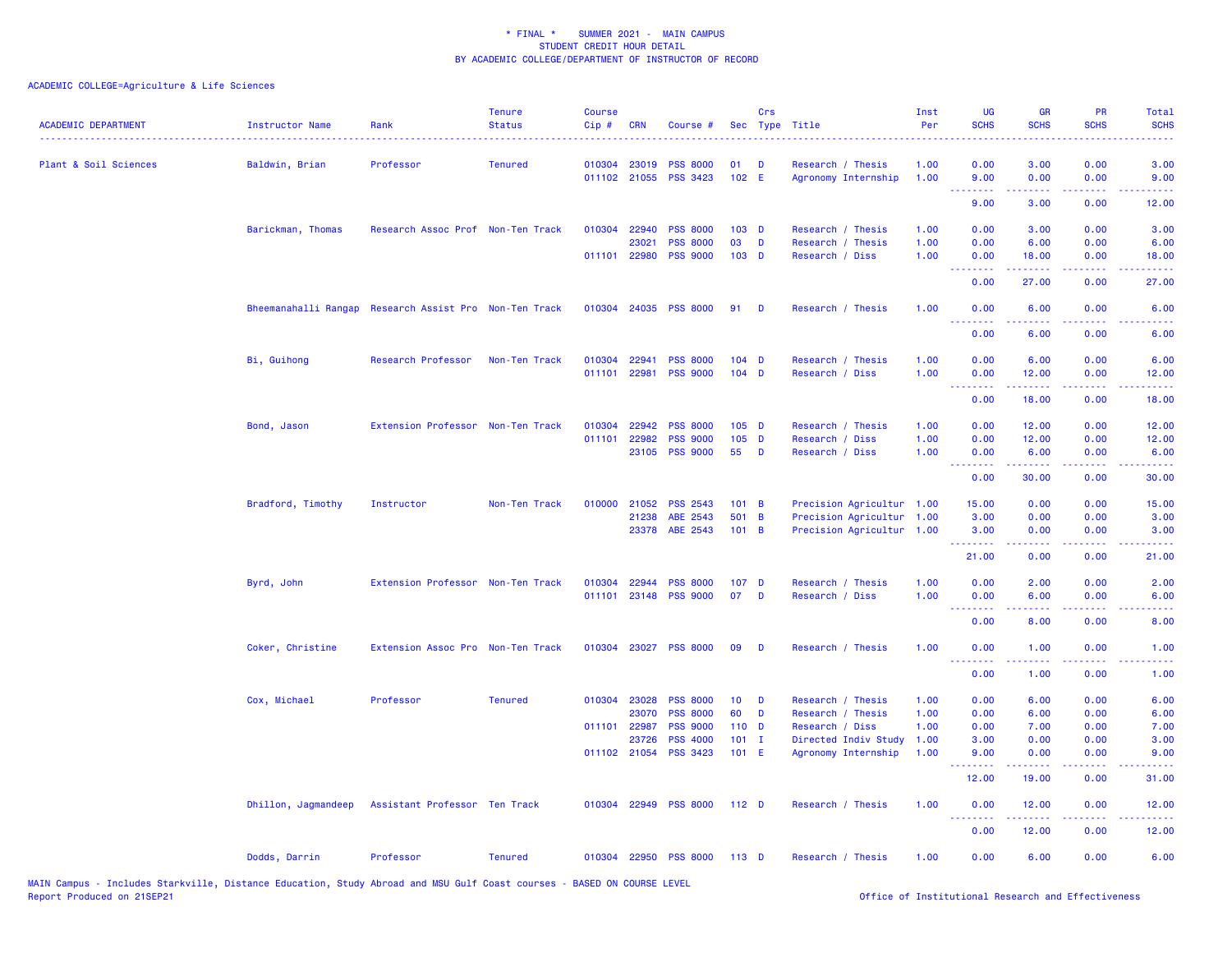| <b>ACADEMIC DEPARTMENT</b> | Instructor Name  | Rank                                                   | <b>Tenure</b><br><b>Status</b> | <b>Course</b><br>Cip# | <b>CRN</b>   | Course #              |                  | Crs          | Sec Type Title            | Inst<br>Per | <b>UG</b><br><b>SCHS</b>                           | <b>GR</b><br><b>SCHS</b> | <b>PR</b><br><b>SCHS</b> | Total<br><b>SCHS</b>  |
|----------------------------|------------------|--------------------------------------------------------|--------------------------------|-----------------------|--------------|-----------------------|------------------|--------------|---------------------------|-------------|----------------------------------------------------|--------------------------|--------------------------|-----------------------|
| Plant & Soil Sciences      | Dodds, Darrin    | Professor                                              | <b>Tenured</b>                 |                       | 010304 22954 | <b>PSS 8000</b>       | 117 <sub>D</sub> |              | Research / Thesis         | 1.00        | 0.00                                               | 21.00                    | 0.00                     | 21.00                 |
|                            |                  |                                                        |                                |                       | 23034        | <b>PSS 8000</b>       | 16 <sup>1</sup>  | D            | Research / Thesis         | 1.00        | 0.00                                               | 12.00                    | 0.00                     | 12.00                 |
|                            |                  |                                                        |                                |                       | 011101 22993 | <b>PSS 9000</b>       | $116$ D          |              | Research / Diss           | 1.00        | 0.00                                               | 6.00                     | 0.00                     | 6.00                  |
|                            |                  |                                                        |                                |                       |              | 23157 PSS 9000        | 16               | D            | Research / Diss           | 1.00        | 0.00<br><u>.</u>                                   | 3.00<br>22222            | 0.00<br>د د د د          | 3.00                  |
|                            |                  |                                                        |                                |                       |              |                       |                  |              |                           |             | 0.00                                               | 48.00                    | 0.00                     | 48.00                 |
|                            | Dong, Hongxu     | Assistant Professor Ten Track                          |                                |                       |              | 010304 22951 PSS 8000 | $114$ D          |              | Research / Thesis         | 1.00        | 0.00<br>.                                          | 6.00                     | 0.00<br>2222             | 6.00                  |
|                            |                  |                                                        |                                |                       |              |                       |                  |              |                           |             | 0.00                                               | 6.00                     | 0.00                     | 6.00                  |
|                            | Fox, Amelia      | Clinical Assist Pro Non-Ten Track                      |                                |                       | 011102 22888 | <b>PSS 4743</b>       | 001 C            |              | Ag. Flight Technolog 1.00 |             | 3.00                                               | 0.00                     | 0.00                     | 3.00                  |
|                            |                  |                                                        |                                |                       | 22889        | <b>PSS 6743</b>       | 001 C            |              | Ag. Flight Technolog 1.00 |             | 0.00<br><b><i><u><u> - - - - - - -</u></u></i></b> | 18.00<br>22222           | 0.00<br>والمحامر         | 18.00<br>المتمامين    |
|                            |                  |                                                        |                                |                       |              |                       |                  |              |                           |             | 3.00                                               | 18.00                    | 0.00                     | 21.00                 |
|                            |                  | Ganapathi Shanmugam, Research Assist Pro Non-Ten Track |                                |                       |              | 010304 22955 PSS 8000 | 118 D            |              | Research / Thesis         | 1.00        | 0.00                                               | 6.00                     | 0.00                     | 6.00                  |
|                            |                  |                                                        |                                |                       |              |                       |                  |              |                           |             | <b><i><u><u> - - - - - - -</u></u></i></b><br>0.00 | 6.00                     | 0.00                     | 6.00                  |
|                            | Gholson, Drew    | Assistant Professor Ten Track                          |                                | 010304                | 22956        | <b>PSS 8000</b>       | $119$ D          |              | Research / Thesis         | 1.00        | 0.00                                               | 7.00                     | 0.00                     | 7.00                  |
|                            |                  |                                                        |                                | 011101                | 22995        | <b>PSS 9000</b>       | $118$ D          |              | Research / Diss           | 1.00        | 0.00                                               | 6.00                     | 0.00                     | 6.00                  |
|                            |                  |                                                        |                                |                       |              |                       |                  |              |                           |             | <u>.</u>                                           | بالأبابات                | الأبالات                 | $\sim 100$ km $^{-1}$ |
|                            |                  |                                                        |                                |                       |              |                       |                  |              |                           |             | 0.00                                               | 13.00                    | 0.00                     | 13.00                 |
|                            | Harkess, Richard | Professor                                              | <b>Tenured</b>                 | 010601                | 21060        | <b>PSS 3433</b>       | $101$ E          |              | Hort Internship           | 1.00        | 12.00                                              | 0.00                     | 0.00                     | 12.00                 |
|                            |                  |                                                        |                                | 011101                |              | 22996 PSS 9000        | 119 D            |              | Research / Diss           | 1.00        | 0.00                                               | 3.00                     | 0.00                     | 3.00                  |
|                            |                  |                                                        |                                |                       |              |                       |                  |              |                           |             | <u>.</u><br>12.00                                  | 3.00                     | 0.00                     | 15.00                 |
|                            | Henry, William   | Professor                                              | <b>Tenured</b>                 |                       |              | 240102 20719 GRD 9011 | 101 S            |              | Graduate Degree Comp      | 1.00        | 0.00                                               | 26.00                    | 0.00                     | 26.00                 |
|                            |                  |                                                        |                                |                       | 23884        | <b>GRD 9011</b>       | 001 S            |              | Graduate Degree Comp      | 1.00        | 0.00                                               | 1.00                     | 0.00                     | 1.00                  |
|                            |                  |                                                        |                                |                       |              |                       |                  |              |                           |             | <b><i><u><u><b>Little Little</b></u></u></i></b>   | .                        | ن د د د                  | دعاعا عامات           |
|                            |                  |                                                        |                                |                       |              |                       |                  |              |                           |             | 0.00                                               | 27.00                    | 0.00                     | 27.00                 |
|                            | Irby, Jon        | Extension Assoc Pro Non-Ten Track                      |                                |                       | 010304 23081 | <b>PSS 8000</b>       | 71               | <b>D</b>     | Research / Thesis         | 1.00        | 0.00<br>.                                          | 6.00                     | 0.00                     | 6.00                  |
|                            |                  |                                                        |                                |                       |              |                       |                  |              |                           |             | 0.00                                               | 6.00                     | 0.00                     | 6.00                  |
|                            | Kaur, Gurpreet   | Research Assist Pro Non-Ten Track                      |                                |                       | 010304 22960 | <b>PSS 8000</b>       | $123$ D          |              | Research / Thesis         | 1.00        | 0.00<br>.                                          | 6.00                     | 0.00                     | 6.00                  |
|                            |                  |                                                        |                                |                       |              |                       |                  |              |                           |             | 0.00                                               | 6.00                     | 0.00                     | 6.00                  |
|                            | Kingery, William | Professor                                              | <b>Tenured</b>                 | 011102                | 21058        | <b>PSS 3423</b>       | 105 E            |              | Agronomy Internship       | 1.00        | 21.00                                              | 0.00                     | 0.00                     | 21.00                 |
|                            |                  |                                                        |                                | 011201                | 21944        | <b>PSS 4333</b>       | 101 C            |              | Soil Conservation         | 1.00        | 33.00                                              | 0.00                     | 0.00                     | 33.00                 |
|                            |                  |                                                        |                                |                       |              | 21945 PSS 6333        | 101 B            |              | Soil Conservation         | 1.00        | 0.00<br><b><i><u><u> - - - - - - -</u></u></i></b> | 21,00<br>.               | 0.00<br>.                | 21.00<br>.            |
|                            |                  |                                                        |                                |                       |              |                       |                  |              |                           |             | 54.00                                              | 21.00                    | 0.00                     | 75.00                 |
|                            | Knight, Patricia | Research Professor                                     | Non-Ten Track                  | 011101                |              | 23000 PSS 9000        | $123$ D          |              | Research / Diss           | 1.00        | 0.00                                               | 6.00                     | 0.00                     | 6.00                  |
|                            |                  |                                                        |                                |                       |              | 23123 PSS 9000        | 73               | $\mathbf{D}$ | Research / Diss           | 1.00        | 0.00                                               | 6.00                     | 0.00                     | 6.00                  |
|                            |                  |                                                        |                                |                       |              |                       |                  |              |                           |             | <u> - - - - - - - -</u>                            | .                        | .                        | .                     |
|                            |                  |                                                        |                                |                       |              |                       |                  |              |                           |             | 0.00                                               | 12.00                    | 0.00                     | 12.00                 |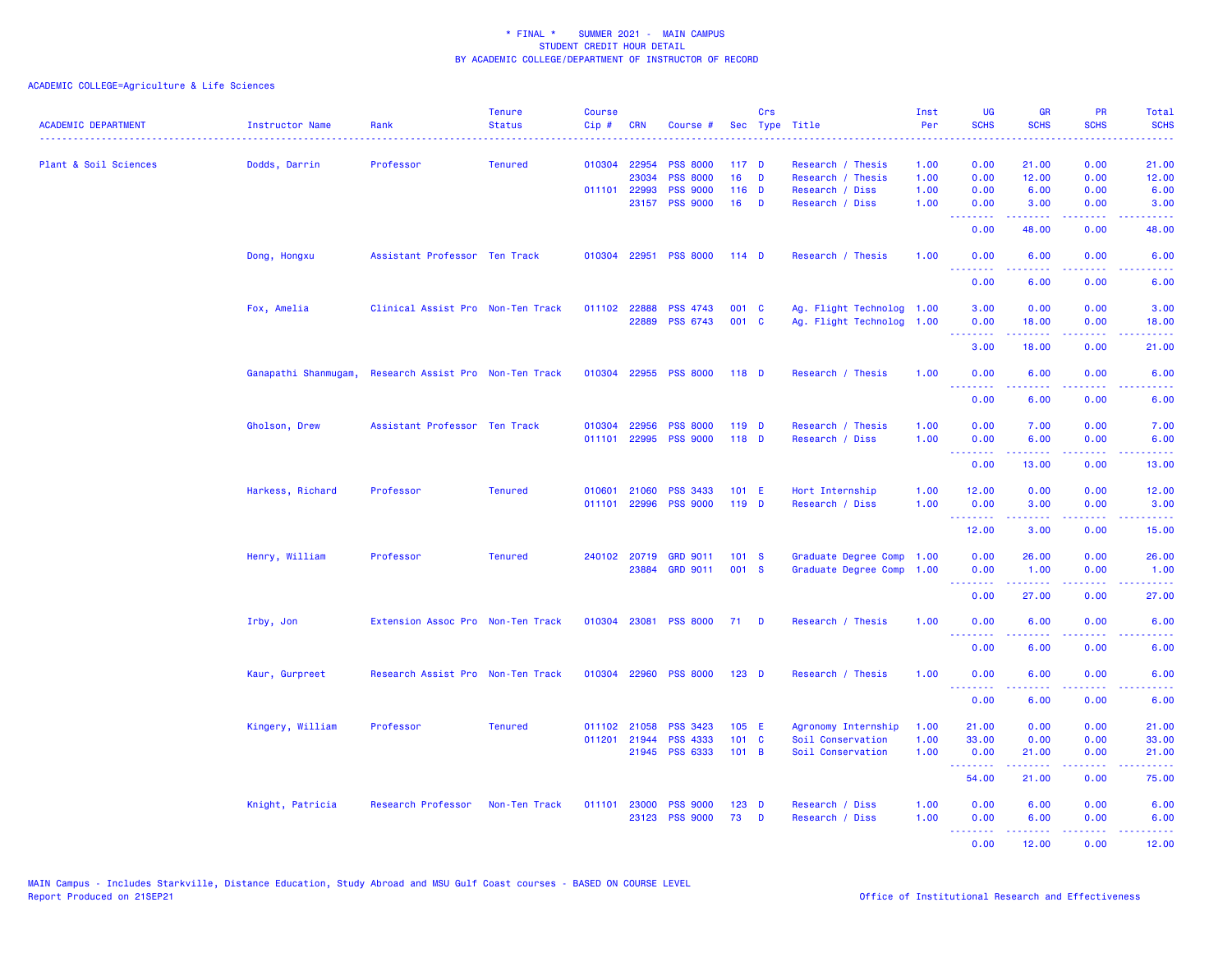# ACADEMIC COLLEGE=Agriculture & Life Sciences

| <b>ACADEMIC DEPARTMENT</b> | Instructor Name    | Rank                              | <b>Tenure</b><br><b>Status</b> | <b>Course</b><br>Cip# | <b>CRN</b>   | Course #                                |                  | Crs | Sec Type Title                         | Inst<br>Per | UG<br><b>SCHS</b>                                                                                                                                                                                                                                                                                                                                                                                                                                                                      | <b>GR</b><br><b>SCHS</b> | PR<br><b>SCHS</b>                                                                                                                 | Total<br><b>SCHS</b>            |
|----------------------------|--------------------|-----------------------------------|--------------------------------|-----------------------|--------------|-----------------------------------------|------------------|-----|----------------------------------------|-------------|----------------------------------------------------------------------------------------------------------------------------------------------------------------------------------------------------------------------------------------------------------------------------------------------------------------------------------------------------------------------------------------------------------------------------------------------------------------------------------------|--------------------------|-----------------------------------------------------------------------------------------------------------------------------------|---------------------------------|
| Plant & Soil Sciences      | Krutz, Larry       | Professor                         | <b>Tenured</b>                 |                       |              | 010304 22962 PSS 8000                   | $125$ D          |     | Research / Thesis                      | 1.00        | 0.00<br>.                                                                                                                                                                                                                                                                                                                                                                                                                                                                              | 1.00<br>.                | 0.00                                                                                                                              | 1.00<br>الوالوني                |
|                            |                    |                                   |                                |                       |              |                                         |                  |     |                                        |             | 0.00                                                                                                                                                                                                                                                                                                                                                                                                                                                                                   | 1.00                     | 0.00                                                                                                                              | 1.00                            |
|                            | Larson, Erick      | Extension Professor Non-Ten Track |                                |                       |              | 010304 22963 PSS 8000                   | $126$ D          |     | Research / Thesis                      | 1.00        | 0.00<br><u>.</u>                                                                                                                                                                                                                                                                                                                                                                                                                                                                       | 6.00                     | 0.00                                                                                                                              | 6.00                            |
|                            |                    |                                   |                                |                       |              |                                         |                  |     |                                        |             | 0.00                                                                                                                                                                                                                                                                                                                                                                                                                                                                                   | 6.00                     | 0.00                                                                                                                              | 6.00                            |
|                            | Lemus, Rocky       | Extension Professor Non-Ten Track |                                |                       |              | 011101 23003 PSS 9000                   | $126$ D          |     | Research / Diss                        | 1.00        | 0.00<br><b><i><u><u> - - - - - - -</u></u></i></b>                                                                                                                                                                                                                                                                                                                                                                                                                                     | 3.00<br>.                | 0.00<br>$\frac{1}{2} \left( \frac{1}{2} \right) \left( \frac{1}{2} \right) \left( \frac{1}{2} \right) \left( \frac{1}{2} \right)$ | 3.00                            |
|                            |                    |                                   |                                |                       |              |                                         |                  |     |                                        |             | 0.00                                                                                                                                                                                                                                                                                                                                                                                                                                                                                   | 3.00                     | 0.00                                                                                                                              | 3.00                            |
|                            | Li, Tongyin        | Assistant Professor Ten Track     |                                |                       |              | 010304 22965 PSS 8000                   | $128$ D          |     | Research / Thesis                      | 1.00        | 0.00<br>.                                                                                                                                                                                                                                                                                                                                                                                                                                                                              | 6.00                     | 0.00<br>$\omega_{\rm{eff}}$ and $\omega_{\rm{eff}}$                                                                               | 6.00                            |
|                            |                    |                                   |                                |                       |              |                                         |                  |     |                                        |             | 0.00                                                                                                                                                                                                                                                                                                                                                                                                                                                                                   | 6.00                     | 0.00                                                                                                                              | 6.00                            |
|                            | McCurdy, James     | Associate Professor Tenured       |                                | 010304                | 22967        | <b>PSS 8000</b>                         | 130 D            |     | Research / Thesis                      | 1.00        | 0.00                                                                                                                                                                                                                                                                                                                                                                                                                                                                                   | 3.00                     | 0.00                                                                                                                              | 3.00                            |
|                            |                    |                                   |                                |                       | 23089        | <b>PSS 8000</b>                         | 79               | D   | Research / Thesis                      | 1.00        | 0.00                                                                                                                                                                                                                                                                                                                                                                                                                                                                                   | 6.00                     | 0.00                                                                                                                              | 6.00                            |
|                            |                    |                                   |                                | 011101                | 23006        | <b>PSS 9000</b>                         | $129$ D          |     | Research / Diss                        | 1.00        | 0.00<br>.                                                                                                                                                                                                                                                                                                                                                                                                                                                                              | 6.00<br>.                | 0.00<br>$\sim$ $\sim$ $\sim$ $\sim$                                                                                               | 6.00<br>. د د د د               |
|                            |                    |                                   |                                |                       |              |                                         |                  |     |                                        |             | 0.00                                                                                                                                                                                                                                                                                                                                                                                                                                                                                   | 15.00                    | 0.00                                                                                                                              | 15.00                           |
|                            | McDougald, Lynette | Instructor                        | Non-Ten Track                  | 010608                | 21051        | <b>PSS 2343</b>                         | 01               | B   | Floral Design                          | 1.00        | 42.00                                                                                                                                                                                                                                                                                                                                                                                                                                                                                  | 0.00                     | 0.00                                                                                                                              | 42.00                           |
|                            |                    |                                   |                                |                       | 21053        | <b>PSS 3413</b>                         | 101              | -E  | Floristry Internship                   | 1.00        | 15.00                                                                                                                                                                                                                                                                                                                                                                                                                                                                                  | 0.00                     | 0.00                                                                                                                              | 15.00                           |
|                            |                    |                                   |                                |                       | 21061        | <b>PSS 4023</b>                         | 51               | C   | Floral Management                      | 1.00        | 33.00                                                                                                                                                                                                                                                                                                                                                                                                                                                                                  | 0.00                     | 0.00                                                                                                                              | 33.00                           |
|                            |                    |                                   |                                |                       | 21065        | <b>PSS 6023</b>                         | 51               | C   | <b>Floral Management</b>               | 1.00        | 0.00<br>.                                                                                                                                                                                                                                                                                                                                                                                                                                                                              | 6.00                     | 0.00                                                                                                                              | 6.00<br>$\omega$ is a set       |
|                            |                    |                                   |                                |                       |              |                                         |                  |     |                                        |             | 90.00                                                                                                                                                                                                                                                                                                                                                                                                                                                                                  | 6.00                     | 0.00                                                                                                                              | 96.00                           |
|                            | Morrison, Jesse    | Research Assist Pro Non-Ten Track |                                |                       | 010304 22968 | <b>PSS 8000</b>                         | 131 D            |     | Research / Thesis                      | 1.00        | 0.00                                                                                                                                                                                                                                                                                                                                                                                                                                                                                   | 6.00                     | 0.00                                                                                                                              | 6.00                            |
|                            |                    |                                   |                                |                       |              | 23049 PSS 8000                          | 31               | D   | Research / Thesis                      | 1.00        | 0.00<br><b><i><u><u> - - - - - - -</u></u></i></b>                                                                                                                                                                                                                                                                                                                                                                                                                                     | 6.00                     | 0.00<br><b><i><u><u>.</u></u></i></b>                                                                                             | 6.00<br>$- - - -$               |
|                            |                    |                                   |                                |                       |              |                                         |                  |     |                                        |             | 0.00                                                                                                                                                                                                                                                                                                                                                                                                                                                                                   | 12.00                    | 0.00                                                                                                                              | 12.00                           |
|                            | Pieralisi, Brian   | Assistant Professor Ten Track     |                                | 010304                | 22969        | <b>PSS 8000</b>                         | 132 <sub>D</sub> |     | Research / Thesis                      | 1.00        | 0.00                                                                                                                                                                                                                                                                                                                                                                                                                                                                                   | 12.00                    | 0.00                                                                                                                              | 12.00                           |
|                            |                    |                                   |                                | 011101                | 23008        | <b>PSS 9000</b>                         | 131 D            |     | Research / Diss                        | 1.00        | 0.00                                                                                                                                                                                                                                                                                                                                                                                                                                                                                   | 6.00                     | 0.00                                                                                                                              | 6.00                            |
|                            |                    |                                   |                                |                       |              |                                         |                  |     |                                        |             | <b><i><u><u> - - - - - - -</u></u></i></b><br>0.00                                                                                                                                                                                                                                                                                                                                                                                                                                     | .<br>18.00               | د د د د .<br>0.00                                                                                                                 | $\omega$ is $\omega$ .<br>18.00 |
|                            | Reddy, Kambham     | Research Professor                | Non-Ten Track                  | 011101                |              | 23009 PSS 9000                          | 132 D            |     | Research / Diss                        | 1.00        | 0.00<br>.                                                                                                                                                                                                                                                                                                                                                                                                                                                                              | 6.00<br>.                | 0.00<br>.                                                                                                                         | 6.00<br><b>.</b> .              |
|                            |                    |                                   |                                |                       |              |                                         |                  |     |                                        |             | 0.00                                                                                                                                                                                                                                                                                                                                                                                                                                                                                   | 6.00                     | 0.00                                                                                                                              | 6.00                            |
|                            | Reynolds, Daniel   | Non-Faculty                       | Not Applicable                 | 010304                | 22971        | <b>PSS 8000</b>                         | 134 D            |     | Research / Thesis                      | 1.00        | 0.00                                                                                                                                                                                                                                                                                                                                                                                                                                                                                   | 6.00                     | 0.00                                                                                                                              | 6.00                            |
|                            |                    |                                   |                                |                       |              | 23093 PSS 8000                          | 83               | D   | Research / Thesis                      | 1.00        | 0.00                                                                                                                                                                                                                                                                                                                                                                                                                                                                                   | 6.00                     | 0.00                                                                                                                              | 6.00                            |
|                            |                    |                                   |                                |                       |              |                                         |                  |     |                                        |             | <b></b><br>0.00                                                                                                                                                                                                                                                                                                                                                                                                                                                                        | .<br>12.00               | 0.00                                                                                                                              | 12.00                           |
|                            |                    |                                   |                                |                       |              |                                         |                  |     |                                        | 1.00        |                                                                                                                                                                                                                                                                                                                                                                                                                                                                                        |                          | 0.00                                                                                                                              |                                 |
|                            | Rushing, Jason     | Extension Assoc Pro Non-Ten Track |                                |                       |              | 010304 23094 PSS 8000<br>23546 PSS 8000 | 84<br>$141$ D    | D   | Research / Thesis<br>Research / Thesis | 1.00        | 0.00<br>0.00                                                                                                                                                                                                                                                                                                                                                                                                                                                                           | 3.00<br>12.00            | 0.00                                                                                                                              | 3.00<br>12.00                   |
|                            |                    |                                   |                                |                       |              |                                         |                  |     |                                        |             | $\begin{array}{cccccccccccccc} \multicolumn{2}{c}{} & \multicolumn{2}{c}{} & \multicolumn{2}{c}{} & \multicolumn{2}{c}{} & \multicolumn{2}{c}{} & \multicolumn{2}{c}{} & \multicolumn{2}{c}{} & \multicolumn{2}{c}{} & \multicolumn{2}{c}{} & \multicolumn{2}{c}{} & \multicolumn{2}{c}{} & \multicolumn{2}{c}{} & \multicolumn{2}{c}{} & \multicolumn{2}{c}{} & \multicolumn{2}{c}{} & \multicolumn{2}{c}{} & \multicolumn{2}{c}{} & \multicolumn{2}{c}{} & \multicolumn{2}{c}{} & \$ | .                        | .                                                                                                                                 | .                               |
|                            |                    |                                   |                                |                       |              |                                         |                  |     |                                        |             | 0.00                                                                                                                                                                                                                                                                                                                                                                                                                                                                                   | 15.00                    | 0.00                                                                                                                              | 15.00                           |
|                            | Singh, Gurbir      | Research Assist Pro Non-Ten Track |                                |                       |              | 010304 23056 PSS 8000                   | 38               | D   | Research / Thesis                      | 1.00        | 0.00                                                                                                                                                                                                                                                                                                                                                                                                                                                                                   | 6.00                     | 0.00                                                                                                                              | 6.00                            |

MAIN Campus - Includes Starkville, Distance Education, Study Abroad and MSU Gulf Coast courses - BASED ON COURSE LEVEL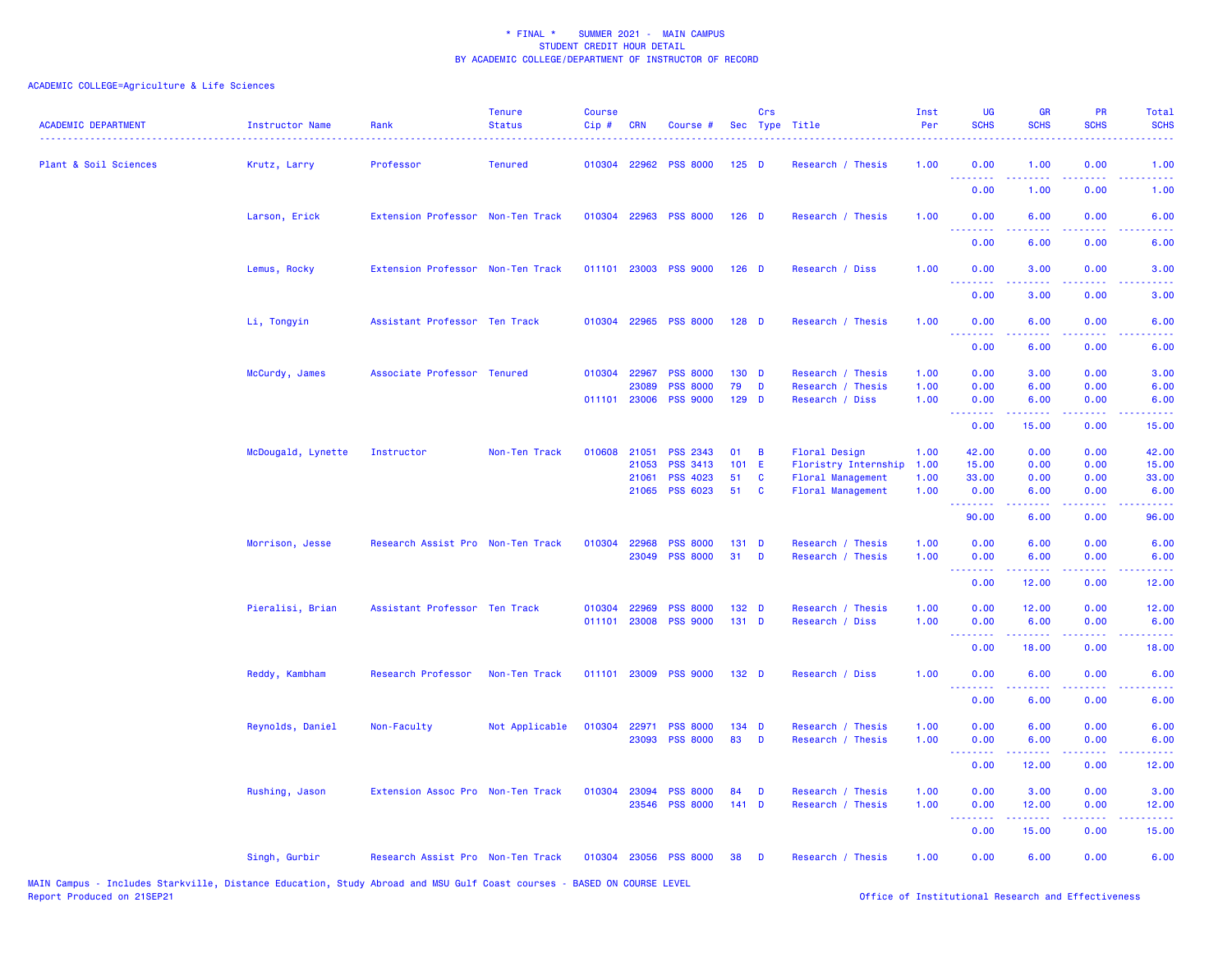| <b>ACADEMIC DEPARTMENT</b>                                      | <b>Instructor Name</b> | Rank                              | <b>Tenure</b><br><b>Status</b> | <b>Course</b><br>Cip# | <b>CRN</b> | Course #              |                  | Crs      | Sec Type Title       | Inst<br>Per | UG<br><b>SCHS</b>               | <b>GR</b><br><b>SCHS</b> | <b>PR</b><br><b>SCHS</b>                                                                               | <b>Total</b><br><b>SCHS</b> |
|-----------------------------------------------------------------|------------------------|-----------------------------------|--------------------------------|-----------------------|------------|-----------------------|------------------|----------|----------------------|-------------|---------------------------------|--------------------------|--------------------------------------------------------------------------------------------------------|-----------------------------|
| Plant & Soil Sciences                                           | Singh, Gurbir          | Research Assist Pro Non-Ten Track |                                | 011101                |            | 23013 PSS 9000        | $136$ D          |          | Research / Diss      | 1.00        | 0.00                            | 6.00                     | 0.00                                                                                                   | 6.00                        |
|                                                                 |                        |                                   |                                |                       |            |                       |                  |          |                      |             | --------<br>0.00                | 12.00                    | 0.00                                                                                                   | 12.00                       |
|                                                                 | Stafne, Eric           | Extension Professor Non-Ten Track |                                | 010304                | 23057      | <b>PSS 8000</b>       | 39               | - D      | Research / Thesis    | 1.00        | 0.00                            | 3.00                     | 0.00                                                                                                   | 3.00                        |
|                                                                 |                        |                                   |                                |                       |            | 23097 PSS 8000        | 87               | <b>D</b> | Research / Thesis    | 1.00        | 0.00                            | 3.00                     | 0.00                                                                                                   | 3.00                        |
|                                                                 |                        |                                   |                                |                       |            |                       |                  |          |                      |             | 0.00                            | 6.00                     | .<br>0.00                                                                                              | 6.00                        |
|                                                                 | Stewart, Barry         | Associate Professor Tenured       |                                | 011101                |            | 23015 PSS 9000        | 138 D            |          | Research / Diss      | 1.00        | 0.00                            | 6.00                     | 0.00                                                                                                   | 6.00                        |
|                                                                 |                        |                                   |                                |                       |            | 23905 PSS 4000        | $102$ I          |          | Directed Indiv Study | 1.00        | 3.00                            | 0.00                     | 0.00                                                                                                   | 3.00                        |
|                                                                 |                        |                                   |                                |                       |            | 011103 21050 PSS 1313 | 01               | <b>B</b> | <b>Plant Science</b> | 1.00        | 39.00<br>--------               | 0.00<br>.                | 0.00<br>.                                                                                              | 39.00<br>. <u>.</u> .       |
|                                                                 |                        |                                   |                                |                       |            |                       |                  |          |                      |             | 42.00                           | 6.00                     | 0.00                                                                                                   | 48.00                       |
|                                                                 | Tseng, Te Ming         | Assistant Professor Ten Track     |                                | 010304                |            | 23059 PSS 8000        | 41               | - D      | Research / Thesis    | 1.00        | 0.00                            | 6.00                     | 0.00                                                                                                   | 6.00                        |
|                                                                 |                        |                                   |                                |                       | 23099      | <b>PSS 8000</b>       | 89               | - D      | Research / Thesis    | 1.00        | 0.00                            | 1.00                     | 0.00                                                                                                   | 1.00                        |
|                                                                 |                        |                                   |                                | 011101                |            | 23016 PSS 9000        | 139 D            |          | Research / Diss      | 1.00        | 0.00                            | 12.00                    | 0.00                                                                                                   | 12.00                       |
|                                                                 |                        |                                   |                                |                       |            | 23179 PSS 9000        | 38               | - D      | Research / Diss      | 1.00        | 0.00                            | 11.00                    | 0.00                                                                                                   | 11.00                       |
|                                                                 |                        |                                   |                                |                       |            |                       |                  |          |                      |             | --------<br>0.00                | 30.00                    | $\frac{1}{2} \left( \frac{1}{2} \right) \left( \frac{1}{2} \right) \left( \frac{1}{2} \right)$<br>0.00 | 30.00                       |
|                                                                 | Zurweller, Brendan     | Assistant Professor Ten Track     |                                |                       |            | 011101 23017 PSS 9000 | 140 <sub>D</sub> |          | Research / Diss      | 1.00        | 0.00                            | 6.00                     | 0.00                                                                                                   | 6.00                        |
|                                                                 |                        |                                   |                                |                       |            |                       |                  |          |                      |             | <u> - - - - - - - -</u><br>0.00 | 6.00                     | 0.00                                                                                                   | 6.00                        |
| -----------------------------------                             |                        |                                   |                                |                       |            |                       |                  |          |                      |             | <b>SEBSEBED</b>                 |                          | ======== ========                                                                                      | -----------                 |
| Plant & Soil Sciences<br>====================================== |                        |                                   |                                |                       |            |                       |                  |          |                      |             | 243,00<br>---------             | 450.00<br>========       | 0.00<br>========                                                                                       | 693,00<br>==========        |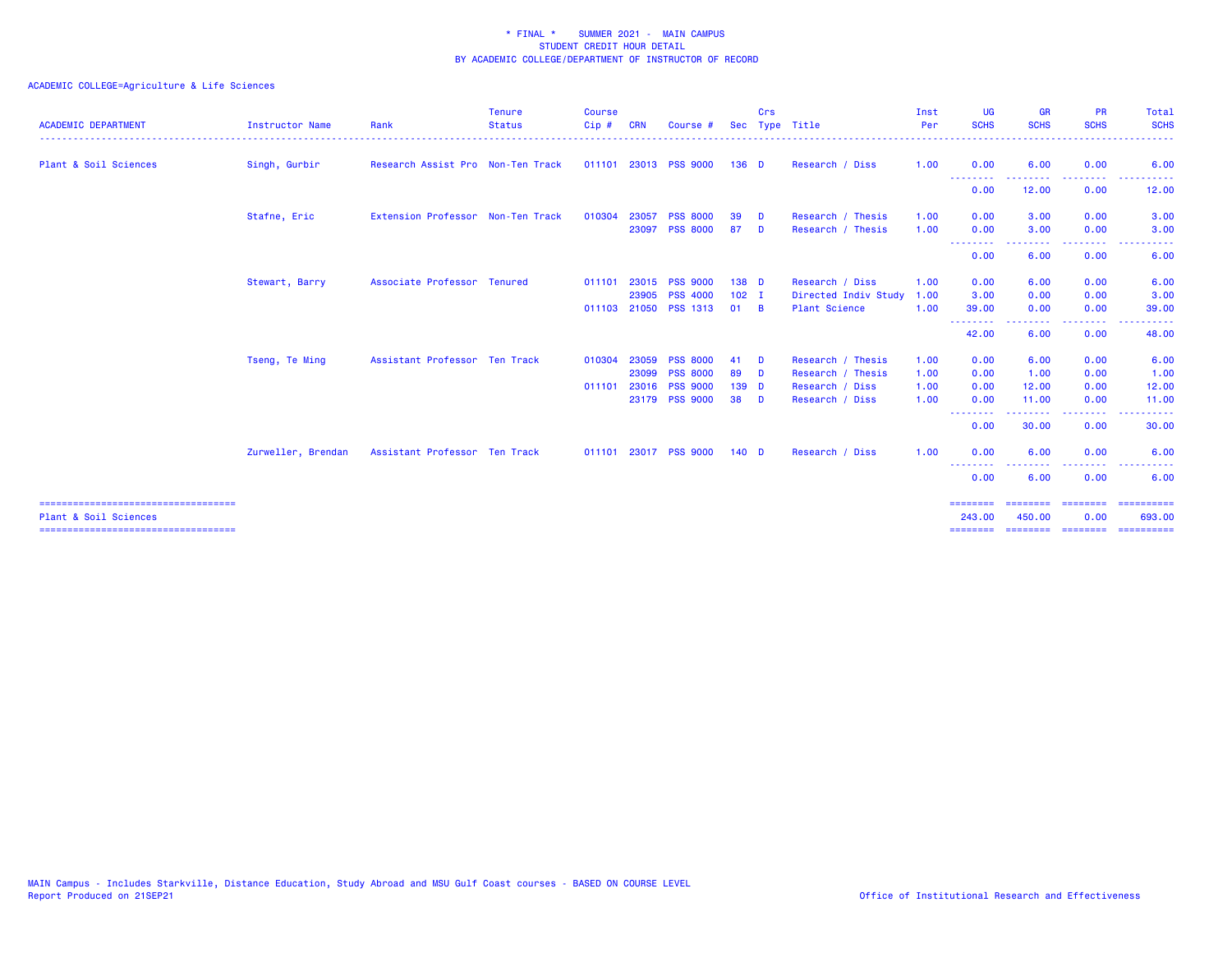| <b>ACADEMIC DEPARTMENT</b>          | Instructor Name | Rank                                               | <b>Tenure</b><br><b>Status</b> | <b>Course</b><br>$Cip$ # | <b>CRN</b> | Course #             |                  | <b>Crs</b> | Sec Type Title            | Inst<br>Per | <b>UG</b><br><b>SCHS</b> | <b>GR</b><br><b>SCHS</b>            | <b>PR</b><br><b>SCHS</b> | Total<br><b>SCHS</b>  |
|-------------------------------------|-----------------|----------------------------------------------------|--------------------------------|--------------------------|------------|----------------------|------------------|------------|---------------------------|-------------|--------------------------|-------------------------------------|--------------------------|-----------------------|
|                                     |                 |                                                    |                                |                          |            |                      |                  |            |                           |             |                          |                                     |                          |                       |
| <b>Poultry Science</b>              |                 | Acharya Adhikari, Pr Assistant Professor Ten Track |                                | 010907                   | 23303      | PO 8000              | 101 <sub>D</sub> |            | Research / Thesis         | 1.00        | 0.00                     | 3.00                                | 0.00                     | 3.00                  |
|                                     |                 |                                                    |                                |                          |            | 23312 PO 9000        | 101 <sub>D</sub> |            | Research / Diss           | 1.00        | 0.00                     | 9.00                                | 0.00                     | 9.00                  |
|                                     |                 |                                                    |                                |                          |            | 23589 PO 8990        | 001 C            |            | Special Topic In PO       | 1.00        | 0.00<br><b>.</b> .       | 21.00<br>.                          | 0.00<br>.                | 21.00<br>. <u>.</u> . |
|                                     |                 |                                                    |                                |                          |            |                      |                  |            |                           |             | 0.00                     | 33.00                               | 0.00                     | 33.00                 |
|                                     | Peebles, Edgar  | Professor                                          | <b>Tenured</b>                 | 010907                   |            | 23305 PO 8000        | 103 <sub>D</sub> |            | Research / Thesis         | 1.00        | 0.00<br><b>.</b>         | 6.00                                | 0.00                     | 6.00                  |
|                                     |                 |                                                    |                                |                          |            |                      |                  |            |                           |             | 0.00                     | 6.00                                | 0.00                     | 6.00                  |
|                                     | Tabler, George  | Extension Professor Non-Ten Track                  |                                |                          |            | 010907 23306 PO 8000 | $104$ D          |            | Research / Thesis         | 1.00        | 0.00                     | 3.00                                | 0.00                     | 3.00                  |
|                                     |                 |                                                    |                                |                          |            |                      |                  |            |                           |             | <u>.</u><br>0.00         | .<br>3.00                           | . <b>.</b> .<br>0.00     | 3.00                  |
|                                     |                 | Theradiyil Sukumaran Assistant Professor Ten Track |                                | 010907                   |            | 23307 PO 8000        | 105 <sub>D</sub> |            | Research / Thesis         | 1.00        | 0.00                     | 6.00                                | 0.00                     | 6.00                  |
|                                     |                 |                                                    |                                |                          |            |                      |                  |            |                           |             | .<br>0.00                | 6.00                                | 0.00                     | 6.00                  |
|                                     | Wamsley, Kelley | Associate Professor Tenured                        |                                | 010907                   |            | 23308 PO 8000        | $106$ D          |            | Research / Thesis         | 1.00        | 0.00                     | 3.00                                | 0.00                     | 3.00                  |
|                                     |                 |                                                    |                                |                          |            | 23317 PO 9000        | $106$ D          |            | Research / Diss           | 1.00        | 0.00                     | 3.00                                | 0.00                     | 3.00                  |
|                                     |                 |                                                    |                                |                          |            | 23873 PO 7000        | $01 \qquad I$    |            | Directed Indiv Study 1.00 |             | 0.00                     | 3.00                                | 0.00                     | 3.00                  |
|                                     |                 |                                                    |                                |                          |            |                      |                  |            |                           |             | --------<br>0.00         | .<br>9.00                           | 0.00                     | 9.00                  |
|                                     | Wells, Jessica  | Clinical Assist Pro Non-Ten Track                  |                                | 010000                   |            | 22164 PO 1013        | 501 C            |            | Animal Agriculture & 1.00 |             | 15.00                    | 0.00                                | 0.00                     | 15.00                 |
|                                     |                 |                                                    |                                |                          |            | 22165 ADS 1013       | 501 C            |            | Animal Agriculture & 1.00 |             | 6.00                     | 0.00                                | 0.00                     | 6.00                  |
|                                     |                 |                                                    |                                | 010907                   | 21030      | PO 3353              | $101$ E          |            | Poultry Prod Interns 1.00 |             | 18.00                    | 0.00                                | 0.00                     | 18.00                 |
|                                     |                 |                                                    |                                |                          | 21031      | PO 3363              | $101$ E          |            | Poultry Processing I 1.00 |             | 9.00                     | 0.00                                | 0.00                     | 9.00                  |
|                                     |                 |                                                    |                                |                          | 21686      | PO 3313              | 501 C            |            | Com Poultry Prod          | 1.00        | 3.00                     | 0.00                                | 0.00                     | 3.00                  |
|                                     |                 |                                                    |                                |                          |            | 21687 PO 3353        | 501 E            |            | Poultry Prod Interns 1.00 |             | 12.00<br>.               | 0.00<br>بالأبابات                   | 0.00<br>المستما          | 12.00                 |
|                                     |                 |                                                    |                                |                          |            |                      |                  |            |                           |             | 63.00                    | 0.00                                | 0.00                     | 63.00                 |
|                                     | Zhang, Li       | Research Assist Pro Non-Ten Track                  |                                | 010907                   | 23311      | PO 8000              | 109 D            |            | Research / Thesis         | 1.00        | 0.00                     | 12.00                               | 0.00                     | 12.00                 |
|                                     |                 |                                                    |                                |                          |            | 23320 PO 9000        | 109 D            |            | Research / Diss           | 1.00        | 0.00<br>.                | 12.00                               | 0.00                     | 12.00                 |
|                                     |                 |                                                    |                                |                          |            |                      |                  |            |                           |             | 0.00                     | 24.00                               | 0.00                     | 24.00                 |
| <b>Poultry Science</b>              |                 |                                                    |                                |                          |            |                      |                  |            |                           |             | ---------<br>63.00       | ------<br>81.00                     | 0.00                     | 144.00                |
| ----------------------------------- |                 |                                                    |                                |                          |            |                      |                  |            |                           |             |                          | -------- ------- -------- --------- |                          |                       |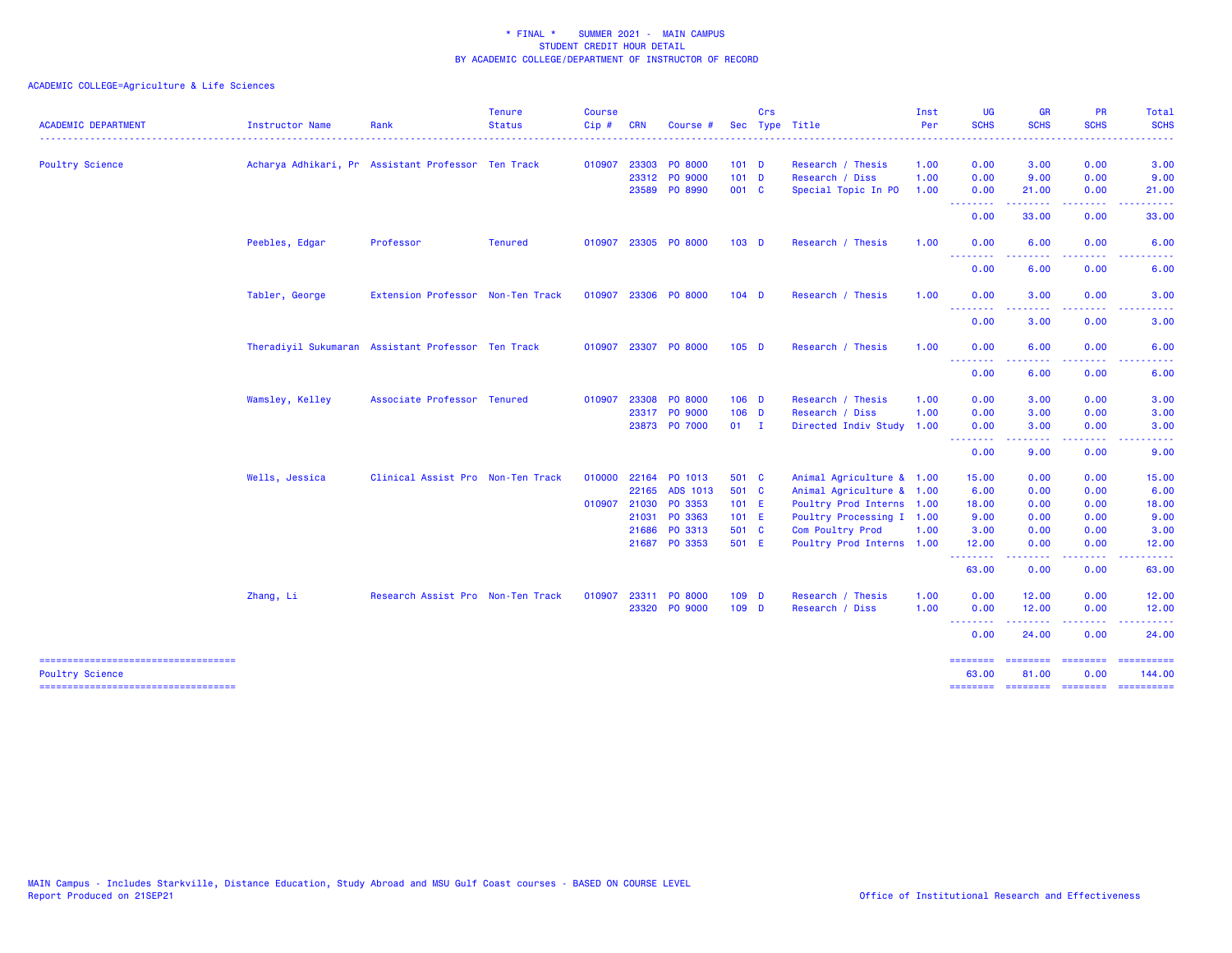## ACADEMIC COLLEGE=Architecture, Art & Design

| <b>ACADEMIC DEPARTMENT</b>                                      | <b>Instructor Name</b> | Rank                              | <b>Tenure</b><br><b>Status</b> | <b>Course</b><br>$Cip$ # | <b>CRN</b> | Course #                          | <b>Sec</b> | Crs                   | Type Title                                             | Inst<br>Per  | UG<br><b>SCHS</b>  | <b>GR</b><br><b>SCHS</b>   | <b>PR</b><br><b>SCHS</b> | Total<br><b>SCHS</b>              |
|-----------------------------------------------------------------|------------------------|-----------------------------------|--------------------------------|--------------------------|------------|-----------------------------------|------------|-----------------------|--------------------------------------------------------|--------------|--------------------|----------------------------|--------------------------|-----------------------------------|
| Architecture, School of                                         | Chenoweth, Richard     | Visiting Assist Pro Non-Ten Track |                                | 522001                   | 20088      | <b>BCS 1116</b><br>20089 BCS 1126 | 01<br>51   | <b>Q</b><br><b>Q</b>  | Build Construct Stud 1.00<br>Build Construct Stud 1.00 |              | 96.00<br>102.00    | 0.00<br>0.00               | 0.00<br>0.00             | 96.00<br>102.00                   |
|                                                                 |                        |                                   |                                |                          |            |                                   |            |                       |                                                        |              | --------<br>198.00 | --------<br>0.00           | --------<br>0.00         | -------<br>198.00                 |
|                                                                 | Gregory, Alexis        | Associate Professor Tenured       |                                | 040201                   |            | 20060 ARC 3713                    | 02         | - B                   | Assemblages                                            | 1.00         | 36.00<br>--------  | 0.00<br><u>.</u>           | 0.00<br>--------         | 36.00<br>. <b>.</b><br>. <u>.</u> |
|                                                                 |                        |                                   |                                |                          |            |                                   |            |                       |                                                        |              | 36.00              | 0.00                       | 0.00                     | 36.00                             |
|                                                                 | Herrmann, Hans         | Associate Professor Tenured       |                                | 040201                   | 20057      | ARC 1536<br>20058 ARC 1546        | 01<br>52   | - B<br>$\overline{B}$ | Arch Design I-A<br>Arch Design I-B                     | 1.00<br>1.00 | 90.00<br>90.00     | 0.00<br>0.00               | 0.00<br>0.00             | 90.00<br>90.00                    |
|                                                                 |                        |                                   |                                |                          |            |                                   |            |                       |                                                        |              | --------<br>180.00 | 0.00                       | .<br>0.00                | 180.00                            |
|                                                                 | Kemp, Leah             | Non-Faculty                       | Not Applicable                 | 040201                   |            | 22909 ARC 1013                    | 502 C      |                       | Arch Appreciation                                      | 1.00         | 18.00<br>--------  | 0.00                       | 0.00<br>.                | 18.00                             |
|                                                                 |                        |                                   |                                |                          |            |                                   |            |                       |                                                        |              | 18.00              | 0.00                       | 0.00                     | 18.00                             |
|                                                                 | Poros, John            | Professor                         | <b>Tenured</b>                 | 040201                   | 20061      | <b>ARC 3904</b>                   | 51         | - B                   | Structures I                                           | 1.00         | 44.00<br>--------  | 0.00                       | 0.00<br>----             | 44.00                             |
|                                                                 |                        |                                   |                                |                          |            |                                   |            |                       |                                                        |              | 44.00              | 0.00                       | 0.00                     | 44,00                             |
| Architecture, School of<br>==================================== |                        |                                   |                                |                          |            |                                   |            |                       |                                                        |              | ========<br>476.00 | --------- --------<br>0.00 | 0.00                     | ==========<br>476.00              |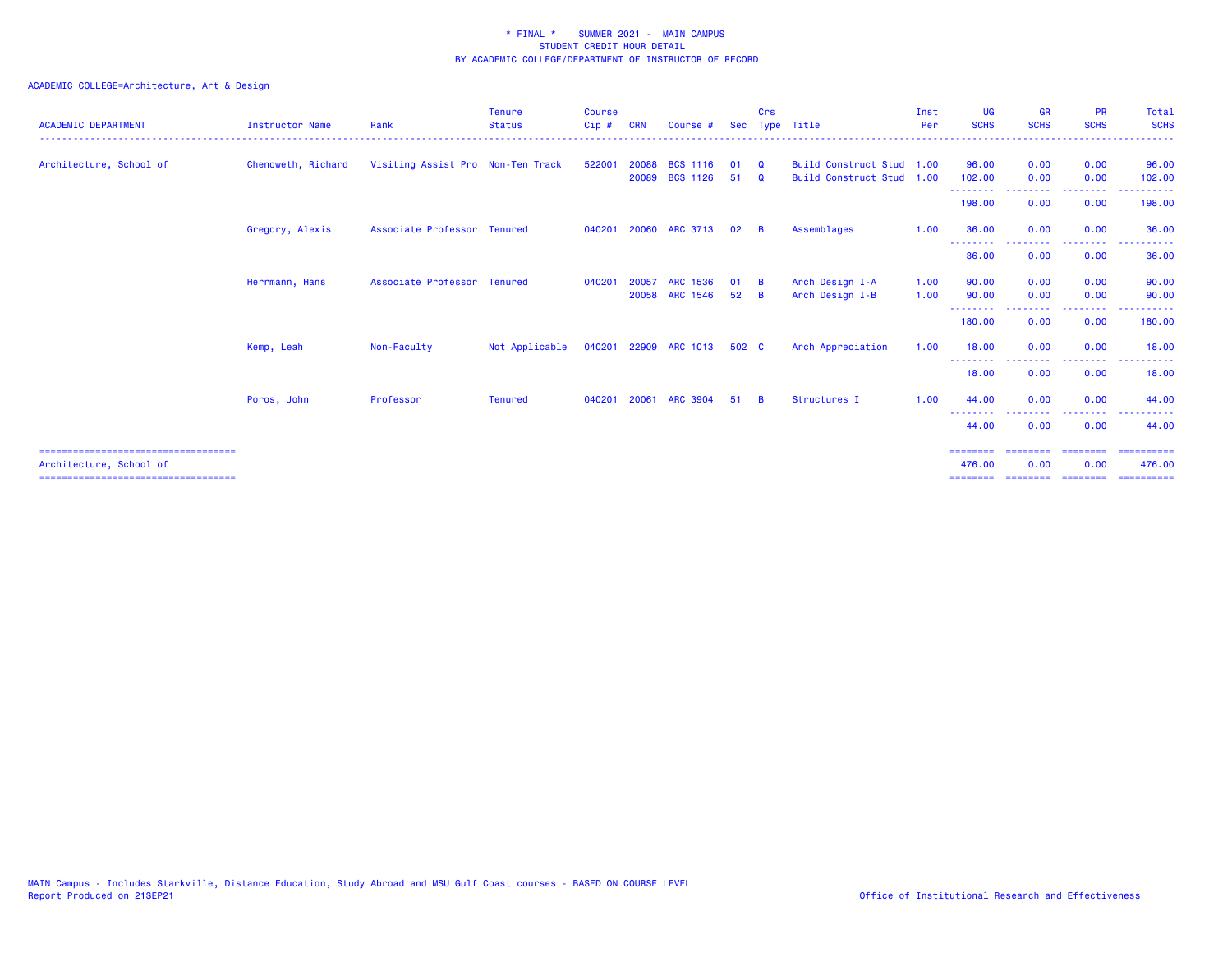ACADEMIC COLLEGE=Architecture, Art & Design

| <b>ACADEMIC DEPARTMENT</b>                        | Instructor Name   | Rank                          | <b>Tenure</b><br><b>Status</b> | <b>Course</b><br>Cip# | <b>CRN</b>     | Course                            |              | Crs                            | Sec Type Title                                 | Inst<br>Per  | <b>UG</b><br><b>SCHS</b> | <b>GR</b><br><b>SCHS</b> | PR<br><b>SCHS</b>                                                                                                                 | Total<br><b>SCHS</b>                                                                                                                                          |
|---------------------------------------------------|-------------------|-------------------------------|--------------------------------|-----------------------|----------------|-----------------------------------|--------------|--------------------------------|------------------------------------------------|--------------|--------------------------|--------------------------|-----------------------------------------------------------------------------------------------------------------------------------|---------------------------------------------------------------------------------------------------------------------------------------------------------------|
| Art AAD                                           | Altomonte, Jenna  | Assistant Professor Ten Track |                                | 500703                | 20069          | ART 1023<br>500799 22762 ART 4990 | 51<br>01     | <b>C</b><br>$\overline{B}$     | History Of Art II<br>Special Topic In ART 1.00 | 1.00         | 51.00<br>30.00           | 0.00<br>0.00             | 0.00<br>0.00                                                                                                                      | 51.00<br>30.00                                                                                                                                                |
|                                                   |                   |                               |                                |                       |                |                                   |              |                                |                                                |              | <b>.</b> .<br>81.00      | . <u>.</u> .<br>0.00     | .<br>0.00                                                                                                                         | .<br>81.00                                                                                                                                                    |
|                                                   | Campbell, Frank   | Professor                     | <b>Tenured</b>                 | 500701                |                | 23751 ART 4000                    | $01$ I       |                                | Directed Indiv Study 1.00                      |              | 3.00<br>- - - - - - - -  | 0.00<br>. <b>.</b> .     | 0.00<br>$\cdots$                                                                                                                  | 3.00<br><u>.</u>                                                                                                                                              |
|                                                   |                   |                               |                                |                       |                |                                   |              |                                |                                                |              | 3.00                     | 0.00                     | 0.00                                                                                                                              | 3.00                                                                                                                                                          |
|                                                   | Gootee, Marita    | Professor                     | <b>Tenured</b>                 |                       |                | 500605 20079 ART 2103             | $01 \quad B$ |                                | Photography Survey                             | 1.00         | 15.00<br>.               | 0.00<br>.                | 0.00<br>$\frac{1}{2} \left( \frac{1}{2} \right) \left( \frac{1}{2} \right) \left( \frac{1}{2} \right) \left( \frac{1}{2} \right)$ | 15.00<br>$\frac{1}{2} \left( \frac{1}{2} \right) \left( \frac{1}{2} \right) \left( \frac{1}{2} \right) \left( \frac{1}{2} \right) \left( \frac{1}{2} \right)$ |
|                                                   |                   |                               |                                |                       |                |                                   |              |                                |                                                |              | 15.00                    | 0.00                     | 0.00                                                                                                                              | 15.00                                                                                                                                                         |
|                                                   | Gordon, Jeffery   | Lecturer                      | Non-Ten Track                  | 500703                |                | 22908 ART 1113                    | 501 C        |                                | Art Appreciation                               | 1.00         | 42.00                    | 0.00                     | 0.00                                                                                                                              | 42.00                                                                                                                                                         |
|                                                   |                   |                               |                                |                       |                |                                   |              |                                |                                                |              | 42.00                    | 0.00                     | 0.00                                                                                                                              | 42.00                                                                                                                                                         |
|                                                   | Haug, Rowan       | Instructor                    | Non-Ten Track                  |                       |                | 500709 22073 ART 4753             | $01 \quad Q$ |                                | Scupl Mat & Processe 1.00                      |              | 21.00<br><u>.</u>        | 0.00                     | 0.00                                                                                                                              | 21.00                                                                                                                                                         |
|                                                   |                   |                               |                                |                       |                |                                   |              |                                |                                                |              | 21.00                    | 0.00                     | 0.00                                                                                                                              | 21.00                                                                                                                                                         |
|                                                   | Hester, Cassie    | Assistant Professor Ten Track |                                | 500703                |                | 22049 ART 3163                    | 001 C        |                                | History of Graphic D 1.00                      |              | 21.00<br><u>.</u>        | 0.00<br>.                | 0.00<br>$\frac{1}{2} \left( \frac{1}{2} \right) \left( \frac{1}{2} \right) \left( \frac{1}{2} \right) \left( \frac{1}{2} \right)$ | 21.00                                                                                                                                                         |
|                                                   |                   |                               |                                |                       |                |                                   |              |                                |                                                |              | 21.00                    | 0.00                     | 0.00                                                                                                                              | 21.00                                                                                                                                                         |
|                                                   | Kornreich, Jordan | Lecturer                      | Non-Ten Track                  | 500401<br>500703      | 20075<br>23507 | <b>ART 1133</b><br>ART 1113       | 51<br>E51 C  | - L                            | Design II<br>Art Appreciation                  | 1.00<br>1.00 | 18.00<br>45.00           | 0.00<br>0.00             | 0.00<br>0.00                                                                                                                      | 18.00<br>45.00                                                                                                                                                |
|                                                   |                   |                               |                                |                       |                |                                   |              |                                |                                                |              | .<br>63.00               | 0.00                     | 0.00                                                                                                                              | 63.00                                                                                                                                                         |
|                                                   | McElfish, Aaron   | Non-Faculty                   | Not Applicable                 | 500701                | 23980          | <b>ART 4000</b>                   | 02           | $\mathbf{I}$                   | Directed Indiv Study 1.00                      |              | 3.00                     | 0.00                     | 0.00                                                                                                                              | 3.00                                                                                                                                                          |
|                                                   |                   |                               |                                | 500705                |                | 20078 ART 1223                    | 51           | - L                            | Drawing II                                     | 1.00         | 15.00<br><b></b>         | 0.00                     | 0.00                                                                                                                              | 15.00                                                                                                                                                         |
|                                                   |                   |                               |                                |                       |                |                                   |              |                                |                                                |              | 18.00                    | 0.00                     | 0.00                                                                                                                              | 18.00                                                                                                                                                         |
|                                                   | Neuenfeldt, Lori  | Instructor                    | Non-Ten Track                  | 500407<br>500703      | 23691<br>22050 | <b>FDM 3573</b><br>ART 1013       | 01<br>51     | $\overline{B}$<br>$\mathbf{C}$ | Historic Costume<br>History Of Art I           | 1.00<br>1.00 | 33.00<br>99.00           | 0.00<br>0.00             | 0.00<br>0.00                                                                                                                      | 33.00<br>99.00                                                                                                                                                |
|                                                   |                   |                               |                                |                       |                |                                   |              |                                |                                                |              | <u>.</u><br>132.00       | 0.00                     | 0.00                                                                                                                              | 132.00                                                                                                                                                        |
| ======================================<br>Art AAD |                   |                               |                                |                       |                |                                   |              |                                |                                                |              | ========<br>396.00       | <b>EDESSERS</b><br>0.00  | $=$ = = = = = = =<br>0.00                                                                                                         | ==========<br>396.00                                                                                                                                          |
| ------------------------------------              |                   |                               |                                |                       |                |                                   |              |                                |                                                |              | --------                 | <b>EDEDEDED</b>          | <b>CONSIGNS</b>                                                                                                                   | $\qquad \qquad \blacksquare \qquad \blacksquare \qquad \blacksquare \qquad \blacksquare \qquad \blacksquare$                                                  |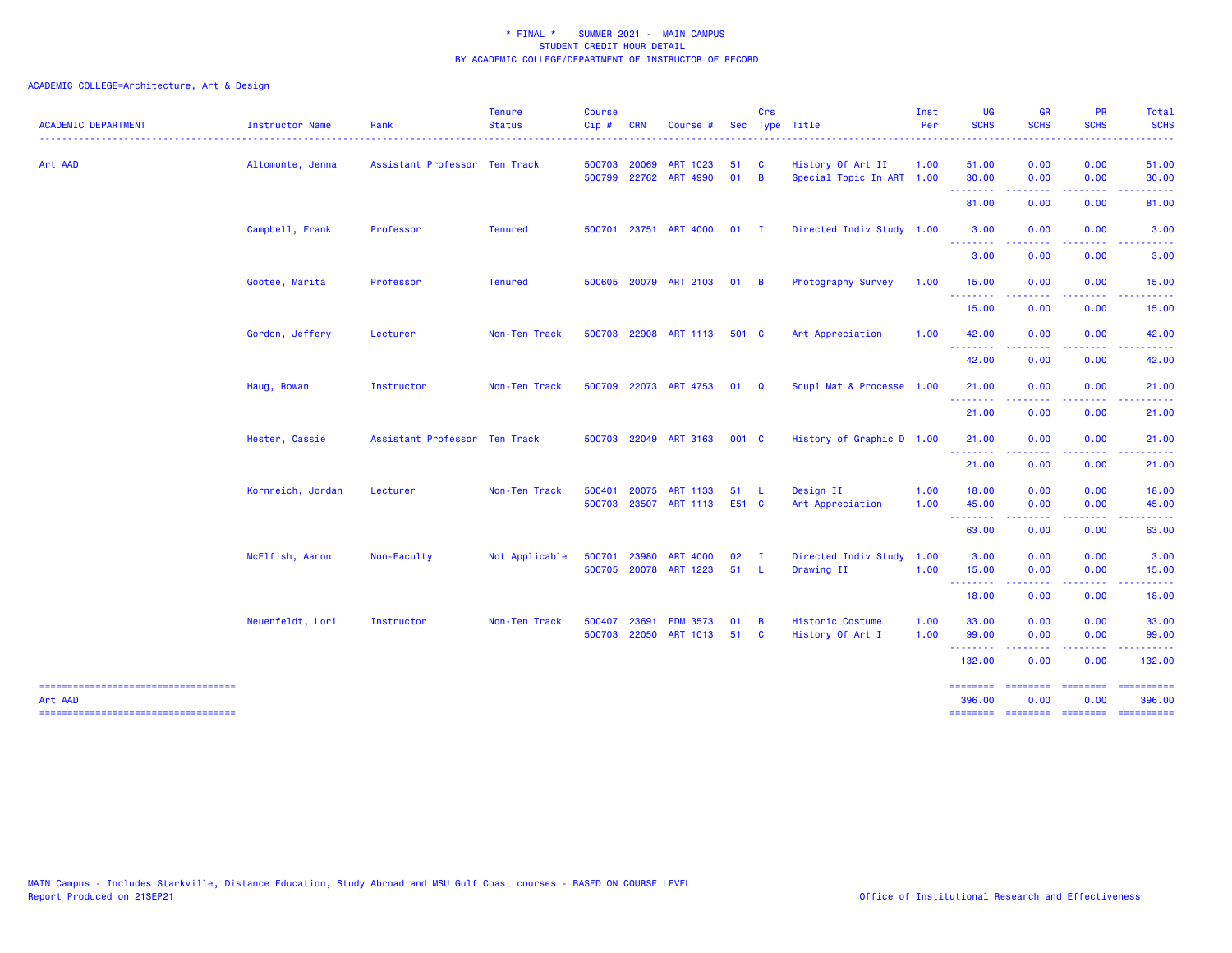## ACADEMIC COLLEGE=Architecture, Art & Design

| <b>ACADEMIC DEPARTMENT</b>           | Instructor Name | Rank                        | <b>Tenure</b><br><b>Status</b> | Course<br>$Cip$ # | <b>CRN</b> | Course #             |              | Crs      | Sec Type Title            | Inst<br>Per | <b>UG</b><br><b>SCHS</b> | <b>GR</b><br><b>SCHS</b> | <b>PR</b><br><b>SCHS</b> | Total<br><b>SCHS</b> |
|--------------------------------------|-----------------|-----------------------------|--------------------------------|-------------------|------------|----------------------|--------------|----------|---------------------------|-------------|--------------------------|--------------------------|--------------------------|----------------------|
| Interior Design                      | Chaney, Anna    | Instructor                  | Non-Ten Track                  |                   |            | 500408 20754 ID 2614 | 02           | <b>B</b> | ID Studio II              | 1.00        | 52.00                    | 0.00                     | 0.00                     | 52.00                |
|                                      |                 |                             |                                |                   |            |                      |              |          |                           |             | 52.00                    | 0.00                     | 0.00                     | 52.00                |
|                                      | Miller, Beth    | Professor                   | <b>Tenured</b>                 | 500408 20761      |            | ID 4753              | <b>WO3 E</b> |          | Interior Design Inte 1.00 |             | 45.00                    | 0.00                     | 0.00                     | 45.00                |
|                                      |                 |                             |                                |                   |            | 20762 ID 4753        | WO4 E        |          | Interior Design Inte 1.00 |             | 42.00                    | 0.00                     | 0.00                     | 42.00                |
|                                      |                 |                             |                                |                   |            |                      |              |          |                           |             | 87.00                    | 0.00                     | 0.00                     | 87.00                |
|                                      | Miller, Lyndsey | Associate Professor Tenured |                                |                   |            | 151303 20756 ID 3363 | $51 \quad B$ |          | 3/D & CAD Modeling i 1.00 |             | 39.00                    | 0.00                     | 0.00                     | 39.00                |
|                                      |                 |                             |                                |                   |            | 500408 20758 ID 3603 | 001 C        |          | Digital Design for I 1.00 |             | 48.00                    | 0.00                     | 0.00                     | 48.00                |
|                                      |                 |                             |                                |                   |            |                      |              |          |                           |             | 87.00                    | 0.00                     | 0.00                     | 87.00                |
| ==================================== |                 |                             |                                |                   |            |                      |              |          |                           |             |                          |                          |                          | =========            |

Interior Design 226.00 0.00 0.00 226.00

=================================== ======== ======== ======== ==========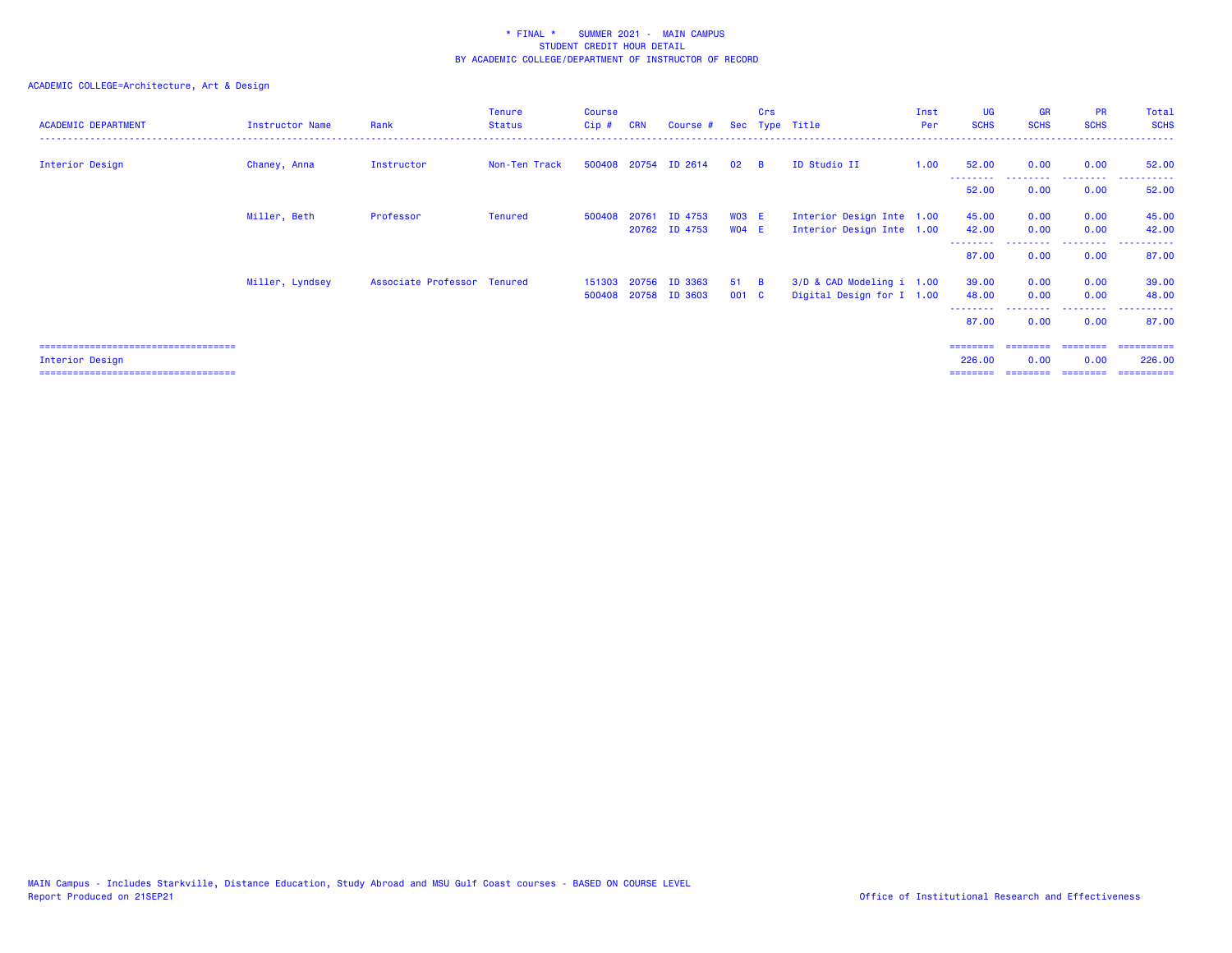## ACADEMIC COLLEGE=Arts & Sciences

| <b>ACADEMIC DEPARTMENT</b>                                                   | <b>Instructor Name</b> | Rank                          | <b>Tenure</b><br><b>Status</b> | Course<br>Cip# | <b>CRN</b> | Course #             |              | Crs | Sec Type Title            | Inst<br><b>Per</b> | <b>UG</b><br><b>SCHS</b> | <b>GR</b><br><b>SCHS</b> | <b>PR</b><br><b>SCHS</b> | Total<br><b>SCHS</b> |
|------------------------------------------------------------------------------|------------------------|-------------------------------|--------------------------------|----------------|------------|----------------------|--------------|-----|---------------------------|--------------------|--------------------------|--------------------------|--------------------------|----------------------|
|                                                                              |                        |                               |                                |                |            |                      |              |     |                           |                    |                          |                          |                          |                      |
| Anthropology & Middle Eastern Cultu Lambert, Shawn                           |                        | Assistant Professor Ten Track |                                | 450201         |            | 23931 AN 4000        | $51$ I       |     | Directed Indiv Study 1.00 |                    | 6.00                     | 0.00                     | 0.00                     | 6.00                 |
|                                                                              |                        |                               |                                | 450301         |            | 23646 AN 2510        | <b>WO1 E</b> |     | Archy Field Meth: Su 1.00 |                    | 48.00                    | 0.00                     | 0.00                     | 48.00                |
|                                                                              |                        |                               |                                |                |            | 23647 AN 3510        | $WO1$ E      |     | Archy Field Meth: Ex 1.00 |                    | 78.00                    | 0.00                     | 0.00                     | 78.00                |
|                                                                              |                        |                               |                                |                |            |                      |              |     |                           |                    | 132.00                   | 0.00                     | 0.00                     | 132.00               |
|                                                                              | Miller, Darcy          | Associate Professor Tenured   |                                |                |            | 450201 24008 AN 4000 | $52 \quad I$ |     | Directed Indiv Study 1.00 |                    | 3.00                     | 0.00                     | 0.00                     | 3.00                 |
|                                                                              |                        |                               |                                |                |            |                      |              |     |                           |                    | 3.00                     | 0.00                     | 0.00                     | 3.00                 |
|                                                                              | Osterholtz, Anna       | Assistant Professor Ten Track |                                | 240102         |            | 22742 AN 4800        | $01$ I       |     | Undergraduate Resear      | 1.00               | 9.00                     | 0.00                     | 0.00                     | 9.00                 |
|                                                                              |                        |                               |                                | 450201         |            | 22035 AN 1103        | 502 C        |     | Intro To Anthro           | 1.00               | 36.00                    | 0.00                     | 0.00                     | 36.00                |
|                                                                              |                        |                               |                                |                |            | 23664 AN 8000        | $01$ D       |     | Thesis Research           | 1.00               | 0.00                     | 1.00                     | 0.00                     | 1.00                 |
|                                                                              |                        |                               |                                |                |            |                      |              |     |                           |                    | 45.00                    | 1.00                     | 0.00                     | 46.00                |
| =====================================<br>Anthropology & Middle Eastern Cultu |                        |                               |                                |                |            |                      |              |     |                           |                    | ========<br>180.00       | ========<br>1.00         | ========<br>0.00         | ==========<br>181.00 |

=================================== ======== ======== ======== ==========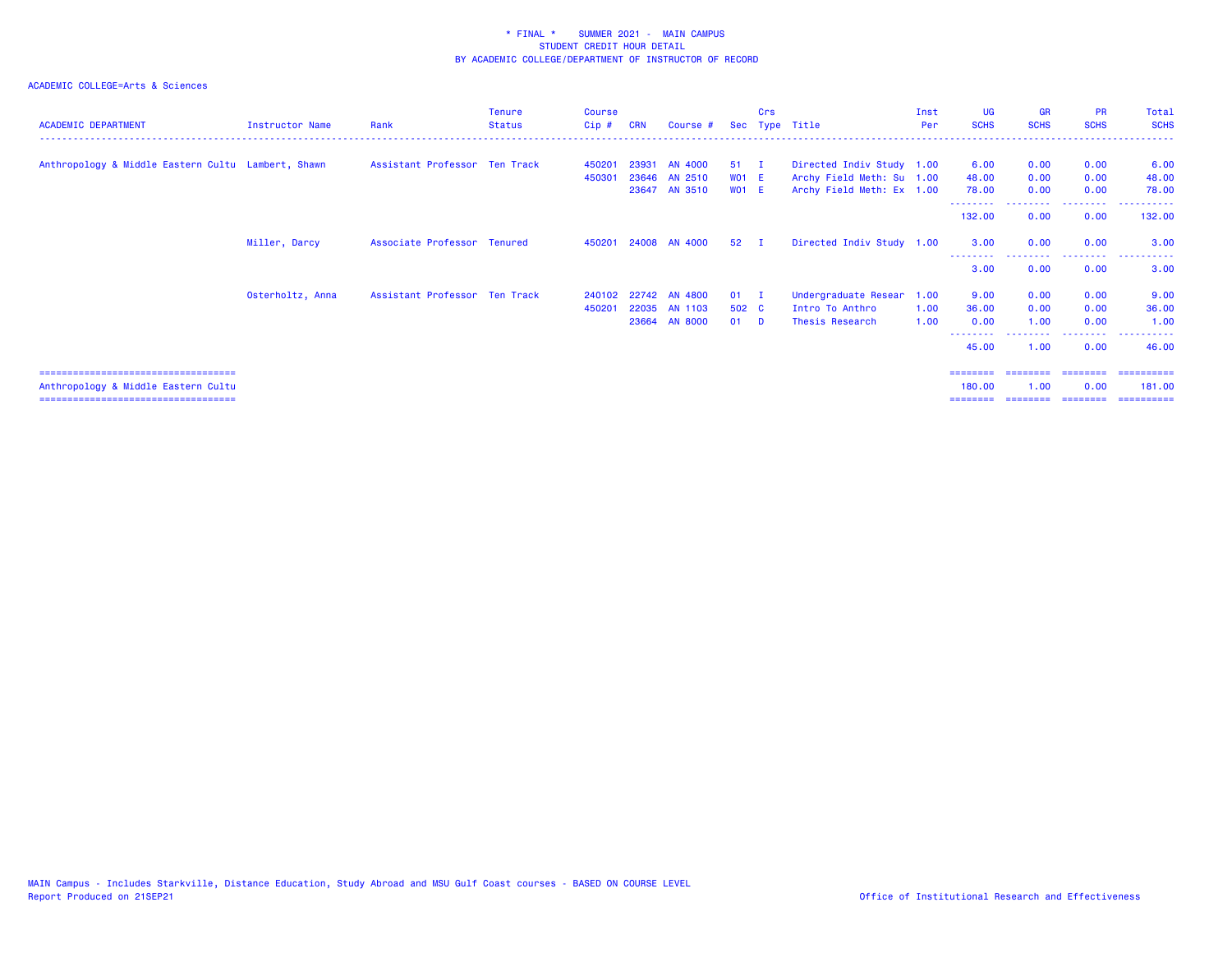| <b>ACADEMIC DEPARTMENT</b> | Instructor Name     | Rank                          | <b>Tenure</b><br><b>Status</b> | <b>Course</b><br>Cip# | <b>CRN</b>            | Course #              |                  | Crs                         | Sec Type Title                       | Inst<br>Per  | UG<br><b>SCHS</b> | <b>GR</b><br><b>SCHS</b> | PR<br><b>SCHS</b>                                                                                                                 | Total<br><b>SCHS</b>                                                                                                              |
|----------------------------|---------------------|-------------------------------|--------------------------------|-----------------------|-----------------------|-----------------------|------------------|-----------------------------|--------------------------------------|--------------|-------------------|--------------------------|-----------------------------------------------------------------------------------------------------------------------------------|-----------------------------------------------------------------------------------------------------------------------------------|
| <b>Biological Sciences</b> | Barton, Martha      | Instructor                    | Non-Ten Track                  | 260101                | 20098                 | BIO 1134              | 01               | <b>C</b>                    | Biology I                            | 1.00         | 52.00             | 0.00                     | 0.00                                                                                                                              | 52.00                                                                                                                             |
|                            |                     |                               |                                |                       | 20099<br>260799 20111 | BIO 1134<br>BIO 2513  | 02<br>01         | $\mathsf K$<br>$\mathbf{C}$ | <b>Biology I</b><br>Animal Diversity | 1.00<br>1.00 | 0.00<br>18.00     | 0.00<br>0.00             | 0.00<br>0.00                                                                                                                      | 0.00<br>18.00                                                                                                                     |
|                            |                     |                               |                                |                       |                       | 20112 BIO 2513        | 02               | - K                         | Animal Diversity                     | 1.00         | 0.00              | 0.00                     | 0.00                                                                                                                              | 0.00                                                                                                                              |
|                            |                     |                               |                                |                       |                       |                       |                  |                             |                                      |              | .<br>70.00        | 0.00                     | 0.00                                                                                                                              | 70.00                                                                                                                             |
|                            | Bill, Brian         | Instructor                    | Non-Ten Track                  |                       |                       | 260505 20115 BIO 3303 | $01 \quad B$     |                             | Parasitology                         | 1.00         | 27.00<br>.        | 0.00                     | 0.00                                                                                                                              | 27.00                                                                                                                             |
|                            |                     |                               |                                |                       |                       |                       |                  |                             |                                      |              | 27.00             | 0.00                     | 0.00                                                                                                                              | 27.00                                                                                                                             |
|                            | Dapper, Amy         | Assistant Professor Ten Track |                                |                       |                       | 261104 23407 CMB 8000 | 101 <sub>D</sub> |                             | Thesis/Thesis Resear 1.00            |              | 0.00<br>.         | 1.00<br>-----            | 0.00<br>$\frac{1}{2} \left( \frac{1}{2} \right) \left( \frac{1}{2} \right) \left( \frac{1}{2} \right) \left( \frac{1}{2} \right)$ | 1.00<br>$\frac{1}{2} \left( \frac{1}{2} \right) \left( \frac{1}{2} \right) \left( \frac{1}{2} \right) \left( \frac{1}{2} \right)$ |
|                            |                     |                               |                                |                       |                       |                       |                  |                             |                                      |              | 0.00              | 1.00                     | 0.00                                                                                                                              | 1.00                                                                                                                              |
|                            | Echols, Jeffrey     | Instructor                    | Non-Ten Track                  |                       | 260101 20101          | BIO 1134              | E51 C            |                             | Biology I                            | 1.00         | 28.00             | 0.00                     | 0.00                                                                                                                              | 28.00                                                                                                                             |
|                            |                     |                               |                                |                       | 20102                 | BIO 1134              | E52 K            |                             | <b>Biology I</b>                     | 1.00         | 0.00              | 0.00                     | 0.00                                                                                                                              | 0.00                                                                                                                              |
|                            |                     |                               |                                |                       | 260701 20091          | BIO 1004              | 01               | $\mathbf{C}$                | Anatomy & Physiology                 | 1.00         | 44.00<br>.        | 0.00                     | 0.00                                                                                                                              | 44.00                                                                                                                             |
|                            |                     |                               |                                |                       |                       |                       |                  |                             |                                      |              | 72.00             | 0.00                     | 0.00                                                                                                                              | 72.00                                                                                                                             |
|                            | Gordon, Donna       | Associate Professor Tenured   |                                |                       | 260101 21291          | BIO 8191              | 501 S            |                             | Seminar in General B 1.00            |              | 0.00              | 13.00                    | 0.00                                                                                                                              | 13.00                                                                                                                             |
|                            |                     |                               |                                |                       |                       | 261201 21289 BIO 6033 | 501 C            |                             | Fund Biotechnology                   | 0.50         | 0.00              | 16.50                    | 0.00                                                                                                                              | 16.50                                                                                                                             |
|                            |                     |                               |                                |                       |                       |                       |                  |                             |                                      |              | .<br>0.00         | .<br>29.50               | .<br>0.00                                                                                                                         | .<br>29.50                                                                                                                        |
|                            | Gout, Jean-Francois | Assistant Professor Ten Track |                                |                       | 261104 23408          | <b>CMB 8000</b>       | 102 <sub>D</sub> |                             | Thesis/Thesis Resear                 | 1.00         | 0.00              | 1.00                     | 0.00                                                                                                                              | 1.00                                                                                                                              |
|                            |                     |                               |                                |                       | 23941                 | <b>CMB 7000</b>       | $101$ I          |                             | Directed Indv Study                  | 1.00         | 0.00              | 3.00                     | 0.00                                                                                                                              | 3.00                                                                                                                              |
|                            |                     |                               |                                |                       |                       |                       |                  |                             |                                      |              | --------<br>0.00  | -----<br>4.00            | 0.00                                                                                                                              | 4.00                                                                                                                              |
|                            | Harrison, Lindsay   | Lecturer                      | Non-Ten Track                  | 260701                | 20092                 | BIO 1023              | 551 C            |                             | Plants & Humans                      | 1.00         | 39.00             | 0.00                     | 0.00                                                                                                                              | 39.00                                                                                                                             |
|                            |                     |                               |                                |                       | 20093                 | BIO 1023              | 552 K            |                             | Plants & Humans                      | 1.00         | 0.00              | 0.00                     | 0.00                                                                                                                              | 0.00                                                                                                                              |
|                            |                     |                               |                                |                       | 261201 21289          | BIO 6033              | 501 C            |                             | Fund Biotechnology                   | 0.50         | 0.00              | 16.50                    | 0.00                                                                                                                              | 16.50                                                                                                                             |
|                            |                     |                               |                                |                       |                       |                       |                  |                             |                                      |              | .<br>39.00        | .<br>16.50               | .<br>0.00                                                                                                                         | .<br>55.50                                                                                                                        |
|                            | Holder, Thomas      | Instructor                    | Non-Ten Track                  | 260101                | 20104                 | BIO 1144              | 51               | <b>C</b>                    | <b>Biology II</b>                    | 1.00         | 56.00             | 0.00                     | 0.00                                                                                                                              | 56.00                                                                                                                             |
|                            |                     |                               |                                |                       | 20105                 | BIO 1144              | 52               | $\mathbf{K}$                | <b>Biology II</b>                    | 1.00         | 0.00              | 0.00                     | 0.00                                                                                                                              | 0.00                                                                                                                              |
|                            |                     |                               |                                |                       | 260301 22124          | BIO 2113              | 51               | $\mathbf{C}$                | <b>Plant Biology</b>                 | 1.00         | 39.00             | 0.00                     | 0.00                                                                                                                              | 39.00                                                                                                                             |
|                            |                     |                               |                                |                       | 22125                 | BIO 2113              | 52               | $\mathsf{K}$                | Plant Biology                        | 1.00         | 0.00<br>.         | 0.00<br>. <u>.</u> .     | 0.00<br>$\sim$ $\sim$ $\sim$ $\sim$                                                                                               | 0.00<br>$- - - -$                                                                                                                 |
|                            |                     |                               |                                |                       |                       |                       |                  |                             |                                      |              | 95.00             | 0.00                     | 0.00                                                                                                                              | 95.00                                                                                                                             |
|                            | Jolley, Rachel      | Non-Employee                  | Not Applicable                 |                       |                       | 261301 21290 BIO 8043 | 501 C            |                             | Ecology & Environ                    | 1.00         | 0.00<br>---<br>.  | 60.00                    | 0.00                                                                                                                              | 60.00                                                                                                                             |
|                            |                     |                               |                                |                       |                       |                       |                  |                             |                                      |              | 0.00              | 60.00                    | 0.00                                                                                                                              | 60.00                                                                                                                             |
|                            | Jordan, Heather     | Associate Professor Tenured   |                                | 269999                |                       | 22857 BIO 8000        | $111$ D          |                             | Research/Thesis                      | 1.00         | 0.00<br>.         | 1.00                     | 0.00                                                                                                                              | 1.00                                                                                                                              |
|                            |                     |                               |                                |                       |                       |                       |                  |                             |                                      |              | 0.00              | 1.00                     | 0.00                                                                                                                              | 1.00                                                                                                                              |
|                            | Kaplan, Evan        | Instructor                    | Non-Ten Track                  | 260401                |                       | 20107 BIO 2103        | 001 C            |                             | Cell Biology                         | 1.00         | 81.00             | 0.00                     | 0.00                                                                                                                              | 81.00                                                                                                                             |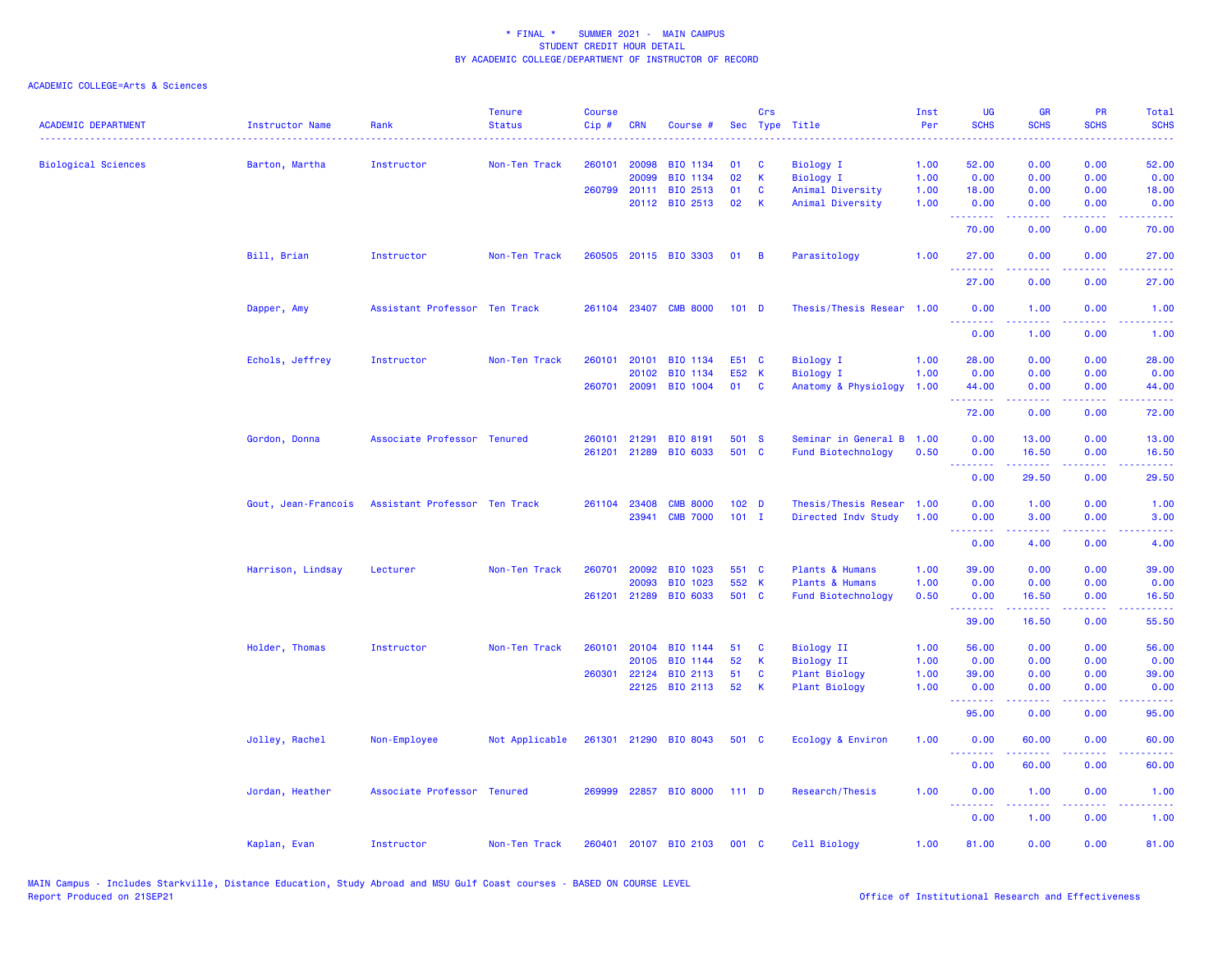| <b>ACADEMIC DEPARTMENT</b>                                          | Instructor Name   | Rank                              | <b>Tenure</b><br><b>Status</b> | <b>Course</b><br>$Cip$ # | <b>CRN</b> | Course                |              | Crs          | Sec Type Title            | Inst<br>Per | <b>UG</b><br><b>SCHS</b> | <b>GR</b><br><b>SCHS</b>                                                                                                                                     | <b>PR</b><br><b>SCHS</b>                                                                                                          | Total<br><b>SCHS</b> |
|---------------------------------------------------------------------|-------------------|-----------------------------------|--------------------------------|--------------------------|------------|-----------------------|--------------|--------------|---------------------------|-------------|--------------------------|--------------------------------------------------------------------------------------------------------------------------------------------------------------|-----------------------------------------------------------------------------------------------------------------------------------|----------------------|
|                                                                     |                   |                                   |                                |                          |            |                       |              |              |                           |             | <u> - - - - - - - -</u>  |                                                                                                                                                              |                                                                                                                                   |                      |
|                                                                     |                   |                                   |                                |                          |            |                       |              |              |                           |             | 81.00                    | 0.00                                                                                                                                                         | 0.00                                                                                                                              | 81.00                |
| <b>Biological Sciences</b>                                          | Li, Ling          | Assistant Professor Ten Track     |                                |                          |            | 269999 22838 BIO 9000 | 63           | <b>D</b>     | Research / Diss           | 1.00        | 0.00<br><u>.</u>         | 1.00<br>.                                                                                                                                                    | 0.00<br>$\frac{1}{2} \left( \frac{1}{2} \right) \left( \frac{1}{2} \right) \left( \frac{1}{2} \right) \left( \frac{1}{2} \right)$ | 1.00                 |
|                                                                     |                   |                                   |                                |                          |            |                       |              |              |                           |             | 0.00                     | 1.00                                                                                                                                                         | 0.00                                                                                                                              | 1.00                 |
|                                                                     | McCurdy, Victoria | Instructor                        | Non-Ten Track                  | 260507                   | 22122      | BIO 4413              | 01           | $\mathbf{C}$ | Immunology                | 1.00        | 45.00                    | 0.00                                                                                                                                                         | 0.00                                                                                                                              | 45.00                |
|                                                                     |                   |                                   |                                |                          | 22123      | BIO 6413              | 01           | <b>C</b>     | Immunology                | 1.00        | 0.00                     | 9.00                                                                                                                                                         | 0.00                                                                                                                              | 9.00                 |
|                                                                     |                   |                                   |                                | 260806                   |            | 20120 BIO 4133        | 501 C        |              | <b>Human Genetics</b>     | 1.00        | 102.00<br><u>.</u>       | 0.00<br>$\frac{1}{2} \left( \frac{1}{2} \right) \left( \frac{1}{2} \right) \left( \frac{1}{2} \right) \left( \frac{1}{2} \right) \left( \frac{1}{2} \right)$ | 0.00<br>$\frac{1}{2} \left( \frac{1}{2} \right) \left( \frac{1}{2} \right) \left( \frac{1}{2} \right) \left( \frac{1}{2} \right)$ | 102.00<br>.          |
|                                                                     |                   |                                   |                                |                          |            |                       |              |              |                           |             | 147.00                   | 9.00                                                                                                                                                         | 0.00                                                                                                                              | 156.00               |
|                                                                     | Outlaw, Diana     | Associate Professor Tenured       |                                |                          |            | 260706 20125 BIO 4514 | 001 B        |              | Animal Physiology         | 1.00        | 60.00<br>.               | 0.00                                                                                                                                                         | 0.00<br>.                                                                                                                         | 60.00<br>. <b>.</b>  |
|                                                                     |                   |                                   |                                |                          |            |                       |              |              |                           |             | 60.00                    | $\frac{1}{2} \left( \frac{1}{2} \right) \left( \frac{1}{2} \right) \left( \frac{1}{2} \right) \left( \frac{1}{2} \right) \left( \frac{1}{2} \right)$<br>0.00 | 0.00                                                                                                                              | 60.00                |
|                                                                     | Roberts, Brandy   | Instructor                        | Non-Ten Track                  | 260502                   |            | 20116 BIO 3304        | 51           | - C          | General Microbiology 1.00 |             | 52.00                    | 0.00                                                                                                                                                         | 0.00                                                                                                                              | 52.00                |
|                                                                     |                   |                                   |                                |                          |            | 20117 BIO 3304        | 52           | K            | General Microbiology 1.00 |             | 0.00                     | 0.00                                                                                                                                                         | 0.00                                                                                                                              | 0.00                 |
|                                                                     |                   |                                   |                                | 260701                   | 22187      | <b>BIO 6503</b>       | 01           | B            | Vertebrate Histology 0.50 |             | 0.00                     | 1.50                                                                                                                                                         | 0.00                                                                                                                              | 1.50                 |
|                                                                     |                   |                                   |                                | 269999                   | 24039      | BIO 4000              | 51           | - I          | Directed Indiv Study 1.00 |             | 1.00                     | 0.00                                                                                                                                                         | 0.00                                                                                                                              | 1.00                 |
|                                                                     |                   |                                   |                                |                          | 24081      | <b>BIO 4000</b>       | 52           | T            | Directed Indiv Study 1.00 |             | 1.00                     | 0.00                                                                                                                                                         | 0.00                                                                                                                              | 1.00                 |
|                                                                     |                   |                                   |                                |                          |            | 511005 20119 BIO 4100 | $101$ H      |              | Med Tech Clinicals        | 1.00        | 42.00                    | 0.00                                                                                                                                                         | 0.00                                                                                                                              | 42.00                |
|                                                                     |                   |                                   |                                |                          |            |                       |              |              |                           |             | .<br>96.00               | $\frac{1}{2} \left( \frac{1}{2} \right) \left( \frac{1}{2} \right) \left( \frac{1}{2} \right) \left( \frac{1}{2} \right) \left( \frac{1}{2} \right)$<br>1.50 | المستمال<br>0.00                                                                                                                  | .<br>97.50           |
|                                                                     | Williamson, Emily | Instructor                        | Non-Ten Track                  | 260701                   |            | 20113 BIO 3004        | 51           | <b>C</b>     | <b>Human Anatomy</b>      | 1.00        | 148.00                   | 0.00                                                                                                                                                         | 0.00                                                                                                                              | 148.00               |
|                                                                     |                   |                                   |                                |                          |            | 20114 BIO 3004        | 52           | $\mathbf{K}$ | Human Anatomy             | 1.00        | 0.00                     | 0.00                                                                                                                                                         | 0.00                                                                                                                              | 0.00                 |
|                                                                     |                   |                                   |                                |                          | 21288      | BIO 1123              | 551 B        |              | Animal Biology            | 1.00        | 33.00                    | 0.00                                                                                                                                                         | 0.00                                                                                                                              | 33.00                |
|                                                                     |                   |                                   |                                |                          | 22121      | BIO 1123              | 001 B        |              | Animal Biology            | 1.00        | 81.00                    | 0.00                                                                                                                                                         | 0.00                                                                                                                              | 81.00                |
|                                                                     |                   |                                   |                                |                          | 22186      | BIO 4503              | $01 \quad B$ |              | Vertebrate Histology      | 1.00        | 42.00                    | 0.00                                                                                                                                                         | 0.00                                                                                                                              | 42.00                |
|                                                                     |                   |                                   |                                |                          |            | 22187 BIO 6503        | 01           | - B          | Vertebrate Histology 0.50 |             | 0.00                     | 1.50                                                                                                                                                         | 0.00                                                                                                                              | 1.50                 |
|                                                                     |                   |                                   |                                |                          |            |                       |              |              |                           |             | .<br>304.00              | .<br>1.50                                                                                                                                                    | $\frac{1}{2} \left( \frac{1}{2} \right) \left( \frac{1}{2} \right) \left( \frac{1}{2} \right) \left( \frac{1}{2} \right)$<br>0.00 | 305.50               |
|                                                                     | Woodrey, Mark     | Research Assist Pro Non-Ten Track |                                | 030601                   |            | 22737 WFA 9000        | 76           | D            | Research / Diss           | 1.00        | 0.00                     | 6.00                                                                                                                                                         | 0.00                                                                                                                              | 6.00                 |
|                                                                     |                   |                                   |                                |                          |            |                       |              |              |                           |             | 0.00                     | 6.00                                                                                                                                                         | 0.00                                                                                                                              | 6.00                 |
| -----------------------------------                                 |                   |                                   |                                |                          |            |                       |              |              |                           |             |                          |                                                                                                                                                              |                                                                                                                                   | ==========           |
| <b>Biological Sciences</b><br>===================================== |                   |                                   |                                |                          |            |                       |              |              |                           |             | 991.00<br>========       | 131.00<br>======== =======                                                                                                                                   | 0.00                                                                                                                              | 1122.00              |
|                                                                     |                   |                                   |                                |                          |            |                       |              |              |                           |             |                          |                                                                                                                                                              |                                                                                                                                   |                      |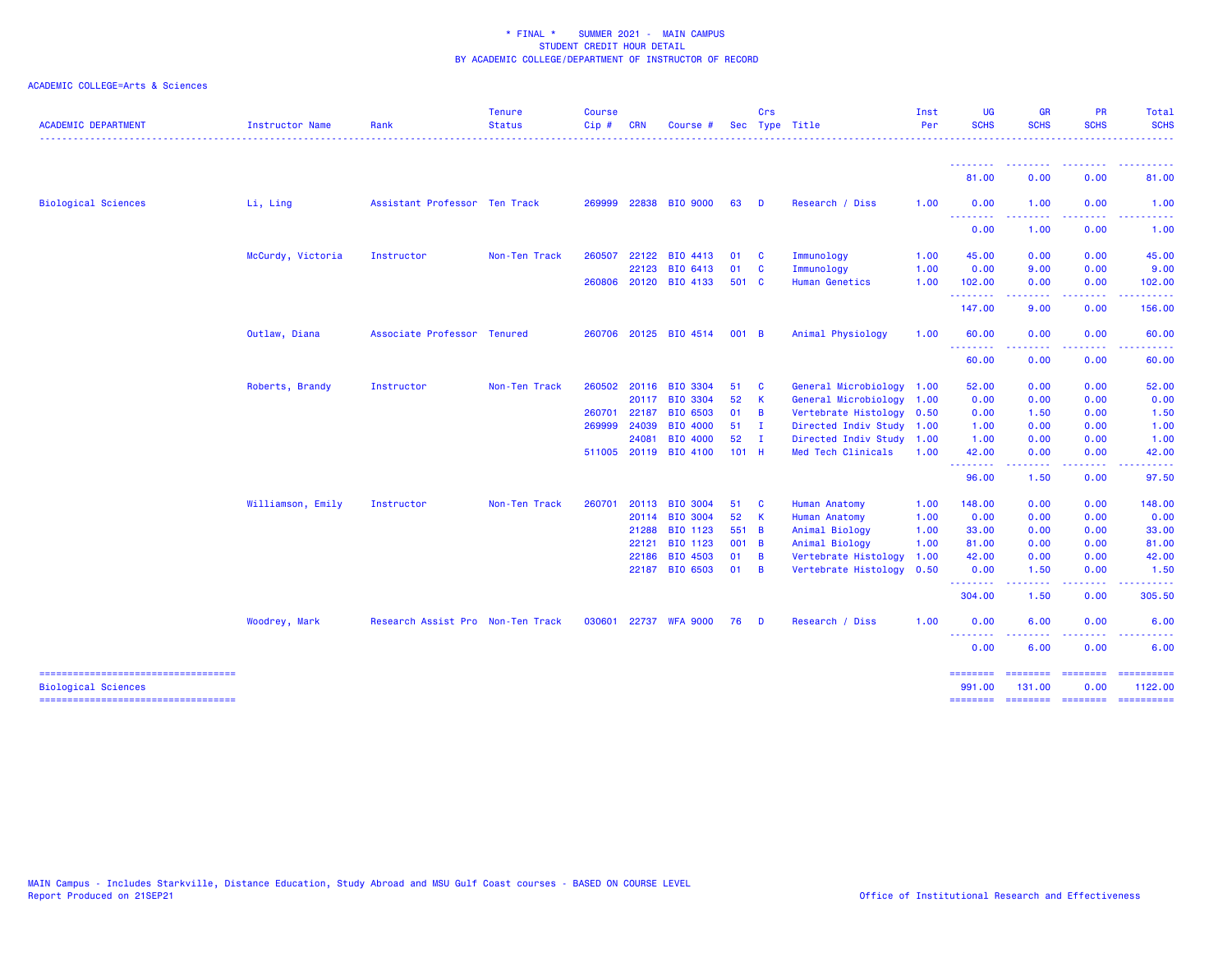| <b>ACADEMIC DEPARTMENT</b> | Instructor Name     | Rank<br>. <u>.</u> .              | <b>Tenure</b><br><b>Status</b> | <b>Course</b><br>Cip# | <b>CRN</b> | Course #             |       | Crs            | Sec Type Title<br>.       | Inst<br>Per | <b>UG</b><br><b>SCHS</b>        | <b>GR</b><br><b>SCHS</b> | <b>PR</b><br><b>SCHS</b> | <b>Total</b><br><b>SCHS</b><br>.                                                                                                   |
|----------------------------|---------------------|-----------------------------------|--------------------------------|-----------------------|------------|----------------------|-------|----------------|---------------------------|-------------|---------------------------------|--------------------------|--------------------------|------------------------------------------------------------------------------------------------------------------------------------|
| Chemistry                  | Brown, Teresa       | Instructor                        | Non-Ten Track                  | 400501                |            | 20211 CH 1211        | 02    | -L             | Invst In Chemistry I 1.00 |             | 8.00                            | 0.00                     | 0.00                     | 8.00                                                                                                                               |
|                            |                     |                                   |                                |                       | 20216      | CH 1213              | 01    | $\mathbf c$    | Chemistry I               | 0.90        | 16.20                           | 0.00                     | 0.00                     | 16.20                                                                                                                              |
|                            |                     |                                   |                                |                       | 20222      | CH 1221              | 51    | L              | Invst Chemistry II        | 1.00        | 8.00                            | 0.00                     | 0.00                     | 8.00                                                                                                                               |
|                            |                     |                                   |                                |                       |            | 20225 CH 1221        | 54    | - L            | Invst Chemistry II        | 1.00        | 6.00<br>.                       | 0.00                     | 0.00                     | 6.00                                                                                                                               |
|                            |                     |                                   |                                |                       |            |                      |       |                |                           |             | 38.20                           | 0.00                     | 0.00                     | 38.20                                                                                                                              |
|                            | Creutz, Sidney      | Assistant Professor Ten Track     |                                | 400501                |            | 23771 CH 8000        | 01    | D              | Research / Thesis         | 1.00        | 0.00                            | 9.00                     | 0.00                     | 9.00                                                                                                                               |
|                            |                     |                                   |                                |                       | 23789      | <b>CH 8000</b>       | 51    | D              | Research / Thesis         | 1.00        | 0.00                            | 3.00                     | 0.00                     | 3.00                                                                                                                               |
|                            |                     |                                   |                                |                       | 23807      | <b>CH 9000</b>       | 01    | D              | Research / Diss           | 1.00        | 0.00                            | 9.00                     | 0.00                     | 9.00                                                                                                                               |
|                            |                     |                                   |                                |                       |            | 23825 CH 9000        | 51    | D              | Research / Diss           | 1.00        | 0.00<br><b>.</b>                | 6.00<br>.                | 0.00<br>.                | 6.00<br>.                                                                                                                          |
|                            |                     |                                   |                                |                       |            |                      |       |                |                           |             | 0.00                            | 27.00                    | 0.00                     | 27.00                                                                                                                              |
|                            | Cui, Xin            | Assistant Professor Ten Track     |                                | 400501                | 23808      | <b>CH 9000</b>       | 02    | D              | Research / Diss           | 1.00        | 0.00                            | 18.00                    | 0.00                     | 18.00                                                                                                                              |
|                            |                     |                                   |                                |                       | 23826      | <b>CH 9000</b>       | 52    | D              | Research / Diss           | 1.00        | 0.00<br>.                       | 15.00<br>بالأباليات      | 0.00<br>.                | 15.00                                                                                                                              |
|                            |                     |                                   |                                |                       |            |                      |       |                |                           |             | 0.00                            | 33.00                    | 0.00                     | 33.00                                                                                                                              |
|                            | Dornshuld, Eric     | Clinical Assist Pro Non-Ten Track |                                | 400501                | 20228      | CH 1223              | 51    | C              | Chemistry II              | 1.00        | 33.00                           | 0.00                     | 0.00                     | 33.00                                                                                                                              |
|                            |                     |                                   |                                |                       | 20229      | CH 1223              | 52    | C              | Chemistry II              | 1.00        | 57.00                           | 0.00                     | 0.00                     | 57.00                                                                                                                              |
|                            |                     |                                   |                                |                       | 23559      | CH 1223              | 552 C |                | Chemistry II              | 1.00        | 3.00<br>.                       | 0.00<br>$- - - - -$      | 0.00                     | 3.00<br>.                                                                                                                          |
|                            |                     |                                   |                                |                       |            |                      |       |                |                           |             | 93.00                           | 0.00                     | 0.00                     | 93.00                                                                                                                              |
|                            | Emerson, Joseph     | Associate Professor Tenured       |                                | 400501                | 23773      | <b>CH 8000</b>       | 03    | D              | Research / Thesis         | 1.00        | 0.00                            | 7.00                     | 0.00                     | 7.00                                                                                                                               |
|                            |                     |                                   |                                |                       | 23809      | <b>CH 9000</b>       | 03    | D              | Research / Diss           | 1.00        | 0.00                            | 3.00                     | 0.00                     | 3.00                                                                                                                               |
|                            |                     |                                   |                                |                       | 23827      | <b>CH 9000</b>       | 53    | D              | Research / Diss           | 1.00        | 0.00                            | 9.00                     | 0.00                     | 9.00                                                                                                                               |
|                            |                     |                                   |                                |                       |            | 24016 CH 7000        | 05    | - I            | Directed Indiv Study      | 1.00        | 0.00<br><u>.</u>                | 6.00<br>-----            | 0.00                     | 6.00                                                                                                                               |
|                            |                     |                                   |                                |                       |            |                      |       |                |                           |             | 0.00                            | 25.00                    | 0.00                     | 25.00                                                                                                                              |
|                            | Fitzkee, Nicholas   | Associate Professor Tenured       |                                |                       |            | 400501 23810 CH 9000 | 04    | D              | Research / Diss           | 1.00        | 0.00                            | 9.00                     | 0.00                     | 9.00                                                                                                                               |
|                            |                     |                                   |                                |                       |            | 23828 CH 9000        | 54    | D              | Research / Diss           | 1.00        | 0.00                            | 9.00                     | 0.00                     | 9.00                                                                                                                               |
|                            |                     |                                   |                                |                       |            |                      |       |                |                           |             | <u> - - - - - - - -</u><br>0.00 | .<br>18.00               | .<br>0.00                | $\frac{1}{2} \left( \frac{1}{2} \right) \left( \frac{1}{2} \right) \left( \frac{1}{2} \right) \left( \frac{1}{2} \right)$<br>18.00 |
|                            | Gangishetty, Mahesh | Assistant Professor Ten Track     |                                | 400501                |            | 23811 CH 9000        | 05    | D              | Research / Diss           | 1.00        | 0.00                            | 3.00                     | 0.00                     | 3.00                                                                                                                               |
|                            |                     |                                   |                                |                       |            | 23829 CH 9000        | 55    | D              | Research / Diss           | 1.00        | 0.00<br>.                       | 3.00                     | 0.00<br>.                | 3.00                                                                                                                               |
|                            |                     |                                   |                                |                       |            |                      |       |                |                           |             | 0.00                            | 6.00                     | 0.00                     | 6.00                                                                                                                               |
|                            | Gwaltney, Steven    | Professor                         | <b>Tenured</b>                 | 400501                | 23776      | <b>CH 8000</b>       | 06    | D              | Research / Thesis         | 1.00        | 0.00                            | 3.00                     | 0.00                     | 3.00                                                                                                                               |
|                            |                     |                                   |                                |                       | 23812      | <b>CH 9000</b>       | 06    | D              | Research / Diss           | 1.00        | 0.00                            | 9.00                     | 0.00                     | 9.00                                                                                                                               |
|                            |                     |                                   |                                |                       | 23830      | <b>CH 9000</b>       | 56    | D              | Research / Diss           | 1.00        | 0.00                            | 3.00                     | 0.00                     | 3.00                                                                                                                               |
|                            |                     |                                   |                                |                       | 23989      | <b>CH 7000</b>       | 02    | $\mathbf{I}$   | Directed Indiv Study      | 1.00        | 0.00                            | 3.00                     | 0.00                     | 3.00                                                                                                                               |
|                            |                     |                                   |                                |                       | 23990      | <b>CH 7000</b>       | 03    | $\mathbf{I}$   | Directed Indiv Study      | 1.00        | 0.00                            | 3.00                     | 0.00                     | 3.00                                                                                                                               |
|                            |                     |                                   |                                |                       | 23991      | <b>CH 7000</b>       | 04    | $\blacksquare$ | Directed Indiv Study 1.00 |             | 0.00<br><u>.</u>                | 3.00<br>.                | 0.00<br>22222            | 3.00<br>الداعات عاد                                                                                                                |
|                            |                     |                                   |                                |                       |            |                      |       |                |                           |             | 0.00                            | 24.00                    | 0.00                     | 24.00                                                                                                                              |
|                            | Hollis, Thedford    | Professor                         | <b>Tenured</b>                 | 400501                | 23813      | <b>CH 9000</b>       | 07    | D              | Research / Diss           | 1.00        | 0.00                            | 30.00                    | 0.00                     | 30.00                                                                                                                              |
|                            |                     |                                   |                                |                       | 23831      | <b>CH 9000</b>       | 57    | D              | Research / Diss           | 1.00        | 0.00                            | 18.00                    | 0.00                     | 18.00                                                                                                                              |
|                            |                     |                                   |                                | 400504                |            | 20254 CH 4523        | 51    | <b>C</b>       | Organic Chemistry II      | 1.00        | 72.00                           | 0.00                     | 0.00                     | 72.00                                                                                                                              |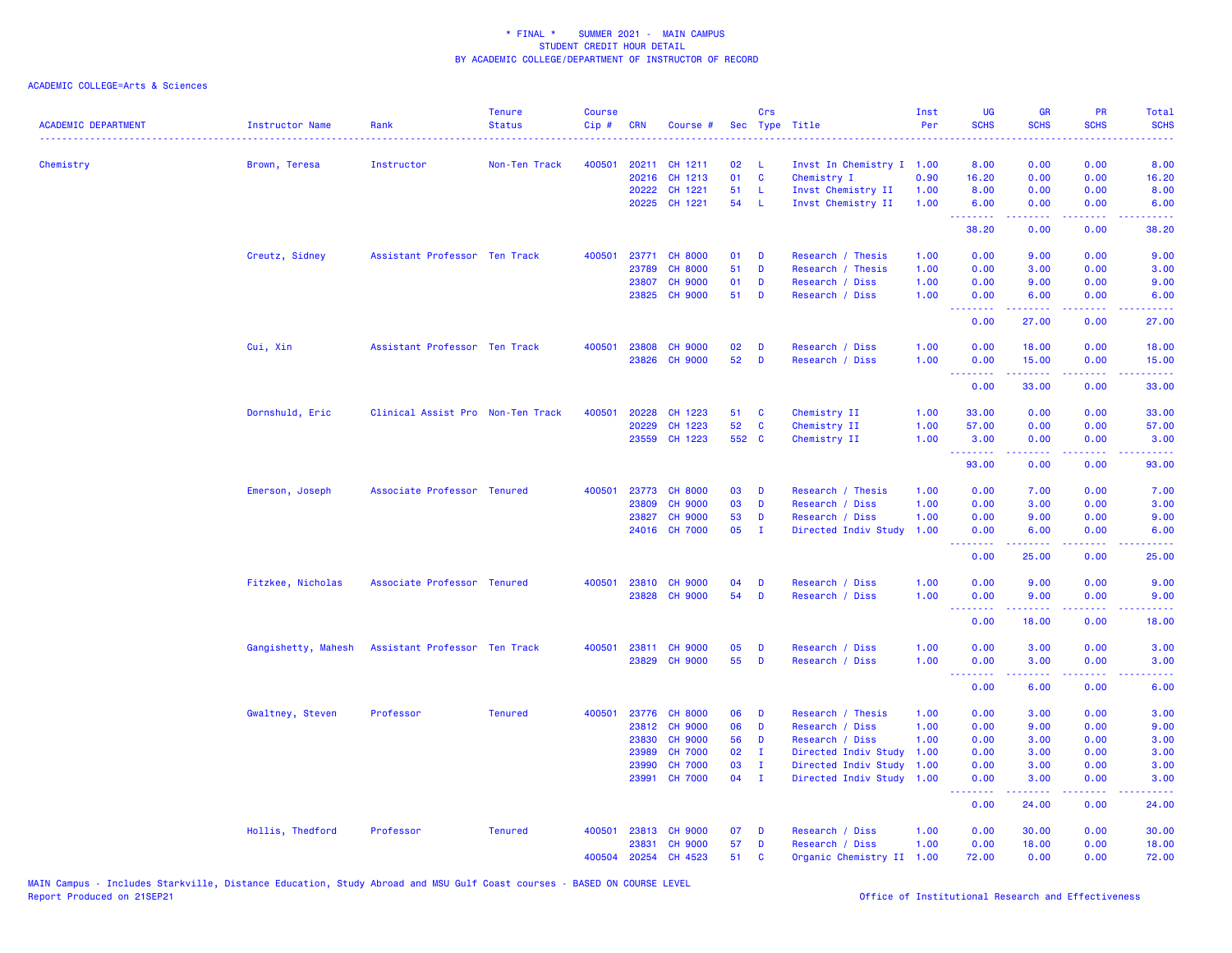| <b>ACADEMIC DEPARTMENT</b> | Instructor Name                                    | Rank                              | <b>Tenure</b><br><b>Status</b> | <b>Course</b><br>Cip# | <b>CRN</b> | Course #             |                 | Crs          | Sec Type Title            | Inst<br>Per | <b>UG</b><br><b>SCHS</b>                     | <b>GR</b><br><b>SCHS</b> | PR<br><b>SCHS</b> | Total<br><b>SCHS</b>                                                                                                               |
|----------------------------|----------------------------------------------------|-----------------------------------|--------------------------------|-----------------------|------------|----------------------|-----------------|--------------|---------------------------|-------------|----------------------------------------------|--------------------------|-------------------|------------------------------------------------------------------------------------------------------------------------------------|
|                            |                                                    |                                   |                                |                       |            |                      |                 |              |                           |             | <u>.</u>                                     | .                        | .                 | 22222                                                                                                                              |
|                            |                                                    |                                   |                                |                       |            |                      |                 |              |                           |             | 72.00                                        | 48.00                    | 0.00              | 120.00                                                                                                                             |
| Chemistry                  | Johnson, Christopher Assistant Professor Ten Track |                                   |                                | 400501                |            | 23778 CH 8000        | 08              | D            | Research / Thesis         | 1.00        | 0.00                                         | 3.00                     | 0.00              | 3.00                                                                                                                               |
|                            |                                                    |                                   |                                |                       | 23796      | <b>CH 8000</b>       | 58              | D            | Research / Thesis         | 1.00        | 0.00                                         | 3.00                     | 0.00              | 3.00                                                                                                                               |
|                            |                                                    |                                   |                                |                       | 23814      | <b>CH 9000</b>       | 08              | D            | Research / Diss           | 1.00        | 0.00                                         | 15.00                    | 0.00              | 15.00                                                                                                                              |
|                            |                                                    |                                   |                                |                       |            | 23832 CH 9000        | 58              | D            | Research / Diss           | 1.00        | 0.00<br>1.1.1.1.1.1.1                        | 9.00                     | 0.00              | 9.00                                                                                                                               |
|                            |                                                    |                                   |                                |                       |            |                      |                 |              |                           |             | 0.00                                         | 30.00                    | 0.00              | 30.00                                                                                                                              |
|                            | Mlsna, Debra                                       | Associate Professor Tenured       |                                | 240102                | 23550      | CH 4800              | 51              | $\mathbf{I}$ | Undergraduate Resear 1.00 |             | 3.00                                         | 0.00                     | 0.00              | 3.00                                                                                                                               |
|                            |                                                    |                                   |                                | 400501                | 23815      | <b>CH 9000</b>       | 09              | D            | Research / Diss           | 1.00        | 0.00                                         | 10.00                    | 0.00              | 10.00                                                                                                                              |
|                            |                                                    |                                   |                                |                       | 23833      | <b>CH 9000</b>       | 59              | D            | Research / Diss           | 1.00        | 0.00                                         | 9.00                     | 0.00              | 9.00                                                                                                                               |
|                            |                                                    |                                   |                                | 400504                | 20243      | CH 4513              | 01              | C            | Organic Chemistry I       | 1.00        | 33.00                                        | 0.00                     | 0.00              | 33.00                                                                                                                              |
|                            |                                                    |                                   |                                | 400599                |            | 21747 CH 4713        | 801 A           |              | Study Abroad Tour         | 0.50        | 19.50<br><u>.</u>                            | 0.00<br>الدامات مال      | 0.00<br>.         | 19.50<br>.                                                                                                                         |
|                            |                                                    |                                   |                                |                       |            |                      |                 |              |                           |             | 55.50                                        | 19.00                    | 0.00              | 74.50                                                                                                                              |
|                            | Mlsna, Todd                                        | Professor                         | <b>Tenured</b>                 | 240102                | 23551      | CH 4800              | $102$ I         |              | Undergraduate Resear      | 1.00        | 3.00                                         | 0.00                     | 0.00              | 3.00                                                                                                                               |
|                            |                                                    |                                   |                                |                       | 23552      | CH 4800              | 02              | $\mathbf{I}$ | Undergraduate Resear      | 1.00        | 8.00                                         | 0.00                     | 0.00              | 8.00                                                                                                                               |
|                            |                                                    |                                   |                                | 400501                | 23816      | <b>CH 9000</b>       | 10 <sub>1</sub> | D            | Research / Diss           | 1.00        | 0.00                                         | 12.00                    | 0.00              | 12.00                                                                                                                              |
|                            |                                                    |                                   |                                |                       | 23834      | <b>CH 9000</b>       | 60              | D            | Research / Diss           | 1.00        | 0.00                                         | 12.00                    | 0.00              | 12.00                                                                                                                              |
|                            |                                                    |                                   |                                |                       |            | 400599 21747 CH 4713 | 801 A           |              | <b>Study Abroad Tour</b>  | 0.50        | 19.50                                        | 0.00                     | 0.00              | 19.50                                                                                                                              |
|                            |                                                    |                                   |                                |                       |            |                      |                 |              |                           |             | <b>.</b> .<br>30.50                          | .<br>24.00               | .<br>0.00         | .<br>54.50                                                                                                                         |
|                            | Montiel Palma, Virgi Assistant Professor Ten Track |                                   |                                | 240102                | 23556      | CH 4800              | $104$ I         |              | Undergraduate Resear      | 1.00        | 2.00                                         | 0.00                     | 0.00              | 2.00                                                                                                                               |
|                            |                                                    |                                   |                                | 400501                | 23781      | <b>CH 8000</b>       | $11$ D          |              | Research / Thesis         | 1.00        | 0.00                                         | 3.00                     | 0.00              | 3.00                                                                                                                               |
|                            |                                                    |                                   |                                |                       | 23799      | <b>CH 8000</b>       | 61              | D            | Research / Thesis         | 1.00        | 0.00                                         | 3.00                     | 0.00              | 3.00                                                                                                                               |
|                            |                                                    |                                   |                                |                       | 23817      | <b>CH 9000</b>       | 11              | D            | Research / Diss           | 1.00        | 0.00                                         | 6.00                     | 0.00              | 6.00                                                                                                                               |
|                            |                                                    |                                   |                                |                       |            | 23835 CH 9000        | 61              | D            | Research / Diss           | 1.00        | 0.00                                         | 6.00                     | 0.00              | 6.00                                                                                                                               |
|                            |                                                    |                                   |                                |                       |            |                      |                 |              |                           |             | <b><i><u><u>ALLER LE</u></u></i></b><br>2.00 | .<br>18.00               | .<br>0.00         | $\frac{1}{2} \left( \frac{1}{2} \right) \left( \frac{1}{2} \right) \left( \frac{1}{2} \right) \left( \frac{1}{2} \right)$<br>20.00 |
|                            | Munoz Hernandez, Mig Associate Professor Ten Track |                                   |                                | 400501                |            | 23818 CH 9000        | 12 <sup>7</sup> | <b>D</b>     | Research / Diss           | 1.00        | 0.00<br><u>.</u>                             | 3.00<br>المتمامين        | 0.00<br>د د د د   | 3.00                                                                                                                               |
|                            |                                                    |                                   |                                |                       |            |                      |                 |              |                           |             | 0.00                                         | 3.00                     | 0.00              | والمستناط<br>3.00                                                                                                                  |
|                            | Nettles, Charles                                   | Instructor                        | Non-Ten Track                  | 400504                | 20235      | CH 4511              | 01              | - L          | Org Chem Lab I            | 1.00        | 9.00                                         | 0.00                     | 0.00              | 9.00                                                                                                                               |
|                            |                                                    |                                   |                                |                       | 20236      | CH 4511              | 02              | -L           | Org Chem Lab I            | 1.00        | 8.00                                         | 0.00                     | 0.00              | 8.00                                                                                                                               |
|                            |                                                    |                                   |                                |                       | 20237      | CH 4511              | 03              | L.           | Org Chem Lab I            | 1.00        | 9.00                                         | 0.00                     | 0.00              | 9.00                                                                                                                               |
|                            |                                                    |                                   |                                |                       | 20244      | CH 4513              | 02              | C            | Organic Chemistry I       | 1.00        | 84.00                                        | 0.00                     | 0.00              | 84.00                                                                                                                              |
|                            |                                                    |                                   |                                |                       | 20249      | CH 4521              | 51              | - L          | Org Chem Lab II           | 1.00        | 11.00                                        | 0.00                     | 0.00              | 11.00                                                                                                                              |
|                            |                                                    |                                   |                                |                       | 20251      | CH 4521              | 53              | -L           | Org Chem Lab II           | 1.00        | 7.00                                         | 0.00                     | 0.00              | 7.00                                                                                                                               |
|                            |                                                    |                                   |                                |                       | 23554      | CH 4513              | 502 C           |              | Organic Chemistry I       | 1.00        | 15.00<br>.                                   | 0.00<br>. <b>.</b>       | 0.00<br>د د د د   | 15.00<br>.                                                                                                                         |
|                            |                                                    |                                   |                                |                       |            |                      |                 |              |                           |             | 143.00                                       | 0.00                     | 0.00              | 143.00                                                                                                                             |
|                            | Nettles, Whitnee                                   | Clinical Assist Pro Non-Ten Track |                                | 400501                |            | 20216 CH 1213        | 01              | <b>C</b>     | Chemistry I               | 0.10        | 1.80                                         | 0.00                     | 0.00              | 1.80                                                                                                                               |
|                            |                                                    |                                   |                                |                       |            | 20217 CH 1213        | 02              | $\mathbf{C}$ | Chemistry I               | 1.00        | 51.00                                        | 0.00                     | 0.00              | 51.00                                                                                                                              |
|                            |                                                    |                                   |                                |                       |            | 23578 CH 1213        | 502 C           |              | Chemistry I               | 1.00        | 3.00<br>.                                    | 0.00<br>.                | 0.00<br>بالأباد   | 3.00<br>وعاعاها                                                                                                                    |
|                            |                                                    |                                   |                                |                       |            |                      |                 |              |                           |             | 55.80                                        | 0.00                     | 0.00              | 55.80                                                                                                                              |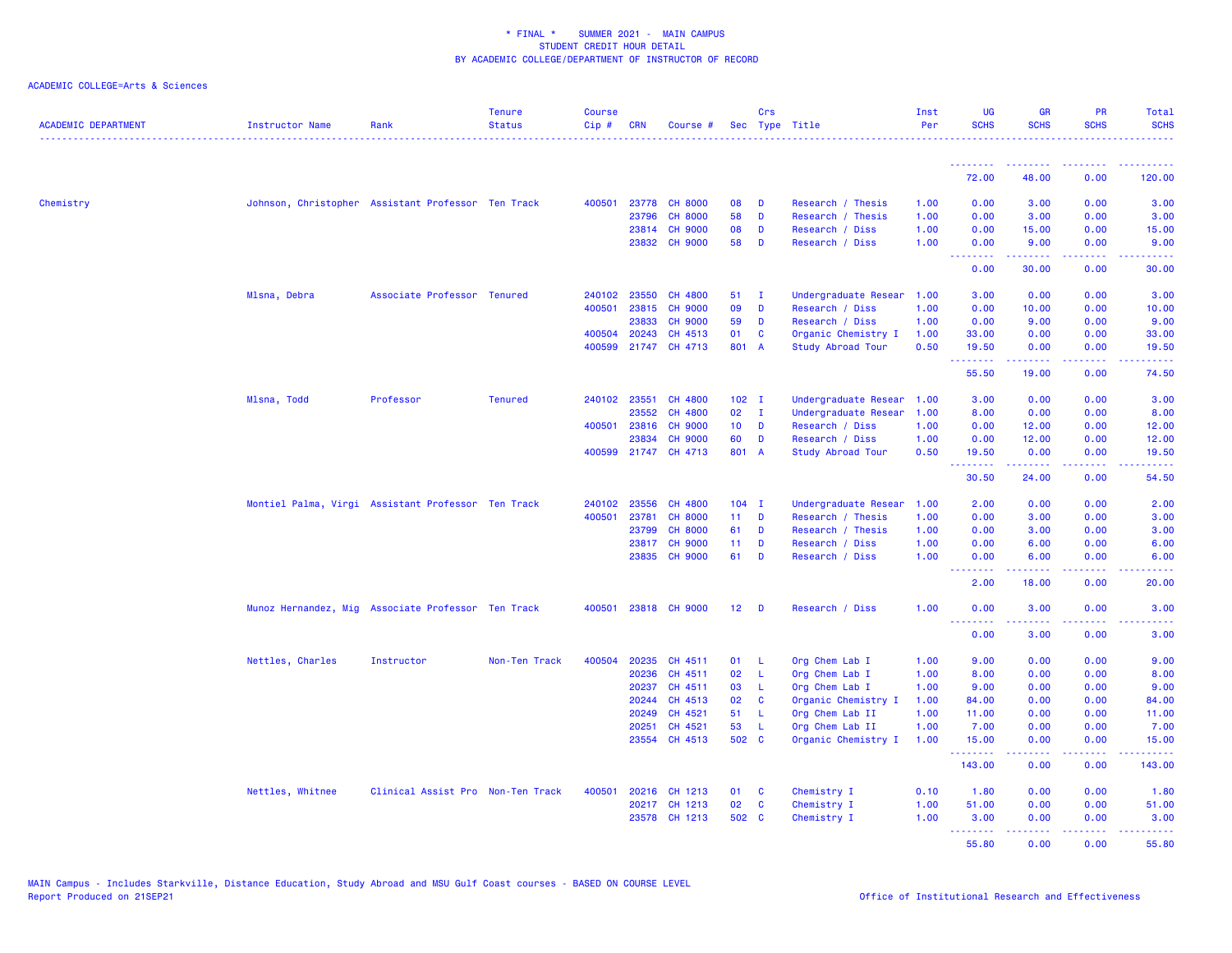| <b>ACADEMIC DEPARTMENT</b> | Instructor Name  | Rank                              | <b>Tenure</b><br><b>Status</b> | <b>Course</b><br>Cip# | <b>CRN</b> | Course #       |                 | Crs          | Sec Type Title            | Inst<br>Per | <b>UG</b><br><b>SCHS</b>                                  | <b>GR</b><br><b>SCHS</b> | <b>PR</b><br><b>SCHS</b>                                                                                                          | Total<br><b>SCHS</b>     |
|----------------------------|------------------|-----------------------------------|--------------------------------|-----------------------|------------|----------------|-----------------|--------------|---------------------------|-------------|-----------------------------------------------------------|--------------------------|-----------------------------------------------------------------------------------------------------------------------------------|--------------------------|
| Chemistry                  | Patrick, Amanda  | Assistant Professor Ten Track     |                                | 240102                | 23555      | <b>CH 4800</b> | $103$ I         |              | Undergraduate Resear      | 1.00        | 4.00                                                      | 0.00                     | 0.00                                                                                                                              | 4.00                     |
|                            |                  |                                   |                                | 400501                | 23819      | <b>CH 9000</b> | 13 <sup>7</sup> | D            | Research / Diss           | 1.00        | 0.00                                                      | 3.00                     | 0.00                                                                                                                              | 3.00                     |
|                            |                  |                                   |                                |                       | 23837      | <b>CH 9000</b> | 63              | D            | Research / Diss           | 1.00        | 0.00<br>.                                                 | 3.00<br>.                | 0.00<br>$\sim$ $\sim$ $\sim$ $\sim$                                                                                               | 3.00<br>والمرامات المراج |
|                            |                  |                                   |                                |                       |            |                |                 |              |                           |             | 4.00                                                      | 6.00                     | 0.00                                                                                                                              | 10.00                    |
|                            | Scott, Colleen   | Associate Professor Tenured       |                                | 400501                | 23820      | <b>CH 9000</b> | 14              | D            | Research / Diss           | 1.00        | 0.00                                                      | 12.00                    | 0.00                                                                                                                              | 12.00                    |
|                            |                  |                                   |                                |                       |            | 23838 CH 9000  | 64              | D            | Research / Diss           | 1.00        | 0.00<br><b></b>                                           | 21.00<br>222222          | 0.00<br>.                                                                                                                         | 21.00<br>.               |
|                            |                  |                                   |                                |                       |            |                |                 |              |                           |             | 0.00                                                      | 33.00                    | 0.00                                                                                                                              | 33.00                    |
|                            | Smith, Dennis    | Professor                         | <b>Tenured</b>                 | 400501                | 23785      | <b>CH 8000</b> | 15 <sub>1</sub> | D            | Research / Thesis         | 1.00        | 0.00                                                      | 3.00                     | 0.00                                                                                                                              | 3.00                     |
|                            |                  |                                   |                                |                       | 23821      | <b>CH 9000</b> | 15              | D            | Research / Diss           | 1.00        | 0.00                                                      | 15.00                    | 0.00                                                                                                                              | 15.00                    |
|                            |                  |                                   |                                |                       | 23839      | <b>CH 9000</b> | 65              | D            | Research / Diss           | 1.00        | 0.00                                                      | 12.00                    | 0.00                                                                                                                              | 12.00                    |
|                            |                  |                                   |                                |                       |            | 23973 CH 7000  | 01              | $\mathbf{I}$ | Directed Indiv Study      | 1.00        | 0.00<br>.                                                 | 3.00<br>المتمامين        | 0.00<br>.                                                                                                                         | 3.00<br>.                |
|                            |                  |                                   |                                |                       |            |                |                 |              |                           |             | 0.00                                                      | 33.00                    | 0.00                                                                                                                              | 33.00                    |
|                            | Smith, Laura     | Instructor                        | Non-Ten Track                  | 400501                | 20206      | CH 1043        | 01              | C            | Survey of Chemistry       | 1.00        | 66.00                                                     | 0.00                     | 0.00                                                                                                                              | 66.00                    |
|                            |                  |                                   |                                |                       | 20207      | CH 1051        | 01              | -L           | Experimental Chem         | 1.00        | 10.00                                                     | 0.00                     | 0.00                                                                                                                              | 10.00                    |
|                            |                  |                                   |                                |                       | 20208      | CH 1051        | 51              | -L           | Experimental Chem         | 1.00        | 10.00                                                     | 0.00                     | 0.00                                                                                                                              | 10.00                    |
|                            |                  |                                   |                                |                       | 20209      | CH 1053        | 51              | <b>C</b>     | Survey of Chemistry       | 1.00        | 39.00                                                     | 0.00                     | 0.00                                                                                                                              | 39.00                    |
|                            |                  |                                   |                                |                       | 21336      | CH 1043        | 501 C           |              | Survey of Chemistry       | 1.00        | 6.00                                                      | 0.00                     | 0.00                                                                                                                              | 6.00                     |
|                            |                  |                                   |                                |                       | 21337      | CH 1051        | 501 L           |              | Experimental Chem         | 1.00        | 2.00                                                      | 0.00                     | 0.00                                                                                                                              | 2.00                     |
|                            |                  |                                   |                                |                       |            | 21338 CH 1051  | 551 L           |              | Experimental Chem         | 1.00        | 1.00<br><b><i><u><u> - - - - - - -</u></u></i></b>        | 0.00<br>.                | 0.00<br>.                                                                                                                         | 1.00<br>22222)           |
|                            |                  |                                   |                                |                       |            |                |                 |              |                           |             | 134.00                                                    | 0.00                     | 0.00                                                                                                                              | 134.00                   |
|                            | Stokes, Sean     | Clinical Assist Pro Non-Ten Track |                                | 400504                | 20231      | CH 2501        | 01              | -L           | Elem Org Chem-Lab         | 1.00        | 5.00                                                      | 0.00                     | 0.00                                                                                                                              | 5.00                     |
|                            |                  |                                   |                                |                       | 20232      | CH 2501        | 02              | L            | Elem Org Chem-Lab         | 1.00        | 12.00                                                     | 0.00                     | 0.00                                                                                                                              | 12.00                    |
|                            |                  |                                   |                                |                       |            | 20233 CH 2503  | 01              | <b>C</b>     | Elem Organic Chem         | 1.00        | 60.00<br><b><i><u><u><b>Little Little</b></u></u></i></b> | 0.00<br>.                | 0.00<br>$\frac{1}{2} \left( \frac{1}{2} \right) \left( \frac{1}{2} \right) \left( \frac{1}{2} \right) \left( \frac{1}{2} \right)$ | 60.00<br>.               |
|                            |                  |                                   |                                |                       |            |                |                 |              |                           |             | 77.00                                                     | 0.00                     | 0.00                                                                                                                              | 77.00                    |
|                            | Webster, Charles | Professor                         | <b>Tenured</b>                 | 400501                | 23822      | <b>CH 9000</b> | 16              | D            | Research / Diss           | 1.00        | 0.00                                                      | 3.00                     | 0.00                                                                                                                              | 3.00                     |
|                            |                  |                                   |                                |                       |            | 23840 CH 9000  | 66              | D            | Research / Diss           | 1.00        | 0.00                                                      | 3.00                     | 0.00                                                                                                                              | 3.00                     |
|                            |                  |                                   |                                |                       |            |                |                 |              |                           |             | <u>.</u><br>0.00                                          | .<br>6.00                | د د د د<br>0.00                                                                                                                   | المتمام<br>6.00          |
|                            | Wipf, David      | Professor                         | <b>Tenured</b>                 | 400501                | 23787      | <b>CH 8000</b> | 17              | D            | Research / Thesis         | 1.00        | 0.00                                                      | 3.00                     | 0.00                                                                                                                              | 3.00                     |
|                            |                  |                                   |                                |                       | 23823      | <b>CH 9000</b> | 17              | D            | Research / Diss           | 1.00        | 0.00                                                      | 6.00                     | 0.00                                                                                                                              | 6.00                     |
|                            |                  |                                   |                                |                       |            | 23841 CH 9000  | 67              | D            | Research / Diss           | 1.00        | 0.00                                                      | 9.00                     | 0.00                                                                                                                              | 9.00                     |
|                            |                  |                                   |                                |                       |            |                |                 |              |                           |             | <b></b><br>0.00                                           | .<br>18.00               | .<br>0.00                                                                                                                         | .<br>18.00               |
|                            | Xu, Xue          | Clinical Assist Pro Non-Ten Track |                                | 400504                |            | 20255 CH 4523  | 52              | C            | Organic Chemistry II 1.00 |             | 75.00                                                     | 0.00                     | 0.00                                                                                                                              | 75.00                    |
|                            |                  |                                   |                                |                       |            |                |                 |              |                           |             | .<br>75.00                                                | 0.00                     | 0.00                                                                                                                              | 75.00                    |
|                            | Zhang, Dongmao   | Professor                         | <b>Tenured</b>                 | 400501                |            | 23788 CH 8000  | 18              | D            | Research / Thesis         | 1.00        | 0.00                                                      | 12.00                    | 0.00                                                                                                                              | 12.00                    |
|                            |                  |                                   |                                |                       |            |                |                 |              |                           |             | .<br>0.00                                                 | 22222<br>12.00           | 0.00                                                                                                                              | .<br>12.00               |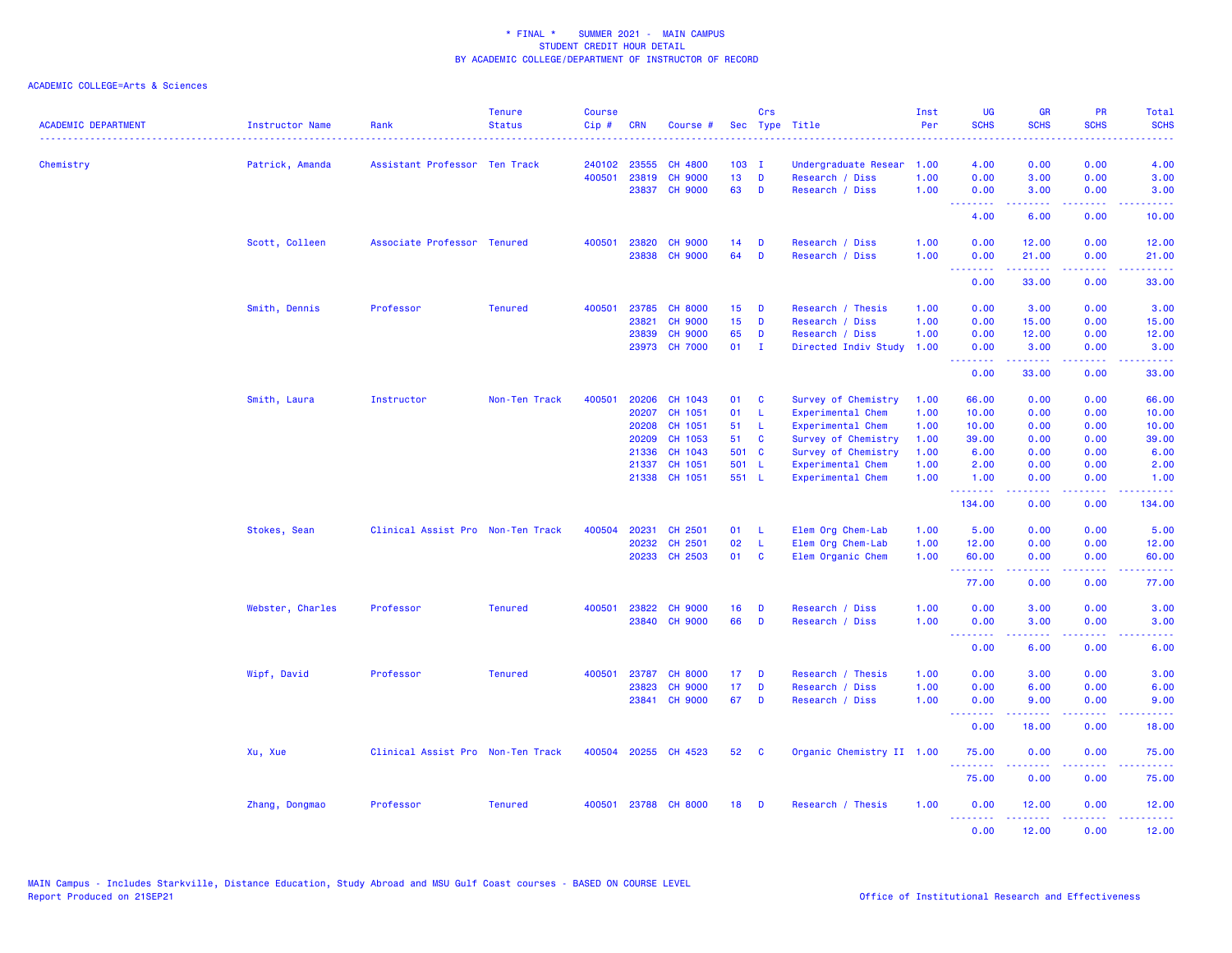### ACADEMIC COLLEGE=Arts & Sciences

|                     |                 |      | Tenure | Course                            |  |  |            |             | GR.         |      | Total       |
|---------------------|-----------------|------|--------|-----------------------------------|--|--|------------|-------------|-------------|------|-------------|
| ACADEMIC DEPARTMENT | Tostructor Name | Rank | Status | Cip # CRN Course # Sec Type Title |  |  | <b>Per</b> | <b>SCHS</b> | <b>SCHS</b> | SCHS | <b>SCHS</b> |
|                     |                 |      |        |                                   |  |  |            |             |             |      |             |

=================================== ======== ======== ======== ==========

 =================================== ======== ======== ======== ========== Chemistry 780.00 383.00 0.00 1163.00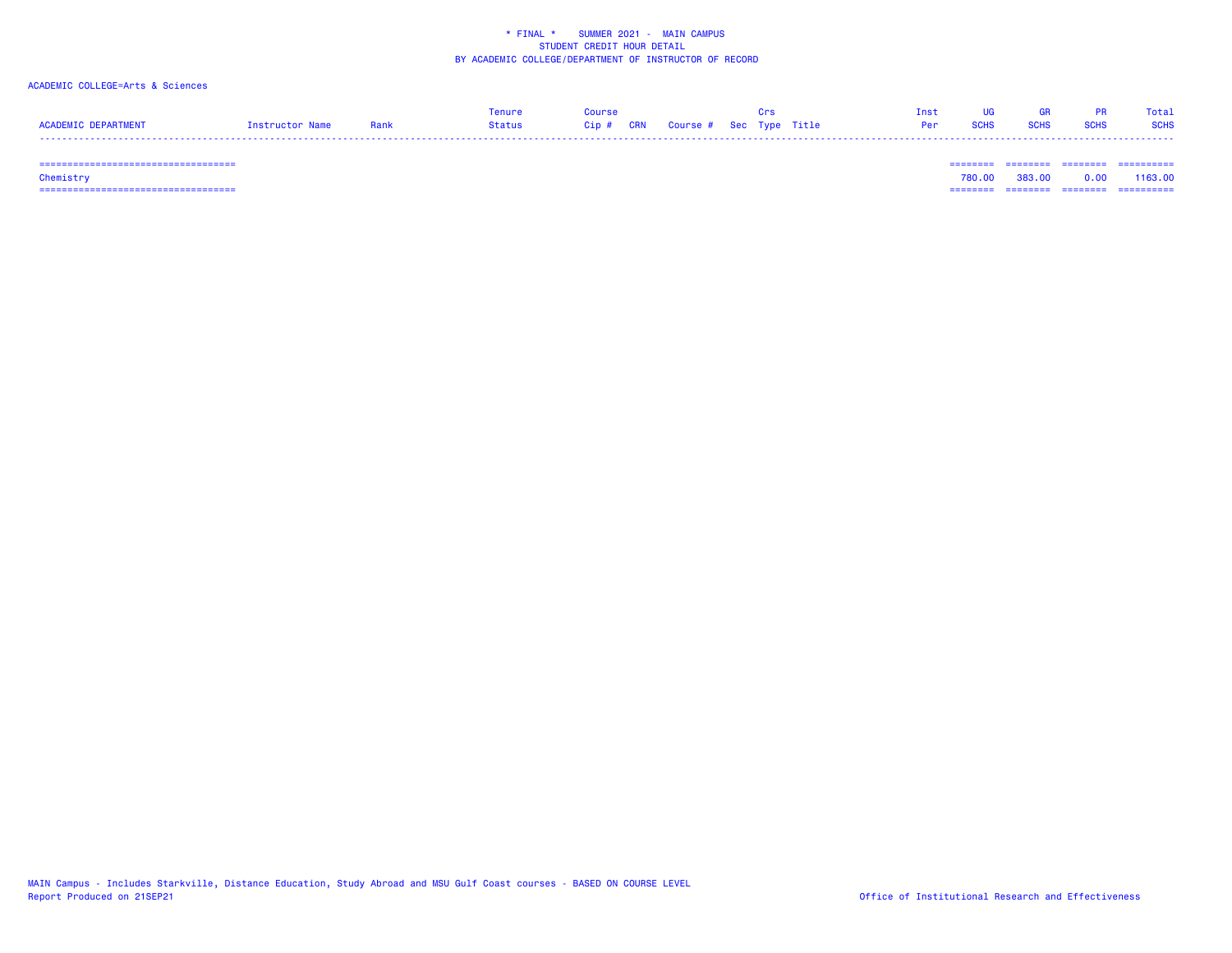| <b>ACADEMIC DEPARTMENT</b>                           | <b>Instructor Name</b>                 | Rank                        | <b>Tenure</b><br><b>Status</b> | <b>Course</b><br>Cip# | <b>CRN</b> | Course #                    |                | Crs                     | Sec Type Title            | Inst<br>Per | <b>UG</b><br><b>SCHS</b> | <b>GR</b><br><b>SCHS</b> | <b>PR</b><br><b>SCHS</b> | Total<br><b>SCHS</b>                                                                                                               |
|------------------------------------------------------|----------------------------------------|-----------------------------|--------------------------------|-----------------------|------------|-----------------------------|----------------|-------------------------|---------------------------|-------------|--------------------------|--------------------------|--------------------------|------------------------------------------------------------------------------------------------------------------------------------|
| Classical & Modern Languages & Lite Appiah, Eastilan |                                        | Grad Teach Assist           | Not Applicable                 |                       |            | 160905 20636 FLS 1113       | 01             | C                       | Spanish I                 | 0.10        | 1.50<br>.                | 0.00                     | 0.00                     | 1.50                                                                                                                               |
|                                                      |                                        |                             |                                |                       |            |                             |                |                         |                           |             | 1.50                     | 0.00                     | 0.00                     | 1.50                                                                                                                               |
|                                                      | Barrera Pichardo, Je Grad Teach Assist |                             | Not Applicable                 |                       |            | 160905 20643 FLS 1123       | 51 C           |                         | Spanish II                | 1.00        | 36.00                    | 0.00                     | 0.00                     | 36.00                                                                                                                              |
|                                                      |                                        |                             |                                |                       |            |                             |                |                         |                           |             | 36.00                    | 0.00                     | 0.00                     | 36.00                                                                                                                              |
|                                                      | Bartera, Salvador                      | Associate Professor Tenured |                                | 160101                | 22099      | FL 4143                     | 501 C          |                         | Classical Mythology       | 1.00        | 6.00                     | 0.00                     | 0.00                     | 6.00                                                                                                                               |
|                                                      |                                        |                             |                                |                       | 22100      | FL 6143                     | 501 C          |                         | Classical Mythology       | 1.00        | 0.00                     | 18.00                    | 0.00                     | 18.00                                                                                                                              |
|                                                      |                                        |                             |                                |                       | 23270      | FL 4143                     | 001 C          |                         | Classical Mythology       | 1.00        | 48.00                    | 0.00                     | 0.00                     | 48.00                                                                                                                              |
|                                                      |                                        |                             |                                | 161203 23867          |            | <b>FLL 4000</b>             | $01$ I         |                         | Directed Indiv Study      | 1.00        | 1.00                     | 0.00                     | 0.00                     | 1.00                                                                                                                               |
|                                                      |                                        |                             |                                | 380201                | 23271      | <b>REL 4143</b>             | 001 C          |                         | Classical Mythology       | 1.00        | 12.00<br><u> 22222</u>   | 0.00                     | 0.00                     | 12.00                                                                                                                              |
|                                                      |                                        |                             |                                |                       |            |                             |                |                         |                           |             | 67.00                    | 18.00                    | 0.00                     | 85.00                                                                                                                              |
|                                                      | Davisson, Brian                        | Associate Professor Tenured |                                |                       |            | 160905 22098 FLS 4293       | 501 C          |                         | Cinema and Spanish C 1.00 |             | 15.00<br>.               | 0.00                     | 0.00                     | 15.00                                                                                                                              |
|                                                      |                                        |                             |                                |                       |            |                             |                |                         |                           |             | 15.00                    | 0.00                     | 0.00                     | 15.00                                                                                                                              |
|                                                      | Dighton, Aerynn                        | Instructor                  | Non-Ten Track                  | 169999                | 24053      | <b>FLL 6990</b>             | 551 C          |                         | Special Topic In FLL 1.00 |             | 0.00                     | 3.00                     | 0.00                     | 3.00                                                                                                                               |
|                                                      |                                        |                             |                                |                       |            | 24054 FLL 4990              | 51             | $\mathbf{C}$            | Special Topic In FLL 1.00 |             | 6.00                     | 0.00                     | 0.00                     | 6.00                                                                                                                               |
|                                                      |                                        |                             |                                |                       |            |                             |                |                         |                           |             | --------                 | -----                    | .                        | $\frac{1}{2} \left( \frac{1}{2} \right) \left( \frac{1}{2} \right) \left( \frac{1}{2} \right) \left( \frac{1}{2} \right)$          |
|                                                      |                                        |                             |                                |                       |            |                             |                |                         |                           |             | 6.00                     | 3.00                     | 0.00                     | 9.00                                                                                                                               |
|                                                      | Harland, Robert                        | Associate Professor Tenured |                                | 160905                | 20636      | <b>FLS 1113</b>             | 01             | C                       | Spanish I                 | 0.90        | 13.50                    | 0.00                     | 0.00                     | 13.50                                                                                                                              |
|                                                      |                                        |                             |                                |                       |            | 20645 FLS 2133              | 01             | C                       | Spanish III               | 0.90        | 27.00                    | 0.00                     | 0.00                     | 27.00                                                                                                                              |
|                                                      |                                        |                             |                                |                       |            |                             |                |                         |                           |             | <u>.</u><br>40.50        | 0.00                     | 0.00                     | 40.50                                                                                                                              |
|                                                      |                                        |                             |                                |                       |            |                             |                |                         |                           |             |                          |                          |                          |                                                                                                                                    |
|                                                      | Hernandez, Magda                       | Lecturer                    | Non-Ten Track                  |                       |            | 160905 21462 FLS 1123       | 551 C<br>552 C |                         | Spanish II                | 1.00        | 15.00                    | 0.00                     | 0.00                     | 15.00                                                                                                                              |
|                                                      |                                        |                             |                                |                       |            | 21463 FLS 1123              |                |                         | Spanish II                | 1.00        | 18.00<br>.               | 0.00<br>.                | 0.00<br>المتحدث          | 18.00<br>$\frac{1}{2} \left( \frac{1}{2} \right) \left( \frac{1}{2} \right) \left( \frac{1}{2} \right) \left( \frac{1}{2} \right)$ |
|                                                      |                                        |                             |                                |                       |            |                             |                |                         |                           |             | 33.00                    | 0.00                     | 0.00                     | 33.00                                                                                                                              |
|                                                      | Kraker, Julia                          | Lecturer                    | Non-Ten Track                  | 160905                | 21460      | <b>FLS 1123</b>             | 501 C          |                         | Spanish II                | 1.00        | 42.00                    | 0.00                     | 0.00                     | 42.00                                                                                                                              |
|                                                      |                                        |                             |                                |                       |            | 21461 FLS 1123              | 502 C          |                         | Spanish II                | 1.00        | 24.00                    | 0.00                     | 0.00                     | 24.00                                                                                                                              |
|                                                      |                                        |                             |                                |                       |            |                             |                |                         |                           |             | .<br>66.00               | 0.00                     | 0.00                     | د د د د د<br>66.00                                                                                                                 |
|                                                      | Little, Christopher                    | Lecturer                    | Non-Ten Track                  |                       |            | 160905 21458 FLS 1113 551 C |                |                         | Spanish I                 | 1.00        | 30.00                    | 0.00                     | 0.00                     | 30.00                                                                                                                              |
|                                                      |                                        |                             |                                |                       |            |                             |                |                         |                           |             | 30.00                    | 0.00                     | 0.00                     | 30.00                                                                                                                              |
|                                                      | Lo, Elhadji                            | Grad Teach Assist           | Not Applicable                 |                       |            | 160905 20645 FLS 2133 01    |                | $\overline{\mathbf{C}}$ | Spanish III               | 0.10        | 3.00                     | 0.00                     | 0.00                     | 3.00                                                                                                                               |
|                                                      |                                        |                             |                                |                       |            |                             |                |                         |                           |             | .<br>3.00                | 0.00                     | 0.00                     | 3.00                                                                                                                               |
|                                                      | McFadden, Michael                      | Lecturer                    | Non-Ten Track                  |                       |            | 160905 20638 FLS 1113 51    |                | - C                     | Spanish I                 | 1.00        | 36.00                    | 0.00                     | 0.00                     | 36.00                                                                                                                              |
|                                                      |                                        |                             |                                |                       |            |                             |                |                         |                           |             | $  -$<br>36.00           | 0.00                     | 0.00                     | 36.00                                                                                                                              |
|                                                      | Moser, Keith                           | Professor                   | <b>Tenured</b>                 |                       |            | 160901 23615 FLF 7000       | 01             | $\mathbf{I}$            | Directed Indiv Study 1.00 |             | 0.00                     | 3.00                     | 0.00                     | 3.00                                                                                                                               |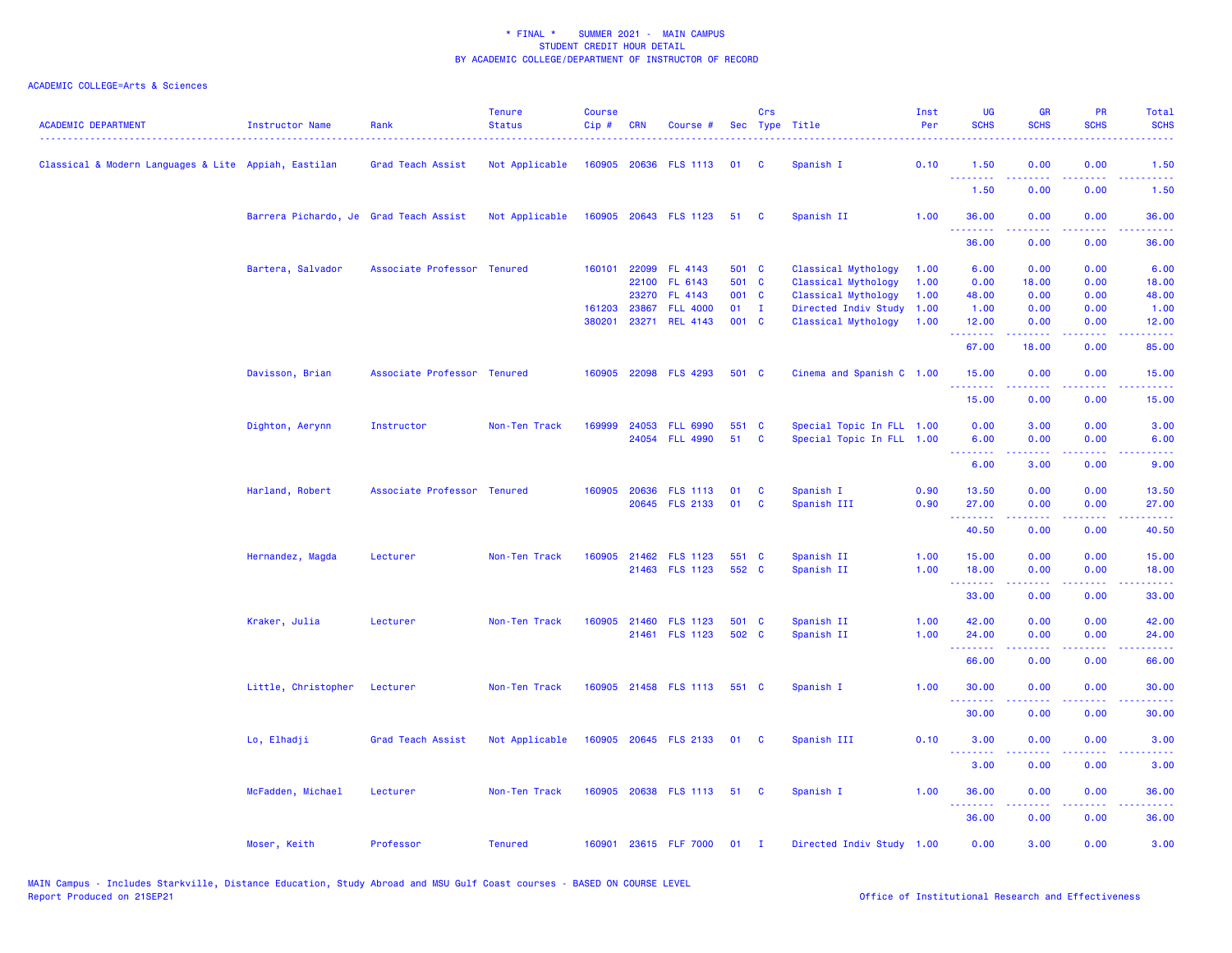| <b>ACADEMIC DEPARTMENT</b>                                                   | <b>Instructor Name</b> | Rank                          | <b>Tenure</b><br><b>Status</b><br>. | Course<br>Cip#   | <b>CRN</b> | Course #                          |                | Crs          | Sec Type Title            | Inst<br>Per<br><u>.</u> | <b>UG</b><br><b>SCHS</b> | <b>GR</b><br><b>SCHS</b>    | <b>PR</b><br><b>SCHS</b> | Total<br><b>SCHS</b><br>- - - - - - |
|------------------------------------------------------------------------------|------------------------|-------------------------------|-------------------------------------|------------------|------------|-----------------------------------|----------------|--------------|---------------------------|-------------------------|--------------------------|-----------------------------|--------------------------|-------------------------------------|
|                                                                              |                        |                               |                                     |                  |            |                                   |                |              |                           |                         | ---------                | --------- --------          |                          | . <b>.</b>                          |
|                                                                              |                        |                               |                                     |                  |            |                                   |                |              |                           |                         | 0.00                     | 3.00                        | 0.00                     | 3.00                                |
| Classical & Modern Languages & Lite Russell, Amie                            |                        | Instructor                    | Non-Ten Track                       | 160905           |            | 21456 FLS 1113                    | 501 C          |              | Spanish I                 | 1.00                    | 36.00                    | 0.00                        | 0.00                     | 36.00                               |
|                                                                              |                        |                               |                                     |                  |            | 21457 FLS 1113                    | 502 C          |              | Spanish I                 | 1.00                    | 33.00<br>--------        | 0.00<br>--------            | 0.00<br>--------         | 33,00<br>.                          |
|                                                                              |                        |                               |                                     |                  |            |                                   |                |              |                           |                         | 69.00                    | 0.00                        | 0.00                     | 69.00                               |
|                                                                              | Simpore, Karim         | Associate Professor Tenured   |                                     | 160901           |            | 22101 FLF 2133                    | 551 C          |              | French III                | 1.00                    | 27.00<br>--------        | 0.00<br>.                   | 0.00<br>.                | 27.00                               |
|                                                                              |                        |                               |                                     |                  |            |                                   |                |              |                           |                         | 27.00                    | 0.00                        | 0.00                     | 27.00                               |
|                                                                              | Vozzo, Rosa            | Instructor                    | Non-Ten Track                       |                  |            | 160905 21465 FLS 2133             | 501 C          |              | Spanish III               | 1.00                    | 42.00<br>--------        | 0.00<br>--------            | 0.00<br>--------         | 42.00<br>.                          |
|                                                                              |                        |                               |                                     |                  |            |                                   |                |              |                           |                         | 42.00                    | 0.00                        | 0.00                     | 42.00                               |
|                                                                              | Zelaya, Karina         | Assistant Professor Ten Track |                                     | 160905           |            | 23614 FLS 7000                    | 51             | $\mathbf{I}$ | Directed Indiv Study 1.00 |                         | 0.00                     | 3.00                        | 0.00                     | 3.00                                |
|                                                                              |                        |                               |                                     |                  |            | 23988 FLS 7000                    | $52 \quad I$   |              | Directed Indiv Study 1.00 |                         | 0.00                     | 3.00                        | 0.00                     | 3.00                                |
|                                                                              |                        |                               |                                     | 169999<br>309999 | 23286      | <b>FLS 4990</b><br>21843 ISE 4100 | 551 C<br>898 A |              | Special Topic In FLS 1.00 |                         | 21.00                    | 0.00<br>0.00                | 0.00<br>0.00             | 21.00<br>78.00                      |
|                                                                              |                        |                               |                                     |                  |            |                                   |                |              | Intl Student Exchang 1.00 |                         | 78.00<br>--------        |                             | $\frac{1}{2}$            | . <u>.</u>                          |
|                                                                              |                        |                               |                                     |                  |            |                                   |                |              |                           |                         | 99.00                    | 6.00                        | 0.00                     | 105,00                              |
| =====================================<br>Classical & Modern Languages & Lite |                        |                               |                                     |                  |            |                                   |                |              |                           |                         | ========<br>571.00       | ==================<br>30.00 | 0.00                     | -----------<br>601,00               |
| ====================================                                         |                        |                               |                                     |                  |            |                                   |                |              |                           |                         | ========                 | ==================          |                          | -----------                         |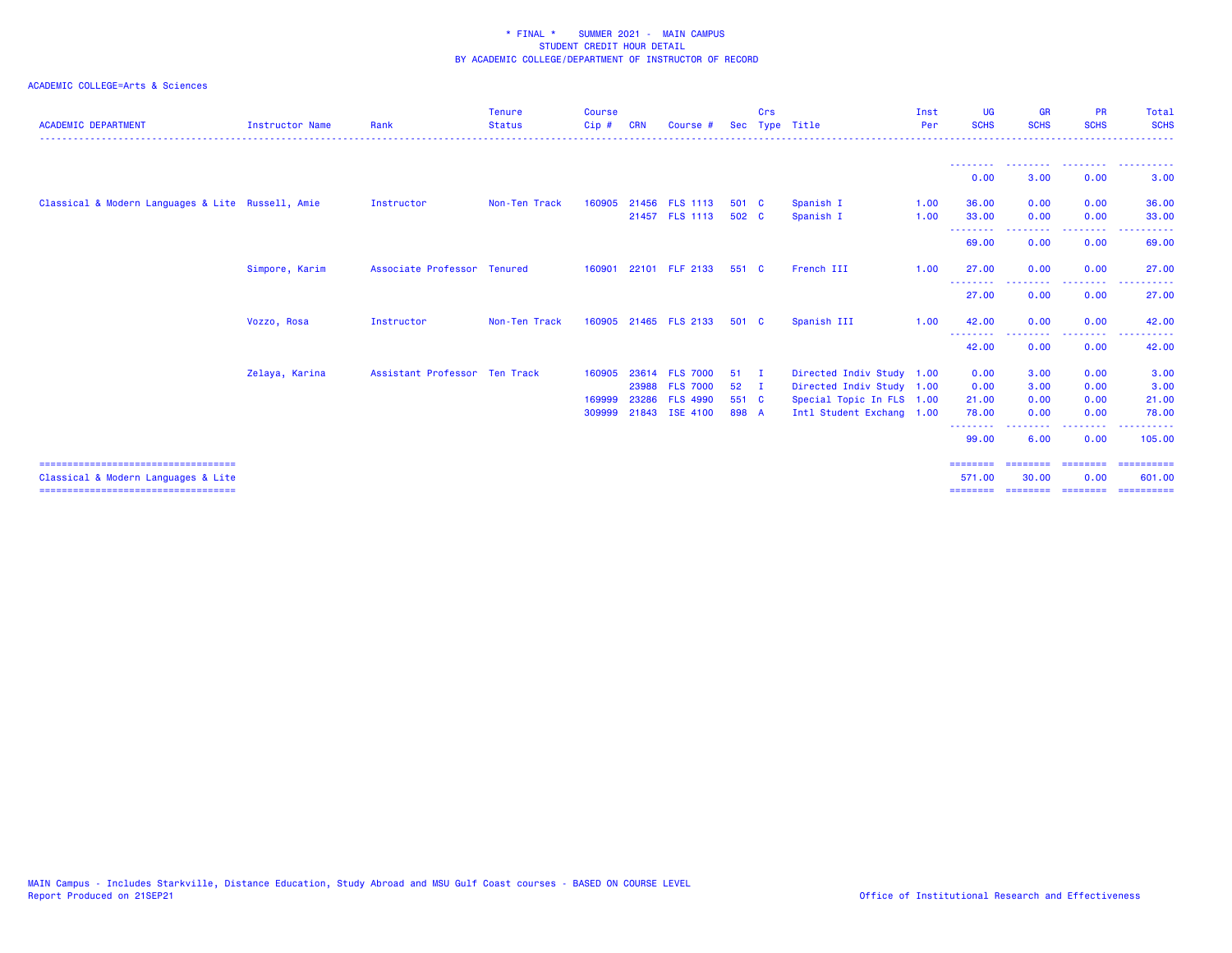| <b>ACADEMIC DEPARTMENT</b> | Instructor Name  | Rank                          | <b>Tenure</b><br><b>Status</b> | Course<br>Cip#   | <b>CRN</b>     | Course #                         |                | Crs                      | Sec Type Title                                         | Inst<br>Per | UG<br><b>SCHS</b>                                   | <b>GR</b><br><b>SCHS</b> | PR<br><b>SCHS</b>                                                                                      | Total<br><b>SCHS</b>      |
|----------------------------|------------------|-------------------------------|--------------------------------|------------------|----------------|----------------------------------|----------------|--------------------------|--------------------------------------------------------|-------------|-----------------------------------------------------|--------------------------|--------------------------------------------------------------------------------------------------------|---------------------------|
| Communication              | Blount, Anna     | Instructor                    | Non-Ten Track                  |                  |                | 090101 20284 CO 1013             | 51             | <b>C</b>                 | Intro to Communicati 1.00                              |             | 66.00<br>.                                          | 0.00                     | 0.00                                                                                                   | 66.00                     |
|                            |                  |                               |                                |                  |                |                                  |                |                          |                                                        |             | 66.00                                               | 0.00                     | 0.00                                                                                                   | 66.00                     |
|                            | Cain, Emily      | Non-Faculty                   | Not Applicable                 | 090101           | 24082          | CO 4000<br>240102 20765 IDS 4111 | 51<br>01       | $\mathbf{I}$<br><b>C</b> | Directed Indiv Study 1.00<br>Professional Seminar 1.00 |             | 2.00<br>14.00                                       | 0.00<br>0.00             | 0.00<br>0.00                                                                                           | 2.00                      |
|                            |                  |                               |                                |                  |                |                                  |                |                          |                                                        |             | <b><i><u><u> - - - - - - -</u></u></i></b><br>16.00 | المستمال<br>0.00         | الأبالات<br>0.00                                                                                       | 14.00<br>المستما<br>16.00 |
|                            |                  |                               |                                |                  |                | CO 4433                          |                |                          | Television Criticism 1.00                              |             |                                                     |                          |                                                                                                        |                           |
|                            | Chambers, Cheryl | Instructor                    | Non-Ten Track                  | 090701<br>231304 | 22062<br>22063 | CO 1003                          | 501 C<br>E51 C |                          | Fund Of Public Speak 1.00                              |             | 30.00<br>33.00                                      | 0.00<br>0.00             | 0.00<br>0.00                                                                                           | 30.00<br>33.00            |
|                            |                  |                               |                                |                  |                | 22064 CO 1003                    | E52 C          |                          | Fund Of Public Speak 1.00                              |             | 39.00                                               | 0.00                     | 0.00                                                                                                   | 39.00                     |
|                            |                  |                               |                                |                  |                |                                  |                |                          |                                                        |             | .<br>102.00                                         | 0.00                     | د د د د<br>0.00                                                                                        | المتمامين<br>102.00       |
|                            | Fisher, Melody   | Associate Professor Tenured   |                                |                  | 090900 22068   | CO 4803                          | 51             | C                        | Research in PR & Adv 1.00                              |             | 27.00                                               | 0.00                     | 0.00                                                                                                   | 27.00                     |
|                            |                  |                               |                                |                  | 22069          | CO 6803                          | 51             | <b>C</b>                 | Research in PR & Adv 1.00                              |             | 0.00<br>.                                           | 12.00                    | 0.00<br>والمحامر                                                                                       | 12.00<br>.                |
|                            |                  |                               |                                |                  |                |                                  |                |                          |                                                        |             | 27.00                                               | 12.00                    | 0.00                                                                                                   | 39.00                     |
|                            | Fountain, Amy    | Instructor                    | Non-Ten Track                  | 090101           | 21347          | CO 1013                          | 501 C          |                          | Intro to Communicati                                   | 1.00        | 48.00                                               | 0.00                     | 0.00                                                                                                   | 48.00                     |
|                            |                  |                               |                                |                  | 21349          | CO 1223                          | 501 C          |                          | Intro Comm Theory                                      | 1.00        | 33.00                                               | 0.00                     | 0.00                                                                                                   | 33.00                     |
|                            |                  |                               |                                |                  |                | 090401 20300 CO 4053             | $101$ E        |                          | Internship Comm                                        | 1.00        | 27.00                                               | 0.00                     | 0.00                                                                                                   | 27.00<br>.                |
|                            |                  |                               |                                |                  |                |                                  |                |                          |                                                        |             | .<br>108.00                                         | <b>.</b><br>0.00         | .<br>0.00                                                                                              | 108.00                    |
|                            | Gordon, Meaghan  | Instructor                    | Non-Ten Track                  | 090900           | 22061          | CO 3853                          | 01             | <b>C</b>                 | Public Relations Wri 1.00                              |             | 24.00<br><u> - - - - - - - -</u>                    | 0.00                     | 0.00                                                                                                   | 24.00                     |
|                            |                  |                               |                                |                  |                |                                  |                |                          |                                                        |             | 24.00                                               | 0.00                     | 0.00                                                                                                   | 24.00                     |
|                            | Hernandez, Terri | Assistant Professor Ten Track |                                | 090900           | 22056          | CO 3863                          | 01             | B                        | <b>PR Production</b>                                   | 1.00        | 42.00                                               | 0.00                     | 0.00                                                                                                   | 42.00                     |
|                            |                  |                               |                                |                  |                |                                  |                |                          |                                                        |             | .<br>42.00                                          | 0.00                     | $\sim$ $\sim$ $\sim$ $\sim$<br>0.00                                                                    | .<br>42.00                |
|                            | Knight, Amy      | Instructor                    | Non-Ten Track                  | 090101           | 20280          | CO 1013                          | 001 C          |                          | Intro to Communicati 1.00                              |             | 60.00                                               | 0.00                     | 0.00                                                                                                   | 60.00                     |
|                            |                  |                               |                                |                  |                | 21348 CO 1013                    | 551 C          |                          | Intro to Communicati 1.00                              |             | 54.00<br>.                                          | 0.00<br>22222            | 0.00                                                                                                   | 54.00<br>.                |
|                            |                  |                               |                                |                  |                |                                  |                |                          |                                                        |             | 114.00                                              | 0.00                     | .<br>0.00                                                                                              | 114.00                    |
|                            | Poe, Philip      | Associate Professor Tenured   |                                | 090101           | 20282          | CO 1013                          | 01             | C                        | Intro to Communicati 1.00                              |             | 24.00                                               | 0.00                     | 0.00                                                                                                   | 24.00                     |
|                            |                  |                               |                                |                  | 22065          | CO 1013                          | 52             | C                        | Intro to Communicati 1.00                              |             | 63.00                                               | 0.00                     | 0.00                                                                                                   | 63.00                     |
|                            |                  |                               |                                | 090401           | 20297          | CO 3423                          | 001 C          |                          | <b>Feature Writing</b>                                 | 1.00        | 15.00                                               | 0.00                     | 0.00                                                                                                   | 15.00                     |
|                            |                  |                               |                                | 090701           | 20293          | CO 2413                          | 01             | B                        | Intro News Writ-Repo 1.00                              |             | 45.00<br>.                                          | 0.00<br>.                | 0.00<br>$\frac{1}{2} \left( \frac{1}{2} \right) \left( \frac{1}{2} \right) \left( \frac{1}{2} \right)$ | 45.00<br>.                |
|                            |                  |                               |                                |                  |                |                                  |                |                          |                                                        |             | 147.00                                              | 0.00                     | 0.00                                                                                                   | 147.00                    |
|                            | Roussin, Wendy   | Associate Professor Tenured   |                                | 090404           | 20296          | CO 3403                          | 01             | B                        | Photographic Communi 1.00                              |             | 27.00                                               | 0.00                     | 0.00                                                                                                   | 27.00                     |
|                            |                  |                               |                                |                  | 090702 20298   | CO 3713                          | 01             | B                        | Digital Communicatio 1.00                              |             | 39.00                                               | 0.00                     | 0.00                                                                                                   | 39.00                     |
|                            |                  |                               |                                |                  |                | 22052 CO 3713                    | 001 B          |                          | Digital Communicatio 1.00                              |             | 30.00<br>.                                          | 0.00<br>بالأباب          | 0.00<br>.                                                                                              | 30.00<br>وعاويات          |
|                            |                  |                               |                                |                  |                |                                  |                |                          |                                                        |             | 96.00                                               | 0.00                     | 0.00                                                                                                   | 96.00                     |
|                            | Rupp, Jeffrey    | Non-Faculty                   | Not Applicable                 | 520701           |                | 20927 MGT 3323                   | 51             | C                        | Entrepreneurship                                       | 0.50        | 43.50                                               | 0.00                     | 0.00                                                                                                   | 43.50                     |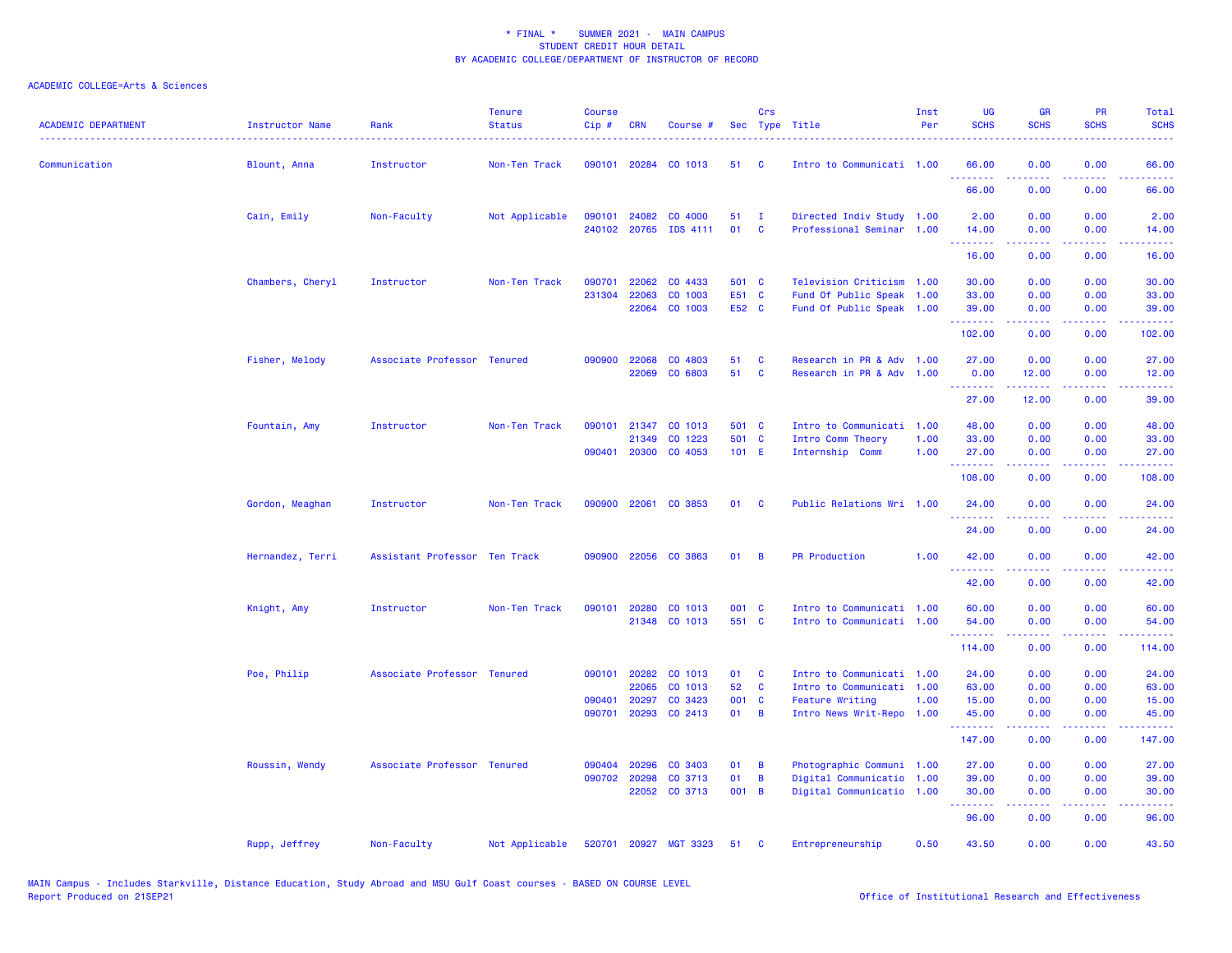| <b>ACADEMIC DEPARTMENT</b>                             | <b>Instructor Name</b> | Rank                        | <b>Tenure</b><br><b>Status</b> | <b>Course</b><br>Cip# | <b>CRN</b> | Course #      |       | Crs                     | Sec Type Title            | Inst<br>Per | <b>UG</b><br><b>SCHS</b>     | <b>GR</b><br><b>SCHS</b> | <b>PR</b><br><b>SCHS</b> | Total<br><b>SCHS</b>                                                                                                                                                                                                                                                                                                                                                                                                                                                                              |
|--------------------------------------------------------|------------------------|-----------------------------|--------------------------------|-----------------------|------------|---------------|-------|-------------------------|---------------------------|-------------|------------------------------|--------------------------|--------------------------|---------------------------------------------------------------------------------------------------------------------------------------------------------------------------------------------------------------------------------------------------------------------------------------------------------------------------------------------------------------------------------------------------------------------------------------------------------------------------------------------------|
|                                                        |                        |                             |                                |                       |            |               |       |                         |                           |             |                              |                          | <u> - - - - - - - -</u>  |                                                                                                                                                                                                                                                                                                                                                                                                                                                                                                   |
|                                                        |                        |                             |                                |                       |            |               |       |                         |                           |             | 43.50                        | 0.00                     | 0.00                     | 43.50                                                                                                                                                                                                                                                                                                                                                                                                                                                                                             |
| Communication                                          | Schnitzler, Mark       | Lecturer                    | Non-Ten Track                  | 500501                |            | 20290 CO 1503 | 01    | - C                     | Intro To Theatre          | 1.00        | 75.00                        | 0.00                     | 0.00                     | 75.00                                                                                                                                                                                                                                                                                                                                                                                                                                                                                             |
|                                                        |                        |                             |                                |                       |            | 20291 CO 1503 | 51    | <b>C</b>                | Intro To Theatre          | 1.00        | 48.00<br>- - - - - - - - -   | 0.00<br>. <b>.</b> .     | 0.00<br>-----            | 48.00<br>.                                                                                                                                                                                                                                                                                                                                                                                                                                                                                        |
|                                                        |                        |                             |                                |                       |            |               |       |                         |                           |             | 123.00                       | 0.00                     | 0.00                     | 123.00                                                                                                                                                                                                                                                                                                                                                                                                                                                                                            |
|                                                        | Smith, Glenn           | Associate Professor Tenured |                                | 050207                |            | 21354 CO 4233 | 501 C |                         | Gender and Media          | 1.00        | 33.00                        | 0.00                     | 0.00                     | 33.00                                                                                                                                                                                                                                                                                                                                                                                                                                                                                             |
|                                                        |                        |                             |                                |                       |            | 22055 CO 6233 | 501 C |                         | Gender and Media          | 1.00        | 0.00                         | 9.00                     | 0.00                     | 9.00                                                                                                                                                                                                                                                                                                                                                                                                                                                                                              |
|                                                        |                        |                             |                                | 090401                |            | 22059 CO 1403 | 01 C  |                         | Intro Mass Media          | 1.00        | 18.00                        | 0.00                     | 0.00                     | 18.00                                                                                                                                                                                                                                                                                                                                                                                                                                                                                             |
|                                                        |                        |                             |                                | 231304                |            | 22066 CO 4253 | 51    | - C                     | Elements Of Persuasn      | 1.00        | 24,00                        | 0.00                     | 0.00                     | 24.00                                                                                                                                                                                                                                                                                                                                                                                                                                                                                             |
|                                                        |                        |                             |                                |                       |            | 22067 CO 6253 | 51    | <b>C</b>                | Elements Of Persuasn 1.00 |             | 0.00                         | 3.00                     | 0.00                     | 3.00                                                                                                                                                                                                                                                                                                                                                                                                                                                                                              |
|                                                        |                        |                             |                                |                       |            |               |       |                         |                           |             | <b></b><br>75.00             | .<br>12.00               | .<br>0.00                | . <u>.</u> .<br>87.00                                                                                                                                                                                                                                                                                                                                                                                                                                                                             |
|                                                        | Strout, Lawrence       | Associate Professor Tenured |                                | 090102                | 21356      | CO 4313       | 501 C |                         | <b>Mass Media Law</b>     | 1.00        | 21.00                        | 0.00                     | 0.00                     | 21.00                                                                                                                                                                                                                                                                                                                                                                                                                                                                                             |
|                                                        |                        |                             |                                | 090401                |            | 21360 CO 6313 | 501 C |                         | <b>Mass Media Law</b>     | 1.00        | 0.00                         | 3.00                     | 0.00                     | 3.00                                                                                                                                                                                                                                                                                                                                                                                                                                                                                              |
|                                                        |                        |                             |                                |                       |            |               |       |                         |                           |             | --------<br>21.00            | . <b>.</b><br>3.00       | المستمر المسار<br>0.00   | . <u>.</u> .<br>24.00                                                                                                                                                                                                                                                                                                                                                                                                                                                                             |
|                                                        | Williams, Kevin        | Associate Professor Tenured |                                | 090101                | 21352      | CO 3833       | 501 C |                         | Interviewing              | 1.00        | 33.00                        | 0.00                     | 0.00                     | 33.00                                                                                                                                                                                                                                                                                                                                                                                                                                                                                             |
|                                                        |                        |                             |                                | 090102                | 20301      | CO 4323       | 51    | $\overline{\mathbf{C}}$ | Mass Media-Society        | 1.00        | 21.00                        | 0.00                     | 0.00                     | 21.00                                                                                                                                                                                                                                                                                                                                                                                                                                                                                             |
|                                                        |                        |                             |                                | 090401                |            | 20304 CO 6323 | 51 C  |                         | Mass Media-Society        | 1.00        | 0.00                         | 15.00                    | 0.00                     | 15.00                                                                                                                                                                                                                                                                                                                                                                                                                                                                                             |
|                                                        |                        |                             |                                |                       |            |               |       |                         |                           |             | --------<br>54.00            | 15.00                    | $- - -$<br>0.00          | 69.00                                                                                                                                                                                                                                                                                                                                                                                                                                                                                             |
| =====================================<br>Communication |                        |                             |                                |                       |            |               |       |                         |                           |             | $=$ = = = = = = =<br>1058.50 | --------<br>42.00        | ---------<br>0.00        | $\begin{array}{cccccccccc} \multicolumn{2}{c}{} & \multicolumn{2}{c}{} & \multicolumn{2}{c}{} & \multicolumn{2}{c}{} & \multicolumn{2}{c}{} & \multicolumn{2}{c}{} & \multicolumn{2}{c}{} & \multicolumn{2}{c}{} & \multicolumn{2}{c}{} & \multicolumn{2}{c}{} & \multicolumn{2}{c}{} & \multicolumn{2}{c}{} & \multicolumn{2}{c}{} & \multicolumn{2}{c}{} & \multicolumn{2}{c}{} & \multicolumn{2}{c}{} & \multicolumn{2}{c}{} & \multicolumn{2}{c}{} & \multicolumn{2}{c}{} & \mult$<br>1100.50 |
| ====================================                   |                        |                             |                                |                       |            |               |       |                         |                           |             | $=$ = = = = = = =            | ========                 | ---------                | ==========                                                                                                                                                                                                                                                                                                                                                                                                                                                                                        |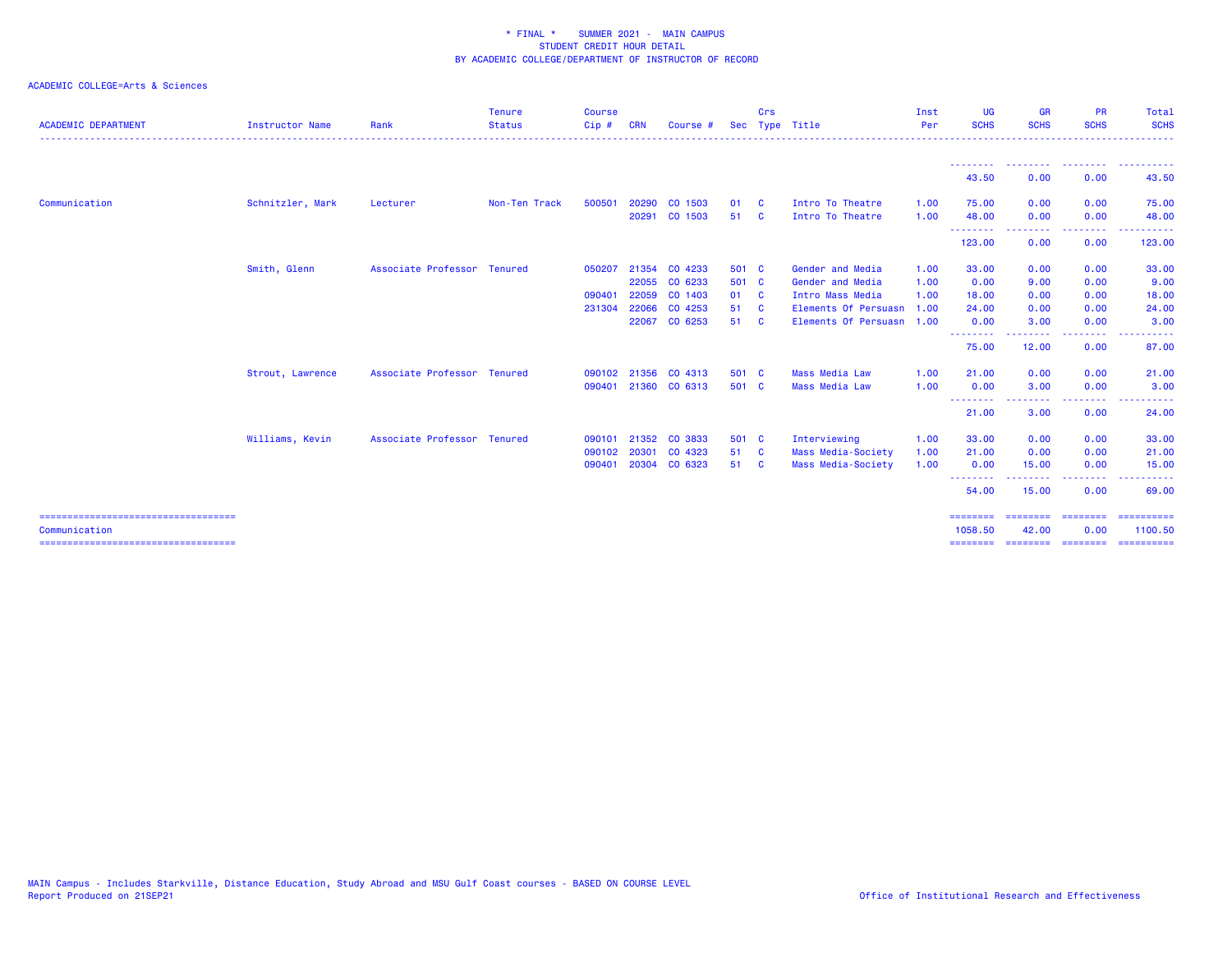| <b>ACADEMIC DEPARTMENT</b> | Instructor Name              | Rank         | <b>Tenure</b><br><b>Status</b> | <b>Course</b><br>Cip# | <b>CRN</b> | Course #             |       | Crs          | Sec Type Title            | Inst<br>Per | <b>UG</b><br><b>SCHS</b> | <b>GR</b><br><b>SCHS</b> | PR<br><b>SCHS</b>                                                                                                                 | Total<br><b>SCHS</b> |
|----------------------------|------------------------------|--------------|--------------------------------|-----------------------|------------|----------------------|-------|--------------|---------------------------|-------------|--------------------------|--------------------------|-----------------------------------------------------------------------------------------------------------------------------------|----------------------|
| English                    | Angelo, Carolyn              | Lecturer     | Non-Ten Track                  |                       |            | 231301 21433 EN 1113 | 552 C |              | En Composition II         | 1.00        | 27.00<br>.               | 0.00<br>.                | 0.00<br>$\frac{1}{2} \left( \frac{1}{2} \right) \left( \frac{1}{2} \right) \left( \frac{1}{2} \right) \left( \frac{1}{2} \right)$ | 27.00<br>.           |
|                            |                              |              |                                |                       |            |                      |       |              |                           |             | 27.00                    | 0.00                     | 0.00                                                                                                                              | 27.00                |
|                            | Barber, Kathryn              | Lecturer     | Non-Ten Track                  |                       |            | 231302 20516 EN 3303 | 02    | $\mathbf{C}$ | Creative Writing          | 1.00        | 48.00                    | 0.00                     | 0.00                                                                                                                              | 48.00                |
|                            |                              |              |                                |                       |            |                      |       |              |                           |             | 48.00                    | 0.00                     | 0.00                                                                                                                              | 48.00                |
|                            | Barton, Amy                  | Instructor   | Non-Ten Track                  | 140101                | 20706      | GE 6513              | 101 C |              | Engr. Writ. and Pres 1.00 |             | 0.00                     | 24.00                    | 0.00                                                                                                                              | 24.00                |
|                            |                              |              |                                |                       |            | 21485 GE 6513        | 501 C |              | Engr. Writ. and Pres 1.00 |             | 0.00<br>.                | 3.00                     | 0.00                                                                                                                              | 3.00                 |
|                            |                              |              |                                |                       |            |                      |       |              |                           |             | 0.00                     | 27.00                    | 0.00                                                                                                                              | 27.00                |
|                            | Bogard, LaToya               | Instructor   | Non-Ten Track                  | 231301                | 20510      | <b>EN 1113</b>       | E54 C |              | En Composition II         | 1.00        | 39.00                    | 0.00                     | 0.00                                                                                                                              | 39.00                |
|                            |                              |              |                                |                       |            | 231303 20705 GE 3513 | 54    | <b>C</b>     | <b>Technical Writing</b>  | 1.00        | 45.00                    | 0.00                     | 0.00                                                                                                                              | 45.00                |
|                            |                              |              |                                |                       |            |                      |       |              |                           |             | 84.00                    | 0.00                     | 0.00                                                                                                                              | 84.00                |
|                            | Brocato, John                | Non-Employee | Not Applicable                 |                       |            | 231303 20702 GE 3513 | 51    | C            | <b>Technical Writing</b>  | 1.00        | 33.00                    | 0.00                     | 0.00                                                                                                                              | 33.00                |
|                            |                              |              |                                |                       |            |                      |       |              |                           |             | 33.00                    | 0.00                     | 0.00                                                                                                                              | 33.00                |
|                            | Crescenzo, Michele           | Lecturer     | Non-Ten Track                  |                       |            | 231402 20515 EN 2253 | 51    | C            | American Lit After 1 1.00 |             | 39.00                    | 0.00                     | 0.00                                                                                                                              | 39.00                |
|                            |                              |              |                                |                       |            |                      |       |              |                           |             | 39.00                    | 0.00                     | 0.00                                                                                                                              | 39.00                |
|                            | Doughty, Catherine           | Instructor   | Non-Ten Track                  |                       |            | 230101 22248 EN 0103 | E51 C |              | <b>Basic English</b>      | 1.00        | 30.00                    | 0.00                     | 0.00                                                                                                                              | 30.00                |
|                            |                              |              |                                |                       |            |                      |       |              |                           |             | 30.00                    | 0.00                     | 0.00                                                                                                                              | 30.00                |
|                            | Garner, William              | Instructor   | Non-Ten Track                  |                       |            | 231301 20504 EN 1103 | E55 C |              | En Composition I          | 1.00        | 36.00                    | 0.00                     | 0.00                                                                                                                              | 36.00                |
|                            |                              |              |                                |                       |            |                      |       |              |                           |             | <u> - - - - - - - -</u>  |                          |                                                                                                                                   | <u>.</u>             |
|                            |                              |              |                                |                       |            |                      |       |              |                           |             | 36.00                    | 0.00                     | 0.00                                                                                                                              | 36.00                |
|                            | Gentry, Craig                | Lecturer     | Non-Ten Track                  |                       |            | 231301 20503 EN 1103 | E51 C |              | En Composition I          | 1.00        | 18.00                    | 0.00                     | 0.00                                                                                                                              | 18.00                |
|                            |                              |              |                                |                       |            |                      |       |              |                           |             | 18.00                    | 0.00                     | 0.00                                                                                                                              | 18.00                |
|                            | Gill, Amber                  | Lecturer     | Non-Ten Track                  | 231301                |            | 20501 EN 1103        | 52    | C            | En Composition I          | 1.00        | 42.00<br>.               | 0.00<br>المتمالين        | 0.00<br>$\omega$ is a set                                                                                                         | 42.00<br>والمستناب   |
|                            |                              |              |                                |                       |            |                      |       |              |                           |             | 42.00                    | 0.00                     | 0.00                                                                                                                              | 42.00                |
|                            | Grimes, John Aaron           | Instructor   | Non-Ten Track                  | 231303                | 20698      | GE 3513              | 01    | C            | <b>Technical Writing</b>  | 1.00        | 30.00                    | 0.00                     | 0.00                                                                                                                              | 30.00                |
|                            |                              |              |                                |                       | 20703      | GE 3513              | 52    | $\mathbf{C}$ | <b>Technical Writing</b>  | 1.00        | 45.00                    | 0.00                     | 0.00                                                                                                                              | 45.00                |
|                            |                              |              |                                |                       |            | 20704 GE 3513        | 53    | C            | <b>Technical Writing</b>  | 1.00        | 45.00<br>.               | 0.00<br>.                | 0.00<br>.                                                                                                                         | 45.00<br>.           |
|                            |                              |              |                                |                       |            |                      |       |              |                           |             | 120.00                   | 0.00                     | 0.00                                                                                                                              | 120.00               |
|                            | Higginbotham, Ciera Lecturer |              | Non-Ten Track                  |                       |            | 231302 20517 EN 3303 | 51    | <b>C</b>     | Creative Writing          | 1.00        | 48.00<br>.               | 0.00                     | 0.00<br>$\frac{1}{2} \left( \frac{1}{2} \right) \left( \frac{1}{2} \right) \left( \frac{1}{2} \right) \left( \frac{1}{2} \right)$ | 48.00<br>.           |
|                            |                              |              |                                |                       |            |                      |       |              |                           |             | 48.00                    | 0.00                     | 0.00                                                                                                                              | 48.00                |
|                            | Johnson, Logan               | Lecturer     | Non-Ten Track                  | 231401                |            | 20513 EN 2203        | 51    | C            | Intro To Literature       | 1.00        | 27.00                    | 0.00                     | 0.00                                                                                                                              | 27.00                |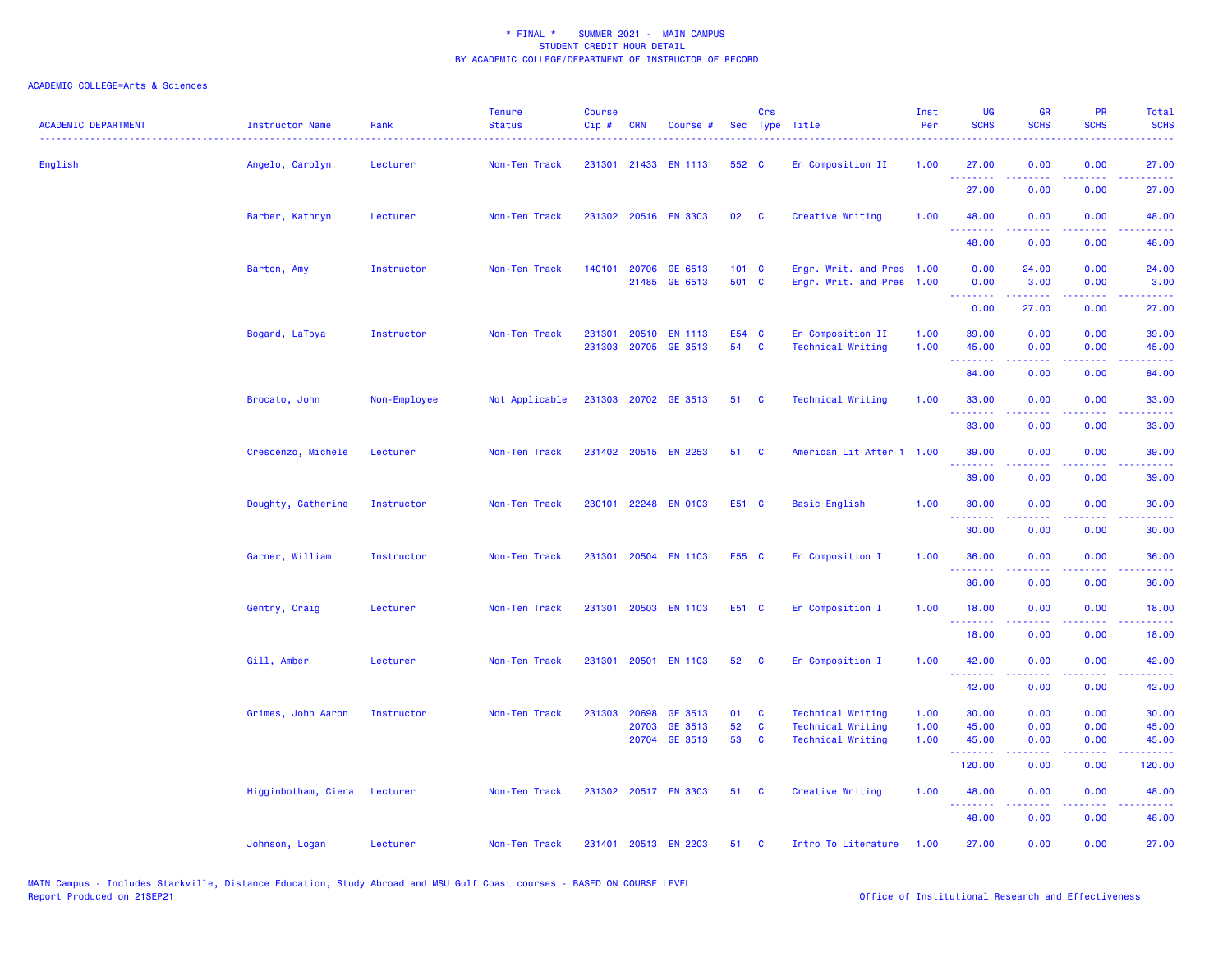| <b>ACADEMIC DEPARTMENT</b> | <b>Instructor Name</b> | Rank                        | <b>Tenure</b><br><b>Status</b> | <b>Course</b><br>Cip# | <b>CRN</b>     | Course #                     |                  | Crs          | Sec Type Title                                       | Inst<br>Per  | UG<br><b>SCHS</b>     | <b>GR</b><br><b>SCHS</b>                                                                                                                                     | <b>PR</b><br><b>SCHS</b>                                                                                                          | Total<br><b>SCHS</b> |
|----------------------------|------------------------|-----------------------------|--------------------------------|-----------------------|----------------|------------------------------|------------------|--------------|------------------------------------------------------|--------------|-----------------------|--------------------------------------------------------------------------------------------------------------------------------------------------------------|-----------------------------------------------------------------------------------------------------------------------------------|----------------------|
|                            |                        |                             |                                |                       |                |                              |                  |              |                                                      |              | 27.00                 | 0.00                                                                                                                                                         | 0.00                                                                                                                              | 27.00                |
| English                    | Kardos, Michael        | Professor                   | <b>Tenured</b>                 |                       |                | 239999 23280 EN 8000         | $01$ D           |              | Research / Thesis                                    | 1.00         | 0.00                  | 7.00                                                                                                                                                         | 0.00                                                                                                                              | 7.00                 |
|                            |                        |                             |                                |                       |                |                              |                  |              |                                                      |              | .<br>0.00             | 7.00                                                                                                                                                         | 0.00                                                                                                                              | 7.00                 |
|                            | Kimbrell, Karleigh     | Lecturer                    | Non-Ten Track                  |                       |                | 231301 20500 EN 1103         | 51               | $\mathbf{C}$ | En Composition I                                     | 1.00         | 21.00                 | 0.00                                                                                                                                                         | 0.00                                                                                                                              | 21.00                |
|                            |                        |                             |                                |                       |                |                              |                  |              |                                                      |              | .<br>21.00            | 0.00                                                                                                                                                         | 0.00                                                                                                                              | 21.00                |
|                            | Lammert, Thomas        | Instructor                  | Non-Ten Track                  |                       |                | 231301 23869 EN 1113         | 54               | C            | En Composition II                                    | 1.00         | 39.00                 | 0.00                                                                                                                                                         | 0.00                                                                                                                              | 39.00                |
|                            |                        |                             |                                |                       |                |                              |                  |              |                                                      |              | .<br>39.00            | 0.00                                                                                                                                                         | 0.00                                                                                                                              | 39.00                |
|                            | Leonard, Ashley        | Instructor                  | Non-Ten Track                  |                       |                | 231303 20518 EN 3313         | 51               | $\mathbf{C}$ | Writing for the Work 1.00                            |              | 57.00                 | 0.00                                                                                                                                                         | 0.00                                                                                                                              | 57.00                |
|                            |                        |                             |                                |                       |                |                              |                  |              |                                                      |              | .<br>57.00            | 0.00                                                                                                                                                         | 0.00                                                                                                                              | 57.00                |
|                            | Marcus, Gregory        | Lecturer                    | Non-Ten Track                  |                       |                | 231301 20506 EN 1113         | 03               | <b>C</b>     | En Composition II                                    | 1.00         | 27.00<br>. <b>.</b>   | 0.00                                                                                                                                                         | 0.00                                                                                                                              | 27.00                |
|                            |                        |                             |                                |                       |                |                              |                  |              |                                                      |              | 27.00                 | 0.00                                                                                                                                                         | 0.00                                                                                                                              | 27.00                |
|                            | Mattison, Suzanne      | Lecturer                    | Non-Ten Track                  |                       |                | 010802 21258 AELC 3203 501 C |                  |              | Prof Writing ANR Hum 1.00                            |              | 33.00<br>. <b>.</b>   | 0.00                                                                                                                                                         | 0.00<br>$\frac{1}{2} \left( \frac{1}{2} \right) \left( \frac{1}{2} \right) \left( \frac{1}{2} \right) \left( \frac{1}{2} \right)$ | 33.00                |
|                            |                        |                             |                                |                       |                |                              |                  |              |                                                      |              | 33.00                 | 0.00                                                                                                                                                         | 0.00                                                                                                                              | 33.00                |
|                            | Nordin, Alexis         | Instructor                  | Non-Ten Track                  | 231303                | 20699<br>20700 | GE 3513<br>GE 3513           | 02<br>03         | C<br>C       | <b>Technical Writing</b><br><b>Technical Writing</b> | 1.00<br>1.00 | 42.00<br>39.00        | 0.00<br>0.00                                                                                                                                                 | 0.00<br>0.00                                                                                                                      | 42.00<br>39.00       |
|                            |                        |                             |                                |                       |                |                              |                  |              |                                                      |              | 2.2.2.2.2.2<br>81.00  | 0.00                                                                                                                                                         | 0.00                                                                                                                              | 81.00                |
|                            | Olson, Peter           | Lecturer                    | Non-Ten Track                  |                       |                | 231301 21432 EN 1113         | 551 C            |              | En Composition II                                    | 1.00         | 18.00                 | 0.00                                                                                                                                                         | 0.00                                                                                                                              | 18.00                |
|                            |                        |                             |                                |                       |                |                              |                  |              |                                                      |              | 18.00                 | 0.00                                                                                                                                                         | 0.00                                                                                                                              | 18.00                |
|                            | Parr, Susan            | Instructor                  | Non-Ten Track                  |                       |                | 131401 23230 EAP 5323        | 104 <sub>C</sub> |              | Academic Research an 1.00                            |              | 9.00                  | 0.00                                                                                                                                                         | 0.00                                                                                                                              | 9.00                 |
|                            |                        |                             |                                |                       |                |                              |                  |              |                                                      |              | 9.00                  | 0.00                                                                                                                                                         | 0.00                                                                                                                              | 9.00                 |
|                            | Pate, Laura            | Instructor                  | Non-Ten Track                  |                       |                | 130301 20814 LSK 1033        | 02               | $\mathbf{C}$ | Fund of Achievement                                  | 1.00         | 60.00                 | 0.00                                                                                                                                                         | 0.00                                                                                                                              | 60.00                |
|                            |                        |                             |                                |                       |                |                              |                  |              |                                                      |              | . <u>.</u> .<br>60.00 | 0.00                                                                                                                                                         | 0.00                                                                                                                              | 60.00                |
|                            | Pizer, Ginger          | Associate Professor Tenured |                                |                       | 160102 22213   | <b>EN 4403</b>               | 501 C            |              | Intro To Linguistics 1.00                            |              | 15.00                 | 0.00                                                                                                                                                         | 0.00                                                                                                                              | 15.00                |
|                            |                        |                             |                                |                       |                | 22214 EN 6403                | 501 C            |              | Intro To Linguistics 1.00                            |              | 0.00<br>.             | 3.00                                                                                                                                                         | 0.00<br>والمستناء                                                                                                                 | 3.00                 |
|                            |                        |                             |                                |                       |                |                              |                  |              |                                                      |              | 15.00                 | 3.00                                                                                                                                                         | 0.00                                                                                                                              | 18.00                |
|                            | Pounds, Shunecy        | Lecturer                    | Non-Ten Track                  |                       |                | 231301 22246 EN 1103         | 01 C             |              | En Composition I                                     | 1.00         | 36.00<br>.            | 0.00<br>$\frac{1}{2} \left( \frac{1}{2} \right) \left( \frac{1}{2} \right) \left( \frac{1}{2} \right) \left( \frac{1}{2} \right) \left( \frac{1}{2} \right)$ | 0.00<br>.                                                                                                                         | 36.00                |
|                            |                        |                             |                                |                       |                |                              |                  |              |                                                      |              | 36.00                 | 0.00                                                                                                                                                         | 0.00                                                                                                                              | 36.00                |
|                            | Sanders, Shelly        | Instructor                  | Non-Ten Track                  |                       |                | 231303 20701 GE 3513         | 04               | C            | <b>Technical Writing</b>                             | 1.00         | 45.00                 | 0.00                                                                                                                                                         | 0.00                                                                                                                              | 45.00                |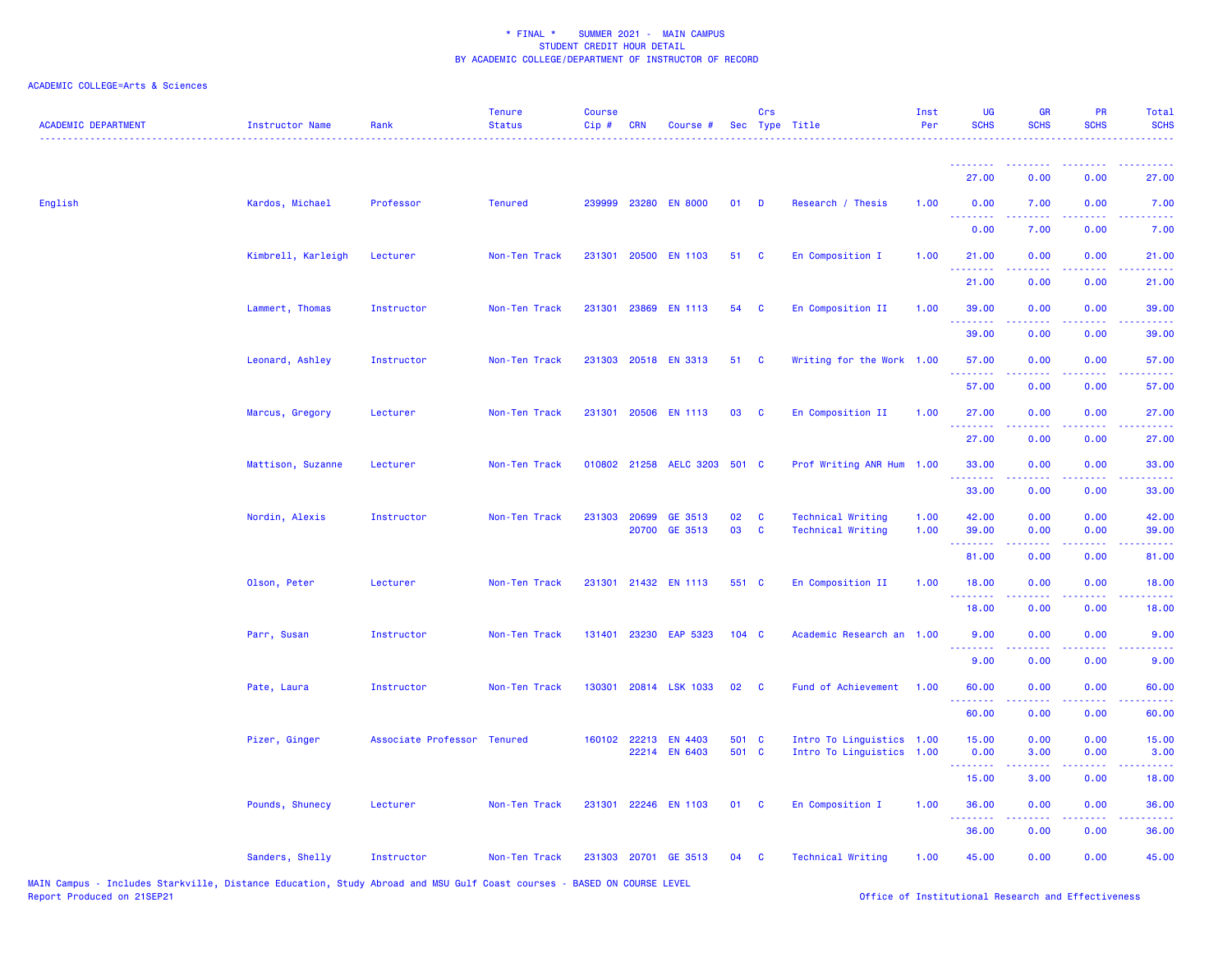| <b>ACADEMIC DEPARTMENT</b> | <b>Instructor Name</b> | Rank       | <b>Tenure</b><br><b>Status</b> | <b>Course</b><br>Cip# | <b>CRN</b> | Course #                                                |                       | Crs      | Sec Type Title                                                      | Inst<br>Per          | <b>UG</b><br><b>SCHS</b>         | <b>GR</b><br><b>SCHS</b>                                                                                                                                     | <b>PR</b><br><b>SCHS</b>                                                                                                          | Total<br><b>SCHS</b>      |
|----------------------------|------------------------|------------|--------------------------------|-----------------------|------------|---------------------------------------------------------|-----------------------|----------|---------------------------------------------------------------------|----------------------|----------------------------------|--------------------------------------------------------------------------------------------------------------------------------------------------------------|-----------------------------------------------------------------------------------------------------------------------------------|---------------------------|
|                            |                        |            |                                |                       |            |                                                         |                       |          |                                                                     |                      | --------<br>45.00                | --------<br>0.00                                                                                                                                             | --------<br>0.00                                                                                                                  | .<br>45.00                |
| English                    | Schmidt, Karen         | Instructor | Non-Ten Track                  | 231301                |            | 20508 EN 1113                                           | 53                    | <b>C</b> | En Composition II                                                   | 1.00                 | 42.00                            | 0.00                                                                                                                                                         | 0.00                                                                                                                              | 42.00                     |
|                            |                        |            |                                |                       |            |                                                         |                       |          |                                                                     |                      | --------<br>42.00                | $\frac{1}{2} \left( \frac{1}{2} \right) \left( \frac{1}{2} \right) \left( \frac{1}{2} \right) \left( \frac{1}{2} \right) \left( \frac{1}{2} \right)$<br>0.00 | $\frac{1}{2} \left( \frac{1}{2} \right) \left( \frac{1}{2} \right) \left( \frac{1}{2} \right) \left( \frac{1}{2} \right)$<br>0.00 | 42.00                     |
|                            | Sheperis, Claire       | Instructor | Non-Ten Track                  | 231401                | 23929      | <b>EN 2203</b>                                          | 03                    | - C      | Intro To Literature                                                 | 1.00                 | 39.00                            | 0.00                                                                                                                                                         | 0.00                                                                                                                              | 39.00                     |
|                            |                        |            |                                |                       |            |                                                         |                       |          |                                                                     |                      | --------<br>39.00                | 0.00                                                                                                                                                         | 0.00                                                                                                                              | 39.00                     |
|                            | Stinson, Emily         | Instructor | Non-Ten Track                  |                       |            | 231401 21435 EN 2203                                    | 501 C                 |          | Intro To Literature                                                 | 1.00                 | 39.00                            | 0.00                                                                                                                                                         | 0.00                                                                                                                              | 39.00                     |
|                            |                        |            |                                |                       |            |                                                         |                       |          |                                                                     |                      | --------<br>39.00                | 0.00                                                                                                                                                         | 0.00                                                                                                                              | 39.00                     |
|                            | Thompson, Jessica      | Instructor | Non-Ten Track                  |                       |            | 231401 21437 EN 2203                                    | 551 C                 |          | Intro To Literature                                                 | 1.00                 | 30.00                            | 0.00                                                                                                                                                         | 0.00                                                                                                                              | 30.00                     |
|                            |                        |            |                                |                       |            |                                                         |                       |          |                                                                     |                      | --------<br>30.00                | 0.00                                                                                                                                                         | 0.00                                                                                                                              | 30.00                     |
|                            | Trimm, James           | Lecturer   | Non-Ten Track                  | 231401                |            | 20511 EN 2203<br>20514 EN 2203                          | 01<br>52 C            | <b>C</b> | Intro To Literature<br>Intro To Literature                          | 1.00<br>1.00         | 45.00<br>45.00                   | 0.00<br>0.00                                                                                                                                                 | 0.00<br>0.00                                                                                                                      | 45.00<br>45.00            |
|                            |                        |            |                                |                       |            |                                                         |                       |          |                                                                     |                      | ---------<br>90.00               | ------<br>0.00                                                                                                                                               | .<br>0.00                                                                                                                         | 90.00                     |
|                            | Voller, Leslie         | Instructor | Non-Ten Track                  | 230101                | 22247      | <b>EN 0103</b><br>23672 EN 0103<br>231401 20512 EN 2203 | 51 C<br>E52 C<br>02 C |          | <b>Basic English</b><br><b>Basic English</b><br>Intro To Literature | 1.00<br>1.00<br>1.00 | 30.00<br>21.00<br>45.00          | 0.00<br>0.00<br>0.00                                                                                                                                         | 0.00<br>0.00<br>0.00                                                                                                              | 30.00<br>21.00<br>45.00   |
|                            |                        |            |                                |                       |            |                                                         |                       |          |                                                                     |                      | .<br>96.00                       | $\frac{1}{2} \left( \frac{1}{2} \right) \left( \frac{1}{2} \right) \left( \frac{1}{2} \right) \left( \frac{1}{2} \right)$<br>0.00                            | 0.00                                                                                                                              | 96.00                     |
| English                    |                        |            |                                |                       |            |                                                         |                       |          |                                                                     |                      | ========<br>1329,00<br>========= | <b>EBBERER</b><br>37.00                                                                                                                                      | <b>EEEEEEE</b><br>0.00                                                                                                            | $=$ ==========<br>1366.00 |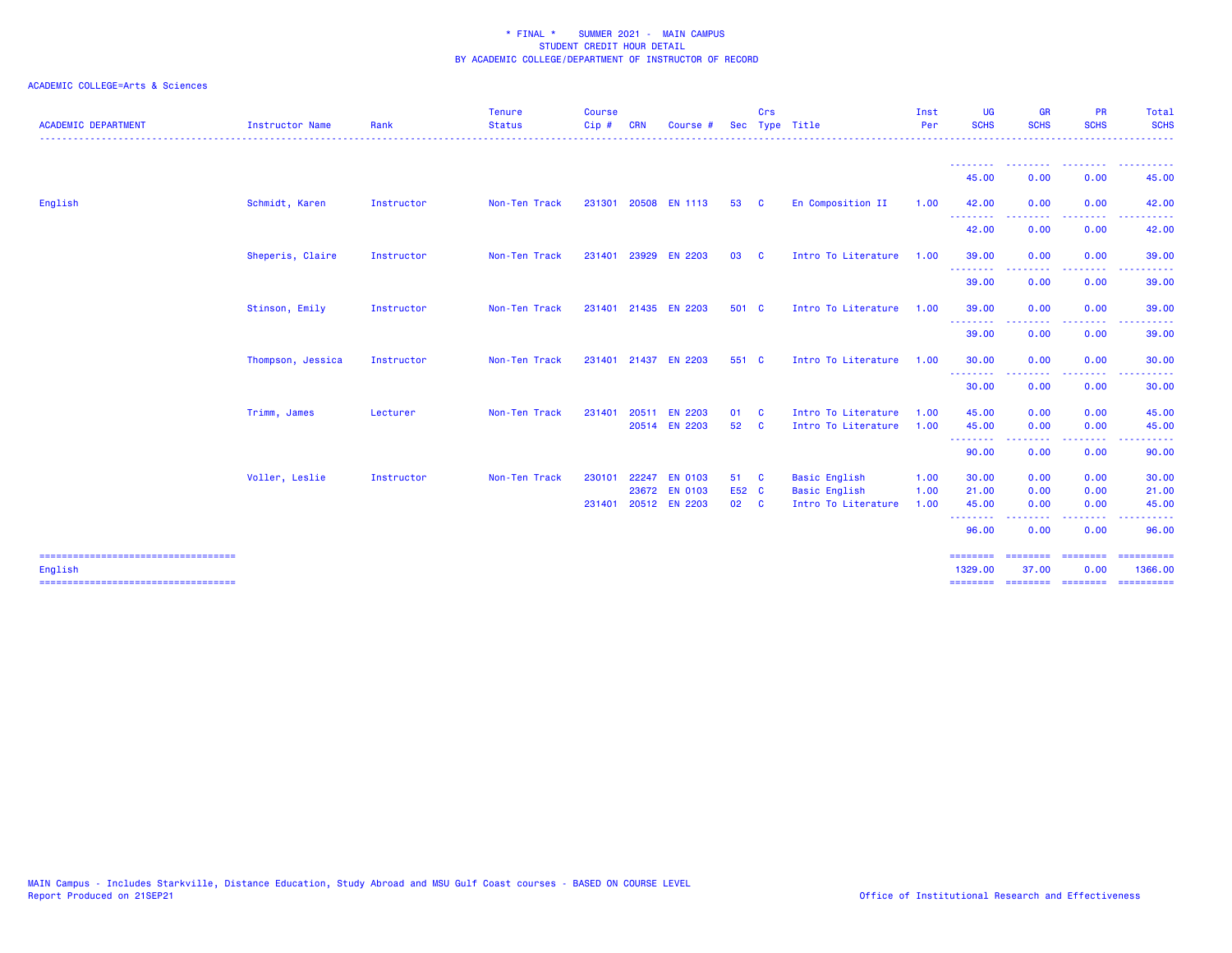| <b>ACADEMIC DEPARTMENT</b> | <b>Instructor Name</b>         | Rank                              | <b>Tenure</b><br><b>Status</b> | <b>Course</b><br>Cip# | <b>CRN</b> | Course #             |                  | Crs      | Sec Type Title            | Inst<br>Per | <b>UG</b><br><b>SCHS</b>                                                                                                          | <b>GR</b><br><b>SCHS</b>                                                                                                           | PR<br><b>SCHS</b>                   | Total<br><b>SCHS</b>            |
|----------------------------|--------------------------------|-----------------------------------|--------------------------------|-----------------------|------------|----------------------|------------------|----------|---------------------------|-------------|-----------------------------------------------------------------------------------------------------------------------------------|------------------------------------------------------------------------------------------------------------------------------------|-------------------------------------|---------------------------------|
|                            |                                |                                   |                                |                       |            |                      |                  |          |                           |             |                                                                                                                                   |                                                                                                                                    |                                     |                                 |
| Geosciences                | Ambinakudige, Shrini Professor |                                   | <b>Tenured</b>                 | 450701                | 22089      | GR 6303              | 01               | B        | Principles of GIS         | 1.00        | 0.00                                                                                                                              | 3.00                                                                                                                               | 0.00                                | 3.00                            |
|                            |                                |                                   |                                |                       | 23521      | <b>GR 9000</b>       | 103 D            |          | Research/Dissertatio      | 1.00        | 0.00                                                                                                                              | 6.00                                                                                                                               | 0.00                                | 6.00                            |
|                            |                                |                                   |                                |                       |            | 450702 22088 GR 4303 | 01               | B        | Principles of GIS         | 1.00        | 63.00<br>.                                                                                                                        | 0.00<br>22222                                                                                                                      | 0.00<br>.                           | 63.00<br>.                      |
|                            |                                |                                   |                                |                       |            |                      |                  |          |                           |             | 63.00                                                                                                                             | 9.00                                                                                                                               | 0.00                                | 72.00                           |
|                            | Brown, Michael E.              | Professor                         | <b>Tenured</b>                 | 400401                |            | 21545 GR 8573        | 501 S            |          | Research Applied Met 1.00 |             | 0.00                                                                                                                              | 33.00                                                                                                                              | 0.00                                | 33.00                           |
|                            |                                |                                   |                                |                       | 21546      | GR 8573              | 502 S            |          | Research Applied Met      | 1.00        | 0.00                                                                                                                              | 33.00                                                                                                                              | 0.00                                | 33.00                           |
|                            |                                |                                   |                                |                       | 21547      | GR 8573              | 503 S            |          | Research Applied Met      | 1.00        | 0.00                                                                                                                              | 36.00                                                                                                                              | 0.00                                | 36.00                           |
|                            |                                |                                   |                                | 400601                |            | 23282 GR 8191        | 501 S            |          | <b>Geoscience Review</b>  | 1.00        | 0.00<br>.                                                                                                                         | 2.00<br>المتمالين                                                                                                                  | 0.00<br>.                           | 2.00<br>.                       |
|                            |                                |                                   |                                |                       |            |                      |                  |          |                           |             | 0.00                                                                                                                              | 104.00                                                                                                                             | 0.00                                | 104.00                          |
|                            | Clary, Renee                   | Professor                         | <b>Tenured</b>                 | 400601                | 22256      | GG 9000              | 001 D            |          | Research/Dissertatio      | 1.00        | 0.00                                                                                                                              | 1.00                                                                                                                               | 0.00                                | 1.00                            |
|                            |                                |                                   |                                |                       | 23663      | GG 8000              | $105$ D          |          | Research / Thesis         | 1.00        | 0.00                                                                                                                              | 1.00                                                                                                                               | 0.00                                | 1.00                            |
|                            |                                |                                   |                                | 400603                | 21505      | GG 8423              | 501 C            |          | Earthquakes & Volcan      | 1.00        | 0.00                                                                                                                              | 45.00                                                                                                                              | 0.00                                | 45.00                           |
|                            |                                |                                   |                                | 400604                | 21504      | GG 8343              | 501 C            |          | Paleo of Dinosaurs        | 1.00        | 0.00<br><u>.</u>                                                                                                                  | 24.00<br>بالأبادي                                                                                                                  | 0.00<br>د د د د .                   | 24.00<br>.                      |
|                            |                                |                                   |                                |                       |            |                      |                  |          |                           |             | 0.00                                                                                                                              | 71.00                                                                                                                              | 0.00                                | 71.00                           |
|                            | Crockett, Destiny              | Grad Teach Assist                 | Not Applicable                 | 450701                |            | 20717 GR 3113        | 101 C            |          | Conserv Of Nat Res        | 1.00        | 42.00                                                                                                                             | 0.00                                                                                                                               | 0.00                                | 42.00                           |
|                            |                                |                                   |                                |                       |            |                      |                  |          |                           |             | .<br>42.00                                                                                                                        | .<br>0.00                                                                                                                          | ----<br>0.00                        | .<br>42.00                      |
|                            | Croskery, Craig                | Lecturer                          | Non-Ten Track                  | 450701                |            | 22087 GR 1123        | 102 <sub>c</sub> |          | Intro World Geog          | 1.00        | 51.00                                                                                                                             | 0.00                                                                                                                               | 0.00                                | 51.00                           |
|                            |                                |                                   |                                |                       |            |                      |                  |          |                           |             | 51.00                                                                                                                             | 0.00                                                                                                                               | 0.00                                | 51.00                           |
|                            | Dash, Padmanava                | Associate Professor Tenured       |                                | 450701                | 22741      | GR 6343              | 501 B            |          | Adv Remot Sensing/Ge 1.00 |             | 0.00                                                                                                                              | 18.00                                                                                                                              | 0.00                                | 18.00                           |
|                            |                                |                                   |                                |                       | 23494      | <b>GR 7000</b>       | $101$ I          |          | Directed Indiv Study 1.00 |             | 0.00                                                                                                                              | 3.00                                                                                                                               | 0.00                                | 3.00                            |
|                            |                                |                                   |                                |                       |            | 450702 22740 GR 4343 | 501 B            |          | Adv Remot Sensing/Ge 1.00 |             | 3.00                                                                                                                              | 0.00                                                                                                                               | 0.00                                | 3.00                            |
|                            |                                |                                   |                                |                       |            |                      |                  |          |                           |             | .<br>3.00                                                                                                                         | $\frac{1}{2} \left( \frac{1}{2} \right) \left( \frac{1}{2} \right) \left( \frac{1}{2} \right) \left( \frac{1}{2} \right)$<br>21.00 | د د د د<br>0.00                     | $\omega$ is $\omega$ .<br>24.00 |
|                            | Dyer, Jamie                    | Professor                         | <b>Tenured</b>                 | 450701                | 23321      | <b>GR 8000</b>       | $104$ D          |          | Research / Thesis         | 1.00        | 0.00<br>.                                                                                                                         | 6.00<br>.                                                                                                                          | 0.00<br>$\sim$ $\sim$ $\sim$ $\sim$ | 6.00<br>2222.                   |
|                            |                                |                                   |                                |                       |            |                      |                  |          |                           |             | 0.00                                                                                                                              | 6.00                                                                                                                               | 0.00                                | 6.00                            |
|                            | Ezell, John                    | Non-Employee                      | Not Applicable                 |                       |            | 450702 21535 GR 8400 | 501 E            |          | Field Meth In Geosci 1.00 |             | 0.00<br>$\frac{1}{2} \left( \frac{1}{2} \right) \left( \frac{1}{2} \right) \left( \frac{1}{2} \right) \left( \frac{1}{2} \right)$ | 19.00                                                                                                                              | 0.00                                | 19.00                           |
|                            |                                |                                   |                                |                       |            |                      |                  |          |                           |             | 0.00                                                                                                                              | 19.00                                                                                                                              | 0.00                                | 19.00                           |
|                            | Ferdush, Jannatul              | Grad Teach Assist                 | Not Applicable                 | 400601                | 21487      | GG 1111              | 501 L            |          | Earth Science I Lab       | 1.00        | 17.00                                                                                                                             | 0.00                                                                                                                               | 0.00                                | 17.00                           |
|                            |                                |                                   |                                |                       |            | 22082 GG 1111        | 101 L            |          | Earth Science I Lab       | 1.00        | 11.00                                                                                                                             | 0.00                                                                                                                               | 0.00                                | 11.00                           |
|                            |                                |                                   |                                |                       |            | 22083 GG 1111        | 102 L            |          | Earth Science I Lab       | 1.00        | 13.00<br><u>.</u>                                                                                                                 | 0.00<br>22222                                                                                                                      | 0.00<br>.                           | 13.00<br>.                      |
|                            |                                |                                   |                                |                       |            |                      |                  |          |                           |             | 41.00                                                                                                                             | 0.00                                                                                                                               | 0.00                                | 41.00                           |
|                            | Fraza, Erik                    | Clinical Assist Pro Non-Ten Track |                                | 400404                | 21516      | GR 4473              | 501 C            |          | Numerical Wx Predict 1.00 |             | 93.00                                                                                                                             | 0.00                                                                                                                               | 0.00                                | 93.00                           |
|                            |                                |                                   |                                |                       | 21517      | GR 4473              | 502 C            |          | Numerical Wx Predict 1.00 |             | 99.00                                                                                                                             | 0.00                                                                                                                               | 0.00                                | 99.00                           |
|                            |                                |                                   |                                |                       | 21520      | GR 4640              | 501 E            |          | Met Internship            | 1.00        | 1.00                                                                                                                              | 0.00                                                                                                                               | 0.00                                | 1.00                            |
|                            |                                |                                   |                                |                       | 21524      | GR 4933              | 501 C            |          | Dynamic Meteorology       | 1.00        | 21.00                                                                                                                             | 0.00                                                                                                                               | 0.00                                | 21.00                           |
|                            |                                |                                   |                                |                       | 21527      | GR 6473              | 501 C            |          | Numerical Wx Predict 1.00 |             | 0.00                                                                                                                              | 21.00                                                                                                                              | 0.00                                | 21.00                           |
|                            |                                |                                   |                                | 450701                | 21531      | GR 6933              | 501              | <b>C</b> | Dynamic Meteorology       | 1.00        | 0.00                                                                                                                              | 6.00                                                                                                                               | 0.00                                | 6.00                            |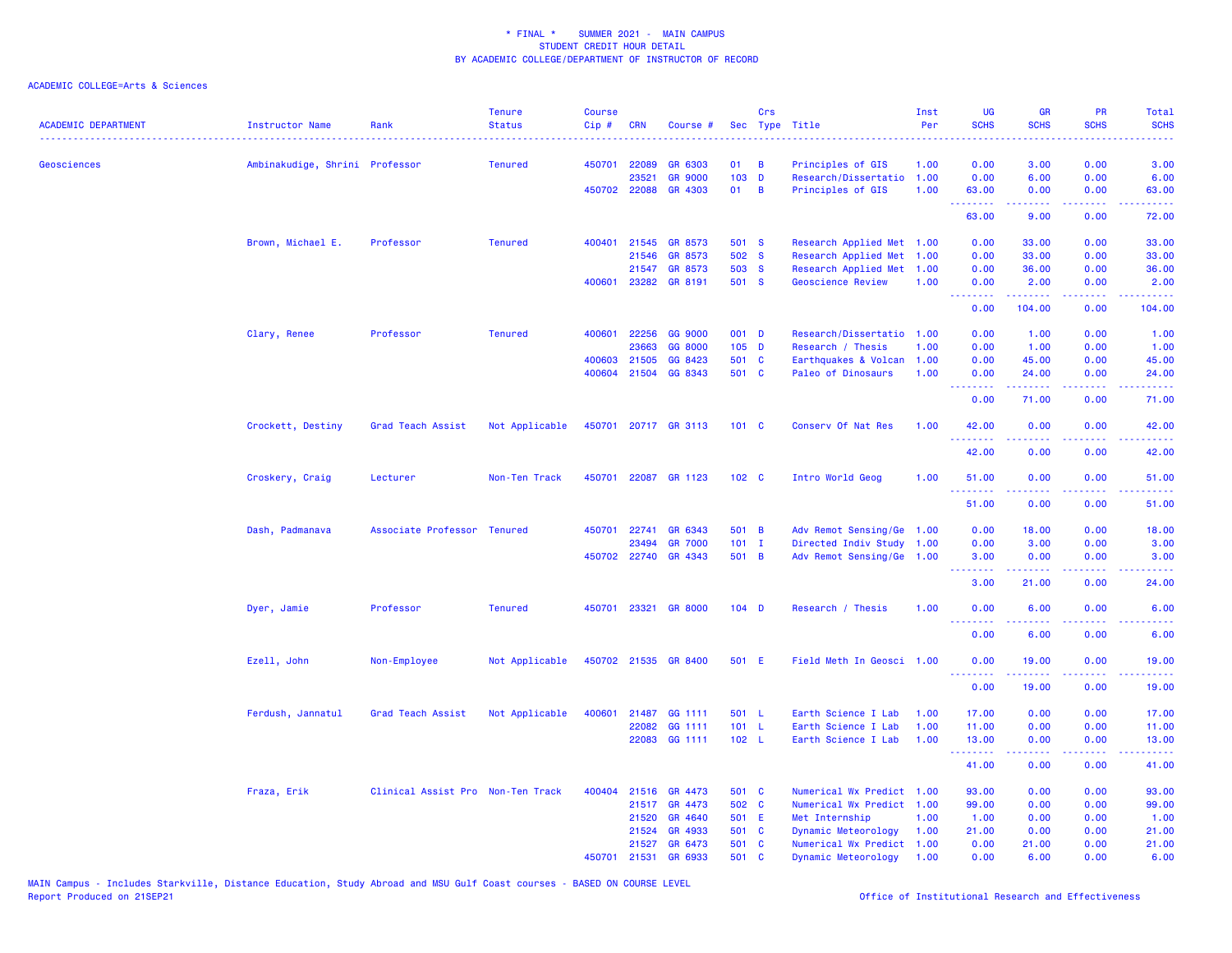| <b>ACADEMIC DEPARTMENT</b> | Instructor Name<br><u>.</u> | Rank                                             | <b>Tenure</b><br><b>Status</b> | <b>Course</b><br>Cip# | <b>CRN</b>   | Course #             |                  | Crs | Sec Type Title            | Inst<br>Per | <b>UG</b><br><b>SCHS</b> | <b>GR</b><br><b>SCHS</b>                                                                                                                                     | <b>PR</b><br><b>SCHS</b>                                                                                                          | Total<br><b>SCHS</b> |
|----------------------------|-----------------------------|--------------------------------------------------|--------------------------------|-----------------------|--------------|----------------------|------------------|-----|---------------------------|-------------|--------------------------|--------------------------------------------------------------------------------------------------------------------------------------------------------------|-----------------------------------------------------------------------------------------------------------------------------------|----------------------|
| Geosciences                | Fraza, Erik                 | Clinical Assist Pro Non-Ten Track                |                                | 450701                | 23966        | <b>GR 8000</b>       | 503 D            |     | Research / Thesis         | 1.00        | 0.00                     | 3.00                                                                                                                                                         | 0.00                                                                                                                              | 3.00                 |
|                            |                             |                                                  |                                |                       | 24005        | GR 4000              | 501 I            |     | Directed Indiv Study 1.00 |             | 2.00<br>.                | 0.00<br>$\frac{1}{2} \left( \frac{1}{2} \right) \left( \frac{1}{2} \right) \left( \frac{1}{2} \right) \left( \frac{1}{2} \right) \left( \frac{1}{2} \right)$ | 0.00<br>والمحامر                                                                                                                  | 2.00                 |
|                            |                             |                                                  |                                |                       |              |                      |                  |     |                           |             | 216.00                   | 30.00                                                                                                                                                        | 0.00                                                                                                                              | 246.00               |
|                            |                             | Fuhrmann, Christophe Associate Professor Tenured |                                | 400401                | 21528        | GR 6643              | 501 C            |     | Physical Climatology      | 1.00        | 0.00                     | 54.00                                                                                                                                                        | 0.00                                                                                                                              | 54.00                |
|                            |                             |                                                  |                                |                       | 21548        | GR 8633              | 501 C            |     | Climate Change            | 1.00        | 0.00                     | 51.00                                                                                                                                                        | 0.00                                                                                                                              | 51.00                |
|                            |                             |                                                  |                                |                       | 21549        | GR 8633              | 502 C            |     | Climate Change            | 1.00        | 0.00                     | 54.00                                                                                                                                                        | 0.00                                                                                                                              | 54.00                |
|                            |                             |                                                  |                                |                       | 21550        | GR 8633              | 503 C            |     | Climate Change            | 1.00        | 0.00                     | 60.00                                                                                                                                                        | 0.00                                                                                                                              | 60.00                |
|                            |                             |                                                  |                                |                       | 450701 23392 | <b>GR 8000</b>       | 501 D            |     | Research / Thesis         | 1.00        | 0.00                     | 3.00                                                                                                                                                         | 0.00                                                                                                                              | 3.00                 |
|                            |                             |                                                  |                                |                       | 23995        | <b>GR 7000</b>       | $01$ I           |     | Directed Indiv Study      | 1.00        | 0.00<br>.                | 1.00<br>.                                                                                                                                                    | 0.00<br>.                                                                                                                         | 1.00<br>22222        |
|                            |                             |                                                  |                                |                       |              |                      |                  |     |                           |             | 0.00                     | 223.00                                                                                                                                                       | 0.00                                                                                                                              | 223.00               |
|                            | Gutter, Barrett             | Clinical Assist Pro Non-Ten Track                |                                | 400404                | 21525        | GR 4963              | 501 C            |     | Mesoscale Meteorolog      | 1.00        | 30.00                    | 0.00                                                                                                                                                         | 0.00                                                                                                                              | 30.00                |
|                            |                             |                                                  |                                | 400601                | 23402        | GR 8423              | 502 S            |     | Virtual Field Method      | 1.00        | 0.00                     | 27.00                                                                                                                                                        | 0.00                                                                                                                              | 27.00                |
|                            |                             |                                                  |                                |                       | 23403        | GR 8423              | 503 S            |     | Virtual Field Method      | 1.00        | 0.00                     | 21.00                                                                                                                                                        | 0.00                                                                                                                              | 21.00                |
|                            |                             |                                                  |                                |                       | 450701 21532 | GR 6963              | 501 C            |     | Mesoscale Meteorolo       | 1.00        | 0.00                     | 18.00                                                                                                                                                        | 0.00                                                                                                                              | 18.00                |
|                            |                             |                                                  |                                |                       | 23297        | <b>GR 8000</b>       | 103 <sub>D</sub> |     | Research / Thesis         | 1.00        | 0.00<br>.                | 1.00<br>.                                                                                                                                                    | 0.00<br>.                                                                                                                         | 1.00<br>.            |
|                            |                             |                                                  |                                |                       |              |                      |                  |     |                           |             | 30.00                    | 67.00                                                                                                                                                        | 0.00                                                                                                                              | 97.00                |
|                            | Haney, Christa              | Clinical Assist Pro Non-Ten Track                |                                |                       | 231303 21495 | GG 4333              | 501 C            |     | Geowriting                | 1.00        | 60.00                    | 0.00                                                                                                                                                         | 0.00                                                                                                                              | 60.00                |
|                            |                             |                                                  |                                |                       | 21496        | GG 4333              | 502 C            |     | Geowriting                | 1.00        | 33.00                    | 0.00                                                                                                                                                         | 0.00                                                                                                                              | 33.00                |
|                            |                             |                                                  |                                |                       | 400607 21493 | GG 3603              | 501 C            |     | Intro To Oceanograph      | 1.00        | 90.00                    | 0.00                                                                                                                                                         | 0.00                                                                                                                              | 90.00                |
|                            |                             |                                                  |                                |                       |              | 21494 GG 3603        | 502 C            |     | Intro To Oceanograph 1.00 |             | 72.00<br>.               | 0.00<br>.                                                                                                                                                    | 0.00<br>$\frac{1}{2} \left( \frac{1}{2} \right) \left( \frac{1}{2} \right) \left( \frac{1}{2} \right) \left( \frac{1}{2} \right)$ | 72.00<br>.           |
|                            |                             |                                                  |                                |                       |              |                      |                  |     |                           |             | 255.00                   | 0.00                                                                                                                                                         | 0.00                                                                                                                              | 255.00               |
|                            | Holliday, Brian             | Grad Research Assis Not Applicable               |                                |                       | 400404 21523 | GR 4733              | 501 C            |     | Synoptic Meteorology      | 0.90        | 35.10                    | 0.00                                                                                                                                                         | 0.00                                                                                                                              | 35.10                |
|                            |                             |                                                  |                                |                       | 450701 21529 | GR 6733              | 501 C            |     | Synoptic Meteorology 0.90 |             | 0.00                     | 2.70                                                                                                                                                         | 0.00                                                                                                                              | 2.70                 |
|                            |                             |                                                  |                                |                       |              |                      |                  |     |                           |             | .<br>35.10               | 22222<br>2.70                                                                                                                                                | د د د د .<br>0.00                                                                                                                 | المتمامين<br>37.80   |
|                            | Intsiful, Adjoa             | Grad Teach Assist                                | Not Applicable                 | 450701                |              | 22086 GR 1123        | 101 C            |     | Intro World Geog          | 1.00        | 42.00                    | 0.00                                                                                                                                                         | 0.00                                                                                                                              | 42.00                |
|                            |                             |                                                  |                                |                       |              |                      |                  |     |                           |             | .<br>42.00               | .<br>0.00                                                                                                                                                    | $\frac{1}{2}$<br>0.00                                                                                                             | .<br>42.00           |
|                            |                             |                                                  |                                |                       |              |                      |                  |     |                           |             |                          |                                                                                                                                                              |                                                                                                                                   |                      |
|                            | Islam, MD Tazmul            | Non-Employee                                     | Not Applicable                 |                       |              | 450701 21509 GR 1123 | 501 C            |     | Intro World Geog          | 1.00        | 54.00                    | 0.00                                                                                                                                                         | 0.00                                                                                                                              | 54.00                |
|                            |                             |                                                  |                                |                       |              |                      |                  |     |                           |             | 54.00                    | 0.00                                                                                                                                                         | 0.00                                                                                                                              | 54.00                |
|                            | Jimenez, Angel              | Grad Teach Assist                                | Not Applicable                 |                       |              | 400601 22078 GG 1113 | 001 C            |     | Survey Earth Sci I        | 1.00        | 39.00<br>.               | 0.00                                                                                                                                                         | 0.00                                                                                                                              | 39.00                |
|                            |                             |                                                  |                                |                       |              |                      |                  |     |                           |             | 39.00                    | 0.00                                                                                                                                                         | 0.00                                                                                                                              | 39.00                |
|                            | Kirkland, Brenda            | Non-Employee                                     | Not Applicable                 |                       |              | 400601 21507 GG 8643 | 501 B            |     | Carbonate Petrograph 1.00 |             | 0.00                     | 12.00                                                                                                                                                        | 0.00                                                                                                                              | 12.00                |
|                            |                             |                                                  |                                |                       |              |                      |                  |     |                           |             | . <b>.</b><br>0.00       | 12.00                                                                                                                                                        | 0.00                                                                                                                              | .<br>12.00           |
|                            | Lalk, Sarah                 | Clinical Assist Pro Non-Ten Track                |                                | 400601                | 21497        | GG 4523              | 501 C            |     | Coastal Environments      | 1.00        | 3.00                     | 0.00                                                                                                                                                         | 0.00                                                                                                                              | 3.00                 |
|                            |                             |                                                  |                                |                       | 21498        | GG 6523              | 501 C            |     | Coastal Environments      | 1.00        | 0.00                     | 36.00                                                                                                                                                        | 0.00                                                                                                                              | 36.00                |
|                            |                             |                                                  |                                |                       | 21502        | GG 8203              | 501 C            |     | Ocean Science             | 1.00        | 0.00                     | 48.00                                                                                                                                                        | 0.00                                                                                                                              | 48.00                |
|                            |                             |                                                  |                                |                       | 21503        | GG 8203              | 502 C            |     | Ocean Science             | 1.00        | 0.00                     | 33.00                                                                                                                                                        | 0.00                                                                                                                              | 33.00                |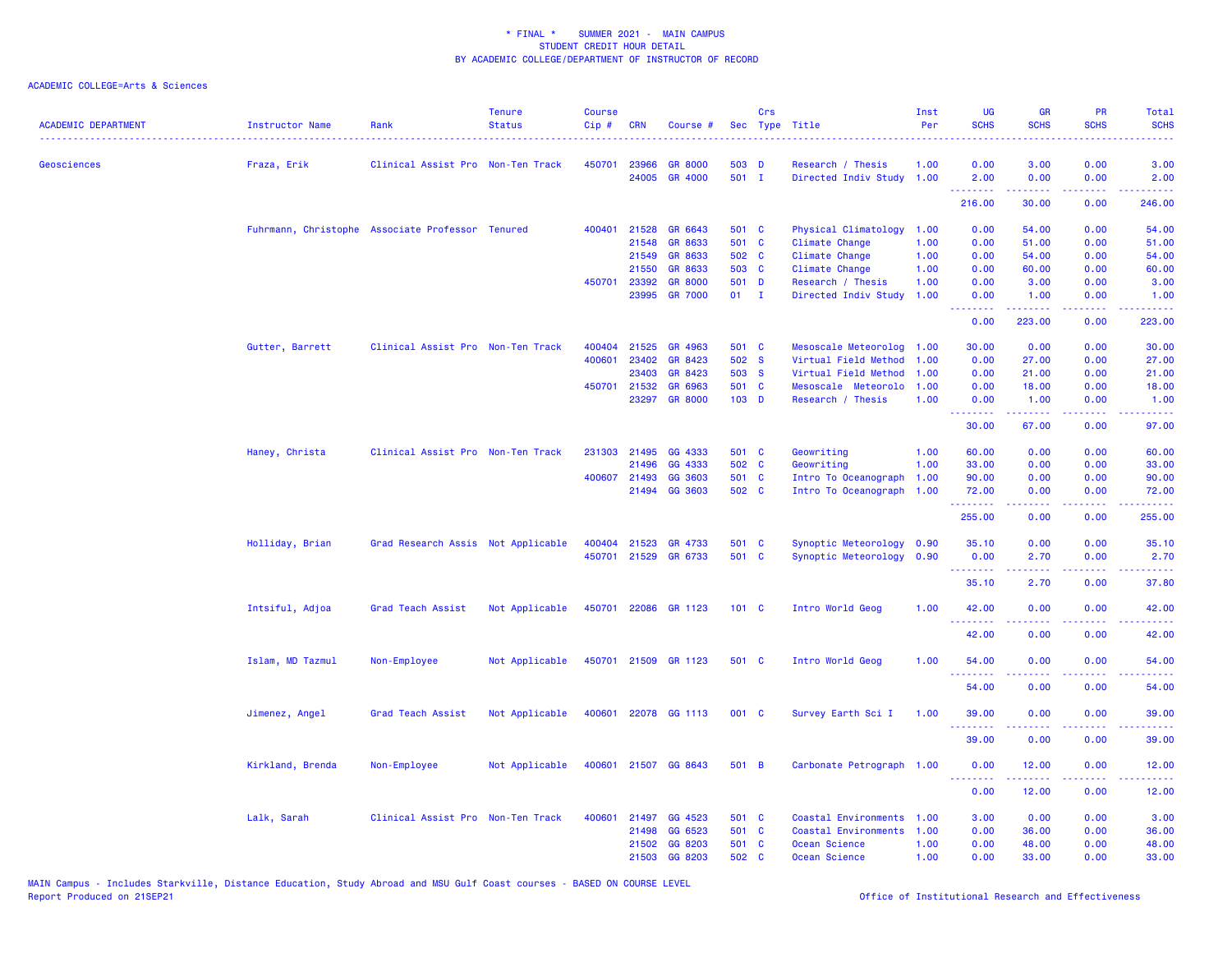## ACADEMIC COLLEGE=Arts & Sciences

| <b>ACADEMIC DEPARTMENT</b> | <b>Instructor Name</b> | Rank                              | <b>Tenure</b><br><b>Status</b> | <b>Course</b><br>Cip# | CRN          | Course #             |         | Crs            | Sec Type Title            | Inst<br>Per | <b>UG</b><br><b>SCHS</b>        | <b>GR</b><br><b>SCHS</b>                                                                                                                                     | <b>PR</b><br><b>SCHS</b>     | Total<br><b>SCHS</b>                                                                                                                                           |
|----------------------------|------------------------|-----------------------------------|--------------------------------|-----------------------|--------------|----------------------|---------|----------------|---------------------------|-------------|---------------------------------|--------------------------------------------------------------------------------------------------------------------------------------------------------------|------------------------------|----------------------------------------------------------------------------------------------------------------------------------------------------------------|
| Geosciences                | Lalk, Sarah            | Clinical Assist Pro Non-Ten Track |                                |                       | 400601 23404 | GR 8423              | 504 S   |                | Virtual Field Method 1.00 |             | 0.00<br>.                       | 27.00                                                                                                                                                        | 0.00<br>$\sim$ $\sim$ $\sim$ | 27.00<br>. <b>.</b>                                                                                                                                            |
|                            |                        |                                   |                                |                       |              |                      |         |                |                           |             | 3.00                            | 144.00                                                                                                                                                       | 0.00                         | 147.00                                                                                                                                                         |
|                            | Lyons, Karly           | Lecturer                          | Non-Ten Track                  | 400601                |              | 22084 GG 1113        | 101 C   |                | Survey Earth Sci I        | 1.00        | 66.00<br>.                      | 0.00                                                                                                                                                         | 0.00                         | 66.00                                                                                                                                                          |
|                            |                        |                                   |                                |                       |              |                      |         |                |                           |             | 66.00                           | 0.00                                                                                                                                                         | 0.00                         | 66.00                                                                                                                                                          |
|                            | Meng, Qingmin          | Associate Professor Tenured       |                                | 450701                | 22081        | GR 6313              | 001 B   |                | <b>Advanced GIS</b>       | 1.00        | 0.00                            | 9.00                                                                                                                                                         | 0.00                         | 9.00                                                                                                                                                           |
|                            |                        |                                   |                                |                       | 23547        | <b>GR 9000</b>       | $104$ D |                | Research/Dissertatio      | 1.00        | 0.00                            | 3.00                                                                                                                                                         | 0.00                         | 3.00                                                                                                                                                           |
|                            |                        |                                   |                                |                       | 450702 22080 | GR 4313              | 001 B   |                | <b>Advanced GIS</b>       | 1.00        | 9.00                            | 0.00                                                                                                                                                         | 0.00                         | 9.00                                                                                                                                                           |
|                            |                        |                                   |                                |                       |              |                      |         |                |                           |             | <u> - - - - - - - -</u><br>9.00 | .<br>12.00                                                                                                                                                   | .<br>0.00                    | .<br>21.00                                                                                                                                                     |
|                            | Mercer, Andrew         | Associate Professor Tenured       |                                | 400401                | 21543        | GR 8453              | 501 C   |                | Quant Analysis Climo 1.00 |             | 0.00                            | 69.00                                                                                                                                                        | 0.00                         | 69.00                                                                                                                                                          |
|                            |                        |                                   |                                |                       | 21544        | GR 8453              | 502 C   |                | Quant Analysis Climo      | 1.00        | 0.00                            | 30.00                                                                                                                                                        | 0.00                         | 30.00                                                                                                                                                          |
|                            |                        |                                   |                                |                       | 400404 21523 | GR 4733              | 501 C   |                | Synoptic Meteorology      | 0.10        | 3.90                            | 0.00                                                                                                                                                         | 0.00                         | 3.90                                                                                                                                                           |
|                            |                        |                                   |                                | 450701                | 21529        | GR 6733              | 501 C   |                | Synoptic Meteorology      | 0.10        | 0.00                            | 0.30                                                                                                                                                         | 0.00                         | 0.30                                                                                                                                                           |
|                            |                        |                                   |                                |                       | 23231        | <b>GR 8000</b>       | $101$ D |                | Research / Thesis         | 1.00        | 0.00                            | 1.00                                                                                                                                                         | 0.00                         | 1.00                                                                                                                                                           |
|                            |                        |                                   |                                |                       |              | 23232 GR 9000        | $101$ D |                | Research/Dissertatio 1.00 |             | 0.00                            | 12.00                                                                                                                                                        | 0.00                         | 12.00                                                                                                                                                          |
|                            |                        |                                   |                                |                       |              |                      |         |                |                           |             | .<br>3.90                       | بالأبادي<br>112.30                                                                                                                                           | 0.00                         | .<br>116.20                                                                                                                                                    |
|                            | Nagel, Athena          | Clinical Assist Pro Non-Ten Track |                                | 400601                | 21490        | GG 1113              | 501 C   |                | Survey Earth Sci I        | 1.00        | 66.00                           | 0.00                                                                                                                                                         | 0.00                         | 66.00                                                                                                                                                          |
|                            |                        |                                   |                                |                       | 21506        | GG 8503              | 501 C   |                | Landforms                 | 1.00        | 0.00                            | 42.00                                                                                                                                                        | 0.00                         | 42.00                                                                                                                                                          |
|                            |                        |                                   |                                |                       | 23401        | GR 8423              | 501 S   |                | Virtual Field Method      | 1.00        | 0.00                            | 27.00                                                                                                                                                        | 0.00                         | 27.00                                                                                                                                                          |
|                            |                        |                                   |                                |                       | 450701 21526 | GR 6303              | 501 B   |                | Principles of GIS         | 1.00        | 0.00                            | 75.00                                                                                                                                                        | 0.00                         | 75.00                                                                                                                                                          |
|                            |                        |                                   |                                |                       |              | 450702 21513 GR 4303 | 501 B   |                | Principles of GIS         | 1.00        | 3.00                            | 0.00                                                                                                                                                         | 0.00                         | 3.00                                                                                                                                                           |
|                            |                        |                                   |                                |                       |              |                      |         |                |                           |             | .<br>69.00                      | 144.00                                                                                                                                                       | 0.00                         | 213.00                                                                                                                                                         |
|                            | Nordstrom, Gregory     | Instructor                        | Non-Ten Track                  |                       |              | 400404 21512 GR 1604 | 501 B   |                | Weather and Climate       | 1.00        | 92.00                           | 0.00                                                                                                                                                         | 0.00                         | 92.00                                                                                                                                                          |
|                            |                        |                                   |                                |                       | 21514        | GR 4453              | 501 C   |                | Weather Prediction I      | 1.00        | 90.00                           | 0.00                                                                                                                                                         | 0.00                         | 90.00                                                                                                                                                          |
|                            |                        |                                   |                                |                       | 21515        | GR 4453              | 502 C   |                | Weather Prediction I      | 1.00        | 87.00                           | 0.00                                                                                                                                                         | 0.00                         | 87.00                                                                                                                                                          |
|                            |                        |                                   |                                |                       |              | 450701 21508 GR 1114 | 501 B   |                | Physical Geography        | 1.00        | 60.00                           | 0.00                                                                                                                                                         | 0.00                         | 60.00                                                                                                                                                          |
|                            |                        |                                   |                                |                       |              |                      |         |                |                           |             | .<br>329.00                     | $\frac{1}{2} \left( \frac{1}{2} \right) \left( \frac{1}{2} \right) \left( \frac{1}{2} \right) \left( \frac{1}{2} \right) \left( \frac{1}{2} \right)$<br>0.00 | .<br>0.00                    | .<br>329.00                                                                                                                                                    |
|                            | Nunley, Christopher    | Lecturer                          | Non-Ten Track                  | 400401                | 21518        | GR 4613              | 501 B   |                | Applied Climatology       | 1.00        | 90.00                           | 0.00                                                                                                                                                         | 0.00                         | 90.00                                                                                                                                                          |
|                            |                        |                                   |                                |                       | 21519        | GR 4613              | 502 B   |                | Applied Climatology       | 1.00        | 81.00                           | 0.00                                                                                                                                                         | 0.00                         | 81.00                                                                                                                                                          |
|                            |                        |                                   |                                |                       | 21521        | GR 4643              | 501 C   |                | Physical Climatology      | 1.00        | 108.00                          | 0.00                                                                                                                                                         | 0.00                         | 108.00                                                                                                                                                         |
|                            |                        |                                   |                                |                       |              | 21522 GR 4643        | 502 C   |                | Physical Climatology      | 1.00        | 102.00                          | 0.00                                                                                                                                                         | 0.00                         | 102.00                                                                                                                                                         |
|                            |                        |                                   |                                |                       |              |                      |         |                |                           |             | .<br>381.00                     | 0.00                                                                                                                                                         | 0.00                         | $\frac{1}{2} \left( \frac{1}{2} \right) \left( \frac{1}{2} \right) \left( \frac{1}{2} \right) \left( \frac{1}{2} \right) \left( \frac{1}{2} \right)$<br>381.00 |
|                            | Poe, Lindsey           | Instructor                        | Non-Ten Track                  |                       |              | 450701 21511 GR 1123 | 551 C   |                | Intro World Geog          | 1.00        | 75.00                           | 0.00                                                                                                                                                         | 0.00                         | 75.00                                                                                                                                                          |
|                            |                        |                                   |                                |                       |              |                      |         |                |                           |             | .<br>75.00                      | 0.00                                                                                                                                                         | 0.00                         | 75.00                                                                                                                                                          |
|                            | Rodgers, John          | Professor                         | <b>Tenured</b>                 |                       |              | 450701 23399 GR 8000 | 502 D   |                | Research / Thesis         | 1.00        | 0.00                            | 3.00                                                                                                                                                         | 0.00                         | 3.00                                                                                                                                                           |
|                            |                        |                                   |                                |                       |              |                      |         |                |                           |             | <u> - - - - - - - -</u><br>0.00 | 3.00                                                                                                                                                         | 0.00                         | 3.00                                                                                                                                                           |
|                            | Skarke, Adam           | Associate Professor Tenured       |                                |                       |              | 400601 20712 GG 4446 | 01      | $\overline{B}$ | Summer Geology Field 0.33 |             | 23.76                           | 0.00                                                                                                                                                         | 0.00                         | 23.76                                                                                                                                                          |

MAIN Campus - Includes Starkville, Distance Education, Study Abroad and MSU Gulf Coast courses - BASED ON COURSE LEVEL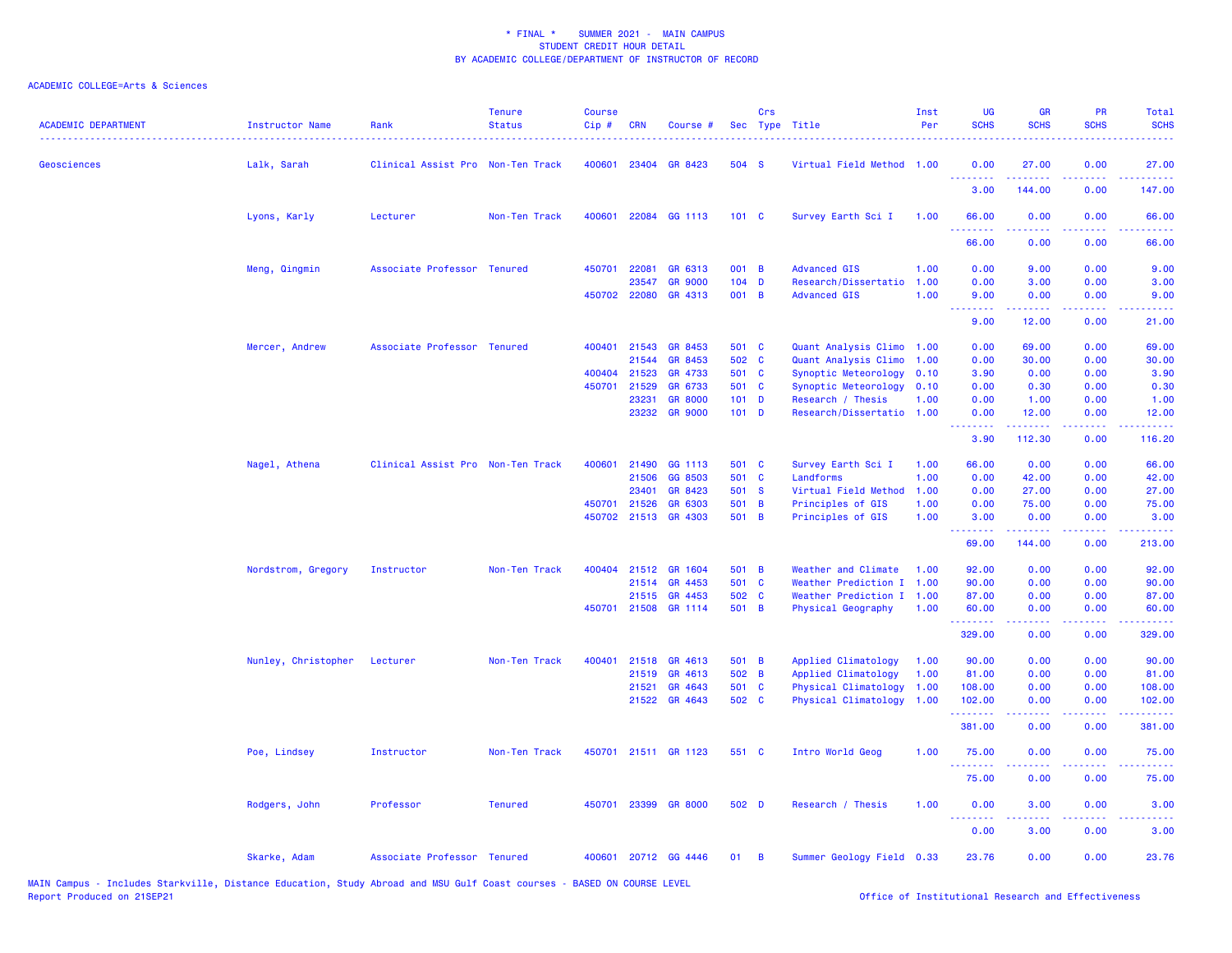### ACADEMIC COLLEGE=Arts & Sciences

| <b>ACADEMIC DEPARTMENT</b>          | Instructor Name | Rank                          | <b>Tenure</b><br><b>Status</b> | <b>Course</b><br>$Cip$ # | <b>CRN</b> | Course # Sec Type Title |         | <b>Crs</b> |                           | Inst<br>Per | <b>UG</b><br><b>SCHS</b> | <b>GR</b><br><b>SCHS</b> | <b>PR</b><br><b>SCHS</b> | Total<br><b>SCHS</b> |
|-------------------------------------|-----------------|-------------------------------|--------------------------------|--------------------------|------------|-------------------------|---------|------------|---------------------------|-------------|--------------------------|--------------------------|--------------------------|----------------------|
| Geosciences                         | Skarke, Adam    | Associate Professor Tenured   |                                | 400601                   | 23300      | <b>GG 8000</b>          | $104$ D |            | Research / Thesis         | 1.00        | 0.00                     | 6.00                     | 0.00                     | 6.00                 |
|                                     |                 |                               |                                |                          |            | 23301 GG 9000           | $104$ D |            | Research/Dissertatio 1.00 |             | 0.00                     | 1.00                     | 0.00                     | 1.00                 |
|                                     |                 |                               |                                |                          |            |                         |         |            |                           |             | -----<br>23.76           | 7.00                     | 0.00                     | ------<br>30.76      |
|                                     | Warden, Kelsey  | Assistant Professor Ten Track |                                | 400601                   |            | 20712 GG 4446           | $01$ B  |            | Summer Geology Field 0.67 |             | 48.24                    | 0.00                     | 0.00                     | 48.24                |
|                                     |                 |                               |                                |                          |            | 22921 GG 7000           | $01$ I  |            | Directed Indiv Study 1.00 |             | 0.00                     | 6.00                     | 0.00                     | 6.00                 |
|                                     |                 |                               |                                |                          |            |                         |         |            |                           |             | 48.24                    | 6.00                     | .<br>0.00                | ------<br>54.24      |
|                                     | Wood, Kimberly  | Assistant Professor Ten Track |                                |                          |            | 450701 23624 GR 8000    | $105$ D |            | Research / Thesis         | 1.00        | 0.00                     | 1.00                     | 0.00                     | 1.00                 |
|                                     |                 |                               |                                |                          |            |                         |         |            |                           |             | 0.00                     | 1.00                     | 0.00                     | 1.00                 |
| =================================== |                 |                               |                                |                          |            |                         |         |            |                           |             |                          |                          | ========                 | -----------          |

Geosciences 1879.00 994.00 0.00 2873.00

=================================== ======== ======== ======== ==========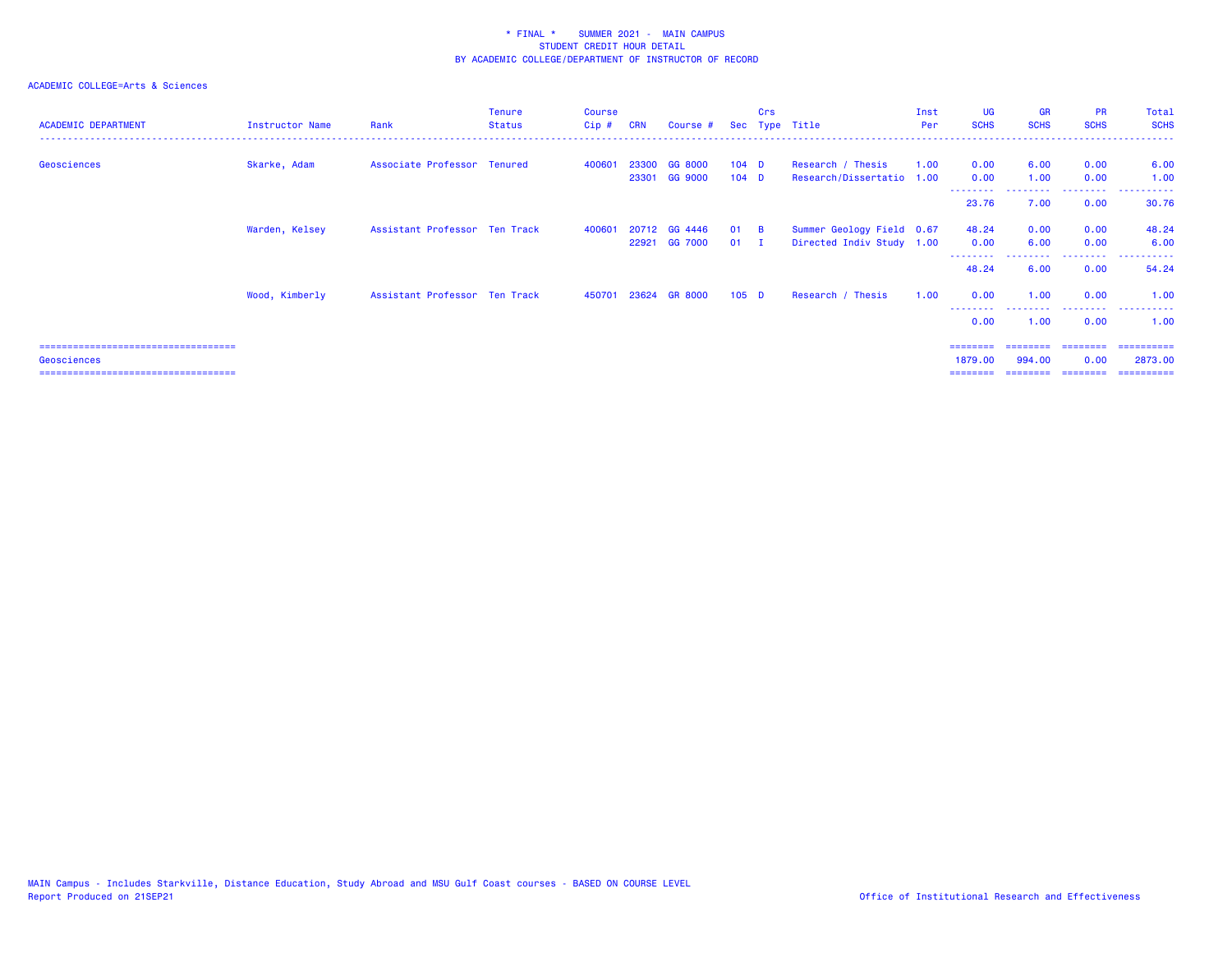| <b>ACADEMIC DEPARTMENT</b> | <b>Instructor Name</b> | Rank                        | <b>Tenure</b><br><b>Status</b> | <b>Course</b><br>Cip# | <b>CRN</b>   | Course #              |         | Crs | Sec Type Title            | Inst<br>Per | <b>UG</b><br><b>SCHS</b> | <b>GR</b><br><b>SCHS</b>                                                                                                                                     | <b>PR</b><br><b>SCHS</b>            | Total<br><b>SCHS</b> |
|----------------------------|------------------------|-----------------------------|--------------------------------|-----------------------|--------------|-----------------------|---------|-----|---------------------------|-------------|--------------------------|--------------------------------------------------------------------------------------------------------------------------------------------------------------|-------------------------------------|----------------------|
| History                    | Anderson, Heath        | Grad Teach Assist           | Not Applicable                 |                       |              | 540101 21866 HI 4533  | 501 C   |     | History of the Cold       | 0.50        | 3.00<br>.                | 0.00                                                                                                                                                         | 0.00                                | 3.00                 |
|                            |                        |                             |                                |                       |              |                       |         |     |                           |             | 3.00                     | 0.00                                                                                                                                                         | 0.00                                | 3.00                 |
|                            | Brain, Stephen         | Associate Professor Tenured |                                |                       |              | 540101 21866 HI 4533  | 501 C   |     | History of the Cold       | 0.50        | 3.00<br>د د د د          | 0.00<br>.                                                                                                                                                    | 0.00<br>$\sim$ $\sim$ $\sim$ $\sim$ | 3.00                 |
|                            |                        |                             |                                |                       |              |                       |         |     |                           |             | 3.00                     | 0.00                                                                                                                                                         | 0.00                                | 3.00                 |
|                            | Davenport, Christy     | Grad Teach Assist           | Not Applicable                 |                       |              | 540101 21865 HI 3333  | 501 C   |     | Mississippi History       | 0.75        | 36.00                    | 0.00                                                                                                                                                         | 0.00                                | 36.00                |
|                            |                        |                             |                                |                       |              |                       |         |     |                           |             | 36.00                    | 0.00                                                                                                                                                         | 0.00                                | 36.00                |
|                            | Davis, Henry           | Grad Teach Assist           | Not Applicable                 |                       |              | 540101 21867 HI 4683  | 501 C   |     | Europe WWI - Hitler       | 0.75        | 6.75<br><u>.</u>         | 0.00<br>.                                                                                                                                                    | 0.00                                | 6.75<br>.            |
|                            |                        |                             |                                |                       |              |                       |         |     |                           |             | 6.75                     | 0.00                                                                                                                                                         | 0.00                                | 6.75                 |
|                            | Drake, Nathan          | Non-Faculty                 | Not Applicable                 |                       |              | 240102 20804 LIB 9010 | 101 S   |     | ETD Format and Submi 0.10 |             | 0.00                     | 0.00                                                                                                                                                         | 0.00                                | 0.00                 |
|                            |                        |                             |                                |                       |              | 21618 LIB 9010        | 501 S   |     | ETD Format and Submi 0.10 |             | 0.00<br>.                | 0.00                                                                                                                                                         | 0.00                                | 0.00                 |
|                            |                        |                             |                                |                       |              |                       |         |     |                           |             | 0.00                     | 0.00                                                                                                                                                         | 0.00                                | 0.00                 |
|                            | Hay, William           | Professor                   | <b>Tenured</b>                 | 050299                | 21868        | HI 4713               | 001 C   |     | Tudor&Stuart England 1.00 |             | 6.00                     | 0.00                                                                                                                                                         | 0.00                                | 6.00                 |
|                            |                        |                             |                                |                       |              | 540101 21869 HI 6713  | 001 C   |     | Tudor&Stuart England 1.00 |             | 0.00<br>.                | 18.00<br>.                                                                                                                                                   | 0.00<br>.                           | 18.00<br>.           |
|                            |                        |                             |                                |                       |              |                       |         |     |                           |             | 6.00                     | 18.00                                                                                                                                                        | 0.00                                | 24.00                |
|                            | Hersey, Mark           | Associate Professor Tenured |                                |                       |              | 540101 23396 HI 8803  | 01 C    |     | Graduate Colloquium       | 1.00        | 0.00<br>.                | 21.00<br>.                                                                                                                                                   | 0.00<br>.                           | 21.00<br>.           |
|                            |                        |                             |                                |                       |              |                       |         |     |                           |             | 0.00                     | 21.00                                                                                                                                                        | 0.00                                | 21.00                |
|                            | Knapp, Steven          | Non-Employee                | Not Applicable                 |                       |              | 540101 21872 HI 1173  | 51 C    |     | Wld Hist After 1500       | 1.00        | 27.00<br>.               | 0.00                                                                                                                                                         | 0.00                                | 27.00                |
|                            |                        |                             |                                |                       |              |                       |         |     |                           |             | 27.00                    | 0.00                                                                                                                                                         | 0.00                                | 27.00                |
|                            | Marcus, Alan           | Professor                   | <b>Tenured</b>                 | 540101                | 23523        | HI 9000               | $101$ D |     | Research / Diss           | 1.00        | 0.00                     | 6.00                                                                                                                                                         | 0.00                                | 6.00                 |
|                            |                        |                             |                                |                       |              | 540102 23377 HI 7000  | $101$ I |     | Directed Indiv Study 1.00 |             | 0.00<br>.                | 3.00                                                                                                                                                         | 0.00                                | 3.00                 |
|                            |                        |                             |                                |                       |              |                       |         |     |                           |             | 0.00                     | $\frac{1}{2} \left( \frac{1}{2} \right) \left( \frac{1}{2} \right) \left( \frac{1}{2} \right) \left( \frac{1}{2} \right) \left( \frac{1}{2} \right)$<br>9.00 | .<br>0.00                           | د د د د د<br>9.00    |
|                            | Marshall, Anne         | Associate Professor Tenured |                                |                       | 540101 21865 | HI 3333               | 501 C   |     | Mississippi History       | 0.25        | 12.00                    | 0.00                                                                                                                                                         | 0.00                                | 12.00                |
|                            |                        |                             |                                |                       | 21867        | HI 4683               | 501 C   |     | Europe WWI - Hitler       | 0.25        | 2.25                     | 0.00                                                                                                                                                         | 0.00                                | 2.25                 |
|                            |                        |                             |                                |                       | 540102 20733 | HI 1063               | 001 C   |     | Early U S History         | 0.25        | 9.75                     | 0.00                                                                                                                                                         | 0.00                                | 9.75                 |
|                            |                        |                             |                                |                       | 20734        | HI 1063               | 01 C    |     | Early U S History         | 0.25        | 9.75                     | 0.00                                                                                                                                                         | 0.00                                | 9.75                 |
|                            |                        |                             |                                |                       |              | 20737 HI 1073         | 51 C    |     | Modern U S History        | 0.25        | 9.75<br>-----            | 0.00                                                                                                                                                         | 0.00                                | 9.75                 |
|                            |                        |                             |                                |                       |              |                       |         |     |                           |             | 43.50                    | 0.00                                                                                                                                                         | 0.00                                | 43.50                |
|                            | Sivels, Xavier         | Grad Teach Assist           | Not Applicable                 |                       |              | 540101 21871 HI 1163  | 01 C    |     | Wld Hst Before 1500       | 1.00        | 24.00<br>.               | 0.00<br>22222                                                                                                                                                | 0.00<br>.                           | 24.00<br>.           |
|                            |                        |                             |                                |                       |              |                       |         |     |                           |             | 24.00                    | 0.00                                                                                                                                                         | 0.00                                | 24.00                |
|                            | Sneed, Kymara          | Grad Teach Assist           | Not Applicable                 |                       |              | 540102 20737 HI 1073  | 51 C    |     | Modern U S History        | 0.75        | 29.25                    | 0.00                                                                                                                                                         | 0.00                                | 29.25                |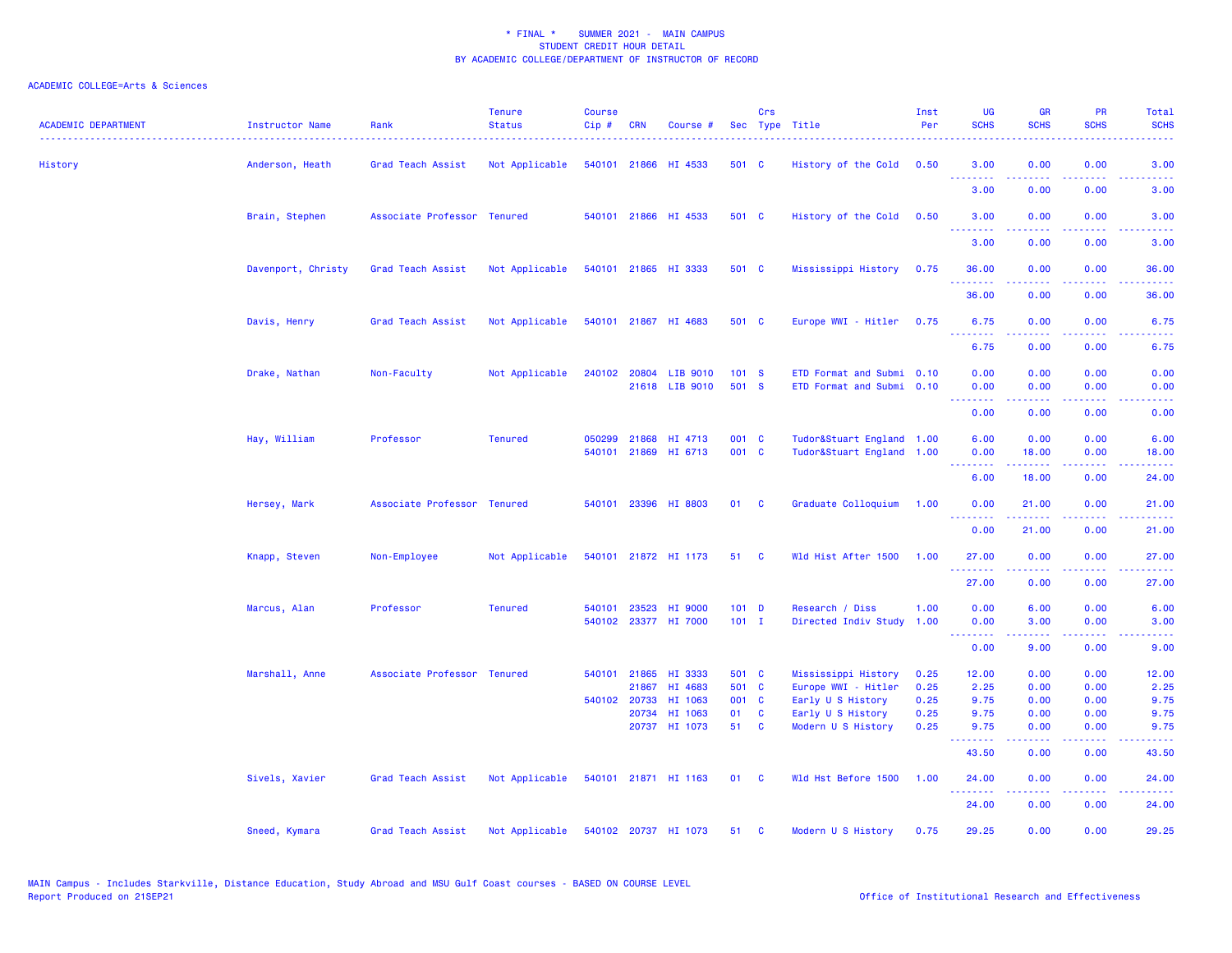| <b>ACADEMIC DEPARTMENT</b>                        | Instructor Name     | Rank              | Tenure<br><b>Status</b>                  | Course<br>Cip# | <b>CRN</b> | Course #                    |       | Crs | Sec Type Title            | Inst<br>Per | <b>UG</b><br><b>SCHS</b> | <b>GR</b><br><b>SCHS</b>     | <b>PR</b><br><b>SCHS</b> | Total<br><b>SCHS</b> |
|---------------------------------------------------|---------------------|-------------------|------------------------------------------|----------------|------------|-----------------------------|-------|-----|---------------------------|-------------|--------------------------|------------------------------|--------------------------|----------------------|
|                                                   |                     |                   |                                          |                |            |                             |       |     |                           |             |                          | --------  --------  -------- |                          | .                    |
|                                                   |                     |                   |                                          |                |            |                             |       |     |                           |             | 29.25                    | 0.00                         | 0.00                     | 29.25                |
| History                                           | Snyder, Christopher | Professor         | <b>Tenured</b>                           |                |            | 309999 21848 ISE 4200 805 A |       |     | Intl Student Exchang 1.00 |             | 102.00<br>--------       | 0.00                         | 0.00                     | 102,00               |
|                                                   |                     |                   |                                          |                |            |                             |       |     |                           |             | 102.00                   | 0.00                         | 0.00                     | 102.00               |
|                                                   | Verhayden, John     | Grad Teach Assist | Not Applicable 540102 20733 HI 1063      |                |            |                             | 001 C |     | Early U S History         | 0.75        | 29.25                    | 0.00                         | 0.00                     | 29.25                |
|                                                   |                     |                   |                                          |                |            |                             |       |     |                           |             | 29.25                    | 0.00                         | 0.00                     | 29.25                |
|                                                   | Wooley, Scott       | Grad Teach Assist | Not Applicable 540102 20734 HI 1063 01 C |                |            |                             |       |     | Early U S History         | 0.75        | 29.25                    | 0.00                         | 0.00                     | 29.25                |
|                                                   |                     |                   |                                          |                |            |                             |       |     |                           |             | 29.25                    | 0.00                         | 0.00                     | 29.25                |
| =====================================             |                     |                   |                                          |                |            |                             |       |     |                           |             |                          |                              |                          |                      |
| History<br>====================================== |                     |                   |                                          |                |            |                             |       |     |                           |             | 339,00<br>========       | 48.00<br>========            | 0.00<br>---------        | 387.00<br>========== |
|                                                   |                     |                   |                                          |                |            |                             |       |     |                           |             |                          |                              |                          |                      |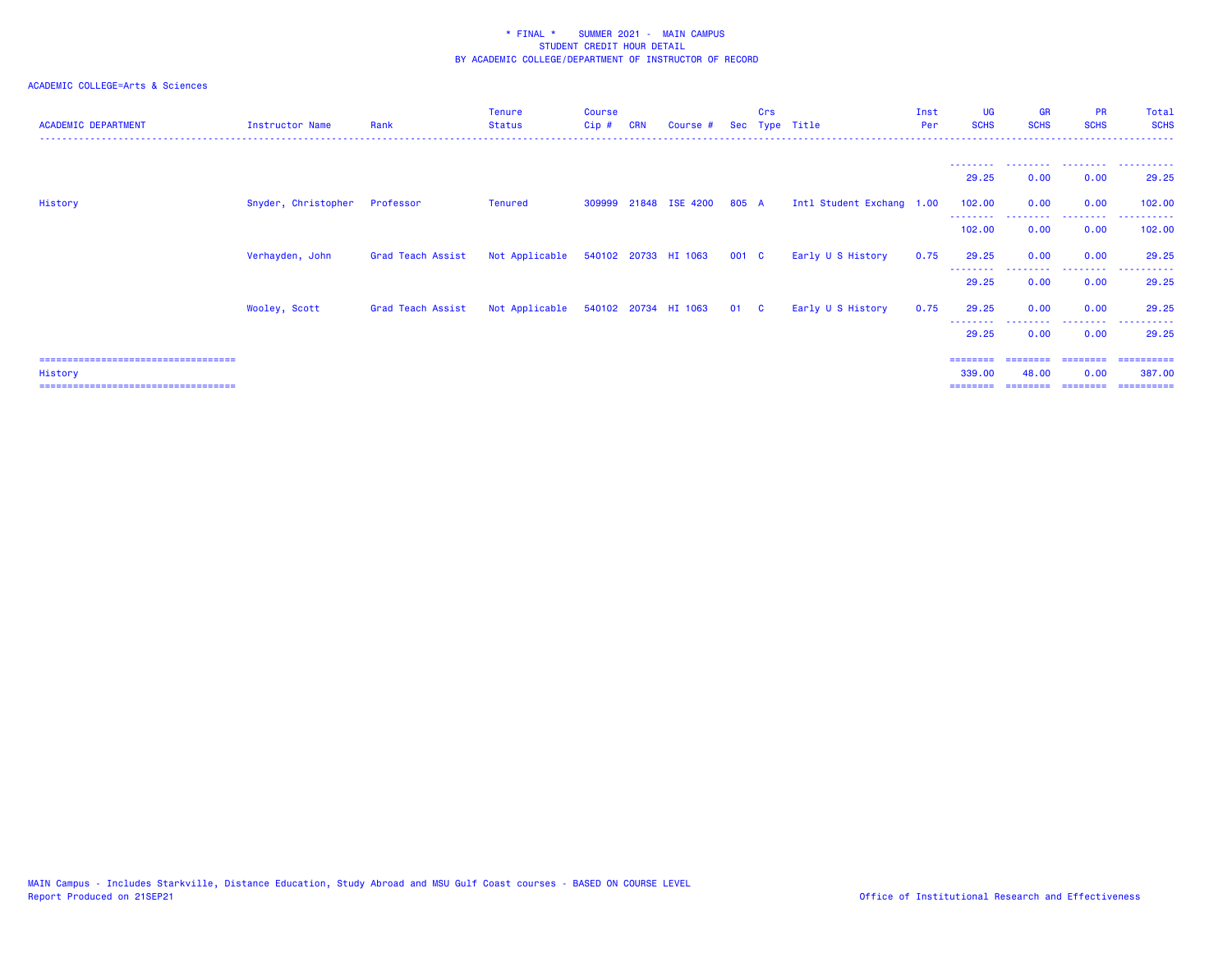| <b>ACADEMIC DEPARTMENT</b> | <b>Instructor Name</b> | Rank        | <b>Tenure</b><br><b>Status</b> | <b>Course</b><br>Cip# | <b>CRN</b>     | Course #             |             | Crs         | Sec Type Title                   | Inst<br>Per  | <b>UG</b><br><b>SCHS</b>                                    | <b>GR</b><br><b>SCHS</b> | PR<br><b>SCHS</b> | <b>Total</b><br><b>SCHS</b> |
|----------------------------|------------------------|-------------|--------------------------------|-----------------------|----------------|----------------------|-------------|-------------|----------------------------------|--------------|-------------------------------------------------------------|--------------------------|-------------------|-----------------------------|
| Mathematics & Statistics   | Banik, Robert          | Instructor  | Non-Ten Track                  | 270101                | 20854          | MA 1323              | E51 C       |             | Trigonometry                     | 1.00         | 30.00                                                       | 0.00                     | 0.00              | 30.00                       |
|                            |                        |             |                                |                       | 20889          | MA 2733              | 01          | C           | Calculus III                     | 1.00         | 42.00                                                       | 0.00                     | 0.00              | 42.00                       |
|                            |                        |             |                                |                       |                | 270102 20839 MA 1313 | 51          | C           | College Algebra                  | 1.00         | 21.00                                                       | 0.00                     | 0.00              | 21.00                       |
|                            |                        |             |                                |                       |                |                      |             |             |                                  |              | <b><i><u><u><b>a</b></u></u> a a a a a a a</i></b><br>93.00 | .<br>0.00                | .<br>0.00         | .<br>93.00                  |
|                            | Bashford, Hannah       | Lecturer    | Non-Ten Track                  | 270101                | 20848          | MA 1323              | 01          | C           | Trigonometry                     | 1.00         | 21.00                                                       | 0.00                     | 0.00              | 21.00                       |
|                            |                        |             |                                |                       | 21627          | MA 1713              | 501         | <b>C</b>    | Calculus I                       | 1.00         | 30.00                                                       | 0.00                     | 0.00              | 30.00                       |
|                            |                        |             |                                | 270102                | 20840          | MA 1313              | 52          | C           | College Algebra                  | 1.00         | 21.00                                                       | 0.00                     | 0.00              | 21.00                       |
|                            |                        |             |                                |                       |                | 20842 MA 1313        | 54          | К           | College Algebra                  | 1.00         | 0.00<br>.                                                   | 0.00<br>.                | 0.00<br>.         | 0.00<br>.                   |
|                            |                        |             |                                |                       |                |                      |             |             |                                  |              | 72.00                                                       | 0.00                     | 0.00              | 72.00                       |
|                            | Beckman, Jennifer      | Instructor  | Non-Ten Track                  | 270501                | 20875          | MA 2113              | 001 C       |             | Intro to Stats                   | 1.00         | 36.00                                                       | 0.00                     | 0.00              | 36.00                       |
|                            |                        |             |                                |                       | 20876          | MA 2113              | 002 K       |             | Intro to Stats                   | 1.00         | 0.00                                                        | 0.00                     | 0.00              | 0.00                        |
|                            |                        |             |                                |                       | 20883          | MA 2113              | 51          | B           | Intro to Stats                   | 1.00         | 21.00                                                       | 0.00                     | 0.00              | 21.00                       |
|                            |                        |             |                                |                       | 20884          | MA 2113              | 52          | B           | Intro to Stats                   | 1.00         | 18.00                                                       | 0.00                     | 0.00              | 18.00                       |
|                            |                        |             |                                |                       | 20885          | MA 2113              | 53          | К           | Intro to Stats                   | 1.00         | 0.00                                                        | 0.00                     | 0.00              | 0.00                        |
|                            |                        |             |                                |                       | 20886          | MA 2113              | 54          | К           | Intro to Stats                   | 1.00         | 0.00                                                        | 0.00                     | 0.00              | 0.00                        |
|                            |                        |             |                                |                       | 20888          | MA 2113              | 56          | $\mathsf K$ | Intro to Stats                   | 1.00         | 0.00                                                        | 0.00                     | 0.00              | 0.00                        |
|                            |                        |             |                                |                       | 21122          | ST 2113              | 001 C       |             | Intro to Stats                   | 1.00         | 45.00                                                       | 0.00                     | 0.00              | 45.00                       |
|                            |                        |             |                                |                       | 21123          | ST 2113<br>ST 2113   | 002 K<br>51 | B           | Intro to Stats                   | 1.00         | 0.00<br>33.00                                               | 0.00                     | 0.00              | 0.00<br>33.00               |
|                            |                        |             |                                |                       | 21130<br>21131 | ST 2113              | 52          | B           | Intro to Stats<br>Intro to Stats | 1.00<br>1.00 | 33.00                                                       | 0.00<br>0.00             | 0.00<br>0.00      | 33.00                       |
|                            |                        |             |                                |                       | 21132          | ST 2113              | 53          | K           | Intro to Stats                   | 1.00         | 0.00                                                        | 0.00                     | 0.00              | 0.00                        |
|                            |                        |             |                                |                       | 21133          | ST 2113              | 54          | К           | Intro to Stats                   | 1.00         | 0.00                                                        | 0.00                     | 0.00              | 0.00                        |
|                            |                        |             |                                |                       |                | 21134 ST 2113        | 55          | K           | Intro to Stats                   | 1.00         | 0.00                                                        | 0.00                     | 0.00              | 0.00                        |
|                            |                        |             |                                |                       | 21135          | ST 2113              | 56          | К           | Intro to Stats                   | 1.00         | 0.00                                                        | 0.00                     | 0.00              | 0.00                        |
|                            |                        |             |                                |                       | 21631          | MA 3123              | 501         | B           | Intro to Stat. Inf               | 1.00         | 9.00                                                        | 0.00                     | 0.00              | 9.00                        |
|                            |                        |             |                                |                       |                | 21721 ST 3123        | 501 B       |             | Intro to Stat. Inf.              | 1.00         | 12.00                                                       | 0.00                     | 0.00              | 12.00                       |
|                            |                        |             |                                |                       |                |                      |             |             |                                  |              | .                                                           | .                        | .                 | والمتحدث للمنابذ            |
|                            |                        |             |                                |                       |                |                      |             |             |                                  |              | 207.00                                                      | 0.00                     | 0.00              | 207.00                      |
|                            | Dang, Hai              | Professor   | <b>Tenured</b>                 | 270101                | 20902          | MA 3253              | 03          | C           | Diff Equations                   | 1.00         | 36.00                                                       | 0.00                     | 0.00              | 36.00                       |
|                            |                        |             |                                |                       | 23395          | MA 3253              | 01          | C           | Diff Equations                   | 1.00         | 36.00                                                       | 0.00                     | 0.00              | 36.00                       |
|                            |                        |             |                                |                       | 23561          | <b>MA 9000</b>       | 01          | D           | Research / Diss                  | 1.00         | 0.00<br>.                                                   | 6.00<br>.                | 0.00<br>بالمحام   | 6.00<br>وعاعاها             |
|                            |                        |             |                                |                       |                |                      |             |             |                                  |              | 72.00                                                       | 6.00                     | 0.00              | 78.00                       |
|                            | Davis, Kelsey          | Lecturer    | Non-Ten Track                  | 270101                | 20819          | MA 0103              | 02          | C           | Intermediate Algebra             | 1.00         | 33.00                                                       | 0.00                     | 0.00              | 33.00                       |
|                            |                        |             |                                |                       | 20820          | <b>MA 0103</b>       | 03          | К           | Intermediate Algebra             | 1.00         | 0.00                                                        | 0.00                     | 0.00              | 0.00                        |
|                            |                        |             |                                |                       | 20830          | <b>MA 0103</b>       | E51 C       |             | Intermediate Algebra             | 1.00         | 78.00                                                       | 0.00                     | 0.00              | 78.00                       |
|                            |                        |             |                                |                       | 20851          | MA 1323              | 52          | C           | Trigonometry                     | 1.00         | 27.00                                                       | 0.00                     | 0.00              | 27.00                       |
|                            |                        |             |                                |                       | 20864          | MA 1713              | 03          | C           | Calculus I                       | 1.00         | 24.00<br>.                                                  | 0.00<br>.                | 0.00<br>.         | 24.00<br>.                  |
|                            |                        |             |                                |                       |                |                      |             |             |                                  |              | 162.00                                                      | 0.00                     | 0.00              | 162.00                      |
|                            | Eaton, Jonathan        | Non-Faculty | Not Applicable                 | 270501                |                | 21630 MA 2113        | 502 B       |             | Intro to Stats                   | 1.00         | 21.00                                                       | 0.00                     | 0.00              | 21.00                       |
|                            |                        |             |                                |                       |                | 21720 ST 2113        | 502 B       |             | Intro to Stats                   | 1.00         | 15.00                                                       | 0.00                     | 0.00              | 15.00                       |
|                            |                        |             |                                |                       |                |                      |             |             |                                  |              | <u>.</u><br>36.00                                           | .<br>0.00                | .<br>0.00         | .<br>36.00                  |
|                            | Good, Abigail          | Instructor  | Non-Ten Track                  | 270101                | 20858          | MA 1613              | 01          | C           | Cal Bus & Life Sc I              | 1.00         | 24.00                                                       | 0.00                     | 0.00              | 24.00                       |
|                            |                        |             |                                |                       |                | 20870 MA 1723        | 02          | C           | Calculus II                      | 1.00         | 42.00                                                       | 0.00                     | 0.00              | 42.00                       |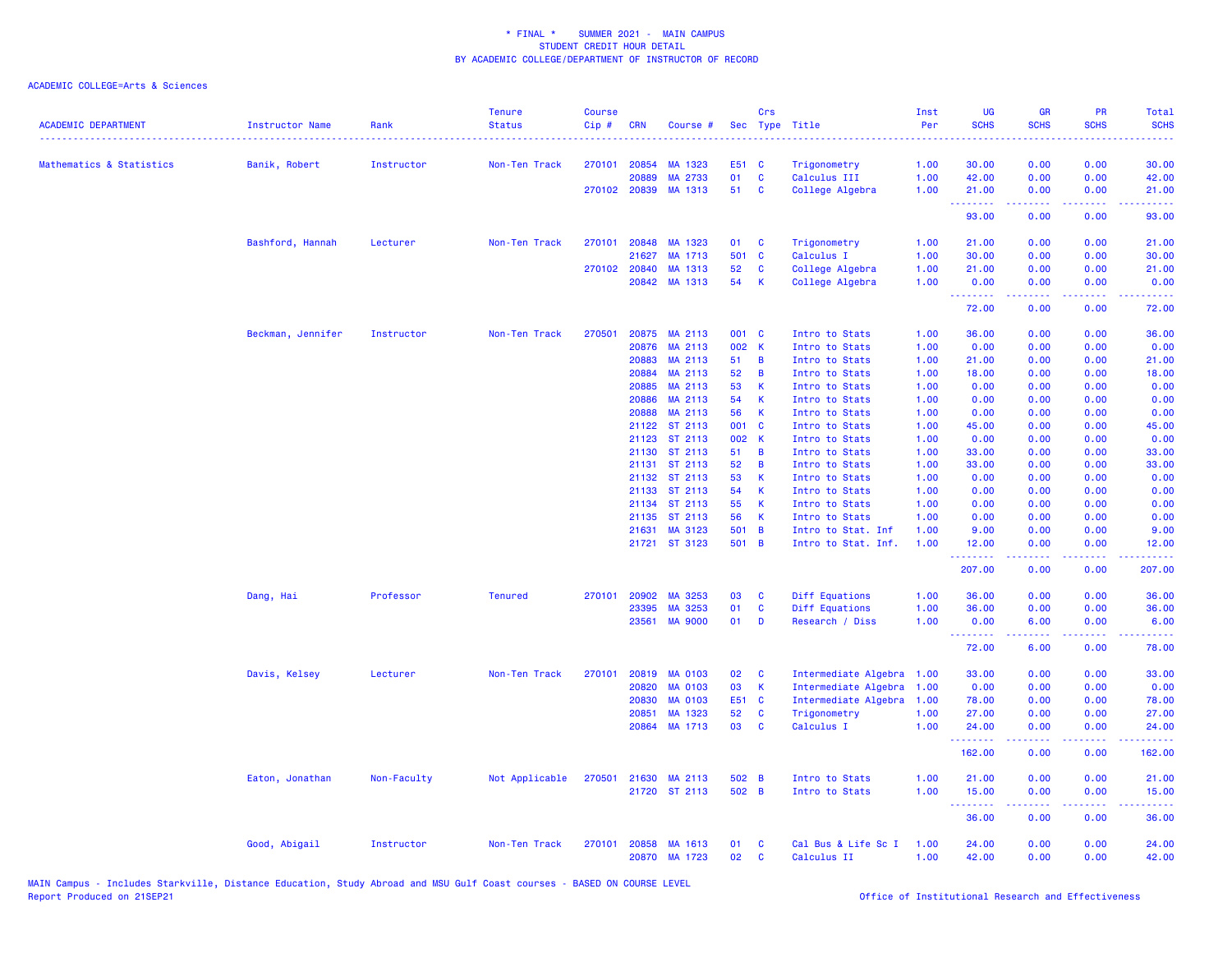| <b>ACADEMIC DEPARTMENT</b> | <b>Instructor Name</b> | Rank                          | <b>Tenure</b><br><b>Status</b> | <b>Course</b><br>Cip# | <b>CRN</b>   | Course #       |       | Crs         | Sec Type Title            | Inst<br>Per<br>. | <b>UG</b><br><b>SCHS</b>                   | <b>GR</b><br><b>SCHS</b> | PR<br><b>SCHS</b> | Total<br><b>SCHS</b><br>$\frac{1}{2} \left( \frac{1}{2} \right) \left( \frac{1}{2} \right) \left( \frac{1}{2} \right) \left( \frac{1}{2} \right)$ |
|----------------------------|------------------------|-------------------------------|--------------------------------|-----------------------|--------------|----------------|-------|-------------|---------------------------|------------------|--------------------------------------------|--------------------------|-------------------|---------------------------------------------------------------------------------------------------------------------------------------------------|
| Mathematics & Statistics   | Good, Abigail          | Instructor                    | Non-Ten Track                  |                       | 270102 20831 | MA 1313        | 001 B |             | College Algebra           | 1.00             | 66.00<br>.                                 | 0.00                     | 0.00              | 66.00<br>.                                                                                                                                        |
|                            |                        |                               |                                |                       |              |                |       |             |                           |                  | 132.00                                     | 0.00                     | د د د د<br>0.00   | 132.00                                                                                                                                            |
|                            | Kilpatrick, Matthew    | Instructor                    | Non-Ten Track                  | 270101                | 20861        | MA 1613        | 52    | C           | Cal Bus & Life Sc I       | 1.00             | 18.00                                      | 0.00                     | 0.00              | 18.00                                                                                                                                             |
|                            |                        |                               |                                | 270501                | 20877        | MA 2113        | 01    | B           | Intro to Stats            | 1.00             | 15.00                                      | 0.00                     | 0.00              | 15.00                                                                                                                                             |
|                            |                        |                               |                                |                       | 20878        | MA 2113        | 02    | B           | Intro to Stats            | 1.00             | 12.00                                      | 0.00                     | 0.00              | 12.00                                                                                                                                             |
|                            |                        |                               |                                |                       | 20879        | MA 2113        | 03    | K           | Intro to Stats            | 1.00             | 0.00                                       | 0.00                     | 0.00              | 0.00                                                                                                                                              |
|                            |                        |                               |                                |                       | 20880        | MA 2113        | 04    | $\mathsf K$ | Intro to Stats            | 1.00             | 0.00                                       | 0.00                     | 0.00              | 0.00                                                                                                                                              |
|                            |                        |                               |                                |                       | 21124        | ST 2113        | 01    | B           | Intro to Stats            | 1.00             | 30.00                                      | 0.00                     | 0.00              | 30.00                                                                                                                                             |
|                            |                        |                               |                                |                       |              | 21125 ST 2113  | 02    | B           | Intro to Stats            | 1.00             | 36.00                                      | 0.00                     | 0.00              | 36.00                                                                                                                                             |
|                            |                        |                               |                                |                       |              | 21126 ST 2113  | 03    | $\mathsf K$ | Intro to Stats            | 1.00             | 0.00                                       | 0.00                     | 0.00              | 0.00                                                                                                                                              |
|                            |                        |                               |                                |                       | 21127        | ST 2113        | 04    | K           | Intro to Stats            | 1.00             | 0.00                                       | 0.00                     | 0.00              | 0.00                                                                                                                                              |
|                            |                        |                               |                                |                       | 21629        | MA 2113        | 501 C |             | Intro to Stats            | 1.00             | 24.00                                      | 0.00                     | 0.00              | 24.00                                                                                                                                             |
|                            |                        |                               |                                |                       |              | 21719 ST 2113  | 501 C |             | Intro to Stats            | 1.00             | 15.00<br><b></b>                           | 0.00<br>-----            | 0.00<br>.         | 15.00<br>.                                                                                                                                        |
|                            |                        |                               |                                |                       |              |                |       |             |                           |                  | 150.00                                     | 0.00                     | 0.00              | 150.00                                                                                                                                            |
|                            | Kim, Seongjai          | Professor                     | <b>Tenured</b>                 | 270101                | 20905        | MA 4313        | 01    | C           | Numerical Anal I          | 1.00             | 30.00                                      | 0.00                     | 0.00              | 30.00                                                                                                                                             |
|                            |                        |                               |                                |                       | 20907        | MA 6313        | 01    | <b>C</b>    | Numerical Anal I          | 1.00             | 0.00                                       | 15.00                    | 0.00              | 15.00                                                                                                                                             |
|                            |                        |                               |                                |                       | 23393        | MA 4323        | 51    | C           | Numerical Anal II         | 1.00             | 6.00                                       | 0.00                     | 0.00              | 6.00                                                                                                                                              |
|                            |                        |                               |                                |                       | 23470        | MA 6323        | 51    | C           | Numerical Anal II         | 1.00             | 0.00                                       | 21.00                    | 0.00              | 21.00                                                                                                                                             |
|                            |                        |                               |                                |                       | 23562        | <b>MA 9000</b> | 02    | D           | Research / Diss           | 1.00             | 0.00                                       | 6.00                     | 0.00              | 6.00                                                                                                                                              |
|                            |                        |                               |                                |                       |              |                |       |             |                           |                  | .                                          |                          | .                 | وعاديات                                                                                                                                           |
|                            |                        |                               |                                |                       |              |                |       |             |                           |                  | 36.00                                      | 42.00                    | 0.00              | 78.00                                                                                                                                             |
|                            | Luan, Vu Thai          | Assistant Professor Ten Track |                                | 270101                | 20893        | MA 2743        | 02    | C           | Calculus IV               | 1.00             | 21.00                                      | 0.00                     | 0.00              | 21.00                                                                                                                                             |
|                            |                        |                               |                                |                       |              | 23563 MA 9000  | 03    | D           | Research / Diss           | 1.00             | 0.00<br><b></b>                            | 3.00<br>.                | 0.00<br>د د د د   | 3.00<br>.                                                                                                                                         |
|                            |                        |                               |                                |                       |              |                |       |             |                           |                  | 21.00                                      | 3.00                     | 0.00              | 24.00                                                                                                                                             |
|                            | McBride, Matthew       | Assistant Professor Ten Track |                                | 270101                | 20863        | MA 1713        | 02    | C           | Calculus I                | 1.00             | 24.00                                      | 0.00                     | 0.00              | 24.00                                                                                                                                             |
|                            |                        |                               |                                |                       |              | 20869 MA 1723  | 01    | <b>C</b>    | Calculus II               | 1.00             | 39.00                                      | 0.00                     | 0.00              | 39.00                                                                                                                                             |
|                            |                        |                               |                                |                       |              |                |       |             |                           |                  | <b><i><u><u> - - - - - - -</u></u></i></b> |                          |                   | $\sim$ $\sim$ $\sim$ $\sim$ $\sim$                                                                                                                |
|                            |                        |                               |                                |                       |              |                |       |             |                           |                  | 63.00                                      | 0.00                     | 0.00              | 63.00                                                                                                                                             |
|                            | Nation, Julie          | Instructor                    | Non-Ten Track                  | 270101                | 21622        | MA 1323        | 501 C |             | Trigonometry              | 1.00             | 27.00                                      | 0.00                     | 0.00              | 27.00                                                                                                                                             |
|                            |                        |                               |                                |                       | 21624        | MA 1423        | 501 C |             | Problem Solving Real      | 1.00             | 90.00                                      | 0.00                     | 0.00              | 90.00                                                                                                                                             |
|                            |                        |                               |                                |                       |              | 21626 MA 1613  | 501 C |             | Cal Bus & Life Sc I       | 1.00             | 24.00<br>.                                 | 0.00                     | 0.00<br>وعاعات    | 24.00<br>.                                                                                                                                        |
|                            |                        |                               |                                |                       |              |                |       |             |                           |                  | 141.00                                     | 0.00                     | 0.00              | 141.00                                                                                                                                            |
|                            | Oppenheimer, Seth      | Professor                     | <b>Tenured</b>                 | 270101                |              | 20897 MA 3053  | 01    | <b>C</b>    | Found Of Math I           | 1.00             | 18.00                                      | 0.00                     | 0.00              | 18.00                                                                                                                                             |
|                            |                        |                               |                                |                       |              |                |       |             |                           |                  | .<br>18.00                                 | 0.00                     | د د د د<br>0.00   | .<br>18.00                                                                                                                                        |
|                            |                        |                               |                                |                       |              |                |       |             |                           |                  |                                            |                          |                   |                                                                                                                                                   |
|                            | Patil, Prakash         | Professor                     | <b>Tenured</b>                 | 270501                | 20906        | MA 4523        | 01    | C           | Intro To Probability 1.00 |                  | 21.00                                      | 0.00                     | 0.00              | 21.00                                                                                                                                             |
|                            |                        |                               |                                |                       | 20908        | MA 6523        | 01    | C           | Intro To Probability 1.00 |                  | 0.00<br><b><i><u>AAAAAAA</u></i></b>       | 3.00<br>. <b>.</b>       | 0.00<br>.         | 3.00<br>.                                                                                                                                         |
|                            |                        |                               |                                |                       |              |                |       |             |                           |                  | 21.00                                      | 3.00                     | 0.00              | 24.00                                                                                                                                             |
|                            | Qian, Chuanxi          | Professor                     | <b>Tenured</b>                 | 270101                | 23565        | <b>MA 9000</b> | 05    | D           | Research / Diss           | 1.00             | 0.00                                       | 3.00                     | 0.00              | 3.00                                                                                                                                              |
|                            |                        |                               |                                | 270102                | 20900        | MA 3113        | 51    | C           | Intro Linear Algebra 1.00 |                  | 33.00                                      | 0.00                     | 0.00              | 33.00                                                                                                                                             |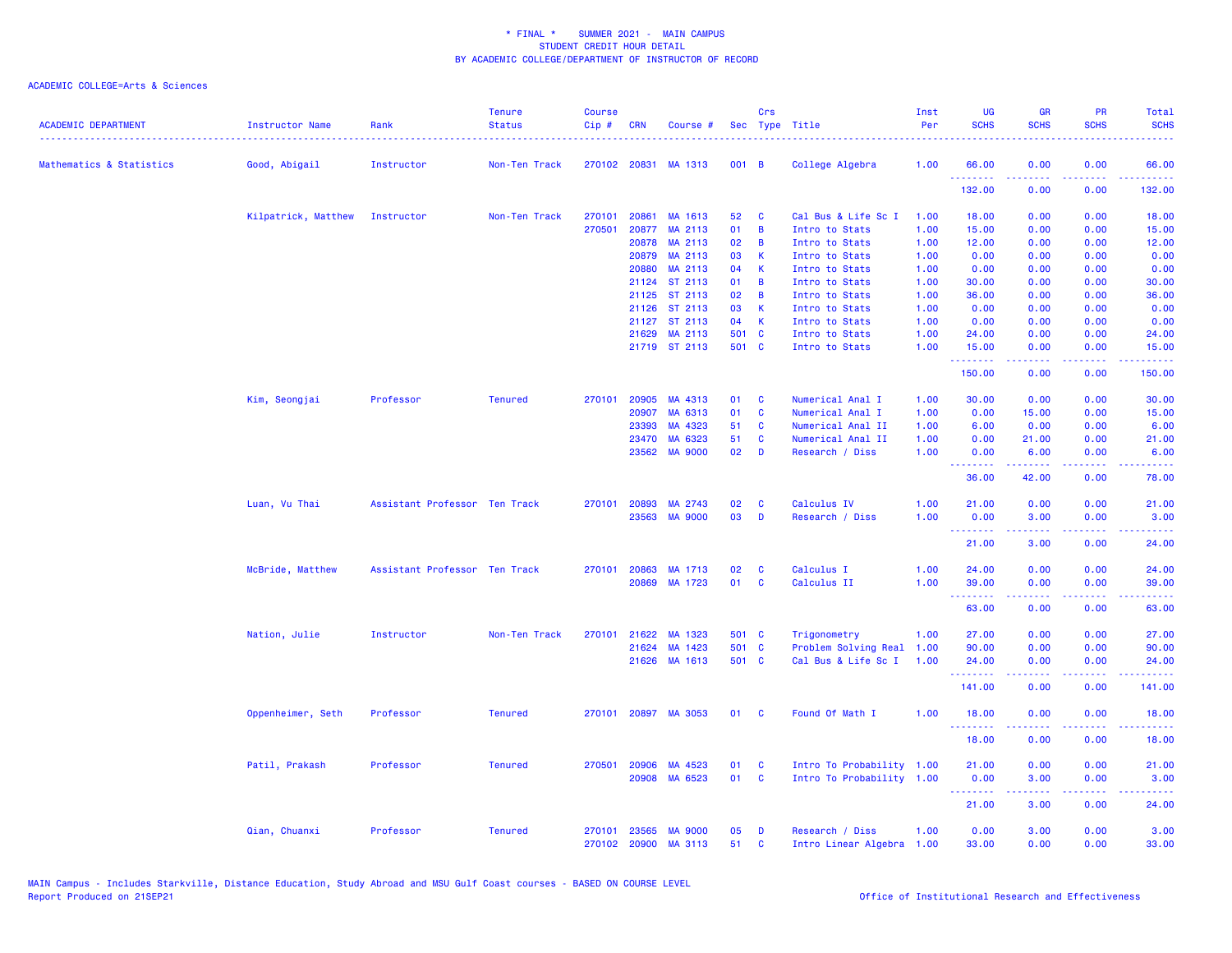| <b>ACADEMIC DEPARTMENT</b> | <b>Instructor Name</b> | Rank                                               | <b>Tenure</b><br><b>Status</b> | <b>Course</b><br>Cip# | <b>CRN</b>     | Course #                         |                       | Crs          | Sec Type Title                               | Inst<br>Per  | <b>UG</b><br><b>SCHS</b>                                                                                                                                                                                                                                                                                                                                                                                                                                                                        | <b>GR</b><br><b>SCHS</b> | <b>PR</b><br><b>SCHS</b>                                                                               | Total<br><b>SCHS</b> |
|----------------------------|------------------------|----------------------------------------------------|--------------------------------|-----------------------|----------------|----------------------------------|-----------------------|--------------|----------------------------------------------|--------------|-------------------------------------------------------------------------------------------------------------------------------------------------------------------------------------------------------------------------------------------------------------------------------------------------------------------------------------------------------------------------------------------------------------------------------------------------------------------------------------------------|--------------------------|--------------------------------------------------------------------------------------------------------|----------------------|
|                            |                        |                                                    |                                |                       |                |                                  |                       |              |                                              |              | <u> - - - - - - - -</u>                                                                                                                                                                                                                                                                                                                                                                                                                                                                         |                          |                                                                                                        |                      |
|                            |                        |                                                    |                                |                       |                |                                  |                       |              |                                              |              | 33.00                                                                                                                                                                                                                                                                                                                                                                                                                                                                                           | 3.00                     | 0.00                                                                                                   | 36.00                |
| Mathematics & Statistics   | Razzaghi, Mohsen       | Professor                                          | <b>Tenured</b>                 | 270101                | 23566          | <b>MA 9000</b>                   | 06                    | D            | Research / Diss                              | 1.00         | 0.00                                                                                                                                                                                                                                                                                                                                                                                                                                                                                            | 18.00                    | 0.00                                                                                                   | 18.00                |
|                            |                        |                                                    |                                |                       |                | 24042 MA 7000                    | 02                    | $\mathbf{I}$ | Directed Indiv Study 1.00                    |              | 0.00<br>.                                                                                                                                                                                                                                                                                                                                                                                                                                                                                       | 3.00<br>.                | 0.00<br>د د د د                                                                                        | 3.00<br>المتمامين    |
|                            |                        |                                                    |                                |                       |                |                                  |                       |              |                                              |              | 0.00                                                                                                                                                                                                                                                                                                                                                                                                                                                                                            | 21.00                    | 0.00                                                                                                   | 21.00                |
|                            | Riahi, Sheida          | Instructor                                         | Non-Ten Track                  |                       |                | 521302 20171 BQA 2113            | 001 C                 |              | Bus Stat Methods I                           | 1.00         | 63.00                                                                                                                                                                                                                                                                                                                                                                                                                                                                                           | 0.00                     | 0.00                                                                                                   | 63.00                |
|                            |                        |                                                    |                                |                       |                | 20172 BQA 2113                   | 01                    | $\mathbf{C}$ | <b>Bus Stat Methods I</b>                    | 1.00         | 48.00                                                                                                                                                                                                                                                                                                                                                                                                                                                                                           | 0.00                     | 0.00                                                                                                   | 48.00                |
|                            |                        |                                                    |                                |                       |                |                                  |                       |              |                                              |              | .<br>111.00                                                                                                                                                                                                                                                                                                                                                                                                                                                                                     | .<br>0.00                | $\frac{1}{2} \left( \frac{1}{2} \right) \left( \frac{1}{2} \right) \left( \frac{1}{2} \right)$<br>0.00 | .<br>111.00          |
|                            | Robinson, Amber        | Instructor                                         | Non-Ten Track                  | 270101                |                | 20847 MA 1323                    | 001 C                 |              | Trigonometry                                 | 1.00         | 72.00                                                                                                                                                                                                                                                                                                                                                                                                                                                                                           | 0.00                     | 0.00                                                                                                   | 72.00                |
|                            |                        |                                                    |                                |                       |                | 22238 MA 3253                    | 501 C                 |              | Diff Equations                               | 1.00         | 27.00                                                                                                                                                                                                                                                                                                                                                                                                                                                                                           | 0.00                     | 0.00                                                                                                   | 27.00                |
|                            |                        |                                                    |                                |                       |                |                                  |                       |              |                                              |              | .                                                                                                                                                                                                                                                                                                                                                                                                                                                                                               | <b><i><u></u></i></b>    | .                                                                                                      | .                    |
|                            |                        |                                                    |                                |                       |                |                                  |                       |              |                                              |              | 99.00                                                                                                                                                                                                                                                                                                                                                                                                                                                                                           | 0.00                     | 0.00                                                                                                   | 99.00                |
|                            |                        | Sepehrifar, Mohammad Associate Professor Tenured   |                                | 270501                |                | 23572 ST 9000                    | 01                    | D            | Research / Diss                              | 1.00         | 0.00                                                                                                                                                                                                                                                                                                                                                                                                                                                                                            | 6.00                     | 0.00                                                                                                   | 6.00                 |
|                            |                        |                                                    |                                |                       |                | 24047 ST 9000                    | 08                    | D            | Research / Diss                              | 1.00         | 0.00                                                                                                                                                                                                                                                                                                                                                                                                                                                                                            | 3.00                     | 0.00                                                                                                   | 3.00                 |
|                            |                        |                                                    |                                |                       |                |                                  |                       |              |                                              |              | .<br>0.00                                                                                                                                                                                                                                                                                                                                                                                                                                                                                       | . <b>.</b><br>9.00       | د د د د<br>0.00                                                                                        | والمواليات<br>9.00   |
|                            |                        | Sivaraman, Vaidyanat Assistant Professor Ten Track |                                |                       | 270101 20873   | MA 1723                          | 53                    | <b>C</b>     | Calculus II                                  | 1.00         | 27.00                                                                                                                                                                                                                                                                                                                                                                                                                                                                                           | 0.00                     | 0.00                                                                                                   | 27.00                |
|                            |                        |                                                    |                                |                       | 20891          | MA 2733                          | 52                    | C            | Calculus III                                 | 1.00         | 42.00                                                                                                                                                                                                                                                                                                                                                                                                                                                                                           | 0.00                     | 0.00                                                                                                   | 42.00                |
|                            |                        |                                                    |                                |                       |                |                                  |                       |              |                                              |              | <u>.</u><br>69.00                                                                                                                                                                                                                                                                                                                                                                                                                                                                               | 0.00                     | 0.00                                                                                                   | 69.00                |
|                            |                        |                                                    |                                |                       |                |                                  |                       |              |                                              |              |                                                                                                                                                                                                                                                                                                                                                                                                                                                                                                 |                          |                                                                                                        |                      |
|                            | Smith, Jaclyn          | Instructor                                         | Non-Ten Track                  | 270101                | 20825<br>20826 | <b>MA 0103</b><br><b>MA 0103</b> | 52 <sub>2</sub><br>53 | C<br>K       | Intermediate Algebra<br>Intermediate Algebra | 1.00<br>1.00 | 39.00<br>0.00                                                                                                                                                                                                                                                                                                                                                                                                                                                                                   | 0.00<br>0.00             | 0.00<br>0.00                                                                                           | 39.00<br>0.00        |
|                            |                        |                                                    |                                |                       | 20857          | MA 1613                          | 001 C                 |              | Cal Bus & Life Sc I                          | 1.00         | 42.00                                                                                                                                                                                                                                                                                                                                                                                                                                                                                           | 0.00                     | 0.00                                                                                                   | 42.00                |
|                            |                        |                                                    |                                |                       | 270102 20833   | MA 1313                          | 02                    | C            | College Algebra                              | 1.00         | 33.00                                                                                                                                                                                                                                                                                                                                                                                                                                                                                           | 0.00                     | 0.00                                                                                                   | 33.00                |
|                            |                        |                                                    |                                |                       | 20835          | MA 1313                          | 04                    | К            | College Algebra                              | 1.00         | 0.00                                                                                                                                                                                                                                                                                                                                                                                                                                                                                            | 0.00                     | 0.00                                                                                                   | 0.00                 |
|                            |                        |                                                    |                                |                       | 20836          | MA 1313                          | 05                    | $\mathsf K$  | College Algebra                              | 1.00         | 0.00                                                                                                                                                                                                                                                                                                                                                                                                                                                                                            | 0.00                     | 0.00                                                                                                   | 0.00                 |
|                            |                        |                                                    |                                |                       | 20846          | MA 1313                          | E51 C                 |              | College Algebra                              | 1.00         | 33.00<br>.                                                                                                                                                                                                                                                                                                                                                                                                                                                                                      | 0.00<br>.                | 0.00<br>المتمامين                                                                                      | 33.00<br>.           |
|                            |                        |                                                    |                                |                       |                |                                  |                       |              |                                              |              | 147.00                                                                                                                                                                                                                                                                                                                                                                                                                                                                                          | 0.00                     | 0.00                                                                                                   | 147.00               |
|                            | Smith, Robert          | Associate Professor Tenured                        |                                |                       |                | 270101 20872 MA 1723             | 52                    | <b>C</b>     | Calculus II                                  | 1.00         | 33.00                                                                                                                                                                                                                                                                                                                                                                                                                                                                                           | 0.00                     | 0.00                                                                                                   | 33.00                |
|                            |                        |                                                    |                                |                       |                | 20895 MA 2743                    | 51                    | C            | Calculus IV                                  | 1.00         | 33.00                                                                                                                                                                                                                                                                                                                                                                                                                                                                                           | 0.00                     | 0.00                                                                                                   | 33.00                |
|                            |                        |                                                    |                                |                       |                |                                  |                       |              |                                              |              | $\begin{array}{cccccccccccccc} \multicolumn{2}{c}{} & \multicolumn{2}{c}{} & \multicolumn{2}{c}{} & \multicolumn{2}{c}{} & \multicolumn{2}{c}{} & \multicolumn{2}{c}{} & \multicolumn{2}{c}{} & \multicolumn{2}{c}{} & \multicolumn{2}{c}{} & \multicolumn{2}{c}{} & \multicolumn{2}{c}{} & \multicolumn{2}{c}{} & \multicolumn{2}{c}{} & \multicolumn{2}{c}{} & \multicolumn{2}{c}{} & \multicolumn{2}{c}{} & \multicolumn{2}{c}{} & \multicolumn{2}{c}{} & \multicolumn{2}{c}{} & \$<br>66.00 | .<br>0.00                | .<br>0.00                                                                                              | .<br>66.00           |
|                            | Tschume, William       | Instructor                                         | Non-Ten Track                  | 270101                | 20866          | MA 1713                          | 51                    | C            | Calculus I                                   | 1.00         | 51.00                                                                                                                                                                                                                                                                                                                                                                                                                                                                                           | 0.00                     | 0.00                                                                                                   | 51.00                |
|                            |                        |                                                    |                                |                       | 20868          | MA 1713                          | E51 C                 |              | Calculus I                                   | 1.00         | 39.00                                                                                                                                                                                                                                                                                                                                                                                                                                                                                           | 0.00                     | 0.00                                                                                                   | 39.00                |
|                            |                        |                                                    |                                |                       | 270102 20899   | MA 3113                          | 02                    | $\mathbf{C}$ | Intro Linear Algebra                         | 1.00         | 30.00                                                                                                                                                                                                                                                                                                                                                                                                                                                                                           | 0.00                     | 0.00                                                                                                   | 30.00                |
|                            |                        |                                                    |                                |                       |                |                                  |                       |              |                                              |              | .<br>120.00                                                                                                                                                                                                                                                                                                                                                                                                                                                                                     | .<br>0.00                | $\sim$ $\sim$ $\sim$ $\sim$<br>0.00                                                                    | 120.00               |
|                            | Walters, Kimberly      | Instructor                                         | Non-Ten Track                  | 270101                | 20859          | MA 1613                          | 02                    | <b>C</b>     | Cal Bus & Life Sc I                          | 1.00         | 12.00                                                                                                                                                                                                                                                                                                                                                                                                                                                                                           | 0.00                     | 0.00                                                                                                   | 12.00                |
|                            |                        |                                                    |                                |                       | 270102 20832   | MA 1313                          | 01                    | <b>C</b>     | College Algebra                              | 1.00         | 33.00                                                                                                                                                                                                                                                                                                                                                                                                                                                                                           | 0.00                     | 0.00                                                                                                   | 33.00                |
|                            |                        |                                                    |                                |                       |                | 21620 MA 1313                    | 501                   | <b>C</b>     | College Algebra                              | 1.00         | 33.00                                                                                                                                                                                                                                                                                                                                                                                                                                                                                           | 0.00                     | 0.00                                                                                                   | 33.00                |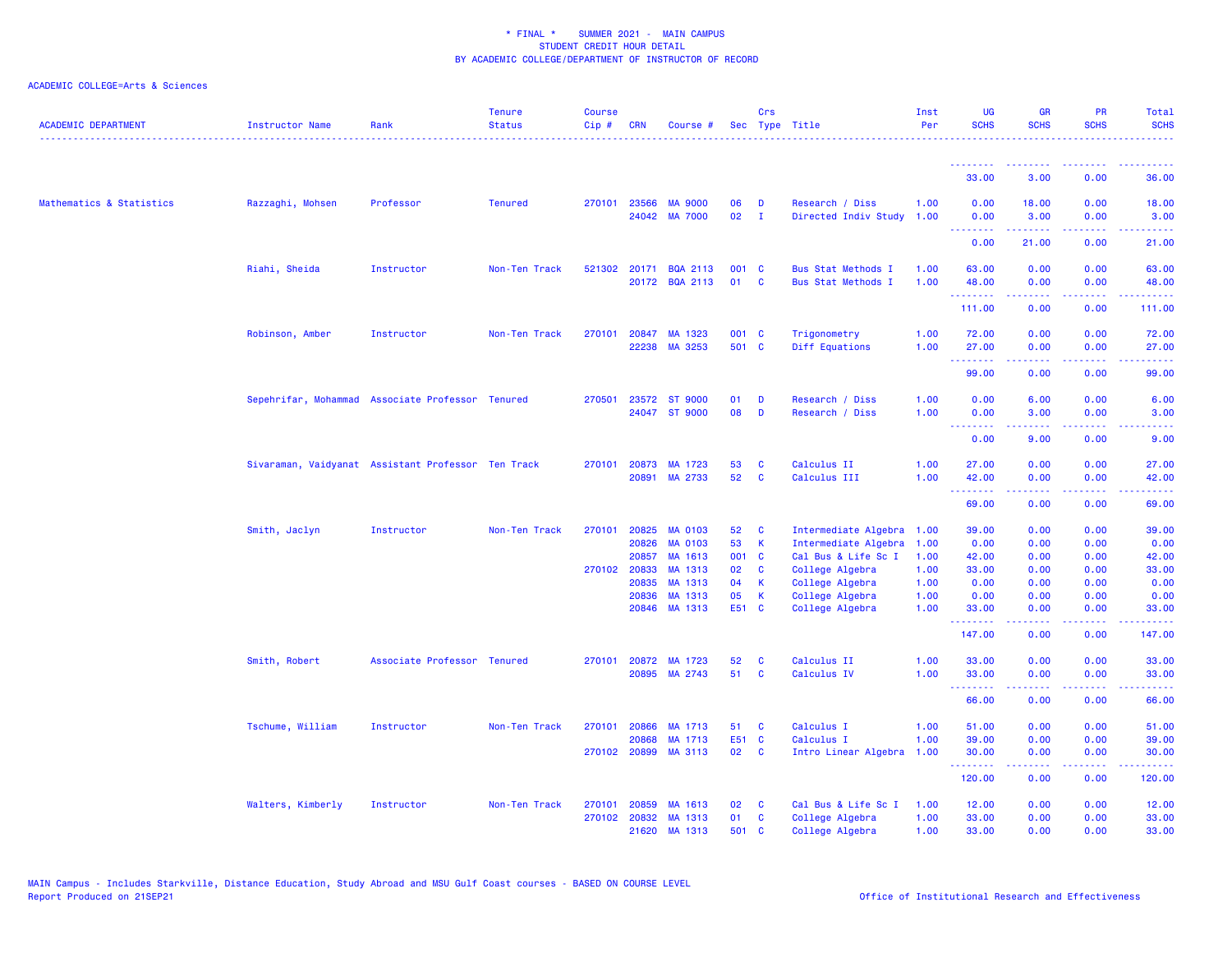| <b>ACADEMIC DEPARTMENT</b>                                       | <b>Instructor Name</b> | Rank                                             | <b>Tenure</b><br><b>Status</b> | <b>Course</b><br>Cip# | <b>CRN</b> | Course               |                 | Crs          | Sec Type Title            | Inst<br>Per | <b>UG</b><br><b>SCHS</b> | <b>GR</b><br><b>SCHS</b>  | <b>PR</b><br><b>SCHS</b> | Total<br><b>SCHS</b> |
|------------------------------------------------------------------|------------------------|--------------------------------------------------|--------------------------------|-----------------------|------------|----------------------|-----------------|--------------|---------------------------|-------------|--------------------------|---------------------------|--------------------------|----------------------|
|                                                                  |                        |                                                  |                                |                       |            |                      |                 |              |                           |             |                          |                           |                          |                      |
|                                                                  |                        |                                                  |                                |                       |            |                      |                 |              |                           |             | 78.00                    | 0.00                      | 0.00                     | 78.00                |
| Mathematics & Statistics                                         | Woodard, Kelly         | Lecturer                                         | Non-Ten Track                  | 270101                |            | 21619 MA 0103        | 501 C           |              | Intermediate Algebra 1.00 |             | 36.00                    | 0.00                      | 0.00                     | 36.00                |
|                                                                  |                        |                                                  |                                |                       | 21623      | MA 1413              | 501 C           |              | Structure Real Numbe      | 1.00        | 66.00                    | 0.00                      | 0.00                     | 66.00                |
|                                                                  |                        |                                                  |                                |                       | 21625      | MA 1433              | 501 C           |              | Informal Geom & Meas      | 1.00        | 54.00                    | 0.00                      | 0.00                     | 54.00                |
|                                                                  |                        |                                                  |                                |                       |            | 270102 21621 MA 1313 | 502 B           |              | College Algebra           | 1.00        | 24.00                    | 0.00                      | 0.00                     | 24.00                |
|                                                                  |                        |                                                  |                                |                       |            |                      |                 |              |                           |             | .<br>180.00              | $- - - - -$<br>0.00       | .<br>0.00                | .<br>180.00          |
|                                                                  | Woody, Jonathan        | Associate Professor Tenured                      |                                | 270501                | 23574      | <b>ST 9000</b>       | 03              | D            | Research / Diss           | 1.00        | 0.00                     | 6.00                      | 0.00                     | 6.00                 |
|                                                                  |                        |                                                  |                                |                       |            | 24043 ST 9000        | 07              | $\mathbf{D}$ | Research / Diss           | 1.00        | 0.00                     | 1.00                      | 0.00                     | 1.00                 |
|                                                                  |                        |                                                  |                                |                       |            |                      |                 |              |                           |             | <u>.</u><br>0.00         | 7.00                      | 0.00                     | 7.00                 |
|                                                                  | Wu, Tung-Lung          | Associate Professor Tenured                      |                                | 270501                | 23288      | ST 8253              | 51              | <b>C</b>     | Regression Analysis       | 1.00        | 0.00                     | 15.00                     | 0.00                     | 15.00                |
|                                                                  |                        |                                                  |                                |                       |            | 23575 ST 9000        | 04              | $\mathbf{D}$ | Research / Diss           | 1.00        | 0.00                     | 6.00                      | 0.00                     | 6.00                 |
|                                                                  |                        |                                                  |                                |                       |            |                      |                 |              |                           |             | <b>.</b> .<br>0.00       | .<br>21.00                | .<br>0.00                | . <b>.</b><br>21.00  |
|                                                                  |                        |                                                  |                                |                       |            |                      |                 |              |                           |             |                          |                           |                          |                      |
|                                                                  | Xu, Xiangsheng         | Professor                                        | <b>Tenured</b>                 |                       |            | 270101 23911 MA 9000 | 12 <sub>2</sub> | <b>D</b>     | Research / Diss           | 1.00        | 0.00<br>.<br>---         | 6.00                      | 0.00                     | 6.00                 |
|                                                                  |                        |                                                  |                                |                       |            |                      |                 |              |                           |             | 0.00                     | 6.00                      | 0.00                     | 6.00                 |
|                                                                  |                        | Yarahmadian, Shantia Associate Professor Tenured |                                | 270101                | 20871      | MA 1723              | 03              | <b>C</b>     | Calculus II               | 1.00        | 36.00                    | 0.00                      | 0.00                     | 36.00                |
|                                                                  |                        |                                                  |                                |                       | 20890      | MA 2733              | 02              | <b>C</b>     | Calculus III              | 1.00        | 36.00                    | 0.00                      | 0.00                     | 36.00                |
|                                                                  |                        |                                                  |                                |                       |            |                      |                 |              |                           |             | <u>.</u><br>72.00        | -----<br>0.00             | .<br>0.00                | 72.00                |
|                                                                  | Young, Danielle        | Instructor                                       | Non-Ten Track                  | 270101                | 20849      | MA 1323              | 03              | <b>C</b>     | Trigonometry              | 1.00        | 24.00                    | 0.00                      | 0.00                     | 24.00                |
|                                                                  |                        |                                                  |                                |                       |            | 20862 MA 1713        | 01 C            |              | Calculus I                | 1.00        | 30.00                    | 0.00                      | 0.00                     | 30.00                |
|                                                                  |                        |                                                  |                                |                       |            |                      |                 |              |                           |             | - - - - - - - -          | .                         | .                        | .                    |
|                                                                  |                        |                                                  |                                |                       |            |                      |                 |              |                           |             | 54.00                    | 0.00                      | 0.00                     | 54.00                |
|                                                                  | Zhang, Jialin          | Assistant Professor Ten Track                    |                                | 270501                |            | 23740 ST 9000        | 06              | $\mathbf{D}$ | Research / Diss           | 1.00        | 0.00                     | 6.00                      | 0.00                     | 6.00                 |
|                                                                  |                        |                                                  |                                |                       |            |                      |                 |              |                           |             | <u>.</u><br>0.00         | 6.00                      | 0.00                     | 6.00                 |
|                                                                  | Zhou, Qian             | Assistant Professor Ten Track                    |                                | 270501                |            | 23576 ST 9000        | 05              | <b>D</b>     | Research / Diss           | 1.00        | 0.00                     | 6.00                      | 0.00                     | 6.00                 |
|                                                                  |                        |                                                  |                                |                       |            |                      |                 |              |                           |             | .<br>0.00                | 6.00                      | 0.00                     | 6.00                 |
| =====================================                            |                        |                                                  |                                |                       |            |                      |                 |              |                           |             | ========                 | $=$ = = = = = = =         | $=$ = = = = = = =        | ==========           |
| Mathematics & Statistics<br>------------------------------------ |                        |                                                  |                                |                       |            |                      |                 |              |                           |             | 2253.00<br>========      | 133.00<br><b>EDESSERS</b> | 0.00<br><b>CONSISTS</b>  | 2386.00              |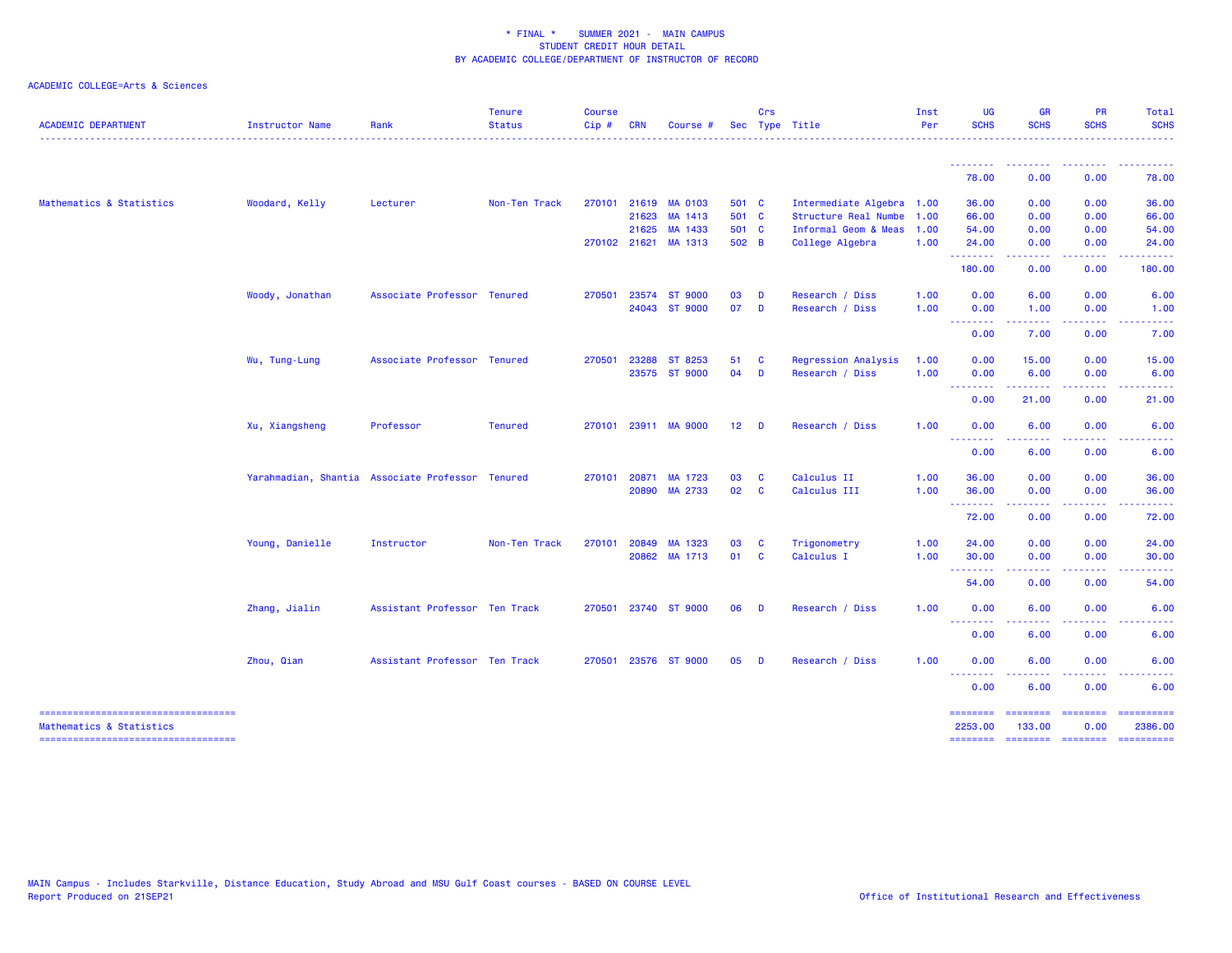|                                                              |                               |                             | <b>Tenure</b>  | <b>Course</b> |            |                       |               | Crs          |                        | Inst     | <b>UG</b>                                                   | GR                | PR                      | Total                    |
|--------------------------------------------------------------|-------------------------------|-----------------------------|----------------|---------------|------------|-----------------------|---------------|--------------|------------------------|----------|-------------------------------------------------------------|-------------------|-------------------------|--------------------------|
| <b>ACADEMIC DEPARTMENT</b>                                   | <b>Instructor Name</b>        | Rank                        | <b>Status</b>  | Cip#          | <b>CRN</b> | Course                |               |              | Sec Type Title         | Per<br>. | <b>SCHS</b>                                                 | <b>SCHS</b><br>.  | <b>SCHS</b>             | <b>SCHS</b>              |
| Philosophy & Religion                                        | Bisson, Albert                | Instructor                  | Non-Ten Track  | 380201        |            | 21097 REL 1103        | 01            | $\mathbf{C}$ | Intro To Religion      | 1.00     | 24.00                                                       | 0.00              | 0.00                    | 24.00                    |
|                                                              |                               |                             |                |               |            | 21710 REL 1103        | 501 C         |              | Intro To Religion      | 1.00     | 54.00                                                       | 0.00              | 0.00                    | 54.00                    |
|                                                              |                               |                             |                |               |            | 21711 REL 1103        | 551 C         |              | Intro To Religion      | 1.00     | 33.00                                                       | 0.00              | 0.00                    | 33.00                    |
|                                                              |                               |                             |                |               |            |                       |               |              |                        |          | --------<br>111.00                                          | -----<br>0.00     | -----<br>0.00           | .<br>111.00              |
|                                                              | Clifford, Michael             | Professor                   | <b>Tenured</b> | 380103        |            | 22119 PHI 3013        | 01            | - C          | <b>Business Ethics</b> | 1.00     | 51.00<br><u>.</u>                                           | 0.00              | 0.00<br>.               | 51.00<br>.               |
|                                                              |                               |                             |                |               |            |                       |               |              |                        |          | 51.00                                                       | -----<br>0.00     | 0.00                    | 51.00                    |
|                                                              | Hall, Alicia                  | Associate Professor Tenured |                |               |            | 380102 21024 PHI 1113 | 001 C         |              | Intro To Logic         | 1.00     | 60.00                                                       | 0.00              | 0.00                    | 60.00                    |
|                                                              |                               |                             |                |               |            |                       |               |              |                        |          | --------<br>60.00                                           | 0.00              | ----<br>0.00            | 60.00                    |
|                                                              | Hammons, Christopher Lecturer |                             | Non-Ten Track  |               |            | 380103 21027 PHI 1123 | 501 C         |              | Intro To Ethics        | 1.00     | 15.00                                                       | 0.00              | 0.00                    | 15.00                    |
|                                                              |                               |                             |                |               |            |                       |               |              |                        |          | <b><i><u><u><b>A</b></u></u> A A A A A A A</i></b><br>15.00 | 0.00              | 0.00                    | 15.00                    |
|                                                              | Holt, Dale                    | Professor                   | <b>Tenured</b> |               |            | 380103 21028 PHI 1123 | 51            | - C          | Intro To Ethics        | 1.00     | 54.00                                                       | 0.00              | 0.00                    | 54.00                    |
|                                                              |                               |                             |                |               |            |                       |               |              |                        |          | --------<br>54.00                                           | $\cdots$<br>0.00  | ----<br>0.00            | 54.00                    |
|                                                              | Kallfelz, William             | Instructor                  | Non-Ten Track  |               |            | 380102 21026 PHI 1113 | E51 C         |              | Intro To Logic         | 1.00     | 36.00                                                       | 0.00              | 0.00                    | 36.00                    |
|                                                              |                               |                             |                |               |            |                       |               |              |                        |          | <b></b><br>36.00                                            | .<br>0.00         | .<br>0.00               | .<br>36.00               |
|                                                              | Moffatt, Barton               | Associate Professor Tenured |                |               |            | 380101 22118 PHI 3323 | $101 \quad C$ |              | <b>Medical Ethics</b>  | 1.00     | 36.00                                                       | 0.00              | 0.00                    | 36.00                    |
|                                                              |                               |                             |                |               |            |                       |               |              |                        |          | <b><i><u><u><b>a</b></u></u> a a a a a a a</i></b><br>36.00 | 0.00              | 0.00                    | 36.00                    |
|                                                              | Montgomery, Robert            | Lecturer                    | Non-Ten Track  | 380201        |            | 22117 REL 1103        | 001 C         |              | Intro To Religion      | 1.00     | 42.00                                                       | 0.00              | 0.00                    | 42.00                    |
|                                                              |                               |                             |                |               |            |                       |               |              |                        |          | <u> - - - - - - - -</u><br>42.00                            | -----<br>0.00     | .<br>0.00               | .<br>42.00               |
| -----------------------------------<br>Philosophy & Religion |                               |                             |                |               |            |                       |               |              |                        |          | ========<br>405.00                                          | ---------<br>0.00 | <b>EBBERSER</b><br>0.00 | $=$ ==========<br>405.00 |
| =====================================                        |                               |                             |                |               |            |                       |               |              |                        |          |                                                             |                   |                         |                          |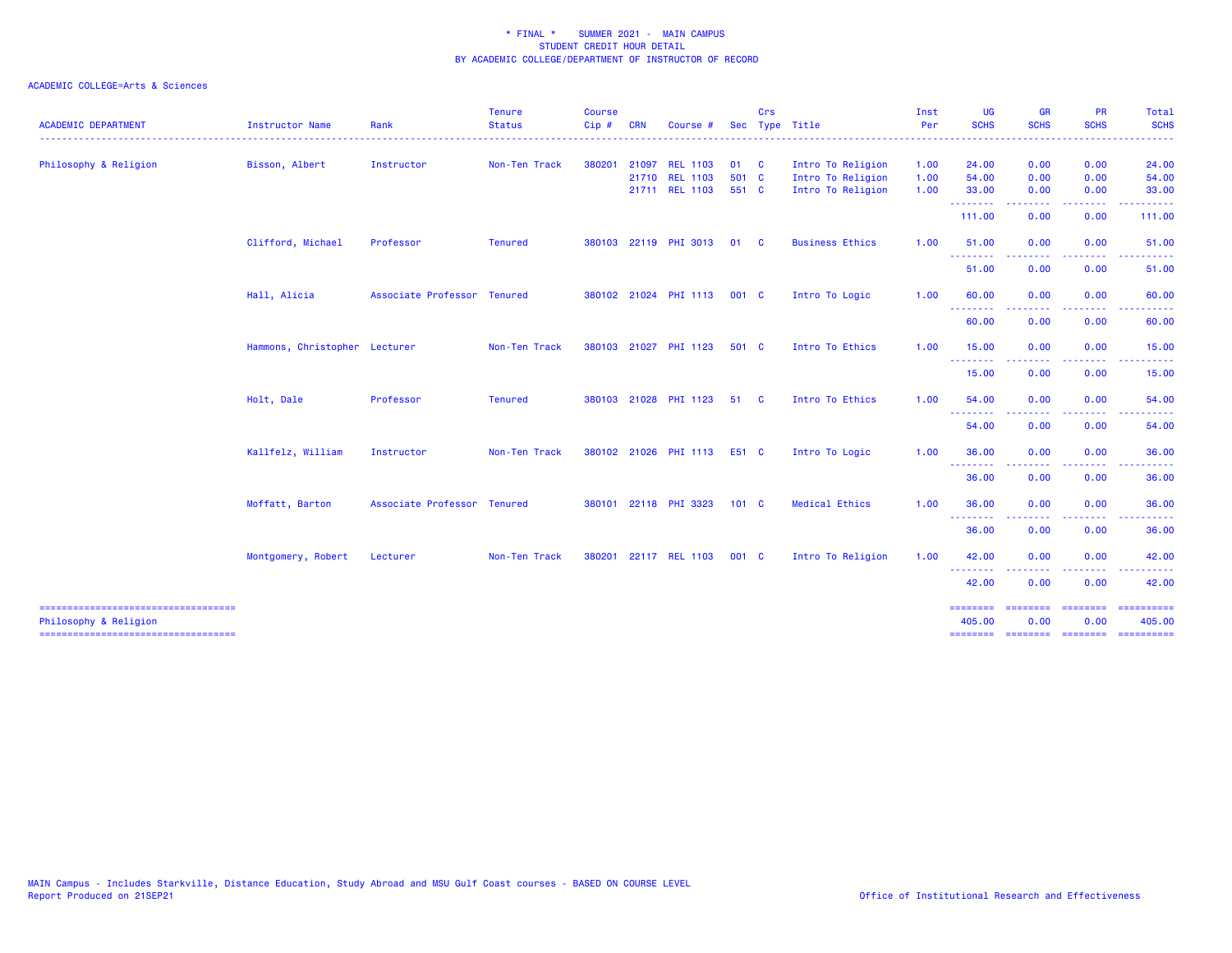| <b>ACADEMIC DEPARTMENT</b> | <b>Instructor Name</b>                 | Rank                          | <b>Tenure</b><br><b>Status</b> | <b>Course</b><br>Cip # | <b>CRN</b>   | Course #                 |                  | Crs          | Sec Type Title            | Inst<br>Per  | <b>UG</b><br><b>SCHS</b> | <b>GR</b><br><b>SCHS</b> | PR<br><b>SCHS</b>                                                                                                         | Total<br><b>SCHS</b>        |
|----------------------------|----------------------------------------|-------------------------------|--------------------------------|------------------------|--------------|--------------------------|------------------|--------------|---------------------------|--------------|--------------------------|--------------------------|---------------------------------------------------------------------------------------------------------------------------|-----------------------------|
| Physics & Astronomy        | Arnoldus, Henk                         | Professor                     | <b>Tenured</b>                 |                        |              | 400801 23749 PH 9000     | $103$ D          |              | Research / Diss           | 1.00         | 0.00<br>.                | 2.00                     | 0.00                                                                                                                      | 2.00                        |
|                            |                                        |                               |                                |                        |              |                          |                  |              |                           |              | 0.00                     | 2.00                     | 0.00                                                                                                                      | 2.00                        |
|                            | Crider, Benjamin                       | Assistant Professor Ten Track |                                | 309999                 |              | 23515 CME 8000           | 102 <sub>D</sub> |              | Research/Thesis           | 1.00         | 0.00<br>.                | 6.00                     | 0.00                                                                                                                      | 6.00                        |
|                            |                                        |                               |                                |                        |              |                          |                  |              |                           |              | 0.00                     | 6.00                     | 0.00                                                                                                                      | 6.00                        |
|                            | Inkoom, Godfred                        | Instructor                    | Non-Ten Track                  | 400801                 | 20989        | PH 1113                  | 01               | C            | Gen Physics I             | 1.00         | 27.00                    | 0.00                     | 0.00                                                                                                                      | 27.00                       |
|                            |                                        |                               |                                |                        | 20993        | PH 1113                  | 51               | $\mathbf c$  | Gen Physics I             | 1.00         | 18.00                    | 0.00                     | 0.00                                                                                                                      | 18.00                       |
|                            |                                        |                               |                                |                        | 21007        | PH 2213                  | 001 C            |              | Physics I                 | 1.00         | 24.00                    | 0.00                     | 0.00                                                                                                                      | 24.00                       |
|                            |                                        |                               |                                |                        |              |                          |                  |              |                           |              | <u> 22222</u><br>69.00   | 0.00                     | 0.00                                                                                                                      | 69.00                       |
|                            | Marsh, Jarrod                          | Lecturer                      | Non-Ten Track                  | 400801                 | 21009        | PH 2213                  | 51               | C            | Physics I                 | 1.00         | 30,00                    | 0.00                     | 0.00                                                                                                                      | 30.00                       |
|                            |                                        |                               |                                |                        |              | 21011 PH 2223            | 01               | C            | <b>Physics II</b>         | 1.00         | 45.00                    | 0.00                     | 0.00                                                                                                                      | 45.00                       |
|                            |                                        |                               |                                |                        |              |                          |                  |              |                           |              | .                        | .                        | $\frac{1}{2} \left( \frac{1}{2} \right) \left( \frac{1}{2} \right) \left( \frac{1}{2} \right) \left( \frac{1}{2} \right)$ | .                           |
|                            |                                        |                               |                                |                        |              |                          |                  |              |                           |              | 75.00                    | 0.00                     | 0.00                                                                                                                      | 75.00                       |
|                            | Mohanmurthy, Prajwal Grad Teach Assist |                               | Not Applicable                 | 400801                 | 20987        | PH 1021                  | 101 L            |              | Physical Science Lab 0.01 |              | 0.02                     | 0.00                     | 0.00                                                                                                                      | 0.02                        |
|                            |                                        |                               |                                |                        | 21682        | <b>PH 1021</b>           | 501 L            |              | Physical Science Lab 0.01 |              | 0.04                     | 0.00                     | 0.00                                                                                                                      | 0.04                        |
|                            |                                        |                               |                                |                        |              |                          |                  |              |                           |              | .<br>0.06                | .<br>0.00                | $\sim$ $\sim$ $\sim$ $\sim$<br>0.00                                                                                       | 0.06                        |
|                            | Moody, Judith                          | Lecturer                      | Non-Ten Track                  | 400801                 | 20988        | PH 1023                  | 101 C            |              | Physical Sci Survey       | 1.00         | 15.00                    | 0.00                     | 0.00                                                                                                                      | 15.00                       |
|                            |                                        |                               |                                |                        | 21683        | PH 1023                  | 501 C            |              | Physical Sci Survey       | 1.00         | 12.00                    | 0.00                     | 0.00                                                                                                                      | 12.00                       |
|                            |                                        |                               |                                |                        |              |                          |                  |              |                           |              | .<br>27.00               | .<br>0.00                | 0.00                                                                                                                      | 27.00                       |
|                            | Solomon, Lazarus                       | Instructor                    | Non-Ten Track                  | 400801                 |              | 20997 PH 1123            | 01               | <b>C</b>     | Gen Physics II            | 1.00         | 39.00                    | 0.00                     | 0.00                                                                                                                      | 39.00                       |
|                            |                                        |                               |                                |                        |              |                          |                  |              |                           |              | .<br>39.00               | 0.00                     | 0.00                                                                                                                      | 39.00                       |
|                            | Swanson, Robert                        | Instructor                    | Non-Ten Track                  | 400202                 | 22115        | PH 1063                  | 101 C            |              | Descrip Astronomy         | 1.00         | 15.00                    | 0.00                     | 0.00                                                                                                                      | 15.00                       |
|                            |                                        |                               |                                |                        | 22545        | PH 1063                  | 501 C            |              | Descrip Astronomy         | 1.00         | 9.00                     | 0.00                     | 0.00                                                                                                                      | 9.00                        |
|                            |                                        |                               |                                |                        | 400801 20986 | PH 1013                  | 101 C            |              | Physical Sci Survey       | 1.00         | 24.00                    | 0.00                     | 0.00                                                                                                                      | 24.00                       |
|                            |                                        |                               |                                |                        | 20987        | PH 1021                  | 101 L            |              | Physical Science Lab      | 0.99         | 1.98                     | 0.00                     | 0.00                                                                                                                      | 1.98                        |
|                            |                                        |                               |                                |                        | 20990        | PH 1113                  | 02               | К            | Gen Physics I             | 1.00         | 0.00                     | 0.00                     | 0.00                                                                                                                      | 0.00                        |
|                            |                                        |                               |                                |                        | 20994        | PH 1113                  | 52               | $\mathsf K$  | Gen Physics I             | 1.00         | 0.00                     | 0.00                     | 0.00                                                                                                                      | 0.00                        |
|                            |                                        |                               |                                |                        | 20998        | PH 1123                  | 02               | K            | Gen Physics II            | 1.00         | 0.00                     | 0.00                     | 0.00                                                                                                                      | 0.00                        |
|                            |                                        |                               |                                |                        | 21001        | PH 1123                  | 52               | K            | Gen Physics II            | 1.00         | 0.00                     | 0.00                     | 0.00                                                                                                                      | 0.00                        |
|                            |                                        |                               |                                |                        | 21012        | PH 2223                  | 02               | $\mathsf{K}$ | Physics II                | 1.00         | 0.00                     | 0.00                     | 0.00                                                                                                                      | 0.00                        |
|                            |                                        |                               |                                |                        | 21013        | PH 2223                  | 03               | K            | Physics II                | 1.00         | 0.00                     | 0.00                     | 0.00                                                                                                                      | 0.00                        |
|                            |                                        |                               |                                |                        | 21016        | PH 2223                  | 52               | K            | Physics II                | 1.00         | 0.00                     | 0.00                     | 0.00                                                                                                                      | 0.00                        |
|                            |                                        |                               |                                |                        | 21682        | PH 1021<br>22544 PH 1013 | 501 L<br>501 C   |              | Physical Science Lab      | 0.99<br>1.00 | 3.96<br>6.00             | 0.00<br>0.00             | 0.00<br>0.00                                                                                                              | 3.96<br>6.00                |
|                            |                                        |                               |                                |                        |              |                          |                  |              | Physical Sci Survey       |              | .                        | 22222                    | $\sim$ $\sim$ $\sim$ $\sim$                                                                                               | $\sim$ $\sim$ $\sim$ $\sim$ |
|                            |                                        |                               |                                |                        |              |                          |                  |              |                           |              | 59.94                    | 0.00                     | 0.00                                                                                                                      | 59.94                       |
|                            | Tanner, Angelle                        | Associate Professor Tenured   |                                |                        |              | 400801 21008 PH 2213     | 01               | <b>C</b>     | Physics I                 | 1.00         | 45.00<br>.               | 0.00                     | 0.00<br>$\sim$ $\sim$ $\sim$ $\sim$                                                                                       | 45.00                       |
|                            |                                        |                               |                                |                        |              |                          |                  |              |                           |              | 45.00                    | 0.00                     | 0.00                                                                                                                      | 45.00                       |
|                            | Wang, Kun                              | Assistant Professor Ten Track |                                | 400501                 |              | 23887 CH 9000            | 19               | D            | Research / Diss           | 1.00         | 0.00                     | 3.00                     | 0.00                                                                                                                      | 3.00                        |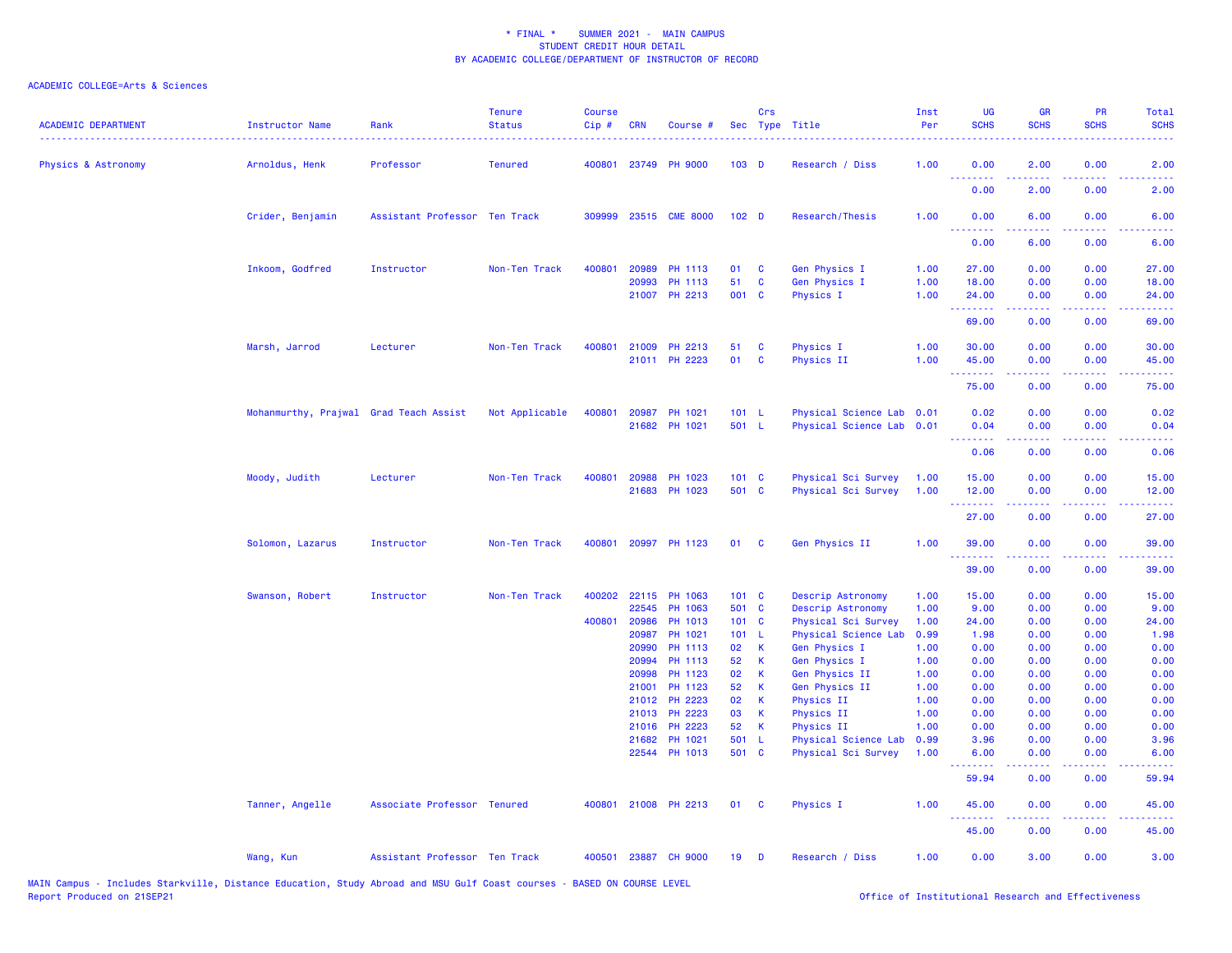### ACADEMIC COLLEGE=Arts & Sciences

| <b>ACADEMIC DEPARTMENT</b>            | Instructor Name | Rank                          | <b>Tenure</b><br><b>Status</b> | <b>Course</b><br>Cip# | <b>CRN</b> | Course #             |                  | Crs      | Sec Type Title  | Inst<br>Per | <b>UG</b><br><b>SCHS</b> | <b>GR</b><br><b>SCHS</b> | <b>PR</b><br><b>SCHS</b> | Total<br><b>SCHS</b> |
|---------------------------------------|-----------------|-------------------------------|--------------------------------|-----------------------|------------|----------------------|------------------|----------|-----------------|-------------|--------------------------|--------------------------|--------------------------|----------------------|
| <b>Physics &amp; Astronomy</b>        | Wang, Kun       | Assistant Professor Ten Track |                                | 400501                | 23889      | <b>CH 9000</b>       | 69               | <b>D</b> | Research / Diss | 1.00        | 0.00                     | 3.00                     | 0.00                     | 3.00                 |
|                                       |                 |                               |                                | 400801                |            | 23748 PH 9000        | 102 <sub>D</sub> |          | Research / Diss | 1.00        | 0.00                     | 6.00                     | 0.00                     | 6.00                 |
|                                       |                 |                               |                                |                       |            |                      |                  |          |                 |             | 0.00                     | 12.00                    | .<br>0.00                | ------<br>12.00      |
|                                       | Winger, Jeffry  | Professor                     | <b>Tenured</b>                 | 400801                |            | 21015 PH 2223        | 51 C             |          | Physics II      | 1.00        | 36.00                    | 0.00                     | 0.00                     | 36.00                |
|                                       |                 |                               |                                |                       |            | 23541 PH 9000        | 101 <sub>D</sub> |          | Research / Diss | 1.00        | 0.00                     | 6.00                     | 0.00                     | 6.00                 |
|                                       |                 |                               |                                |                       |            |                      |                  |          |                 |             | --------<br>36.00        | 6.00                     | .<br>0.00                | ----------<br>42.00  |
|                                       | Worthy, Mark    | Instructor                    | Non-Ten Track                  |                       |            | 400801 21000 PH 1123 | 51 C             |          | Gen Physics II  | 1.00        | 30.00                    | 0.00                     | 0.00                     | 30.00                |
|                                       |                 |                               |                                |                       |            |                      |                  |          |                 |             | 30.00                    | 0.00                     | 0.00                     | 30.00                |
| :==================================== |                 |                               |                                |                       |            |                      |                  |          |                 |             |                          |                          | ========                 | -----------          |

Physics & Astronomy 381.00 26.00 0.00 407.00

=================================== ======== ======== ======== ==========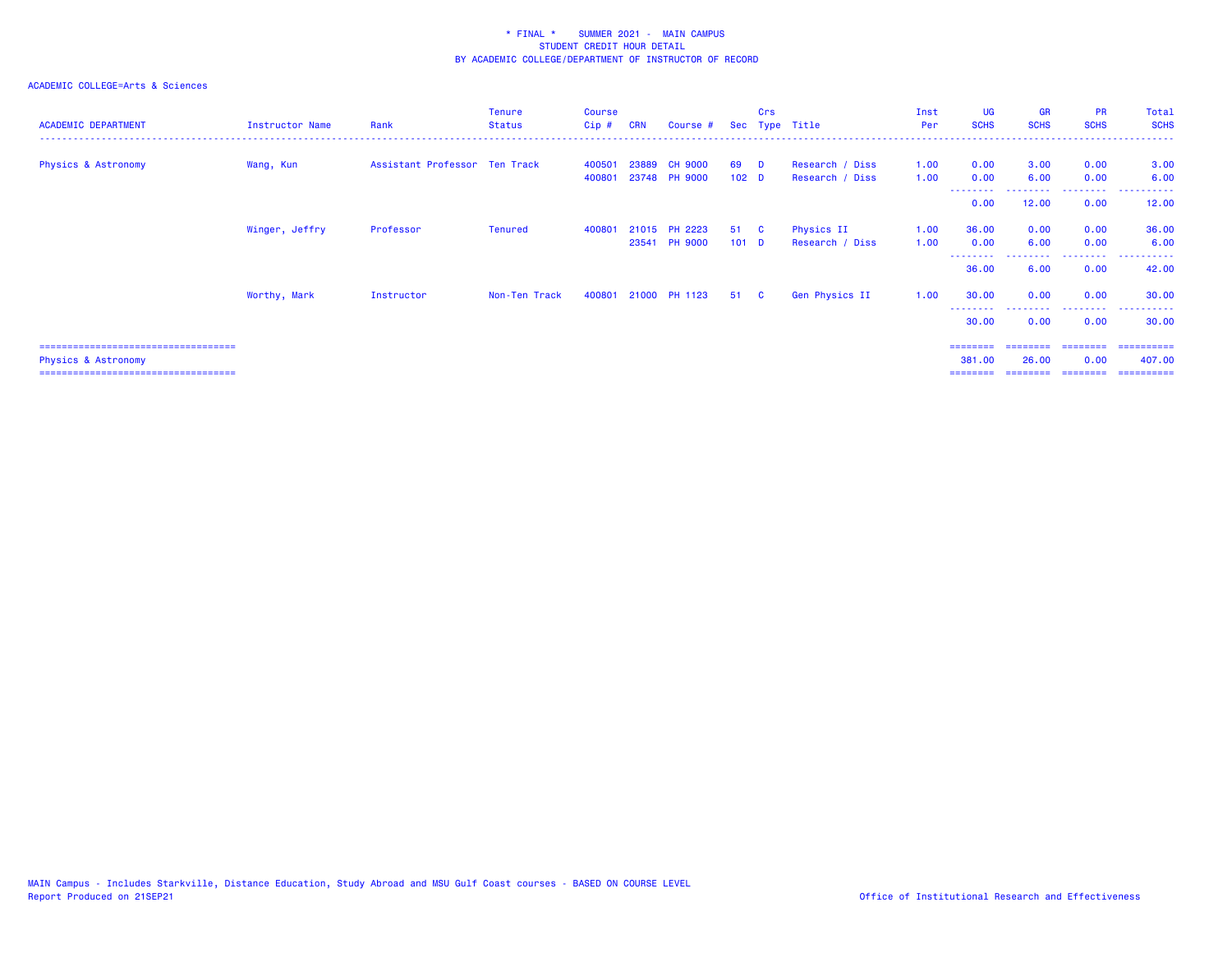| <b>ACADEMIC DEPARTMENT</b>                              | <b>Instructor Name</b>                             | Rank                              | <b>Tenure</b><br><b>Status</b> | <b>Course</b><br>Cip# | <b>CRN</b>   | Course #                              |                           | Crs<br>Sec Type Title | . <u>.</u> .                                           | Inst<br>Per  | <b>UG</b><br><b>SCHS</b>              | <b>GR</b><br><b>SCHS</b> | PR<br><b>SCHS</b><br>2222. | Total<br><b>SCHS</b><br>والمستحدث                                                                                                 |
|---------------------------------------------------------|----------------------------------------------------|-----------------------------------|--------------------------------|-----------------------|--------------|---------------------------------------|---------------------------|-----------------------|--------------------------------------------------------|--------------|---------------------------------------|--------------------------|----------------------------|-----------------------------------------------------------------------------------------------------------------------------------|
| Political Science & Public Administ Abutabenjeh, Sawsan |                                                    | Assistant Professor Ten Track     |                                | 440401                | 22261        | <b>PPA 8990</b><br>23878 PPA 7000     | 551 C<br>$101$ I          |                       | Special Topic In PPA 1.00<br>Directed Indiv Study 1.00 |              | 0.00<br>0.00                          | 33.00<br>3.00            | 0.00<br>0.00               | 33.00<br>3.00                                                                                                                     |
|                                                         |                                                    |                                   |                                |                       |              |                                       |                           |                       |                                                        |              | <b></b><br>0.00                       | .<br>36.00               | .<br>0.00                  | .<br>36.00                                                                                                                        |
|                                                         | Baker, Leslie                                      | Instructor                        | Non-Ten Track                  | 451001                |              | 22107 PS 1313<br>451002 21039 PS 1113 | 01<br>51                  | C<br><b>C</b>         | Intro Intnat'l Relat 1.00<br>American Government       | 1.00         | 21.00<br>51.00                        | 0.00<br>0.00             | 0.00<br>0.00               | 21.00<br>51.00                                                                                                                    |
|                                                         |                                                    |                                   |                                |                       |              |                                       |                           |                       |                                                        |              | <b></b><br>72.00                      | .<br>0.00                | د د د د<br>0.00            | .<br>72.00                                                                                                                        |
|                                                         | Dimitrijevska Markos Assistant Professor Ten Track |                                   |                                | 440401                |              | 22262 PPA 8990                        | 01                        | C                     | Special Topic In PPA 1.00                              |              | 0.00                                  | 30.00                    | 0.00                       | 30.00                                                                                                                             |
|                                                         |                                                    |                                   |                                |                       |              |                                       |                           |                       |                                                        |              | <u> - - - - - - - -</u><br>0.00       | .<br>30.00               | .<br>0.00                  | .<br>30.00                                                                                                                        |
|                                                         | Holmes, Carolyn                                    | Assistant Professor Ten Track     |                                |                       |              | 451001 21041 PS 1513                  | 51                        | <b>C</b>              | Comparative Govt                                       | 1.00         | 42.00                                 | 0.00                     | 0.00                       | 42.00                                                                                                                             |
|                                                         |                                                    |                                   |                                |                       |              |                                       |                           |                       |                                                        |              | --------<br>42.00                     | -----<br>0.00            | .<br>0.00                  | .<br>42.00                                                                                                                        |
|                                                         | Merivaki, Thessalia                                | Assistant Professor Ten Track     |                                | 451001                |              | 23876 PS 4000                         | 02                        | $\mathbf{I}$          | Directed Indiv Study 1.00                              |              | 3.00                                  | 0.00                     | 0.00                       | 3.00                                                                                                                              |
|                                                         |                                                    |                                   |                                |                       |              |                                       |                           |                       |                                                        |              | .<br>3.00                             | .<br>0.00                | بالمحام<br>0.00            | <u>.</u><br>3.00                                                                                                                  |
|                                                         | Nukpezah, Julius                                   | Assistant Professor Ten Track     |                                | 440401                | 22105        | <b>PPA 8183</b><br>23670 PPA 9000     | 001 C<br>102 <sub>D</sub> |                       | Local Government Fin 1.00<br>Research / Diss           | 1.00         | 0.00<br>0.00                          | 27.00<br>1.00            | 0.00<br>0.00               | 27.00<br>1.00                                                                                                                     |
|                                                         |                                                    |                                   |                                |                       |              |                                       |                           |                       |                                                        |              | <u>.</u><br>0.00                      | .<br>28.00               | د د د د<br>0.00            | $\sim$ $\sim$ $\sim$ $\sim$ $\sim$<br>28.00                                                                                       |
|                                                         | Potter, Michael                                    | Associate Professor Tenured       |                                |                       | 440401 21036 | <b>PPA 8400</b>                       | 101 C                     |                       | Public Ad Intern                                       | 1.00         | 0.00                                  | 3.00                     | 0.00                       | 3.00                                                                                                                              |
|                                                         |                                                    |                                   |                                |                       | 22109        | <b>PPA 9613</b>                       | 51                        | <b>S</b>              | Rural Gov Admin I                                      | 1.00         | 0.00                                  | 33.00                    | 0.00                       | 33.00                                                                                                                             |
|                                                         |                                                    |                                   |                                |                       | 23912        | <b>PPA 7000</b>                       | 51                        | п.                    | Directed Indiv Study                                   | 1.00         | 0.00                                  | 3.00                     | 0.00                       | 3.00                                                                                                                              |
|                                                         |                                                    |                                   |                                |                       |              | 23945 PPA 7000                        | 52                        | $\mathbf{I}$          | Directed Indiv Study                                   | 1.00         | 0.00<br><b></b>                       | 3.00                     | 0.00<br>.                  | 3.00<br>والمستناط                                                                                                                 |
|                                                         |                                                    |                                   |                                |                       |              |                                       |                           |                       |                                                        |              | 0.00                                  | 42.00                    | 0.00                       | 42.00                                                                                                                             |
|                                                         | Rush, Christine                                    | Associate Professor Tenured       |                                | 440401                |              | 23678 PPA 9000                        | 103 <sub>D</sub>          |                       | Research / Diss                                        | 1.00         | 0.00<br>.                             | 6.00<br>.                | 0.00<br>ن د د د            | 6.00<br>2222.                                                                                                                     |
|                                                         |                                                    |                                   |                                |                       |              |                                       |                           |                       |                                                        |              | 0.00                                  | 6.00                     | 0.00                       | 6.00                                                                                                                              |
|                                                         | Shoup, Brian                                       | Associate Professor Tenured       |                                | 440401                | 23503        | <b>PPA 9000</b>                       | $101$ D                   |                       | Research / Diss                                        | 1.00         | 0.00                                  | 3.00                     | 0.00                       | 3.00                                                                                                                              |
|                                                         |                                                    |                                   |                                | 450901                |              | 21046 PS 4633                         | 01                        | C                     | Democracy and Democr                                   | 1.00         | 36.00<br><b><i><u>AAAAAAA</u></i></b> | 0.00<br>.                | 0.00<br>.                  | 36.00<br>والمستحدث                                                                                                                |
|                                                         |                                                    |                                   |                                |                       |              |                                       |                           |                       |                                                        |              | 36.00                                 | 3.00                     | 0.00                       | 39.00                                                                                                                             |
|                                                         | Stanisevski, Dragan                                | Associate Professor Tenured       |                                |                       |              | 451001 22106 PPA 9303                 | 01                        | $\mathbf{C}$          | Foundations of PA                                      | 1.00         | 0.00<br><u>.</u>                      | 9.00<br>-----            | 0.00<br>د د د د            | 9.00<br>والمرامين منابذ                                                                                                           |
|                                                         |                                                    |                                   |                                |                       |              |                                       |                           |                       |                                                        |              | 0.00                                  | 9.00                     | 0.00                       | 9.00                                                                                                                              |
|                                                         | Tkach, Benjamin                                    | Assistant Professor Ten Track     |                                | 451001                | 24061        | <b>PS 4000</b>                        | 03                        | $\mathbf{I}$          | Directed Indiv Study                                   | 1.00         | 3.00<br><u>.</u>                      | 0.00<br>.                | 0.00<br>المالمات           | 3.00<br>$\frac{1}{2} \left( \frac{1}{2} \right) \left( \frac{1}{2} \right) \left( \frac{1}{2} \right) \left( \frac{1}{2} \right)$ |
|                                                         |                                                    |                                   |                                |                       |              |                                       |                           |                       |                                                        |              | 3.00                                  | 0.00                     | 0.00                       | 3.00                                                                                                                              |
|                                                         | Waide, David                                       | Clinical Assist Pro Non-Ten Track |                                | 451001<br>451002      |              | 21037 PPA 8743<br>21038 PS 1113       | 01<br>01                  | -S<br><b>C</b>        | Administrative Law<br>American Government              | 1.00<br>1.00 | 0.00<br>63.00                         | 33.00<br>0.00            | 0.00<br>0.00               | 33.00<br>63.00                                                                                                                    |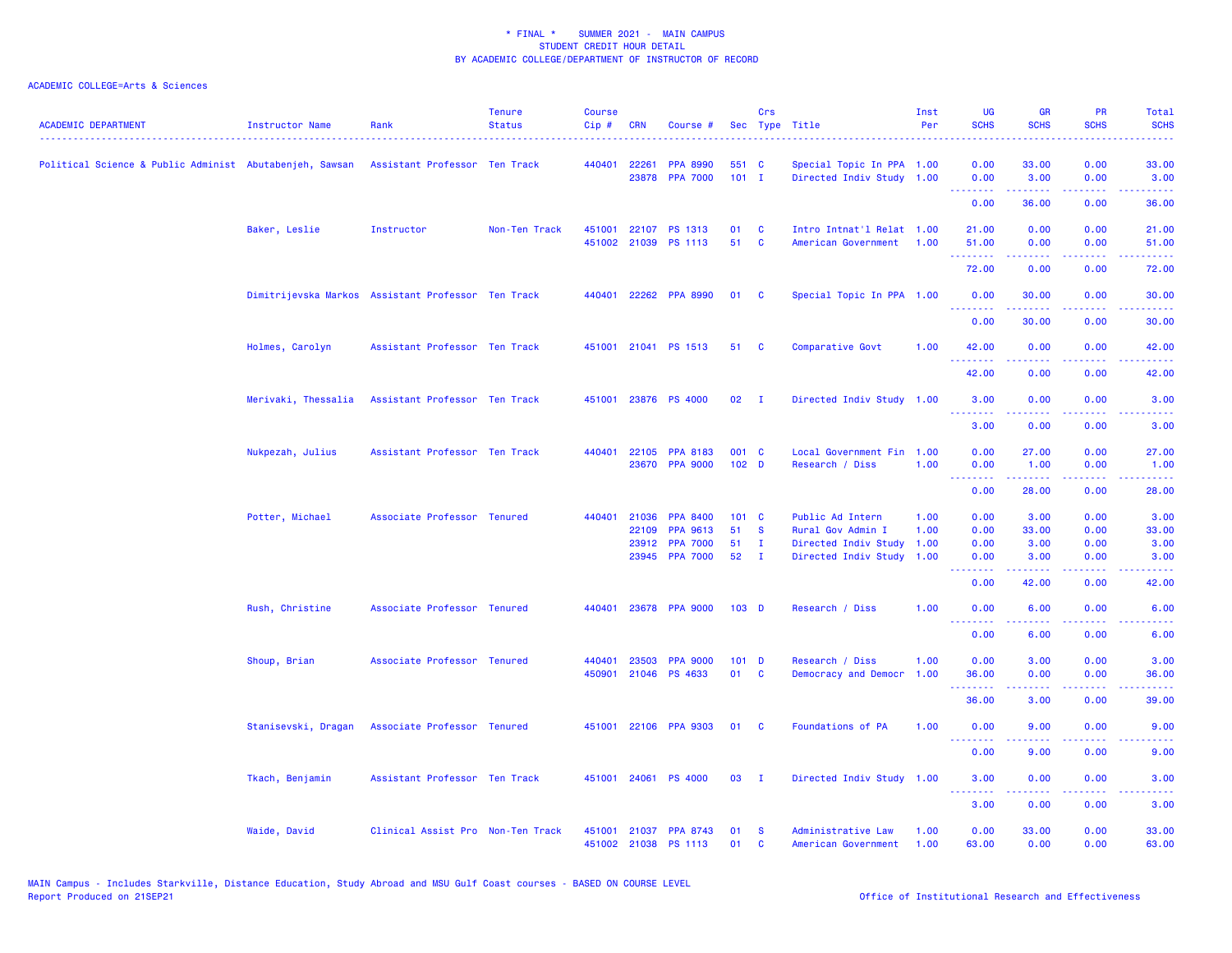| <b>ACADEMIC DEPARTMENT</b>             | Instructor Name | Rank | Tenure<br><b>Status</b> | Course<br><b>CRN</b><br>$Cip$ # | Course # | Crs | Sec Type Title | Inst<br>Per | <b>UG</b><br><b>SCHS</b> | GR<br><b>SCHS</b> | <b>PR</b><br><b>SCHS</b> | Total<br><b>SCHS</b> |
|----------------------------------------|-----------------|------|-------------------------|---------------------------------|----------|-----|----------------|-------------|--------------------------|-------------------|--------------------------|----------------------|
|                                        |                 |      |                         |                                 |          |     |                |             | 63.00                    | 33,00             | 0.00                     | .<br>96.00           |
| ====================================== |                 |      |                         |                                 |          |     |                |             | ========                 | ========          | --------                 | ==========           |
| Political Science & Public Administ    |                 |      |                         |                                 |          |     |                |             | 219.00                   | 187.00            | 0.00                     | 406.00               |
| -------------------------------------  |                 |      |                         |                                 |          |     |                |             | ========                 | ========          | ========                 | ==========           |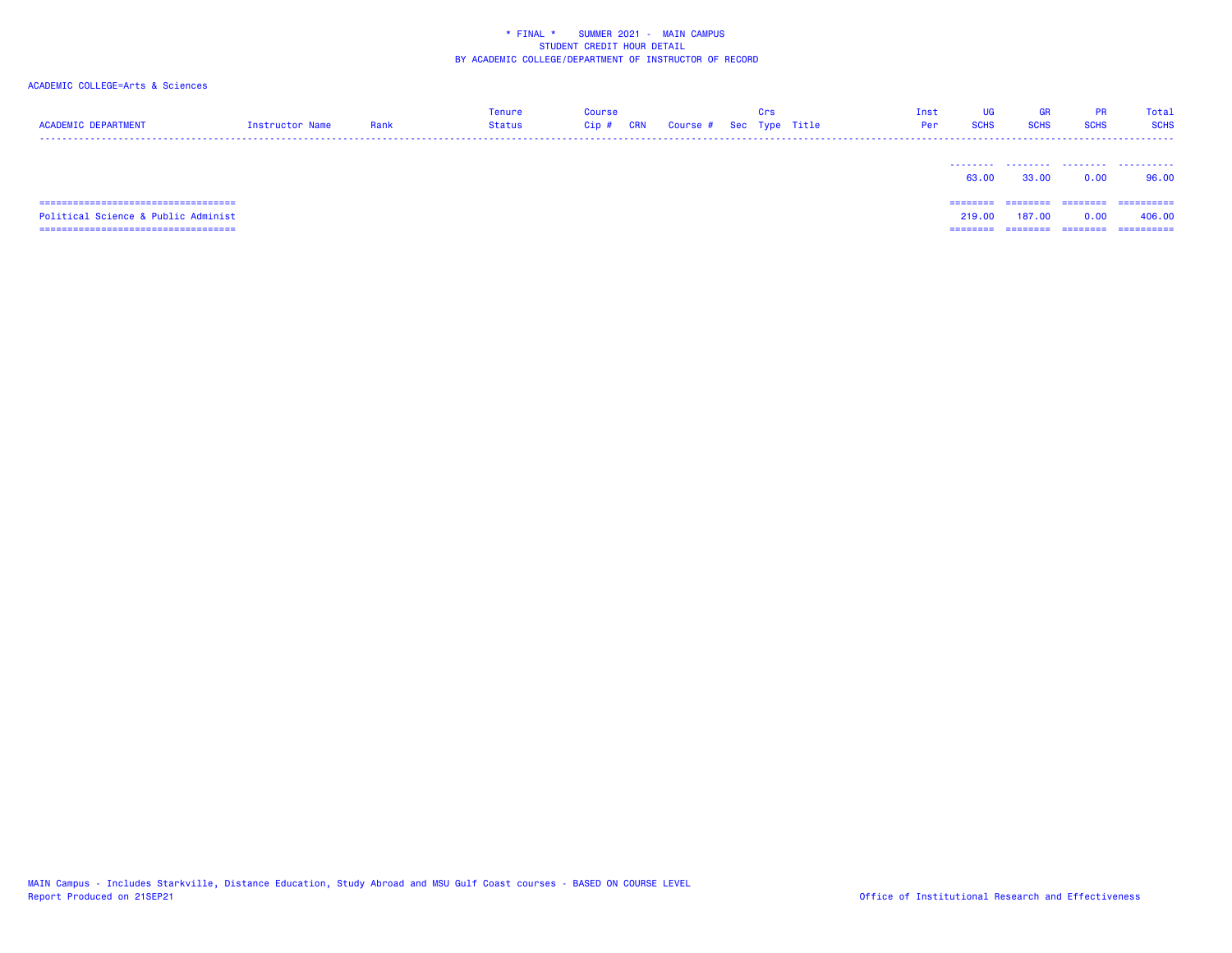| <b>ACADEMIC DEPARTMENT</b> | Instructor Name    | Rank                               | <b>Tenure</b><br><b>Status</b> | <b>Course</b><br>Cip# | <b>CRN</b>            | Course #                                                    |                         | Crs          | Sec Type Title                                                          | Inst<br>Per  | <b>UG</b><br><b>SCHS</b>                                           | <b>GR</b><br><b>SCHS</b>      | <b>PR</b><br><b>SCHS</b>                                                                                                          | Total<br><b>SCHS</b>                                                                                                              |
|----------------------------|--------------------|------------------------------------|--------------------------------|-----------------------|-----------------------|-------------------------------------------------------------|-------------------------|--------------|-------------------------------------------------------------------------|--------------|--------------------------------------------------------------------|-------------------------------|-----------------------------------------------------------------------------------------------------------------------------------|-----------------------------------------------------------------------------------------------------------------------------------|
| Psychology                 | Armstrong, Kevin   | Associate Professor Tenured        |                                | 420101                | 21086                 | <b>PSY 8450</b><br>422813 21874 PSY 8233                    | 102 E<br>01             | <b>C</b>     | Applied Clin Practic 1.00<br>Eth & Prof Issue Cli 1.00                  |              | 0.00<br>0.00                                                       | 27.00<br>21.00                | 0.00<br>0.00                                                                                                                      | 27.00<br>21.00                                                                                                                    |
|                            |                    |                                    |                                |                       |                       |                                                             |                         |              |                                                                         |              | <b></b><br>0.00                                                    | بالأباليات<br>48.00           | بالأباء<br>0.00                                                                                                                   | المستما<br>48.00                                                                                                                  |
|                            | Bell, Jacqueline   | Lecturer                           | Non-Ten Track                  | 422706                |                       | 21864 PSY 4403                                              | 501 C                   |              | Biological Psycholog 1.00                                               |              | 57.00                                                              | 0.00                          | 0.00                                                                                                                              | 57.00                                                                                                                             |
|                            |                    |                                    |                                |                       |                       |                                                             |                         |              |                                                                         |              | 57.00                                                              | 0.00                          | 0.00                                                                                                                              | 57.00                                                                                                                             |
|                            | Berman, Mitchell   | Professor                          | <b>Tenured</b>                 |                       |                       | 422813 23731 PSY 9000                                       | 103 <sub>D</sub>        |              | Research/Diss                                                           | 1.00         | 0.00<br><u>.</u>                                                   | 1.00<br>.                     | 0.00<br>$\frac{1}{2} \left( \frac{1}{2} \right) \left( \frac{1}{2} \right) \left( \frac{1}{2} \right) \left( \frac{1}{2} \right)$ | 1.00<br>$\frac{1}{2} \left( \frac{1}{2} \right) \left( \frac{1}{2} \right) \left( \frac{1}{2} \right) \left( \frac{1}{2} \right)$ |
|                            |                    |                                    |                                |                       |                       |                                                             |                         |              |                                                                         |              | 0.00                                                               | 1.00                          | 0.00                                                                                                                              | 1.00                                                                                                                              |
|                            | Brandon, Russell   | Lecturer                           | Non-Ten Track                  |                       |                       | 422708 23400 PSY 3104                                       | 102 B                   |              | Introductory Psychol 1.00                                               |              | 112.00<br><u>.</u>                                                 | 0.00<br>.                     | 0.00<br>.                                                                                                                         | 112.00<br>2.2222                                                                                                                  |
|                            |                    |                                    |                                |                       |                       |                                                             |                         |              |                                                                         |              | 112.00                                                             | 0.00                          | 0.00                                                                                                                              | 112.00                                                                                                                            |
|                            | Campbell, Kristen  | Instructor                         | Non-Ten Track                  | 422708                | 21072<br>21692        | <b>PSY 3104</b><br><b>PSY 3104</b><br>422803 21081 PSY 4223 | 101 B<br>501 B<br>101 C |              | Introductory Psychol 1.00<br>Introductory Psychol<br>Drug Use And Abuse | 1.00<br>1.00 | 72.00<br>52.00<br>81.00<br><b></b>                                 | 0.00<br>0.00<br>0.00<br>----- | 0.00<br>0.00<br>0.00<br>.                                                                                                         | 72.00<br>52.00<br>81.00<br>والمستوات المنابذ                                                                                      |
|                            |                    |                                    |                                |                       |                       |                                                             |                         |              |                                                                         |              | 205.00                                                             | 0.00                          | 0.00                                                                                                                              | 205.00                                                                                                                            |
|                            | Carskadon, Thomas  | Professor                          | <b>Tenured</b>                 | 420101                | 21069                 | <b>PSY 1013</b><br>21071 PSY 1013                           | 01<br>E51 C             | C            | Gen Psychology<br><b>Gen Psychology</b>                                 | 1.00<br>1.00 | 42.00<br>54.00                                                     | 0.00<br>0.00                  | 0.00<br>0.00                                                                                                                      | 42.00<br>54.00                                                                                                                    |
|                            |                    |                                    |                                |                       |                       |                                                             |                         |              |                                                                         |              | 96.00                                                              | 0.00                          | 0.00                                                                                                                              | 96.00                                                                                                                             |
|                            | Eakin, Deborah     | Associate Professor Tenured        |                                | 420101                | 422813 23981          | 24057 PSY 7000<br><b>PSY 9000</b>                           | 51<br>111D              | $\mathbf{I}$ | Directed Indiv Study<br>Research/Diss                                   | 1.00<br>1.00 | 0.00<br>0.00<br><b><i><u><u><b>A</b></u></u> A A A A A A A</i></b> | 3.00<br>1.00<br>22222         | 0.00<br>0.00<br>.                                                                                                                 | 3.00<br>1.00<br>2222.                                                                                                             |
|                            |                    |                                    |                                |                       |                       |                                                             |                         |              |                                                                         |              | 0.00                                                               | 4.00                          | 0.00                                                                                                                              | 4.00                                                                                                                              |
|                            | Jarosz, Andrew     | Assistant Professor Ten Track      |                                |                       |                       | 422813 24010 PSY 9000                                       | 112 <sub>D</sub>        |              | Research/Diss                                                           | 1.00         | 0.00<br>.                                                          | 6.00                          | 0.00                                                                                                                              | 6.00                                                                                                                              |
|                            |                    |                                    |                                |                       |                       |                                                             |                         |              |                                                                         |              | 0.00                                                               | 6.00                          | 0.00                                                                                                                              | 6.00                                                                                                                              |
|                            | Johnson, Mallory   | Lecturer                           | Non-Ten Track                  |                       |                       | 422707 21695 PSY 3353                                       | 501 C                   |              | Motivation                                                              | 1.00         | 90.00<br><u>.</u>                                                  | 0.00                          | 0.00<br>$\frac{1}{2} \left( \frac{1}{2} \right) \left( \frac{1}{2} \right) \left( \frac{1}{2} \right)$                            | 90.00                                                                                                                             |
|                            |                    |                                    |                                |                       |                       |                                                             |                         |              |                                                                         |              | 90.00                                                              | 0.00                          | 0.00                                                                                                                              | 90.00                                                                                                                             |
|                            | Johnson, Marlena   | Lecturer                           | Non-Ten Track                  |                       |                       | 422813 21694 PSY 3343                                       | 501 C                   |              | Psych Of Learning                                                       | 1.00         | 84.00<br>.                                                         | 0.00<br>.                     | 0.00<br>.                                                                                                                         | 84.00<br>.                                                                                                                        |
|                            |                    |                                    |                                |                       |                       |                                                             |                         |              |                                                                         |              | 84.00                                                              | 0.00                          | 0.00                                                                                                                              | 84.00                                                                                                                             |
|                            | McKinney, Clifford | Associate Professor Tenured        |                                | 422704                | 21873                 | <b>PSY 3314</b>                                             | 01                      | B            | Experimental Psych                                                      | 1.00         | 68.00                                                              | 0.00                          | 0.00                                                                                                                              | 68.00                                                                                                                             |
|                            |                    |                                    |                                |                       | 21875<br>429999 23581 | <b>PSY 3314</b><br><b>PSY 8990</b>                          | 51<br>01                | B<br>C       | Experimental Psych<br>Special Topic In PSY 1.00                         | 1.00         | 64.00<br>0.00                                                      | 0.00<br>27.00                 | 0.00<br>0.00                                                                                                                      | 64.00<br>27.00                                                                                                                    |
|                            |                    |                                    |                                |                       |                       |                                                             |                         |              |                                                                         |              | .<br>132.00                                                        | المتمامين<br>27.00            | .<br>0.00                                                                                                                         | .<br>159.00                                                                                                                       |
|                            | Mendonca, Justin   | Grad Research Assis Not Applicable |                                |                       |                       | 422707 21876 PSY 3363                                       | 51                      | C            | <b>Behav Modification</b>                                               | 1.00         | 99.00                                                              | 0.00                          | 0.00                                                                                                                              | 99.00                                                                                                                             |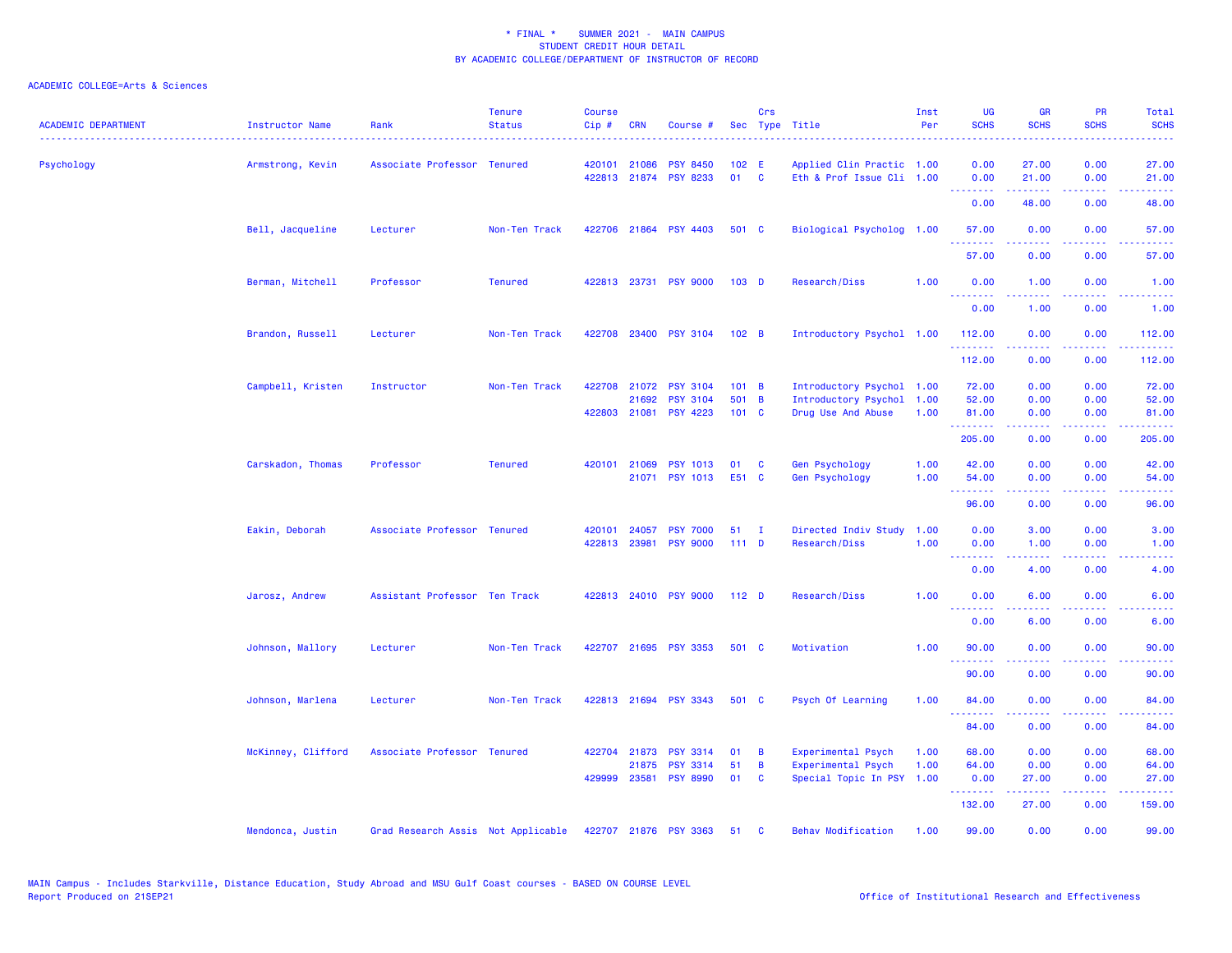| <b>ACADEMIC DEPARTMENT</b>                          | Instructor Name    | Rank                        | <b>Tenure</b><br><b>Status</b> | <b>Course</b><br>Cip# | <b>CRN</b> | Course #              |                  | Crs | Sec Type Title            | Inst<br>Per | <b>UG</b><br><b>SCHS</b>                                                                                                          | <b>GR</b><br><b>SCHS</b> | <b>PR</b><br><b>SCHS</b> | Total<br><b>SCHS</b>                                                                                                                                          |
|-----------------------------------------------------|--------------------|-----------------------------|--------------------------------|-----------------------|------------|-----------------------|------------------|-----|---------------------------|-------------|-----------------------------------------------------------------------------------------------------------------------------------|--------------------------|--------------------------|---------------------------------------------------------------------------------------------------------------------------------------------------------------|
|                                                     |                    |                             |                                |                       |            |                       |                  |     |                           |             | --------                                                                                                                          |                          |                          |                                                                                                                                                               |
|                                                     |                    |                             |                                |                       |            |                       |                  |     |                           |             | 99.00                                                                                                                             | 0.00                     | 0.00                     | 99.00                                                                                                                                                         |
| Psychology                                          | Nadorff, Michael   | Associate Professor Tenured |                                | 420101                | 21088      | <b>PSY 8460</b>       | $101$ E          |     | App Ext Clinical Pra 1.00 |             | 0.00                                                                                                                              | 34.00                    | 0.00                     | 34.00                                                                                                                                                         |
|                                                     |                    |                             |                                | 422813                | 21090      | <b>PSY 9730</b>       | $101$ E          |     | Doc Internship Clin       | 1.00        | 0.00                                                                                                                              | 6.00                     | 0.00                     | 6.00                                                                                                                                                          |
|                                                     |                    |                             |                                |                       |            | 23735 PSY 9000        | 107 <sub>D</sub> |     | Research/Diss             | 1.00        | 0.00                                                                                                                              | 10.00<br>.               | 0.00<br>د د د د          | 10.00<br>$\frac{1}{2} \left( \frac{1}{2} \right) \left( \frac{1}{2} \right) \left( \frac{1}{2} \right) \left( \frac{1}{2} \right) \left( \frac{1}{2} \right)$ |
|                                                     |                    |                             |                                |                       |            |                       |                  |     |                           |             | <b></b><br>0.00                                                                                                                   | 50.00                    | 0.00                     | 50.00                                                                                                                                                         |
|                                                     | Roby, Earnestine   | Non-Faculty                 | Not Applicable                 |                       |            | 422703 21701 PSY 3803 | 501 C            |     | Int Dev Psychology        | 1.00        | 63.00<br>$\sim$ $\sim$ $\sim$ $\sim$                                                                                              | 0.00                     | 0.00                     | 63.00                                                                                                                                                         |
|                                                     |                    |                             |                                |                       |            |                       |                  |     |                           |             | 63.00                                                                                                                             | 0.00                     | 0.00                     | 63.00                                                                                                                                                         |
|                                                     | Sinclair, Hillary  | Associate Professor Tenured |                                |                       |            | 420101 22923 PSY 4000 | $101$ I          |     | Directed Indiv Study 1.00 |             | 3.00<br><u>.</u>                                                                                                                  | 0.00                     | 0.00                     | 3.00                                                                                                                                                          |
|                                                     |                    |                             |                                |                       |            |                       |                  |     |                           |             | 3.00                                                                                                                              | 0.00                     | 0.00                     | 3.00                                                                                                                                                          |
|                                                     | Spencer, Jordan    | Non-Faculty                 | Not Applicable                 | 422805                | 21441      | EPY 4103              | 501 C            |     | ABA for Behavior Tec 1.00 |             | 30.00                                                                                                                             | 0.00                     | 0.00                     | 30.00                                                                                                                                                         |
|                                                     |                    |                             |                                |                       | 21442      | EPY 4103              | 551 C            |     | ABA for Behavior Tec 1.00 |             | 30.00                                                                                                                             | 0.00                     | 0.00                     | 30.00                                                                                                                                                         |
|                                                     |                    |                             |                                |                       |            | 21444 EPY 6103        | 501 C            |     | ABA for Behavior Tec 1.00 |             | 0.00                                                                                                                              | 12.00                    | 0.00                     | 12.00                                                                                                                                                         |
|                                                     |                    |                             |                                |                       |            | 21445 EPY 6103        | 551 C            |     | ABA for Behavior Tec 1.00 |             | 0.00                                                                                                                              | 6.00                     | 0.00                     | 6.00                                                                                                                                                          |
|                                                     |                    |                             |                                |                       |            |                       |                  |     |                           |             | .<br>60.00                                                                                                                        | 18.00                    | 0.00                     | 78.00                                                                                                                                                         |
|                                                     | Stafford, Ty       | Non-Faculty                 | Not Applicable                 |                       |            | 420101 21085 PSY 8450 | 101 E            |     | Applied Clin Practic 1.00 |             | 0.00<br>$\frac{1}{2} \left( \frac{1}{2} \right) \left( \frac{1}{2} \right) \left( \frac{1}{2} \right) \left( \frac{1}{2} \right)$ | 34.00                    | 0.00                     | 34.00                                                                                                                                                         |
|                                                     |                    |                             |                                |                       |            |                       |                  |     |                           |             | 0.00                                                                                                                              | 34.00                    | 0.00                     | 34.00                                                                                                                                                         |
|                                                     | Tan, Elaine        | Lecturer                    | Non-Ten Track                  |                       |            | 422701 21699 PSY 3713 | 501 C            |     | Cognitive Psychology 1.00 |             | 69.00<br>.                                                                                                                        | 0.00                     | 0.00                     | 69.00                                                                                                                                                         |
|                                                     |                    |                             |                                |                       |            |                       |                  |     |                           |             | 69.00                                                                                                                             | 0.00                     | 0.00                     | 69.00                                                                                                                                                         |
|                                                     | Valentine, Michael | Non-Faculty                 | Not Applicable                 |                       |            | 422803 21703 PSY 4223 | 501 C            |     | Drug Use And Abuse        | 1.00        | 75.00                                                                                                                             | 0.00                     | 0.00                     | 75.00                                                                                                                                                         |
|                                                     |                    |                             |                                |                       |            |                       |                  |     |                           |             | 75.00                                                                                                                             | 0.00                     | 0.00                     | 75.00                                                                                                                                                         |
|                                                     | Webb, Christopher  | Non-Employee                | Not Applicable                 |                       |            | 422707 21705 PSY 4353 | 501 C            |     | Psychology and the L 1.00 |             | 54.00<br>2.2.2.2.2.2.3                                                                                                            | 0.00                     | 0.00                     | 54.00                                                                                                                                                         |
|                                                     |                    |                             |                                |                       |            |                       |                  |     |                           |             | 54.00                                                                                                                             | 0.00                     | 0.00                     | 54.00                                                                                                                                                         |
| =====================================<br>Psychology |                    |                             |                                |                       |            |                       |                  |     |                           |             | ========<br>1199.00                                                                                                               | ========<br>188.00       | <b>ESSESSES</b><br>0.00  | ==========<br>1387.00                                                                                                                                         |
| ----------------------------------                  |                    |                             |                                |                       |            |                       |                  |     |                           |             |                                                                                                                                   |                          |                          | <u> sosooco osoooco osoooco osooocoo</u>                                                                                                                      |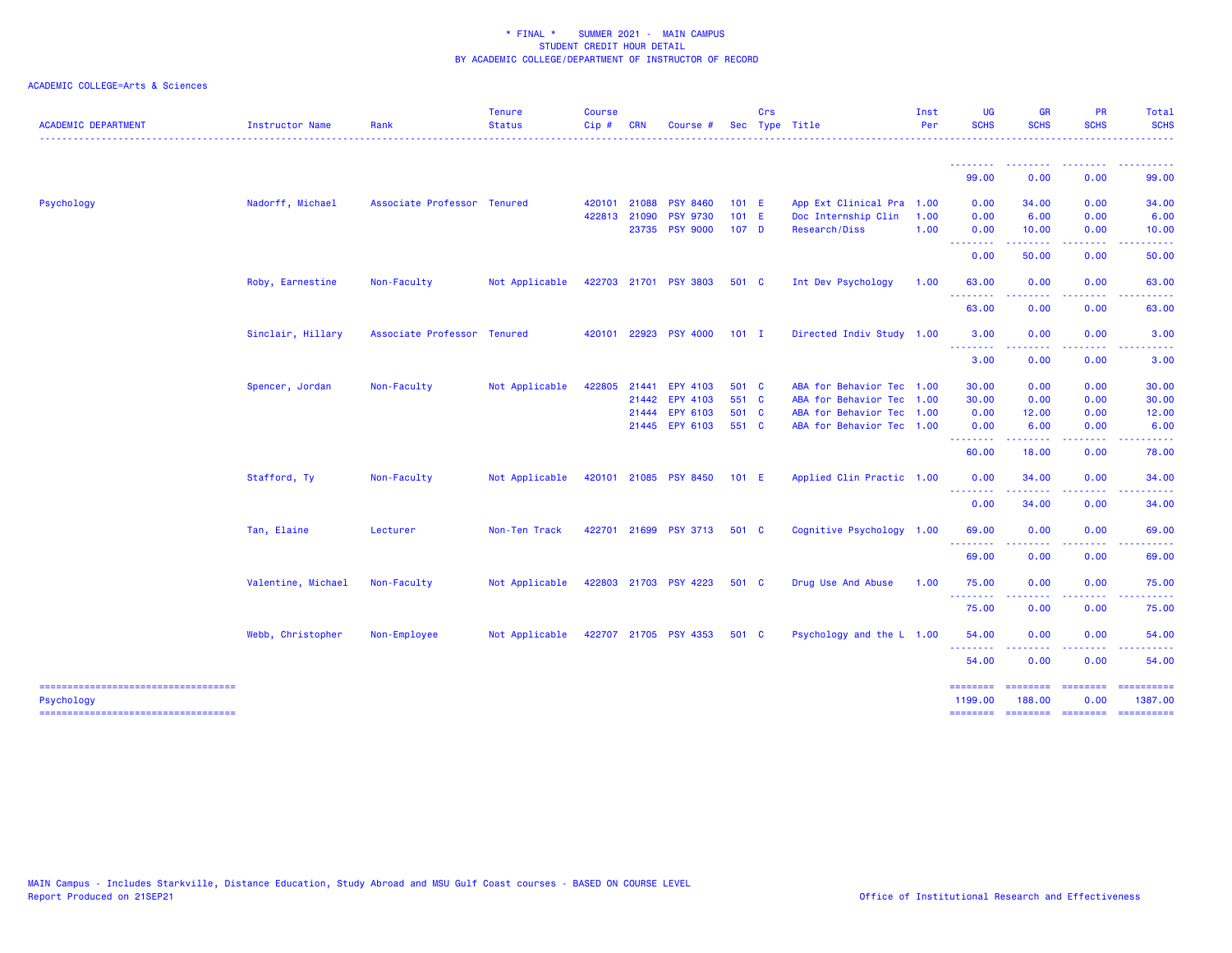| <b>ACADEMIC DEPARTMENT</b> | Instructor Name    | Rank                          | <b>Tenure</b><br><b>Status</b> | <b>Course</b><br>Cip# | CRN          | Course #                                |               | Crs                        | Sec Type Title                            | Inst<br>Per  | <b>UG</b><br><b>SCHS</b> | <b>GR</b><br><b>SCHS</b>                                                                                                                                      | <b>PR</b><br><b>SCHS</b>                                                                               | Total<br><b>SCHS</b>                                                                                                               |
|----------------------------|--------------------|-------------------------------|--------------------------------|-----------------------|--------------|-----------------------------------------|---------------|----------------------------|-------------------------------------------|--------------|--------------------------|---------------------------------------------------------------------------------------------------------------------------------------------------------------|--------------------------------------------------------------------------------------------------------|------------------------------------------------------------------------------------------------------------------------------------|
| Sociology                  | Allison, Rachel    | Associate Professor Tenured   |                                |                       |              | 451101 21101 S0 1003                    | 51            | $\overline{\phantom{a}}$ c | Intro To Sociology                        | 1.00         | 75.00<br>.               | 0.00                                                                                                                                                          | 0.00<br>$\sim$ $\sim$ $\sim$ $\sim$                                                                    | 75.00<br><u>.</u>                                                                                                                  |
|                            |                    |                               |                                |                       |              |                                         |               |                            |                                           |              | 75.00                    | 0.00                                                                                                                                                          | 0.00                                                                                                   | 75.00                                                                                                                              |
|                            | Barranco, Raymond  | Associate Professor Tenured   |                                |                       |              | 451101 21888 SO 3313                    | 51            | $\mathbf{C}$               | Deviant Behavior                          | 1.00         | 51.00<br>.               | 0.00                                                                                                                                                          | 0.00                                                                                                   | 51.00                                                                                                                              |
|                            |                    |                               |                                |                       |              |                                         |               |                            |                                           |              | 51.00                    | 0.00                                                                                                                                                          | 0.00                                                                                                   | 51.00                                                                                                                              |
|                            | Hagerman, Margaret | Associate Professor Tenured   |                                |                       |              | 451101 21108 SO 8900                    | 001 S         |                            | Fields Of Sociology                       | 1.00         | 0.00<br><u>.</u>         | 18.00<br>$\frac{1}{2} \left( \frac{1}{2} \right) \left( \frac{1}{2} \right) \left( \frac{1}{2} \right) \left( \frac{1}{2} \right) \left( \frac{1}{2} \right)$ | 0.00                                                                                                   | 18.00<br>د د د د د                                                                                                                 |
|                            |                    |                               |                                |                       |              |                                         |               |                            |                                           |              | 0.00                     | 18.00                                                                                                                                                         | 0.00                                                                                                   | 18.00                                                                                                                              |
|                            | Haynes, Stacy      | Associate Professor Tenured   |                                |                       | 450401 21887 | <b>CRM 4513</b><br>451101 23665 SO 8000 | 51<br>$101$ D | <b>C</b>                   | Correctional Systems<br>Research / Thesis | 1.00<br>1.00 | 51.00<br>0.00            | 0.00<br>1.00                                                                                                                                                  | 0.00<br>0.00                                                                                           | 51.00<br>1.00                                                                                                                      |
|                            |                    |                               |                                |                       |              |                                         |               |                            |                                           |              | .<br>51.00               | .<br>1.00                                                                                                                                                     | .<br>0.00                                                                                              | .<br>52.00                                                                                                                         |
|                            | Kelly, Kimberly    | Associate Professor Tenured   |                                |                       |              | 451101 22075 SO 1003                    | 501 C         |                            | Intro To Sociology                        | 1.00         | 54.00                    | 0.00                                                                                                                                                          | 0.00                                                                                                   | 54.00                                                                                                                              |
|                            |                    |                               |                                |                       |              |                                         |               |                            |                                           |              | .<br>54.00               | .<br>0.00                                                                                                                                                     | المتحدث<br>0.00                                                                                        | وعاعاتها<br>54.00                                                                                                                  |
|                            | King, Sanna        | Assistant Professor Ten Track |                                |                       |              | 450401 21886 CRM 2003                   | 01            | <b>C</b>                   | Crime Justice Inequa 1.00                 |              | 33.00                    | 0.00                                                                                                                                                          | 0.00                                                                                                   | 33.00                                                                                                                              |
|                            |                    |                               |                                |                       |              |                                         |               |                            |                                           |              | .<br>33.00               | .<br>0.00                                                                                                                                                     | $\sim$ $\sim$ $\sim$ $\sim$<br>0.00                                                                    | .<br>33.00                                                                                                                         |
|                            | Knowles, Veronica  | Instructor                    | Non-Ten Track                  |                       |              | 440701 21882 SW 3033                    | 501 S         |                            | Seminar in Resilienc 1.00                 |              | 27.00                    | 0.00                                                                                                                                                          | 0.00                                                                                                   | 27.00                                                                                                                              |
|                            |                    |                               |                                |                       |              |                                         |               |                            |                                           |              | .<br>27.00               | .<br>0.00                                                                                                                                                     | $\frac{1}{2} \left( \frac{1}{2} \right) \left( \frac{1}{2} \right) \left( \frac{1}{2} \right)$<br>0.00 | .<br>27.00                                                                                                                         |
|                            | Leap, Braden       | Assistant Professor Ten Track |                                |                       |              | 451101 21104 SO 1103                    | 51 C          |                            | Contemp Social Prob                       | 1.00         | 72.00                    | 0.00                                                                                                                                                          | 0.00                                                                                                   | 72.00                                                                                                                              |
|                            |                    |                               |                                |                       |              |                                         |               |                            |                                           |              | .<br>72.00               | 0.00                                                                                                                                                          | $  -$<br>0.00                                                                                          | .<br>72.00                                                                                                                         |
|                            | May, David         | Professor                     | <b>Tenured</b>                 |                       |              | 450401 24037 CRM 4000                   | 02            | $\blacksquare$             | Directed Indiv Study 1.00                 |              | 3.00                     | 0.00                                                                                                                                                          | 0.00                                                                                                   | 3.00                                                                                                                               |
|                            |                    |                               |                                |                       |              |                                         |               |                            |                                           |              | 3.00                     | 0.00                                                                                                                                                          | 0.00                                                                                                   | 3.00                                                                                                                               |
|                            | Miller, Gabriel    | Assistant Professor Ten Track |                                |                       |              | 451101 23583 SO 4000                    | $101$ I       |                            | Directed Indiv Study 1.00                 |              | 3.00                     | 0.00                                                                                                                                                          | 0.00                                                                                                   | 3.00                                                                                                                               |
|                            |                    |                               |                                |                       |              |                                         |               |                            |                                           |              | .<br>3.00                | 0.00                                                                                                                                                          | 0.00                                                                                                   | 3.00                                                                                                                               |
|                            | Nolen, Amelia      | Lecturer                      | Non-Ten Track                  |                       |              | 440701 21881 SW 3023                    | 501 C         |                            | Hum Beh Soc Envir II 1.00                 |              | 18.00                    | 0.00                                                                                                                                                          | 0.00                                                                                                   | 18.00                                                                                                                              |
|                            |                    |                               |                                |                       |              |                                         |               |                            |                                           |              | 18.00                    | 0.00                                                                                                                                                          | 0.00                                                                                                   | 18.00                                                                                                                              |
|                            | Perry, Ashley      | Instructor                    | Non-Ten Track                  |                       |              | 450401 21885 CRM 1003                   | 502 C         |                            | Crime & Justice in A 1.00                 |              | 21.00                    | 0.00                                                                                                                                                          | 0.00                                                                                                   | 21.00                                                                                                                              |
|                            |                    |                               |                                |                       |              |                                         |               |                            |                                           |              | .<br>21.00               | 0.00                                                                                                                                                          | 0.00                                                                                                   | 21.00                                                                                                                              |
|                            | Peterson, Lindsey  | Assistant Professor Ten Track |                                |                       |              | 451101 21106 SO 4804                    | 51            | $\overline{B}$             | Social Research Prac 1.00                 |              | 32.00<br>.               | 0.00                                                                                                                                                          | 0.00                                                                                                   | 32.00<br>$\frac{1}{2} \left( \frac{1}{2} \right) \left( \frac{1}{2} \right) \left( \frac{1}{2} \right) \left( \frac{1}{2} \right)$ |
|                            |                    |                               |                                |                       |              |                                         |               |                            |                                           |              | 32.00                    | 0.00                                                                                                                                                          | 0.00                                                                                                   | 32.00                                                                                                                              |
|                            | Ralston, Margaret  | Assistant Professor Ten Track |                                |                       |              | 451101 21105 SO 3213                    | 01            | $\mathbf{C}$               | Intr To Social Res                        | 1.00         | 33.00                    | 0.00                                                                                                                                                          | 0.00                                                                                                   | 33.00                                                                                                                              |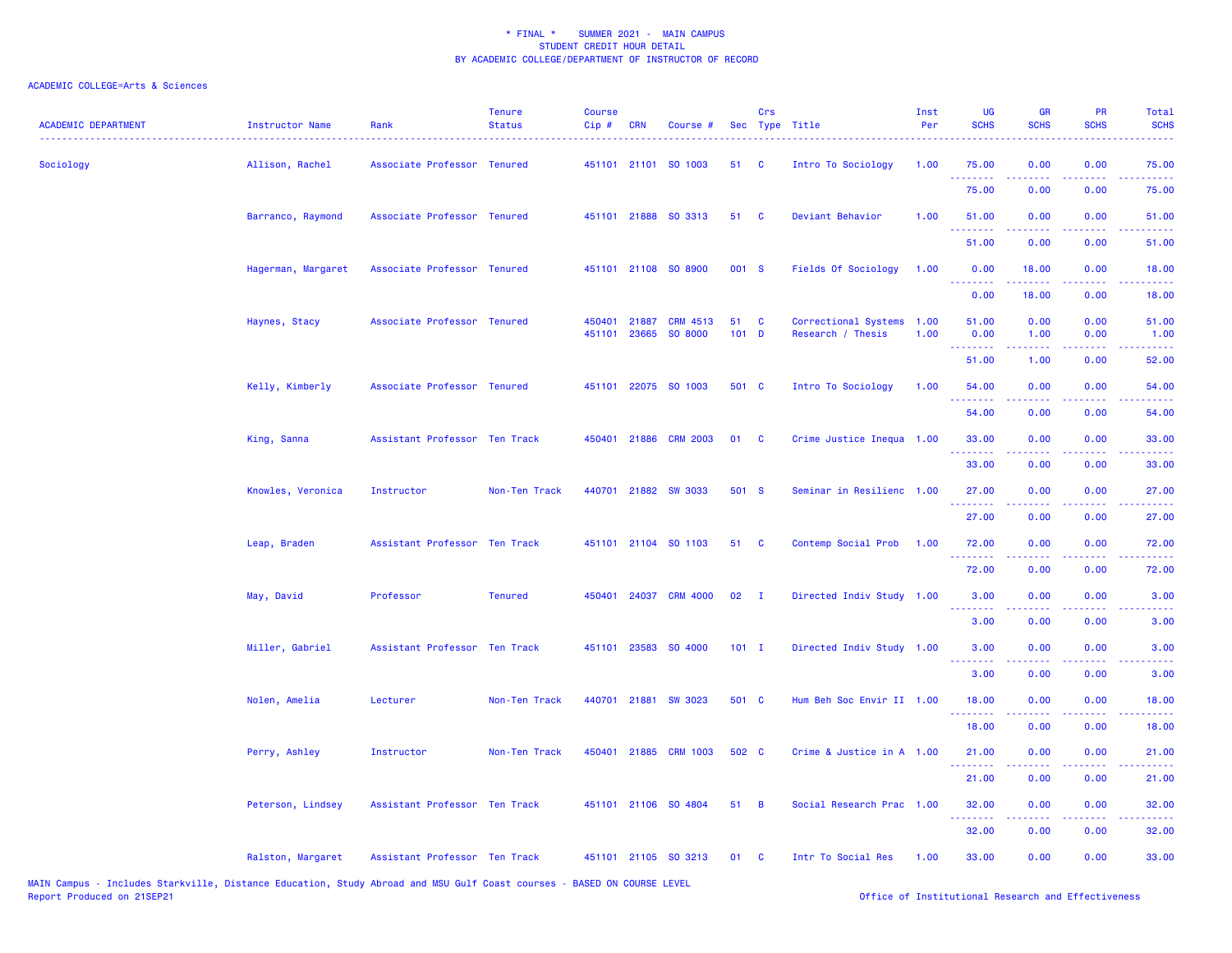| <b>ACADEMIC DEPARTMENT</b>            | Instructor Name                | Rank                          | <b>Tenure</b><br><b>Status</b> | Course<br>$Cip$ # | <b>CRN</b> | Course #                       |                  | Crs | Sec Type Title                                         | Inst<br>Per | <b>UG</b><br><b>SCHS</b> | <b>GR</b><br><b>SCHS</b>  | <b>PR</b><br><b>SCHS</b> | Total<br><b>SCHS</b> |
|---------------------------------------|--------------------------------|-------------------------------|--------------------------------|-------------------|------------|--------------------------------|------------------|-----|--------------------------------------------------------|-------------|--------------------------|---------------------------|--------------------------|----------------------|
| Sociology                             | Ralston, Margaret              | Assistant Professor Ten Track |                                |                   |            | 451101 24041 SO 9000           | 103 <sub>D</sub> |     | Research / Diss                                        | 1.00        | 0.00                     | 6.00                      | 0.00                     | 6.00                 |
|                                       |                                |                               |                                |                   |            |                                |                  |     |                                                        |             | 33.00                    | - - - - - - - - -<br>6.00 | .<br>0.00                | 39.00                |
|                                       | Vancil-Leap, Ashley Instructor |                               | Non-Ten Track                  | 050207            |            | 21552 GS 1173                  | 501 C            |     | Introduction to Gend 1.00                              |             | 3.00                     | 0.00                      | 0.00                     | 3.00                 |
|                                       |                                |                               |                                |                   |            | 21713 SO 1173<br>22249 AN 1173 | 501 C<br>501 C   |     | Intro Gender Studies 1.00<br>Intro Gender Studies 1.00 |             | 12.00<br>6.00            | 0.00<br>0.00              | 0.00<br>0.00             | 12.00<br>6.00        |
|                                       |                                |                               |                                | 451101            |            | 21717 SO 4403                  | 501 C            |     | Soc of Gender and Se 1.00                              |             | 21.00                    | 0.00                      | 0.00                     | 21.00                |
|                                       |                                |                               |                                |                   |            |                                |                  |     |                                                        |             | 42.00                    | 0.00                      | 0.00                     | 42.00                |
|                                       | Young, Britany                 | Grad Teach Assist             | Not Applicable                 |                   |            | 050201 20002 AAS 1063          | 01 C             |     | Intro to African Ame 1.00                              |             | 18.00                    | 0.00                      | 0.00                     | 18.00                |
|                                       |                                |                               |                                |                   |            |                                |                  |     |                                                        |             | --------<br>18.00        | 0.00                      | .<br>0.00                | ----------<br>18.00  |
| ====================================  |                                |                               |                                |                   |            |                                |                  |     |                                                        |             |                          |                           |                          |                      |
| Sociology                             |                                |                               |                                |                   |            |                                |                  |     |                                                        |             | 533.00                   | 25.00                     | 0.00                     | 558,00               |
| ===================================== |                                |                               |                                |                   |            |                                |                  |     |                                                        |             | ========                 | ========                  | ---------                | ==========           |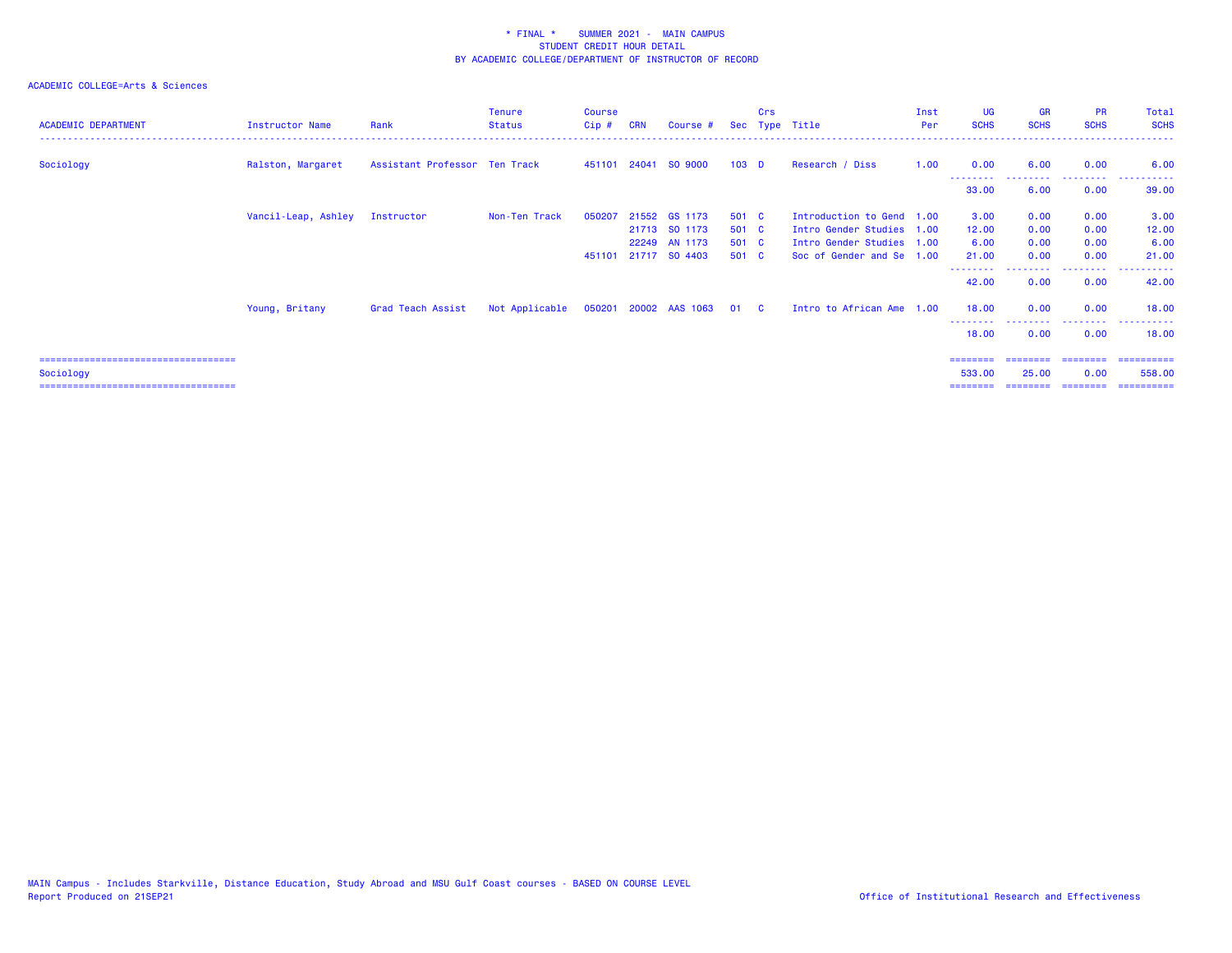ACADEMIC COLLEGE=Business

| <b>ACADEMIC DEPARTMENT</b> | <b>Instructor Name</b> | Rank                              | <b>Tenure</b><br><b>Status</b> | <b>Course</b><br>Cip# | <b>CRN</b> | Course #              |       | Crs          | Sec Type Title            | Inst<br>Per | <b>UG</b><br><b>SCHS</b>         | <b>GR</b><br><b>SCHS</b>                                                                                                                                                                                                                                                                                                                                                                                                                                                                        | <b>PR</b><br><b>SCHS</b> | Total<br><b>SCHS</b>                                                                                                                                          |
|----------------------------|------------------------|-----------------------------------|--------------------------------|-----------------------|------------|-----------------------|-------|--------------|---------------------------|-------------|----------------------------------|-------------------------------------------------------------------------------------------------------------------------------------------------------------------------------------------------------------------------------------------------------------------------------------------------------------------------------------------------------------------------------------------------------------------------------------------------------------------------------------------------|--------------------------|---------------------------------------------------------------------------------------------------------------------------------------------------------------|
| Accountancy, School of     | Addy, Noel             | Lecturer                          | Non-Ten Track                  | 520301                |            | 20013 ACC 3033        | 51    | <b>C</b>     | Intermediate Acc II 1.00  |             | 75.00                            | 0.00                                                                                                                                                                                                                                                                                                                                                                                                                                                                                            | 0.00                     | 75.00                                                                                                                                                         |
|                            |                        |                                   |                                |                       | 21241      | ACC 8213              | 521 C |              | Fin & Acc Report Ana 1.00 |             | 0.00                             | 87.00                                                                                                                                                                                                                                                                                                                                                                                                                                                                                           | 0.00                     | 87.00                                                                                                                                                         |
|                            |                        |                                   |                                |                       |            | 23514 ACC 8213        | 522 C |              | Fin & Acc Report Ana 1.00 |             | 0.00<br>.                        | 96.00<br>$\begin{array}{cccccccccc} \multicolumn{2}{c}{} & \multicolumn{2}{c}{} & \multicolumn{2}{c}{} & \multicolumn{2}{c}{} & \multicolumn{2}{c}{} & \multicolumn{2}{c}{} & \multicolumn{2}{c}{} & \multicolumn{2}{c}{} & \multicolumn{2}{c}{} & \multicolumn{2}{c}{} & \multicolumn{2}{c}{} & \multicolumn{2}{c}{} & \multicolumn{2}{c}{} & \multicolumn{2}{c}{} & \multicolumn{2}{c}{} & \multicolumn{2}{c}{} & \multicolumn{2}{c}{} & \multicolumn{2}{c}{} & \multicolumn{2}{c}{} & \mult$ | 0.00<br>.                | 96.00<br><u>.</u>                                                                                                                                             |
|                            |                        |                                   |                                |                       |            |                       |       |              |                           |             | 75.00                            | 183.00                                                                                                                                                                                                                                                                                                                                                                                                                                                                                          | 0.00                     | 258.00                                                                                                                                                        |
|                            | Berglund, Nathan       | Assistant Professor Ten Track     |                                | 520301                | 20005      | ACC 2013              | 01    | <b>C</b>     | Prin Financial Acct       | 1.00        | 147.00                           | 0.00                                                                                                                                                                                                                                                                                                                                                                                                                                                                                            | 0.00                     | 147.00                                                                                                                                                        |
|                            |                        |                                   |                                |                       | 21878      | ACC 4033              | 51    | C            | Auditing                  | 1.00        | 48.00                            | 0.00                                                                                                                                                                                                                                                                                                                                                                                                                                                                                            | 0.00                     | 48.00                                                                                                                                                         |
|                            |                        |                                   |                                |                       |            | 21880 ACC 8033        | 51    | <b>C</b>     | Assurance and Data A 1.00 |             | 0.00<br>.                        | 69.00<br>.                                                                                                                                                                                                                                                                                                                                                                                                                                                                                      | 0.00<br>.                | 69.00<br><b></b>                                                                                                                                              |
|                            |                        |                                   |                                |                       |            |                       |       |              |                           |             | 195.00                           | 69.00                                                                                                                                                                                                                                                                                                                                                                                                                                                                                           | 0.00                     | 264.00                                                                                                                                                        |
|                            | Gardner, Virginia      | Non-Faculty                       | Not Applicable                 |                       |            | 520301 21240 ACC 2203 | 501 C |              | Survey of Accounting 1.00 |             | 33.00<br>.                       | 0.00<br>22222                                                                                                                                                                                                                                                                                                                                                                                                                                                                                   | 0.00<br>الأعامات         | 33.00<br>.                                                                                                                                                    |
|                            |                        |                                   |                                |                       |            |                       |       |              |                           |             | 33.00                            | 0.00                                                                                                                                                                                                                                                                                                                                                                                                                                                                                            | 0.00                     | 33.00                                                                                                                                                         |
|                            | Herring, Clyde         | Clinical Assoc Prof Non-Ten Track |                                | 520301                |            | 20024 ACC 8213        | 01    | <b>C</b>     | Fin & Acc Report Ana 1.00 |             | 0.00                             | 138.00                                                                                                                                                                                                                                                                                                                                                                                                                                                                                          | 0.00                     | 138.00                                                                                                                                                        |
|                            |                        |                                   |                                |                       |            | 21877 ACC 8013        | 01    | C            | Sem-Fin Acc Theory        | 1.00        | 0.00<br>.                        | 75.00<br>. <u>.</u>                                                                                                                                                                                                                                                                                                                                                                                                                                                                             | 0.00<br>.                | 75.00<br>$\frac{1}{2} \left( \frac{1}{2} \right) \left( \frac{1}{2} \right) \left( \frac{1}{2} \right) \left( \frac{1}{2} \right) \left( \frac{1}{2} \right)$ |
|                            |                        |                                   |                                |                       |            |                       |       |              |                           |             | 0.00                             | 213.00                                                                                                                                                                                                                                                                                                                                                                                                                                                                                          | 0.00                     | 213.00                                                                                                                                                        |
|                            | Lang, Bradley          | Assistant Professor Ten Track     |                                | 520301                |            | 20011 ACC 3013        | 51    | C            | Cost Accounting           | 1.00        | 96.00                            | 0.00                                                                                                                                                                                                                                                                                                                                                                                                                                                                                            | 0.00                     | 96.00                                                                                                                                                         |
|                            |                        |                                   |                                |                       |            | 21879 ACC 8023        | 51    | <b>C</b>     | Managerial Acc            | 1.00        | 0.00                             | 27.00                                                                                                                                                                                                                                                                                                                                                                                                                                                                                           | 0.00                     | 27.00                                                                                                                                                         |
|                            |                        |                                   |                                |                       |            |                       |       |              |                           |             | <b>.</b> .<br>96.00              | المتمام المتمار<br>27.00                                                                                                                                                                                                                                                                                                                                                                                                                                                                        | .<br>0.00                | .<br>123.00                                                                                                                                                   |
|                            | Nickell, Erin          | Non-Employee                      | Not Applicable                 | 520301                |            | 20022 ACC 8043        | 01    | - C          | <b>Fraud Examination</b>  | 1.00        | 0.00                             | 75.00                                                                                                                                                                                                                                                                                                                                                                                                                                                                                           | 0.00<br>.                | 75.00                                                                                                                                                         |
|                            |                        |                                   |                                |                       |            |                       |       |              |                           |             | --------<br>0.00                 | .<br>75.00                                                                                                                                                                                                                                                                                                                                                                                                                                                                                      | 0.00                     | ------<br>75.00                                                                                                                                               |
|                            | Pannell, Angela        | Instructor                        | Non-Ten Track                  | 520301                | 20009      | ACC 2023              | 01    | <b>C</b>     | Prin Managerial Acct 1.00 |             | 102.00                           | 0.00                                                                                                                                                                                                                                                                                                                                                                                                                                                                                            | 0.00                     | 102.00                                                                                                                                                        |
|                            |                        |                                   |                                |                       | 20010      | ACC 2023              | 51    | C            | Prin Managerial Acct 1.00 |             | 150.00                           | 0.00                                                                                                                                                                                                                                                                                                                                                                                                                                                                                            | 0.00                     | 150.00                                                                                                                                                        |
|                            |                        |                                   |                                |                       | 21239      | <b>ACC 2023</b>       | 501 C |              | Prin Managerial Acct 1.00 |             | 21.00<br><b>.</b> .              | 0.00<br>$\frac{1}{2} \left( \frac{1}{2} \right) \left( \frac{1}{2} \right) \left( \frac{1}{2} \right) \left( \frac{1}{2} \right) \left( \frac{1}{2} \right)$                                                                                                                                                                                                                                                                                                                                    | 0.00<br>. <b>.</b> .     | 21.00<br>.                                                                                                                                                    |
|                            |                        |                                   |                                |                       |            |                       |       |              |                           |             | 273.00                           | 0.00                                                                                                                                                                                                                                                                                                                                                                                                                                                                                            | 0.00                     | 273.00                                                                                                                                                        |
|                            | Stancill, Alan         | Clinical Assist Pro Non-Ten Track |                                | 520301                |            | 20012 ACC 3023        | 01    | <b>C</b>     | Intermediate Acc I        | 1.00        | 36.00                            | 0.00                                                                                                                                                                                                                                                                                                                                                                                                                                                                                            | 0.00                     | 36.00                                                                                                                                                         |
|                            |                        |                                   |                                | 521601                |            | 20014 ACC 4013        | 01    | <b>C</b>     | Income Tax I              | 1.00        | 84.00<br><u> - - - - - - - -</u> | 0.00<br>2.2.2.2.2                                                                                                                                                                                                                                                                                                                                                                                                                                                                               | 0.00<br>22222            | 84.00<br>.                                                                                                                                                    |
|                            |                        |                                   |                                |                       |            |                       |       |              |                           |             | 120.00                           | 0.00                                                                                                                                                                                                                                                                                                                                                                                                                                                                                            | 0.00                     | 120.00                                                                                                                                                        |
|                            | Trinkle, Bradley       | Associate Professor Tenured       |                                | 520301                |            | 20008 ACC 2023        | 001 C |              | Prin Managerial Acct 1.00 |             | 60.00                            | 0.00                                                                                                                                                                                                                                                                                                                                                                                                                                                                                            | 0.00                     | 60.00                                                                                                                                                         |
|                            |                        |                                   |                                |                       |            |                       |       |              |                           |             | 60.00                            | 0.00                                                                                                                                                                                                                                                                                                                                                                                                                                                                                            | 0.00                     | 60.00                                                                                                                                                         |
|                            | Walker, Arthur         | Clinical Assist Pro Non-Ten Track |                                | 520301                |            | 20004 ACC 2013        | 001 C |              | Prin Financial Acct       | 1.00        | 63.00                            | 0.00                                                                                                                                                                                                                                                                                                                                                                                                                                                                                            | 0.00                     | 63.00                                                                                                                                                         |
|                            |                        |                                   |                                |                       | 20006      | ACC 2013              | 51    | <b>C</b>     | Prin Financial Acct       | 1.00        | 69.00                            | 0.00                                                                                                                                                                                                                                                                                                                                                                                                                                                                                            | 0.00                     | 69.00                                                                                                                                                         |
|                            |                        |                                   |                                |                       | 20018      | ACC 6063              | 51    | <b>C</b>     | Income Tax II             | 1.00        | 0.00                             | 60.00                                                                                                                                                                                                                                                                                                                                                                                                                                                                                           | 0.00                     | 60.00                                                                                                                                                         |
|                            |                        |                                   |                                | 521601                |            | 20016 ACC 4063        | 51    | $\mathbf{C}$ | Income Tax II             | 1.00        | 3.00<br>.                        | 0.00<br>د د د د د                                                                                                                                                                                                                                                                                                                                                                                                                                                                               | 0.00<br>بالمحامي         | 3.00<br>.                                                                                                                                                     |
|                            |                        |                                   |                                |                       |            |                       |       |              |                           |             | 135.00                           | 60.00                                                                                                                                                                                                                                                                                                                                                                                                                                                                                           | 0.00                     | 195.00                                                                                                                                                        |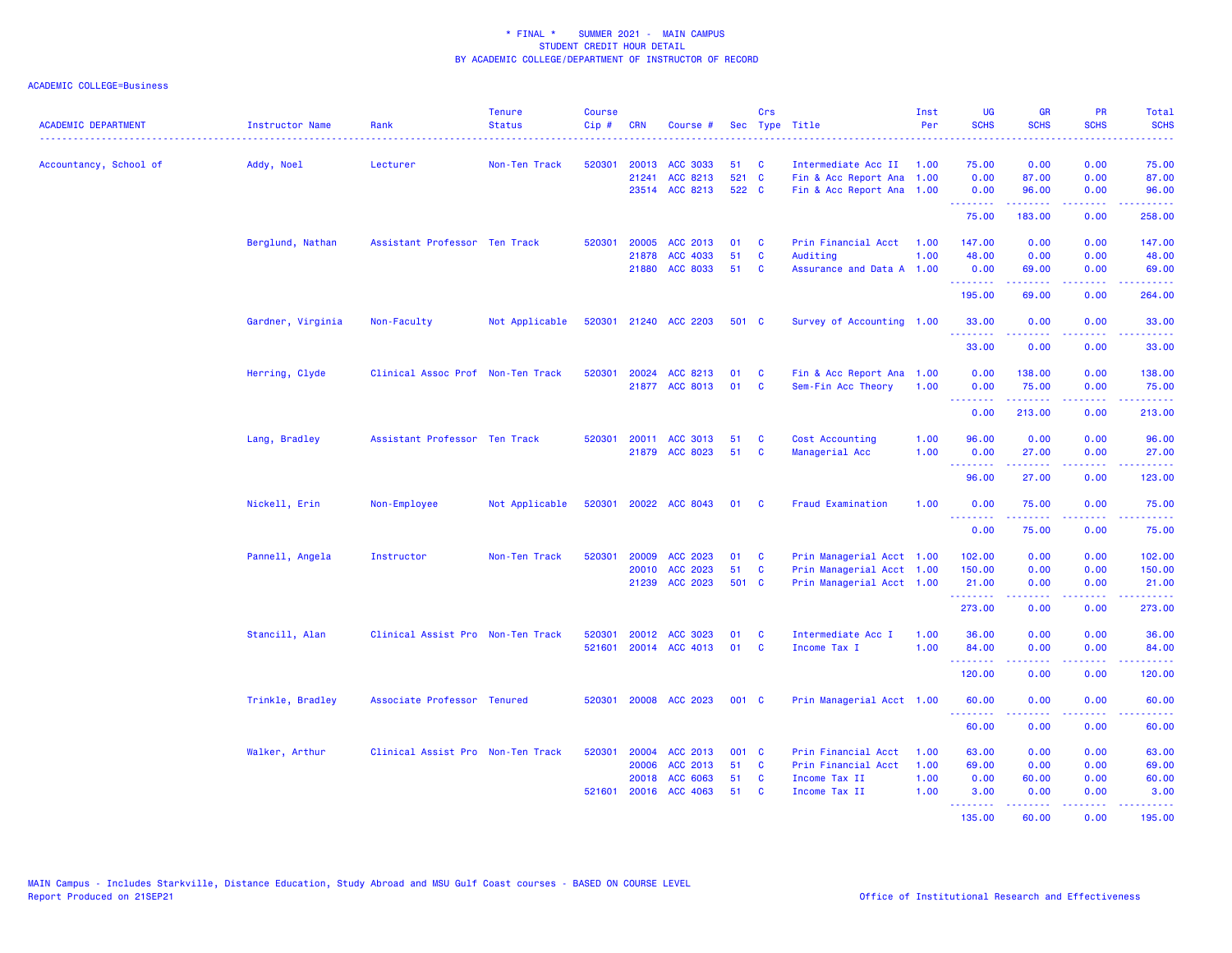### ACADEMIC COLLEGE=Business

|                     |                 |      | Tenure | Course                            |  |  |            |             | GR.         |      | Total       |
|---------------------|-----------------|------|--------|-----------------------------------|--|--|------------|-------------|-------------|------|-------------|
| ACADEMIC DEPARTMENT | Tostructor Name | Rank | Status | Cip # CRN Course # Sec Type Title |  |  | <b>Per</b> | <b>SCHS</b> | <b>SCHS</b> | SCHS | <b>SCHS</b> |
|                     |                 |      |        |                                   |  |  |            |             |             |      |             |

=================================== ======== ======== ======== ==========

 =================================== ======== ======== ======== ========== Accountancy, School of 987.00 627.00 0.00 1614.00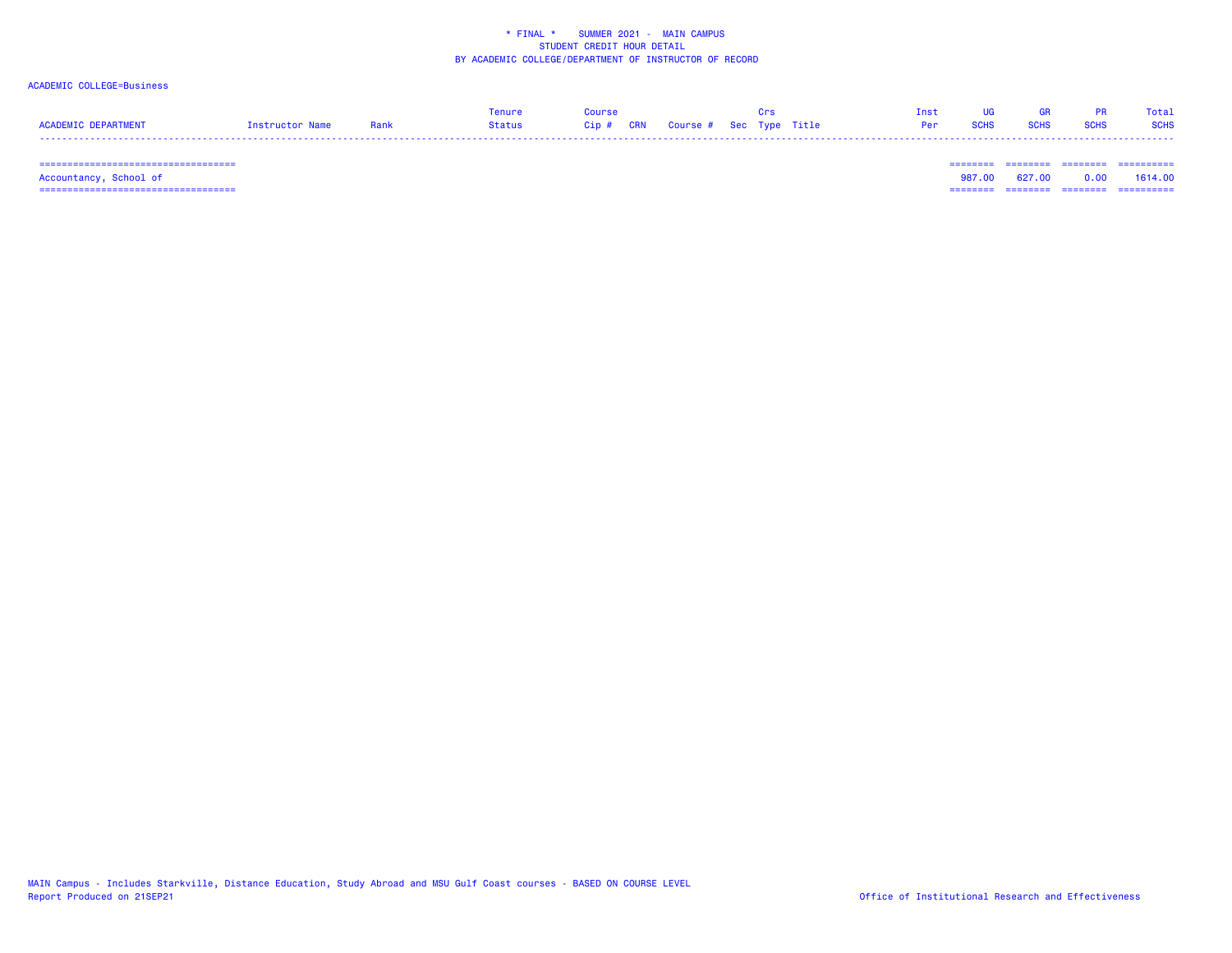### ACADEMIC COLLEGE=Business

| <b>ACADEMIC DEPARTMENT</b> | Instructor Name                        | Rank                                                   | <b>Tenure</b><br><b>Status</b> | <b>Course</b><br>Cip# | <b>CRN</b>     | Course #                           |                           | Crs      | Sec Type Title                               | Inst<br>Per  | <b>UG</b><br><b>SCHS</b> | <b>GR</b><br><b>SCHS</b>                                                                                                                                     | <b>PR</b><br><b>SCHS</b> | Total<br><b>SCHS</b><br>$\frac{1}{2} \left( \frac{1}{2} \right) \left( \frac{1}{2} \right) \left( \frac{1}{2} \right) \left( \frac{1}{2} \right)$             |
|----------------------------|----------------------------------------|--------------------------------------------------------|--------------------------------|-----------------------|----------------|------------------------------------|---------------------------|----------|----------------------------------------------|--------------|--------------------------|--------------------------------------------------------------------------------------------------------------------------------------------------------------|--------------------------|---------------------------------------------------------------------------------------------------------------------------------------------------------------|
| Finance & Economics        | Blank, Douglas                         | Assistant Professor Ten Track                          |                                | 520201<br>520801      | 23585<br>20598 | <b>FIN 9000</b><br><b>FIN 3123</b> | 102 <sub>D</sub><br>001 C |          | Research / Diss<br>Financial Management 1.00 | 1.00         | 0.00<br>81.00            | 18.00<br>0.00                                                                                                                                                | 0.00<br>0.00             | 18.00<br>81.00                                                                                                                                                |
|                            |                                        |                                                        |                                |                       |                |                                    |                           |          |                                              |              | .<br>81.00               | .<br>18.00                                                                                                                                                   | .<br>0.00                | .<br>99.00                                                                                                                                                    |
|                            |                                        |                                                        |                                |                       |                |                                    |                           |          |                                              |              |                          |                                                                                                                                                              |                          |                                                                                                                                                               |
|                            | Campbell, Randall                      | Professor                                              | <b>Tenured</b>                 | 450601                | 20434          | EC 2113                            | 01                        | <b>C</b> | Prin Of Macroecon                            | 1.00         | 63.00                    | 0.00                                                                                                                                                         | 0.00                     | 63.00                                                                                                                                                         |
|                            |                                        |                                                        |                                |                       | 20438<br>23939 | EC 2123<br><b>EC 9000</b>          | 01<br>01                  | C<br>D   | Prin Of Microecon<br>Research / Diss         | 1.00<br>1.00 | 63.00<br>0.00            | 0.00<br>3.00                                                                                                                                                 | 0.00<br>0.00             | 63.00<br>3.00                                                                                                                                                 |
|                            |                                        |                                                        |                                |                       |                |                                    |                           |          |                                              |              | .                        | $\frac{1}{2} \left( \frac{1}{2} \right) \left( \frac{1}{2} \right) \left( \frac{1}{2} \right) \left( \frac{1}{2} \right) \left( \frac{1}{2} \right)$         | .                        | $\frac{1}{2} \left( \frac{1}{2} \right) \left( \frac{1}{2} \right) \left( \frac{1}{2} \right) \left( \frac{1}{2} \right) \left( \frac{1}{2} \right)$          |
|                            |                                        |                                                        |                                |                       |                |                                    |                           |          |                                              |              | 126.00                   | 3.00                                                                                                                                                         | 0.00                     | 129.00                                                                                                                                                        |
|                            | Cline, Brandon                         | Professor                                              | <b>Tenured</b>                 | 520801                | 20599          | <b>FIN 3123</b>                    | 01                        | C        | Financial Management 1.00                    |              | 99.00                    | 0.00                                                                                                                                                         | 0.00                     | 99.00                                                                                                                                                         |
|                            |                                        |                                                        |                                | 520806                | 20601          | <b>FIN 4223</b>                    | 01                        | C        | Intermediate Financi 1.00                    |              | 39.00                    | 0.00                                                                                                                                                         | 0.00                     | 39.00                                                                                                                                                         |
|                            |                                        |                                                        |                                |                       |                |                                    |                           |          |                                              |              | .<br>138.00              | .<br>0.00                                                                                                                                                    | المتحدث<br>0.00          | .<br>138.00                                                                                                                                                   |
|                            |                                        | Gonzalez Lozano, Her Clinical Assist Pro Non-Ten Track |                                | 450601                | 20435          | EC 2113                            | 51                        | <b>C</b> | Prin Of Macroecon                            | 1.00         | 90.00                    | 0.00                                                                                                                                                         | 0.00                     | 90.00                                                                                                                                                         |
|                            |                                        |                                                        |                                |                       |                | 20439 EC 2123                      | 51                        | C        | Prin Of Microecon                            | 1.00         | 93.00                    | 0.00                                                                                                                                                         | 0.00                     | 93.00                                                                                                                                                         |
|                            |                                        |                                                        |                                |                       |                |                                    |                           |          |                                              |              | .                        |                                                                                                                                                              |                          |                                                                                                                                                               |
|                            |                                        |                                                        |                                |                       |                |                                    |                           |          |                                              |              | 183.00                   | 0.00                                                                                                                                                         | 0.00                     | 183.00                                                                                                                                                        |
|                            | Liano, Kartono                         | Professor                                              | <b>Tenured</b>                 |                       |                | 520801 21912 FIN 3113              | 001 C                     |          | <b>Financial Systems</b>                     | 1.00         | 30.00                    | 0.00                                                                                                                                                         | 0.00                     | 30.00                                                                                                                                                         |
|                            |                                        |                                                        |                                |                       | 21913          | <b>FIN 3113</b>                    | 51                        | C        | <b>Financial Systems</b>                     | 1.00         | 33.00                    | 0.00                                                                                                                                                         | 0.00                     | 33.00                                                                                                                                                         |
|                            |                                        |                                                        |                                |                       |                | 520807 21914 FIN 4423              | 51                        | <b>C</b> | Investments                                  | 1.00         | 30.00<br>.               | 0.00<br>.                                                                                                                                                    | 0.00                     | 30.00<br>$\frac{1}{2} \left( \frac{1}{2} \right) \left( \frac{1}{2} \right) \left( \frac{1}{2} \right) \left( \frac{1}{2} \right) \left( \frac{1}{2} \right)$ |
|                            |                                        |                                                        |                                |                       |                |                                    |                           |          |                                              |              | 93.00                    | 0.00                                                                                                                                                         | 0.00                     | 93.00                                                                                                                                                         |
|                            | Metz, Tammi                            | Instructor                                             | Non-Ten Track                  | 520804                |                | 21616 INS 3503                     | 501 C                     |          | <b>Employee Benefits</b>                     | 1.00         | 39.00                    | 0.00                                                                                                                                                         | 0.00                     | 39.00                                                                                                                                                         |
|                            |                                        |                                                        |                                | 521701                | 20790          | <b>INS 3103</b>                    | 51                        | C        | Prin Of Insurance                            | 1.00         | 42.00                    | 0.00                                                                                                                                                         | 0.00                     | 42.00                                                                                                                                                         |
|                            |                                        |                                                        |                                |                       | 20791          | <b>INS 3203</b>                    | 51                        | C        | Prop and Cas Ins                             | 1.00         | 18.00                    | 0.00                                                                                                                                                         | 0.00                     | 18.00                                                                                                                                                         |
|                            |                                        |                                                        |                                |                       |                | 21615 INS 3303                     | 501 C                     |          | Life Insurance                               | 1.00         | 33.00<br>.               | 0.00<br>$\frac{1}{2} \left( \frac{1}{2} \right) \left( \frac{1}{2} \right) \left( \frac{1}{2} \right) \left( \frac{1}{2} \right) \left( \frac{1}{2} \right)$ | 0.00<br>.                | 33.00<br>.                                                                                                                                                    |
|                            |                                        |                                                        |                                |                       |                |                                    |                           |          |                                              |              | 132.00                   | 0.00                                                                                                                                                         | 0.00                     | 132.00                                                                                                                                                        |
|                            | Miller, Thomas W.                      | Professor                                              | <b>Tenured</b>                 | 520201                |                | 23299 FIN 9000                     | $101$ D                   |          | Research / Diss                              | 1.00         | 0.00<br>.                | 13.00                                                                                                                                                        | 0.00                     | 13.00                                                                                                                                                         |
|                            |                                        |                                                        |                                |                       |                |                                    |                           |          |                                              |              | 0.00                     | 13.00                                                                                                                                                        | 0.00                     | 13.00                                                                                                                                                         |
|                            |                                        | Orozco Aleman, Sandr Associate Professor Tenured       |                                | 450601                |                | 20443 EC 3123                      | 51                        | <b>C</b> | Interm Micro                                 | 1.00         | 33.00                    | 0.00                                                                                                                                                         | 0.00                     | 33.00                                                                                                                                                         |
|                            |                                        |                                                        |                                |                       |                |                                    |                           |          |                                              |              | .<br>33.00               | 0.00                                                                                                                                                         | 0.00                     | 33.00                                                                                                                                                         |
|                            | Rogers, Kevin                          | Professor                                              | <b>Tenured</b>                 | 520101                |                | 20176 BUS 4203                     | 101 E                     |          | <b>Business Internship</b>                   | 1.00         | 6.00                     | 0.00                                                                                                                                                         | 0.00                     | 6.00                                                                                                                                                          |
|                            |                                        |                                                        |                                |                       |                |                                    |                           |          |                                              |              | .<br>6.00                | 0.00                                                                                                                                                         | 0.00                     | 6.00                                                                                                                                                          |
|                            |                                        |                                                        |                                |                       |                |                                    |                           |          |                                              |              |                          |                                                                                                                                                              |                          |                                                                                                                                                               |
|                            | Roskelley, Kenneth                     | Professor                                              | <b>Tenured</b>                 | 520801                | 21452          | <b>FIN 8113</b>                    | 501 C                     |          | Corporate Finance                            | 1.00         | 0.00                     | 135.00                                                                                                                                                       | 0.00                     | 135.00                                                                                                                                                        |
|                            |                                        |                                                        |                                |                       | 521501 21096   | <b>REF 3333</b>                    | 51                        | C        | Principles of Real E 1.00                    |              | 84.00                    | 0.00                                                                                                                                                         | 0.00                     | 84.00                                                                                                                                                         |
|                            |                                        |                                                        |                                |                       | 23473          | <b>REF 3333</b>                    | 01                        | <b>C</b> | Principles of Real E 1.00                    |              | 90.00<br>.               | 0.00<br>.                                                                                                                                                    | 0.00<br>.                | 90.00<br>.                                                                                                                                                    |
|                            |                                        |                                                        |                                |                       |                |                                    |                           |          |                                              |              | 174.00                   | 135.00                                                                                                                                                       | 0.00                     | 309.00                                                                                                                                                        |
|                            | Skorodziyevskiy, Vit Grad Teach Assist |                                                        | Not Applicable                 |                       |                | 520101 20179 BUS 4853              | 51                        | <b>C</b> | <b>Business Policy</b>                       | 1.00         | 72.00                    | 0.00                                                                                                                                                         | 0.00                     | 72.00                                                                                                                                                         |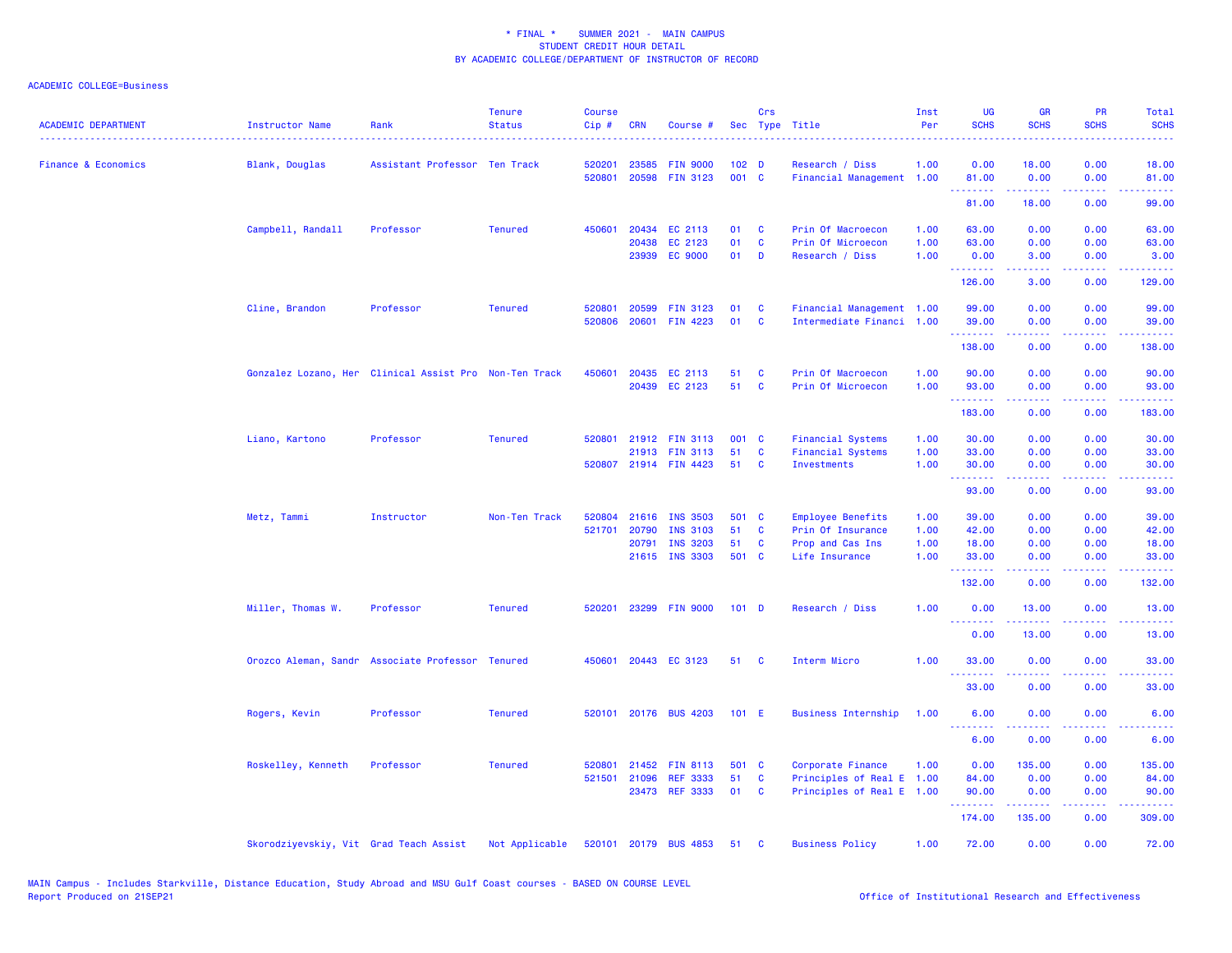| <b>ACADEMIC DEPARTMENT</b>                                               | <b>Instructor Name</b> | Rank                              | Tenure<br><b>Status</b> | Course<br>Cip# | <b>CRN</b>     | Course #                         |                  | Crs          | Sec Type Title                                         | Inst<br>Per  | UG<br><b>SCHS</b>           | <b>GR</b><br><b>SCHS</b>      | <b>PR</b><br><b>SCHS</b> | Total<br><b>SCHS</b>  |
|--------------------------------------------------------------------------|------------------------|-----------------------------------|-------------------------|----------------|----------------|----------------------------------|------------------|--------------|--------------------------------------------------------|--------------|-----------------------------|-------------------------------|--------------------------|-----------------------|
|                                                                          |                        |                                   |                         |                |                |                                  |                  |              |                                                        |              | --------- <b>-</b><br>72.00 | .<br>0.00                     | .<br>0.00                | .<br>72.00            |
| <b>Finance &amp; Economics</b>                                           | Whitledge, Matthew     | Clinical Assist Pro Non-Ten Track |                         | 520801         | 20600          | <b>FIN 3123</b>                  | 51               | - C          | Financial Management 1.00                              |              | 123.00                      | 0.00                          | 0.00                     | 123.00                |
|                                                                          |                        |                                   |                         |                |                | 21451 FIN 3123<br>22922 FIN 4243 | 501 C<br>51      | $\mathbf{c}$ | Financial Management 1.00<br>Senior Seminar in Fi 1.00 |              | 114.00<br>27.00             | 0.00<br>0.00                  | 0.00<br>0.00             | 114.00<br>27.00       |
|                                                                          |                        |                                   |                         |                |                |                                  |                  |              |                                                        |              | 264.00                      | 0.00                          | 0.00                     | 264.00                |
|                                                                          | Wiseman, Travis        | Clinical Assist Pro Non-Ten Track |                         | 450601         | 20437          | EC 2123                          | 001 C            |              | Prin Of Microecon                                      | 1.00         | 39.00                       | 0.00                          | 0.00                     | 39.00                 |
|                                                                          |                        |                                   |                         | 521101         | 20750<br>20751 | IB 3900<br>IB 4903               | $101$ E<br>101 E |              | IB Intern Work<br>IB Intern Academics                  | 1.00<br>1.00 | 19.00<br>6.00               | 0.00<br>0.00                  | 0.00<br>0.00             | 19.00<br>6.00         |
|                                                                          |                        |                                   |                         |                |                |                                  |                  |              |                                                        |              | --------<br>64.00           | 0.00                          | .<br>0.00                | .<br>64.00            |
| ======================================                                   |                        |                                   |                         |                |                |                                  |                  |              |                                                        |              | ========                    | ========                      | ---------                | -----------           |
| <b>Finance &amp; Economics</b><br>====================================== |                        |                                   |                         |                |                |                                  |                  |              |                                                        |              | 1366.00<br>---------        | 169.00<br>------------------- | 0.00                     | 1535.00<br>========== |
|                                                                          |                        |                                   |                         |                |                |                                  |                  |              |                                                        |              |                             |                               |                          |                       |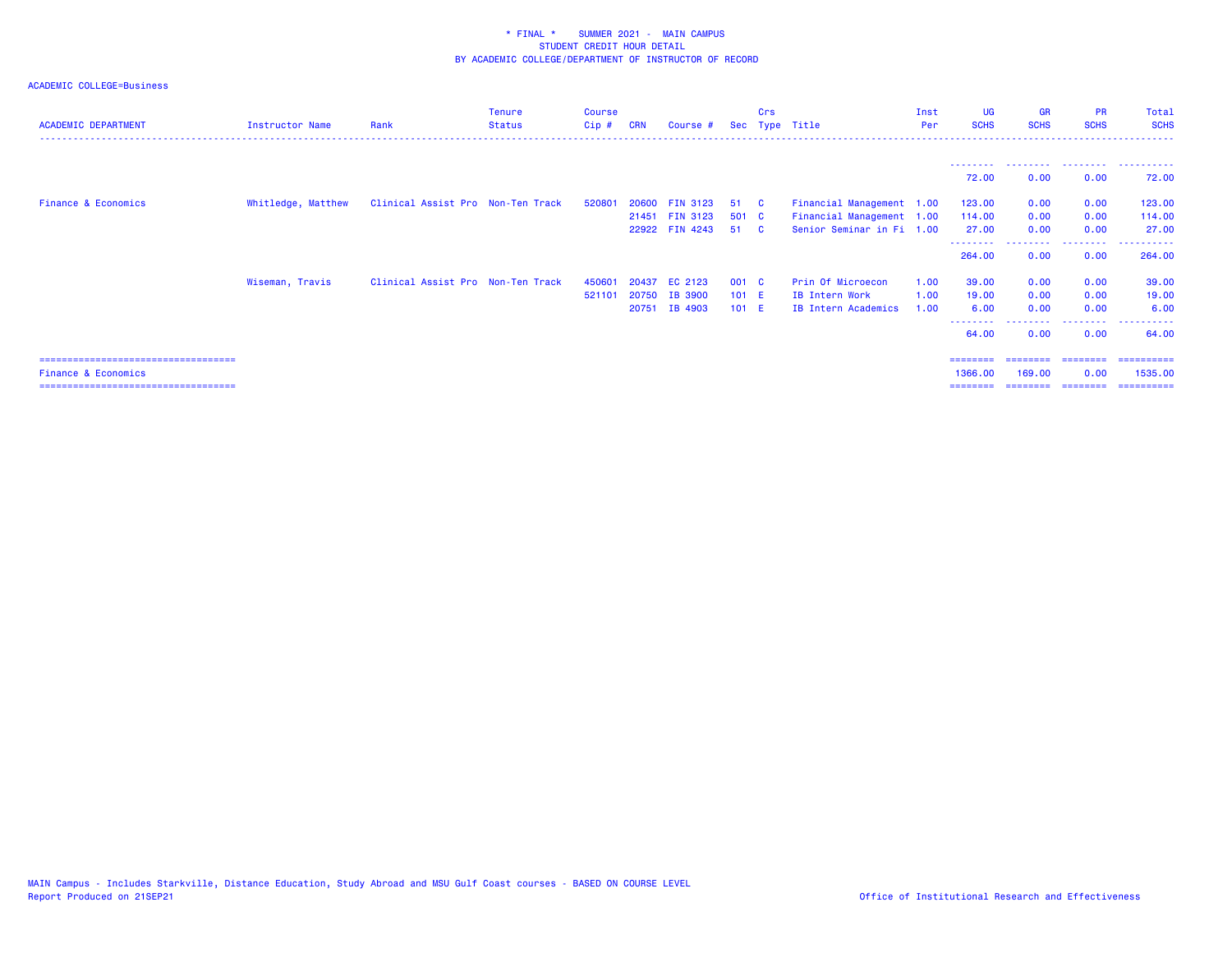| <b>ACADEMIC DEPARTMENT</b>       | <b>Instructor Name</b> | Rank                              | <b>Tenure</b><br><b>Status</b> | <b>Course</b><br>Cip# | <b>CRN</b>     | Course #                                 |                  | Crs          | Sec Type Title                                    | Inst<br>Per  | UG<br><b>SCHS</b>                                    | <b>GR</b><br><b>SCHS</b>                                                                                                                                     | PR<br><b>SCHS</b> | Total<br><b>SCHS</b> |
|----------------------------------|------------------------|-----------------------------------|--------------------------------|-----------------------|----------------|------------------------------------------|------------------|--------------|---------------------------------------------------|--------------|------------------------------------------------------|--------------------------------------------------------------------------------------------------------------------------------------------------------------|-------------------|----------------------|
| Management & Information Systems | Bogue, Patty           | Instructor                        | Non-Ten Track                  | 520201                | 20923<br>21662 | <b>MGT 3213</b><br>MGT 3213              | 001 C<br>501 C   |              | Org Communications<br>Org Communications          | 1.00<br>1.00 | 39.00<br>99.00                                       | 0.00<br>0.00                                                                                                                                                 | 0.00<br>0.00      | 39.00<br>99.00       |
|                                  |                        |                                   |                                |                       |                |                                          |                  |              |                                                   |              | .<br>138.00                                          | .<br>0.00                                                                                                                                                    | بالمحام<br>0.00   | .<br>138.00          |
|                                  |                        |                                   |                                |                       |                |                                          |                  |              |                                                   |              |                                                      |                                                                                                                                                              |                   |                      |
|                                  | Canfield, Stephen      | Instructor                        | Non-Ten Track                  | 110901<br>521201      | 20163          | <b>BIS 6513</b><br>22576 BIS 4513        | 01<br>01         | C<br>C       | Microcomputers/Netwo 1.00<br>Microcomputers/Netwo | 1.00         | 0.00<br>21.00                                        | 12.00<br>0.00                                                                                                                                                | 0.00<br>0.00      | 12.00<br>21.00       |
|                                  |                        |                                   |                                |                       |                |                                          |                  |              |                                                   |              | .                                                    | $\omega = \omega \left( \omega \right) \omega$                                                                                                               | د د د د .         | .                    |
|                                  |                        |                                   |                                |                       |                |                                          |                  |              |                                                   |              | 21.00                                                | 12.00                                                                                                                                                        | 0.00              | 33.00                |
|                                  | Chrisman, James        | Professor                         | <b>Tenured</b>                 | 521302                | 23682          | <b>MGT 9000</b>                          | $103$ D          |              | Research / Diss                                   | 1.00         | 0.00<br>.                                            | 7.00<br>.                                                                                                                                                    | 0.00<br>222 L     | 7.00<br>2222.        |
|                                  |                        |                                   |                                |                       |                |                                          |                  |              |                                                   |              | 0.00                                                 | 7.00                                                                                                                                                         | 0.00              | 7.00                 |
|                                  | Hester, Clinton        | Non-Faculty                       | Not Applicable                 | 521201                |                | 20159 BIS 3233                           | 51               | <b>C</b>     | Management Informati 1.00                         |              | 57.00                                                | 0.00                                                                                                                                                         | 0.00              | 57.00                |
|                                  |                        |                                   |                                |                       |                |                                          |                  |              |                                                   |              | 57.00                                                | 0.00                                                                                                                                                         | 0.00              | 57.00                |
|                                  | Jones, Gabrielle       | Non-Faculty                       | Not Applicable                 |                       |                | 521201 21292 BIS 3233                    | 501 C            |              | Management Informati 1.00                         |              | 51.00                                                | 0.00                                                                                                                                                         | 0.00              | 51.00                |
|                                  |                        |                                   |                                |                       |                |                                          |                  |              |                                                   |              | 51.00                                                | 0.00                                                                                                                                                         | 0.00              | 51.00                |
|                                  |                        |                                   |                                |                       |                |                                          |                  |              |                                                   |              |                                                      |                                                                                                                                                              |                   |                      |
|                                  | Long, Rebecca          | Professor                         | <b>Tenured</b>                 | 520201                | 21663          | <b>MGT 8103</b><br>521302 23273 MGT 9000 | 501 C<br>$101$ D |              | Strategic Entreprene<br>Research / Diss           | 1.00<br>1.00 | 0.00<br>0.00                                         | 174.00<br>6.00                                                                                                                                               | 0.00<br>0.00      | 174.00<br>6.00       |
|                                  |                        |                                   |                                |                       |                |                                          |                  |              |                                                   |              |                                                      |                                                                                                                                                              | والمحامر          |                      |
|                                  |                        |                                   |                                |                       |                |                                          |                  |              |                                                   |              | 0.00                                                 | 180.00                                                                                                                                                       | 0.00              | 180.00               |
|                                  | Marett, Emily          | Instructor                        | Non-Ten Track                  |                       |                | 521001 21909 MGT 3513                    | 51               | $\mathbf{C}$ | Intro Human Res Mgt                               | 1.00         | 87.00<br>.                                           | 0.00<br><u>.</u>                                                                                                                                             | 0.00<br>.         | 87.00<br>.           |
|                                  |                        |                                   |                                |                       |                |                                          |                  |              |                                                   |              | 87.00                                                | 0.00                                                                                                                                                         | 0.00              | 87.00                |
|                                  | Marett, Lawrence       | Associate Professor Tenured       |                                | 111003                | 20160          | <b>BIS 4113</b>                          | 001 C            |              | <b>BIS Security Managem</b>                       | 1.00         | 18.00                                                | 0.00                                                                                                                                                         | 0.00              | 18.00                |
|                                  |                        |                                   |                                | 521201                | 20162          | <b>BIS 6113</b>                          | 001 C            |              | <b>BIS Security Managem</b>                       | 1.00         | 0.00                                                 | 3.00                                                                                                                                                         | 0.00              | 3.00                 |
|                                  |                        |                                   |                                |                       | 23390          | <b>BIS 9000</b>                          | $101$ D          |              | Research / Diss                                   | 1.00         | 0.00                                                 | 1.00                                                                                                                                                         | 0.00              | 1.00                 |
|                                  |                        |                                   |                                |                       |                | 23909 BIS 9000                           | 01               | D            | Research / Diss                                   | 1.00         | 0.00<br>.                                            | 7.00<br>$\frac{1}{2} \left( \frac{1}{2} \right) \left( \frac{1}{2} \right) \left( \frac{1}{2} \right) \left( \frac{1}{2} \right) \left( \frac{1}{2} \right)$ | 0.00<br>.         | 7.00<br>المتمامين    |
|                                  |                        |                                   |                                |                       |                |                                          |                  |              |                                                   |              | 18.00                                                | 11.00                                                                                                                                                        | 0.00              | 29.00                |
|                                  | McLarty, Benjamin      | Assistant Professor Ten Track     |                                | 520201                | 21908          | <b>MGT 3113</b>                          | 01               | <b>C</b>     | Principles of Manag 1.00                          |              | 147.00<br><b><i><u><u> - - - - - - -</u></u></i></b> | 0.00<br>.                                                                                                                                                    | 0.00<br>بالمحام   | 147.00<br>22222      |
|                                  |                        |                                   |                                |                       |                |                                          |                  |              |                                                   |              | 147.00                                               | 0.00                                                                                                                                                         | 0.00              | 147.00               |
|                                  | Pervez, Adam           | Assistant Professor Ten Track     |                                | 520201                | 21661          | <b>MGT 3113</b>                          | 501 C            |              | Principles of Manag                               | 1.00         | 66.00                                                | 0.00                                                                                                                                                         | 0.00              | 66.00                |
|                                  |                        |                                   |                                |                       |                |                                          |                  |              |                                                   |              | .<br>66.00                                           | .<br>0.00                                                                                                                                                    | المتحدث<br>0.00   | .<br>66.00           |
|                                  | Roberts, Renata        | Instructor                        | Non-Ten Track                  | 520201                | 20924          | <b>MGT 3213</b>                          | 01               | C            | Org Communications                                | 1.00         | 102.00                                               | 0.00                                                                                                                                                         | 0.00              | 102.00               |
|                                  |                        |                                   |                                |                       | 20926          | <b>MGT 3213</b>                          | 51               | C            | Org Communications                                | 1.00         | 81.00                                                | 0.00                                                                                                                                                         | 0.00              | 81.00                |
|                                  |                        |                                   |                                | 521201                |                | 20158 BIS 3233                           | 01               | C            | Management Informati 1.00                         |              | 78.00                                                | 0.00                                                                                                                                                         | 0.00              | 78.00                |
|                                  |                        |                                   |                                |                       |                |                                          |                  |              |                                                   |              | .<br>261.00                                          | .<br>0.00                                                                                                                                                    | بالمحام<br>0.00   | .<br>261.00          |
|                                  | Sikolia, David         | Clinical Assist Pro Non-Ten Track |                                | 521201                |                | 20152 BIS 1012                           | 001 C            |              | Intro to Bus Info Sy 1.00                         |              | 20.00                                                | 0.00                                                                                                                                                         | 0.00              | 20.00                |
|                                  |                        |                                   |                                |                       |                | 20153 BIS 1012                           | 01               | C            | Intro to Bus Info Sy 1.00                         |              | 28.00                                                | 0.00                                                                                                                                                         | 0.00              | 28.00                |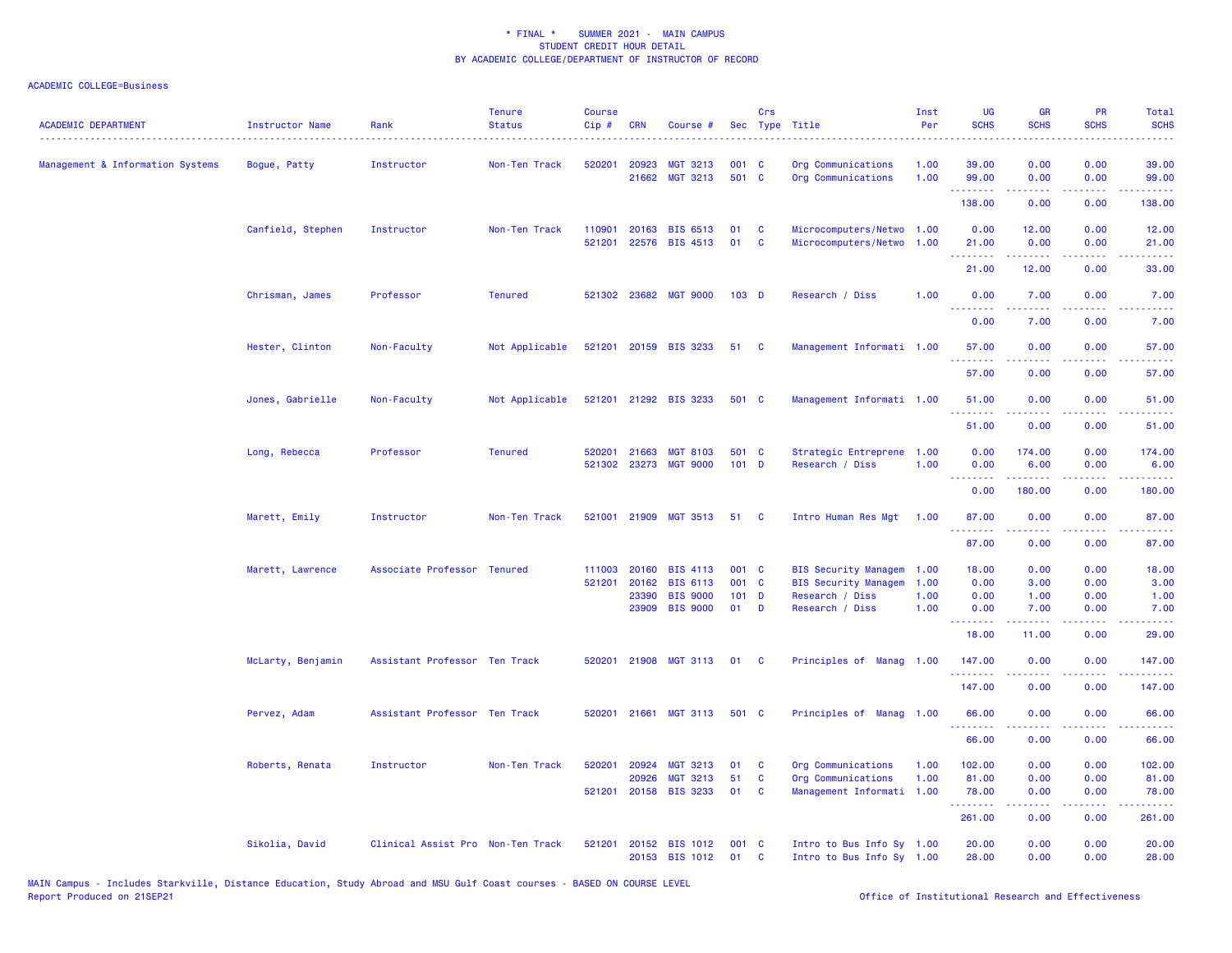| <b>ACADEMIC DEPARTMENT</b>                                                | <b>Instructor Name</b> | Rank                     | <b>Tenure</b><br><b>Status</b> | <b>Course</b><br>Cip# | <b>CRN</b>     | Course                             |                  | Crs | Sec Type Title                                | Inst<br>Per<br>. | <b>UG</b><br><b>SCHS</b> | <b>GR</b><br><b>SCHS</b> | <b>PR</b><br><b>SCHS</b> | Total<br><b>SCHS</b><br>.                                                                                                                                                                                                                                                                                                                                                                                                                                                              |
|---------------------------------------------------------------------------|------------------------|--------------------------|--------------------------------|-----------------------|----------------|------------------------------------|------------------|-----|-----------------------------------------------|------------------|--------------------------|--------------------------|--------------------------|----------------------------------------------------------------------------------------------------------------------------------------------------------------------------------------------------------------------------------------------------------------------------------------------------------------------------------------------------------------------------------------------------------------------------------------------------------------------------------------|
|                                                                           |                        |                          |                                |                       |                |                                    |                  |     |                                               |                  | --------<br>48.00        | <u>.</u><br>0.00         | 0.00                     | . <u>.</u> .<br>48.00                                                                                                                                                                                                                                                                                                                                                                                                                                                                  |
| Management & Information Systems                                          | Spencer, Barbara       | Lecturer                 | Non-Ten Track                  | 520201                | 21665          | MGT 8123                           | 501 C            |     | Strategic Bus Consul 1.00                     |                  | 0.00                     | 75.00                    | 0.00                     | 75.00                                                                                                                                                                                                                                                                                                                                                                                                                                                                                  |
|                                                                           |                        |                          |                                |                       |                |                                    |                  |     |                                               |                  | .<br>0.00                | .<br>75.00               | .<br>0.00                | .<br>75.00                                                                                                                                                                                                                                                                                                                                                                                                                                                                             |
|                                                                           | Taylor, Dona           | Instructor               | Non-Ten Track                  | 520101<br>521001      | 20178<br>20928 | <b>BUS 4853</b><br><b>MGT 3513</b> | 01<br>001 C      | - C | <b>Business Policy</b><br>Intro Human Res Mgt | 1.00<br>1.00     | 66.00<br>66.00           | 0.00<br>0.00             | 0.00<br>0.00             | 66.00<br>66.00                                                                                                                                                                                                                                                                                                                                                                                                                                                                         |
|                                                                           |                        |                          |                                |                       |                |                                    |                  |     |                                               |                  | 132.00                   | -----<br>0.00            | ----<br>0.00             | 132.00                                                                                                                                                                                                                                                                                                                                                                                                                                                                                 |
|                                                                           | Templeton, Laura       | Professor                | <b>Tenured</b>                 |                       |                | 521302 23274 MGT 9000              | 102 <sub>D</sub> |     | Research / Diss                               | 1.00             | 0.00                     | 7.00                     | 0.00<br>$  -$            | 7.00                                                                                                                                                                                                                                                                                                                                                                                                                                                                                   |
|                                                                           |                        |                          |                                |                       |                |                                    |                  |     |                                               |                  | .<br>0.00                | .<br>7.00                | 0.00                     | 7.00                                                                                                                                                                                                                                                                                                                                                                                                                                                                                   |
|                                                                           | Vardaman, James        | Non-Employee             | Not Applicable                 |                       |                | 520201 21664 MGT 8113              | 521 C            |     | Leadership Skills                             | 1.00             | 0.00<br>- - - - - - - -  | 144.00<br>.              | 0.00<br>. <u>.</u> .     | 144.00<br>. <b>.</b>                                                                                                                                                                                                                                                                                                                                                                                                                                                                   |
|                                                                           |                        |                          |                                |                       |                |                                    |                  |     |                                               |                  | 0.00                     | 144.00                   | 0.00                     | 144.00                                                                                                                                                                                                                                                                                                                                                                                                                                                                                 |
|                                                                           | Warkentin, Merrill     | Professor                | <b>Tenured</b>                 | 521201                | 23491          | <b>BIS 9000</b>                    | 102 <sub>D</sub> |     | Research / Diss                               | 1.00             | 0.00                     | 18.00                    | 0.00                     | 18.00                                                                                                                                                                                                                                                                                                                                                                                                                                                                                  |
|                                                                           |                        |                          |                                |                       |                |                                    |                  |     |                                               |                  | --------<br>0.00         | 18.00                    | 0.00                     | 18.00                                                                                                                                                                                                                                                                                                                                                                                                                                                                                  |
|                                                                           | Yates, Victoria        | <b>Grad Teach Assist</b> | Not Applicable                 |                       |                | 520101 20177 BUS 4853              | 001 C            |     | <b>Business Policy</b>                        | 1.00             | 60.00                    | 0.00                     | 0.00                     | 60.00                                                                                                                                                                                                                                                                                                                                                                                                                                                                                  |
|                                                                           |                        |                          |                                |                       |                |                                    |                  |     |                                               |                  | --------<br>60.00        | 0.00                     | 0.00                     | 60.00                                                                                                                                                                                                                                                                                                                                                                                                                                                                                  |
| =====================================<br>Management & Information Systems |                        |                          |                                |                       |                |                                    |                  |     |                                               |                  | ========<br>1086.00      | $=$ ========<br>454.00   | ---------<br>0.00        | 1540.00                                                                                                                                                                                                                                                                                                                                                                                                                                                                                |
| ====================================                                      |                        |                          |                                |                       |                |                                    |                  |     |                                               |                  | ========                 | $=$ =======              | $=$ ========             | $\begin{array}{cccccccccc} \multicolumn{2}{c}{} & \multicolumn{2}{c}{} & \multicolumn{2}{c}{} & \multicolumn{2}{c}{} & \multicolumn{2}{c}{} & \multicolumn{2}{c}{} & \multicolumn{2}{c}{} & \multicolumn{2}{c}{} & \multicolumn{2}{c}{} & \multicolumn{2}{c}{} & \multicolumn{2}{c}{} & \multicolumn{2}{c}{} & \multicolumn{2}{c}{} & \multicolumn{2}{c}{} & \multicolumn{2}{c}{} & \multicolumn{2}{c}{} & \multicolumn{2}{c}{} & \multicolumn{2}{c}{} & \multicolumn{2}{c}{} & \mult$ |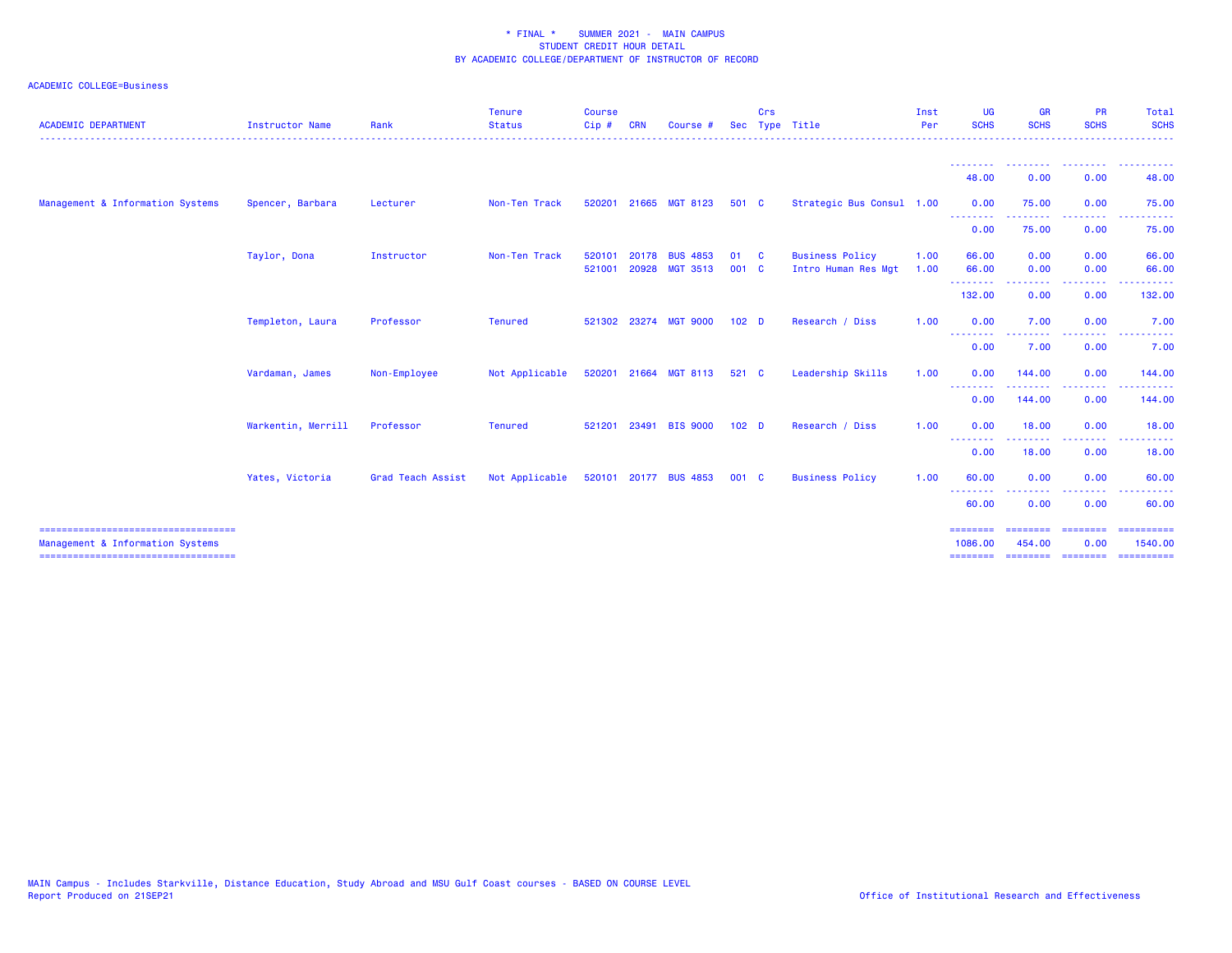| <b>ACADEMIC DEPARTMENT</b>                      | <b>Instructor Name</b>         | Rank                          | <b>Tenure</b><br><b>Status</b> | <b>Course</b><br>Cip#  | CRN   | Course #                           |                  | Crs          | Sec Type Title                                         | Inst<br>Per | UG<br><b>SCHS</b>  | <b>GR</b><br><b>SCHS</b>                                                                                                                                      | <b>PR</b><br><b>SCHS</b>     | Total<br><b>SCHS</b>                                                                                                               |
|-------------------------------------------------|--------------------------------|-------------------------------|--------------------------------|------------------------|-------|------------------------------------|------------------|--------------|--------------------------------------------------------|-------------|--------------------|---------------------------------------------------------------------------------------------------------------------------------------------------------------|------------------------------|------------------------------------------------------------------------------------------------------------------------------------|
|                                                 |                                |                               |                                |                        |       |                                    |                  |              |                                                        |             |                    |                                                                                                                                                               |                              |                                                                                                                                    |
| Marketing, Quantitative Analysis & Adams, Frank |                                | Associate Professor Tenured   |                                | 521401 23859           |       | <b>MKT 9000</b>                    | 103 <sub>D</sub> |              | Research / Diss                                        | 1.00        | 0.00               | 6.00                                                                                                                                                          | 0.00                         | 6.00                                                                                                                               |
|                                                 |                                |                               |                                |                        |       |                                    |                  |              |                                                        |             | .<br>0.00          | .<br>6.00                                                                                                                                                     | $- - - -$<br>0.00            | 6.00                                                                                                                               |
|                                                 | Ballard, Iva                   | Instructor                    | Non-Ten Track                  | 521302                 | 20173 | <b>BQA 3123</b>                    | 001 C            |              | Bus Stat Methods II                                    | 1.00        | 84.00              | 0.00                                                                                                                                                          | 0.00                         | 84.00                                                                                                                              |
|                                                 |                                |                               |                                |                        | 20174 | <b>BQA 3123</b>                    | 01               | C            | Bus Stat Methods II                                    | 1.00        | 117.00             | 0.00                                                                                                                                                          | 0.00                         | 117.00                                                                                                                             |
|                                                 |                                |                               |                                |                        | 21296 | <b>BQA 3123</b>                    | 511 C            |              | <b>Bus Stat Methods II</b>                             | 1.00        | 21.00              | 0.00                                                                                                                                                          | 0.00                         | 21.00                                                                                                                              |
|                                                 |                                |                               |                                |                        | 21915 | <b>BQA 3123</b>                    | 51               | $\mathbf{C}$ | Bus Stat Methods II                                    | 1.00        | 57.00              | 0.00                                                                                                                                                          | 0.00                         | 57.00                                                                                                                              |
|                                                 |                                |                               |                                |                        | 22537 | <b>BQA 7000</b>                    | $101$ I          |              | Directed Indiv Study                                   | 1.00        | 0.00<br>.          | 3.00                                                                                                                                                          | 0.00                         | 3.00                                                                                                                               |
|                                                 |                                |                               |                                |                        |       |                                    |                  |              |                                                        |             | 279.00             | 3.00                                                                                                                                                          | 0.00                         | 282.00                                                                                                                             |
|                                                 | Boone, Christopher             | Assistant Professor Ten Track |                                |                        |       | 520203 21672 MKT 8213              | 501 C            |              | Supply Chain Operati 1.00                              |             | 0.00               | 90.00                                                                                                                                                         | 0.00                         | 90.00                                                                                                                              |
|                                                 |                                |                               |                                |                        |       |                                    |                  |              |                                                        |             | . <b>.</b><br>0.00 | $\frac{1}{2} \left( \frac{1}{2} \right) \left( \frac{1}{2} \right) \left( \frac{1}{2} \right) \left( \frac{1}{2} \right) \left( \frac{1}{2} \right)$<br>90.00 | 0.00                         | $\frac{1}{2} \left( \frac{1}{2} \right) \left( \frac{1}{2} \right) \left( \frac{1}{2} \right) \left( \frac{1}{2} \right)$<br>90.00 |
|                                                 | Breazeale, Michael             | Associate Professor Tenured   |                                | 521401                 | 20942 | <b>MKT 4423</b>                    | 01               | C            | Strategic Brand Mana                                   | 1.00        | 99.00              | 0.00                                                                                                                                                          | 0.00                         | 99.00                                                                                                                              |
|                                                 |                                |                               |                                |                        | 20945 | <b>MKT 6423</b>                    | 01               | C            | Strategic Brand Mana                                   | 1.00        | 0.00               | 36.00                                                                                                                                                         | 0.00                         | 36.00                                                                                                                              |
|                                                 |                                |                               |                                |                        | 21669 | <b>MKT 4423</b>                    | 511 C            |              | Strategic Brand Mana                                   | 1.00        | 24.00              | 0.00                                                                                                                                                          | 0.00                         | 24.00                                                                                                                              |
|                                                 |                                |                               |                                |                        | 21670 | <b>MKT 6423</b>                    | 511 C            |              | Strategic Brand Mana                                   | 1.00        | 0.00               | 81.00                                                                                                                                                         | 0.00                         | 81.00                                                                                                                              |
|                                                 |                                |                               |                                |                        | 23701 | <b>MKT 9000</b>                    | 102 <sub>D</sub> |              | Research / Diss                                        | 1.00        | 0.00               | 6.00                                                                                                                                                          | 0.00                         | 6.00                                                                                                                               |
|                                                 |                                |                               |                                |                        |       |                                    |                  |              |                                                        |             | .<br>123.00        | .<br>123.00                                                                                                                                                   | .<br>0.00                    | .<br>246.00                                                                                                                        |
|                                                 | Brown, Haley-Lavell Instructor |                               | Non-Ten Track                  | 220207                 | 20167 | <b>BL 4263</b>                     | 51               | <b>C</b>     | Environmental Law                                      | 1.00        | 27.00              | 0.00                                                                                                                                                          | 0.00                         | 27.00                                                                                                                              |
|                                                 |                                |                               |                                | 229999                 | 20169 | <b>BL 6263</b>                     | 51               | C            | Environmental Law                                      | 1.00        | 0.00               | 30.00                                                                                                                                                         | 0.00                         | 30.00                                                                                                                              |
|                                                 |                                |                               |                                | 521501                 | 20168 | <b>BL 4333</b>                     | 51               | C            | Real Estate Law                                        | 1.00        | 66.00              | 0.00                                                                                                                                                          | 0.00                         | 66.00                                                                                                                              |
|                                                 |                                |                               |                                |                        |       | 20170 BL 6333                      | 51               | C            | Real Estate Law                                        | 1.00        | 0.00               | 24.00                                                                                                                                                         | 0.00                         | 24.00                                                                                                                              |
|                                                 |                                |                               |                                |                        |       |                                    |                  |              |                                                        |             | .<br>93.00         | .<br>54.00                                                                                                                                                    | .<br>0.00                    | .<br>147.00                                                                                                                        |
|                                                 | Collier, Joel                  | Professor                     | <b>Tenured</b>                 | 521401                 |       | 23675 MKT 9000                     | $101$ D          |              | Research / Diss                                        | 1.00        | 0.00               | 12.00                                                                                                                                                         | 0.00                         | 12.00                                                                                                                              |
|                                                 |                                |                               |                                |                        |       |                                    |                  |              |                                                        |             | .<br>0.00          | $\frac{1}{2} \left( \frac{1}{2} \right) \left( \frac{1}{2} \right) \left( \frac{1}{2} \right) \left( \frac{1}{2} \right) \left( \frac{1}{2} \right)$<br>12.00 | $\sim$ $\sim$ $\sim$<br>0.00 | 12.00                                                                                                                              |
|                                                 | Cook, Cecelia                  | Instructor                    | Non-Ten Track                  | 220205                 | 20164 | <b>BL 2413</b>                     | 01               | C            | Legal Envt Bus                                         | 1.00        | 84.00              | 0.00                                                                                                                                                          | 0.00                         | 84.00                                                                                                                              |
|                                                 |                                |                               |                                |                        |       | 20166 BL 3223                      | 01               | $\mathbf{C}$ | Law Of Comm Trans                                      | 1.00        | 24.00              | 0.00                                                                                                                                                          | 0.00                         | 24.00                                                                                                                              |
|                                                 |                                |                               |                                |                        |       |                                    |                  |              |                                                        |             | .<br>108.00        | 0.00                                                                                                                                                          | 0.00                         | 108.00                                                                                                                             |
|                                                 | Dunlap, Kali                   | Non-Faculty                   | Not Applicable                 |                        |       | 240102 21571 IDS 4111              | 501 C            |              | Professional Seminar                                   | 1.00        | 9.00               | 0.00                                                                                                                                                          | 0.00                         | 9.00                                                                                                                               |
|                                                 |                                |                               |                                |                        |       |                                    |                  |              |                                                        |             | .<br>9.00          | 0.00                                                                                                                                                          | 0.00                         | 9.00                                                                                                                               |
|                                                 |                                |                               |                                |                        |       |                                    |                  |              |                                                        |             |                    |                                                                                                                                                               |                              |                                                                                                                                    |
|                                                 | Hardman, Haley                 | Grad Teach Assist             | Not Applicable                 |                        |       | 521401 21668 MKT 4113              | 521 C            |              | Personal Selling                                       | 1.00        | 66.00              | 0.00                                                                                                                                                          | 0.00                         | 66.00                                                                                                                              |
|                                                 |                                |                               |                                |                        |       |                                    |                  |              |                                                        |             | 66.00              | 0.00                                                                                                                                                          | 0.00                         | 66.00                                                                                                                              |
|                                                 | Hazen, Benjamin                | Non-Employee                  | Not Applicable                 |                        |       | 520203 23540 MKT 8213              | 502 C            |              | Supply Chain Operati 1.00                              |             | 0.00<br>.          | 81.00<br>.                                                                                                                                                    | 0.00<br>.                    | 81.00                                                                                                                              |
|                                                 |                                |                               |                                |                        |       |                                    |                  |              |                                                        |             | 0.00               | 81.00                                                                                                                                                         | 0.00                         | 81.00                                                                                                                              |
|                                                 | He, Lu                         | Non-Employee                  | Not Applicable                 | 520201<br>521403 23643 | 23644 | <b>BQA 6423</b><br><b>MKT 3323</b> | 502 C<br>51      | C            | Business Decision An 1.00<br>International Logist 1.00 |             | 0.00<br>69.00      | 72.00<br>0.00                                                                                                                                                 | 0.00<br>0.00                 | 72.00<br>69.00                                                                                                                     |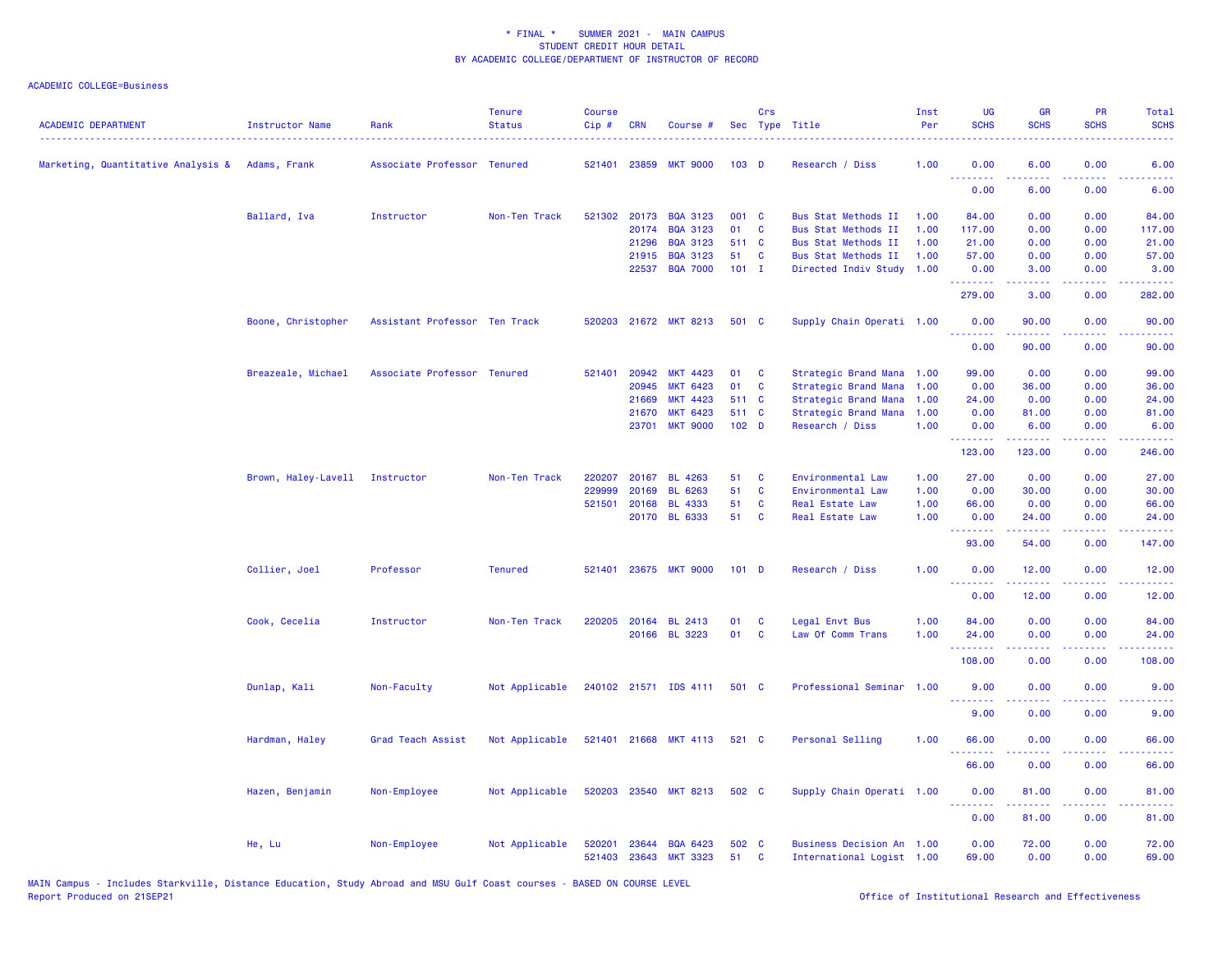| <b>ACADEMIC DEPARTMENT</b>                          | Instructor Name     | Rank                          | <b>Tenure</b><br><b>Status</b> | <b>Course</b><br>$Cip \#$ | CRN          | Course #              |       | Crs          | Sec Type Title              | Inst<br>Per | <b>UG</b><br><b>SCHS</b>                                                                                                                                                                                                                                                                                                                                                                                                                                                               | <b>GR</b><br><b>SCHS</b> | <b>PR</b><br><b>SCHS</b> | <b>Total</b><br><b>SCHS</b>                                                                                           |
|-----------------------------------------------------|---------------------|-------------------------------|--------------------------------|---------------------------|--------------|-----------------------|-------|--------------|-----------------------------|-------------|----------------------------------------------------------------------------------------------------------------------------------------------------------------------------------------------------------------------------------------------------------------------------------------------------------------------------------------------------------------------------------------------------------------------------------------------------------------------------------------|--------------------------|--------------------------|-----------------------------------------------------------------------------------------------------------------------|
|                                                     |                     |                               |                                |                           |              |                       |       |              |                             |             | 69.00                                                                                                                                                                                                                                                                                                                                                                                                                                                                                  | 72.00                    | 0.00                     | 141.00                                                                                                                |
| Marketing, Quantitative Analysis & Landers, Vincent |                     | Assistant Professor Ten Track |                                |                           |              | 521401 22133 MKT 4413 | 51    | $\mathbf{C}$ | Consumer Behavior           | 1.00        | 105.00                                                                                                                                                                                                                                                                                                                                                                                                                                                                                 | 0.00                     | 0.00                     | 105.00                                                                                                                |
|                                                     |                     |                               |                                |                           |              |                       |       |              |                             |             | 105.00                                                                                                                                                                                                                                                                                                                                                                                                                                                                                 | 0.00                     | 0.00                     | 105.00                                                                                                                |
|                                                     | Lueg, Jason         | Professor                     | <b>Tenured</b>                 |                           | 521401 21919 | <b>MKT 4813</b>       | 51    | $\mathbf{C}$ | Marketing-Mgt               | 1.00        | 48.00                                                                                                                                                                                                                                                                                                                                                                                                                                                                                  | 0.00                     | 0.00                     | 48.00                                                                                                                 |
|                                                     |                     |                               |                                |                           | 21921        | <b>MKT 6313</b>       | 51    | <b>C</b>     | Physical Distributio        | 1.00        | 0.00                                                                                                                                                                                                                                                                                                                                                                                                                                                                                   | 36.00                    | 0.00                     | 36.00                                                                                                                 |
|                                                     |                     |                               |                                | 521801                    | 21920        | <b>MKT 4313</b>       | 51    | $\mathbf{C}$ | Physical Distrib Mgt 1.00   |             | 21.00                                                                                                                                                                                                                                                                                                                                                                                                                                                                                  | 0.00                     | 0.00                     | 21.00                                                                                                                 |
|                                                     |                     |                               |                                |                           | 521803 21918 | <b>MKT 3213</b>       | 51    | $\mathbf{C}$ | Retailing                   | 1.00        | 111.00                                                                                                                                                                                                                                                                                                                                                                                                                                                                                 | 0.00                     | 0.00                     | 111.00                                                                                                                |
|                                                     |                     |                               |                                |                           |              |                       |       |              |                             |             | .<br>180.00                                                                                                                                                                                                                                                                                                                                                                                                                                                                            | .<br>36.00               | .<br>0.00                | .<br>216.00                                                                                                           |
|                                                     | Lueg, Nicole        | Professor                     | <b>Tenured</b>                 |                           | 521402 20943 | <b>MKT 4533</b>       | 01    | $\mathbf{C}$ | Marketing Research          | 1.00        | 54.00<br>.                                                                                                                                                                                                                                                                                                                                                                                                                                                                             | 0.00                     | 0.00                     | 54.00                                                                                                                 |
|                                                     |                     |                               |                                |                           |              |                       |       |              |                             |             | 54.00                                                                                                                                                                                                                                                                                                                                                                                                                                                                                  | 0.00                     | 0.00                     | 54.00                                                                                                                 |
|                                                     | Mallette, Stephanie | Instructor                    | Non-Ten Track                  | 220205                    | 21294        | BL 2413               | 521 C |              | Legal Envt Bus              | 1.00        | 33.00                                                                                                                                                                                                                                                                                                                                                                                                                                                                                  | 0.00                     | 0.00                     | 33.00                                                                                                                 |
|                                                     |                     |                               |                                | 229999                    |              | 21295 BL 8113         | 511 C |              | Law Ethics Disp Res         | 1.00        | 0.00                                                                                                                                                                                                                                                                                                                                                                                                                                                                                   | 75.00                    | 0.00                     | 75.00                                                                                                                 |
|                                                     |                     |                               |                                |                           |              |                       |       |              |                             |             | .<br>33.00                                                                                                                                                                                                                                                                                                                                                                                                                                                                             | .<br>75.00               | .<br>0.00                | .<br>108.00                                                                                                           |
|                                                     | Meredith, Kavitha   | Grad Teach Assist             | Not Applicable                 | 521403                    | 21667        | <b>MKT 3323</b>       | 521 C |              | International Logist 1.00   |             | 45.00                                                                                                                                                                                                                                                                                                                                                                                                                                                                                  | 0.00                     | 0.00                     | 45.00                                                                                                                 |
|                                                     |                     |                               |                                |                           |              |                       |       |              |                             |             | .<br>45.00                                                                                                                                                                                                                                                                                                                                                                                                                                                                             | 0.00                     | 0.00                     | 45.00                                                                                                                 |
|                                                     | Moore, Robert       | Professor                     | <b>Tenured</b>                 |                           | 521401 20934 | <b>MKT 3013</b>       | 01    | $\mathbf{C}$ | Principles Of Mkt           | 1.00        | 150.00                                                                                                                                                                                                                                                                                                                                                                                                                                                                                 | 0.00                     | 0.00                     | 150.00                                                                                                                |
|                                                     |                     |                               |                                |                           | 21666        | <b>MKT 3013</b>       | 521 C |              | Principles Of Mkt           | 1.00        | 60.00                                                                                                                                                                                                                                                                                                                                                                                                                                                                                  | 0.00                     | 0.00                     | 60.00                                                                                                                 |
|                                                     |                     |                               |                                |                           | 21916        | <b>MKT 3013</b>       | 001 C |              | Principles Of Mkt           | 1.00        | 105.00                                                                                                                                                                                                                                                                                                                                                                                                                                                                                 | 0.00                     | 0.00                     | 105.00                                                                                                                |
|                                                     |                     |                               |                                |                           |              |                       |       |              |                             |             | .<br>315.00                                                                                                                                                                                                                                                                                                                                                                                                                                                                            | .<br>0.00                | 22222<br>0.00            | $\begin{array}{cccccccccc} \bullet & \bullet & \bullet & \bullet & \bullet & \bullet & \bullet \end{array}$<br>315.00 |
|                                                     | Shanahan, Kevin     | Professor                     | <b>Tenured</b>                 | 521401                    | 20939        | <b>MKT 4123</b>       | 51    | $\mathbf{C}$ | Advertising                 | 1.00        | 72.00                                                                                                                                                                                                                                                                                                                                                                                                                                                                                  | 0.00                     | 0.00                     | 72.00                                                                                                                 |
|                                                     |                     |                               |                                |                           | 21671        | <b>MKT 8153</b>       | 501 C |              | Strategic Marketing         | 1.00        | 0.00                                                                                                                                                                                                                                                                                                                                                                                                                                                                                   | 99.00                    | 0.00                     | 99.00                                                                                                                 |
|                                                     |                     |                               |                                |                           | 23512        | <b>MKT 8153</b>       | 531 C |              | Strategic Marketing         | 1.00        | 0.00                                                                                                                                                                                                                                                                                                                                                                                                                                                                                   | 108.00                   | 0.00                     | 108.00                                                                                                                |
|                                                     |                     |                               |                                |                           | 521403 21922 | <b>MKT 3933</b>       | 01    | <b>C</b>     | International Mkt           | 1.00        | 45.00<br>.                                                                                                                                                                                                                                                                                                                                                                                                                                                                             | 0.00<br>.                | 0.00                     | 45.00                                                                                                                 |
|                                                     |                     |                               |                                |                           |              |                       |       |              |                             |             | 117.00                                                                                                                                                                                                                                                                                                                                                                                                                                                                                 | 207.00                   | 0.00                     | 324.00                                                                                                                |
|                                                     | Wen, Jutong         | Grad Teach Assist             | Not Applicable                 | 521403                    | 22263        | <b>MKT 3933</b>       | 511 C |              | <b>International Mkt</b>    | 1.00        | 36.00<br>.                                                                                                                                                                                                                                                                                                                                                                                                                                                                             | 0.00<br>.                | 0.00                     | 36.00                                                                                                                 |
|                                                     |                     |                               |                                |                           |              |                       |       |              |                             |             | 36.00                                                                                                                                                                                                                                                                                                                                                                                                                                                                                  | 0.00                     | 0.00                     | 36.00                                                                                                                 |
|                                                     | Zhuo, Yueran        | Assistant Professor Ten Track |                                | 520201                    | 22552        | <b>BQA 6423</b>       | 501 C |              | <b>Business Decision An</b> | 1.00        | 0.00                                                                                                                                                                                                                                                                                                                                                                                                                                                                                   | 93.00                    | 0.00                     | 93.00                                                                                                                 |
|                                                     |                     |                               |                                | 521302                    | 22297        | <b>BQA 8443</b>       | 501 C |              | Stat Analy Bus Dec          | 1.00        | 0.00<br><b><i><u><u><b>A</b></u></u> A A A A A A A</i></b>                                                                                                                                                                                                                                                                                                                                                                                                                             | 135.00                   | 0.00                     | 135.00                                                                                                                |
|                                                     |                     |                               |                                |                           |              |                       |       |              |                             |             | 0.00                                                                                                                                                                                                                                                                                                                                                                                                                                                                                   | 228.00                   | 0.00                     | 228.00                                                                                                                |
| Marketing, Quantitative Analysis &                  |                     |                               |                                |                           |              |                       |       |              |                             |             | ========<br>1632.00                                                                                                                                                                                                                                                                                                                                                                                                                                                                    | ========<br>987,00       | ========<br>0.00         | ==========<br>2619.00                                                                                                 |
| -----------------------------------                 |                     |                               |                                |                           |              |                       |       |              |                             |             | $\begin{array}{cccccccccc} \multicolumn{2}{c}{} & \multicolumn{2}{c}{} & \multicolumn{2}{c}{} & \multicolumn{2}{c}{} & \multicolumn{2}{c}{} & \multicolumn{2}{c}{} & \multicolumn{2}{c}{} & \multicolumn{2}{c}{} & \multicolumn{2}{c}{} & \multicolumn{2}{c}{} & \multicolumn{2}{c}{} & \multicolumn{2}{c}{} & \multicolumn{2}{c}{} & \multicolumn{2}{c}{} & \multicolumn{2}{c}{} & \multicolumn{2}{c}{} & \multicolumn{2}{c}{} & \multicolumn{2}{c}{} & \multicolumn{2}{c}{} & \mult$ | $= 1000000000$           | $= 1000000000$           |                                                                                                                       |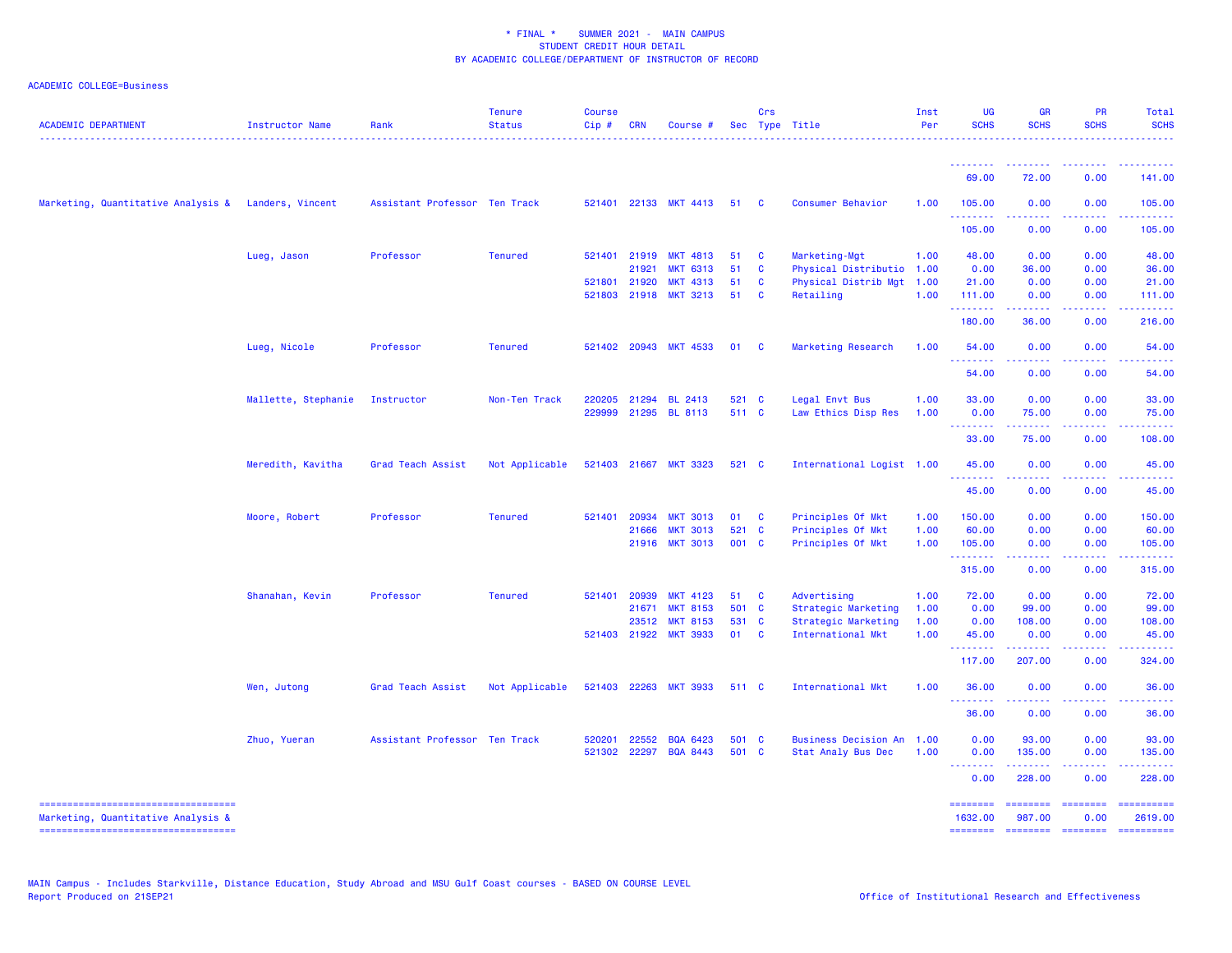| <b>ACADEMIC DEPARTMENT</b>                           | Instructor Name   | Rank                                               | <b>Tenure</b><br><b>Status</b> | <b>Course</b><br>$Cip \#$ | <b>CRN</b>   | Course #              |         | Crs          | Sec Type Title            | Inst<br>Per | <b>UG</b><br><b>SCHS</b>                           | <b>GR</b><br><b>SCHS</b> | <b>PR</b><br><b>SCHS</b>                                                                               | Total<br><b>SCHS</b>         |
|------------------------------------------------------|-------------------|----------------------------------------------------|--------------------------------|---------------------------|--------------|-----------------------|---------|--------------|---------------------------|-------------|----------------------------------------------------|--------------------------|--------------------------------------------------------------------------------------------------------|------------------------------|
| Counseling, Educational Psychology, Abernathy, Larry |                   | Research Assoc Prof Non-Ten Track                  |                                | 422805                    | 23610        | EPY 4710              | 801 A   |              | Int and Nat Exp in E 1.00 |             | 3.00                                               | 0.00                     | 0.00                                                                                                   | 3.00                         |
|                                                      |                   |                                                    |                                | 422806                    | 20552        | EPY 2513              | 51      | <b>C</b>     | Human Growth & Devel 1.00 |             | 18.00                                              | 0.00                     | 0.00                                                                                                   | 18.00                        |
|                                                      |                   |                                                    |                                |                           | 21439        | EPY 2513              | 551 C   |              | Human Growth & Devel 1.00 |             | 15.00                                              | 0.00                     | 0.00                                                                                                   | 15.00                        |
|                                                      |                   |                                                    |                                | 429999                    | 23612        | <b>PSY 4710</b>       | 801 A   |              | Int and Nat Exp in E 1.00 |             | 33.00                                              | 0.00                     | 0.00                                                                                                   | 33.00                        |
|                                                      |                   |                                                    |                                |                           |              | 23613 PSY 6710        | 801 A   |              | Int and Nat Exp in E 1.00 |             | 0.00<br>.                                          | 3.00<br>.                | 0.00<br>د د د د                                                                                        | 3.00<br>$\sim$ $\sim$ $\sim$ |
|                                                      |                   |                                                    |                                |                           |              |                       |         |              |                           |             | 69.00                                              | 3.00                     | 0.00                                                                                                   | 72.00                        |
|                                                      | Ball, Kimberly    | Lecturer                                           | Non-Ten Track                  | 422807                    |              | 21440 EPY 3543        | 551 C   |              | Psych Of Adoles           | 1.00        | 27.00<br>2.2.2.2.2.2                               | 0.00<br>.                | 0.00<br>$\frac{1}{2} \left( \frac{1}{2} \right) \left( \frac{1}{2} \right) \left( \frac{1}{2} \right)$ | 27.00<br>.                   |
|                                                      |                   |                                                    |                                |                           |              |                       |         |              |                           |             | 27.00                                              | 0.00                     | 0.00                                                                                                   | 27.00                        |
|                                                      |                   | Bates-Brantley, Kayl Assistant Professor Ten Track |                                | 422805                    | 20562        | EPY 6123              | 51      | C            | App of School Psych 1.00  |             | 0.00                                               | 12.00                    | 0.00                                                                                                   | 12.00                        |
|                                                      |                   |                                                    |                                |                           | 20563        | EPY 6133              | 01      | C            | Data-Based Decisions 1.00 |             | 0.00                                               | 15.00                    | 0.00                                                                                                   | 15.00                        |
|                                                      |                   |                                                    |                                |                           |              | 20569 EPY 9443        | 01      | C            | Single Subject Desig 1.00 |             | 0.00<br><b><i><u><u> - - - - - - -</u></u></i></b> | 21.00<br>.               | 0.00<br>22222                                                                                          | 21.00<br>.                   |
|                                                      |                   |                                                    |                                |                           |              |                       |         |              |                           |             | 0.00                                               | 48.00                    | 0.00                                                                                                   | 48.00                        |
|                                                      | Borgen, John      | Assistant Professor Ten Track                      |                                |                           | 422703 21923 | <b>EPY 8253</b>       | 501 C   |              | Child Dev/Pathology       | 1.00        | 0.00                                               | 33.00                    | 0.00                                                                                                   | 33.00                        |
|                                                      |                   |                                                    |                                |                           |              | 21935 EPY 8253        | 01      | $\mathbf{C}$ | Child Dev/Pathology       | 1.00        | 0.00                                               | 15.00                    | 0.00                                                                                                   | 15.00                        |
|                                                      |                   |                                                    |                                |                           |              |                       |         |              |                           |             | --------                                           | .                        | .                                                                                                      | .                            |
|                                                      |                   |                                                    |                                |                           |              |                       |         |              |                           |             | 0.00                                               | 48.00                    | 0.00                                                                                                   | 48.00                        |
|                                                      | Boyles, Caragh    | Non-Faculty                                        | Not Applicable                 |                           |              | 350103 20578 EXL 0190 | 102 E   |              | Experiential Learnin 1.00 |             | 9.00<br>1.1.1.1.1.1.1                              | 0.00                     | 0.00                                                                                                   | 9.00                         |
|                                                      |                   |                                                    |                                |                           |              |                       |         |              |                           |             | 9.00                                               | 0.00                     | 0.00                                                                                                   | 9.00                         |
|                                                      | Dooley, Kathy     | Professor                                          | <b>Tenured</b>                 |                           | 422703 20307 | COE 4903              | 01      | - C          | Dev Coun/Men Health       | 1.00        | 12.00                                              | 0.00                     | 0.00                                                                                                   | 12.00                        |
|                                                      |                   |                                                    |                                |                           | 20309        | COE 6903              | 01      | C            | Dev Coun/Men Health       | 1.00        | 0.00                                               | 15.00                    | 0.00                                                                                                   | 15.00                        |
|                                                      |                   |                                                    |                                | 422803                    | 23139        | <b>COE 9000</b>       | $101$ D |              | Research / Diss           | 1.00        | 0.00                                               | 7.00                     | 0.00                                                                                                   | 7.00                         |
|                                                      |                   |                                                    |                                |                           |              | 511501 20319 COE 8783 | 51      | <b>C</b>     | Counsel Chem Dep Fam 1.00 |             | 0.00<br>.                                          | 24.00<br>.               | 0.00<br>.                                                                                              | 24.00<br>.                   |
|                                                      |                   |                                                    |                                |                           |              |                       |         |              |                           |             | 12.00                                              | 46.00                    | 0.00                                                                                                   | 58.00                        |
|                                                      | Gadke, Daniel     | Associate Professor Tenured                        |                                | 429999                    |              | 23183 EPY 9000        | $103$ D |              | Research / Diss           | 1.00        | 0.00                                               | 13.00                    | 0.00                                                                                                   | 13.00                        |
|                                                      |                   |                                                    |                                |                           |              |                       |         |              |                           |             | .<br>0.00                                          | .<br>13.00               | .<br>0.00                                                                                              | .<br>13.00                   |
|                                                      | Gainer, Donna     | Instructor                                         | Non-Ten Track                  | 130499                    | 21443        | EPY 4313              | 551 C   |              | Measure & Eval            | 1.00        | 39.00                                              | 0.00                     | 0.00                                                                                                   | 39.00                        |
|                                                      |                   |                                                    |                                | 422806                    |              | 22558 EPY 3503        | 501 C   |              | Principles of Ed Psy 1.00 |             | 24.00                                              | 0.00                     | 0.00                                                                                                   | 24.00                        |
|                                                      |                   |                                                    |                                |                           |              |                       |         |              |                           |             | .                                                  | .                        | د د د د .<br>0.00                                                                                      | .                            |
|                                                      |                   |                                                    |                                |                           |              |                       |         |              |                           |             | 63.00                                              | 0.00                     |                                                                                                        | 63.00                        |
|                                                      | Gallo, Katarzyna  | Assistant Professor Ten Track                      |                                |                           |              | 231303 20557 EPY 3513 | 01      | <b>C</b>     | Behavioral Sci Writi 1.00 |             | 39.00<br>.                                         | 0.00<br>$- - - - -$      | 0.00<br>.                                                                                              | 39.00<br>.                   |
|                                                      |                   |                                                    |                                |                           |              |                       |         |              |                           |             | 39.00                                              | 0.00                     | 0.00                                                                                                   | 39.00                        |
|                                                      | Goldberg, Rebecca | Associate Professor Tenured                        |                                | 131101                    | 20316        | COE 8623              | 01      | C            | Adv Law/Ethics in Co 1.00 |             | 0.00                                               | 12.00                    | 0.00                                                                                                   | 12.00                        |
|                                                      |                   |                                                    |                                | 131102                    | 20314        | COE 8143              | 51      | C            | Grief Counseling          | 1.00        | 0.00                                               | 18.00                    | 0.00                                                                                                   | 18.00                        |
|                                                      |                   |                                                    |                                | 422803                    | 22331        | <b>COE 8990</b>       | 01      | C            | Special Topic In COE 1.00 |             | 0.00                                               | 12.00                    | 0.00                                                                                                   | 12.00                        |
|                                                      |                   |                                                    |                                | 511508                    | 21936        | COE 8743              | 51      | C            | Counseling LGBTQ          | 1.00        | 0.00                                               | 15.00                    | 0.00                                                                                                   | 15.00                        |
|                                                      |                   |                                                    |                                |                           |              |                       |         |              |                           |             | .<br>0.00                                          | .<br>57.00               | 22222<br>0.00                                                                                          | .<br>57.00                   |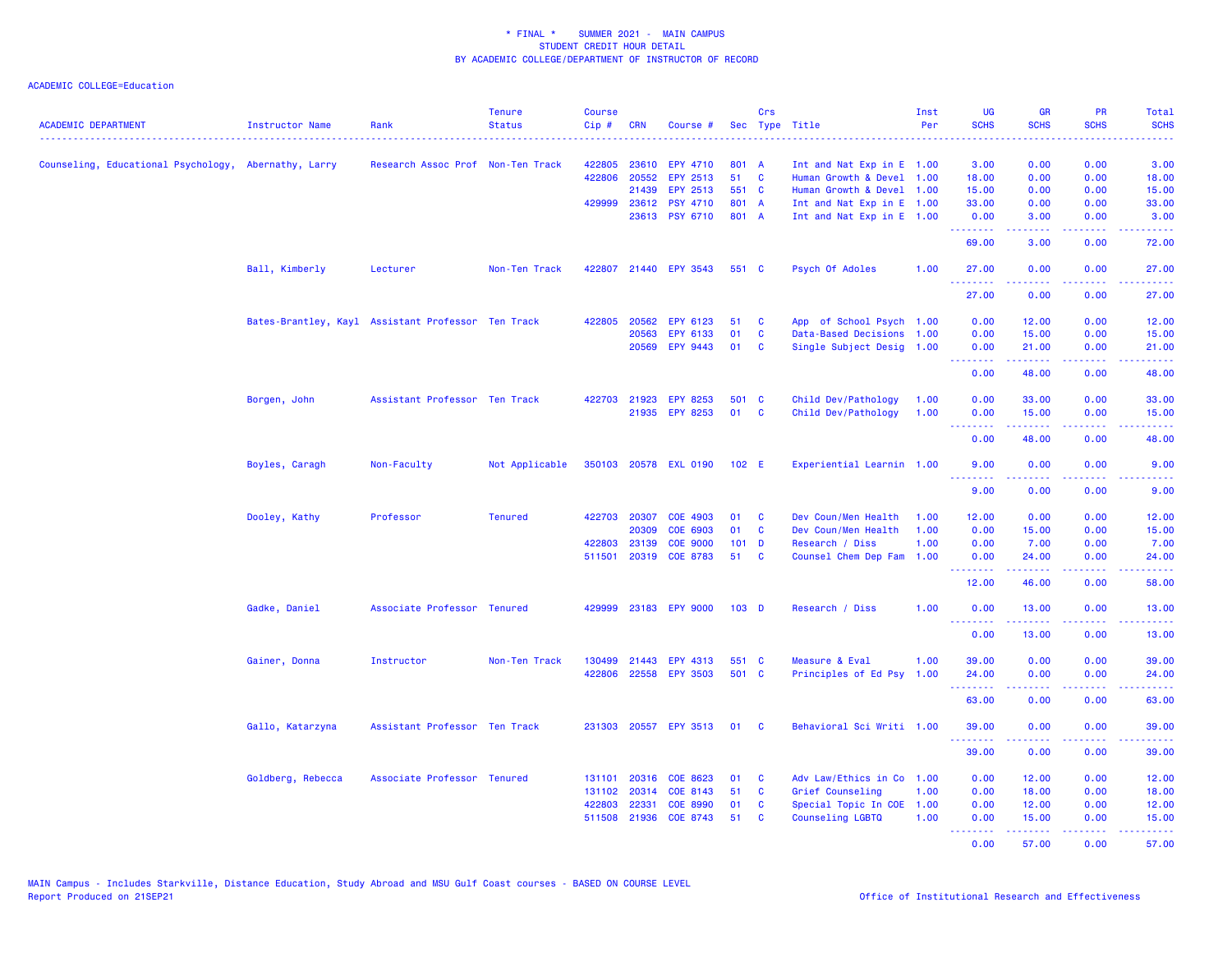ACADEMIC COLLEGE=Education

| <b>ACADEMIC DEPARTMENT</b>                              | <b>Instructor Name</b> | Rank                          | <b>Tenure</b><br><b>Status</b> | <b>Course</b><br>Cip# | <b>CRN</b> | Course #              |                  | Crs          | Sec Type Title            | Inst<br>Per | UG<br><b>SCHS</b>                                        | <b>GR</b><br><b>SCHS</b>                                                                                                                                     | <b>PR</b><br><b>SCHS</b> | <b>Total</b><br><b>SCHS</b> |
|---------------------------------------------------------|------------------------|-------------------------------|--------------------------------|-----------------------|------------|-----------------------|------------------|--------------|---------------------------|-------------|----------------------------------------------------------|--------------------------------------------------------------------------------------------------------------------------------------------------------------|--------------------------|-----------------------------|
| Counseling, Educational Psychology, Gooden-Hunley, Lisa |                        | Non-Faculty                   | Not Applicable                 | 350103                | 20322      | CP 2103               | 101 E            |              | First Work Sem            | 1.00        | 204.00                                                   | 0.00                                                                                                                                                         | 0.00                     | 204.00                      |
|                                                         |                        |                               |                                |                       | 20323      | CP 2203               | $101$ E          |              | Second Work Sem           | 1.00        | 267.00                                                   | 0.00                                                                                                                                                         | 0.00                     | 267.00                      |
|                                                         |                        |                               |                                |                       | 20324      | CP 3303               | $101$ E          |              | Third Work Sem            | 1.00        | 216.00                                                   | 0.00                                                                                                                                                         | 0.00                     | 216.00                      |
|                                                         |                        |                               |                                |                       | 20325      | CP 3403               | $101$ E          |              | Fourth Work Sem           | 1.00        | 42.00                                                    | 0.00                                                                                                                                                         | 0.00                     | 42.00                       |
|                                                         |                        |                               |                                |                       | 20326      | CP 4503               | $101$ E          |              | Fifth Work Sem            | 1.00        | 36.00                                                    | 0.00                                                                                                                                                         | 0.00                     | 36.00                       |
|                                                         |                        |                               |                                |                       | 20327      | CP 4603               | $101$ E          |              | Sixth Work Sem            | 1.00        | 9.00                                                     | 0.00                                                                                                                                                         | 0.00                     | 9.00                        |
|                                                         |                        |                               |                                |                       | 20577      | <b>EXL 0190</b>       | $101$ E          |              | Experiential Learnin      | 1.00        | 21.00                                                    | 0.00                                                                                                                                                         | 0.00                     | 21.00                       |
|                                                         |                        |                               |                                |                       | 20587      | <b>EXL 3100</b>       | 101 E            |              | CCPP Internship I         | 1.00        | 99.00                                                    | 0.00                                                                                                                                                         | 0.00                     | 99.00                       |
|                                                         |                        |                               |                                |                       | 20588      | <b>EXL 3100</b>       | <b>HO1 E</b>     |              | Honors CCPP Internsh      | 1.00        | 18.00                                                    | 0.00                                                                                                                                                         | 0.00                     | 18.00                       |
|                                                         |                        |                               |                                |                       | 21727      | CP 2103               | 601 E            |              | First Work Sem            | 1.00        | 18.00                                                    | 0.00                                                                                                                                                         | 0.00                     | 18.00                       |
|                                                         |                        |                               |                                |                       | 21728      | CP 2203               | 601 E            |              | Second Work Sem           | 1.00        | 27.00                                                    | 0.00                                                                                                                                                         | 0.00                     | 27.00                       |
|                                                         |                        |                               |                                |                       | 21729      | CP 3303               | 601 E            |              | Third Work Sem            | 1.00        | 18.00                                                    | 0.00                                                                                                                                                         | 0.00                     | 18.00                       |
|                                                         |                        |                               |                                |                       | 21730      | <b>EXL 0190</b>       | 601 E            |              | Experiential Learnin      | 1.00        | 6.00                                                     | 0.00                                                                                                                                                         | 0.00                     | 6.00                        |
|                                                         |                        |                               |                                | 521001                | 20330      | CP 8013               | $101$ E          |              | First Work Sem            | 1.00        | 0.00                                                     | 30.00                                                                                                                                                        | 0.00                     | 30.00                       |
|                                                         |                        |                               |                                |                       | 20331      | CP 8023               | 101 E            |              | Second Work Sem           | 1.00        | 0.00                                                     | 6.00                                                                                                                                                         | 0.00                     | 6.00                        |
|                                                         |                        |                               |                                |                       | 20589      | <b>EXL 3200</b>       | 101 E            |              | CCPP Internship I         | 1.00        | 21.00<br>.                                               | 0.00<br>22222                                                                                                                                                | 0.00<br>وعاويا           | 21.00<br>.                  |
|                                                         |                        |                               |                                |                       |            |                       |                  |              |                           |             | 1002.00                                                  | 36.00                                                                                                                                                        | 0.00                     | 1038.00                     |
|                                                         | Justice, Cheryl        | Associate Professor Tenured   |                                | 422803                | 20311      | COE 8043              | 001 C            |              | Group Tech & Proced       | 1.00        | 0.00                                                     | 18.00                                                                                                                                                        | 0.00                     | 18.00                       |
|                                                         |                        |                               |                                |                       | 20312      | COE 8043              | 01               | C            | Group Tech & Proced       | 1.00        | 0.00                                                     | 21.00                                                                                                                                                        | 0.00                     | 21.00                       |
|                                                         |                        |                               |                                |                       | 21928      | COE 8043              | 02               | C            | Group Tech & Proced       | 1.00        | 0.00                                                     | 27.00                                                                                                                                                        | 0.00                     | 27.00                       |
|                                                         |                        |                               |                                |                       | 23140      | <b>COE 9000</b>       | 102 <sub>D</sub> |              | Research / Diss           | 1.00        | 0.00                                                     | 1.00                                                                                                                                                         | 0.00                     | 1.00                        |
|                                                         |                        |                               |                                |                       | 23296      | <b>COE 7000</b>       | 001 I            |              | Directed Indiv Study      | 1.00        | 0.00                                                     | 3.00                                                                                                                                                         | 0.00                     | 3.00                        |
|                                                         |                        |                               |                                |                       | 23609      | <b>COE 7000</b>       | 01               | Ι.           | Directed Indiv Study      | 1.00        | 0.00                                                     | 1.00                                                                                                                                                         | 0.00                     | 1.00                        |
|                                                         |                        |                               |                                |                       | 23727      | <b>COE 7000</b>       | 02               | $\mathbf{I}$ | Directed Indiv Study 1.00 |             | 0.00<br>.                                                | 1.00<br>المتمام والمناور                                                                                                                                     | 0.00<br>.                | 1.00<br>.                   |
|                                                         |                        |                               |                                |                       |            |                       |                  |              |                           |             | 0.00                                                     | 72.00                                                                                                                                                        | 0.00                     | 72.00                       |
|                                                         | Karami, Sareh          | Assistant Professor Ten Track |                                | 130499                | 21937      | EPY 4553              | 51               | C            | Creativity/Innovatio 1.00 |             | 27.00                                                    | 0.00                                                                                                                                                         | 0.00                     | 27.00                       |
|                                                         |                        |                               |                                | 131005                | 21933      | EPY 4073              | 01               | C            | Personal & Motivatio 1.00 |             | 45.00                                                    | 0.00                                                                                                                                                         | 0.00                     | 45.00                       |
|                                                         |                        |                               |                                | 422806                |            | 22533 EPY 6073        | 01               | C            | Personal & Motivatio 1.00 |             | 0.00<br>.                                                | 6.00<br>$\frac{1}{2} \left( \frac{1}{2} \right) \left( \frac{1}{2} \right) \left( \frac{1}{2} \right) \left( \frac{1}{2} \right) \left( \frac{1}{2} \right)$ | 0.00<br>.                | 6.00<br>.                   |
|                                                         |                        |                               |                                |                       |            |                       |                  |              |                           |             | 72.00                                                    | 6.00                                                                                                                                                         | 0.00                     | 78.00                       |
|                                                         | Looby, Eugenie         | Professor                     | <b>Tenured</b>                 | 422707                | 20313      | <b>COE 8073</b>       | 01               | C            | Cultural Found/Couns      | 1.00        | 0.00                                                     | 39.00                                                                                                                                                        | 0.00                     | 39.00                       |
|                                                         |                        |                               |                                | 422803                | 21926      | COE 9033              | 101 S            |              | Adv Seminar               | 1.00        | 0.00                                                     | 27.00                                                                                                                                                        | 0.00                     | 27.00                       |
|                                                         |                        |                               |                                |                       | 22746      | <b>COE 8990</b>       | 51               | C            | Special Topic In COE      | 1.00        | 0.00                                                     | 9.00                                                                                                                                                         | 0.00                     | 9.00                        |
|                                                         |                        |                               |                                |                       | 23141      | <b>COE 9000</b>       | 103 <sub>D</sub> |              | Research / Diss           | 1.00        | 0.00                                                     | 6.00                                                                                                                                                         | 0.00                     | 6.00                        |
|                                                         |                        |                               |                                |                       |            | 511508 21932 COE 8763 | 01               | C            | Coun Sex Abuse Clien 1.00 |             | 0.00<br>المتمام المتاب                                   | 21.00<br>.                                                                                                                                                   | 0.00<br>وبالأباد         | 21,00<br>.                  |
|                                                         |                        |                               |                                |                       |            |                       |                  |              |                           |             | 0.00                                                     | 102.00                                                                                                                                                       | 0.00                     | 102.00                      |
|                                                         | McCleon, Tawny         | Associate Professor Tenured   |                                | 422806                | 20570      | <b>EPY 9730</b>       | 101 E            |              | Doc Psy Internship        | 1.00        | 0.00                                                     | 36.00                                                                                                                                                        | 0.00                     | 36.00                       |
|                                                         |                        |                               |                                | 429999                | 23184      | <b>EPY 9000</b>       | $104$ D          |              | Research / Diss           | 1.00        | 0.00                                                     | 16.00                                                                                                                                                        | 0.00                     | 16.00                       |
|                                                         |                        |                               |                                |                       |            |                       |                  |              |                           |             | .                                                        | .                                                                                                                                                            | .                        | .                           |
|                                                         |                        |                               |                                |                       |            |                       |                  |              |                           |             | 0.00                                                     | 52.00                                                                                                                                                        | 0.00                     | 52.00                       |
|                                                         | Ripple, Hailey         | Assistant Professor Ten Track |                                | 422801                | 20567      | <b>EPY 8890</b>       | 51               | Æ            | School PSY Practicu 1.00  |             | 0.00                                                     | 18.00                                                                                                                                                        | 0.00                     | 18.00                       |
|                                                         |                        |                               |                                | 422803                | 20565      | EPY 8263              | 01               | C            | Psy Test Ed Rel Set       | 1.00        | 0.00<br><b><i><u><u><b>Little Little</b></u></u></i></b> | 18.00                                                                                                                                                        | 0.00<br>.                | 18.00<br>.                  |
|                                                         |                        |                               |                                |                       |            |                       |                  |              |                           |             | 0.00                                                     | 36.00                                                                                                                                                        | 0.00                     | 36.00                       |
|                                                         | Smith, Hallie          | Assistant Professor Ten Track |                                |                       |            | 422803 21924 EPY 8263 | 551 C            |              | Psy Test Ed Rel Set 1.00  |             | 0.00                                                     | 30.00                                                                                                                                                        | 0.00                     | 30.00                       |

MAIN Campus - Includes Starkville, Distance Education, Study Abroad and MSU Gulf Coast courses - BASED ON COURSE LEVEL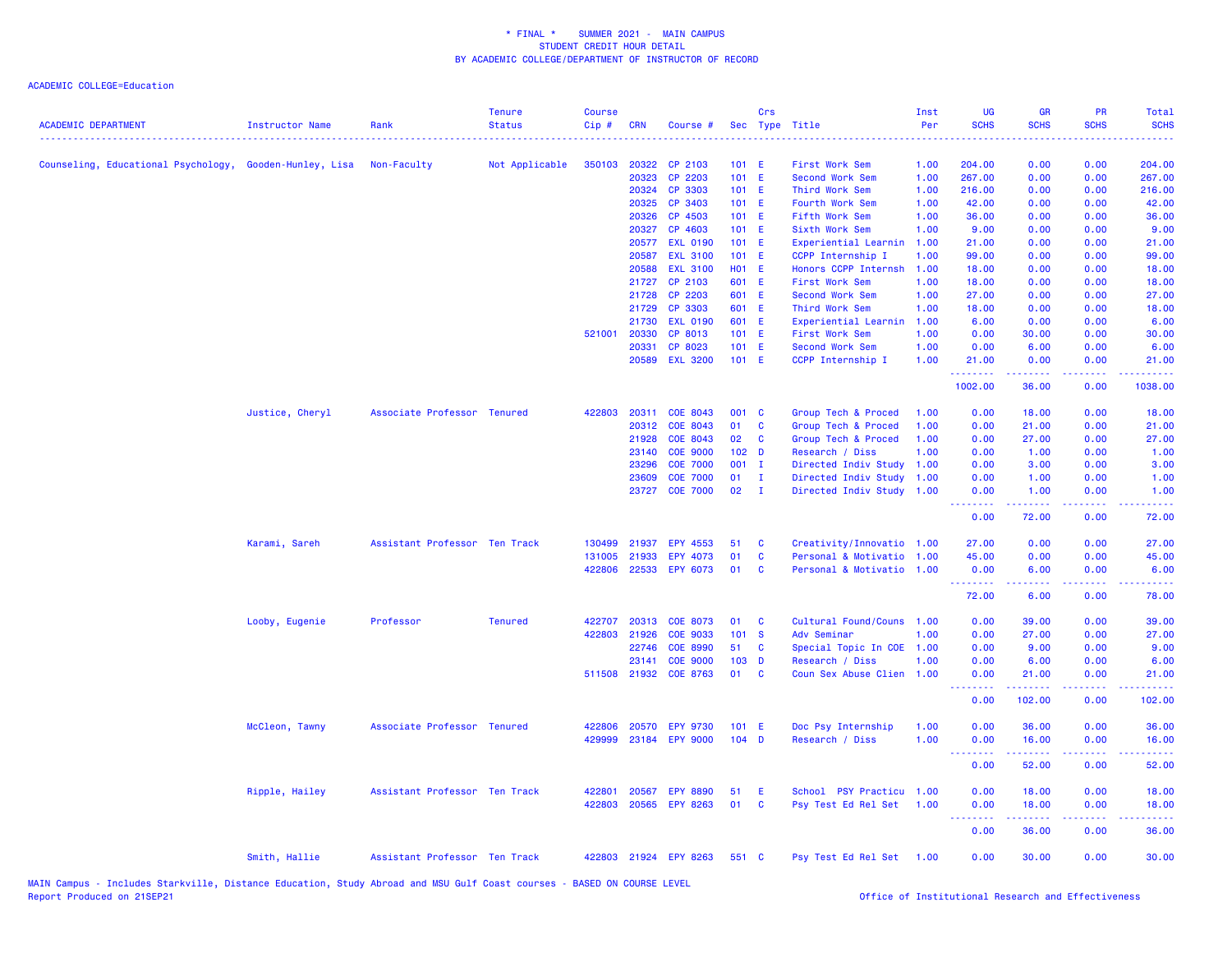| <b>ACADEMIC DEPARTMENT</b>                                                                                            | <b>Instructor Name</b>                           | Rank                          | <b>Tenure</b><br><b>Status</b> | <b>Course</b><br>$Cip$ # | <b>CRN</b> | Course #                         |                | Crs      | Sec Type Title                           | Inst<br>Per  | <b>UG</b><br><b>SCHS</b>                 | <b>GR</b><br><b>SCHS</b>                | <b>PR</b><br><b>SCHS</b>     | <b>Total</b><br><b>SCHS</b>                                                                                                                                                                                                                                                                                                                                                                                                                                                                                     |
|-----------------------------------------------------------------------------------------------------------------------|--------------------------------------------------|-------------------------------|--------------------------------|--------------------------|------------|----------------------------------|----------------|----------|------------------------------------------|--------------|------------------------------------------|-----------------------------------------|------------------------------|-----------------------------------------------------------------------------------------------------------------------------------------------------------------------------------------------------------------------------------------------------------------------------------------------------------------------------------------------------------------------------------------------------------------------------------------------------------------------------------------------------------------|
| Counseling, Educational Psychology, Smith, Hallie                                                                     |                                                  | Assistant Professor Ten Track |                                |                          |            | 422803 21939 EPY 8263            | 51             | <b>C</b> | Psy Test Ed Rel Set 1.00                 |              | 0.00                                     | 48.00                                   | 0.00                         | 48.00                                                                                                                                                                                                                                                                                                                                                                                                                                                                                                           |
|                                                                                                                       |                                                  |                               |                                |                          |            |                                  |                |          |                                          |              | 0.00                                     | 78.00                                   | 0.00                         | 78.00                                                                                                                                                                                                                                                                                                                                                                                                                                                                                                           |
|                                                                                                                       | Stinson-Perez, Sylvi Non-Faculty                 |                               | Not Applicable                 |                          |            | 131009 21362 COE 6323            | 501 C          |          | Sensory Aid Technlgy 1.00                |              | 0.00                                     | 48.00                                   | 0.00                         | 48.00                                                                                                                                                                                                                                                                                                                                                                                                                                                                                                           |
|                                                                                                                       |                                                  |                               |                                |                          |            |                                  |                |          |                                          |              | 0.00                                     | 48.00                                   | 0.00                         | 48.00                                                                                                                                                                                                                                                                                                                                                                                                                                                                                                           |
|                                                                                                                       | Stratton-Gadke, Kase Associate Professor Tenured |                               |                                | 429999                   |            | 23186 EPY 9000                   | $106$ D        |          | Research / Diss                          | 1.00         | 0.00                                     | 15.00                                   | 0.00                         | 15.00                                                                                                                                                                                                                                                                                                                                                                                                                                                                                                           |
|                                                                                                                       |                                                  |                               |                                |                          |            |                                  |                |          |                                          |              | --------<br>0.00                         | .<br>15.00                              | . <b>.</b> .<br>0.00         | 15.00                                                                                                                                                                                                                                                                                                                                                                                                                                                                                                           |
|                                                                                                                       | Wei, Tianlan                                     | Associate Professor Ten Track |                                | 130603                   |            | 21446 EPY 6214<br>21447 EPY 8214 | 501 C<br>551 B |          | Ed & Psy Statistics<br>Int Ed & Psy Stat | 1.00<br>1.00 | 0.00<br>0.00                             | 72.00<br>64.00                          | 0.00<br>0.00                 | 72.00<br>64.00                                                                                                                                                                                                                                                                                                                                                                                                                                                                                                  |
|                                                                                                                       |                                                  |                               |                                |                          |            |                                  |                |          |                                          |              | --------<br>0.00                         | <b><i><u><u>.</u></u></i></b><br>136.00 | .<br>0.00                    | 136.00                                                                                                                                                                                                                                                                                                                                                                                                                                                                                                          |
|                                                                                                                       | Wildmon, Mark                                    | Assistant Professor Ten Track |                                | 422805                   |            | 20564 EPY 8123                   | 01             | - C      | Infant/Toddler Asses 1.00                |              | 0.00                                     | 15.00                                   | 0.00                         | 15.00                                                                                                                                                                                                                                                                                                                                                                                                                                                                                                           |
|                                                                                                                       |                                                  |                               |                                |                          |            |                                  |                |          |                                          |              | --------<br>0.00                         | 15.00                                   | .<br>0.00                    | 15.00                                                                                                                                                                                                                                                                                                                                                                                                                                                                                                           |
| =====================================<br>Counseling, Educational Psychology,<br>===================================== |                                                  |                               |                                |                          |            |                                  |                |          |                                          |              | ========<br>1293.00<br>$=$ = = = = = = = | ========<br>811,00<br>========          | ========<br>0.00<br>======== | $\begin{array}{cccccccccc} \multicolumn{2}{c}{} & \multicolumn{2}{c}{} & \multicolumn{2}{c}{} & \multicolumn{2}{c}{} & \multicolumn{2}{c}{} & \multicolumn{2}{c}{} & \multicolumn{2}{c}{} & \multicolumn{2}{c}{} & \multicolumn{2}{c}{} & \multicolumn{2}{c}{} & \multicolumn{2}{c}{} & \multicolumn{2}{c}{} & \multicolumn{2}{c}{} & \multicolumn{2}{c}{} & \multicolumn{2}{c}{} & \multicolumn{2}{c}{} & \multicolumn{2}{c}{} & \multicolumn{2}{c}{} & \multicolumn{2}{c}{} & \mult$<br>2104.00<br>========== |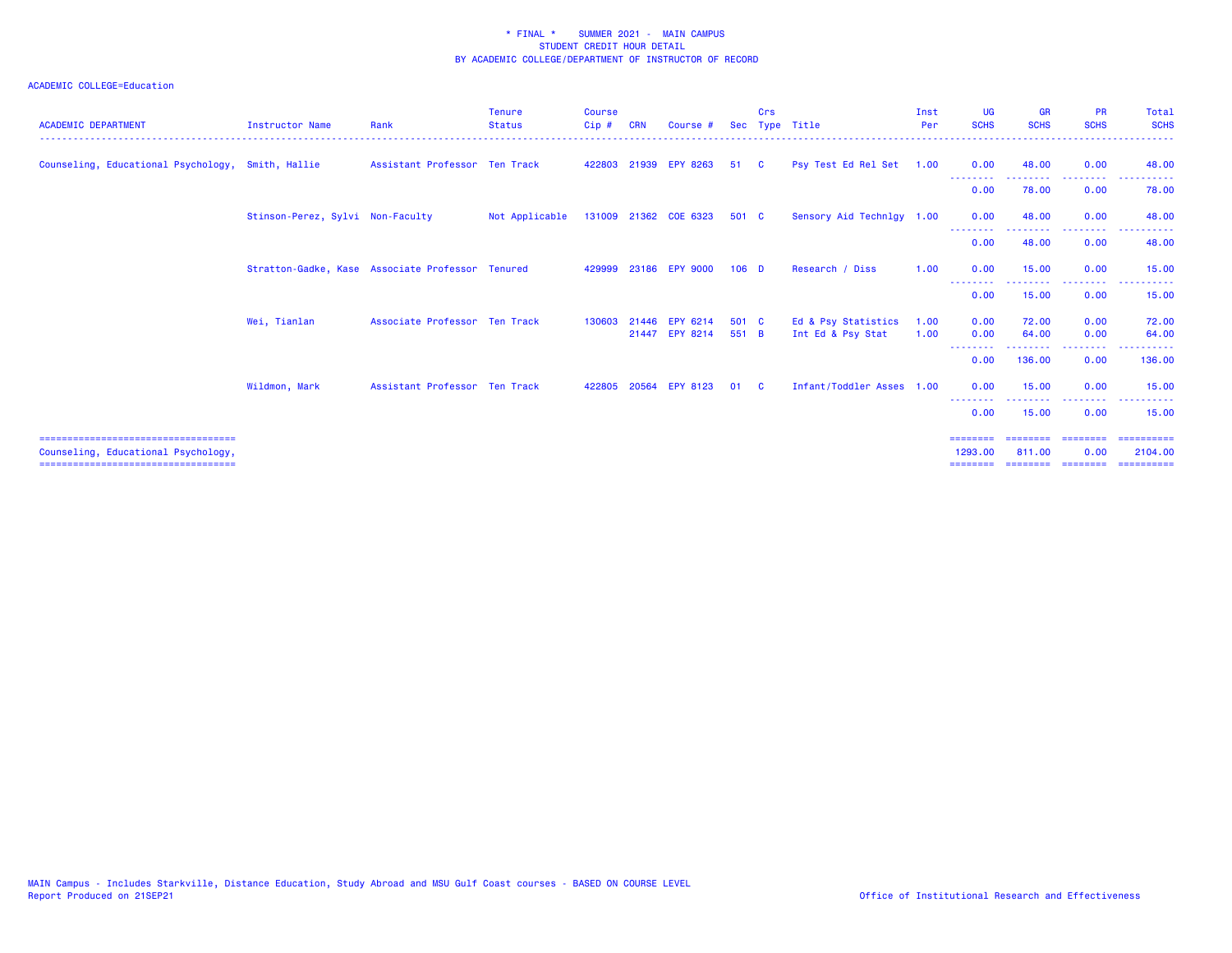| <b>ACADEMIC DEPARTMENT</b>                           | <b>Instructor Name</b>          | Rank                          | <b>Tenure</b><br><b>Status</b> | <b>Course</b><br>Cip# | CRN          | Course #                          |                  | Crs         | Sec Type Title                               | Inst<br>Per | <b>UG</b><br><b>SCHS</b>        | GR<br><b>SCHS</b>                                                                                                                                            | <b>PR</b><br><b>SCHS</b>            | Total<br><b>SCHS</b>                                                                                                              |
|------------------------------------------------------|---------------------------------|-------------------------------|--------------------------------|-----------------------|--------------|-----------------------------------|------------------|-------------|----------------------------------------------|-------------|---------------------------------|--------------------------------------------------------------------------------------------------------------------------------------------------------------|-------------------------------------|-----------------------------------------------------------------------------------------------------------------------------------|
| Curriculum, Instruction & Special E Ahonle, Zaccheus |                                 | Assistant Professor Ten Track |                                |                       | 512310 20308 | COE 6373                          | 51               | B           | Voc Assessmnt Sp Per 1.00                    |             | 0.00<br>.                       | 15.00<br>بالأبالات                                                                                                                                           | 0.00                                | 15.00<br>المتمامين                                                                                                                |
|                                                      |                                 |                               |                                |                       |              |                                   |                  |             |                                              |             | 0.00                            | 15.00                                                                                                                                                        | 0.00                                | 15.00                                                                                                                             |
|                                                      | Alley, Kathleen                 | Associate Professor Tenured   |                                |                       | 131202 22536 | <b>EDE 8433</b>                   | 01               | C           | Elem Sch Curric                              | 1.00        | 0.00                            | 18.00                                                                                                                                                        | 0.00                                | 18.00                                                                                                                             |
|                                                      |                                 |                               |                                |                       |              | 23375 EDE 9000                    | 102 <sub>D</sub> |             | Research / Diss                              | 1.00        | 0.00<br><u>.</u>                | 6.00<br>.                                                                                                                                                    | 0.00<br>.                           | 6.00<br>.                                                                                                                         |
|                                                      |                                 |                               |                                |                       |              |                                   |                  |             |                                              |             | 0.00                            | 24.00                                                                                                                                                        | 0.00                                | 24.00                                                                                                                             |
|                                                      | Atterberry, Tiffiney Instructor |                               | Non-Ten Track                  |                       | 131202 23580 | <b>EDE 3443</b>                   | 102 <sub>c</sub> |             | Creat Arts Elem / Mid 1.00                   |             | 42.00<br>.                      | 0.00<br>$\frac{1}{2} \left( \frac{1}{2} \right) \left( \frac{1}{2} \right) \left( \frac{1}{2} \right) \left( \frac{1}{2} \right) \left( \frac{1}{2} \right)$ | 0.00<br>المتمامين                   | 42.00<br>.                                                                                                                        |
|                                                      |                                 |                               |                                |                       |              |                                   |                  |             |                                              |             | 42.00                           | 0.00                                                                                                                                                         | 0.00                                | 42.00                                                                                                                             |
|                                                      | Binford, Paul                   | Associate Professor Tenured   |                                |                       | 131203 21409 | <b>EDS 8243</b>                   | 501 C            |             | Adv. Plan Manage Lea 1.00                    |             | 0.00                            | 66.00                                                                                                                                                        | 0.00                                | 66.00                                                                                                                             |
|                                                      |                                 |                               |                                |                       | 22428        | <b>EDS 8243</b>                   | 503 C            |             | Adv. Plan Manage Lea 1.00                    |             | 0.00<br><b>.</b> .              | 21.00<br>د د د د د                                                                                                                                           | 0.00<br>.                           | 21.00<br>المتمامين                                                                                                                |
|                                                      |                                 |                               |                                |                       |              |                                   |                  |             |                                              |             | 0.00                            | 87.00                                                                                                                                                        | 0.00                                | 87.00                                                                                                                             |
|                                                      | Brenner, Devon                  | Professor                     | <b>Tenured</b>                 |                       |              | 131205 23626 EDS 9000             | 103 <sub>D</sub> |             | Research / Diss                              | 1.00        | 0.00                            | 3.00                                                                                                                                                         | 0.00                                | 3.00                                                                                                                              |
|                                                      |                                 |                               |                                |                       |              |                                   |                  |             |                                              |             | .<br>0.00                       | $\frac{1}{2} \left( \frac{1}{2} \right) \left( \frac{1}{2} \right) \left( \frac{1}{2} \right) \left( \frac{1}{2} \right) \left( \frac{1}{2} \right)$<br>3.00 | د د د د<br>0.00                     | والمستناط<br>3.00                                                                                                                 |
|                                                      | Coffey, Kenneth                 | Professor                     | <b>Tenured</b>                 | 131001                | 21419        | EDX 6193                          | 501 C            |             | Adv. Plan Special Ed 1.00                    |             | 0.00                            | 75.00                                                                                                                                                        | 0.00                                | 75.00                                                                                                                             |
|                                                      |                                 |                               |                                |                       | 23956        | <b>EDX 7000</b>                   | 503 I            |             | Directed Indiv Study 1.00                    |             | 0.00                            | 1.00                                                                                                                                                         | 0.00                                | 1.00                                                                                                                              |
|                                                      |                                 |                               |                                |                       | 422806 22529 | <b>EDX 8103</b>                   | 01 C             |             | Adv Contingency Mgt                          | 1.00        | 0.00<br>د د د د                 | 15.00                                                                                                                                                        | 0.00<br>$\sim$ $\sim$ $\sim$ $\sim$ | 15.00<br>المتمامين                                                                                                                |
|                                                      |                                 |                               |                                |                       |              |                                   |                  |             |                                              |             | 0.00                            | 91.00                                                                                                                                                        | 0.00                                | 91.00                                                                                                                             |
|                                                      | Collier, Matthew                | Lecturer                      | Non-Ten Track                  |                       |              | 131001 21420 EDX 6193             | 502 C            |             | Adv. Plan Special Ed 1.00                    |             | 0.00<br><u>.</u>                | 66.00                                                                                                                                                        | 0.00                                | 66.00                                                                                                                             |
|                                                      |                                 |                               |                                |                       |              |                                   |                  |             |                                              |             | 0.00                            | 66.00                                                                                                                                                        | 0.00                                | 66.00                                                                                                                             |
|                                                      | Devlin, Sandy                   | Professor                     | <b>Tenured</b>                 |                       | 131001 20481 | <b>EDX 8123</b>                   | 01               | <b>C</b>    | Org & Super Sp Ed                            | 1.00        | 0.00                            | 12.00                                                                                                                                                        | 0.00                                | 12.00                                                                                                                             |
|                                                      |                                 |                               |                                |                       | 21988        | <b>EDX 8780</b>                   | 101 E            |             | Intern-Sp Ed                                 | 1.00        | 0.00                            | 18.00                                                                                                                                                        | 0.00                                | 18.00                                                                                                                             |
|                                                      |                                 |                               |                                |                       | 22890        | <b>EDX 8213</b>                   | 51               | C           | Remediation Stdts w/                         | 1.00        | 0.00                            | 15.00                                                                                                                                                        | 0.00                                | 15.00                                                                                                                             |
|                                                      |                                 |                               |                                |                       | 22917        | <b>EDX 9000</b><br>24055 EDX 7000 | $101$ D<br>51    | $\mathbf I$ | Research / Diss<br>Directed Indiv Study 1.00 | 1.00        | 0.00<br>0.00                    | 11.00<br>3.00                                                                                                                                                | 0.00<br>0.00                        | 11.00<br>3.00                                                                                                                     |
|                                                      |                                 |                               |                                |                       |              |                                   |                  |             |                                              |             | <b>.</b> .<br>0.00              | .<br>59.00                                                                                                                                                   | .<br>0.00                           | .<br>59.00                                                                                                                        |
|                                                      | Fondren, Patricia               | Assistant Professor Ten Track |                                |                       | 131001 21422 | <b>EDX 6813</b>                   | 501 C            |             | Intro Assmt Spec Ed                          | 1.00        | 0.00                            | 90.00                                                                                                                                                        | 0.00                                | 90.00                                                                                                                             |
|                                                      |                                 |                               |                                |                       | 21424        | <b>EDX 6813</b>                   | 503 C            |             | Intro Assmt Spec Ed                          | 1.00        | 0.00                            | 66.00                                                                                                                                                        | 0.00                                | 66.00                                                                                                                             |
|                                                      |                                 |                               |                                |                       |              | 24027 EDX 4000                    | $101$ I          |             | Directed Indiv Study 1.00                    |             | 3.00                            | 0.00<br>$- - - - -$                                                                                                                                          | 0.00<br>.                           | 3.00<br>.                                                                                                                         |
|                                                      |                                 |                               |                                |                       |              |                                   |                  |             |                                              |             | .<br>3.00                       | 156.00                                                                                                                                                       | 0.00                                | 159.00                                                                                                                            |
|                                                      | Franz, Dana                     | Professor                     | <b>Tenured</b>                 |                       | 131205 23890 | <b>EDS 7000</b>                   | $501$ I          |             | Directed Indiv Study 1.00                    |             | 0.00                            | 3.00                                                                                                                                                         | 0.00                                | 3.00                                                                                                                              |
|                                                      |                                 |                               |                                |                       |              | 23925 EDS 7000                    | $103$ I          |             | Directed Indiv Study 1.00                    |             | 0.00<br><u> - - - - - - - -</u> | 3.00<br>$\frac{1}{2} \left( \frac{1}{2} \right) \left( \frac{1}{2} \right) \left( \frac{1}{2} \right) \left( \frac{1}{2} \right) \left( \frac{1}{2} \right)$ | 0.00<br>.                           | 3.00<br>$\frac{1}{2} \left( \frac{1}{2} \right) \left( \frac{1}{2} \right) \left( \frac{1}{2} \right) \left( \frac{1}{2} \right)$ |
|                                                      |                                 |                               |                                |                       |              |                                   |                  |             |                                              |             | 0.00                            | 6.00                                                                                                                                                         | 0.00                                | 6.00                                                                                                                              |
|                                                      | Hopper, Peggy                   | Professor                     | <b>Tenured</b>                 |                       | 131205 24033 | <b>EDS 7000</b>                   | 551 I            |             | Directed Indiv Study 1.00                    |             | 0.00                            | 1.00                                                                                                                                                         | 0.00                                | 1.00                                                                                                                              |
|                                                      |                                 |                               |                                |                       | 24034        | <b>EDS 7000</b>                   | 552 I            |             | Directed Indiv Study 1.00                    |             | 0.00                            | 1.00                                                                                                                                                         | 0.00                                | 1.00                                                                                                                              |
|                                                      |                                 |                               |                                |                       | 131315 21709 | <b>RDG 8653</b>                   | 551 C            |             | Teach Read Sec Sch                           | 1.00        | 0.00                            | 66.00                                                                                                                                                        | 0.00                                | 66.00                                                                                                                             |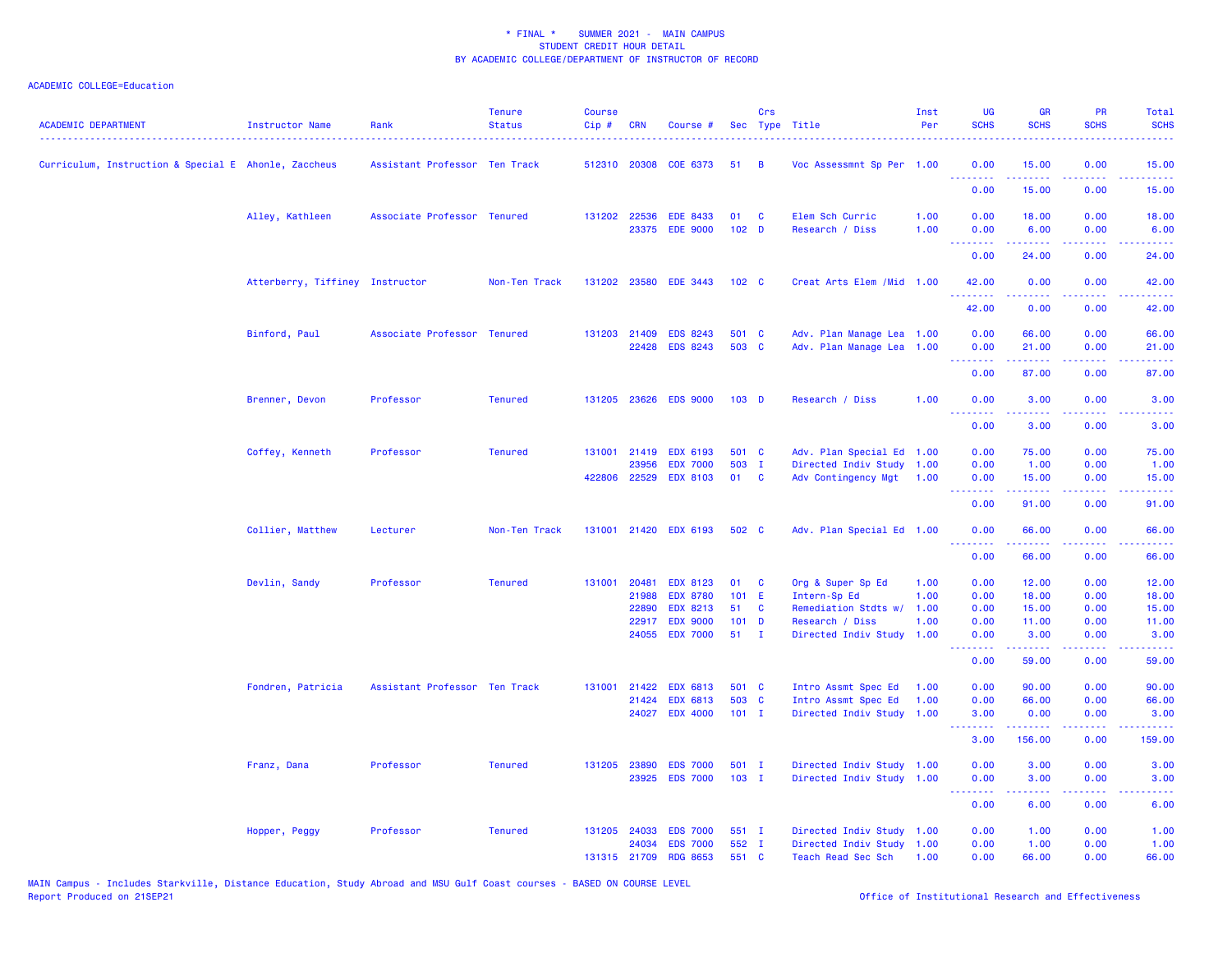| 552 C<br>Curriculum, Instruction & Special E Hopper, Peggy<br>Professor<br><b>Tenured</b><br>131315 23619<br><b>RDG 8653</b><br>Teach Read Sec Sch<br>1.00<br>0.00<br>63.00<br>0.00<br>63.00<br>.<br>0.00<br>131.00<br>0.00<br>131.00<br>131001<br>21418<br><b>EDX 4113</b><br>501 C<br>Mthds/Mats Erly Chil 1.00<br>39.00<br>0.00<br>0.00<br>39.00<br>Jamison, Breana<br>Instructor<br>Non-Ten Track<br>502 C<br>22445<br><b>EDX 8013</b><br>Fundamentals of Teac<br>0.00<br>0.00<br>1.00<br>54.00<br>54.00<br>552 C<br>22531<br><b>EDX 8023</b><br>Fundamentals of Teac 1.00<br>0.00<br>42.00<br>0.00<br>42.00<br>.<br>.<br>.<br>.<br>39.00<br>96.00<br>0.00<br>135.00<br>Javorsky, Kristin<br>Assistant Professor Ten Track<br>131315 21095<br><b>RDG 8713</b><br>01<br>E<br>Tch Struggling Reade 1.00<br>0.00<br>12.00<br>0.00<br>12.00<br><b>EDE 3233</b><br>501 C<br>21382<br>Teach Lit at Elem/Mi 1.00<br>39.00<br>0.00<br>0.00<br>39.00<br>.<br>39.00<br>12.00<br>0.00<br>51.00<br>Associate Professor Tenured<br>131202 23718<br><b>EDE 9000</b><br>103 D<br>Research / Diss<br>1.00<br>0.00<br>1.00<br>0.00<br>Lemley, Stephanie<br>1.00<br>131316 20467<br><b>EDE 8733</b><br>51<br>1.00<br><b>C</b><br>Tchg Science in Emem<br>0.00<br>12.00<br>0.00<br>12.00<br><u>.</u><br>.<br>0.00<br>13.00<br>0.00<br>13.00<br>Lindsey, Gail<br>131202 21384<br>501 C<br>Creat Arts Elem / Mid 1.00<br>75.00<br>0.00<br>0.00<br>75.00<br>Clinical Assist Pro Non-Ten Track<br><b>EDE 3443</b><br>502 C<br>21385<br><b>EDE 3443</b><br>Creat Arts Elem / Mid<br>1.00<br>81.00<br>0.00<br>0.00<br>81.00<br>2.2.2.2.2.2.2<br>22222<br>د د د د .<br>.<br>156.00<br>0.00<br>0.00<br>156.00<br>Mattox, Kimberly<br>Instructor<br>Non-Ten Track<br>422814 21417 EDX 3213<br>501 C<br>Indiv Inst Except Ch 1.00<br>48.00<br>0.00<br>0.00<br>48.00<br>.<br>.<br>$\frac{1}{2} \left( \frac{1}{2} \right) \left( \frac{1}{2} \right) \left( \frac{1}{2} \right) \left( \frac{1}{2} \right)$<br>.<br>48.00<br>0.00<br>0.00<br>48.00<br>21425<br><b>EDX 8013</b><br>501 C<br>0.00<br>0.00<br>McGinnis, Brecken<br>Instructor<br>Non-Ten Track<br>131001<br>Fundamentals of Teac<br>1.00<br>54.00<br>54.00<br><b>EDX 8023</b><br>551 C<br>21426<br>Fundamentals of Teac 1.00<br>0.00<br>57.00<br>0.00<br>57.00<br>505 C<br>Sp Ed In Reg Classrm 1.00<br>21427<br><b>EDX 8173</b><br>0.00<br>57.00<br>0.00<br>57.00<br>506 C<br>21428<br><b>EDX 8173</b><br>Sp Ed In Reg Classrm 1.00<br>0.00<br>48.00<br>0.00<br>48.00<br><b>EDX 7000</b><br>501 I<br>Directed Indiv Study 1.00<br>0.00<br>0.00<br>3.00<br>23977<br>3.00<br>24051<br><b>EDX 4000</b><br>$102$ I<br>Directed Indiv Study 1.00<br>3.00<br>0.00<br>0.00<br>3.00<br>.<br>.<br>$\sim$ $\sim$ $\sim$<br>.<br>3.00<br>219.00<br>0.00<br>222.00<br>131202 23906<br>Miller, Nicole<br>Associate Professor Tenured<br><b>EDE 7000</b><br>$101$ I<br>Directed Indiv Study 1.00<br>0.00<br>1.00<br>0.00<br>1.00<br><u>.</u><br>.<br>.<br>$   -$<br>0.00<br>0.00<br>1.00<br>1.00<br>131203 21706<br>0.00<br>0.00<br>66.00<br>Mulkana, Angela<br>Lecturer<br><b>RDG 8113</b><br>501 C<br>Mid Level Literacy I 1.00<br>66.00<br>Non-Ten Track<br>502 C<br>Mid Level Literacy I 1.00<br>22451<br><b>RDG 8113</b><br>0.00<br>54.00<br>0.00<br>54.00<br><b>RDG 3513</b><br>131315 21094<br>51<br><b>C</b><br>Rdg Strag Second Sch 1.00<br>57.00<br>0.00<br>0.00<br>57.00<br>.<br>57.00<br>120.00<br>0.00<br>177.00<br>Parker, Sarah<br>131202 20464<br><b>EDE 2521</b><br>02<br>Intro to Elem Ed<br>1.00<br>14.00<br>0.00<br>0.00<br>14.00<br>Instructor<br>Non-Ten Track<br><b>C</b><br>21381<br><b>EDE 2521</b><br>501 C<br>Intro to Elem Ed<br>1.00<br>21.00<br>0.00<br>0.00<br>21.00<br>.<br>.<br>35.00<br>0.00<br>0.00<br>35.00<br>131315 20812 LSK 1023<br>Col Read/Study Skill 1.00<br>45.00<br>0.00<br>0.00<br>45.00<br>Prater, Kathy<br>Instructor<br>Non-Ten Track<br>E51 C | <b>ACADEMIC DEPARTMENT</b> | Instructor Name | Rank | <b>Tenure</b><br><b>Status</b> | <b>Course</b><br>Cip# | <b>CRN</b> | Course # | Crs | Sec Type Title | Inst<br>Per | <b>UG</b><br><b>SCHS</b> | <b>GR</b><br><b>SCHS</b> | PR<br><b>SCHS</b> | Total<br><b>SCHS</b> |
|------------------------------------------------------------------------------------------------------------------------------------------------------------------------------------------------------------------------------------------------------------------------------------------------------------------------------------------------------------------------------------------------------------------------------------------------------------------------------------------------------------------------------------------------------------------------------------------------------------------------------------------------------------------------------------------------------------------------------------------------------------------------------------------------------------------------------------------------------------------------------------------------------------------------------------------------------------------------------------------------------------------------------------------------------------------------------------------------------------------------------------------------------------------------------------------------------------------------------------------------------------------------------------------------------------------------------------------------------------------------------------------------------------------------------------------------------------------------------------------------------------------------------------------------------------------------------------------------------------------------------------------------------------------------------------------------------------------------------------------------------------------------------------------------------------------------------------------------------------------------------------------------------------------------------------------------------------------------------------------------------------------------------------------------------------------------------------------------------------------------------------------------------------------------------------------------------------------------------------------------------------------------------------------------------------------------------------------------------------------------------------------------------------------------------------------------------------------------------------------------------------------------------------------------------------------------------------------------------------------------------------------------------------------------------------------------------------------------------------------------------------------------------------------------------------------------------------------------------------------------------------------------------------------------------------------------------------------------------------------------------------------------------------------------------------------------------------------------------------------------------------------------------------------------------------------------------------------------------------------------------------------------------------------------------------------------------------------------------------------------------------------------------------------------------------------------------------------------------------------------------------------------------------------------------------------------------------------------------------------------------------------------------------------------------------------------------------------------------------------------------------------------------------------------------------------------------------------------------------------------------------------------------------------------|----------------------------|-----------------|------|--------------------------------|-----------------------|------------|----------|-----|----------------|-------------|--------------------------|--------------------------|-------------------|----------------------|
|                                                                                                                                                                                                                                                                                                                                                                                                                                                                                                                                                                                                                                                                                                                                                                                                                                                                                                                                                                                                                                                                                                                                                                                                                                                                                                                                                                                                                                                                                                                                                                                                                                                                                                                                                                                                                                                                                                                                                                                                                                                                                                                                                                                                                                                                                                                                                                                                                                                                                                                                                                                                                                                                                                                                                                                                                                                                                                                                                                                                                                                                                                                                                                                                                                                                                                                                                                                                                                                                                                                                                                                                                                                                                                                                                                                                                                                                                                                        |                            |                 |      |                                |                       |            |          |     |                |             |                          |                          |                   |                      |
|                                                                                                                                                                                                                                                                                                                                                                                                                                                                                                                                                                                                                                                                                                                                                                                                                                                                                                                                                                                                                                                                                                                                                                                                                                                                                                                                                                                                                                                                                                                                                                                                                                                                                                                                                                                                                                                                                                                                                                                                                                                                                                                                                                                                                                                                                                                                                                                                                                                                                                                                                                                                                                                                                                                                                                                                                                                                                                                                                                                                                                                                                                                                                                                                                                                                                                                                                                                                                                                                                                                                                                                                                                                                                                                                                                                                                                                                                                                        |                            |                 |      |                                |                       |            |          |     |                |             |                          |                          |                   |                      |
|                                                                                                                                                                                                                                                                                                                                                                                                                                                                                                                                                                                                                                                                                                                                                                                                                                                                                                                                                                                                                                                                                                                                                                                                                                                                                                                                                                                                                                                                                                                                                                                                                                                                                                                                                                                                                                                                                                                                                                                                                                                                                                                                                                                                                                                                                                                                                                                                                                                                                                                                                                                                                                                                                                                                                                                                                                                                                                                                                                                                                                                                                                                                                                                                                                                                                                                                                                                                                                                                                                                                                                                                                                                                                                                                                                                                                                                                                                                        |                            |                 |      |                                |                       |            |          |     |                |             |                          |                          |                   |                      |
|                                                                                                                                                                                                                                                                                                                                                                                                                                                                                                                                                                                                                                                                                                                                                                                                                                                                                                                                                                                                                                                                                                                                                                                                                                                                                                                                                                                                                                                                                                                                                                                                                                                                                                                                                                                                                                                                                                                                                                                                                                                                                                                                                                                                                                                                                                                                                                                                                                                                                                                                                                                                                                                                                                                                                                                                                                                                                                                                                                                                                                                                                                                                                                                                                                                                                                                                                                                                                                                                                                                                                                                                                                                                                                                                                                                                                                                                                                                        |                            |                 |      |                                |                       |            |          |     |                |             |                          |                          |                   |                      |
|                                                                                                                                                                                                                                                                                                                                                                                                                                                                                                                                                                                                                                                                                                                                                                                                                                                                                                                                                                                                                                                                                                                                                                                                                                                                                                                                                                                                                                                                                                                                                                                                                                                                                                                                                                                                                                                                                                                                                                                                                                                                                                                                                                                                                                                                                                                                                                                                                                                                                                                                                                                                                                                                                                                                                                                                                                                                                                                                                                                                                                                                                                                                                                                                                                                                                                                                                                                                                                                                                                                                                                                                                                                                                                                                                                                                                                                                                                                        |                            |                 |      |                                |                       |            |          |     |                |             |                          |                          |                   |                      |
|                                                                                                                                                                                                                                                                                                                                                                                                                                                                                                                                                                                                                                                                                                                                                                                                                                                                                                                                                                                                                                                                                                                                                                                                                                                                                                                                                                                                                                                                                                                                                                                                                                                                                                                                                                                                                                                                                                                                                                                                                                                                                                                                                                                                                                                                                                                                                                                                                                                                                                                                                                                                                                                                                                                                                                                                                                                                                                                                                                                                                                                                                                                                                                                                                                                                                                                                                                                                                                                                                                                                                                                                                                                                                                                                                                                                                                                                                                                        |                            |                 |      |                                |                       |            |          |     |                |             |                          |                          |                   |                      |
|                                                                                                                                                                                                                                                                                                                                                                                                                                                                                                                                                                                                                                                                                                                                                                                                                                                                                                                                                                                                                                                                                                                                                                                                                                                                                                                                                                                                                                                                                                                                                                                                                                                                                                                                                                                                                                                                                                                                                                                                                                                                                                                                                                                                                                                                                                                                                                                                                                                                                                                                                                                                                                                                                                                                                                                                                                                                                                                                                                                                                                                                                                                                                                                                                                                                                                                                                                                                                                                                                                                                                                                                                                                                                                                                                                                                                                                                                                                        |                            |                 |      |                                |                       |            |          |     |                |             |                          |                          |                   |                      |
|                                                                                                                                                                                                                                                                                                                                                                                                                                                                                                                                                                                                                                                                                                                                                                                                                                                                                                                                                                                                                                                                                                                                                                                                                                                                                                                                                                                                                                                                                                                                                                                                                                                                                                                                                                                                                                                                                                                                                                                                                                                                                                                                                                                                                                                                                                                                                                                                                                                                                                                                                                                                                                                                                                                                                                                                                                                                                                                                                                                                                                                                                                                                                                                                                                                                                                                                                                                                                                                                                                                                                                                                                                                                                                                                                                                                                                                                                                                        |                            |                 |      |                                |                       |            |          |     |                |             |                          |                          |                   |                      |
|                                                                                                                                                                                                                                                                                                                                                                                                                                                                                                                                                                                                                                                                                                                                                                                                                                                                                                                                                                                                                                                                                                                                                                                                                                                                                                                                                                                                                                                                                                                                                                                                                                                                                                                                                                                                                                                                                                                                                                                                                                                                                                                                                                                                                                                                                                                                                                                                                                                                                                                                                                                                                                                                                                                                                                                                                                                                                                                                                                                                                                                                                                                                                                                                                                                                                                                                                                                                                                                                                                                                                                                                                                                                                                                                                                                                                                                                                                                        |                            |                 |      |                                |                       |            |          |     |                |             |                          |                          |                   |                      |
|                                                                                                                                                                                                                                                                                                                                                                                                                                                                                                                                                                                                                                                                                                                                                                                                                                                                                                                                                                                                                                                                                                                                                                                                                                                                                                                                                                                                                                                                                                                                                                                                                                                                                                                                                                                                                                                                                                                                                                                                                                                                                                                                                                                                                                                                                                                                                                                                                                                                                                                                                                                                                                                                                                                                                                                                                                                                                                                                                                                                                                                                                                                                                                                                                                                                                                                                                                                                                                                                                                                                                                                                                                                                                                                                                                                                                                                                                                                        |                            |                 |      |                                |                       |            |          |     |                |             |                          |                          |                   |                      |
|                                                                                                                                                                                                                                                                                                                                                                                                                                                                                                                                                                                                                                                                                                                                                                                                                                                                                                                                                                                                                                                                                                                                                                                                                                                                                                                                                                                                                                                                                                                                                                                                                                                                                                                                                                                                                                                                                                                                                                                                                                                                                                                                                                                                                                                                                                                                                                                                                                                                                                                                                                                                                                                                                                                                                                                                                                                                                                                                                                                                                                                                                                                                                                                                                                                                                                                                                                                                                                                                                                                                                                                                                                                                                                                                                                                                                                                                                                                        |                            |                 |      |                                |                       |            |          |     |                |             |                          |                          |                   |                      |
|                                                                                                                                                                                                                                                                                                                                                                                                                                                                                                                                                                                                                                                                                                                                                                                                                                                                                                                                                                                                                                                                                                                                                                                                                                                                                                                                                                                                                                                                                                                                                                                                                                                                                                                                                                                                                                                                                                                                                                                                                                                                                                                                                                                                                                                                                                                                                                                                                                                                                                                                                                                                                                                                                                                                                                                                                                                                                                                                                                                                                                                                                                                                                                                                                                                                                                                                                                                                                                                                                                                                                                                                                                                                                                                                                                                                                                                                                                                        |                            |                 |      |                                |                       |            |          |     |                |             |                          |                          |                   |                      |
|                                                                                                                                                                                                                                                                                                                                                                                                                                                                                                                                                                                                                                                                                                                                                                                                                                                                                                                                                                                                                                                                                                                                                                                                                                                                                                                                                                                                                                                                                                                                                                                                                                                                                                                                                                                                                                                                                                                                                                                                                                                                                                                                                                                                                                                                                                                                                                                                                                                                                                                                                                                                                                                                                                                                                                                                                                                                                                                                                                                                                                                                                                                                                                                                                                                                                                                                                                                                                                                                                                                                                                                                                                                                                                                                                                                                                                                                                                                        |                            |                 |      |                                |                       |            |          |     |                |             |                          |                          |                   |                      |
|                                                                                                                                                                                                                                                                                                                                                                                                                                                                                                                                                                                                                                                                                                                                                                                                                                                                                                                                                                                                                                                                                                                                                                                                                                                                                                                                                                                                                                                                                                                                                                                                                                                                                                                                                                                                                                                                                                                                                                                                                                                                                                                                                                                                                                                                                                                                                                                                                                                                                                                                                                                                                                                                                                                                                                                                                                                                                                                                                                                                                                                                                                                                                                                                                                                                                                                                                                                                                                                                                                                                                                                                                                                                                                                                                                                                                                                                                                                        |                            |                 |      |                                |                       |            |          |     |                |             |                          |                          |                   |                      |
|                                                                                                                                                                                                                                                                                                                                                                                                                                                                                                                                                                                                                                                                                                                                                                                                                                                                                                                                                                                                                                                                                                                                                                                                                                                                                                                                                                                                                                                                                                                                                                                                                                                                                                                                                                                                                                                                                                                                                                                                                                                                                                                                                                                                                                                                                                                                                                                                                                                                                                                                                                                                                                                                                                                                                                                                                                                                                                                                                                                                                                                                                                                                                                                                                                                                                                                                                                                                                                                                                                                                                                                                                                                                                                                                                                                                                                                                                                                        |                            |                 |      |                                |                       |            |          |     |                |             |                          |                          |                   |                      |
|                                                                                                                                                                                                                                                                                                                                                                                                                                                                                                                                                                                                                                                                                                                                                                                                                                                                                                                                                                                                                                                                                                                                                                                                                                                                                                                                                                                                                                                                                                                                                                                                                                                                                                                                                                                                                                                                                                                                                                                                                                                                                                                                                                                                                                                                                                                                                                                                                                                                                                                                                                                                                                                                                                                                                                                                                                                                                                                                                                                                                                                                                                                                                                                                                                                                                                                                                                                                                                                                                                                                                                                                                                                                                                                                                                                                                                                                                                                        |                            |                 |      |                                |                       |            |          |     |                |             |                          |                          |                   |                      |
|                                                                                                                                                                                                                                                                                                                                                                                                                                                                                                                                                                                                                                                                                                                                                                                                                                                                                                                                                                                                                                                                                                                                                                                                                                                                                                                                                                                                                                                                                                                                                                                                                                                                                                                                                                                                                                                                                                                                                                                                                                                                                                                                                                                                                                                                                                                                                                                                                                                                                                                                                                                                                                                                                                                                                                                                                                                                                                                                                                                                                                                                                                                                                                                                                                                                                                                                                                                                                                                                                                                                                                                                                                                                                                                                                                                                                                                                                                                        |                            |                 |      |                                |                       |            |          |     |                |             |                          |                          |                   |                      |
|                                                                                                                                                                                                                                                                                                                                                                                                                                                                                                                                                                                                                                                                                                                                                                                                                                                                                                                                                                                                                                                                                                                                                                                                                                                                                                                                                                                                                                                                                                                                                                                                                                                                                                                                                                                                                                                                                                                                                                                                                                                                                                                                                                                                                                                                                                                                                                                                                                                                                                                                                                                                                                                                                                                                                                                                                                                                                                                                                                                                                                                                                                                                                                                                                                                                                                                                                                                                                                                                                                                                                                                                                                                                                                                                                                                                                                                                                                                        |                            |                 |      |                                |                       |            |          |     |                |             |                          |                          |                   |                      |
|                                                                                                                                                                                                                                                                                                                                                                                                                                                                                                                                                                                                                                                                                                                                                                                                                                                                                                                                                                                                                                                                                                                                                                                                                                                                                                                                                                                                                                                                                                                                                                                                                                                                                                                                                                                                                                                                                                                                                                                                                                                                                                                                                                                                                                                                                                                                                                                                                                                                                                                                                                                                                                                                                                                                                                                                                                                                                                                                                                                                                                                                                                                                                                                                                                                                                                                                                                                                                                                                                                                                                                                                                                                                                                                                                                                                                                                                                                                        |                            |                 |      |                                |                       |            |          |     |                |             |                          |                          |                   |                      |
|                                                                                                                                                                                                                                                                                                                                                                                                                                                                                                                                                                                                                                                                                                                                                                                                                                                                                                                                                                                                                                                                                                                                                                                                                                                                                                                                                                                                                                                                                                                                                                                                                                                                                                                                                                                                                                                                                                                                                                                                                                                                                                                                                                                                                                                                                                                                                                                                                                                                                                                                                                                                                                                                                                                                                                                                                                                                                                                                                                                                                                                                                                                                                                                                                                                                                                                                                                                                                                                                                                                                                                                                                                                                                                                                                                                                                                                                                                                        |                            |                 |      |                                |                       |            |          |     |                |             |                          |                          |                   |                      |
|                                                                                                                                                                                                                                                                                                                                                                                                                                                                                                                                                                                                                                                                                                                                                                                                                                                                                                                                                                                                                                                                                                                                                                                                                                                                                                                                                                                                                                                                                                                                                                                                                                                                                                                                                                                                                                                                                                                                                                                                                                                                                                                                                                                                                                                                                                                                                                                                                                                                                                                                                                                                                                                                                                                                                                                                                                                                                                                                                                                                                                                                                                                                                                                                                                                                                                                                                                                                                                                                                                                                                                                                                                                                                                                                                                                                                                                                                                                        |                            |                 |      |                                |                       |            |          |     |                |             |                          |                          |                   |                      |
|                                                                                                                                                                                                                                                                                                                                                                                                                                                                                                                                                                                                                                                                                                                                                                                                                                                                                                                                                                                                                                                                                                                                                                                                                                                                                                                                                                                                                                                                                                                                                                                                                                                                                                                                                                                                                                                                                                                                                                                                                                                                                                                                                                                                                                                                                                                                                                                                                                                                                                                                                                                                                                                                                                                                                                                                                                                                                                                                                                                                                                                                                                                                                                                                                                                                                                                                                                                                                                                                                                                                                                                                                                                                                                                                                                                                                                                                                                                        |                            |                 |      |                                |                       |            |          |     |                |             |                          |                          |                   |                      |
|                                                                                                                                                                                                                                                                                                                                                                                                                                                                                                                                                                                                                                                                                                                                                                                                                                                                                                                                                                                                                                                                                                                                                                                                                                                                                                                                                                                                                                                                                                                                                                                                                                                                                                                                                                                                                                                                                                                                                                                                                                                                                                                                                                                                                                                                                                                                                                                                                                                                                                                                                                                                                                                                                                                                                                                                                                                                                                                                                                                                                                                                                                                                                                                                                                                                                                                                                                                                                                                                                                                                                                                                                                                                                                                                                                                                                                                                                                                        |                            |                 |      |                                |                       |            |          |     |                |             |                          |                          |                   |                      |
|                                                                                                                                                                                                                                                                                                                                                                                                                                                                                                                                                                                                                                                                                                                                                                                                                                                                                                                                                                                                                                                                                                                                                                                                                                                                                                                                                                                                                                                                                                                                                                                                                                                                                                                                                                                                                                                                                                                                                                                                                                                                                                                                                                                                                                                                                                                                                                                                                                                                                                                                                                                                                                                                                                                                                                                                                                                                                                                                                                                                                                                                                                                                                                                                                                                                                                                                                                                                                                                                                                                                                                                                                                                                                                                                                                                                                                                                                                                        |                            |                 |      |                                |                       |            |          |     |                |             |                          |                          |                   |                      |
|                                                                                                                                                                                                                                                                                                                                                                                                                                                                                                                                                                                                                                                                                                                                                                                                                                                                                                                                                                                                                                                                                                                                                                                                                                                                                                                                                                                                                                                                                                                                                                                                                                                                                                                                                                                                                                                                                                                                                                                                                                                                                                                                                                                                                                                                                                                                                                                                                                                                                                                                                                                                                                                                                                                                                                                                                                                                                                                                                                                                                                                                                                                                                                                                                                                                                                                                                                                                                                                                                                                                                                                                                                                                                                                                                                                                                                                                                                                        |                            |                 |      |                                |                       |            |          |     |                |             |                          |                          |                   |                      |
|                                                                                                                                                                                                                                                                                                                                                                                                                                                                                                                                                                                                                                                                                                                                                                                                                                                                                                                                                                                                                                                                                                                                                                                                                                                                                                                                                                                                                                                                                                                                                                                                                                                                                                                                                                                                                                                                                                                                                                                                                                                                                                                                                                                                                                                                                                                                                                                                                                                                                                                                                                                                                                                                                                                                                                                                                                                                                                                                                                                                                                                                                                                                                                                                                                                                                                                                                                                                                                                                                                                                                                                                                                                                                                                                                                                                                                                                                                                        |                            |                 |      |                                |                       |            |          |     |                |             |                          |                          |                   |                      |
|                                                                                                                                                                                                                                                                                                                                                                                                                                                                                                                                                                                                                                                                                                                                                                                                                                                                                                                                                                                                                                                                                                                                                                                                                                                                                                                                                                                                                                                                                                                                                                                                                                                                                                                                                                                                                                                                                                                                                                                                                                                                                                                                                                                                                                                                                                                                                                                                                                                                                                                                                                                                                                                                                                                                                                                                                                                                                                                                                                                                                                                                                                                                                                                                                                                                                                                                                                                                                                                                                                                                                                                                                                                                                                                                                                                                                                                                                                                        |                            |                 |      |                                |                       |            |          |     |                |             |                          |                          |                   |                      |
|                                                                                                                                                                                                                                                                                                                                                                                                                                                                                                                                                                                                                                                                                                                                                                                                                                                                                                                                                                                                                                                                                                                                                                                                                                                                                                                                                                                                                                                                                                                                                                                                                                                                                                                                                                                                                                                                                                                                                                                                                                                                                                                                                                                                                                                                                                                                                                                                                                                                                                                                                                                                                                                                                                                                                                                                                                                                                                                                                                                                                                                                                                                                                                                                                                                                                                                                                                                                                                                                                                                                                                                                                                                                                                                                                                                                                                                                                                                        |                            |                 |      |                                |                       |            |          |     |                |             |                          |                          |                   |                      |
|                                                                                                                                                                                                                                                                                                                                                                                                                                                                                                                                                                                                                                                                                                                                                                                                                                                                                                                                                                                                                                                                                                                                                                                                                                                                                                                                                                                                                                                                                                                                                                                                                                                                                                                                                                                                                                                                                                                                                                                                                                                                                                                                                                                                                                                                                                                                                                                                                                                                                                                                                                                                                                                                                                                                                                                                                                                                                                                                                                                                                                                                                                                                                                                                                                                                                                                                                                                                                                                                                                                                                                                                                                                                                                                                                                                                                                                                                                                        |                            |                 |      |                                |                       |            |          |     |                |             |                          |                          |                   |                      |
|                                                                                                                                                                                                                                                                                                                                                                                                                                                                                                                                                                                                                                                                                                                                                                                                                                                                                                                                                                                                                                                                                                                                                                                                                                                                                                                                                                                                                                                                                                                                                                                                                                                                                                                                                                                                                                                                                                                                                                                                                                                                                                                                                                                                                                                                                                                                                                                                                                                                                                                                                                                                                                                                                                                                                                                                                                                                                                                                                                                                                                                                                                                                                                                                                                                                                                                                                                                                                                                                                                                                                                                                                                                                                                                                                                                                                                                                                                                        |                            |                 |      |                                |                       |            |          |     |                |             |                          |                          |                   |                      |
|                                                                                                                                                                                                                                                                                                                                                                                                                                                                                                                                                                                                                                                                                                                                                                                                                                                                                                                                                                                                                                                                                                                                                                                                                                                                                                                                                                                                                                                                                                                                                                                                                                                                                                                                                                                                                                                                                                                                                                                                                                                                                                                                                                                                                                                                                                                                                                                                                                                                                                                                                                                                                                                                                                                                                                                                                                                                                                                                                                                                                                                                                                                                                                                                                                                                                                                                                                                                                                                                                                                                                                                                                                                                                                                                                                                                                                                                                                                        |                            |                 |      |                                |                       |            |          |     |                |             |                          |                          |                   |                      |
|                                                                                                                                                                                                                                                                                                                                                                                                                                                                                                                                                                                                                                                                                                                                                                                                                                                                                                                                                                                                                                                                                                                                                                                                                                                                                                                                                                                                                                                                                                                                                                                                                                                                                                                                                                                                                                                                                                                                                                                                                                                                                                                                                                                                                                                                                                                                                                                                                                                                                                                                                                                                                                                                                                                                                                                                                                                                                                                                                                                                                                                                                                                                                                                                                                                                                                                                                                                                                                                                                                                                                                                                                                                                                                                                                                                                                                                                                                                        |                            |                 |      |                                |                       |            |          |     |                |             |                          |                          |                   |                      |
|                                                                                                                                                                                                                                                                                                                                                                                                                                                                                                                                                                                                                                                                                                                                                                                                                                                                                                                                                                                                                                                                                                                                                                                                                                                                                                                                                                                                                                                                                                                                                                                                                                                                                                                                                                                                                                                                                                                                                                                                                                                                                                                                                                                                                                                                                                                                                                                                                                                                                                                                                                                                                                                                                                                                                                                                                                                                                                                                                                                                                                                                                                                                                                                                                                                                                                                                                                                                                                                                                                                                                                                                                                                                                                                                                                                                                                                                                                                        |                            |                 |      |                                |                       |            |          |     |                |             |                          |                          |                   |                      |
|                                                                                                                                                                                                                                                                                                                                                                                                                                                                                                                                                                                                                                                                                                                                                                                                                                                                                                                                                                                                                                                                                                                                                                                                                                                                                                                                                                                                                                                                                                                                                                                                                                                                                                                                                                                                                                                                                                                                                                                                                                                                                                                                                                                                                                                                                                                                                                                                                                                                                                                                                                                                                                                                                                                                                                                                                                                                                                                                                                                                                                                                                                                                                                                                                                                                                                                                                                                                                                                                                                                                                                                                                                                                                                                                                                                                                                                                                                                        |                            |                 |      |                                |                       |            |          |     |                |             |                          |                          |                   |                      |
|                                                                                                                                                                                                                                                                                                                                                                                                                                                                                                                                                                                                                                                                                                                                                                                                                                                                                                                                                                                                                                                                                                                                                                                                                                                                                                                                                                                                                                                                                                                                                                                                                                                                                                                                                                                                                                                                                                                                                                                                                                                                                                                                                                                                                                                                                                                                                                                                                                                                                                                                                                                                                                                                                                                                                                                                                                                                                                                                                                                                                                                                                                                                                                                                                                                                                                                                                                                                                                                                                                                                                                                                                                                                                                                                                                                                                                                                                                                        |                            |                 |      |                                |                       |            |          |     |                |             |                          |                          |                   |                      |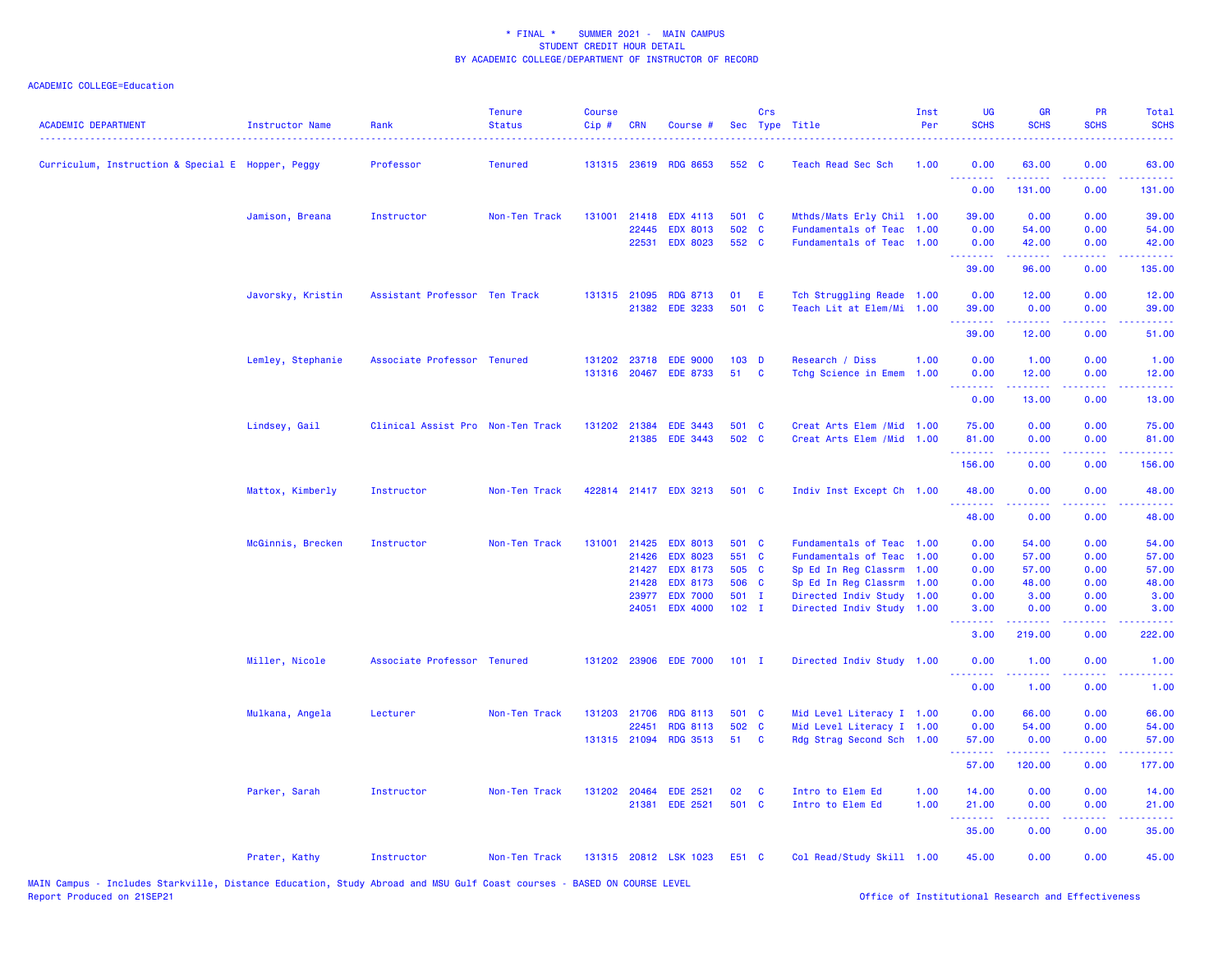| <b>ACADEMIC DEPARTMENT</b>                                                   | <b>Instructor Name</b>          | Rank                        | <b>Tenure</b><br><b>Status</b> | <b>Course</b><br>Cip# | <b>CRN</b>   | Course #              |               | Crs          | Sec Type Title            | Inst<br>Per | UG<br><b>SCHS</b>  | <b>GR</b><br><b>SCHS</b> | <b>PR</b><br><b>SCHS</b>                                                                                                          | Total<br><b>SCHS</b>                                                                          |
|------------------------------------------------------------------------------|---------------------------------|-----------------------------|--------------------------------|-----------------------|--------------|-----------------------|---------------|--------------|---------------------------|-------------|--------------------|--------------------------|-----------------------------------------------------------------------------------------------------------------------------------|-----------------------------------------------------------------------------------------------|
| Curriculum, Instruction & Special E Prater, Kathy                            |                                 | Instructor                  | Non-Ten Track                  |                       |              | 131315 20813 LSK 1023 | E53 C         |              | Col Read/Study Skill 1.00 |             | 42.00              | 0.00                     | 0.00                                                                                                                              | 42.00                                                                                         |
|                                                                              |                                 |                             |                                |                       |              |                       |               |              |                           |             | .<br>87.00         | <u>.</u><br>0.00         | $\frac{1}{2} \left( \frac{1}{2} \right) \left( \frac{1}{2} \right) \left( \frac{1}{2} \right) \left( \frac{1}{2} \right)$<br>0.00 | 87.00                                                                                         |
|                                                                              | Ratliff, Lindon                 | Associate Professor Tenured |                                |                       | 130301 21404 | <b>EDS 6403</b>       | 501 C         |              | Eval in Sec Schools       | 1.00        | 0.00               | 69.00                    | 0.00                                                                                                                              | 69.00                                                                                         |
|                                                                              |                                 |                             |                                |                       | 21406        | <b>EDS 6403</b>       | 551 C         |              | Eval in Sec Schools       | 1.00        | 0.00               | 69.00                    | 0.00                                                                                                                              | 69.00                                                                                         |
|                                                                              |                                 |                             |                                |                       | 21986        | <b>EDS 6403</b>       | 503 C         |              | Eval in Sec Schools       | 1.00        | 0.00               | 21.00                    | 0.00                                                                                                                              | 21.00                                                                                         |
|                                                                              |                                 |                             |                                |                       | 131205 21984 | <b>EDS 8623</b>       | 502 C         |              | Effective Instructio 1.00 |             | 0.00               | 72.00                    | 0.00                                                                                                                              | 72.00                                                                                         |
|                                                                              |                                 |                             |                                |                       |              |                       |               |              |                           |             | <u>.</u><br>0.00   | 222222<br>231.00         | المتحدث<br>0.00                                                                                                                   | 231.00                                                                                        |
|                                                                              | Robichaux-Davis, Reb Professor  |                             | <b>Tenured</b>                 | 130301                | 20815        | <b>LSK 1043</b>       | 01            | $\mathbf{C}$ | Life Skills for Athl 1.00 |             | 69.00              | 0.00                     | 0.00                                                                                                                              | 69.00                                                                                         |
|                                                                              |                                 |                             |                                |                       | 20816        | <b>LSK 1043</b>       | 51            | $\mathbf{C}$ | Life Skills for Athl 1.00 |             | 30.00              | 0.00                     | 0.00                                                                                                                              | 30.00                                                                                         |
|                                                                              |                                 |                             |                                |                       | 131299 22296 | <b>EDE 8990</b>       | 01            | $\mathbf{C}$ | Special Topic In EDE 1.00 |             | 0.00               | 12.00                    | 0.00                                                                                                                              | 12.00                                                                                         |
|                                                                              |                                 |                             |                                |                       | 131311 20468 | <b>EDE 8763</b>       | 51            | <b>C</b>     | <b>Elem/Mid Math Educ</b> | 1.00        | 0.00<br><u>.</u>   | 9.00<br>.                | 0.00<br>.                                                                                                                         | 9.00<br>.                                                                                     |
|                                                                              |                                 |                             |                                |                       |              |                       |               |              |                           |             | 99.00              | 21.00                    | 0.00                                                                                                                              | 120.00                                                                                        |
|                                                                              | Smith, Kimberly                 | Instructor                  | Non-Ten Track                  |                       |              | 131202 21383 EDE 3343 | 501 C         |              | Teach Adoles Lit          | 1.00        | 30.00<br>.         | 0.00<br>.                | 0.00<br>.                                                                                                                         | 30.00<br>.                                                                                    |
|                                                                              |                                 |                             |                                |                       |              |                       |               |              |                           |             | 30.00              | 0.00                     | 0.00                                                                                                                              | 30.00                                                                                         |
|                                                                              | Stampley, Amy                   | Lecturer                    | Non-Ten Track                  | 131203                | 21411        | <b>EDS 8243</b>       | 551 C         |              | Adv. Plan Manage Lea 1.00 |             | 0.00               | 60.00                    | 0.00                                                                                                                              | 60.00                                                                                         |
|                                                                              |                                 |                             |                                |                       | 131205 23620 | <b>EDS 8623</b>       | 504 C         |              | Effective Instructio 1.00 |             | 0.00               | 78.00                    | 0.00<br>د د د د                                                                                                                   | 78.00                                                                                         |
|                                                                              |                                 |                             |                                |                       |              |                       |               |              |                           |             | .<br>0.00          | 138.00                   | 0.00                                                                                                                              | 138.00                                                                                        |
|                                                                              | Vollenweider, Jennif Instructor |                             | Non-Ten Track                  |                       | 150612 21609 | <b>INDT 3343</b>      | 501 C         |              | 3D Modeling for Manu 1.00 |             | 18.00              | 0.00                     | 0.00                                                                                                                              | 18.00                                                                                         |
|                                                                              |                                 |                             |                                |                       | 21996        | <b>INDT 3363</b>      | 501 B         |              | Motion & Time Study       | 1.00        | 30.00              | 0.00                     | 0.00                                                                                                                              | 30.00                                                                                         |
|                                                                              |                                 |                             |                                |                       | 22037        | <b>INDT 3063</b>      | $101 \quad C$ |              | Ind Human Relations       | 1.00        | 27.00<br>.         | 0.00<br>.                | 0.00<br>.                                                                                                                         | 27.00<br>.                                                                                    |
|                                                                              |                                 |                             |                                |                       |              |                       |               |              |                           |             | 75.00              | 0.00                     | 0.00                                                                                                                              | 75.00                                                                                         |
|                                                                              | Walker, Ryan                    | Associate Professor Tenured |                                | 130101                | 21408        | <b>EDS 8103</b>       | 501 C         |              | Adv Meth in Mid/Sec       | 1.00        | 0.00               | 60.00                    | 0.00                                                                                                                              | 60.00                                                                                         |
|                                                                              |                                 |                             |                                |                       | 131205 21415 | <b>EDS 8613</b>       | 501 C         |              | Mdle & Sec Sch Curr       | 1.00        | 0.00               | 69.00                    | 0.00                                                                                                                              | 69.00                                                                                         |
|                                                                              |                                 |                             |                                |                       | 21987        | <b>EDS 8613</b>       | 551 C         |              | Mdle & Sec Sch Curr       | 1.00        | 0.00               | 39.00                    | 0.00                                                                                                                              | 39.00                                                                                         |
|                                                                              |                                 |                             |                                |                       | 23891        | <b>EDS 7000</b>       | 502 I         |              | Directed Indiv Study 1.00 |             | 0.00               | 3.00                     | 0.00                                                                                                                              | 3.00                                                                                          |
|                                                                              |                                 |                             |                                |                       | 24058        | <b>EDS 4000</b>       | $51 \quad I$  |              | Directed Indiv Study 1.00 |             | 3.00               | 0.00                     | 0.00                                                                                                                              | 3.00                                                                                          |
|                                                                              |                                 |                             |                                |                       | 24076        | <b>EDS 7000</b>       | 503 I         |              | Directed Indiv Study 1.00 |             | 0.00<br>.          | 3.00                     | 0.00                                                                                                                              | 3.00                                                                                          |
|                                                                              |                                 |                             |                                |                       |              |                       |               |              |                           |             | 3.00               | 174.00                   | 0.00                                                                                                                              | 177.00                                                                                        |
| =====================================<br>Curriculum, Instruction & Special E |                                 |                             |                                |                       |              |                       |               |              |                           |             | ========<br>716.00 | ========<br>1663.00      | <b>SEESEESE</b><br>0.00                                                                                                           | 2379.00                                                                                       |
| ----------------------------------                                           |                                 |                             |                                |                       |              |                       |               |              |                           |             | --------           | ======== =======         |                                                                                                                                   | $\begin{array}{c} \texttt{m} = \texttt{m} = \texttt{m} = \texttt{m} = \texttt{m} \end{array}$ |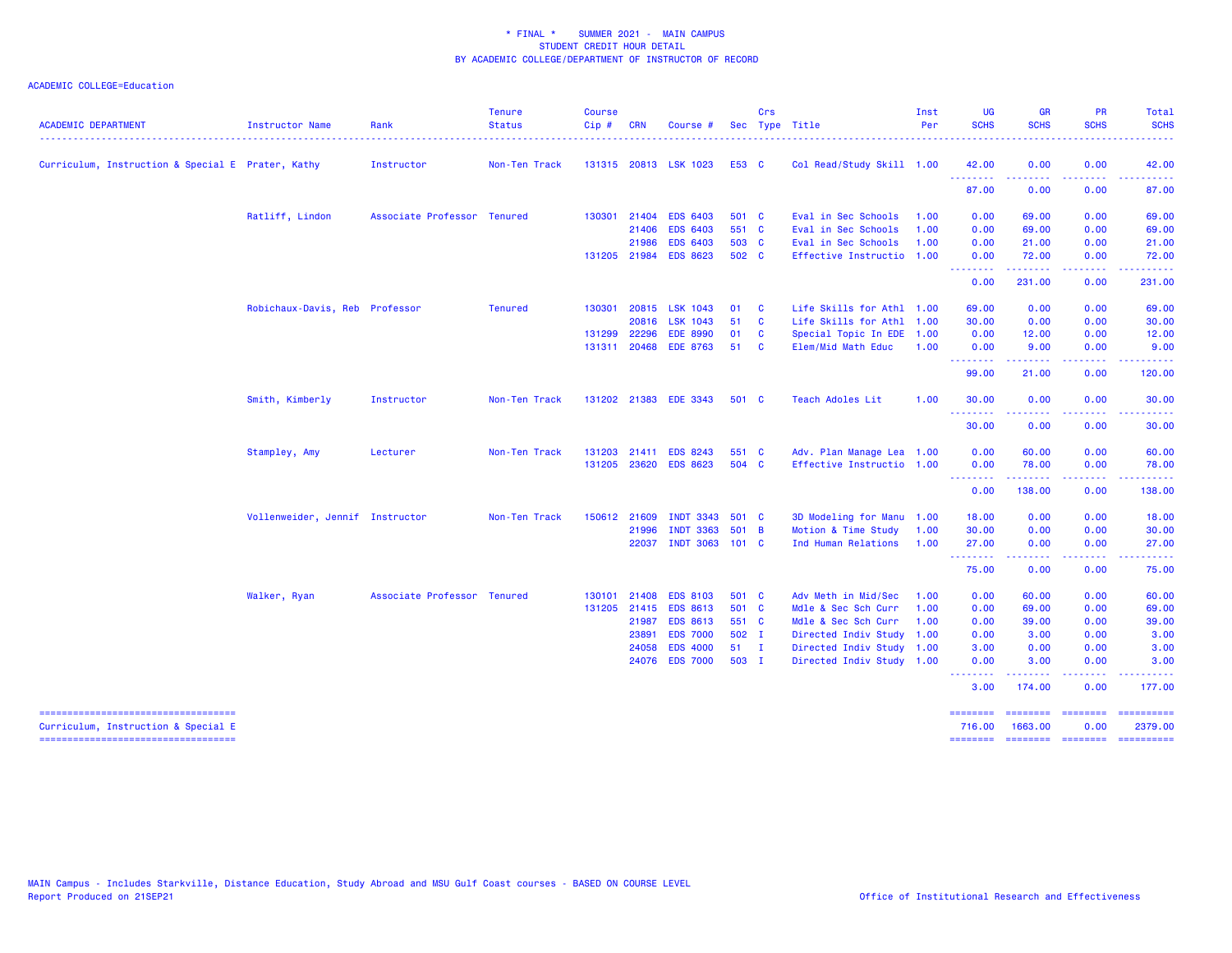| <b>ACADEMIC DEPARTMENT</b> | <b>Instructor Name</b> | Rank                          | <b>Tenure</b><br><b>Status</b> | <b>Course</b><br>Cip# | <b>CRN</b>            | Course #                           |                  | Crs | Sec Type Title                                         | Inst<br>Per  | <b>UG</b><br><b>SCHS</b> | <b>GR</b><br><b>SCHS</b>                                                                                                                                       | PR<br><b>SCHS</b>              | Total<br><b>SCHS</b> |
|----------------------------|------------------------|-------------------------------|--------------------------------|-----------------------|-----------------------|------------------------------------|------------------|-----|--------------------------------------------------------|--------------|--------------------------|----------------------------------------------------------------------------------------------------------------------------------------------------------------|--------------------------------|----------------------|
| Educational Leadership     | Blackbourn, Richard    | Professor                     | <b>Tenured</b>                 |                       | 130401 21394<br>21399 | <b>EDL 8413</b><br><b>EDL 8633</b> | 551 C<br>551 C   |     | Sch Legal & Ethic Pe<br>HR Leadership                  | 1.00<br>1.00 | 0.00<br>0.00             | 39.00<br>24.00                                                                                                                                                 | 0.00<br>0.00                   | 39.00<br>24.00       |
|                            |                        |                               |                                |                       |                       |                                    |                  |     |                                                        |              | .<br>0.00                | 63.00                                                                                                                                                          | $\sim$ $\sim$ $\sim$ .<br>0.00 | 63.00                |
|                            | Briscoe, Kaleb         | Assistant Professor Ten Track |                                |                       |                       | 130499 23486 HED 8990              | 502 C            |     | Special Topic In HED 1.00                              |              | 0.00                     | 24.00                                                                                                                                                          | 0.00                           | 24.00                |
|                            |                        |                               |                                |                       |                       |                                    |                  |     |                                                        |              | .<br>0.00                | $\frac{1}{2} \left( \frac{1}{2} \right) \left( \frac{1}{2} \right) \left( \frac{1}{2} \right) \left( \frac{1}{2} \right) \left( \frac{1}{2} \right)$<br>24.00  | بالأباب<br>0.00                | المتمامين<br>24.00   |
|                            | Campbell, Annika       | Non-Faculty                   | Not Applicable                 | 309999                | 21852                 | ISE 4200                           | 820 A            |     | Intl Stu Exch - Prov 1.00                              |              | 3.00                     | 0.00                                                                                                                                                           | 0.00                           | 3.00                 |
|                            |                        |                               |                                |                       | 21855                 | ISE 4200<br>21856 ISE 4200         | 829 A<br>833 A   |     | Intl Stu Exch - Prov 1.00<br>Intl Student Exchang 1.00 |              | 8.00<br>54.00            | 0.00<br>0.00                                                                                                                                                   | 0.00<br>0.00                   | 8.00<br>54.00        |
|                            |                        |                               |                                |                       |                       |                                    |                  |     |                                                        |              | <b></b><br>65.00         | -----<br>0.00                                                                                                                                                  | .<br>0.00                      | .<br>65.00           |
|                            | Coats, Linda           | Professor                     | <b>Tenured</b>                 | 130401                | 23606                 | <b>EDA 9000</b>                    | $101$ D          |     | Research / Diss                                        | 1.00         | 0.00                     | 1.00                                                                                                                                                           | 0.00                           | 1.00                 |
|                            |                        |                               |                                | 130407                | 21299                 | <b>CCL 8113</b>                    | 501 C            |     | Comm Col Hist/Philos                                   | 1.00         | 0.00                     | 42.00                                                                                                                                                          | 0.00                           | 42.00                |
|                            |                        |                               |                                |                       | 21301                 | <b>CCL 8133</b>                    | 501 C            |     | Lead Theory Pract in 1.00                              |              | 0.00                     | 54.00                                                                                                                                                          | 0.00                           | 54.00                |
|                            |                        |                               |                                |                       | 21302                 | <b>CCL 8143</b>                    | 501 C            |     | Program Planning and 1.00                              |              | 0.00                     | 30.00                                                                                                                                                          | 0.00                           | 30.00                |
|                            |                        |                               |                                |                       |                       | 21309 CCL 9000                     | 502 D            |     | Diss./Dissertation R 1.00                              |              | 0.00<br>.                | 10.00<br>$\frac{1}{2} \left( \frac{1}{2} \right) \left( \frac{1}{2} \right) \left( \frac{1}{2} \right) \left( \frac{1}{2} \right)$                             | 0.00<br>د د د د                | 10.00<br>.           |
|                            |                        |                               |                                |                       |                       |                                    |                  |     |                                                        |              | 0.00                     | 137.00                                                                                                                                                         | 0.00                           | 137.00               |
|                            | Cutts, Qiana           | Assistant Professor Ten Track |                                | 130101                | 20471                 | <b>EDF 4243</b>                    | 01               | C   | Plan for Diverse Lea 1.00                              |              | 45.00                    | 0.00                                                                                                                                                           | 0.00                           | 45.00                |
|                            |                        |                               |                                |                       |                       | 20472 EDF 6243                     | 01               | C   | Plan for Diverse Lea 1.00                              |              | 0.00<br>--------         | 3.00<br>-----                                                                                                                                                  | 0.00<br>.                      | 3.00<br>.            |
|                            |                        |                               |                                |                       |                       |                                    |                  |     |                                                        |              | 45.00                    | 3.00                                                                                                                                                           | 0.00                           | 48.00                |
|                            | Fincher, Mark          | Associate Professor Tenured   |                                | 130407                | 21306                 | <b>CCL 8233</b>                    | 501 C            |     | Comm Col Legal Issue 1.00                              |              | 0.00                     | 39.00                                                                                                                                                          | 0.00                           | 39.00                |
|                            |                        |                               |                                |                       | 21310                 | <b>CCL 9000</b>                    | 503 D            |     | Diss./Dissertation R                                   | 1.00         | 0.00                     | 1.00                                                                                                                                                           | 0.00                           | 1.00                 |
|                            |                        |                               |                                |                       |                       | 21991 CCL 8193                     | 501 S            |     | Sem Comm Coll Lead                                     | 1.00         | 0.00<br><u>.</u>         | 48.00<br>$\frac{1}{2} \left( \frac{1}{2} \right) \left( \frac{1}{2} \right) \left( \frac{1}{2} \right) \left( \frac{1}{2} \right) \left( \frac{1}{2} \right)$  | 0.00<br>د د د د                | 48.00<br>وعاعاتها    |
|                            |                        |                               |                                |                       |                       |                                    |                  |     |                                                        |              | 0.00                     | 88.00                                                                                                                                                          | 0.00                           | 88.00                |
|                            | Hickmon, Fredrick      | Lecturer                      | Non-Ten Track                  | 130401                | 21400                 | <b>EDL 8713</b>                    | 501 C            |     | Sch Bus & Facilities 1.00                              |              | 0.00                     | 75.00                                                                                                                                                          | 0.00                           | 75.00                |
|                            |                        |                               |                                |                       |                       | 23892 EDL 8713                     | 502 C            |     | Sch Bus & Facilities 1.00                              |              | 0.00<br><b></b>          | 39.00                                                                                                                                                          | 0.00<br>والمحامر               | 39.00<br>د د د د     |
|                            |                        |                               |                                |                       |                       |                                    |                  |     |                                                        |              | 0.00                     | 114.00                                                                                                                                                         | 0.00                           | 114.00               |
|                            | King, Stephanie        | Associate Professor Tenured   |                                |                       |                       | 130407 21308 CCL 9000              | 501 D            |     | Diss./Dissertation R 1.00                              |              | 0.00<br><u>.</u>         | 8.00                                                                                                                                                           | 0.00                           | 8.00                 |
|                            |                        |                               |                                |                       |                       |                                    |                  |     |                                                        |              | 0.00                     | 8.00                                                                                                                                                           | 0.00                           | 8.00                 |
|                            | Labat Jr., Myron       | Associate Professor Ten Track |                                | 130401                | 21401                 | <b>EDL 8723</b>                    | 501 C            |     | Positive Sch Culture 1.00                              |              | 0.00                     | 57.00                                                                                                                                                          | 0.00                           | 57.00                |
|                            |                        |                               |                                |                       | 21402                 | <b>EDL 8723</b>                    | 551 C            |     | Positive Sch Culture                                   | 1.00         | 0.00                     | 51.00                                                                                                                                                          | 0.00                           | 51.00                |
|                            |                        |                               |                                |                       | 21992                 | <b>EDA 8353</b>                    | 501 C            |     | Apli Theory Educ Adm                                   | 1.00         | 0.00                     | 27.00                                                                                                                                                          | 0.00                           | 27.00                |
|                            |                        |                               |                                |                       | 23482                 | <b>EDA 8990</b>                    | 501 C            |     | Special Topic In EDA 1.00                              |              | 0.00                     | 30.00                                                                                                                                                          | 0.00                           | 30.00                |
|                            |                        |                               |                                |                       | 23607                 | <b>EDA 9000</b>                    | 102 <sub>D</sub> |     | Research / Diss                                        | 1.00         | 0.00                     | 3.00                                                                                                                                                           | 0.00                           | 3.00                 |
|                            |                        |                               |                                | 130601                | 21994                 | <b>EDA 8473</b>                    | 501 C            |     | Intro to Research in 1.00                              |              | 0.00                     | 57.00                                                                                                                                                          | 0.00                           | 57.00                |
|                            |                        |                               |                                |                       |                       |                                    |                  |     |                                                        |              | .<br>0.00                | $\frac{1}{2} \left( \frac{1}{2} \right) \left( \frac{1}{2} \right) \left( \frac{1}{2} \right) \left( \frac{1}{2} \right) \left( \frac{1}{2} \right)$<br>225.00 | .<br>0.00                      | .<br>225.00          |
|                            | Labat, Cherie          | Lecturer                      | Non-Ten Track                  |                       |                       | 130401 21993 EDA 8463              | 501 C            |     | Tech and Comm in Ed                                    | 1.00         | 0.00                     | 21.00                                                                                                                                                          | 0.00                           | 21.00                |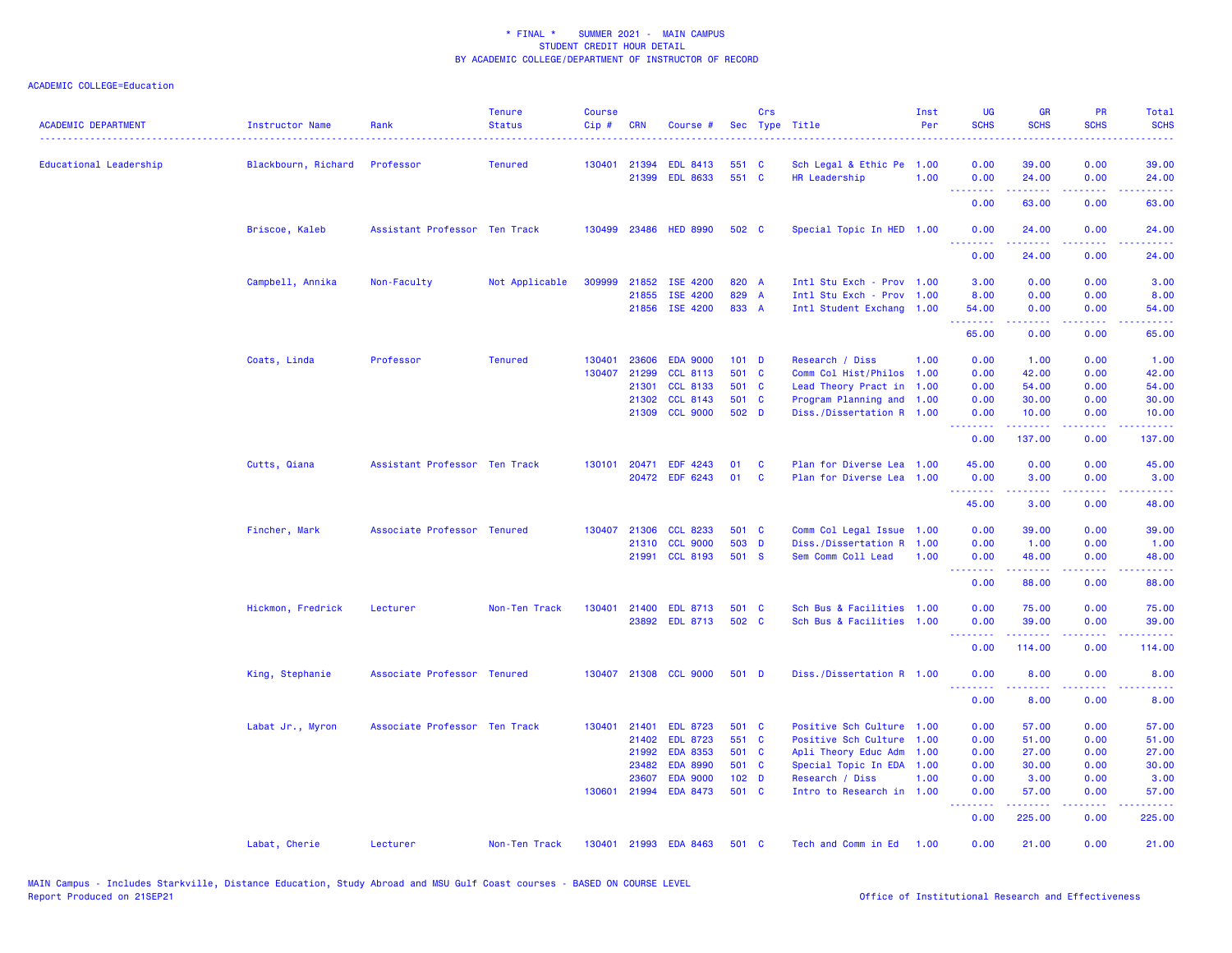| <b>ACADEMIC DEPARTMENT</b> | Instructor Name     | Rank                              | <b>Tenure</b><br><b>Status</b> | <b>Course</b><br>$Cip \#$ | CRN          | Course #              |         | Crs          | Sec Type Title             | Inst<br>Per | <b>UG</b><br><b>SCHS</b> | <b>GR</b><br><b>SCHS</b>                                                                                                          | <b>PR</b><br><b>SCHS</b>            | Total<br><b>SCHS</b>                   |
|----------------------------|---------------------|-----------------------------------|--------------------------------|---------------------------|--------------|-----------------------|---------|--------------|----------------------------|-------------|--------------------------|-----------------------------------------------------------------------------------------------------------------------------------|-------------------------------------|----------------------------------------|
|                            |                     |                                   |                                |                           |              |                       |         |              |                            |             | <u>.</u>                 |                                                                                                                                   |                                     |                                        |
|                            |                     |                                   |                                |                           |              |                       |         |              |                            |             | 0.00                     | 21.00                                                                                                                             | 0.00                                | 21.00                                  |
| Educational Leadership     | Maulding, Christy   | Non-Employee                      | Not Applicable                 |                           |              | 130401 21397 EDL 8433 | 501 C   |              | Data for Sch Impr          | 1.00        | 0.00<br><u>.</u>         | 45.00<br>.                                                                                                                        | 0.00<br>.                           | 45.00<br>.                             |
|                            |                     |                                   |                                |                           |              |                       |         |              |                            |             | 0.00                     | 45.00                                                                                                                             | 0.00                                | 45.00                                  |
|                            | McMullan, Leigh Ann | Clinical Assist Pro Non-Ten Track |                                | 130401                    |              | 20476 EDL 8313        | 101 C   |              | <b>Assess Content Know</b> | 1.00        | 0.00                     | 21.00                                                                                                                             | 0.00                                | 21.00                                  |
|                            |                     |                                   |                                |                           | 20477        | <b>EDL 8343</b>       | 101 C   |              | Effect Refl Pract Te       | 1.00        | 0.00                     | 15.00                                                                                                                             | 0.00                                | 15.00                                  |
|                            |                     |                                   |                                |                           | 23484        | <b>EDL 8353</b>       | $101$ H |              | Teacher Leadership I 1.00  |             | 0.00                     | 27.00                                                                                                                             | 0.00                                | 27.00                                  |
|                            |                     |                                   |                                |                           | 24003        | <b>EDL 7000</b>       | 05      | Ι.           | Directed Indiv Study 1.00  |             | 0.00                     | 1.00                                                                                                                              | 0.00                                | 1.00                                   |
|                            |                     |                                   |                                |                           | 24004        | <b>EDL 7000</b>       | 06      | $\mathbf{I}$ | Directed Indiv Study 1.00  |             | 0.00<br><b>.</b> .       | 1.00<br>المتمامين                                                                                                                 | 0.00<br>.                           | 1.00<br>.                              |
|                            |                     |                                   |                                |                           |              |                       |         |              |                            |             | 0.00                     | 65.00                                                                                                                             | 0.00                                | 65.00                                  |
|                            | Molina, Danielle    | Associate Professor Tenured       |                                | 130401                    | 20728        | <b>HED 8010</b>       | 101 E   |              | Practicum                  | 1.00        | 0.00                     | 45.00                                                                                                                             | 0.00                                | 45.00                                  |
|                            |                     |                                   |                                |                           | 20730        | <b>HED 8553</b>       | 101 C   |              | Student Aff/High Ed        | 1.00        | 0.00                     | 15.00                                                                                                                             | 0.00                                | 15.00                                  |
|                            |                     |                                   |                                |                           | 20731        | <b>HED 8583</b>       | 001 C   |              | Admin Comp Budget/Su       | 1.00        | 0.00                     | 30.00                                                                                                                             | 0.00                                | 30.00                                  |
|                            |                     |                                   |                                |                           | 130406 23586 | <b>HED 9000</b>       | $101$ D |              | Research / Diss            | 1.00        | 0.00<br>.                | 12.00<br><u>.</u>                                                                                                                 | 0.00<br>$\sim$ $\sim$ $\sim$ $\sim$ | 12.00<br>.                             |
|                            |                     |                                   |                                |                           |              |                       |         |              |                            |             | 0.00                     | 102.00                                                                                                                            | 0.00                                | 102.00                                 |
|                            | Prince, Debra       | Associate Professor Tenured       |                                | 130401                    | 21391        | EDF 8443              | 501 C   |              | Eval of Sch Prog           | 1.00        | 0.00                     | 42.00                                                                                                                             | 0.00                                | 42.00                                  |
|                            |                     |                                   |                                | 130601                    | 21390        | <b>EDF 8363</b>       | 501 C   |              | Func & Met Res In Ed       | 1.00        | 0.00                     | 27.00                                                                                                                             | 0.00                                | 27.00                                  |
|                            |                     |                                   |                                | 131202                    | 21388        | <b>EDF 3423</b>       | 501 C   |              | <b>Exploring Diversity</b> | 1.00        | 75.00                    | 0.00                                                                                                                              | 0.00                                | 75.00                                  |
|                            |                     |                                   |                                |                           | 21389        | EDF 3423              | 502 C   |              | <b>Exploring Diversity</b> | 1.00        | 72.00<br>.               | 0.00<br>.                                                                                                                         | 0.00<br>.                           | 72.00<br><b><i><u><u>.</u></u></i></b> |
|                            |                     |                                   |                                |                           |              |                       |         |              |                            |             | 147.00                   | 69.00                                                                                                                             | 0.00                                | 216.00                                 |
|                            | Tharp, Paula        | Assistant Professor Ten Track     |                                | 130401                    | 21395        | <b>EDL 8423</b>       | 501     | <b>C</b>     | School Leadership          | 1.00        | 0.00                     | 36.00                                                                                                                             | 0.00                                | 36.00                                  |
|                            |                     |                                   |                                |                           | 21396        | <b>EDL 8423</b>       | 551 C   |              | School Leadership          | 1.00        | 0.00                     | 15.00                                                                                                                             | 0.00                                | 15.00                                  |
|                            |                     |                                   |                                |                           | 21398        | <b>EDL 8433</b>       | 551 C   |              | Data for Sch Impr          | 1.00        | 0.00                     | 30.00                                                                                                                             | 0.00                                | 30.00                                  |
|                            |                     |                                   |                                |                           | 23477        | <b>EDL 8413</b>       | 501 C   |              | Sch Legal & Ethic Pe       | 1.00        | 0.00                     | 60.00                                                                                                                             | 0.00                                | 60.00                                  |
|                            |                     |                                   |                                |                           | 23998        | <b>EDL 7000</b>       | 01      | п.           | Directed Indiv Study       | 1.00        | 0.00                     | 1.00                                                                                                                              | 0.00                                | 1.00                                   |
|                            |                     |                                   |                                |                           | 23999        | <b>EDL 7000</b>       | 02      | - I          | Directed Indiv Study       | 1.00        | 0.00                     | 3.00                                                                                                                              | 0.00                                | 3.00                                   |
|                            |                     |                                   |                                |                           | 24001        | <b>EDL 7000</b>       | 03      | п.           | Directed Indiv Study       | 1.00        | 0.00                     | 3.00                                                                                                                              | 0.00                                | 3.00                                   |
|                            |                     |                                   |                                |                           | 24002        | <b>EDL 7000</b>       | 04      | Ι.           | Directed Indiv Study 1.00  |             | 0.00                     | 1.00                                                                                                                              | 0.00                                | 1.00                                   |
|                            |                     |                                   |                                |                           | 24059        | <b>EDL 7000</b>       | 07      | $\mathbf{I}$ | Directed Indiv Study       | 1.00        | 0.00                     | 1.00                                                                                                                              | 0.00                                | 1.00                                   |
|                            |                     |                                   |                                |                           | 24078        | <b>EDL 7000</b>       | 551 I   |              | Directed Indiv Study       | 1.00        | 0.00                     | 3.00                                                                                                                              | 0.00                                | 3.00                                   |
|                            |                     |                                   |                                |                           |              |                       |         |              |                            |             | 0.00                     | 153.00                                                                                                                            | 0.00                                | 153.00                                 |
|                            | Williams, Frankie   | Visit Clinical Prof Non-Ten Track |                                | 130401                    | 23548        | <b>EDA 9000</b>       | 01      | - D          | Research / Diss            | 1.00        | 0.00<br>.                | 1.00<br>$\frac{1}{2} \left( \frac{1}{2} \right) \left( \frac{1}{2} \right) \left( \frac{1}{2} \right) \left( \frac{1}{2} \right)$ | 0.00                                | 1.00<br>$\omega$ is a $\omega$ .       |
|                            |                     |                                   |                                |                           |              |                       |         |              |                            |             | 0.00                     | 1.00                                                                                                                              | 0.00                                | 1.00                                   |
|                            | Winkler, Christa    | Assistant Professor Ten Track     |                                | 130407                    | 23872        | <b>HED 7000</b>       | 101     | - I          | Directed Indiv Study 1.00  |             | 0.00                     | 3.00                                                                                                                              | 0.00                                | 3.00                                   |
|                            |                     |                                   |                                | 130499                    | 23480        | <b>HED 8990</b>       | 501 C   |              | Special Topic In HED 1.00  |             | 0.00<br><u>.</u>         | 51.00<br>المتمامين                                                                                                                | 0.00<br>د د د د                     | 51.00<br>المتمامين                     |
|                            |                     |                                   |                                |                           |              |                       |         |              |                            |             | 0.00                     | 54.00                                                                                                                             | 0.00                                | 54.00                                  |
|                            | Xu, Jianzhong       | Professor                         | <b>Tenured</b>                 | 130603                    | 20473        | <b>EDF 9373</b>       | 01      | C            | Ed Res Design              | 1.00        | 0.00                     | 33.00                                                                                                                             | 0.00                                | 33.00                                  |
|                            |                     |                                   |                                |                           | 20475        | <b>EDF 9453</b>       | 01      | <b>C</b>     | Intro Qual Research        | 1.00        | 0.00                     | 21.00                                                                                                                             | 0.00                                | 21.00                                  |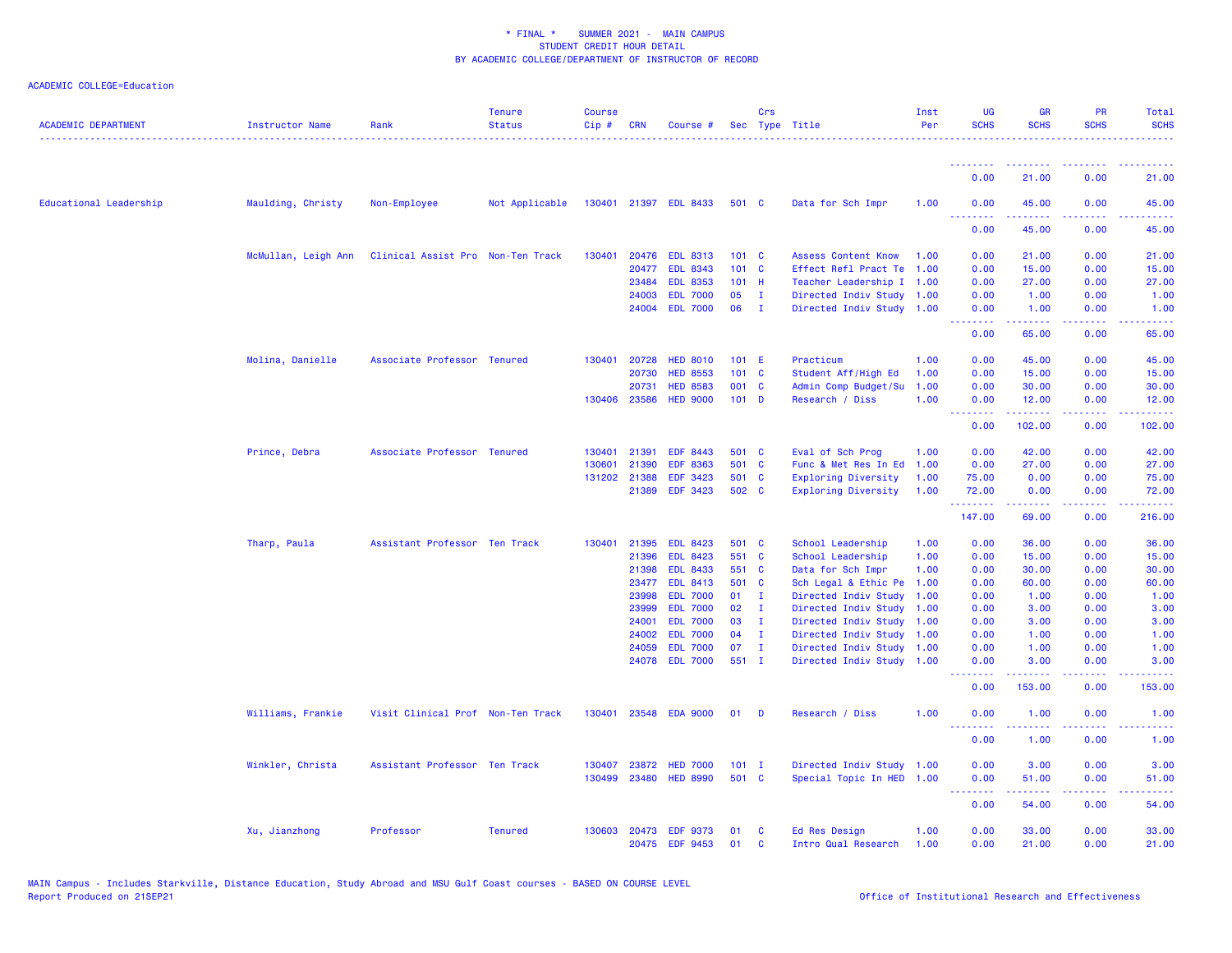### ACADEMIC COLLEGE=Education

| <b>ACADEMIC DEPARTMENT</b> | Instructor Name | Rank | <b>Tenure</b><br><b>Status</b> | <b>Course</b><br>$Cip$ #<br>CRN | Course # Sec Type Title | Crs | Inst<br>Per | <b>UG</b><br><b>SCHS</b> | GR<br><b>SCHS</b> | <b>PR</b><br><b>SCHS</b> | Total<br><b>SCHS</b> |
|----------------------------|-----------------|------|--------------------------------|---------------------------------|-------------------------|-----|-------------|--------------------------|-------------------|--------------------------|----------------------|
|                            |                 |      |                                |                                 |                         |     |             | 0.00                     | 54.00             | 0.00                     | .<br>54.00           |
|                            |                 |      |                                |                                 |                         |     |             | =======                  | ========          | --------                 | ==========           |
| Educational Leadership     |                 |      |                                |                                 |                         |     |             | 257,00                   | 1226,00           | 0.00                     | 1483.00              |
|                            |                 |      |                                |                                 |                         |     |             | ========                 | ========          | ========                 | ==========           |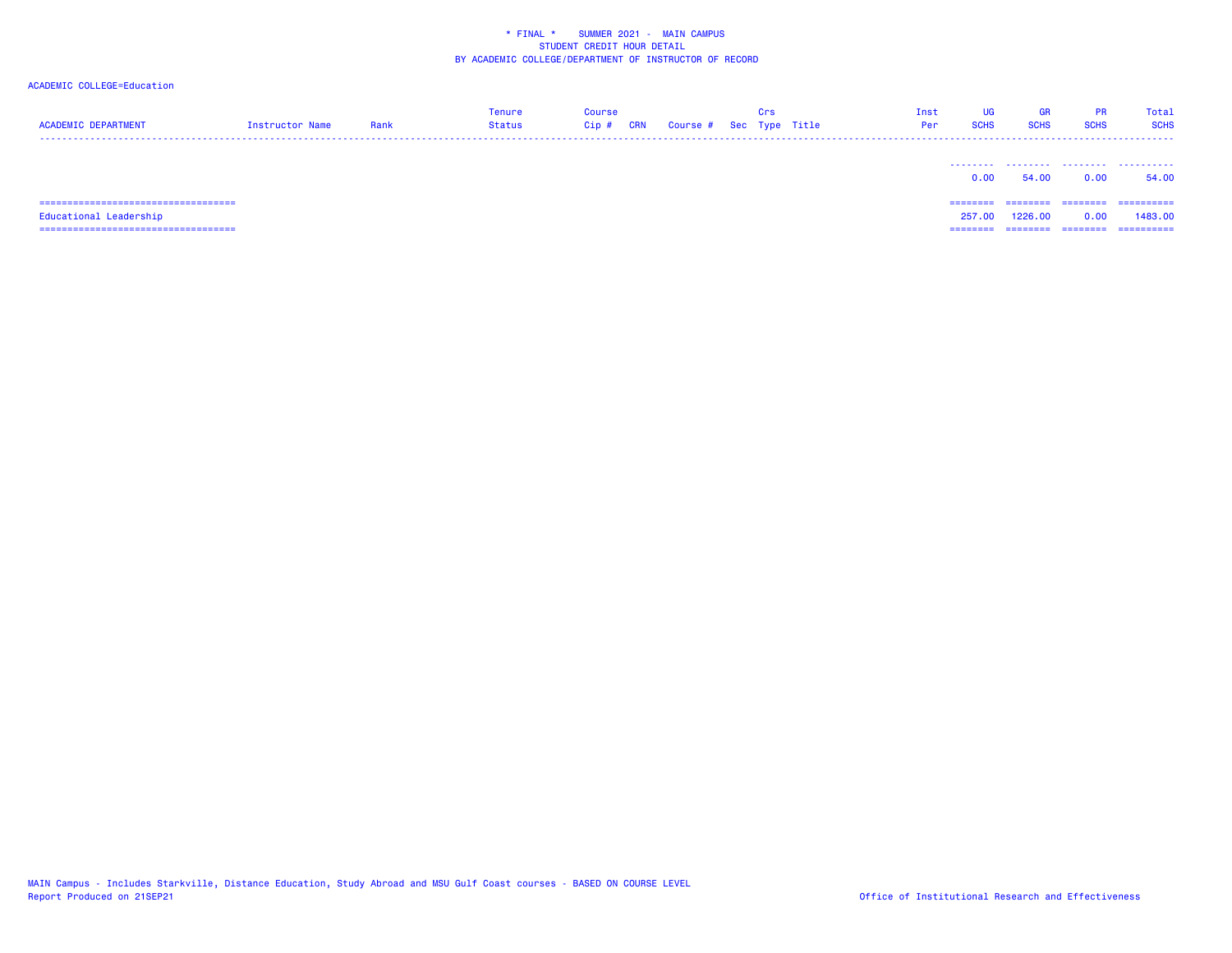| <b>ACADEMIC DEPARTMENT</b>                       | Instructor Name   | Rank                              | <b>Tenure</b><br><b>Status</b> | <b>Course</b><br>Cip# | <b>CRN</b>   | Course #                     |       | Crs            | Sec Type Title                                         | Inst<br>Per  | <b>UG</b><br><b>SCHS</b>                                                                                                          | <b>GR</b><br><b>SCHS</b>                                                                                                                                     | <b>PR</b><br><b>SCHS</b> | <b>Total</b><br><b>SCHS</b>                                                                            |
|--------------------------------------------------|-------------------|-----------------------------------|--------------------------------|-----------------------|--------------|------------------------------|-------|----------------|--------------------------------------------------------|--------------|-----------------------------------------------------------------------------------------------------------------------------------|--------------------------------------------------------------------------------------------------------------------------------------------------------------|--------------------------|--------------------------------------------------------------------------------------------------------|
| Instructional Systems and Workforce Adams, James |                   | Professor                         |                                |                       | 131309 22027 | <b>TECH 4143</b>             | 551 C |                | His & Phil Career &                                    | 1.00         | $\frac{1}{2} \left( \frac{1}{2} \right) \left( \frac{1}{2} \right) \left( \frac{1}{2} \right) \left( \frac{1}{2} \right)$<br>6.00 | 0.00                                                                                                                                                         | 0.00                     | .<br>6.00                                                                                              |
|                                                  |                   |                                   | <b>Tenured</b>                 |                       | 22028        | <b>TECH 6143</b>             | 551   | $\mathbf{C}$   |                                                        |              |                                                                                                                                   |                                                                                                                                                              | 0.00                     |                                                                                                        |
|                                                  |                   |                                   |                                |                       | 131310 22005 | <b>TECH 4493</b>             | 501 C |                | His & Phil Career &<br>Meth Tchn Career Pat            | 1.00<br>1.00 | 0.00<br>3.00                                                                                                                      | 9.00<br>0.00                                                                                                                                                 | 0.00                     | 9.00<br>3.00                                                                                           |
|                                                  |                   |                                   |                                |                       | 22006        | <b>TECH 6493</b>             | 501 C |                | Meth Tchn Career Pat                                   | 1.00         | 0.00                                                                                                                              | 21.00                                                                                                                                                        | 0.00                     | 21.00                                                                                                  |
|                                                  |                   |                                   |                                | 131399 22007          |              | <b>TECH 4263</b>             | 501 C |                | Diverse Wrk & Ed Env 1.00                              |              | 6.00                                                                                                                              | 0.00                                                                                                                                                         | 0.00                     | 6.00                                                                                                   |
|                                                  |                   |                                   |                                |                       | 22008        | <b>TECH 6263</b>             | 501 C |                | Diverse Wrk & Ed Env 1.00                              |              | 0.00                                                                                                                              | 36.00                                                                                                                                                        | 0.00                     | 36.00                                                                                                  |
|                                                  |                   |                                   |                                |                       | 22021        | <b>TECH 4263</b>             | 551 C |                |                                                        |              | 6.00                                                                                                                              | 0.00                                                                                                                                                         | 0.00                     | 6.00                                                                                                   |
|                                                  |                   |                                   |                                |                       | 22022        | <b>TECH 6263</b>             | 551 C |                | Diverse Wrk & Ed Env 1.00<br>Diverse Wrk & Ed Env 1.00 |              | 0.00                                                                                                                              | 33.00                                                                                                                                                        | 0.00                     | 33.00                                                                                                  |
|                                                  |                   |                                   |                                |                       |              |                              |       |                |                                                        |              | .<br>21.00                                                                                                                        | $\frac{1}{2} \left( \frac{1}{2} \right) \left( \frac{1}{2} \right) \left( \frac{1}{2} \right) \left( \frac{1}{2} \right)$<br>99.00                           | $  -$<br>0.00            | 120.00                                                                                                 |
|                                                  | Bailey, Melinda   | Non-Faculty                       | Not Applicable                 |                       |              | 240102 21573 IDS 4111        | 503 C |                | Professional Seminar 1.00                              |              | 8.00                                                                                                                              | 0.00                                                                                                                                                         | 0.00                     | 8.00                                                                                                   |
|                                                  |                   |                                   |                                |                       |              |                              |       |                |                                                        |              | 8.00                                                                                                                              | 0.00                                                                                                                                                         | 0.00                     | 8.00                                                                                                   |
|                                                  | Beriswill, Joanne | Associate Professor Tenured       |                                |                       |              | 110301 22044 TECH 1273 01    |       | $\mathbf{C}$   | Computer Application 1.00                              |              | 66.00                                                                                                                             | 0.00                                                                                                                                                         | 0.00                     | 66.00                                                                                                  |
|                                                  |                   |                                   |                                |                       |              |                              |       |                |                                                        |              | .<br>66.00                                                                                                                        | 0.00                                                                                                                                                         | 0.00                     | 66.00                                                                                                  |
|                                                  | Buchanan, Jody    | Instructor                        | Non-Ten Track                  |                       | 131319 24071 | <b>INDT 4000</b>             | 54    | $\mathbf I$    | Directed Individual                                    | 1.00         | 3.00                                                                                                                              | 0.00                                                                                                                                                         | 0.00                     | 3.00                                                                                                   |
|                                                  |                   |                                   |                                |                       | 24074        | <b>INDT 4000</b>             | 56    | $\mathbf{I}$   | Directed Individual                                    | 1.00         | 3.00                                                                                                                              | 0.00                                                                                                                                                         | 0.00                     | 3.00                                                                                                   |
|                                                  |                   |                                   |                                |                       | 150613 21614 | <b>INDT 4463</b>             | 501 C |                | Mfg Tech & Proc II                                     | 1.00         | 27.00                                                                                                                             | 0.00                                                                                                                                                         | 0.00                     | 27.00                                                                                                  |
|                                                  |                   |                                   |                                |                       |              | 150614 22041 INDT 2323 01    |       | $\overline{B}$ | <b>Welding Tech</b>                                    | 1.00         | 27.00                                                                                                                             | 0.00                                                                                                                                                         | 0.00                     | 27.00                                                                                                  |
|                                                  |                   |                                   |                                |                       |              |                              |       |                |                                                        |              | .<br>60.00                                                                                                                        | 0.00                                                                                                                                                         | 0.00                     | 60.00                                                                                                  |
|                                                  | Cornelious, Linda | Professor                         | <b>Tenured</b>                 |                       |              | 131319 24060 TECH 9000 110 D |       |                | Research/Diss                                          | 1.00         | 0.00<br>.                                                                                                                         | 5.00<br>.                                                                                                                                                    | 0.00<br>.                | 5.00<br>$\frac{1}{2} \left( \frac{1}{2} \right) \left( \frac{1}{2} \right) \left( \frac{1}{2} \right)$ |
|                                                  |                   |                                   |                                |                       |              |                              |       |                |                                                        |              | 0.00                                                                                                                              | 5.00                                                                                                                                                         | 0.00                     | 5.00                                                                                                   |
|                                                  | Francom, Gregory  | Clinical Assist Pro Non-Ten Track |                                | 110301                | 22019        | <b>TECH 4543</b>             | 551 C |                | Information Processi 1.00                              |              | 21.00                                                                                                                             | 0.00                                                                                                                                                         | 0.00                     | 21.00                                                                                                  |
|                                                  |                   |                                   |                                | 131309                | 22002        | <b>TECH 4763</b>             | 501 C |                | Digital Tools/Learni 1.00                              |              | 21.00                                                                                                                             | 0.00                                                                                                                                                         | 0.00                     | 21.00                                                                                                  |
|                                                  |                   |                                   |                                |                       | 22003        | TECH 6763 501 C              |       |                | Digital Tools/Learni 1.00                              |              | 0.00<br>.                                                                                                                         | 21.00                                                                                                                                                        | 0.00<br>.                | 21.00                                                                                                  |
|                                                  |                   |                                   |                                |                       |              |                              |       |                |                                                        |              | 42.00                                                                                                                             | المتمامين<br>21.00                                                                                                                                           | 0.00                     | .<br>63.00                                                                                             |
|                                                  | Giordano, Mickey  | Instructor                        | Non-Ten Track                  |                       |              | 150612 22039 INDT 4203 101 B |       |                | <b>Automated Systems</b>                               | 1.00         | 24.00                                                                                                                             | 0.00                                                                                                                                                         | 0.00                     | 24.00                                                                                                  |
|                                                  |                   |                                   |                                |                       |              |                              |       |                |                                                        |              | 24.00                                                                                                                             | 0.00                                                                                                                                                         | 0.00                     | 24.00                                                                                                  |
|                                                  | Latham, Angela    | Instructor                        | Non-Ten Track                  |                       | 500799 22763 | ART 4990                     | 51    | B              | Special Topic In ART 1.00                              |              | 27.00                                                                                                                             | 0.00                                                                                                                                                         | 0.00                     | 27.00                                                                                                  |
|                                                  |                   |                                   |                                |                       | 22764        | ART 4990                     | 02    | B              | Special Topic In ART 1.00                              |              | 33.00                                                                                                                             | 0.00                                                                                                                                                         | 0.00                     | 33.00                                                                                                  |
|                                                  |                   |                                   |                                |                       |              |                              |       |                |                                                        |              | .<br>60.00                                                                                                                        | $\frac{1}{2} \left( \frac{1}{2} \right) \left( \frac{1}{2} \right) \left( \frac{1}{2} \right) \left( \frac{1}{2} \right) \left( \frac{1}{2} \right)$<br>0.00 | .<br>0.00                | .<br>60.00                                                                                             |
|                                                  | Lee, Sang Joon    | Associate Professor Tenured       |                                | 110801                | 22013        | <b>TECH 4583</b>             | 501 B |                | Graphics and Web Des 1.00                              |              | 18.00                                                                                                                             | 0.00                                                                                                                                                         | 0.00                     | 18.00                                                                                                  |
|                                                  |                   |                                   |                                |                       | 22014        | <b>TECH 6583</b>             | 501 B |                | Graphics and Web Des 1.00                              |              | 0.00                                                                                                                              | 9.00                                                                                                                                                         | 0.00                     | 9.00                                                                                                   |
|                                                  |                   |                                   |                                |                       |              | 131309 22010 TECH 4343 501 C |       |                | Infor Tech Project M 1.00                              |              | 21.00<br>.                                                                                                                        | 0.00<br>$\frac{1}{2} \left( \frac{1}{2} \right) \left( \frac{1}{2} \right) \left( \frac{1}{2} \right) \left( \frac{1}{2} \right) \left( \frac{1}{2} \right)$ | 0.00<br>.                | 21.00<br>.                                                                                             |
|                                                  |                   |                                   |                                |                       |              |                              |       |                |                                                        |              | 39.00                                                                                                                             | 9.00                                                                                                                                                         | 0.00                     | 48.00                                                                                                  |
|                                                  | Okojie, Mabel     | Professor                         | <b>Tenured</b>                 | 110301                | 22018        | TECH 8773 501 C              |       |                | Teach & Train with M 1.00                              |              | 0.00                                                                                                                              | 18.00                                                                                                                                                        | 0.00                     | 18.00                                                                                                  |
|                                                  |                   |                                   |                                | 131309                | 22023        | <b>TECH 8233</b>             | 551 C |                | Analysis & Survey Re 1.00                              |              | 0.00                                                                                                                              | 18.00                                                                                                                                                        | 0.00                     | 18.00                                                                                                  |
|                                                  |                   |                                   |                                |                       | 22033        | <b>TECH 8273</b>             | 551 C |                | Con Iss Cur Pla ISWD 1.00                              |              | 0.00                                                                                                                              | 18.00                                                                                                                                                        | 0.00                     | 18.00                                                                                                  |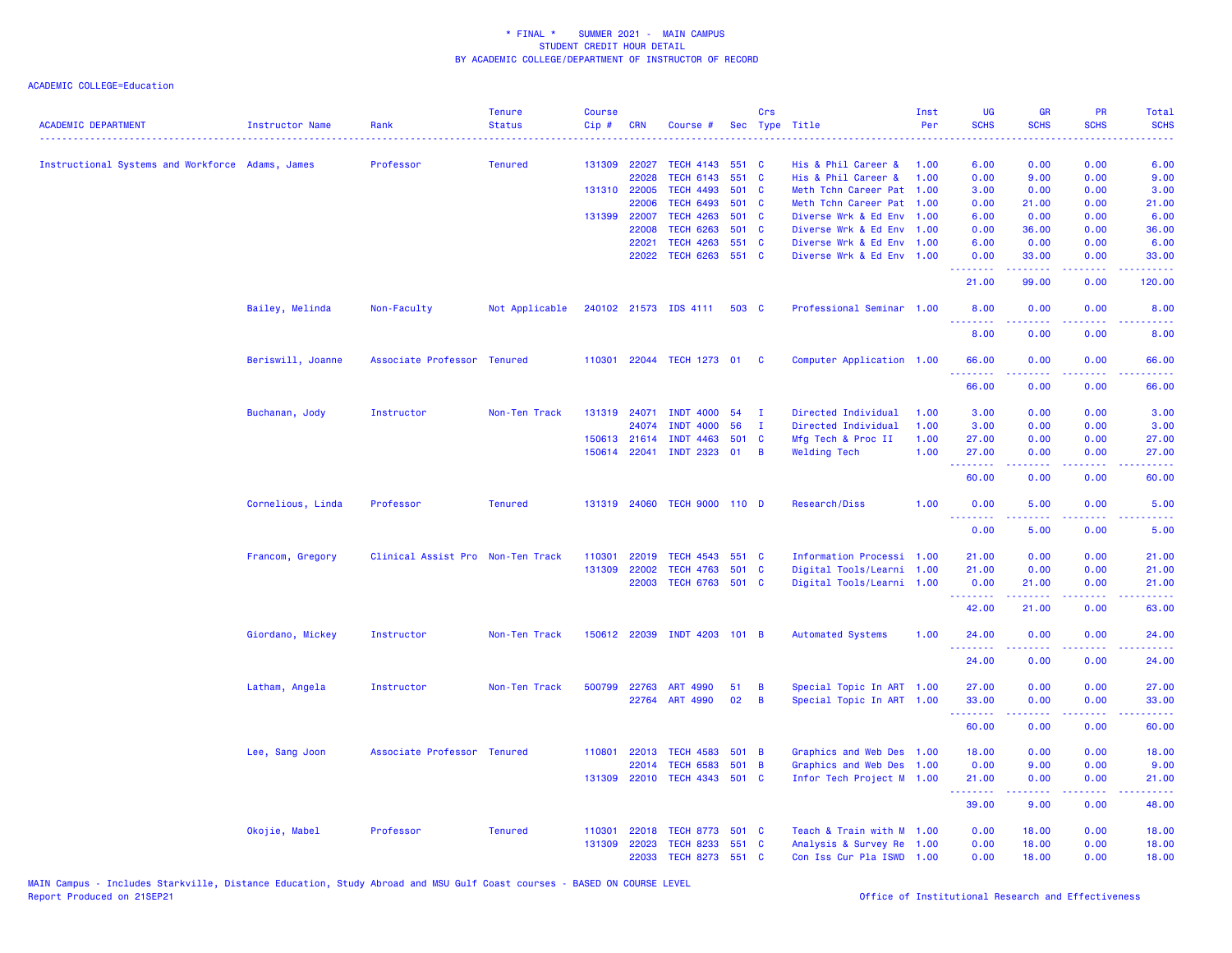| <b>ACADEMIC DEPARTMENT</b>                                                 | Instructor Name   | Rank                                             | <b>Tenure</b><br><b>Status</b> | <b>Course</b><br>$Cip$ # | <b>CRN</b>   | Course #                     |         | Crs            | Sec Type Title            | Inst<br>Per | <b>UG</b><br><b>SCHS</b> | <b>GR</b><br><b>SCHS</b>                                                                                                                                     | PR<br><b>SCHS</b>       | Total<br><b>SCHS</b>                                                                                                                                                                                                                                                                                                                                                                                                                                                                             |
|----------------------------------------------------------------------------|-------------------|--------------------------------------------------|--------------------------------|--------------------------|--------------|------------------------------|---------|----------------|---------------------------|-------------|--------------------------|--------------------------------------------------------------------------------------------------------------------------------------------------------------|-------------------------|--------------------------------------------------------------------------------------------------------------------------------------------------------------------------------------------------------------------------------------------------------------------------------------------------------------------------------------------------------------------------------------------------------------------------------------------------------------------------------------------------|
| Instructional Systems and Workforce Okojie, Mabel                          |                   | Professor                                        | <b>Tenured</b>                 |                          |              | 131319 24022 TECH 9000 105 D |         |                | Research/Diss             | 1.00        | 0.00                     | 3.00                                                                                                                                                         | 0.00                    | 3.00                                                                                                                                                                                                                                                                                                                                                                                                                                                                                             |
|                                                                            |                   |                                                  |                                |                          |              |                              |         |                |                           |             | .<br>0.00                | .<br>57.00                                                                                                                                                   | .<br>0.00               | .<br>57.00                                                                                                                                                                                                                                                                                                                                                                                                                                                                                       |
|                                                                            | Patole, Swapnil   | Assistant Professor Ten Track                    |                                |                          | 131319 24062 | <b>INDT 4000</b>             | $51$ I  |                | Directed Individual       | 1.00        | 3.00                     | 0.00                                                                                                                                                         | 0.00                    | 3.00                                                                                                                                                                                                                                                                                                                                                                                                                                                                                             |
|                                                                            |                   |                                                  |                                |                          | 24070        | <b>INDT 4000</b>             | 53      | $\mathbf{I}$   | Directed Individual       | 1.00        | 3.00                     | 0.00                                                                                                                                                         | 0.00                    | 3.00                                                                                                                                                                                                                                                                                                                                                                                                                                                                                             |
|                                                                            |                   |                                                  |                                |                          | 24073        | <b>INDT 4000</b>             | 55      | $\blacksquare$ | Directed Individual       | 1.00        | 4.00<br>--------         | 0.00                                                                                                                                                         | 0.00                    | 4.00                                                                                                                                                                                                                                                                                                                                                                                                                                                                                             |
|                                                                            |                   |                                                  |                                |                          |              |                              |         |                |                           |             | 10.00                    | 0.00                                                                                                                                                         | 0.00                    | 10.00                                                                                                                                                                                                                                                                                                                                                                                                                                                                                            |
|                                                                            | Peterson, Whitney | Instructor                                       | Non-Ten Track                  | 110301                   | 22015        | TECH 1273 501 C              |         |                | Computer Application 1.00 |             | 39.00                    | 0.00                                                                                                                                                         | 0.00                    | 39.00                                                                                                                                                                                                                                                                                                                                                                                                                                                                                            |
|                                                                            |                   |                                                  |                                |                          | 22020        | TECH 1273 551 C              |         |                | Computer Application 1.00 |             | 15.00<br><u>.</u>        | 0.00<br>$\frac{1}{2} \left( \frac{1}{2} \right) \left( \frac{1}{2} \right) \left( \frac{1}{2} \right) \left( \frac{1}{2} \right) \left( \frac{1}{2} \right)$ | 0.00<br>.               | 15.00<br>$\frac{1}{2} \left( \frac{1}{2} \right) \left( \frac{1}{2} \right) \left( \frac{1}{2} \right) \left( \frac{1}{2} \right) \left( \frac{1}{2} \right)$                                                                                                                                                                                                                                                                                                                                    |
|                                                                            |                   |                                                  |                                |                          |              |                              |         |                |                           |             | 54.00                    | 0.00                                                                                                                                                         | 0.00                    | 54.00                                                                                                                                                                                                                                                                                                                                                                                                                                                                                            |
|                                                                            |                   | Scott-Bracey, Pamela Associate Professor Tenured |                                |                          |              | 131309 22016 TECH 6473 501 C |         |                | Methods of Teaching       | 1.00        | 0.00                     | 18.00                                                                                                                                                        | 0.00                    | 18.00                                                                                                                                                                                                                                                                                                                                                                                                                                                                                            |
|                                                                            |                   |                                                  |                                |                          |              |                              |         |                |                           |             | .<br>0.00                | .<br>18.00                                                                                                                                                   | د د د د<br>0.00         | 18.00                                                                                                                                                                                                                                                                                                                                                                                                                                                                                            |
|                                                                            | Sun, Yan          | Assistant Professor Ten Track                    |                                | 131319                   | 23849        | <b>TECH 7000 01</b>          |         | $\mathbf{I}$   | Directed Indiv Study 1.00 |             | 0.00                     | 1.00                                                                                                                                                         | 0.00                    | 1.00                                                                                                                                                                                                                                                                                                                                                                                                                                                                                             |
|                                                                            |                   |                                                  |                                |                          | 150613 22024 | TECH 8713 551 B              |         |                | Research in ISWD          | 1.00        | 0.00<br>.                | 54.00<br>.                                                                                                                                                   | 0.00<br>.               | 54.00<br>.                                                                                                                                                                                                                                                                                                                                                                                                                                                                                       |
|                                                                            |                   |                                                  |                                |                          |              |                              |         |                |                           |             | 0.00                     | 55.00                                                                                                                                                        | 0.00                    | 55.00                                                                                                                                                                                                                                                                                                                                                                                                                                                                                            |
|                                                                            | Wyatt, John       | Associate Professor Tenured                      |                                | 150611                   | 20783        | <b>INDT 3683</b>             | 51      | $\overline{B}$ | CNC Machining Proces 1.00 |             | 27.00                    | 0.00                                                                                                                                                         | 0.00                    | 27.00                                                                                                                                                                                                                                                                                                                                                                                                                                                                                            |
|                                                                            |                   |                                                  |                                |                          | 150612 20781 | INDT 2123 01                 |         | $\overline{B}$ | Intro to CNC Prog         | 1.00        | 24.00<br>--------        | 0.00<br>-----                                                                                                                                                | 0.00<br>د د د د         | 24.00<br>.                                                                                                                                                                                                                                                                                                                                                                                                                                                                                       |
|                                                                            |                   |                                                  |                                |                          |              |                              |         |                |                           |             | 51.00                    | 0.00                                                                                                                                                         | 0.00                    | 51.00                                                                                                                                                                                                                                                                                                                                                                                                                                                                                            |
|                                                                            | Yu, Chien         | Professor                                        | <b>Tenured</b>                 | 130501                   | 22000        | <b>TECH 8523</b>             | 501 C   |                | Project Mgt in Instr 1.00 |             | 0.00                     | 27.00                                                                                                                                                        | 0.00                    | 27.00                                                                                                                                                                                                                                                                                                                                                                                                                                                                                            |
|                                                                            |                   |                                                  |                                | 131319                   | 23518        | <b>TKT 9000</b>              | $101$ D |                | Research / Diss           | 1.00        | 0.00                     | 6.00                                                                                                                                                         | 0.00                    | 6.00                                                                                                                                                                                                                                                                                                                                                                                                                                                                                             |
|                                                                            |                   |                                                  |                                |                          | 23623        | <b>TECH 7000</b>             | 503 I   |                | Directed Indiv Study 1.00 |             | 0.00                     | 3.00                                                                                                                                                         | 0.00                    | 3.00                                                                                                                                                                                                                                                                                                                                                                                                                                                                                             |
|                                                                            |                   |                                                  |                                |                          | 131321 22009 | TECH 8813 501 C              |         |                | Foundations of Dista 1.00 |             | 0.00<br>.                | 42.00                                                                                                                                                        | 0.00                    | 42.00                                                                                                                                                                                                                                                                                                                                                                                                                                                                                            |
|                                                                            |                   |                                                  |                                |                          |              |                              |         |                |                           |             | 0.00                     | 78.00                                                                                                                                                        | 0.00                    | 78.00                                                                                                                                                                                                                                                                                                                                                                                                                                                                                            |
|                                                                            | Yu, Wei-Chieh     | Assistant Professor Ten Track                    |                                |                          | 131319 22914 | <b>TECH 7000</b>             | 501 I   |                | Directed Indiv Study 1.00 |             | 0.00                     | 1.00                                                                                                                                                         | 0.00                    | 1.00                                                                                                                                                                                                                                                                                                                                                                                                                                                                                             |
|                                                                            |                   |                                                  |                                |                          | 23481        | TECH 7000 502 I              |         |                | Directed Indiv Study 1.00 |             | 0.00<br>--------         | 1.00<br>------                                                                                                                                               | 0.00<br>-----           | 1.00                                                                                                                                                                                                                                                                                                                                                                                                                                                                                             |
|                                                                            |                   |                                                  |                                |                          |              |                              |         |                |                           |             | 0.00                     | 2.00                                                                                                                                                         | 0.00                    | 2.00                                                                                                                                                                                                                                                                                                                                                                                                                                                                                             |
| -----------------------------------<br>Instructional Systems and Workforce |                   |                                                  |                                |                          |              |                              |         |                |                           |             | ========<br>435.00       | <b>EEEEEEEE</b><br>344.00                                                                                                                                    | <b>EBBERSER</b><br>0.00 | $\begin{array}{cccccccccc} \multicolumn{2}{c}{} & \multicolumn{2}{c}{} & \multicolumn{2}{c}{} & \multicolumn{2}{c}{} & \multicolumn{2}{c}{} & \multicolumn{2}{c}{} & \multicolumn{2}{c}{} & \multicolumn{2}{c}{} & \multicolumn{2}{c}{} & \multicolumn{2}{c}{} & \multicolumn{2}{c}{} & \multicolumn{2}{c}{} & \multicolumn{2}{c}{} & \multicolumn{2}{c}{} & \multicolumn{2}{c}{} & \multicolumn{2}{c}{} & \multicolumn{2}{c}{} & \multicolumn{2}{c}{} & \multicolumn{2}{c}{} & \mult$<br>779.00 |
| =====================================                                      |                   |                                                  |                                |                          |              |                              |         |                |                           |             | ========                 | <b>ESSESSED SESSESSE</b>                                                                                                                                     |                         | $\begin{array}{cccccccccc} \multicolumn{2}{c}{} & \multicolumn{2}{c}{} & \multicolumn{2}{c}{} & \multicolumn{2}{c}{} & \multicolumn{2}{c}{} & \multicolumn{2}{c}{} & \multicolumn{2}{c}{} & \multicolumn{2}{c}{} & \multicolumn{2}{c}{} & \multicolumn{2}{c}{} & \multicolumn{2}{c}{} & \multicolumn{2}{c}{} & \multicolumn{2}{c}{} & \multicolumn{2}{c}{} & \multicolumn{2}{c}{} & \multicolumn{2}{c}{} & \multicolumn{2}{c}{} & \multicolumn{2}{c}{} & \multicolumn{2}{c}{} & \mult$           |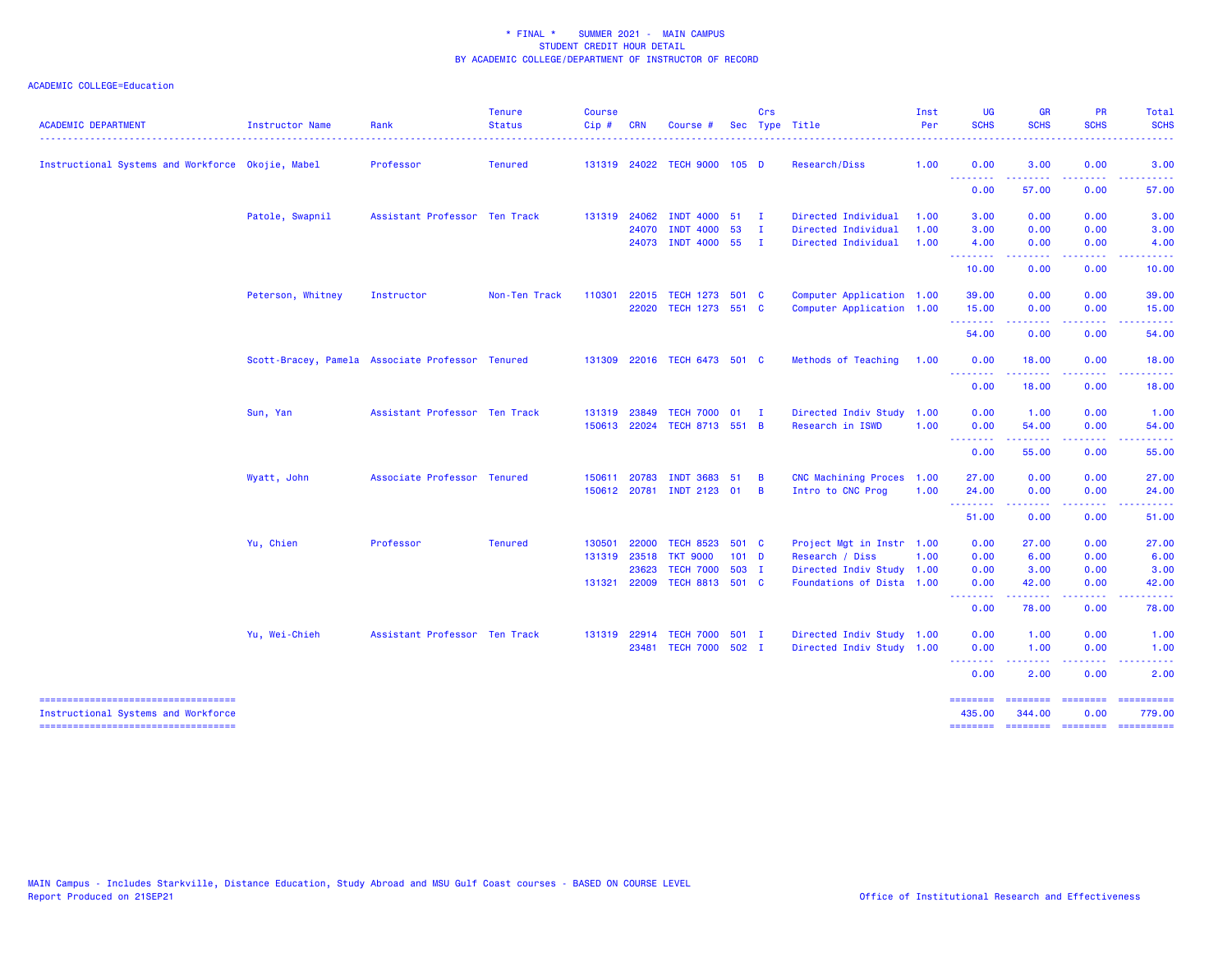| <b>ACADEMIC DEPARTMENT</b> | <b>Instructor Name</b> | Rank                                             | <b>Tenure</b><br><b>Status</b> | <b>Course</b><br>Cip# | <b>CRN</b>              | Course #                                                      |                             | Crs                        | Sec Type Title                                                                      | Inst<br>Per  | UG<br><b>SCHS</b>                                           | <b>GR</b><br><b>SCHS</b> | PR<br><b>SCHS</b>                                                                                                                 | Total<br><b>SCHS</b><br>$\frac{1}{2} \left( \frac{1}{2} \right) \left( \frac{1}{2} \right) \left( \frac{1}{2} \right) \left( \frac{1}{2} \right)$ |
|----------------------------|------------------------|--------------------------------------------------|--------------------------------|-----------------------|-------------------------|---------------------------------------------------------------|-----------------------------|----------------------------|-------------------------------------------------------------------------------------|--------------|-------------------------------------------------------------|--------------------------|-----------------------------------------------------------------------------------------------------------------------------------|---------------------------------------------------------------------------------------------------------------------------------------------------|
| Kinesiology                |                        | Agiovlasitis, Stamat Associate Professor Tenured |                                |                       |                         | 310504 23910 EP 4143                                          | 51                          | C                          | Aging and Disability 1.00                                                           |              | 39.00<br>.                                                  | 0.00<br>.                | 0.00<br>د د د د                                                                                                                   | 39.00<br>المتمامي                                                                                                                                 |
|                            |                        |                                                  |                                |                       |                         |                                                               |                             |                            |                                                                                     |              | 39.00                                                       | 0.00                     | 0.00                                                                                                                              | 39.00                                                                                                                                             |
|                            | Ballenger, Brantley    | Grad Teach Assist                                | Not Applicable                 | 260908                | 20535                   | EP 3304<br>20536 EP 3304                                      | 52<br>53                    | к<br>K                     | Exercise Physiology<br><b>Exercise Physiology</b>                                   | 1.00<br>1.00 | 0.00<br>0.00                                                | 0.00<br>0.00             | 0.00<br>0.00                                                                                                                      | 0.00<br>0.00                                                                                                                                      |
|                            |                        |                                                  |                                |                       |                         |                                                               |                             |                            |                                                                                     |              | <b><i><u><u><b>A</b></u></u> A A A A A A A</i></b><br>0.00  | 22222<br>0.00            | .<br>0.00                                                                                                                         | -----<br>0.00                                                                                                                                     |
|                            | Bello, Marissa         | Grad Teach Assist                                | Not Applicable                 | 260908                |                         | 20533 EP 3304<br>310505 21957 KI 2603                         | 06<br>51                    | К<br>$\mathbf{C}$          | <b>Exercise Physiology</b><br>Medical Terminology                                   | 1.00<br>1.00 | 0.00<br>48.00                                               | 0.00<br>0.00             | 0.00<br>0.00                                                                                                                      | 0.00<br>48.00                                                                                                                                     |
|                            |                        |                                                  |                                |                       |                         |                                                               |                             |                            |                                                                                     |              | <b><i><u><u><b>A</b></u></u> A A A A A A A</i></b><br>48.00 | <b>.</b><br>0.00         | .<br>0.00                                                                                                                         | .<br>48.00                                                                                                                                        |
|                            | Brown, Stanley         | Professor                                        | <b>Tenured</b>                 |                       |                         | 310505 22534 KI 8710                                          | 101 E                       |                            | Internship                                                                          | 0.50         | 0.00<br><b><i><u><u> - - - - - - -</u></u></i></b>          | 10.50<br>.               | 0.00<br>.                                                                                                                         | 10.50<br>.                                                                                                                                        |
|                            |                        |                                                  |                                |                       |                         |                                                               |                             |                            |                                                                                     |              | 0.00                                                        | 10.50                    | 0.00                                                                                                                              | 10.50                                                                                                                                             |
|                            | Chander, Harish        | Associate Professor Tenured                      |                                | 310505                |                         | 23739 KI 9000<br>23883 KI 7000                                | 102 <sub>D</sub><br>$101$ I |                            | Research / Diss<br>Directed Indiv Study                                             | 1.00<br>1.00 | 0.00<br>0.00<br><u> - - - - - - - -</u>                     | 7.00<br>3.00<br><u>.</u> | 0.00<br>0.00<br>.                                                                                                                 | 7.00<br>3.00<br>.                                                                                                                                 |
|                            |                        |                                                  |                                |                       |                         |                                                               |                             |                            |                                                                                     |              | 0.00                                                        | 10.00                    | 0.00                                                                                                                              | 10.00                                                                                                                                             |
|                            | Chen, Chih Chia        | Assistant Professor Ten Track                    |                                |                       |                         | 131314 21942 PE 3163<br>23493 PE 4000<br>260908 23930 EP 4123 | 501 C<br>01<br>51           | $\blacksquare$<br><b>C</b> | Sport Psychology<br>Directed Indiv Study 1.00<br>Aging and Physical A 1.00          | 1.00         | 54.00<br>3.00<br>51.00                                      | 0.00<br>0.00<br>0.00     | 0.00<br>0.00<br>0.00                                                                                                              | 54.00<br>3.00<br>51.00                                                                                                                            |
|                            |                        |                                                  |                                |                       |                         |                                                               |                             |                            |                                                                                     |              | .<br>108.00                                                 | 0.00                     | والمحامر<br>0.00                                                                                                                  | .<br>108.00                                                                                                                                       |
|                            | Gillen, Zachary        | Assistant Professor Ten Track                    |                                | 260908                | 20534                   | EP 3304<br>310505 21956 PE 4853                               | 51<br>01                    | C<br>C                     | Exercise Physiology<br>Motor Lrng and Skill 1.00                                    | 1.00         | 64.00<br>39.00                                              | 0.00<br>0.00             | 0.00<br>0.00                                                                                                                      | 64.00<br>39.00                                                                                                                                    |
|                            |                        |                                                  |                                |                       |                         |                                                               |                             |                            |                                                                                     |              | .<br>103.00                                                 | -----<br>0.00            | .<br>0.00                                                                                                                         | .<br>103.00                                                                                                                                       |
|                            | Jackson, Stacy         | Non-Faculty                                      | Not Applicable                 | 320104                | 22180                   | <b>DSS 0113</b><br>320105 22181 DSS 0713                      | 501 C<br>501 C              |                            | Practical Money Skil 1.00<br>Career Exploration                                     | 1.00         | 6.00<br>3.00                                                | 0.00<br>0.00             | 0.00<br>0.00                                                                                                                      | 6.00<br>3.00                                                                                                                                      |
|                            |                        |                                                  |                                |                       |                         |                                                               |                             |                            |                                                                                     |              | <b><i><u><u> - - - - - - -</u></u></i></b><br>9.00          | .<br>0.00                | $\frac{1}{2} \left( \frac{1}{2} \right) \left( \frac{1}{2} \right) \left( \frac{1}{2} \right) \left( \frac{1}{2} \right)$<br>0.00 | .<br>9.00                                                                                                                                         |
|                            | Joe, Lee               | Instructor                                       | Non-Ten Track                  | 260908                | 20549<br>20550<br>21951 | EP 4814<br>EP 4814<br>EP 4814                                 | $101$ H<br>102 H<br>103 H   |                            | Exercise Science Int 1.00<br>Exercise Science Int 1.00<br>Exercise Science Int 1.00 |              | 60.00<br>60.00<br>56.00                                     | 0.00<br>0.00<br>0.00     | 0.00<br>0.00<br>0.00                                                                                                              | 60.00<br>60.00<br>56.00                                                                                                                           |
|                            |                        |                                                  |                                |                       |                         |                                                               |                             |                            |                                                                                     |              | 176.00                                                      | 0.00                     | .<br>0.00                                                                                                                         | $\omega$ is $\omega$ in .<br>176.00                                                                                                               |
|                            | Kim, Dae Eun           | Instructor                                       | Non-Ten Track                  |                       |                         | 310504 21940 SS 3503                                          | 501 C                       |                            | Sport and Rec Leader 1.00                                                           |              | 33.00                                                       | 0.00                     | 0.00                                                                                                                              | 33.00                                                                                                                                             |
|                            |                        |                                                  |                                |                       |                         |                                                               |                             |                            |                                                                                     |              | .<br>33.00                                                  | .<br>0.00                | بالمحام<br>0.00                                                                                                                   | .<br>33.00                                                                                                                                        |
|                            | Knight, Adam           | Associate Professor Tenured                      |                                | 260908<br>310505      | 20547                   | EP 4703<br>20798 KI 8313                                      | 001 C<br>51                 | <b>C</b>                   | Neural Contl Human M 1.00<br>Interpret Data Kines 1.00                              |              | 27.00<br>0.00                                               | 0.00<br>30.00            | 0.00<br>0.00                                                                                                                      | 27.00<br>30.00                                                                                                                                    |
|                            |                        |                                                  |                                |                       |                         |                                                               |                             |                            |                                                                                     |              | .<br>27.00                                                  | .<br>30.00               | د د د د .<br>0.00                                                                                                                 | .<br>57.00                                                                                                                                        |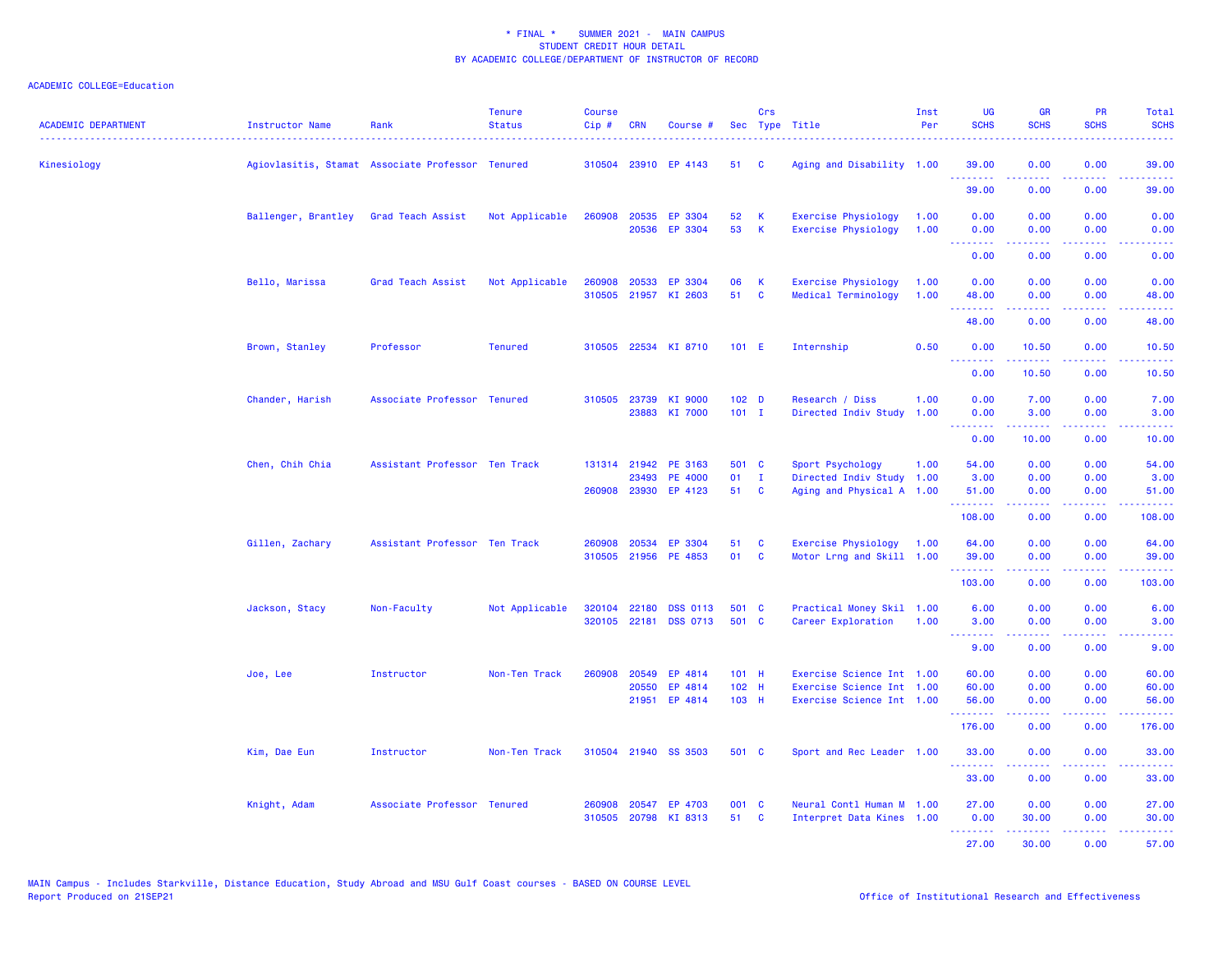| <b>ACADEMIC DEPARTMENT</b> | <b>Instructor Name</b>                           | Rank                          | <b>Tenure</b><br><b>Status</b> | <b>Course</b><br>Cip# | <b>CRN</b>   | Course #             |         | Crs          | Sec Type Title            | Inst<br>Per | <b>UG</b><br><b>SCHS</b> | <b>GR</b><br><b>SCHS</b>                                                                                                                                     | <b>PR</b><br><b>SCHS</b> | Total<br><b>SCHS</b> |
|----------------------------|--------------------------------------------------|-------------------------------|--------------------------------|-----------------------|--------------|----------------------|---------|--------------|---------------------------|-------------|--------------------------|--------------------------------------------------------------------------------------------------------------------------------------------------------------|--------------------------|----------------------|
| Kinesiology                | Kodithuwakku Arachch                             | Grad Teach Assist             | Not Applicable                 |                       | 131314 21953 | EP 4504              | 01      | B            | Mechanical Analysis       | 1.00        | 52.00                    | 0.00                                                                                                                                                         | 0.00                     | 52.00                |
|                            |                                                  |                               |                                |                       |              | 310505 21958 PE 4283 | 51      | $\mathbf{C}$ | Sport Biomechanics        | 1.00        | 33.00<br>.               | 0.00<br><u>.</u>                                                                                                                                             | 0.00<br>.                | 33.00<br>.           |
|                            |                                                  |                               |                                |                       |              |                      |         |              |                           |             | 85.00                    | 0.00                                                                                                                                                         | 0.00                     | 85.00                |
|                            | Lamberth, John                                   | Associate Professor Tenured   |                                | 260908                | 21959        | EP 3233              | 51      | C            | Anatomical Kinesiolo      | 1.00        | 24.00                    | 0.00                                                                                                                                                         | 0.00                     | 24.00                |
|                            |                                                  |                               |                                | 310505                | 23324        | KI 9000              | $101$ D |              | Research / Diss           | 1.00        | 0.00<br>.                | 3.00                                                                                                                                                         | 0.00                     | 3.00                 |
|                            |                                                  |                               |                                |                       |              |                      |         |              |                           |             | 24.00                    | 3.00                                                                                                                                                         | 0.00                     | 27.00                |
|                            | Lee, Young Han                                   | Associate Professor Tenured   |                                |                       |              | 310504 21948 SS 3103 | 001 C   |              | Sport Sponsorship         | 1.00        | 42.00<br>.               | 0.00                                                                                                                                                         | 0.00                     | 42.00<br>والمستبدات  |
|                            |                                                  |                               |                                |                       |              |                      |         |              |                           |             | 42.00                    | 0.00                                                                                                                                                         | 0.00                     | 42.00                |
|                            | Pan, Zhujun                                      | Assistant Professor Ten Track |                                |                       |              | 260908 20528 EP 3183 | 51      | <b>C</b>     | Exercise Psychology       | 1.00        | 51.00                    | 0.00                                                                                                                                                         | 0.00                     | 51.00                |
|                            |                                                  |                               |                                |                       |              |                      |         |              |                           |             | 51.00                    | 0.00                                                                                                                                                         | 0.00                     | 51.00                |
|                            | Price Jr., Lexie                                 | Non-Employee                  | Not Applicable                 | 131304                | 20982        | PE 4423              | 51      | C            | Driver Ed Meth II         | 1.00        | 63.00                    | 0.00                                                                                                                                                         | 0.00                     | 63.00                |
|                            |                                                  |                               |                                |                       | 21681        | PE 4413              | 501 C   |              | Basic Driver Ed I         | 1.00        | 69.00                    | 0.00                                                                                                                                                         | 0.00                     | 69.00                |
|                            |                                                  |                               |                                | 512201                | 21679        | PE 3433              | 501 C   |              | Genl Safety Methods       | 1.00        | 33.00                    | 0.00                                                                                                                                                         | 0.00                     | 33.00                |
|                            |                                                  |                               |                                |                       | 21680        | PE 3433              | 551 C   |              | Genl Safety Methods       | 1.00        | 45.00<br>.               | 0.00<br>.                                                                                                                                                    | 0.00<br>.                | 45.00<br>.           |
|                            |                                                  |                               |                                |                       |              |                      |         |              |                           |             | 210.00                   | 0.00                                                                                                                                                         | 0.00                     | 210.00               |
|                            | Rye, David                                       | Instructor                    | Non-Ten Track                  | 310504                |              | 21116 SS 4396        | 101 E   |              | Sports Studies Inter      | 1.00        | 144.00                   | 0.00                                                                                                                                                         | 0.00                     | 144.00               |
|                            |                                                  |                               |                                | 310505                |              | 22534 KI 8710        | 101 E   |              | Internship                | 0.50        | 0.00<br>.                | 10.50                                                                                                                                                        | 0.00                     | 10.50                |
|                            |                                                  |                               |                                |                       |              |                      |         |              |                           |             | 144.00                   | 10.50                                                                                                                                                        | 0.00                     | 154.50               |
|                            | Smith, JohnEric                                  | Associate Professor Tenured   |                                | 260908                | 20531        | EP 3304              | 04      | C            | Exercise Physiology       | 1.00        | 48.00                    | 0.00                                                                                                                                                         | 0.00                     | 48.00                |
|                            |                                                  |                               |                                | 310501                |              | 20537 EP 4113        | 001 B   |              | Fitness Prog & Testi 1.00 |             | 24.00<br>.               | 0.00<br>22222                                                                                                                                                | 0.00<br>.                | 24.00<br>.           |
|                            |                                                  |                               |                                |                       |              |                      |         |              |                           |             | 72.00                    | 0.00                                                                                                                                                         | 0.00                     | 72.00                |
|                            | Twietmeyer, Greggory Associate Professor Tenured |                               |                                |                       |              | 131314 21117 SS 4403 | 01      | C            | Gender & Sport            | 1.00        | 18.00                    | 0.00                                                                                                                                                         | 0.00                     | 18.00                |
|                            |                                                  |                               |                                |                       | 21120        | SS 6403              | 01      | <b>C</b>     | Gender & Sport            | 1.00        | 0.00                     | 15.00                                                                                                                                                        | 0.00                     | 15.00                |
|                            |                                                  |                               |                                |                       | 22104        | GS 6403              | 01      | C            | Gender & Sport            | 1.00        | 0.00                     | 3.00                                                                                                                                                         | 0.00                     | 3.00                 |
|                            |                                                  |                               |                                |                       |              | 310504 21114 SS 4103 | 51      | C            | Ethics in Sports Mgm      | 1.00        | 42.00<br>.               | 0.00<br>$\frac{1}{2} \left( \frac{1}{2} \right) \left( \frac{1}{2} \right) \left( \frac{1}{2} \right) \left( \frac{1}{2} \right) \left( \frac{1}{2} \right)$ | 0.00<br>الدعاعات         | 42.00<br>والمالمات   |
|                            |                                                  |                               |                                |                       |              |                      |         |              |                           |             | 60.00                    | 18.00                                                                                                                                                        | 0.00                     | 78.00                |
|                            | Vickers, J.                                      | Associate Professor Tenured   |                                | 131307                | 20980        | PE 4163              | 001 C   |              | Prin Meth of Sec Hth 1.00 |             | 21.00                    | 0.00                                                                                                                                                         | 0.00                     | 21.00                |
|                            |                                                  |                               |                                |                       | 20984        | PE 6163              | 001 C   |              | Prin Meth of Sec Hth 1.00 |             | 0.00                     | 12.00                                                                                                                                                        | 0.00                     | 12.00                |
|                            |                                                  |                               |                                |                       |              | 131314 24031 PE 7000 | $01$ I  |              | Directed Indiv Study 1.00 |             | 0.00<br>.                | 1.00<br>.                                                                                                                                                    | 0.00<br>.                | 1.00<br>.            |
|                            |                                                  |                               |                                |                       |              |                      |         |              |                           |             | 21.00                    | 13.00                                                                                                                                                        | 0.00                     | 34.00                |
|                            | Watson, Deborah                                  | Grad Teach Assist             | Not Applicable                 |                       |              | 310505 21941 KI 2213 | 501 C   |              | Emergency Health Car 1.00 |             | 27,00<br>.               | 0.00<br>.                                                                                                                                                    | 0.00<br>المتمامين        | 27.00<br>.           |
|                            |                                                  |                               |                                |                       |              |                      |         |              |                           |             | 27.00                    | 0.00                                                                                                                                                         | 0.00                     | 27.00                |
|                            | Wax, Benjamin                                    | Associate Professor Tenured   |                                | 310501                |              | 22747 EP 4153        | 01      | C            | Train Tech Exerc & S 1.00 |             | 12.00                    | 0.00                                                                                                                                                         | 0.00                     | 12.00                |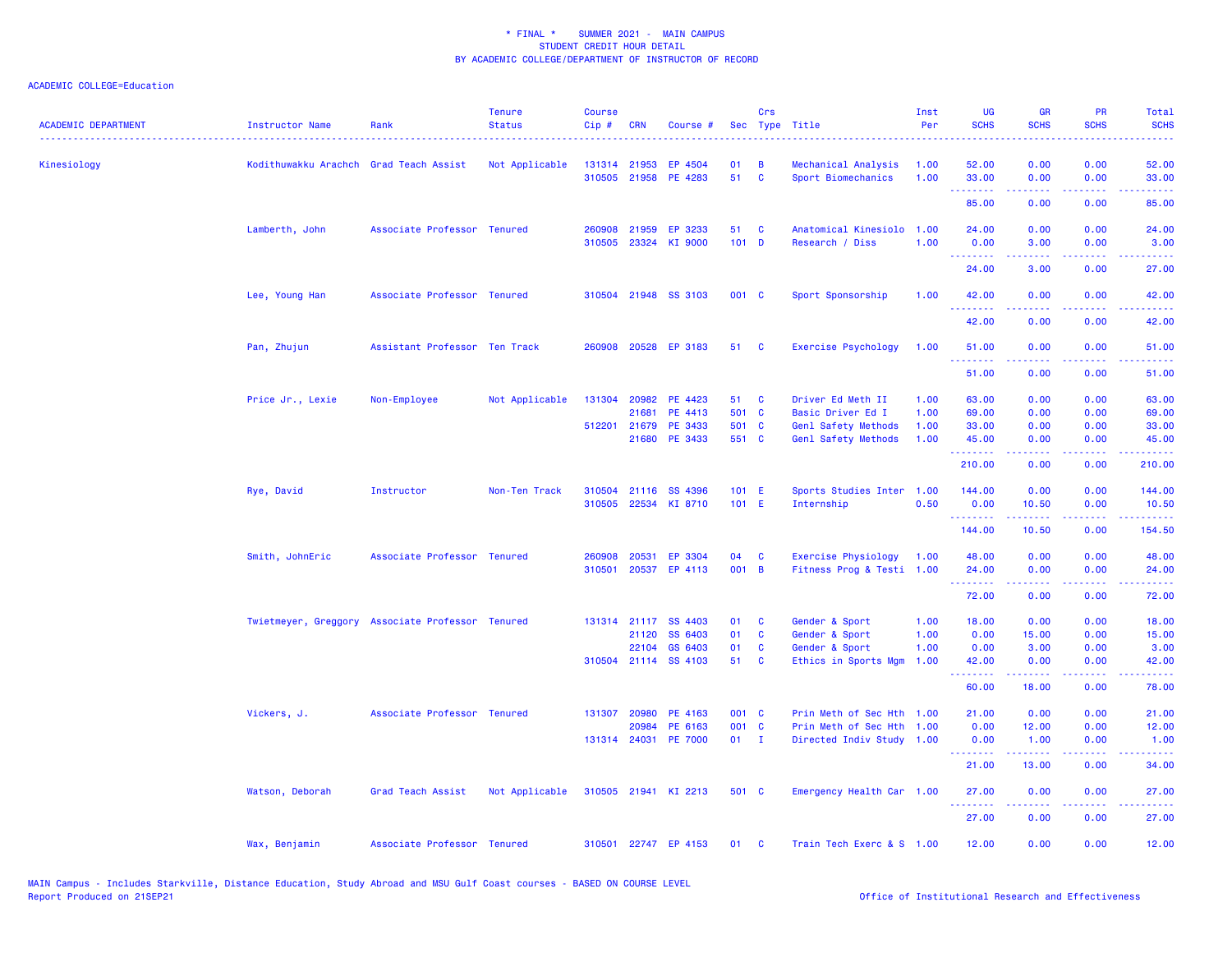| <b>ACADEMIC DEPARTMENT</b>             | Instructor Name    | Rank                          | <b>Tenure</b><br>Status | Course<br>Cip # | <b>CRN</b> | Course #             |                  | Crs      | Sec Type Title            | Inst<br>Per | <b>UG</b><br><b>SCHS</b> | <b>GR</b><br><b>SCHS</b> | <b>PR</b><br><b>SCHS</b> | Total<br><b>SCHS</b> |
|----------------------------------------|--------------------|-------------------------------|-------------------------|-----------------|------------|----------------------|------------------|----------|---------------------------|-------------|--------------------------|--------------------------|--------------------------|----------------------|
|                                        |                    |                               |                         |                 |            |                      |                  |          |                           |             | --------                 | .                        | .                        | .                    |
|                                        |                    |                               |                         |                 |            |                      |                  |          |                           |             | 12.00                    | 0.00                     | 0.00                     | 12,00                |
| Kinesiology                            | Zimmerman, Matthew | Assistant Professor Ten Track |                         |                 |            | 310504 21118 SS 4503 | 51 C             |          | Sport Promotion & Sa 1.00 |             | 27.00                    | 0.00                     | 0.00                     | 27.00                |
|                                        |                    |                               |                         |                 |            | 21121 SS 6503        | 51 C             |          | Sport Promotion & Sa 1.00 |             | 0.00                     | 6.00                     | 0.00                     | 6.00                 |
|                                        |                    |                               |                         | 310505          |            | 23948 KI 8000        | 01               | <b>D</b> | Research/Thesis           | 1.00        | 0.00                     | 3.00                     | 0.00                     | 3.00                 |
|                                        |                    |                               |                         |                 |            | 24083 KI 9000        | 103 <sub>D</sub> |          | Research / Diss           | 1.00        | 0.00<br>---------        | 1.00<br>.                | 0.00                     | 1.00                 |
|                                        |                    |                               |                         |                 |            |                      |                  |          |                           |             | 27.00                    | 10.00                    | 0.00                     | 37.00                |
| ====================================== |                    |                               |                         |                 |            |                      |                  |          |                           |             | ========                 | ========                 | ========                 | -----------          |
| Kinesiology                            |                    |                               |                         |                 |            |                      |                  |          |                           |             | 1318.00                  | 105.00                   | 0.00                     | 1423.00              |
| =====================================  |                    |                               |                         |                 |            |                      |                  |          |                           |             | ========                 |                          | ========                 | ==========           |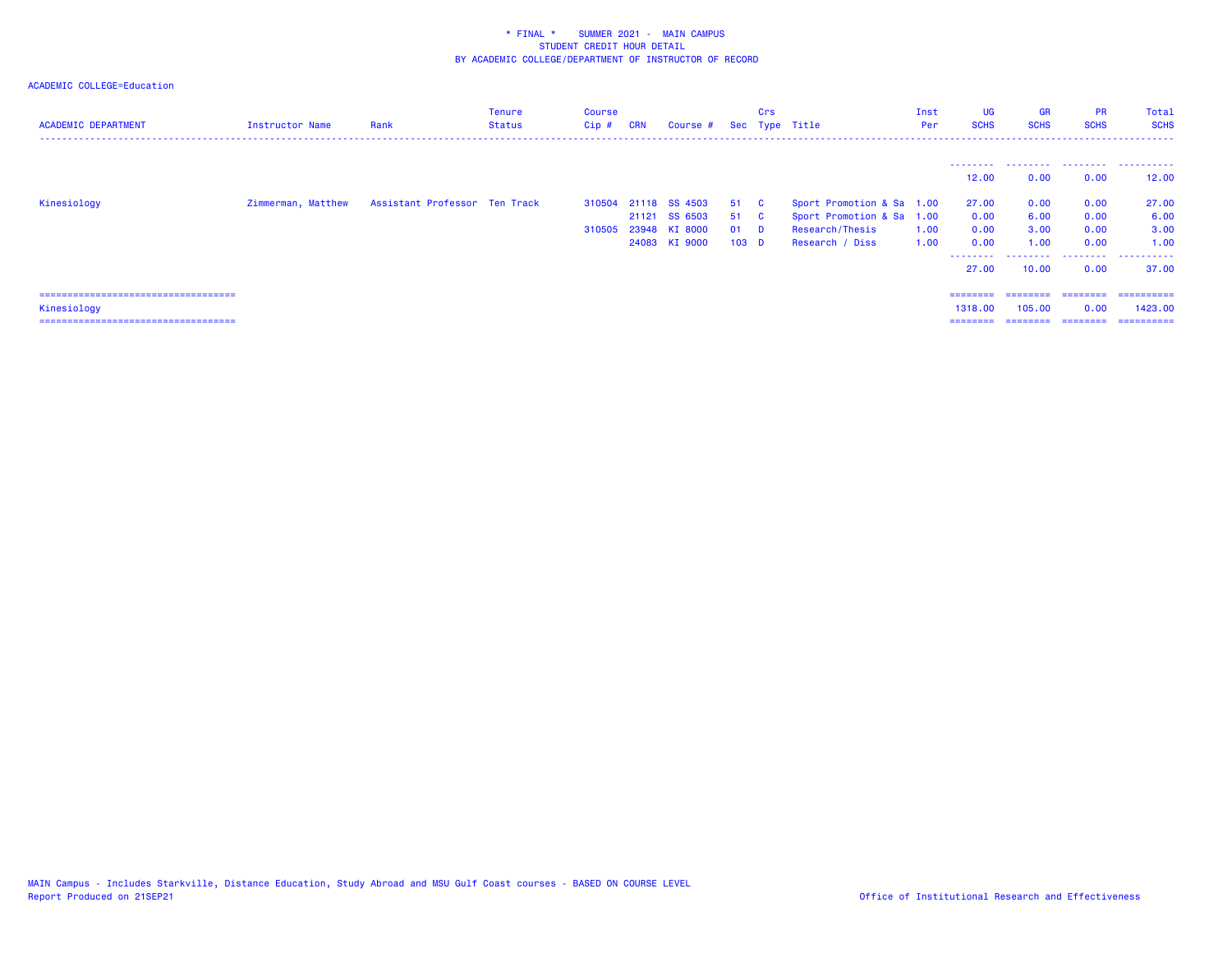| <b>ACADEMIC DEPARTMENT</b> | <b>Instructor Name</b> | Rank                              | <b>Tenure</b><br><b>Status</b> | <b>Course</b><br>Cip# | <b>CRN</b>     | Course #                           | Sec                 | Crs            | Type Title                                             | Inst<br>Per  | <b>UG</b><br><b>SCHS</b>       | <b>GR</b><br><b>SCHS</b>                                                                                                                                      | PR<br><b>SCHS</b>                   | <b>Total</b><br><b>SCHS</b>                    |
|----------------------------|------------------------|-----------------------------------|--------------------------------|-----------------------|----------------|------------------------------------|---------------------|----------------|--------------------------------------------------------|--------------|--------------------------------|---------------------------------------------------------------------------------------------------------------------------------------------------------------|-------------------------------------|------------------------------------------------|
| Music                      | Banks, Jessica         | Instructor                        | Non-Ten Track                  | 500903                | 23478<br>23495 | <b>MUA 3110</b><br><b>MUA 8440</b> | 01<br>103 E         | E              | Flute<br>Individual Studio In 1.00                     | 1.00         | 2.00<br>0.00                   | 0.00<br>2.00                                                                                                                                                  | 0.00<br>0.00                        | 2.00<br>2.00                                   |
|                            |                        |                                   |                                |                       |                |                                    |                     |                |                                                        |              | .<br>2.00                      | -----<br>2.00                                                                                                                                                 | والمستناء<br>0.00                   | -----<br>4.00                                  |
|                            |                        |                                   | <b>Tenured</b>                 |                       | 131312 22153   | <b>MU 8412</b>                     | 101 C               |                |                                                        | 1.00         | 0.00                           | 18.00                                                                                                                                                         | 0.00                                | 18.00                                          |
|                            | Damm, Robert           | Professor                         |                                |                       | 500912 21969   | <b>MUE 8033</b>                    | 01                  | $\mathbf{C}$   | World Drumming<br>Curr. Topics in Musi 1.00            |              | 0.00                           | 36.00                                                                                                                                                         | 0.00                                | 36.00                                          |
|                            |                        |                                   |                                |                       |                |                                    |                     |                |                                                        |              | $\omega$ is a $\omega$<br>0.00 | $\frac{1}{2} \left( \frac{1}{2} \right) \left( \frac{1}{2} \right) \left( \frac{1}{2} \right) \left( \frac{1}{2} \right) \left( \frac{1}{2} \right)$<br>54.00 | والمحامر<br>0.00                    | $\omega_{\rm c}$ and $\omega_{\rm c}$<br>54.00 |
|                            |                        |                                   |                                |                       |                |                                    |                     |                |                                                        |              |                                |                                                                                                                                                               |                                     |                                                |
|                            | Davis, Daniel          | Non-Faculty                       | Not Applicable                 | 240102                |                | 20804 LIB 9010<br>21618 LIB 9010   | 101 S<br>501 S      |                | ETD Format and Submi<br>ETD Format and Submi 0.10      | 0.10         | 0.00<br>0.00                   | 0.00<br>0.00                                                                                                                                                  | 0.00<br>0.00                        | 0.00<br>0.00                                   |
|                            |                        |                                   |                                |                       |                |                                    |                     |                |                                                        |              | <u>.</u>                       |                                                                                                                                                               |                                     |                                                |
|                            |                        |                                   |                                |                       |                |                                    |                     |                |                                                        |              | 0.00                           | 0.00                                                                                                                                                          | 0.00                                | 0.00                                           |
|                            | Falcone, Sheri         | Instructor                        | Non-Ten Track                  |                       | 500915 21971   | <b>MUE 8302</b>                    | 01                  | C              | Advanced Woodwind Pe 1.00                              |              | 0.00                           | 10.00                                                                                                                                                         | 0.00                                | 10.00                                          |
|                            |                        |                                   |                                |                       |                |                                    |                     |                |                                                        |              | 0.00                           | 10.00                                                                                                                                                         | 0.00                                | 10.00                                          |
|                            | Fontaine, Jeanette     | Assistant Professor Ten Track     |                                | 500903                | 23851          | <b>MUA 3050</b>                    | 102 E               |                | Voice                                                  | 1.00         | 1.00<br><b></b>                | 0.00<br>.                                                                                                                                                     | 0.00<br>----                        | 1.00<br>.                                      |
|                            |                        |                                   |                                |                       |                |                                    |                     |                |                                                        |              | 1.00                           | 0.00                                                                                                                                                          | 0.00                                | 1.00                                           |
|                            | Haislip, Matthew       | Assistant Professor Ten Track     |                                |                       |                | 131312 21674 MU 1123               | 551 C               |                | American Music App.                                    | 1.00         | 57.00                          | 0.00                                                                                                                                                          | 0.00                                | 57.00                                          |
|                            |                        |                                   |                                | 500901                |                | 21673 MU 1113                      | 501 C               |                | His & Apprec Of Musi                                   | 1.00         | 30.00                          | 0.00                                                                                                                                                          | 0.00                                | 30.00                                          |
|                            |                        |                                   |                                |                       |                |                                    |                     |                |                                                        |              | <u>.</u><br>87.00              | بالأباب<br>0.00                                                                                                                                               | $\sim$ $\sim$ $\sim$ $\sim$<br>0.00 | المستما<br>87.00                               |
|                            | Hause, Barry           | Lecturer                          | Non-Ten Track                  | 500902                |                | 21675 MU 1133                      | 501 C               |                | The History of Rock                                    | 1.00         | 45.00                          | 0.00                                                                                                                                                          | 0.00                                | 45.00                                          |
|                            |                        |                                   |                                |                       |                |                                    |                     |                |                                                        |              | .<br>45.00                     | . <u>.</u> .<br>0.00                                                                                                                                          | ----<br>0.00                        | .<br>45.00                                     |
|                            | Human, Richard         | Associate Professor Tenured       |                                | 500901                |                | 20952 MU 1113                      | 51                  | <b>C</b>       | His & Apprec Of Musi 1.00                              |              | 66.00                          | 0.00                                                                                                                                                          | 0.00                                | 66.00                                          |
|                            |                        |                                   |                                |                       |                |                                    |                     |                |                                                        |              | 66.00                          | 0.00                                                                                                                                                          | 0.00                                | 66.00                                          |
|                            | Packwood, Gary         | Associate Professor Tenured       |                                | 130601                | 20967          | <b>MUE 9012</b>                    | 101 S               |                | Final Project in Mus 1.00                              |              | 0.00                           | 6.00                                                                                                                                                          | 0.00                                | 6.00                                           |
|                            |                        |                                   |                                | 131312                | 23741          | <b>MUE 7000</b>                    | 001 I               |                | Directed Indiv Study 1.00                              |              | 0.00                           | 3.00                                                                                                                                                          | 0.00                                | 3.00                                           |
|                            |                        |                                   |                                | 500901                | 23584          | <b>MU 4000</b>                     | 01                  | $\blacksquare$ | Directed Indiv Study                                   | 1.00         | 1.00                           | 0.00                                                                                                                                                          | 0.00                                | 1.00                                           |
|                            |                        |                                   |                                | 500903<br>500906      | 21970          | <b>MUE 8122</b><br>23374 MUA 8460  | 01<br>$102 \quad Q$ | C              | Techniques of Choral<br>Applied Conducting             | 1.00<br>1.00 | 0.00<br>0.00                   | 28.00<br>1.00                                                                                                                                                 | 0.00<br>0.00                        | 28.00<br>1.00                                  |
|                            |                        |                                   |                                |                       |                |                                    |                     |                |                                                        |              | .<br>1.00                      | $\frac{1}{2} \left( \frac{1}{2} \right) \left( \frac{1}{2} \right) \left( \frac{1}{2} \right) \left( \frac{1}{2} \right)$<br>38.00                            | د د د د<br>0.00                     | المتمامين<br>39.00                             |
|                            | Ryall, Blake           | Lecturer                          | Non-Ten Track                  | 500903                | 23928          | <b>MUA 1550</b>                    | 02                  | E              | Tuba                                                   | 1.00         | 1.00                           | 0.00                                                                                                                                                          | 0.00                                | 1.00                                           |
|                            |                        |                                   |                                |                       |                |                                    |                     |                |                                                        |              | .                              |                                                                                                                                                               | .                                   | 22220                                          |
|                            |                        |                                   |                                |                       |                |                                    |                     |                |                                                        |              | 1.00                           | 0.00                                                                                                                                                          | 0.00                                | 1.00                                           |
|                            | Sobaskie, James        | Associate Professor Tenured       |                                | 500901                |                | 21975 MU 1173                      | 551 C               |                | Music of the Beatles 1.00                              |              | 27.00                          | 0.00                                                                                                                                                          | 0.00<br>$\sim$ $\sim$ $\sim$        | 27.00                                          |
|                            |                        |                                   |                                |                       |                |                                    |                     |                |                                                        |              | 27.00                          | 0.00                                                                                                                                                          | 0.00                                | 27.00                                          |
|                            | Stockton, Phillip      | Clinical Assist Pro Non-Ten Track |                                |                       | 131312 23371   | <b>MUE 6990</b><br>23715 MUE 4990  | 101 C<br>102 C      |                | Special Topic In MUE 1.00<br>Special Topic In MUE 1.00 |              | 0.00<br>7.00                   | 18.00<br>0.00                                                                                                                                                 | 0.00<br>0.00                        | 18.00<br>7.00                                  |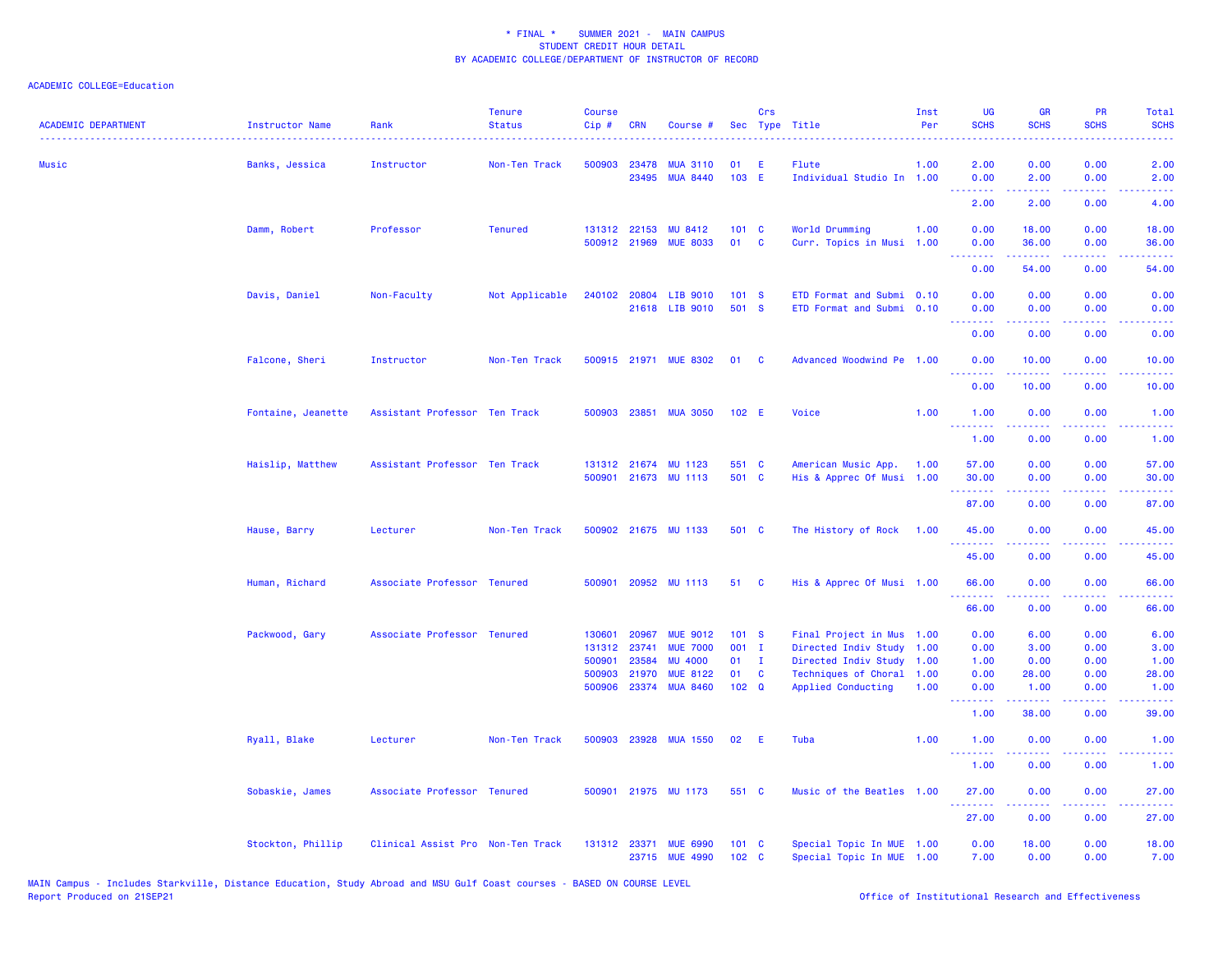| <b>ACADEMIC DEPARTMENT</b>                                                             | <b>Instructor Name</b> | Rank                              | <b>Tenure</b><br><b>Status</b> | <b>Course</b><br>$C$ ip $#$ | <b>CRN</b> | Course #                                 |                  | Crs          | Sec Type Title                                         | Inst<br>Per  | <b>UG</b><br><b>SCHS</b> | <b>GR</b><br><b>SCHS</b> | <b>PR</b><br><b>SCHS</b> | Total<br><b>SCHS</b>                                                                                   |
|----------------------------------------------------------------------------------------|------------------------|-----------------------------------|--------------------------------|-----------------------------|------------|------------------------------------------|------------------|--------------|--------------------------------------------------------|--------------|--------------------------|--------------------------|--------------------------|--------------------------------------------------------------------------------------------------------|
| Music                                                                                  | Stockton, Phillip      | Clinical Assist Pro Non-Ten Track |                                |                             |            | 500906 20962 MUA 8460                    | $101 \quad Q$    |              | Applied Conducting                                     | 1.00         | 0.00                     | 4.00                     | 0.00                     | 4.00                                                                                                   |
|                                                                                        |                        |                                   |                                |                             |            |                                          |                  |              |                                                        |              | 7.00                     | 22.00                    | 0.00                     | 29.00                                                                                                  |
|                                                                                        | Taylor, Clifton        | Associate Professor Tenured       |                                |                             |            | 500912 21972 MUE 8472                    | 01 C             |              | Jazz Techniques                                        | 1.00         | 0.00                     | 10.00                    | 0.00                     | 10.00                                                                                                  |
|                                                                                        |                        |                                   |                                |                             |            |                                          |                  |              |                                                        |              | 0.00                     | <u>.</u><br>10.00        | .<br>0.00                | 10.00                                                                                                  |
|                                                                                        | Torbert, Garrett       | Instructor                        | Non-Ten Track                  | 500903                      | 20958      | <b>MUA 8440</b><br>500912 21973 MUE 8102 | 101 E<br>01      | $\mathbf{C}$ | Individual Studio In 1.00<br>Advanced Vocal Pedag 1.00 |              | 0.00<br>0.00             | 9.00<br>26.00            | 0.00<br>0.00             | 9.00<br>26.00                                                                                          |
|                                                                                        |                        |                                   |                                |                             |            |                                          |                  |              |                                                        |              | .<br>0.00                | 35.00                    | . <b>.</b> .<br>0.00     | 35.00                                                                                                  |
|                                                                                        | Tulyaganova, Roza      | Assistant Professor Ten Track     |                                | 500903                      |            | 23755 MUA 2050<br>23756 MUA 3050         | 107 E<br>$101$ E |              | Voice<br>Voice                                         | 1.00<br>1.00 | 1.00<br>1.00             | 0.00<br>0.00             | 0.00<br>0.00             | 1.00<br>1.00                                                                                           |
|                                                                                        |                        |                                   |                                |                             |            |                                          |                  |              |                                                        |              | --------<br>2.00         | 0.00                     | .<br>0.00                | $\frac{1}{2} \left( \frac{1}{2} \right) \left( \frac{1}{2} \right) \left( \frac{1}{2} \right)$<br>2.00 |
| =====================================<br>Music<br>==================================== |                        |                                   |                                |                             |            |                                          |                  |              |                                                        |              | 239,00                   | 171.00                   | 0.00                     | 410.00<br>==========                                                                                   |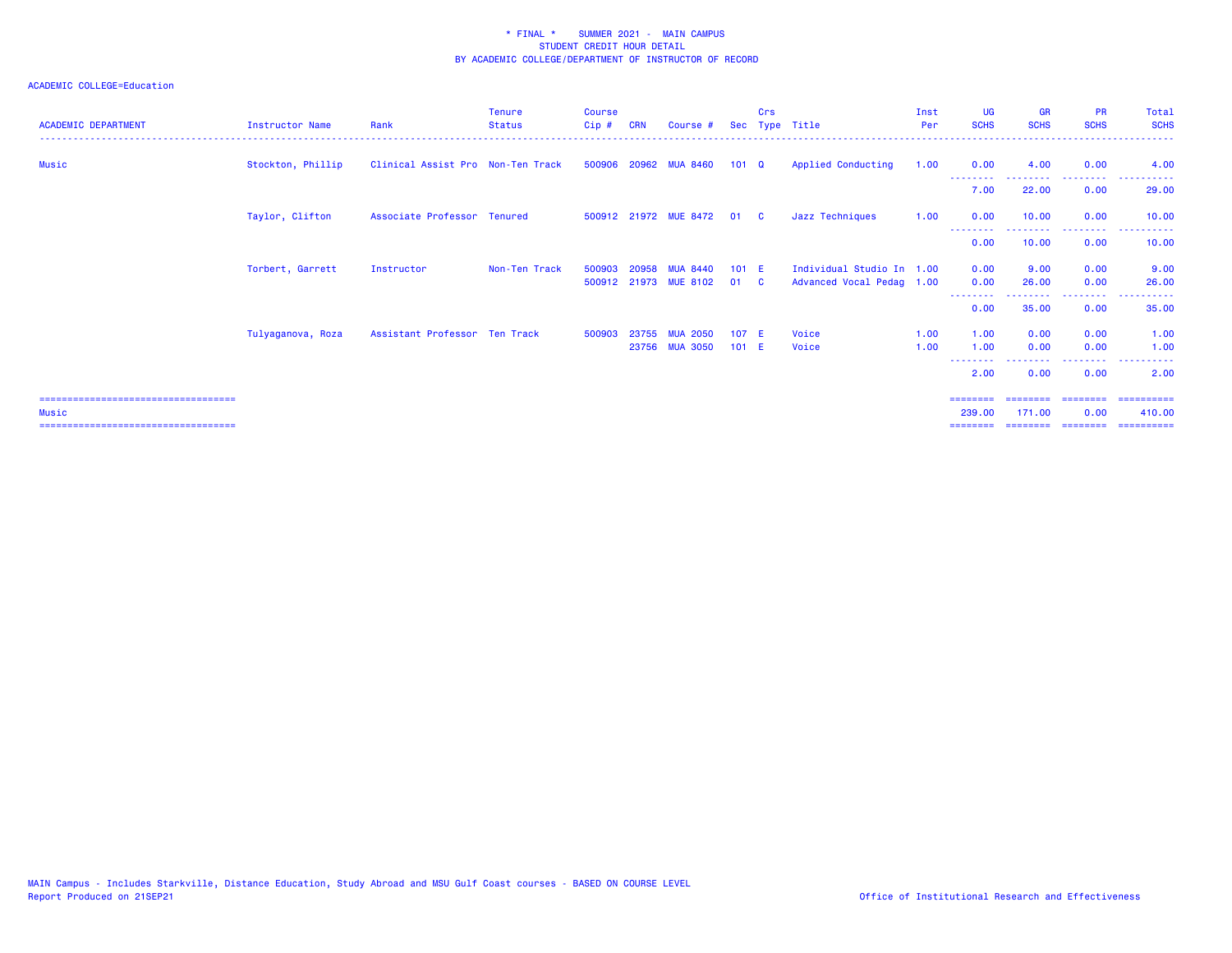| <b>ACADEMIC DEPARTMENT</b> | Instructor Name | Rank                              | <b>Tenure</b><br><b>Status</b> | <b>Course</b><br>Cip# | <b>CRN</b>     | Course #                           |                  | Crs               | Sec Type Title                     | Inst<br>Per  | <b>UG</b><br><b>SCHS</b>        | <b>GR</b><br><b>SCHS</b> | PR<br><b>SCHS</b>                                                                                                                 | Total<br><b>SCHS</b>                                                                                                                                         |
|----------------------------|-----------------|-----------------------------------|--------------------------------|-----------------------|----------------|------------------------------------|------------------|-------------------|------------------------------------|--------------|---------------------------------|--------------------------|-----------------------------------------------------------------------------------------------------------------------------------|--------------------------------------------------------------------------------------------------------------------------------------------------------------|
| Aerospace Engineering      | Belk, Davy      | Professor                         | <b>Tenured</b>                 | 140201                | 23654<br>23703 | <b>ASE 8000</b><br><b>ASE 9000</b> | 101<br>01        | D<br>$\mathbf{D}$ | Research / Thesis<br>Research/Diss | 1.00<br>1.00 | 0.00<br>0.00                    | 6.00<br>6.00             | 0.00<br>0.00                                                                                                                      | 6.00<br>6.00                                                                                                                                                 |
|                            |                 |                                   |                                |                       |                |                                    |                  |                   |                                    |              | <u> - - - - - - - -</u><br>0.00 | .<br>12.00               | .<br>0.00                                                                                                                         | $\frac{1}{2} \left( \frac{1}{2} \right) \left( \frac{1}{2} \right) \left( \frac{1}{2} \right) \left( \frac{1}{2} \right)$<br>12.00                           |
|                            | Cagle, Don      | Lecturer                          | Non-Ten Track                  | 141101                |                | 20485 EM 2413                      | 51               | $\mathbf{C}$      | Engineering Mech I                 | 1.00         | 72.00                           | 0.00                     | 0.00                                                                                                                              | 72.00                                                                                                                                                        |
|                            |                 |                                   |                                |                       |                |                                    |                  |                   |                                    |              | <u>.</u><br>72.00               | .<br>0.00                | $\frac{1}{2} \left( \frac{1}{2} \right) \left( \frac{1}{2} \right) \left( \frac{1}{2} \right) \left( \frac{1}{2} \right)$<br>0.00 | د د د د د<br>72.00                                                                                                                                           |
|                            | Cheng, Yang     | Associate Professor Tenured       |                                |                       |                | 140201 23655 ASE 8000              | 102 <sub>D</sub> |                   | Research / Thesis                  | 1.00         | 0.00                            | 1.00                     | 0.00                                                                                                                              | 1.00                                                                                                                                                         |
|                            |                 |                                   |                                |                       |                |                                    |                  |                   |                                    |              | <u>.</u><br>0.00                | 1.00                     | 0.00                                                                                                                              | $\frac{1}{2} \left( \frac{1}{2} \right) \left( \frac{1}{2} \right) \left( \frac{1}{2} \right) \left( \frac{1}{2} \right)$<br>1.00                            |
|                            | Daghigh, Vahid  | Lecturer                          | Non-Ten Track                  |                       |                | 141101 20491 EM 3213               | 51               | <b>C</b>          | Mech Of Materials                  | 1.00         | 81.00<br>.                      | 0.00<br>.                | 0.00<br>المتحدث                                                                                                                   | 81.00<br>وعاعاها                                                                                                                                             |
|                            |                 |                                   |                                |                       |                |                                    |                  |                   |                                    |              | 81.00                           | 0.00                     | 0.00                                                                                                                              | 81.00                                                                                                                                                        |
|                            | Lv, Yu          | Assistant Professor Ten Track     |                                | 140201                |                | 23651 ASE 9000                     | 102 <sub>D</sub> |                   | Research/Diss                      | 1.00         | 0.00<br><u> - - - - - - - -</u> | 6.00<br><b>.</b>         | 0.00<br>.                                                                                                                         | 6.00<br>$\frac{1}{2} \left( \frac{1}{2} \right) \left( \frac{1}{2} \right) \left( \frac{1}{2} \right) \left( \frac{1}{2} \right)$                            |
|                            |                 |                                   |                                |                       |                |                                    |                  |                   |                                    |              | 0.00                            | 6.00                     | 0.00                                                                                                                              | 6.00                                                                                                                                                         |
|                            | Moore, Timothy  | Instructor                        | Non-Ten Track                  | 141101                |                | 20486 EM 2433                      | 01               | <b>C</b>          | Engineering Mech II                | 1.00         | 12.00<br>.                      | 0.00<br>.                | 0.00<br>د د د د .                                                                                                                 | 12.00<br>.                                                                                                                                                   |
|                            |                 |                                   |                                |                       |                |                                    |                  |                   |                                    |              | 12.00                           | 0.00                     | 0.00                                                                                                                              | 12.00                                                                                                                                                        |
|                            | Sescu, Adrian   | Associate Professor Tenured       |                                | 140201                | 23652          | <b>ASE 9000</b>                    | 103 <sub>D</sub> |                   | <b>Research/Diss</b>               | 1.00         | 0.00                            | 12.00                    | 0.00                                                                                                                              | 12.00                                                                                                                                                        |
|                            |                 |                                   |                                |                       | 23657          | <b>ASE 8000</b>                    | $104$ D          |                   | Research / Thesis                  | 1.00         | 0.00                            | 12.00                    | 0.00                                                                                                                              | 12.00                                                                                                                                                        |
|                            |                 |                                   |                                |                       | 23705          | <b>ASE 9000</b>                    | 03               | <b>D</b>          | Research/Diss                      | 1.00         | 0.00                            | 3.00                     | 0.00                                                                                                                              | 3.00                                                                                                                                                         |
|                            |                 |                                   |                                |                       | 23712          | <b>ASE 9000</b>                    | 54               | D                 | <b>Research/Diss</b>               | 1.00         | 0.00                            | 3.00                     | 0.00                                                                                                                              | 3.00                                                                                                                                                         |
|                            |                 |                                   |                                |                       | 23860          | <b>ASE 7000</b>                    | $001$ I          |                   | Directed Indiv Study               | 1.00         | 0.00                            | 3.00                     | 0.00                                                                                                                              | 3.00                                                                                                                                                         |
|                            |                 |                                   |                                |                       | 23984          | <b>ASE 7000</b>                    | 02 <sub>o</sub>  | $\mathbf{I}$      | Directed Indiv Study               | 1.00         | 0.00                            | 3.00                     | 0.00                                                                                                                              | 3.00                                                                                                                                                         |
|                            |                 |                                   |                                | 309999                | 24044          | <b>CME 8000</b>                    | $103$ D          |                   | Research/Thesis                    | 1.00         | 0.00<br>.                       | 2.00<br>.                | 0.00<br>.                                                                                                                         | 2.00<br>$\frac{1}{2} \left( \frac{1}{2} \right) \left( \frac{1}{2} \right) \left( \frac{1}{2} \right) \left( \frac{1}{2} \right) \left( \frac{1}{2} \right)$ |
|                            |                 |                                   |                                |                       |                |                                    |                  |                   |                                    |              | 0.00                            | 38.00                    | 0.00                                                                                                                              | 38.00                                                                                                                                                        |
|                            | Sescu, Carmen   | Clinical Assist Pro Non-Ten Track |                                |                       |                | 141101 20493 EM 3313               | 001 C            |                   | <b>Fluid Mechanics</b>             | 1.00         | 75.00<br>.                      | 0.00                     | 0.00                                                                                                                              | 75.00<br>.                                                                                                                                                   |
|                            |                 |                                   |                                |                       |                |                                    |                  |                   |                                    |              | 75.00                           | 0.00                     | 0.00                                                                                                                              | 75.00                                                                                                                                                        |
|                            | Sullivan, Rani  | Professor                         | <b>Tenured</b>                 | 140201                |                | 23653 ASE 9000                     | $104$ D          |                   | <b>Research/Diss</b>               | 1.00         | 0.00<br>.                       | 6.00<br>.                | 0.00<br>$\frac{1}{2} \left( \frac{1}{2} \right) \left( \frac{1}{2} \right) \left( \frac{1}{2} \right)$                            | 6.00<br>.                                                                                                                                                    |
|                            |                 |                                   |                                |                       |                |                                    |                  |                   |                                    |              | 0.00                            | 6.00                     | 0.00                                                                                                                              | 6.00                                                                                                                                                         |
|                            | Tian, Zhenhua   | Assistant Professor Ten Track     |                                | 140201                | 23660          | ASE 9000                           | $106$ D          |                   | <b>Research/Diss</b>               | 1.00         | 0.00                            | 18.00                    | 0.00                                                                                                                              | 18.00                                                                                                                                                        |
|                            |                 |                                   |                                |                       | 23707          | ASE 9000                           | 05               | D                 | <b>Research/Diss</b>               | 1.00         | 0.00                            | 1.00                     | 0.00                                                                                                                              | 1.00                                                                                                                                                         |
|                            |                 |                                   |                                |                       |                | 23714 ASE 9000                     | 56               | D                 | <b>Research/Diss</b>               | 1.00         | 0.00<br><b>.</b> .              | 6.00<br>الدامات مال      | 0.00<br>.                                                                                                                         | 6.00<br>.                                                                                                                                                    |
|                            |                 |                                   |                                |                       |                |                                    |                  |                   |                                    |              | 0.00                            | 25.00                    | 0.00                                                                                                                              | 25.00                                                                                                                                                        |
|                            | Wahidi, Redha   | Visiting Assist Pro Non-Ten Track |                                | 141101                | 20492          | <b>EM 3313</b>                     | 01               | C                 | <b>Fluid Mechanics</b>             | 1.00         | 45.00                           | 0.00                     | 0.00                                                                                                                              | 45.00                                                                                                                                                        |
|                            |                 |                                   |                                |                       | 20494          | <b>EM 3313</b>                     | 51               | <b>C</b>          | <b>Fluid Mechanics</b>             | 1.00         | 18.00                           | 0.00                     | 0.00                                                                                                                              | 18.00                                                                                                                                                        |
|                            |                 |                                   |                                |                       |                |                                    |                  |                   |                                    |              | .                               | 22222                    | 22222                                                                                                                             | .                                                                                                                                                            |
|                            |                 |                                   |                                |                       |                |                                    |                  |                   |                                    |              | 63.00                           | 0.00                     | 0.00                                                                                                                              | 63.00                                                                                                                                                        |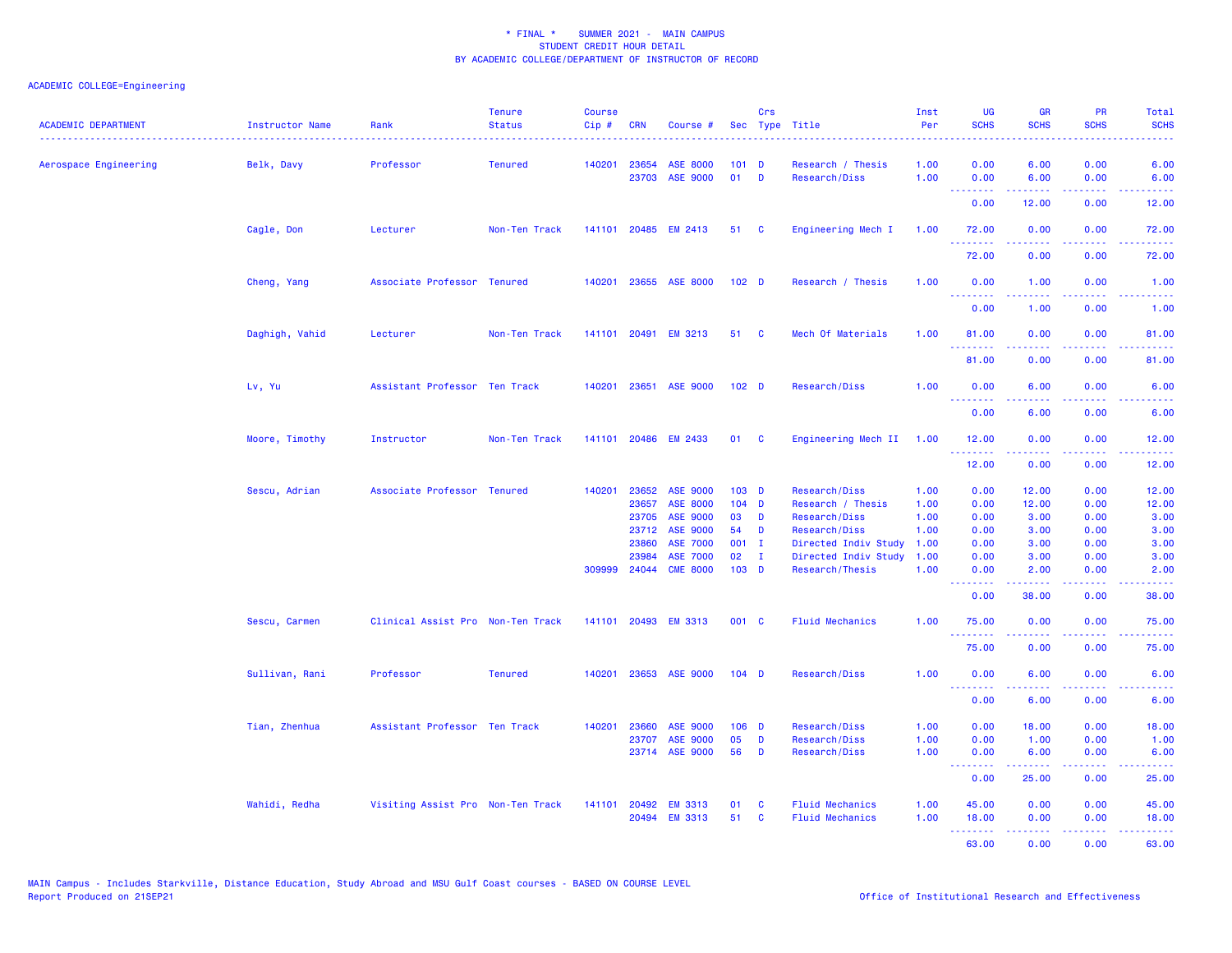| <b>ACADEMIC DEPARTMENT</b>                                      | <b>Instructor Name</b> | Rank       | <b>Tenure</b><br><b>Status</b> | Course<br>$Cip$ # | <b>CRN</b> | Course #                                          |                        | Crs                            | Sec Type Title                                                          | Inst<br>Per  | <b>UG</b><br><b>SCHS</b>       | <b>GR</b><br><b>SCHS</b>       | <b>PR</b><br><b>SCHS</b>       | <b>Total</b><br><b>SCHS</b>        |
|-----------------------------------------------------------------|------------------------|------------|--------------------------------|-------------------|------------|---------------------------------------------------|------------------------|--------------------------------|-------------------------------------------------------------------------|--------------|--------------------------------|--------------------------------|--------------------------------|------------------------------------|
| Aerospace Engineering                                           | Walker, Calvin         | Instructor | Non-Ten Track                  | 140201            | 20081      | ASE 4163<br>20083 ASE 6163                        | 51<br>51               | $\mathbf{C}$<br>$\overline{c}$ | Intro to Flight Test 1.00<br>Intro to Flight Test 1.00                  |              | 15.00<br>0.00                  | 0.00<br>21.00                  | 0.00<br>0.00                   | 15.00<br>21.00                     |
|                                                                 |                        |            |                                | 141101            | 20487      | 21268 ASE 6163<br><b>EM 2433</b><br>20488 EM 2433 | 551 C<br>001 C<br>51 C |                                | Intro to Flight Test 1.00<br>Engineering Mech II<br>Engineering Mech II | 1.00<br>1.00 | 0.00<br>108.00<br>33.00        | 21.00<br>0.00<br>0.00          | 0.00<br>0.00<br>0.00           | 21.00<br>108.00<br>33.00           |
|                                                                 |                        |            |                                |                   |            |                                                   |                        |                                |                                                                         |              | - - - - - - - -<br>156.00      | 42.00                          | 0.00                           | 198.00                             |
|                                                                 | Walters, Andrew        | Instructor | Non-Ten Track                  | 141101            |            | 20483 EM 2413<br>20489 EM 3213                    | 01<br>01               | - C<br>- C                     | Engineering Mech I<br>Mech Of Materials                                 | 1.00<br>1.00 | 57.00<br>72.00<br>129.00       | 0.00<br>0.00<br>0.00           | 0.00<br>0.00<br>0.00           | 57.00<br>72.00<br>129,00           |
| Aerospace Engineering<br>====================================== |                        |            |                                |                   |            |                                                   |                        |                                |                                                                         |              | ========<br>588,00<br>======== | ========<br>130.00<br>======== | ---------<br>0.00<br>--------- | ==========<br>718.00<br>========== |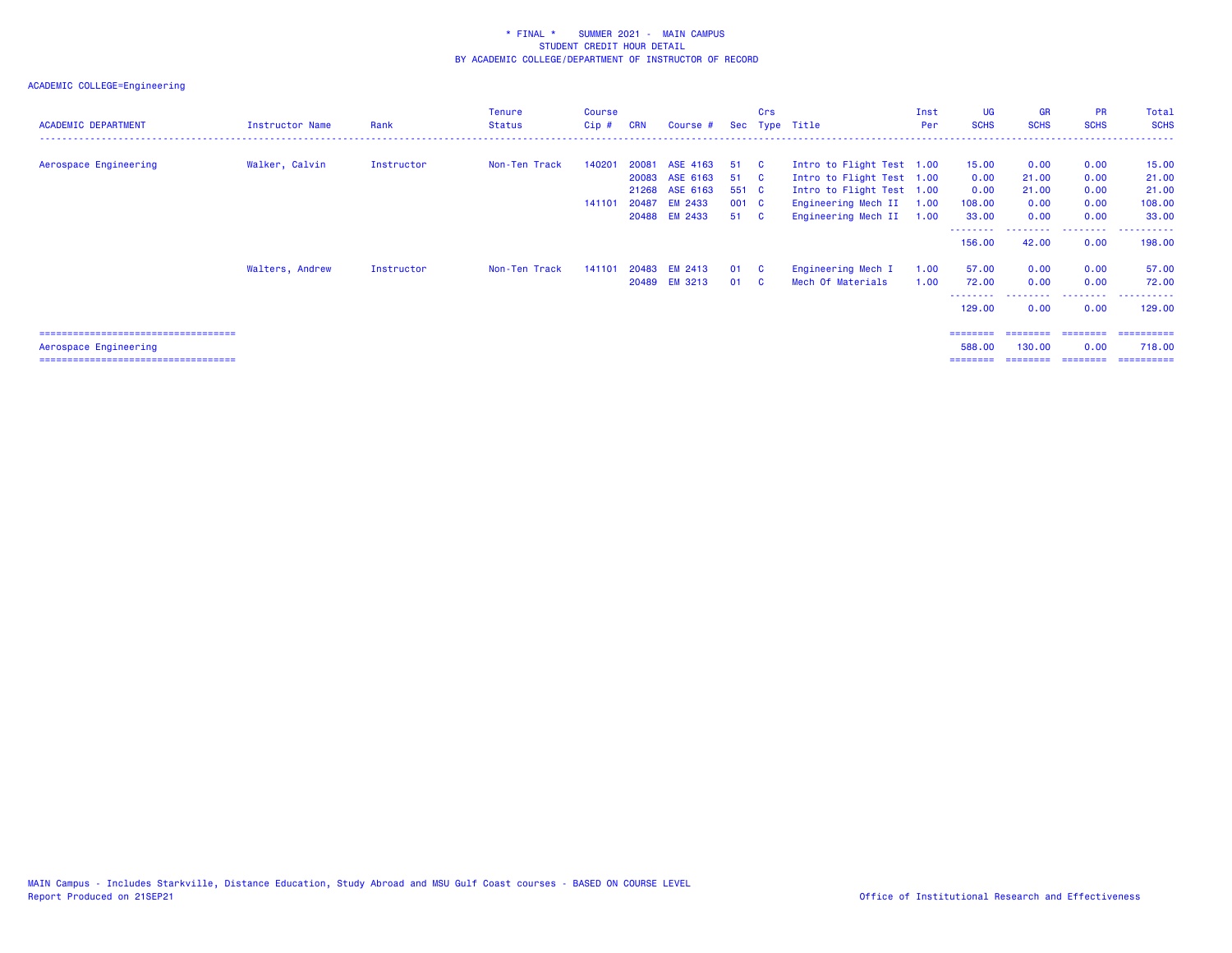## ACADEMIC COLLEGE=Engineering

| <b>ACADEMIC DEPARTMENT</b> | Instructor Name | Rank                        | Tenure<br><b>Status</b> | Course<br>Cip # | <b>CRN</b> | Course #       |                  | Crs | Sec Type Title            | Inst<br>Per | <b>UG</b><br><b>SCHS</b> | <b>GR</b><br><b>SCHS</b> | <b>PR</b><br><b>SCHS</b> | Total<br><b>SCHS</b> |
|----------------------------|-----------------|-----------------------------|-------------------------|-----------------|------------|----------------|------------------|-----|---------------------------|-------------|--------------------------|--------------------------|--------------------------|----------------------|
| Ag & Bio Engineering       | Elder, Steven   | Professor                   | Tenured                 | 140301          |            | 23750 ABE 9000 | 105 <sub>D</sub> |     | Research / Diss           | 1.00        | 0.00                     | 6.00                     | 0.00                     | 6.00                 |
|                            |                 |                             |                         |                 |            | 24011 ABE 4800 | $101$ I          |     | Undergraduate Resear 1.00 |             | 3.00<br>--------         | 0.00                     | 0.00                     | 3.00                 |
|                            |                 |                             |                         |                 |            |                |                  |     |                           |             | 3.00                     | 6.00                     | 0.00                     | 9.00                 |
|                            | Parajuli, Prem  | Associate Professor Tenured |                         | 140301          |            | 23640 ABE 9000 | 103 <sub>D</sub> |     | Research / Diss           | 1.00        | 0.00                     | 9.00                     | 0.00                     | 9.00                 |
|                            |                 |                             |                         |                 |            |                |                  |     |                           |             | --------<br>0.00         | 9.00                     | 0.00                     | 9.00                 |
|                            | To, Suminto     | Professor                   | Tenured                 | 140301          | 23627      | ABE 9000       | 101 <sub>D</sub> |     | Research / Diss           | 1.00        | 0.00                     | 9.00                     | 0.00                     | 9.00                 |
|                            |                 |                             |                         |                 |            | 23632 ABE 8000 | $101$ D          |     | Research / Thesis         | 1.00        | 0.00<br>.                | 12.00<br>---------       | 0.00<br>.                | 12.00<br>.           |
|                            |                 |                             |                         |                 |            |                |                  |     |                           |             | 0.00                     | 21.00                    | 0.00                     | 21,00                |

=================================== ======== ======== ======== ==========

 Ag & Bio Engineering 3.00 36.00 0.00 39.00 =================================== ======== ======== ======== ==========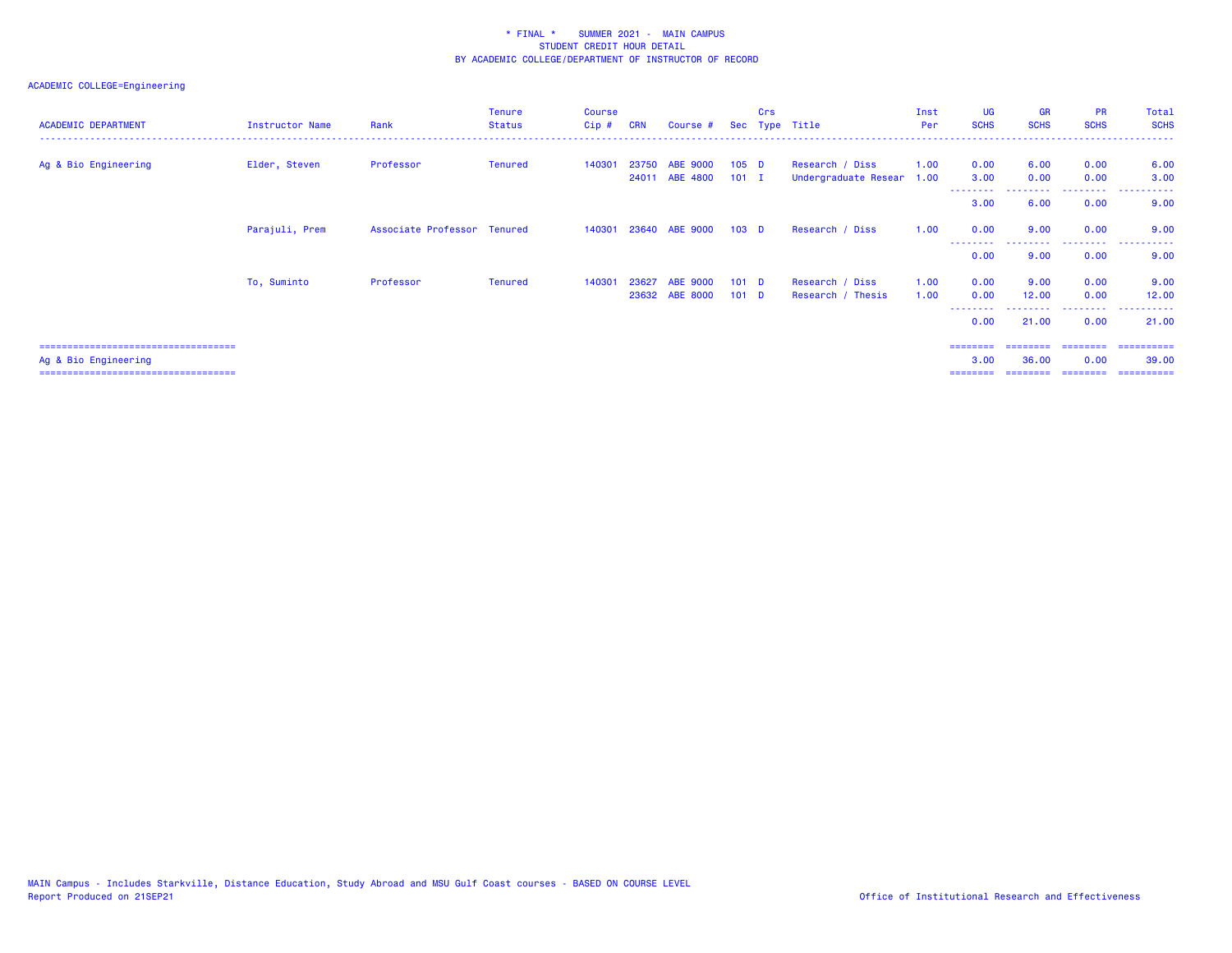| <b>ACADEMIC DEPARTMENT</b>                                               | Instructor Name  | Rank                              | <b>Tenure</b><br><b>Status</b> | <b>Course</b><br>Cip# | <b>CRN</b>     | Course                      |                  | Crs          | Sec Type Title                    | Inst<br>Per  | <b>UG</b><br><b>SCHS</b>                                    | <b>GR</b><br><b>SCHS</b>                                                                                                                                     | <b>PR</b><br><b>SCHS</b> | Total<br><b>SCHS</b><br>$   -$ |
|--------------------------------------------------------------------------|------------------|-----------------------------------|--------------------------------|-----------------------|----------------|-----------------------------|------------------|--------------|-----------------------------------|--------------|-------------------------------------------------------------|--------------------------------------------------------------------------------------------------------------------------------------------------------------|--------------------------|--------------------------------|
| Chemical Engineering, School of                                          | Amirlatifi, Amin | Assistant Professor Ten Track     |                                |                       |                | 140701 23882 CHE 9000       | 502 D            |              | Research/Diss                     | 1.00         | 0.00                                                        | 1.00                                                                                                                                                         | 0.00<br>.                | 1.00                           |
|                                                                          |                  |                                   |                                |                       |                |                             |                  |              |                                   |              | 0.00                                                        | $\frac{1}{2} \left( \frac{1}{2} \right) \left( \frac{1}{2} \right) \left( \frac{1}{2} \right) \left( \frac{1}{2} \right) \left( \frac{1}{2} \right)$<br>1.00 | 0.00                     | . <u>.</u> .<br>1.00           |
|                                                                          | Bricka, Ray      | Associate Professor Tenured       |                                |                       |                | 140701 22910 CHE 4990       | 001 C            |              | Special Topic in CHE 1.00         |              | 30.00                                                       | 0.00                                                                                                                                                         | 0.00                     | 30.00                          |
|                                                                          |                  |                                   |                                |                       |                |                             |                  |              |                                   |              | <u>.</u><br>30.00                                           | -----<br>0.00                                                                                                                                                | $- - - -$<br>0.00        | -----<br>30.00                 |
|                                                                          | French, William  | Professor                         | <b>Tenured</b>                 |                       |                | 140701 20271 CHE 2114 01    |                  | <b>B</b>     | Mass & Energy Balanc 1.00         |              | 72.00                                                       | 0.00                                                                                                                                                         | 0.00                     | 72.00                          |
|                                                                          |                  |                                   |                                |                       |                |                             |                  |              |                                   |              | <b><i><u><u><b>A</b></u></u> A A A A A A A</i></b><br>72.00 | -----<br>0.00                                                                                                                                                | 0.00                     | 72.00                          |
|                                                                          | Kundu, Santanu   | Associate Professor Tenured       |                                | 140701                | 23499          | <b>CHE 9000</b>             | $101$ D          |              | Research/Diss                     | 1.00         | 0.00                                                        | 6.00                                                                                                                                                         | 0.00                     | 6.00                           |
|                                                                          |                  |                                   |                                |                       |                | 23542 CHE 8000              | $101$ D          |              | Research / Thesis                 | 1.00         | 0.00                                                        | 6.00                                                                                                                                                         | 0.00                     | 6.00                           |
|                                                                          |                  |                                   |                                |                       |                | 23843 CHE 9000              | 501 D            |              | Research/Diss                     | 1.00         | 0.00<br>.                                                   | 1.00<br>.                                                                                                                                                    | 0.00<br>المستمال         | 1.00                           |
|                                                                          |                  |                                   |                                |                       |                |                             |                  |              |                                   |              | 0.00                                                        | 13.00                                                                                                                                                        | 0.00                     | 13.00                          |
|                                                                          | Meng, Dong       | Assistant Professor Ten Track     |                                |                       |                | 140701 23500 CHE 9000       | 102 <sub>D</sub> |              | Research/Diss                     | 1.00         | 0.00                                                        | 6.00                                                                                                                                                         | 0.00                     | 6.00                           |
|                                                                          |                  |                                   |                                |                       |                |                             |                  |              |                                   |              | الداعات عادة<br>0.00                                        | 6.00                                                                                                                                                         | 0.00                     | 6.00                           |
|                                                                          | Pearson, Larry   | Clinical Assist Pro Non-Ten Track |                                | 140701                | 20273          | <b>CHE 3123</b>             | 01               | <b>C</b>     | Chem En Thermo II                 | 1.00         | 45.00                                                       | 0.00                                                                                                                                                         | 0.00                     | 45.00                          |
|                                                                          |                  |                                   |                                |                       |                | 20274 CHE 3203              | 01               | $\mathbf{C}$ | Fluid Flow Op                     | 1.00         | 63.00                                                       | 0.00                                                                                                                                                         | 0.00                     | 63.00                          |
|                                                                          |                  |                                   |                                |                       |                | 20275 CHE 3213              | 51               | $\mathbf{C}$ | Heat Transfer Op                  | 1.00         | 51.00                                                       | 0.00                                                                                                                                                         | 0.00                     | 51.00                          |
|                                                                          |                  |                                   |                                |                       |                | 20276 CHE 3223              | 51 C             |              | Separation Processes              | 1.00         | 51.00                                                       | 0.00                                                                                                                                                         | 0.00                     | 51.00                          |
|                                                                          |                  |                                   |                                |                       | 23683          | CHE 3123                    | 501 C            |              | Chem En Thermo II                 | 1.00         | 3.00                                                        | 0.00                                                                                                                                                         | 0.00                     | 3.00                           |
|                                                                          |                  |                                   |                                |                       | 23684          | <b>CHE 3223</b>             | 551 C            |              | <b>Separation Processes</b>       | 1.00         | 3.00                                                        | 0.00                                                                                                                                                         | 0.00                     | 3.00                           |
|                                                                          |                  |                                   |                                |                       | 23688<br>23689 | <b>CHE 3203</b><br>CHE 3213 | 501 C<br>551 C   |              | Fluid Flow Op<br>Heat Transfer Op | 1.00<br>1.00 | 3.00<br>3.00                                                | 0.00<br>0.00                                                                                                                                                 | 0.00<br>0.00             | 3.00<br>3.00                   |
|                                                                          |                  |                                   |                                |                       |                |                             |                  |              |                                   |              | .                                                           | . <b>.</b> .                                                                                                                                                 | .                        | ------                         |
|                                                                          |                  |                                   |                                |                       |                |                             |                  |              |                                   |              | 222.00                                                      | 0.00                                                                                                                                                         | 0.00                     | 222.00                         |
| =====================================<br>Chemical Engineering, School of |                  |                                   |                                |                       |                |                             |                  |              |                                   |              | $=$ = = = = = = =<br>324.00                                 | 20.00                                                                                                                                                        | ========<br>0.00         | ==========<br>344.00           |
| =====================================                                    |                  |                                   |                                |                       |                |                             |                  |              |                                   |              | ========                                                    | <b>ESSESSES</b>                                                                                                                                              | <b>CONSISTER</b>         | ==========                     |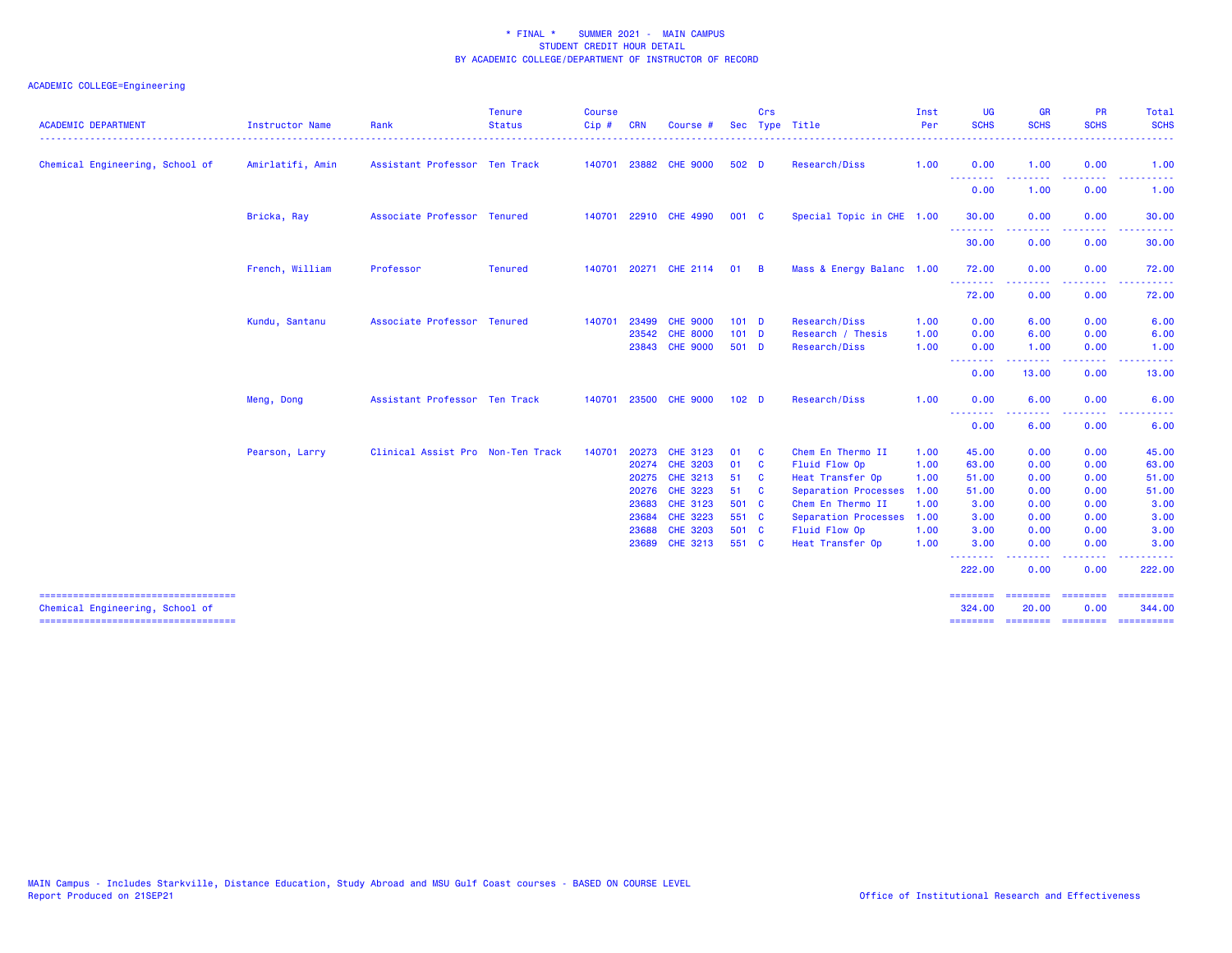| <b>ACADEMIC DEPARTMENT</b><br>------------------------------------ | <b>Instructor Name</b><br><u>.</u> | Rank                                            | <b>Tenure</b><br><b>Status</b> | <b>Course</b><br>Cip# | <b>CRN</b>   | Course #             |                  | Crs      | Sec Type Title            | Inst<br>Per | UG<br><b>SCHS</b>                                  | <b>GR</b><br><b>SCHS</b>                                                                                                                                      | PR<br><b>SCHS</b>                   | Total<br><b>SCHS</b>                                                                                                              |
|--------------------------------------------------------------------|------------------------------------|-------------------------------------------------|--------------------------------|-----------------------|--------------|----------------------|------------------|----------|---------------------------|-------------|----------------------------------------------------|---------------------------------------------------------------------------------------------------------------------------------------------------------------|-------------------------------------|-----------------------------------------------------------------------------------------------------------------------------------|
| Civil & Environmental Engineering                                  | Ermagun, Alireza                   | Assistant Professor Ten Track                   |                                |                       | 140801 21904 | CE 3113              | 51               | C        | Transportation Engr       | 1.00        | 39.00                                              | 0.00                                                                                                                                                          | 0.00                                | 39.00                                                                                                                             |
|                                                                    |                                    |                                                 |                                |                       | 23924        | <b>CE 7000</b>       | $106$ I          |          | Directed Indiv Study 1.00 |             | 0.00<br>.                                          | 3.00<br>.                                                                                                                                                     | 0.00<br>$\sim$ $\sim$ $\sim$ $\sim$ | 3.00<br>وعاعاتها                                                                                                                  |
|                                                                    |                                    |                                                 |                                |                       |              |                      |                  |          |                           |             | 39.00                                              | 3.00                                                                                                                                                          | 0.00                                | 42.00                                                                                                                             |
|                                                                    | Freyne, Seamus                     | Associate Professor Tenured                     |                                | 140801                |              | 21324 CE 9000        | 501 D            |          | Research / Diss           | 1.00        | 0.00                                               | 1.00                                                                                                                                                          | 0.00<br>.                           | 1.00<br>المالمانية الم                                                                                                            |
|                                                                    |                                    |                                                 |                                |                       |              |                      |                  |          |                           |             | <u> - - - - - - - -</u><br>0.00                    | .<br>1.00                                                                                                                                                     | 0.00                                | 1.00                                                                                                                              |
|                                                                    | Gude, Veera                        | Associate Professor Tenured                     |                                |                       |              | 140801 21325 CE 9000 | 502 D            |          | Research / Diss           | 1.00        | 0.00                                               | 3.00                                                                                                                                                          | 0.00                                | 3.00                                                                                                                              |
|                                                                    |                                    |                                                 |                                |                       | 23862        | <b>CE 7000</b>       | $105$ I          |          | Directed Indiv Study      | 1.00        | 0.00                                               | 3.00                                                                                                                                                          | 0.00                                | 3.00                                                                                                                              |
|                                                                    |                                    |                                                 |                                |                       |              | 23863 CE 9000        | 103 D            |          | Research / Diss           | 1.00        | 0.00<br><b><i><u><u> - - - - - - -</u></u></i></b> | 3.00<br>.                                                                                                                                                     | 0.00<br>والمحامر                    | 3.00<br>2222.                                                                                                                     |
|                                                                    |                                    |                                                 |                                |                       |              |                      |                  |          |                           |             | 0.00                                               | 9.00                                                                                                                                                          | 0.00                                | 9.00                                                                                                                              |
|                                                                    | Gullett, Philip                    | Associate Professor Tenured                     |                                | 140801                | 20203        | CE 4973              | 01               | C        | Concrete Structures       | 1.00        | 33.00                                              | 0.00                                                                                                                                                          | 0.00                                | 33.00                                                                                                                             |
|                                                                    |                                    |                                                 |                                |                       | 23622        | <b>CE 8000</b>       | 101              | <b>D</b> | Research / Thesis         | 1.00        | 0.00                                               | 6.00                                                                                                                                                          | 0.00                                | 6.00                                                                                                                              |
|                                                                    |                                    |                                                 |                                | 140803                | 20200        | CE 3603              | 01               | C        | Structural Mech           | 1.00        | 30.00<br>.                                         | 0.00                                                                                                                                                          | 0.00<br>.                           | 30.00<br>$\omega_{\rm c}$ and $\omega_{\rm c}$                                                                                    |
|                                                                    |                                    |                                                 |                                |                       |              |                      |                  |          |                           |             | 63.00                                              | 6.00                                                                                                                                                          | 0.00                                | 69.00                                                                                                                             |
|                                                                    | Howard, Isaac                      | Professor                                       | <b>Tenured</b>                 | 140801                |              | 21315 CE 8000        | 504 D            |          | Research / Thesis         | 1.00        | 0.00                                               | 2.00                                                                                                                                                          | 0.00                                | 2.00                                                                                                                              |
|                                                                    |                                    |                                                 |                                |                       | 21327        | <b>CE 9000</b>       | 504 D            |          | Research / Diss           | 1.00        | 0.00                                               | 2.00                                                                                                                                                          | 0.00                                | 2.00                                                                                                                              |
|                                                                    |                                    |                                                 |                                |                       | 23855        | <b>CE 7000</b>       | $101$ I          |          | Directed Indiv Study      | 1.00        | 0.00                                               | 3.00                                                                                                                                                          | 0.00                                | 3.00                                                                                                                              |
|                                                                    |                                    |                                                 |                                |                       | 23856        | <b>CE 7000</b>       | $102$ I          |          | Directed Indiv Study      | 1.00        | 0.00                                               | 3.00                                                                                                                                                          | 0.00                                | 3.00                                                                                                                              |
|                                                                    |                                    |                                                 |                                |                       | 23857        | <b>CE 7000</b>       | $103$ I          |          | Directed Indiv Study      | 1.00        | 0.00                                               | 3.00                                                                                                                                                          | 0.00                                | 3.00                                                                                                                              |
|                                                                    |                                    |                                                 |                                |                       | 140803 21900 | CE 8333              | 101 C            |          | Pavement Rehabillita      | 1.00        | 0.00                                               | 15.00                                                                                                                                                         | 0.00                                | 15.00                                                                                                                             |
|                                                                    |                                    |                                                 |                                |                       |              | 21902 CE 8333        | 501 C            |          | Pavement Rehabillita 1.00 |             | 0.00<br>.                                          | 18.00<br>$\frac{1}{2} \left( \frac{1}{2} \right) \left( \frac{1}{2} \right) \left( \frac{1}{2} \right) \left( \frac{1}{2} \right) \left( \frac{1}{2} \right)$ | 0.00<br>.                           | 18.00<br>وبالأباب                                                                                                                 |
|                                                                    |                                    |                                                 |                                |                       |              |                      |                  |          |                           |             | 0.00                                               | 46.00                                                                                                                                                         | 0.00                                | 46.00                                                                                                                             |
|                                                                    | Johnston, Gary                     | Non-Employee                                    | Not Applicable                 | 140101                |              | 23285 GE 8303        | 501 C            |          | Intro Military Engin 0.95 |             | 0.00<br>.                                          | 39.90<br>22222                                                                                                                                                | 0.00<br>$\sim$ $\sim$ $\sim$ $\sim$ | 39.90<br>.                                                                                                                        |
|                                                                    |                                    |                                                 |                                |                       |              |                      |                  |          |                           |             | 0.00                                               | 39.90                                                                                                                                                         | 0.00                                | 39.90                                                                                                                             |
|                                                                    | Lynn, Thomas                       | Clinical Assist Pro Non-Ten Track               |                                | 140801                |              | 20199 CE 3503        | 01               | <b>C</b> | Water Resource Engr. 1.00 |             | 30.00                                              | 0.00                                                                                                                                                          | 0.00                                | 30.00                                                                                                                             |
|                                                                    |                                    |                                                 |                                |                       |              |                      |                  |          |                           |             | 30.00                                              | 0.00                                                                                                                                                          | 0.00                                | 30.00                                                                                                                             |
|                                                                    | Ramirez Avila, John                | Assistant Professor Ten Track                   |                                | 140801                |              | 21318 CE 8000        | 508 D            |          | Research / Thesis         | 1.00        | 0.00                                               | 2.00                                                                                                                                                          | 0.00                                | 2.00                                                                                                                              |
|                                                                    |                                    |                                                 |                                |                       | 21330        | <b>CE 9000</b>       | 508 D            |          | Research / Diss           | 1.00        | 0.00                                               | 1.00                                                                                                                                                          | 0.00                                | 1.00                                                                                                                              |
|                                                                    |                                    |                                                 |                                |                       | 23957        | <b>CE 9000</b>       | $104$ D          |          | Research / Diss           | 1.00        | 0.00                                               | 13.00                                                                                                                                                         | 0.00                                | 13.00                                                                                                                             |
|                                                                    |                                    |                                                 |                                |                       | 23958        | <b>CE 8000</b>       | 102 <sub>D</sub> |          | Research / Thesis         | 1.00        | 0.00                                               | 3.00                                                                                                                                                          | 0.00                                | 3.00                                                                                                                              |
|                                                                    |                                    |                                                 |                                |                       | 23970        | <b>CE 7000</b>       | $107$ I          |          | Directed Indiv Study      | 1.00        | 0.00                                               | 3.00                                                                                                                                                          | 0.00                                | 3.00                                                                                                                              |
|                                                                    |                                    |                                                 |                                |                       |              | 23971 CE 7000        | $108$ I          |          | Directed Indiv Study 1.00 |             | 0.00<br><u> - - - - - - - -</u>                    | 3.00<br><u>.</u>                                                                                                                                              | 0.00<br>.                           | 3.00<br>$\frac{1}{2} \left( \frac{1}{2} \right) \left( \frac{1}{2} \right) \left( \frac{1}{2} \right) \left( \frac{1}{2} \right)$ |
|                                                                    |                                    |                                                 |                                |                       |              |                      |                  |          |                           |             | 0.00                                               | 25.00                                                                                                                                                         | 0.00                                | 25.00                                                                                                                             |
|                                                                    | Taylor, Oliver-Denzi Non-Employee  |                                                 | Not Applicable                 | 140801                |              | 21903 CE 8433        | 551 C            |          | Advanced Foundations 1.00 |             | 0.00                                               | 12.00                                                                                                                                                         | 0.00                                | 12.00                                                                                                                             |
|                                                                    |                                    |                                                 |                                |                       |              |                      |                  |          |                           |             | د د د د<br>0.00                                    | 12.00                                                                                                                                                         | د د د د<br>0.00                     | الداعات عاد<br>12.00                                                                                                              |
|                                                                    |                                    | Vahedifard, Farshid Associate Professor Tenured |                                | 140801                |              | 21320 CE 8000        | 510 D            |          | Research / Thesis         | 1.00        | 0.00                                               | 6.00                                                                                                                                                          | 0.00                                | 6.00                                                                                                                              |
|                                                                    |                                    |                                                 |                                |                       |              | 21332 CE 9000        | 510 D            |          | Research / Diss           | 1.00        | 0.00                                               | 1.00                                                                                                                                                          | 0.00                                | 1.00                                                                                                                              |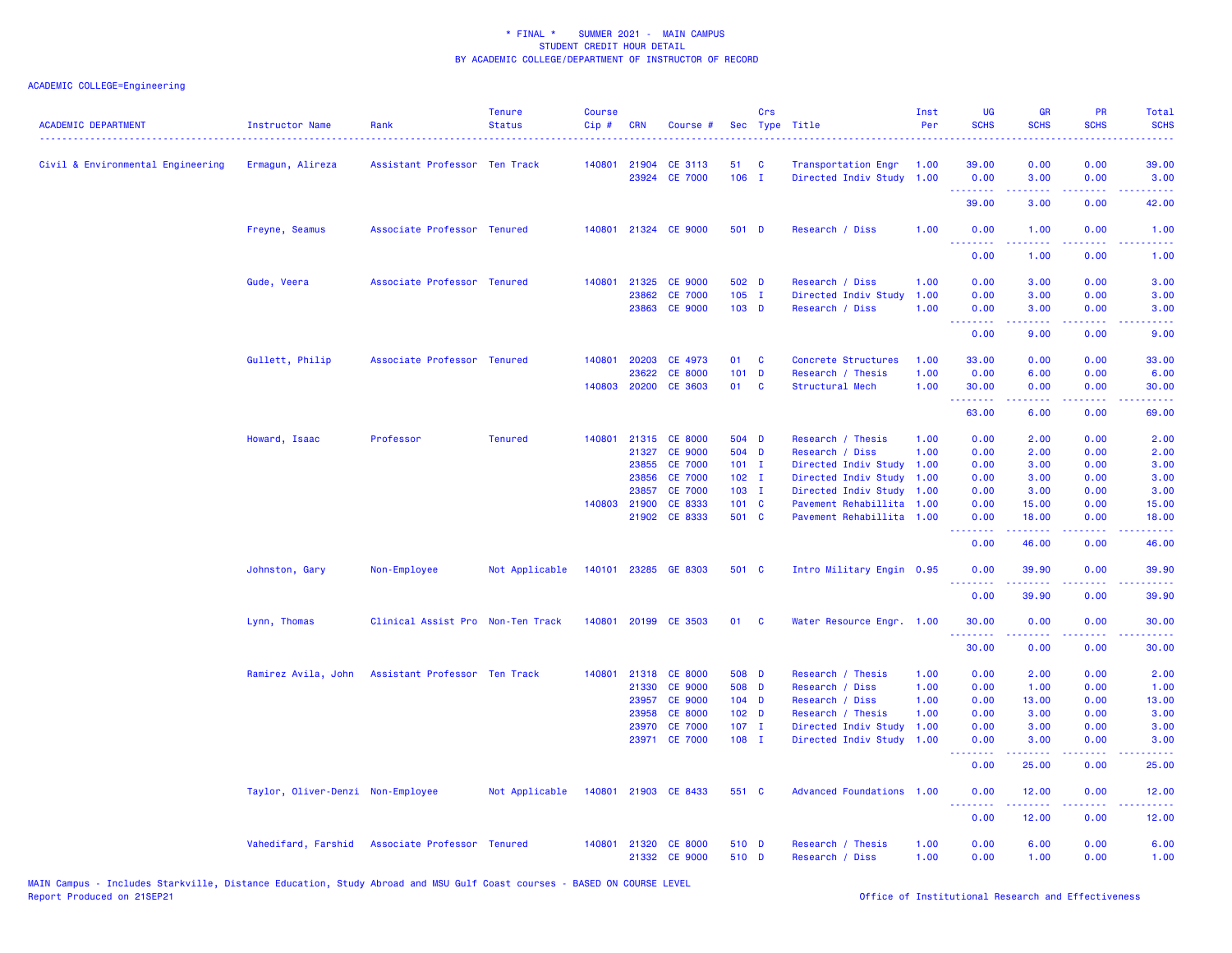## ACADEMIC COLLEGE=Engineering

| <b>ACADEMIC DEPARTMENT</b>          | Instructor Name | Rank                                            | <b>Tenure</b><br><b>Status</b> | <b>Course</b><br>$Cip$ # | <b>CRN</b> | Course #              |                  | <b>Crs</b> | Sec Type Title  | Inst<br>Per | <b>UG</b><br><b>SCHS</b> | <b>GR</b><br><b>SCHS</b> | <b>PR</b><br><b>SCHS</b> | Total<br><b>SCHS</b>  |
|-------------------------------------|-----------------|-------------------------------------------------|--------------------------------|--------------------------|------------|-----------------------|------------------|------------|-----------------|-------------|--------------------------|--------------------------|--------------------------|-----------------------|
| Civil & Environmental Engineering   |                 | Vahedifard, Farshid Associate Professor Tenured |                                | 140801                   |            | 21335 CE 9000         | 513 D            |            | Research / Diss | 1.00        | 0.00                     | 1.00                     | 0.00                     | 1.00                  |
|                                     |                 |                                                 |                                |                          |            | 23671 CE 9000         | 101 <sub>D</sub> |            | Research / Diss | 1.00        | 0.00                     | 7.00                     | 0.00                     | 7.00                  |
|                                     |                 |                                                 |                                |                          |            |                       |                  |            |                 |             | 0.00                     | 15.00                    | .<br>0.00                | . <u>.</u> .<br>15.00 |
|                                     | Wang, Jun       | Assistant Professor Ten Track                   |                                | 140801                   |            | 21334 CE 9000         | 512 D            |            | Research / Diss | 1.00        | 0.00                     | 6.00                     | 0.00                     | 6.00                  |
|                                     |                 |                                                 |                                |                          |            | 23858 CE 9000         | 102 <sub>D</sub> |            | Research / Diss | 1.00        | 0.00                     | 9.00                     | 0.00                     | 9.00                  |
|                                     |                 |                                                 |                                |                          |            |                       |                  |            |                 |             | 0.00                     | 15.00                    | .<br>0.00                | ----------<br>15.00   |
|                                     | Zhang, Li       | Associate Professor Tenured                     |                                |                          |            | 309999 23490 CME 8000 | 101 <sub>D</sub> |            | Research/Thesis | 1.00        | 0.00                     | 6.00                     | 0.00                     | 6.00                  |
|                                     |                 |                                                 |                                |                          |            |                       |                  |            |                 |             | 0.00                     | 6.00                     | 0.00                     | 6.00                  |
| =================================== |                 |                                                 |                                |                          |            |                       |                  |            |                 |             |                          |                          | ========                 | =========             |

 Civil & Environmental Engineering 132.00 177.90 0.00 309.90 =================================== ======== ======== ======== ==========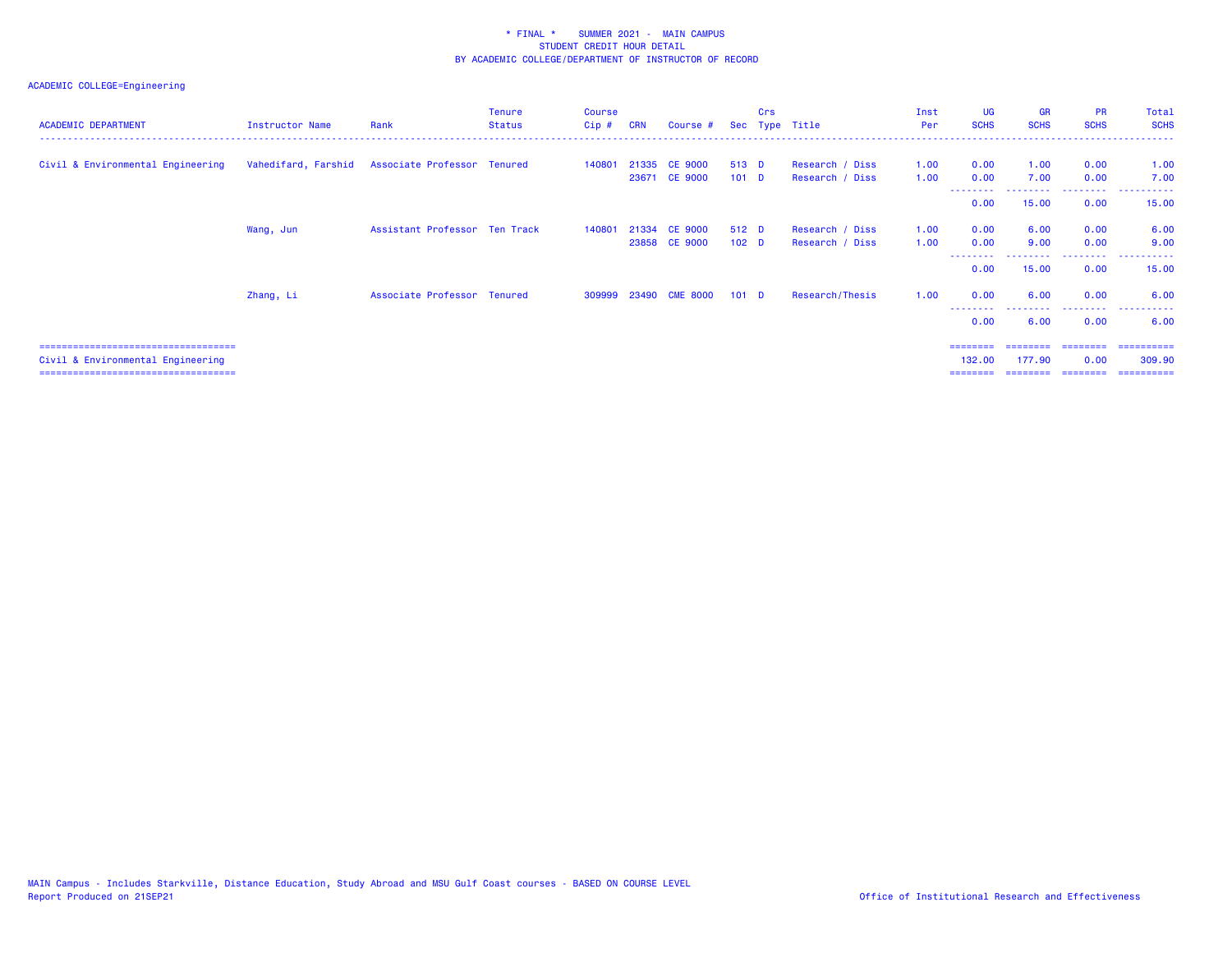| <b>ACADEMIC DEPARTMENT</b>     | Instructor Name                        | Rank                          | <b>Tenure</b><br><b>Status</b> | <b>Course</b><br>Cip# | <b>CRN</b> | Course #                           |                                      | Crs | Sec Type Title                     | Inst<br>Per  | <b>UG</b><br><b>SCHS</b>                           | <b>GR</b><br><b>SCHS</b> | PR<br><b>SCHS</b>                   | <b>Total</b><br><b>SCHS</b>                                                                                                                                  |
|--------------------------------|----------------------------------------|-------------------------------|--------------------------------|-----------------------|------------|------------------------------------|--------------------------------------|-----|------------------------------------|--------------|----------------------------------------------------|--------------------------|-------------------------------------|--------------------------------------------------------------------------------------------------------------------------------------------------------------|
| Computer Science & Engineering | Banicescu, Ioana                       | Professor                     | <b>Tenured</b>                 | 309999                |            | 21343 CME 9000                     | 502 D                                |     | Research/Dis                       | 1.00         | 0.00<br><u>.</u>                                   | 6.00                     | 0.00<br>.                           | 6.00                                                                                                                                                         |
|                                |                                        |                               |                                |                       |            |                                    |                                      |     |                                    |              | 0.00                                               | 6.00                     | 0.00                                | 6.00                                                                                                                                                         |
|                                | Bethel, Cindy                          | Professor                     | <b>Tenured</b>                 | 110101 23326          | 23346      | <b>CSE 8000</b><br><b>CSE 9000</b> | 102 <sub>D</sub><br>102 <sub>D</sub> |     | Research / Thesis<br>Research/Diss | 1.00<br>1.00 | 0.00<br>0.00                                       | 6.00<br>24.00            | 0.00<br>0.00                        | 6.00<br>24.00                                                                                                                                                |
|                                |                                        |                               |                                |                       |            |                                    |                                      |     |                                    |              | .<br>0.00                                          | 30.00                    | $\sim$ $\sim$ $\sim$ $\sim$<br>0.00 | 2222.<br>30.00                                                                                                                                               |
|                                | Bhowmik, Tanmay                        | Assistant Professor Ten Track |                                |                       |            | 110101 23347 CSE 9000              | 103 <sub>D</sub>                     |     | Research/Diss                      | 1.00         | 0.00<br><b><i><u><u> - - - - - - -</u></u></i></b> | 1.00                     | 0.00                                | 1.00<br>$\sim$ $\sim$ $\sim$ $\sim$ $\sim$                                                                                                                   |
|                                |                                        |                               |                                |                       |            |                                    |                                      |     |                                    |              | 0.00                                               | 1.00                     | 0.00                                | 1.00                                                                                                                                                         |
|                                | Chen, Zhiqian                          | Assistant Professor Ten Track |                                |                       |            | 110101 23329 CSE 8000              | $105$ D                              |     | Research / Thesis                  | 1.00         | 0.00<br><u>.</u>                                   | 12.00                    | 0.00<br>.                           | 12.00                                                                                                                                                        |
|                                |                                        |                               |                                |                       |            |                                    |                                      |     |                                    |              | 0.00                                               | 12.00                    | 0.00                                | 12.00                                                                                                                                                        |
|                                | Dhakal Ghimire, Amri Grad Teach Assist |                               | Not Applicable                 |                       |            | 110201 21893 CSE 1384 102 K        |                                      |     | <b>Intermed Comp Prog</b>          | 1.00         | 0.00<br><b><i><u>AAAAAAA</u></i></b>               | 0.00<br>2.2.2.2.2        | 0.00<br>22222                       | 0.00<br>$\frac{1}{2} \left( \frac{1}{2} \right) \left( \frac{1}{2} \right) \left( \frac{1}{2} \right) \left( \frac{1}{2} \right)$                            |
|                                |                                        |                               |                                |                       |            |                                    |                                      |     |                                    |              | 0.00                                               | 0.00                     | 0.00                                | 0.00                                                                                                                                                         |
|                                | Hamilton, John                         | Professor                     | <b>Tenured</b>                 | 110101                | 23331      | <b>CSE 8000</b><br>23351 CSE 9000  | 107 <sub>D</sub><br>107 <sub>D</sub> |     | Research / Thesis<br>Research/Diss | 1.00<br>1.00 | 0.00<br>0.00                                       | 1.00<br>2.00             | 0.00<br>0.00                        | 1.00<br>2.00                                                                                                                                                 |
|                                |                                        |                               |                                |                       |            |                                    |                                      |     |                                    |              | <b><i><u><u> - - - - - - -</u></u></i></b><br>0.00 | .<br>3.00                | .<br>0.00                           | $\frac{1}{2} \left( \frac{1}{2} \right) \left( \frac{1}{2} \right) \left( \frac{1}{2} \right) \left( \frac{1}{2} \right) \left( \frac{1}{2} \right)$<br>3.00 |
|                                | Hansen, Eric                           | Associate Professor Tenured   |                                | 110101                | 20355      | <b>CSE 8080</b>                    | 108 I                                |     | Directed Project Cs                | 1.00         | 0.00                                               | 1.00                     | 0.00                                | 1.00                                                                                                                                                         |
|                                |                                        |                               |                                |                       | 23332      | <b>CSE 8000</b>                    | 108 D                                |     | Research / Thesis                  | 1.00         | 0.00                                               | 7.00                     | 0.00                                | 7.00                                                                                                                                                         |
|                                |                                        |                               |                                |                       | 23352      | <b>CSE 9000</b>                    | $108$ D                              |     | Research/Diss                      | 1.00         | 0.00<br>.                                          | 1.00                     | 0.00<br>.                           | 1.00<br>وبالاناداد                                                                                                                                           |
|                                |                                        |                               |                                |                       |            |                                    |                                      |     |                                    |              | 0.00                                               | 9.00                     | 0.00                                | 9.00                                                                                                                                                         |
|                                | Iannucci, Stefano                      | Assistant Professor Ten Track |                                | 110101                | 22571      | <b>CSE 4733</b>                    | $101 \quad C$                        |     | Operating Systems I                | 1.00         | 24.00                                              | 0.00                     | 0.00                                | 24.00                                                                                                                                                        |
|                                |                                        |                               |                                |                       | 22574      | CSE 6733                           | 501 C                                |     | Operating Systems I                | 1.00         | 0.00                                               | 3.00                     | 0.00                                | 3.00                                                                                                                                                         |
|                                |                                        |                               |                                |                       | 23333      | <b>CSE 8000</b><br>23353 CSE 9000  | 109 D<br>109 D                       |     | Research / Thesis<br>Research/Diss | 1.00<br>1.00 | 0.00<br>0.00                                       | 6.00<br>6.00             | 0.00<br>0.00                        | 6.00<br>6.00                                                                                                                                                 |
|                                |                                        |                               |                                |                       |            |                                    |                                      |     |                                    |              | <b></b><br>24.00                                   | .<br>15.00               | د د د د<br>0.00                     | والمستحيل<br>39.00                                                                                                                                           |
|                                | Jankun-Kelly, T.                       | Associate Professor Tenured   |                                |                       |            | 110201 20346 CSE 2383              | 101 C                                |     | Data Struc & Anal of 1.00          |              | 66.00                                              | 0.00                     | 0.00                                | 66.00                                                                                                                                                        |
|                                |                                        |                               |                                |                       |            | 20347 CSE 2383                     | H01 C                                |     | Honor Data Struc & A 1.00          |              | 3.00<br><b><i><u><u> - - - - - - -</u></u></i></b> | 0.00<br>بالأباب          | 0.00<br>.                           | 3.00<br>$\frac{1}{2} \left( \frac{1}{2} \right) \left( \frac{1}{2} \right) \left( \frac{1}{2} \right) \left( \frac{1}{2} \right) \left( \frac{1}{2} \right)$ |
|                                |                                        |                               |                                |                       |            |                                    |                                      |     |                                    |              | 69.00                                              | 0.00                     | 0.00                                | 69.00                                                                                                                                                        |
|                                | Knight, Aubrey                         | Instructor                    | Non-Ten Track                  | 110201                | 20345      | <b>CSE 1384</b>                    | 101 C                                |     | <b>Intermed Comp Prog</b>          | 1.00         | 64.00                                              | 0.00                     | 0.00                                | 64.00                                                                                                                                                        |
|                                |                                        |                               |                                |                       |            | 21367 CSE 1384                     | 501 B                                |     | <b>Intermed Comp Prog</b>          | 1.00         | 4.00<br><b>.</b> .                                 | 0.00<br>.                | 0.00<br>.                           | 4.00<br>.                                                                                                                                                    |
|                                |                                        |                               |                                |                       |            |                                    |                                      |     |                                    |              | 68.00                                              | 0.00                     | 0.00                                | 68.00                                                                                                                                                        |
|                                | Luke, Edward                           | Professor                     | <b>Tenured</b>                 | 309999                | 23720      | <b>CME 9000</b>                    | 01                                   | D   | Research/Dis                       | 1.00         | 0.00                                               | 1.00                     | 0.00                                | 1.00                                                                                                                                                         |
|                                |                                        |                               |                                |                       | 24007      | <b>CME 7000</b>                    | 502 I                                |     | Directed Indiv Study               | 1.00         | 0.00<br>.                                          | 3.00<br>.                | 0.00<br>د د د د                     | 3.00<br>2222.                                                                                                                                                |
|                                |                                        |                               |                                |                       |            |                                    |                                      |     |                                    |              | 0.00                                               | 4.00                     | 0.00                                | 4.00                                                                                                                                                         |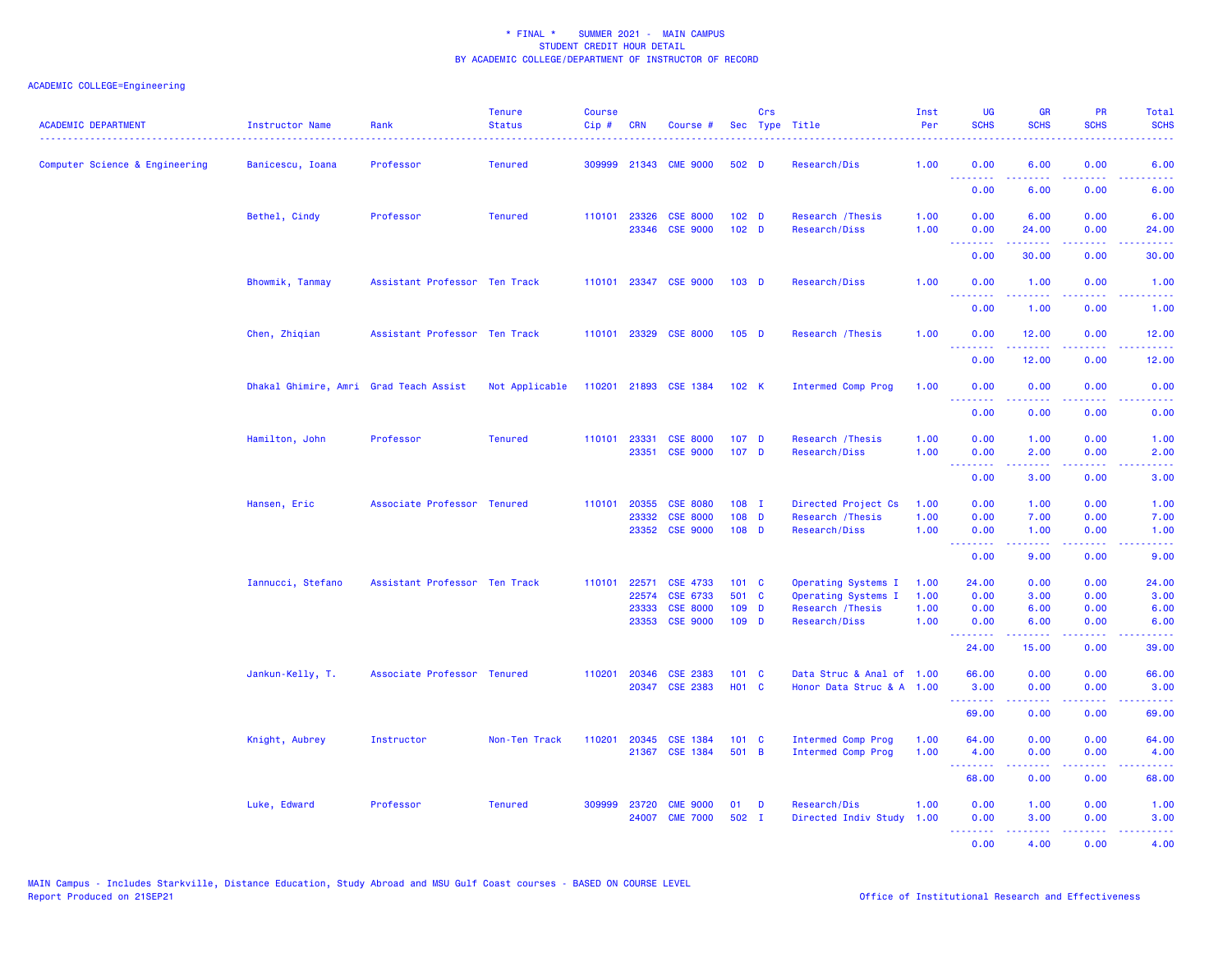| <b>ACADEMIC DEPARTMENT</b>                                           | Instructor Name                 | Rank                                             | <b>Tenure</b><br><b>Status</b> | <b>Course</b><br>$Cip$ # | <b>CRN</b>   | Course #                   |                | Crs | Sec Type Title                           | Inst<br>Per  | <b>UG</b><br><b>SCHS</b>                                    | <b>GR</b><br><b>SCHS</b>                                                                                                                                     | PR<br><b>SCHS</b>       | Total<br><b>SCHS</b>                                                                                                                                                                                                                                                                                                                                                                                                                                                                             |
|----------------------------------------------------------------------|---------------------------------|--------------------------------------------------|--------------------------------|--------------------------|--------------|----------------------------|----------------|-----|------------------------------------------|--------------|-------------------------------------------------------------|--------------------------------------------------------------------------------------------------------------------------------------------------------------|-------------------------|--------------------------------------------------------------------------------------------------------------------------------------------------------------------------------------------------------------------------------------------------------------------------------------------------------------------------------------------------------------------------------------------------------------------------------------------------------------------------------------------------|
| Computer Science & Engineering                                       | McDaniel, Christophe Instructor |                                                  | Non-Ten Track                  | 110201                   |              | 20340 CSE 1233             | $101 \quad C$  |     | Cmptr Prog-C                             | 1.00         | 51.00                                                       | 0.00                                                                                                                                                         | 0.00                    | 51.00                                                                                                                                                                                                                                                                                                                                                                                                                                                                                            |
|                                                                      |                                 |                                                  |                                |                          |              |                            |                |     |                                          |              | .<br>51.00                                                  | 0.00                                                                                                                                                         | 0.00                    | 51.00                                                                                                                                                                                                                                                                                                                                                                                                                                                                                            |
|                                                                      | Perkins, Andy                   | Professor                                        | <b>Tenured</b>                 | 260101                   | 21894        | CSE 4623                   | 101 C          |     | Computational Biolog                     | 1.00         | 3.00                                                        | 0.00                                                                                                                                                         | 0.00                    | 3.00                                                                                                                                                                                                                                                                                                                                                                                                                                                                                             |
|                                                                      |                                 |                                                  |                                |                          | 21895        | CSE 6623                   | 101 C          |     | Computational Biolog                     | 1.00         | 0.00                                                        | 24.00                                                                                                                                                        | 0.00                    | 24.00                                                                                                                                                                                                                                                                                                                                                                                                                                                                                            |
|                                                                      |                                 |                                                  |                                |                          | 261104 23412 | <b>CMB 8000</b>            | $106$ D        |     | Thesis/Thesis Resear 1.00                |              | 0.00<br>.                                                   | 1.00                                                                                                                                                         | 0.00                    | 1.00                                                                                                                                                                                                                                                                                                                                                                                                                                                                                             |
|                                                                      |                                 |                                                  |                                |                          |              |                            |                |     |                                          |              | 3.00                                                        | 25.00                                                                                                                                                        | 0.00                    | 28.00                                                                                                                                                                                                                                                                                                                                                                                                                                                                                            |
|                                                                      | Popescu, George                 | Research Assist Pro Non-Ten Track                |                                |                          |              | 260202 23633 BCH 8000      | $104$ D        |     | Research / Thesis                        | 1.00         | 0.00<br><u> - - - - - - - -</u>                             | 16.00<br>. <u>.</u> .                                                                                                                                        | 0.00<br>. <b>.</b>      | 16.00<br>. <b>.</b>                                                                                                                                                                                                                                                                                                                                                                                                                                                                              |
|                                                                      |                                 |                                                  |                                |                          |              |                            |                |     |                                          |              | 0.00                                                        | 16.00                                                                                                                                                        | 0.00                    | 16.00                                                                                                                                                                                                                                                                                                                                                                                                                                                                                            |
|                                                                      | Rahimi, Shahram                 | Professor                                        | <b>Tenured</b>                 | 110101                   | 23338        | <b>CSE 8000</b>            | $114$ D        |     | Research / Thesis                        | 1.00         | 0.00                                                        | 18.00                                                                                                                                                        | 0.00                    | 18.00                                                                                                                                                                                                                                                                                                                                                                                                                                                                                            |
|                                                                      |                                 |                                                  |                                |                          | 23358        | <b>CSE 9000</b>            | $114$ D        |     | Research/Diss                            | 1.00         | 0.00<br>.                                                   | 38.00                                                                                                                                                        | 0.00                    | 38.00                                                                                                                                                                                                                                                                                                                                                                                                                                                                                            |
|                                                                      |                                 |                                                  |                                |                          |              |                            |                |     |                                          |              | 0.00                                                        | 56.00                                                                                                                                                        | 0.00                    | 56.00                                                                                                                                                                                                                                                                                                                                                                                                                                                                                            |
|                                                                      |                                 | Ramkumar, Mahalingam Associate Professor Tenured |                                | 309999                   | 21346        | <b>CME 9000</b>            | 505 D          |     | Research/Dis                             | 1.00         | 0.00                                                        | 3.00                                                                                                                                                         | 0.00                    | 3.00                                                                                                                                                                                                                                                                                                                                                                                                                                                                                             |
|                                                                      |                                 |                                                  |                                |                          |              | 23759 CME 7000             | 501 I          |     | Directed Indiv Study                     | 1.00         | 0.00<br>$\sim$ $\sim$ $\sim$<br>$\sim$ $\sim$ $\sim$ $\sim$ | 3.00                                                                                                                                                         | 0.00                    | 3.00                                                                                                                                                                                                                                                                                                                                                                                                                                                                                             |
|                                                                      |                                 |                                                  |                                |                          |              |                            |                |     |                                          |              | 0.00                                                        | 6.00                                                                                                                                                         | 0.00                    | 6.00                                                                                                                                                                                                                                                                                                                                                                                                                                                                                             |
|                                                                      | Swan, John                      | Professor                                        | <b>Tenured</b>                 | 110101                   | 23340        | <b>CSE 8000</b>            | $116$ D        |     | Research / Thesis                        | 1.00         | 0.00                                                        | 27.00                                                                                                                                                        | 0.00                    | 27.00                                                                                                                                                                                                                                                                                                                                                                                                                                                                                            |
|                                                                      |                                 |                                                  |                                |                          | 23360        | <b>CSE 9000</b>            | $116$ D        |     | Research/Diss                            | 1.00         | 0.00                                                        | 6.00                                                                                                                                                         | 0.00                    | 6.00                                                                                                                                                                                                                                                                                                                                                                                                                                                                                             |
|                                                                      |                                 |                                                  |                                |                          | 23558        | <b>CSE 7000</b>            | $101$ I        |     | Directed Indiv Study                     | 1.00         | 0.00                                                        | 3.00                                                                                                                                                         | 0.00                    | 3.00                                                                                                                                                                                                                                                                                                                                                                                                                                                                                             |
|                                                                      |                                 |                                                  |                                |                          | 23844        | <b>CSE 8080</b>            | $001$ I        |     | Directed Project Cs                      | 1.00         | 0.00<br>.                                                   | 3.00<br>$\frac{1}{2} \left( \frac{1}{2} \right) \left( \frac{1}{2} \right) \left( \frac{1}{2} \right) \left( \frac{1}{2} \right) \left( \frac{1}{2} \right)$ | 0.00<br>د د د د         | 3.00                                                                                                                                                                                                                                                                                                                                                                                                                                                                                             |
|                                                                      |                                 |                                                  |                                |                          |              |                            |                |     |                                          |              | 0.00                                                        | 39.00                                                                                                                                                        | 0.00                    | 39.00                                                                                                                                                                                                                                                                                                                                                                                                                                                                                            |
|                                                                      | Trawick, George                 | Clinical Assoc Prof Non-Ten Track                |                                | 110101                   | 23690        | <b>CSE 4000</b>            | $101$ I        |     | Directed Indiv Study                     | 1.00         | 3.00                                                        | 0.00                                                                                                                                                         | 0.00                    | 3.00                                                                                                                                                                                                                                                                                                                                                                                                                                                                                             |
|                                                                      |                                 |                                                  |                                | 111003                   | 21905        | CSE 4773                   | 101 C          |     | Intro to Cyber Ops                       | 1.00         | 60.00                                                       | 0.00                                                                                                                                                         | 0.00                    | 60.00                                                                                                                                                                                                                                                                                                                                                                                                                                                                                            |
|                                                                      |                                 |                                                  |                                |                          | 22240        | <b>CSE 4773</b>            | 501 C          |     | Intro to Cyber Ops                       | 1.00         | 3.00                                                        | 0.00                                                                                                                                                         | 0.00                    | 3.00                                                                                                                                                                                                                                                                                                                                                                                                                                                                                             |
|                                                                      |                                 |                                                  |                                |                          | 22241        | CSE 6773<br>22572 CSE 6773 | 501 C<br>101 C |     | Intro to Cyber Ops<br>Intro to Cyber Ops | 1.00<br>1.00 | 0.00<br>0.00                                                | 15.00<br>9.00                                                                                                                                                | 0.00<br>0.00            | 15.00<br>9.00                                                                                                                                                                                                                                                                                                                                                                                                                                                                                    |
|                                                                      |                                 |                                                  |                                |                          |              |                            |                |     |                                          |              | .<br>66.00                                                  | 24.00                                                                                                                                                        | 0.00                    | 90.00                                                                                                                                                                                                                                                                                                                                                                                                                                                                                            |
|                                                                      | Young, Maxwell                  | Assistant Professor Ten Track                    |                                | 110101                   | 23344        | <b>CSE 8000</b>            | $120$ D        |     | Research / Thesis                        | 1.00         | 0.00                                                        | 6.00                                                                                                                                                         | 0.00                    | 6.00                                                                                                                                                                                                                                                                                                                                                                                                                                                                                             |
|                                                                      |                                 |                                                  |                                |                          |              | 23364 CSE 9000             | $120$ D        |     | Research/Diss                            | 1.00         | 0.00<br><b></b>                                             | 6.00<br>.                                                                                                                                                    | 0.00<br>.               | 6.00<br>.                                                                                                                                                                                                                                                                                                                                                                                                                                                                                        |
|                                                                      |                                 |                                                  |                                |                          |              |                            |                |     |                                          |              | 0.00                                                        | 12.00                                                                                                                                                        | 0.00                    | 12.00                                                                                                                                                                                                                                                                                                                                                                                                                                                                                            |
| ----------------------------------<br>Computer Science & Engineering |                                 |                                                  |                                |                          |              |                            |                |     |                                          |              | <b>SESSESSE</b><br>281.00                                   | ========<br>258.00                                                                                                                                           | <b>ESSESSED</b><br>0.00 | $\begin{array}{cccccccccc} \multicolumn{2}{c}{} & \multicolumn{2}{c}{} & \multicolumn{2}{c}{} & \multicolumn{2}{c}{} & \multicolumn{2}{c}{} & \multicolumn{2}{c}{} & \multicolumn{2}{c}{} & \multicolumn{2}{c}{} & \multicolumn{2}{c}{} & \multicolumn{2}{c}{} & \multicolumn{2}{c}{} & \multicolumn{2}{c}{} & \multicolumn{2}{c}{} & \multicolumn{2}{c}{} & \multicolumn{2}{c}{} & \multicolumn{2}{c}{} & \multicolumn{2}{c}{} & \multicolumn{2}{c}{} & \multicolumn{2}{c}{} & \mult$<br>539.00 |
| ----------------------------------                                   |                                 |                                                  |                                |                          |              |                            |                |     |                                          |              | <b>SESSESSE</b>                                             |                                                                                                                                                              |                         |                                                                                                                                                                                                                                                                                                                                                                                                                                                                                                  |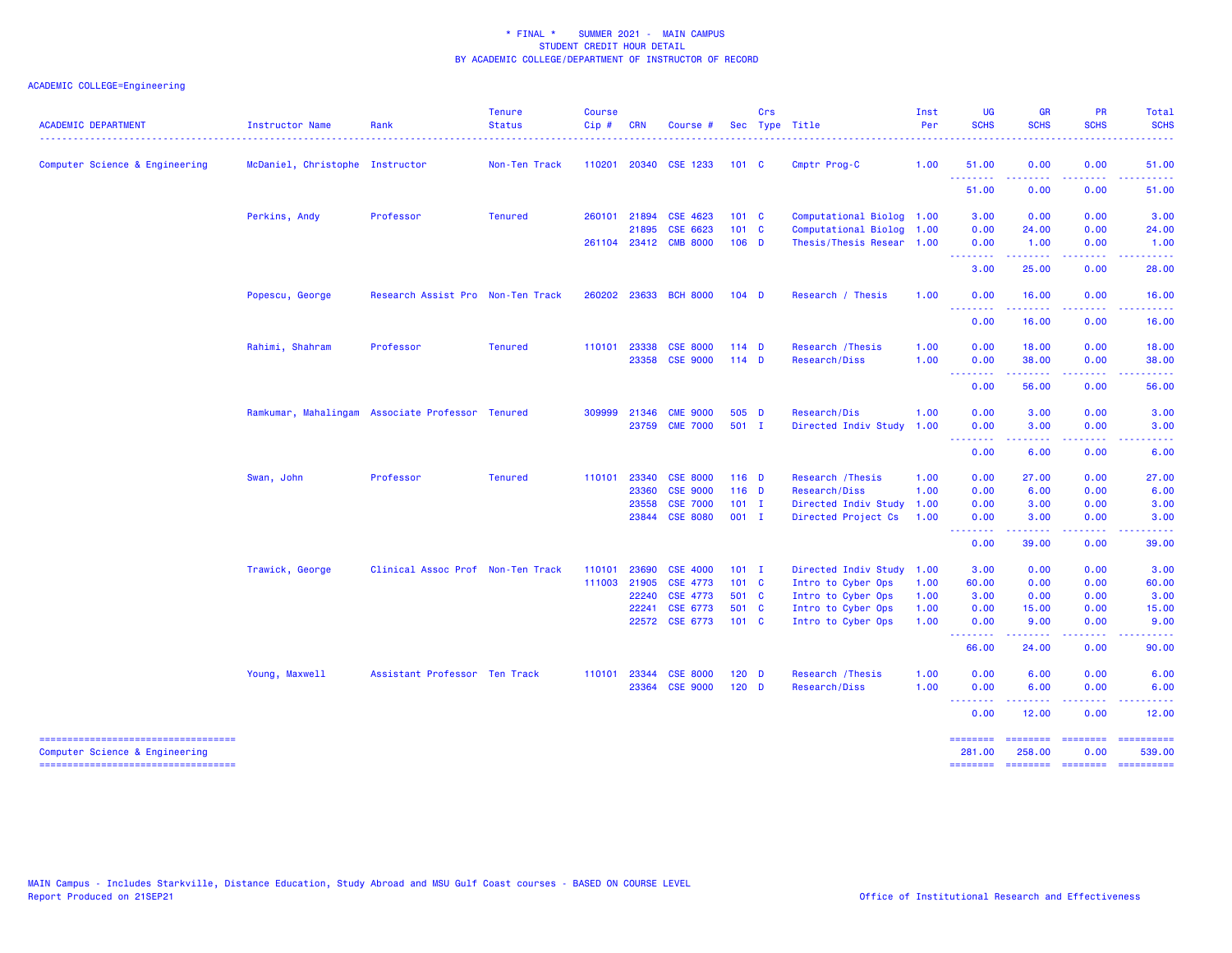| <b>ACADEMIC DEPARTMENT</b>        | <b>Instructor Name</b> | Rank                                             | <b>Tenure</b><br><b>Status</b> | <b>Course</b><br>Cip# | <b>CRN</b>     | Course #                           |                  | Crs           | Sec Type Title                                         | Inst<br>Per | <b>UG</b><br><b>SCHS</b>                                   | <b>GR</b><br><b>SCHS</b>                                                                                                                                     | PR<br><b>SCHS</b>                                                                                                                 | Total<br><b>SCHS</b>                                                                                                              |
|-----------------------------------|------------------------|--------------------------------------------------|--------------------------------|-----------------------|----------------|------------------------------------|------------------|---------------|--------------------------------------------------------|-------------|------------------------------------------------------------|--------------------------------------------------------------------------------------------------------------------------------------------------------------|-----------------------------------------------------------------------------------------------------------------------------------|-----------------------------------------------------------------------------------------------------------------------------------|
|                                   |                        |                                                  |                                |                       |                |                                    |                  |               |                                                        |             | .                                                          |                                                                                                                                                              |                                                                                                                                   | $\frac{1}{2} \left( \frac{1}{2} \right) \left( \frac{1}{2} \right) \left( \frac{1}{2} \right) \left( \frac{1}{2} \right)$         |
| Electrical & Computer Engineering | Ball, John             | Associate Professor Tenured                      |                                |                       | 141001 21375   | <b>ECE 8000</b>                    | 505 D            |               | Research/Thesis                                        | 1.00        | 0.00                                                       | 1.00                                                                                                                                                         | 0.00                                                                                                                              | 1.00                                                                                                                              |
|                                   |                        |                                                  |                                |                       | 23528          | <b>ECE 9000</b>                    | $105$ D          |               | Research/Diss                                          | 1.00        | 0.00                                                       | 25.00                                                                                                                                                        | 0.00                                                                                                                              | 25.00                                                                                                                             |
|                                   |                        |                                                  |                                | 309999 21341          |                | <b>CME 8000</b>                    | 501 D            |               | Research/Thesis                                        | 1.00        | 0.00<br><b><i><u><u> - - - - - - -</u></u></i></b>         | 6.00<br>$\frac{1}{2} \left( \frac{1}{2} \right) \left( \frac{1}{2} \right) \left( \frac{1}{2} \right) \left( \frac{1}{2} \right) \left( \frac{1}{2} \right)$ | 0.00<br>والمحامر                                                                                                                  | 6.00<br>المتمامين                                                                                                                 |
|                                   |                        |                                                  |                                |                       |                |                                    |                  |               |                                                        |             | 0.00                                                       | 32.00                                                                                                                                                        | 0.00                                                                                                                              | 32.00                                                                                                                             |
|                                   | Choi, Seungdeog        | Associate Professor Tenured                      |                                | 141001                | 21379          | <b>ECE 9000</b>                    | 514 D            |               | Research/Diss                                          | 1.00        | 0.00                                                       | 6.00                                                                                                                                                         | 0.00                                                                                                                              | 6.00                                                                                                                              |
|                                   |                        |                                                  |                                |                       |                | 23526 ECE 9000                     | 103 D            |               | Research/Diss                                          | 1.00        | 0.00                                                       | 28.00                                                                                                                                                        | 0.00<br>22222                                                                                                                     | 28.00                                                                                                                             |
|                                   |                        |                                                  |                                |                       |                |                                    |                  |               |                                                        |             | <b><i><u><u><b>a</b></u></u> a a a a a a a</i></b><br>0.00 | <u>.</u><br>34.00                                                                                                                                            | 0.00                                                                                                                              | .<br>34.00                                                                                                                        |
|                                   | Du, Qian               | Professor                                        | <b>Tenured</b>                 | 141001                |                | 23530 ECE 9000                     | 107 <sub>D</sub> |               | Research/Diss                                          | 1.00        | 0.00                                                       | 6.00                                                                                                                                                         | 0.00                                                                                                                              | 6.00                                                                                                                              |
|                                   |                        |                                                  |                                |                       |                |                                    |                  |               |                                                        |             | <u>.</u><br>0.00                                           | .<br>6.00                                                                                                                                                    | .<br>0.00                                                                                                                         | $\frac{1}{2} \left( \frac{1}{2} \right) \left( \frac{1}{2} \right) \left( \frac{1}{2} \right) \left( \frac{1}{2} \right)$<br>6.00 |
|                                   | Follett, Randolph      | Associate Professor Tenured                      |                                | 141001                | 20450          | <b>ECE 3413</b>                    | 51               | <b>C</b>      | Intro to Electronic                                    | 1.00        | 45.00                                                      | 0.00                                                                                                                                                         | 0.00                                                                                                                              | 45.00                                                                                                                             |
|                                   |                        |                                                  |                                |                       | 20457          | <b>ECE 3443</b>                    | 51               | C             | Signals and Systems                                    | 1.00        | 54.00                                                      | 0.00                                                                                                                                                         | 0.00                                                                                                                              | 54.00                                                                                                                             |
|                                   |                        |                                                  |                                |                       |                | 23602 ECE 3443                     | 551 C            |               | Signals and Systems                                    | 1.00        | 21.00<br>.                                                 | 0.00<br>22222                                                                                                                                                | 0.00<br>.                                                                                                                         | 21.00<br>.                                                                                                                        |
|                                   |                        |                                                  |                                |                       |                |                                    |                  |               |                                                        |             | 120.00                                                     | 0.00                                                                                                                                                         | 0.00                                                                                                                              | 120.00                                                                                                                            |
|                                   | Green, Ryan            | Assistant Professor Ten Track                    |                                | 141001                |                | 23527 ECE 9000                     | $104$ D          |               | Research/Diss                                          | 1.00        | 0.00                                                       | 9.00                                                                                                                                                         | 0.00                                                                                                                              | 9.00                                                                                                                              |
|                                   |                        |                                                  |                                |                       |                |                                    |                  |               |                                                        |             | 0.00                                                       | 9.00                                                                                                                                                         | 0.00                                                                                                                              | 9.00                                                                                                                              |
|                                   | Gurbuz, Ali            | Assistant Professor Ten Track                    |                                | 141001                |                | 23537 ECE 8000                     | $101$ D          |               | Research/Thesis                                        | 1.00        | 0.00                                                       | 18.00                                                                                                                                                        | 0.00                                                                                                                              | 18.00                                                                                                                             |
|                                   |                        |                                                  |                                |                       | 23967          | <b>ECE 8000</b>                    | 511 D            |               | Research/Thesis                                        | 1.00        | 0.00                                                       | 1.00                                                                                                                                                         | 0.00                                                                                                                              | 1.00                                                                                                                              |
|                                   |                        |                                                  |                                |                       | 23982          | <b>ECE 9000</b>                    | 118 D            |               | Research/Diss                                          | 1.00        | 0.00                                                       | 3.00                                                                                                                                                         | 0.00                                                                                                                              | 3.00                                                                                                                              |
|                                   |                        |                                                  |                                | 309999                | 23686          | <b>CME 9000</b>                    | 507 D            |               | Research/Dis                                           | 1.00        | 0.00<br>.                                                  | 6.00<br>.                                                                                                                                                    | 0.00<br>.                                                                                                                         | 6.00<br>.                                                                                                                         |
|                                   |                        |                                                  |                                |                       |                |                                    |                  |               |                                                        |             | 0.00                                                       | 28.00                                                                                                                                                        | 0.00                                                                                                                              | 28.00                                                                                                                             |
|                                   | Iqbal, Umar            | Clinical Assist Pro Non-Ten Track                |                                | 141001                | 20451          | <b>ECE 3424</b>                    | 53               | C             | Intm Electronic Circ 1.00                              |             | 44.00                                                      | 0.00                                                                                                                                                         | 0.00                                                                                                                              | 44.00                                                                                                                             |
|                                   |                        |                                                  |                                |                       | 20452          | <b>ECE 3424</b>                    | 54               | K             | Intm Electronic Circ 1.00                              |             | 0.00                                                       | 0.00                                                                                                                                                         | 0.00                                                                                                                              | 0.00                                                                                                                              |
|                                   |                        |                                                  |                                |                       | 20454          | <b>ECE 3434</b>                    | 04               | C             | Adv Electronic Circu 1.00                              |             | 108.00                                                     | 0.00                                                                                                                                                         | 0.00                                                                                                                              | 108.00                                                                                                                            |
|                                   |                        |                                                  |                                |                       | 20455          | <b>ECE 3434</b>                    | 05               | K             | Adv Electronic Circu                                   | 1.00        | 0.00                                                       | 0.00                                                                                                                                                         | 0.00                                                                                                                              | 0.00                                                                                                                              |
|                                   |                        |                                                  |                                |                       | 20456          | <b>ECE 3434</b>                    | 06               | $\mathsf K$   | Adv Electronic Circu 1.00                              |             | 0.00                                                       | 0.00                                                                                                                                                         | 0.00                                                                                                                              | 0.00                                                                                                                              |
|                                   |                        |                                                  |                                |                       | 22569          | <b>ECE 6990</b>                    | 01<br>501        | <b>C</b><br>C | Special Topic in ECE 1.00                              |             | 0.00<br>0.00                                               | 9.00                                                                                                                                                         | 0.00                                                                                                                              | 9.00                                                                                                                              |
|                                   |                        |                                                  |                                |                       | 22570<br>23770 | <b>ECE 6990</b><br><b>ECE 4990</b> | 601 C            |               | Special Topic in ECE 1.00<br>Special Topic in ECE 1.00 |             | 12.00                                                      | 3.00<br>0.00                                                                                                                                                 | 0.00<br>0.00                                                                                                                      | 3.00<br>12.00                                                                                                                     |
|                                   |                        |                                                  |                                |                       |                |                                    |                  |               |                                                        |             | .<br>164.00                                                | 22222<br>12.00                                                                                                                                               | .<br>0.00                                                                                                                         | .<br>176.00                                                                                                                       |
|                                   |                        | Karimi-Ghartemani, M Associate Professor Tenured |                                |                       |                | 141001 23511 ECE 9000              | $101$ D          |               | Research/Diss                                          | 1.00        | 0.00                                                       | 18.00                                                                                                                                                        | 0.00                                                                                                                              | 18.00                                                                                                                             |
|                                   |                        |                                                  |                                |                       |                |                                    |                  |               |                                                        |             | .<br>0.00                                                  | 18.00                                                                                                                                                        | $\frac{1}{2} \left( \frac{1}{2} \right) \left( \frac{1}{2} \right) \left( \frac{1}{2} \right) \left( \frac{1}{2} \right)$<br>0.00 | 18.00                                                                                                                             |
|                                   | Khan, Samee            | Professor                                        | <b>Tenured</b>                 | 141001                |                | 23761 ECE 9000                     | 117 D            |               | Research/Diss                                          | 1.00        | 0.00                                                       | 6.00                                                                                                                                                         | 0.00                                                                                                                              | 6.00                                                                                                                              |
|                                   |                        |                                                  |                                |                       |                |                                    |                  |               |                                                        |             | 1.1.1.1.1.1.1<br>0.00                                      | .<br>6.00                                                                                                                                                    | .<br>0.00                                                                                                                         | 6.00                                                                                                                              |
|                                   | Kurum, Mehmet          | Assistant Professor Ten Track                    |                                | 141001                |                | 23539 ECE 9000                     | 113 D            |               | Research/Diss                                          | 1.00        | 0.00                                                       | 13.00                                                                                                                                                        | 0.00                                                                                                                              | 13.00                                                                                                                             |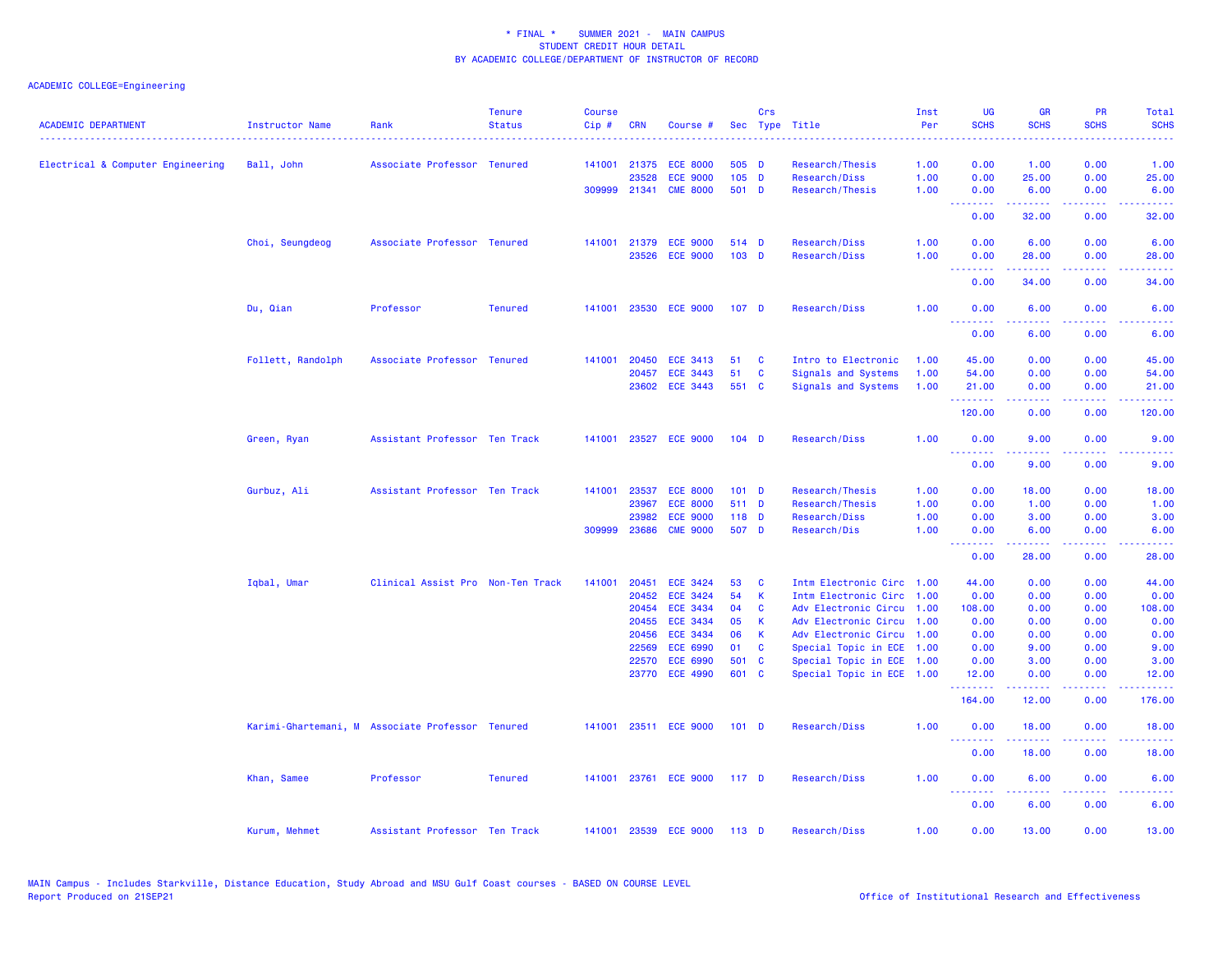| <b>ACADEMIC DEPARTMENT</b>        | <b>Instructor Name</b>                                 | Rank                          | <b>Tenure</b><br><b>Status</b> | <b>Course</b><br>Cip# | <b>CRN</b>            | Course #                           |                  | Crs | Sec Type Title                               | Inst<br>Per  | <b>UG</b><br><b>SCHS</b> | <b>GR</b><br><b>SCHS</b> | <b>PR</b><br><b>SCHS</b>                                                                                                          | Total<br><b>SCHS</b> |
|-----------------------------------|--------------------------------------------------------|-------------------------------|--------------------------------|-----------------------|-----------------------|------------------------------------|------------------|-----|----------------------------------------------|--------------|--------------------------|--------------------------|-----------------------------------------------------------------------------------------------------------------------------------|----------------------|
|                                   |                                                        |                               |                                |                       |                       |                                    |                  |     |                                              |              | <u> - - - - - - - -</u>  | .                        |                                                                                                                                   |                      |
|                                   |                                                        |                               |                                |                       |                       |                                    |                  |     |                                              |              | 0.00                     | 13.00                    | 0.00                                                                                                                              | 13.00                |
| Electrical & Computer Engineering | Liu, Chun-Hung                                         | Assistant Professor Ten Track |                                |                       |                       | 141001 23535 ECE 9000              | 111D             |     | Research/Diss                                | 1.00         | 0.00                     | 6.00                     | 0.00                                                                                                                              | 6.00                 |
|                                   |                                                        |                               |                                |                       |                       |                                    |                  |     |                                              |              | 0.00                     | 6.00                     | 0.00                                                                                                                              | 6.00                 |
|                                   | Luo, Chaomin                                           | Associate Professor Tenured   |                                | 141001                | 23754                 | <b>ECE 9000</b>                    | 116 D            |     | Research/Diss                                | 1.00         | 0.00                     | 18.00                    | 0.00                                                                                                                              | 18.00                |
|                                   |                                                        |                               |                                |                       | 23768                 | <b>ECE 9000</b>                    | 515 D            |     | Research/Diss                                | 1.00         | 0.00<br>.                | 6.00                     | 0.00                                                                                                                              | 6.00                 |
|                                   |                                                        |                               |                                |                       |                       |                                    |                  |     |                                              |              | 0.00                     | 24.00                    | 0.00                                                                                                                              | 24.00                |
|                                   | Luo, Yu                                                | Assistant Professor Ten Track |                                | 141001                |                       | 23560 ECE 9000                     | $114$ D          |     | Research/Diss                                | 1.00         | 0.00                     | 7.00                     | 0.00                                                                                                                              | 7.00                 |
|                                   |                                                        |                               |                                |                       |                       |                                    |                  |     |                                              |              | 0.00                     | 7.00                     | 0.00                                                                                                                              | 7.00                 |
|                                   | Marojevic, Vuk                                         | Associate Professor Ten Track |                                | 141001                | 21376                 | <b>ECE 9000</b>                    | 509 D            |     | Research/Diss                                | 1.00         | 0.00                     | 3.00                     | 0.00                                                                                                                              | 3.00                 |
|                                   |                                                        |                               |                                |                       | 23534                 | <b>ECE 9000</b>                    | $110$ D          |     | Research/Diss                                | 1.00         | 0.00                     | 27.00                    | 0.00                                                                                                                              | 27.00                |
|                                   |                                                        |                               |                                |                       | 23696                 | <b>ECE 7000</b>                    | $101$ I          |     | Directed Indiv Study                         | 1.00         | 0.00<br>.                | 3.00                     | 0.00                                                                                                                              | 3.00                 |
|                                   |                                                        |                               |                                |                       |                       |                                    |                  |     |                                              |              | 0.00                     | 33.00                    | 0.00                                                                                                                              | 33.00                |
|                                   | Melnychuk, Galyna                                      | Non-Faculty                   | Not Applicable                 |                       |                       | 143501 21841 IE 3913               | 801 A            |     | Engr Economy I                               | 1.00         | 42.00<br>.               | 0.00                     | 0.00                                                                                                                              | 42.00                |
|                                   |                                                        |                               |                                |                       |                       |                                    |                  |     |                                              |              | 42.00                    | 0.00                     | 0.00                                                                                                                              | 42.00                |
|                                   | Mohammadi-Aragh, Mah                                   | Assistant Professor Ten Track |                                | 141001                | 20449                 | <b>ECE 3413</b>                    | 01               | C   | Intro to Electronic                          | 1.00         | 117.00                   | 0.00                     | 0.00                                                                                                                              | 117.00               |
|                                   |                                                        |                               |                                |                       | 23636                 | <b>ECE 3413</b>                    | 501 C            |     | Intro to Electronic                          | 1.00         | 12.00                    | 0.00                     | 0.00                                                                                                                              | 12.00                |
|                                   |                                                        |                               |                                |                       | 23746<br>149999 22162 | <b>ECE 9000</b><br><b>ENE 8003</b> | $115$ D<br>101 C |     | Research/Diss                                | 1.00         | 0.00                     | 6.00                     | 0.00                                                                                                                              | 6.00<br>24.00        |
|                                   |                                                        |                               |                                |                       | 22163                 | <b>ENE 8003</b>                    | 501 C            |     | Foundations in Engin<br>Foundations in Engin | 1.00<br>1.00 | 0.00<br>0.00             | 24.00<br>30.00           | 0.00<br>0.00                                                                                                                      | 30.00                |
|                                   |                                                        |                               |                                |                       | 22258                 | <b>ENE 9000</b>                    | 102 <sub>D</sub> |     | Research/Diss                                | 1.00         | 0.00                     | 6.00                     | 0.00                                                                                                                              | 6.00                 |
|                                   |                                                        |                               |                                |                       | 23952                 | <b>ENE 9000</b>                    | 502 D            |     | Research/Diss                                | 1.00         | 0.00                     | 6.00                     | 0.00                                                                                                                              | 6.00                 |
|                                   |                                                        |                               |                                |                       |                       |                                    |                  |     |                                              |              | .<br>129.00              | $- - - - -$<br>72.00     | الداعات بال<br>0.00                                                                                                               | .<br>201.00          |
|                                   | Moorhead, Robert                                       | Professor                     | <b>Tenured</b>                 | 141001                |                       | 21378 ECE 9000                     | 513 D            |     | Research/Diss                                | 1.00         | 0.00                     | 3.00                     | 0.00                                                                                                                              | 3.00                 |
|                                   |                                                        |                               |                                |                       |                       |                                    |                  |     |                                              |              | .<br>0.00                | .<br>3.00                | $\frac{1}{2} \left( \frac{1}{2} \right) \left( \frac{1}{2} \right) \left( \frac{1}{2} \right) \left( \frac{1}{2} \right)$<br>0.00 | .<br>3.00            |
|                                   | Park, Chanyeop                                         | Assistant Professor Ten Track |                                | 141001                | 21892                 | <b>ECE 9000</b>                    | 503 D            |     | Research/Diss                                | 1.00         | 0.00                     | 1.00                     | 0.00                                                                                                                              | 1.00                 |
|                                   |                                                        |                               |                                |                       |                       | 23529 ECE 9000                     | $106$ D          |     | Research/Diss                                | 1.00         | 0.00                     | 6.00                     | 0.00                                                                                                                              | 6.00                 |
|                                   |                                                        |                               |                                |                       |                       |                                    |                  |     |                                              |              | 0.00                     | 7.00                     | 0.00                                                                                                                              | 7.00                 |
|                                   | Samiappan, Sathishku Research Assist Pro Non-Ten Track |                               |                                | 309999                | 23954                 | <b>CME 9000</b>                    | 509 D            |     | Research/Dis                                 | 1.00         | 0.00                     | 3.00                     | 0.00                                                                                                                              | 3.00                 |
|                                   |                                                        |                               |                                |                       |                       |                                    |                  |     |                                              |              | 0.00                     | 3.00                     | 0.00                                                                                                                              | 3.00                 |
|                                   | Tang, Bo                                               | Assistant Professor Ten Track |                                |                       |                       | 141001 23533 ECE 9000              | $109$ D          |     | Research/Diss                                | 1.00         | 0.00<br>.                | 9.00                     | 0.00                                                                                                                              | 9.00                 |
|                                   |                                                        |                               |                                |                       |                       |                                    |                  |     |                                              |              | 0.00                     | 9.00                     | 0.00                                                                                                                              | 9.00                 |
|                                   | Zhao, Junbo                                            | Assistant Professor Ten Track |                                |                       |                       | 141001 23525 ECE 9000              | 102 <sub>D</sub> |     | Research/Diss                                | 1.00         | 0.00                     | 12.00                    | 0.00                                                                                                                              | 12.00                |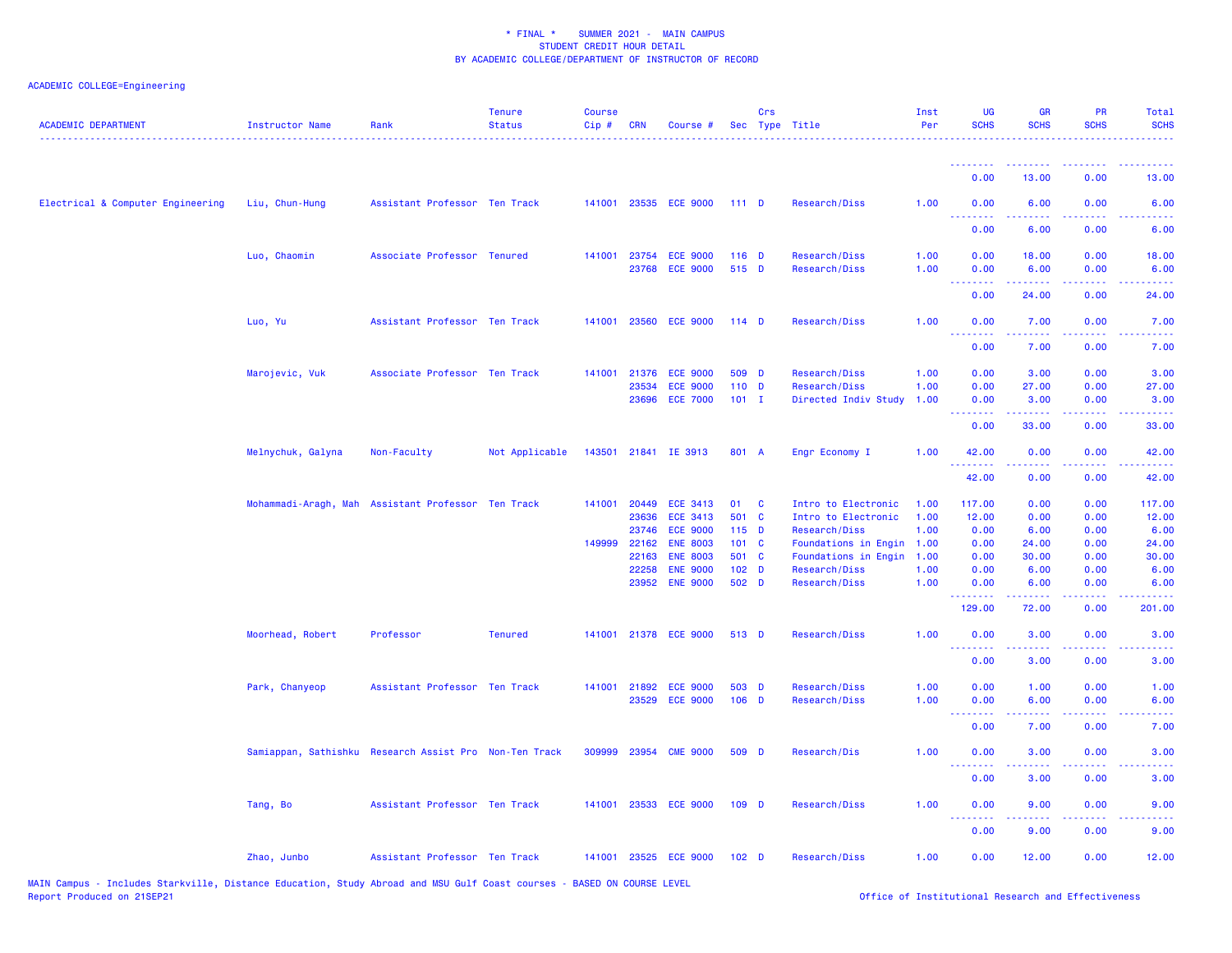| <b>ACADEMIC DEPARTMENT</b>                                                                                           | Instructor Name | Rank                          | <b>Tenure</b><br>Status | Course<br>Cip # | CRN | Course # Sec Type Title     | Crs |               | Inst<br>Per | <b>UG</b><br><b>SCHS</b>    | <b>GR</b><br><b>SCHS</b>      | <b>PR</b><br><b>SCHS</b>     | Total<br><b>SCHS</b>               |
|----------------------------------------------------------------------------------------------------------------------|-----------------|-------------------------------|-------------------------|-----------------|-----|-----------------------------|-----|---------------|-------------|-----------------------------|-------------------------------|------------------------------|------------------------------------|
| Electrical & Computer Engineering                                                                                    | Zhao, Junbo     | Assistant Professor Ten Track |                         |                 |     | 141001 23601 ECE 9000 511 D |     | Research/Diss | 1.00        | 0.00<br>0.00                | 3.00<br>15.00                 | 0.00<br>0.00                 | 3.00<br>15.00                      |
| =====================================<br>Electrical & Computer Engineering<br>====================================== |                 |                               |                         |                 |     |                             |     |               |             | ========<br>455,00<br>----- | ========<br>337,00<br>------- | ========<br>0.00<br>======== | ==========<br>792.00<br>========== |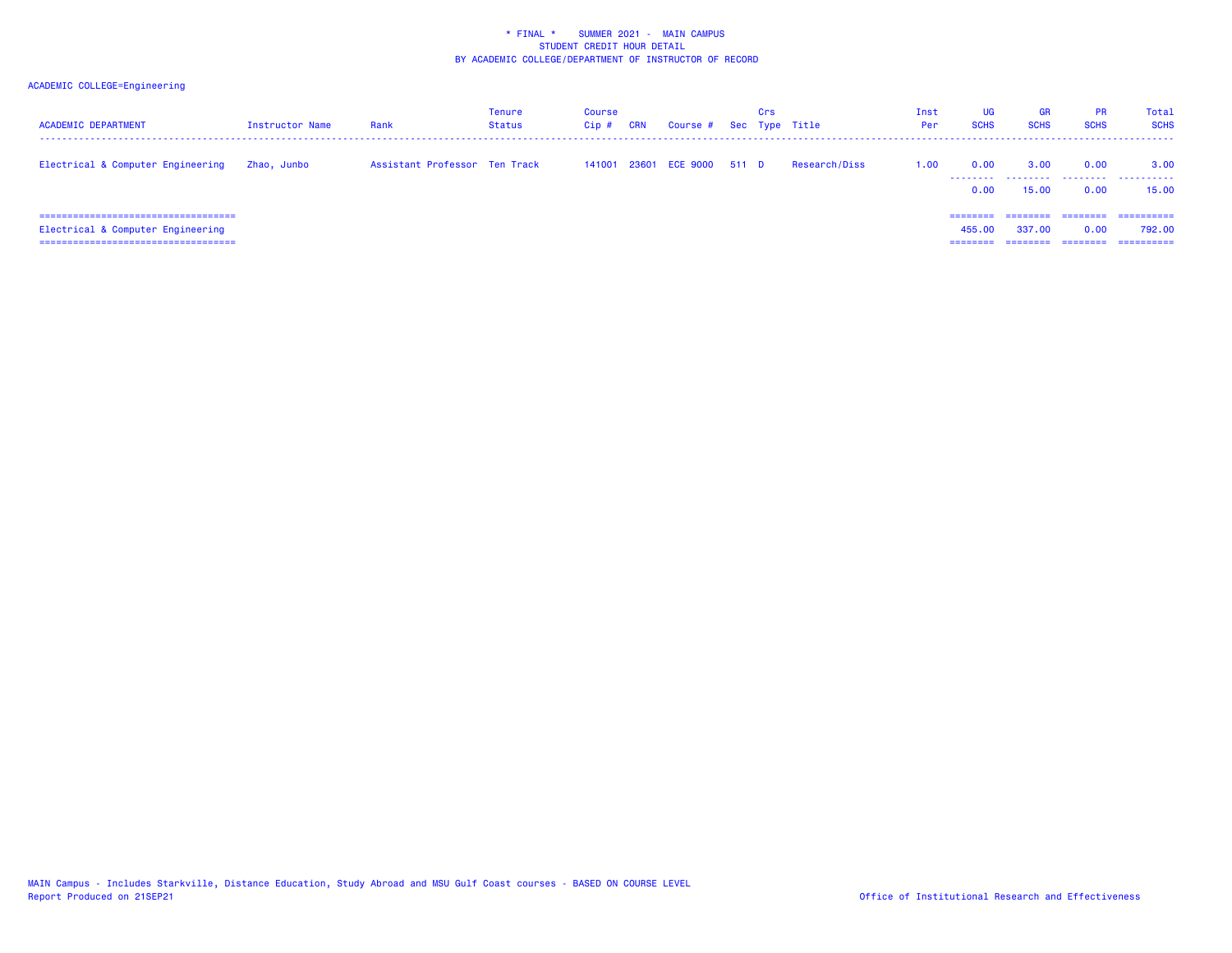| <b>ACADEMIC DEPARTMENT</b>       | Instructor Name                                    | Rank                          | <b>Tenure</b><br><b>Status</b> | <b>Course</b><br>$Cip$ # | <b>CRN</b> | Course #              |                  | Crs          | Sec Type Title            | Inst<br>Per | <b>UG</b><br><b>SCHS</b>                                                                                                                                                                                                                                                                                                                                                                                                                                                                        | <b>GR</b><br><b>SCHS</b>                                                                                                                                     | <b>PR</b><br><b>SCHS</b>            | Total<br><b>SCHS</b><br>.                                                                                                         |
|----------------------------------|----------------------------------------------------|-------------------------------|--------------------------------|--------------------------|------------|-----------------------|------------------|--------------|---------------------------|-------------|-------------------------------------------------------------------------------------------------------------------------------------------------------------------------------------------------------------------------------------------------------------------------------------------------------------------------------------------------------------------------------------------------------------------------------------------------------------------------------------------------|--------------------------------------------------------------------------------------------------------------------------------------------------------------|-------------------------------------|-----------------------------------------------------------------------------------------------------------------------------------|
| Industrial & Systems Engineering | Bian, Linkan                                       | Associate Professor Tenured   |                                |                          |            | 143501 21592 IE 9000  | 501 D            |              | Research/DIss             | 1.00        | 0.00                                                                                                                                                                                                                                                                                                                                                                                                                                                                                            | 1.00                                                                                                                                                         | 0.00                                | 1.00                                                                                                                              |
|                                  |                                                    |                               |                                |                          | 22265      | IE 8000               | $101$ D          |              | Research / Thesis         | 1.00        | 0.00                                                                                                                                                                                                                                                                                                                                                                                                                                                                                            | 6.00                                                                                                                                                         | 0.00                                | 6.00                                                                                                                              |
|                                  |                                                    |                               |                                |                          |            | 22278 IE 9000         | $101$ D          |              | Research/DIss             | 1.00        | 0.00                                                                                                                                                                                                                                                                                                                                                                                                                                                                                            | 7.00                                                                                                                                                         | 0.00                                | 7.00                                                                                                                              |
|                                  |                                                    |                               |                                |                          |            |                       |                  |              |                           |             | <u>.</u><br>0.00                                                                                                                                                                                                                                                                                                                                                                                                                                                                                | $\frac{1}{2} \left( \frac{1}{2} \right) \left( \frac{1}{2} \right) \left( \frac{1}{2} \right) \left( \frac{1}{2} \right)$<br>14.00                           | د د د د<br>0.00                     | وعاعاها<br>14.00                                                                                                                  |
|                                  | Burch, Reuben                                      | Assistant Professor Ten Track |                                | 143501                   |            | 21594 IE 9000         | 503 D            |              | Research/DIss             | 1.00        | 0.00                                                                                                                                                                                                                                                                                                                                                                                                                                                                                            | 9.00                                                                                                                                                         | 0.00                                | 9.00                                                                                                                              |
|                                  |                                                    |                               |                                |                          | 22266      | <b>IE 8000</b>        | 102 <sub>D</sub> |              | Research / Thesis         | 1.00        | 0.00                                                                                                                                                                                                                                                                                                                                                                                                                                                                                            | 4.00                                                                                                                                                         | 0.00                                | 4.00                                                                                                                              |
|                                  |                                                    |                               |                                |                          | 22279      | <b>IE 9000</b>        | 102 <sub>D</sub> |              | Research/DIss             | 1.00        | 0.00                                                                                                                                                                                                                                                                                                                                                                                                                                                                                            | 15.00                                                                                                                                                        | 0.00                                | 15.00                                                                                                                             |
|                                  |                                                    |                               |                                |                          |            | 23743 IE 7000         | $101$ I          |              | Directed Indiv Study      | 1.00        | 0.00<br>.                                                                                                                                                                                                                                                                                                                                                                                                                                                                                       | 3.00<br>$\frac{1}{2} \left( \frac{1}{2} \right) \left( \frac{1}{2} \right) \left( \frac{1}{2} \right) \left( \frac{1}{2} \right) \left( \frac{1}{2} \right)$ | 0.00<br>$\omega$ is a $\omega$      | 3.00<br>$\frac{1}{2} \left( \frac{1}{2} \right) \left( \frac{1}{2} \right) \left( \frac{1}{2} \right) \left( \frac{1}{2} \right)$ |
|                                  |                                                    |                               |                                |                          |            |                       |                  |              |                           |             | 0.00                                                                                                                                                                                                                                                                                                                                                                                                                                                                                            | 31.00                                                                                                                                                        | 0.00                                | 31.00                                                                                                                             |
|                                  | Campbell, Sara                                     | Grad Teach Assist             | Not Applicable                 | 143501                   | 20766      | IE 3913               | 001 C            |              | Engr Economy I            | 1.00        | 42.00                                                                                                                                                                                                                                                                                                                                                                                                                                                                                           | 0.00                                                                                                                                                         | 0.00                                | 42.00                                                                                                                             |
|                                  |                                                    |                               |                                |                          | 23394      | IE 3913               | 501 C            |              | Engr Economy I            | 0.90        | 2.70                                                                                                                                                                                                                                                                                                                                                                                                                                                                                            | 0.00                                                                                                                                                         | 0.00                                | 2.70                                                                                                                              |
|                                  |                                                    |                               |                                |                          |            | 23397 IE 3913         | 601 C            |              | Engr Economy I            | 1.00        | 18.00<br>.                                                                                                                                                                                                                                                                                                                                                                                                                                                                                      | 0.00                                                                                                                                                         | 0.00<br>$\sim$ $\sim$ $\sim$ $\sim$ | 18.00                                                                                                                             |
|                                  |                                                    |                               |                                |                          |            |                       |                  |              |                           |             | 62.70                                                                                                                                                                                                                                                                                                                                                                                                                                                                                           | 0.00                                                                                                                                                         | 0.00                                | 62.70                                                                                                                             |
|                                  | Hill, Eric                                         | Non-Faculty                   | Not Applicable                 |                          |            | 520701 20927 MGT 3323 | 51 C             |              | Entrepreneurship          | 0.50        | 43.50<br><u> - - - - - - - -</u>                                                                                                                                                                                                                                                                                                                                                                                                                                                                | 0.00<br><u>.</u>                                                                                                                                             | 0.00<br>.                           | 43.50<br>.                                                                                                                        |
|                                  |                                                    |                               |                                |                          |            |                       |                  |              |                           |             | 43.50                                                                                                                                                                                                                                                                                                                                                                                                                                                                                           | 0.00                                                                                                                                                         | 0.00                                | 43.50                                                                                                                             |
|                                  | Ibne Hossain, Niamat Grad Teach Assist             |                               | Not Applicable                 | 143501                   |            | 20767 IE 4333         | 01               | $\mathbf{C}$ | Prod Control Sys I        | 1.00        | 57.00                                                                                                                                                                                                                                                                                                                                                                                                                                                                                           | 0.00                                                                                                                                                         | 0.00                                | 57.00                                                                                                                             |
|                                  |                                                    |                               |                                |                          |            | 20774 IE 6333         | 01               | <b>C</b>     | Prod Control Sys I        | 1.00        | 0.00                                                                                                                                                                                                                                                                                                                                                                                                                                                                                            | 39.00                                                                                                                                                        | 0.00                                | 39.00                                                                                                                             |
|                                  |                                                    |                               |                                |                          |            | 21907 IE 6333         | 501 C            |              | Prod Control Sys I        | 1.00        | 0.00                                                                                                                                                                                                                                                                                                                                                                                                                                                                                            | 36.00                                                                                                                                                        | 0.00                                | 36.00                                                                                                                             |
|                                  |                                                    |                               |                                |                          |            | 23680 IE 4333         | 501 C            |              | Prod Control Sys I        | 1.00        | 3.00                                                                                                                                                                                                                                                                                                                                                                                                                                                                                            | 0.00<br>.                                                                                                                                                    | 0.00<br>د د د د                     | 3.00<br>.                                                                                                                         |
|                                  |                                                    |                               |                                |                          |            |                       |                  |              |                           |             | $\begin{array}{cccccccccccccc} \multicolumn{2}{c}{} & \multicolumn{2}{c}{} & \multicolumn{2}{c}{} & \multicolumn{2}{c}{} & \multicolumn{2}{c}{} & \multicolumn{2}{c}{} & \multicolumn{2}{c}{} & \multicolumn{2}{c}{} & \multicolumn{2}{c}{} & \multicolumn{2}{c}{} & \multicolumn{2}{c}{} & \multicolumn{2}{c}{} & \multicolumn{2}{c}{} & \multicolumn{2}{c}{} & \multicolumn{2}{c}{} & \multicolumn{2}{c}{} & \multicolumn{2}{c}{} & \multicolumn{2}{c}{} & \multicolumn{2}{c}{} & \$<br>60.00 | 75.00                                                                                                                                                        | 0.00                                | 135.00                                                                                                                            |
|                                  | Jaradat, Raed                                      | Associate Professor Ten Track |                                | 143501                   | 21583      | <b>IE 8000</b>        | 504 D            |              | Research / Thesis         | 1.00        | 0.00                                                                                                                                                                                                                                                                                                                                                                                                                                                                                            | 1.00                                                                                                                                                         | 0.00                                | 1.00                                                                                                                              |
|                                  |                                                    |                               |                                |                          | 21595      | IE 9000               | 504 D            |              | Research/DIss             | 1.00        | 0.00                                                                                                                                                                                                                                                                                                                                                                                                                                                                                            | 6.00                                                                                                                                                         | 0.00                                | 6.00                                                                                                                              |
|                                  |                                                    |                               |                                |                          | 22267      | <b>IE 8000</b>        | 103 D            |              | Research / Thesis         | 1.00        | 0.00                                                                                                                                                                                                                                                                                                                                                                                                                                                                                            | 15.00                                                                                                                                                        | 0.00                                | 15.00                                                                                                                             |
|                                  |                                                    |                               |                                |                          |            | 22280 IE 9000         | 103 D            |              | Research/DIss             | 1.00        | 0.00<br><u>.</u>                                                                                                                                                                                                                                                                                                                                                                                                                                                                                | 28.00<br>د د د د د                                                                                                                                           | 0.00<br>د د د د                     | 28.00<br>.                                                                                                                        |
|                                  |                                                    |                               |                                |                          |            |                       |                  |              |                           |             | 0.00                                                                                                                                                                                                                                                                                                                                                                                                                                                                                            | 50.00                                                                                                                                                        | 0.00                                | 50.00                                                                                                                             |
|                                  | Ma, Junfeng                                        | Assistant Professor Ten Track |                                | 143501                   | 21596      | IE 9000               | 505 D            |              | Research/DIss             | 1.00        | 0.00                                                                                                                                                                                                                                                                                                                                                                                                                                                                                            | 16.00                                                                                                                                                        | 0.00                                | 16.00                                                                                                                             |
|                                  |                                                    |                               |                                |                          | 22281      | <b>IE 9000</b>        | $104$ D          |              | Research/DIss             | 1.00        | 0.00                                                                                                                                                                                                                                                                                                                                                                                                                                                                                            | 7.00                                                                                                                                                         | 0.00                                | 7.00                                                                                                                              |
|                                  |                                                    |                               |                                |                          |            | 23588 IE 7000         | $501$ I          |              | Directed Indiv Study      | 1.00        | 0.00<br>$\begin{array}{cccccccccccccc} \multicolumn{2}{c}{} & \multicolumn{2}{c}{} & \multicolumn{2}{c}{} & \multicolumn{2}{c}{} & \multicolumn{2}{c}{} & \multicolumn{2}{c}{} & \multicolumn{2}{c}{} & \multicolumn{2}{c}{} & \multicolumn{2}{c}{} & \multicolumn{2}{c}{} & \multicolumn{2}{c}{} & \multicolumn{2}{c}{} & \multicolumn{2}{c}{} & \multicolumn{2}{c}{} & \multicolumn{2}{c}{} & \multicolumn{2}{c}{} & \multicolumn{2}{c}{} & \multicolumn{2}{c}{} & \multicolumn{2}{c}{} & \$  | 3.00<br>$\frac{1}{2} \left( \frac{1}{2} \right) \left( \frac{1}{2} \right) \left( \frac{1}{2} \right) \left( \frac{1}{2} \right) \left( \frac{1}{2} \right)$ | 0.00<br>.                           | 3.00<br>.                                                                                                                         |
|                                  |                                                    |                               |                                |                          |            |                       |                  |              |                           |             | 0.00                                                                                                                                                                                                                                                                                                                                                                                                                                                                                            | 26.00                                                                                                                                                        | 0.00                                | 26.00                                                                                                                             |
|                                  | Marufuzzaman, Mohamm Associate Professor Ten Track |                               |                                |                          |            | 143501 21597 IE 9000  | 506 D            |              | Research/DIss             | 1.00        | 0.00                                                                                                                                                                                                                                                                                                                                                                                                                                                                                            | 8.00                                                                                                                                                         | 0.00                                | 8.00                                                                                                                              |
|                                  |                                                    |                               |                                |                          | 22269      | <b>IE 8000</b>        | $105$ D          |              | Research / Thesis         | 1.00        | 0.00                                                                                                                                                                                                                                                                                                                                                                                                                                                                                            | 6.00                                                                                                                                                         | 0.00                                | 6.00                                                                                                                              |
|                                  |                                                    |                               |                                |                          |            | 22282 IE 9000         | $105$ D          |              | Research/DIss             | 1.00        | 0.00                                                                                                                                                                                                                                                                                                                                                                                                                                                                                            | 12.00                                                                                                                                                        | 0.00                                | 12.00                                                                                                                             |
|                                  |                                                    |                               |                                |                          |            |                       |                  |              |                           |             | $\begin{array}{cccccccccccccc} \multicolumn{2}{c}{} & \multicolumn{2}{c}{} & \multicolumn{2}{c}{} & \multicolumn{2}{c}{} & \multicolumn{2}{c}{} & \multicolumn{2}{c}{} & \multicolumn{2}{c}{} & \multicolumn{2}{c}{} & \multicolumn{2}{c}{} & \multicolumn{2}{c}{} & \multicolumn{2}{c}{} & \multicolumn{2}{c}{} & \multicolumn{2}{c}{} & \multicolumn{2}{c}{} & \multicolumn{2}{c}{} & \multicolumn{2}{c}{} & \multicolumn{2}{c}{} & \multicolumn{2}{c}{} & \multicolumn{2}{c}{} & \$<br>0.00  | .<br>26.00                                                                                                                                                   | .<br>0.00                           | .<br>26.00                                                                                                                        |
|                                  | Morshedlou, Nazanin                                | Assistant Professor Ten Track |                                | 143501                   | 22283      | <b>IE 9000</b>        | $106$ D          |              | Research/DIss             | 1.00        | 0.00                                                                                                                                                                                                                                                                                                                                                                                                                                                                                            | 6.00                                                                                                                                                         | 0.00                                | 6.00                                                                                                                              |
|                                  |                                                    |                               |                                | 270101                   |            | 20772 IE 4733         | 51               | $\mathbf{C}$ | Linear Programming I 1.00 |             | 54.00                                                                                                                                                                                                                                                                                                                                                                                                                                                                                           | 0.00                                                                                                                                                         | 0.00                                | 54.00                                                                                                                             |
|                                  |                                                    |                               |                                |                          | 20779      | IE 6733               | 51               | $\mathbf{C}$ | Linear Programming I 1.00 |             | 0.00                                                                                                                                                                                                                                                                                                                                                                                                                                                                                            | 6.00                                                                                                                                                         | 0.00                                | 6.00                                                                                                                              |
|                                  |                                                    |                               |                                |                          |            | 21579 IE 6733         | 551 C            |              | Linear Programming I 1.00 |             | 0.00                                                                                                                                                                                                                                                                                                                                                                                                                                                                                            | 12.00                                                                                                                                                        | 0.00                                | 12.00                                                                                                                             |
|                                  |                                                    |                               |                                |                          |            | 24015 IE 4733         | 551 C            |              | Linear Programming I 1.00 |             | 3.00                                                                                                                                                                                                                                                                                                                                                                                                                                                                                            | 0.00                                                                                                                                                         | 0.00                                | 3.00                                                                                                                              |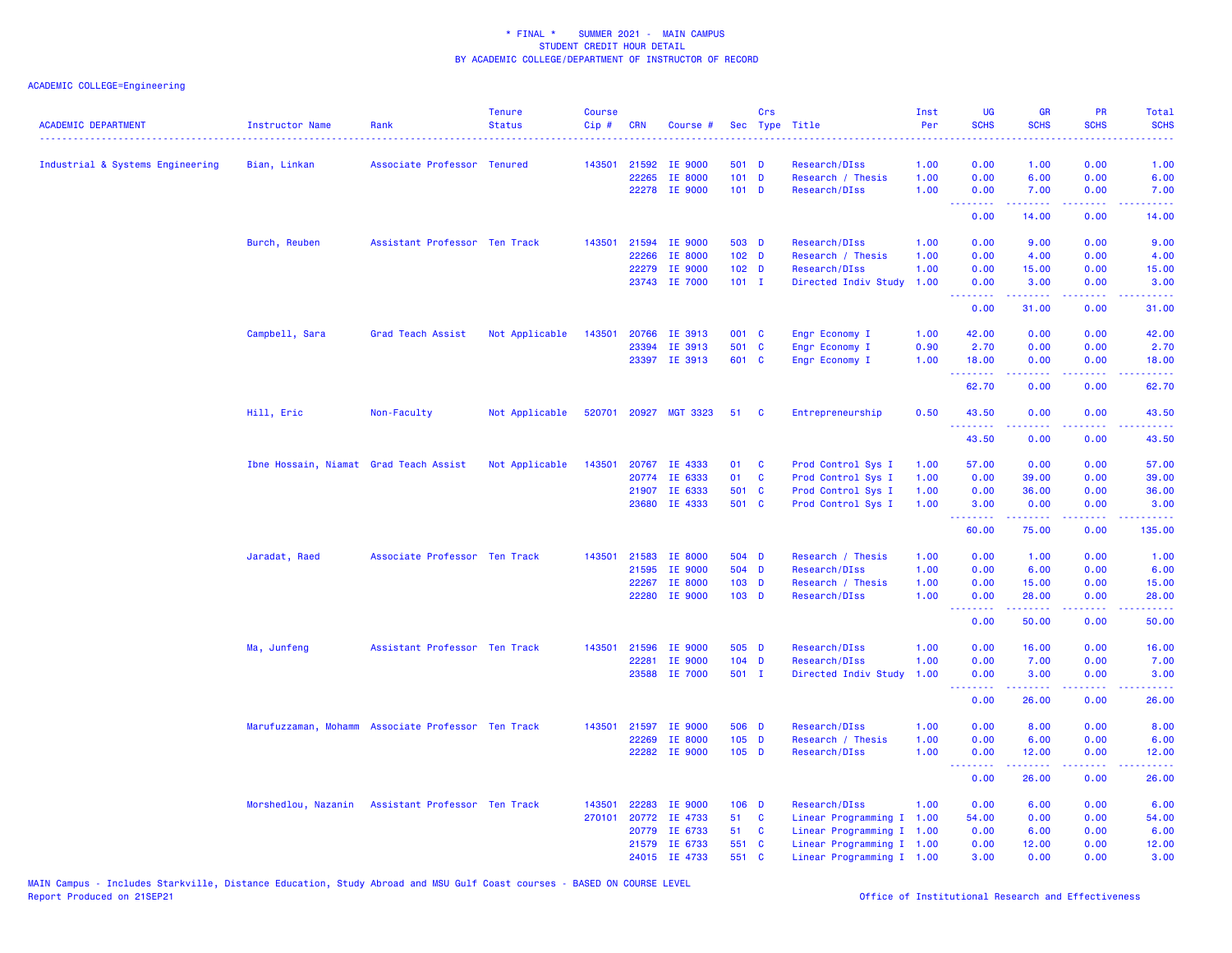## ACADEMIC COLLEGE=Engineering

| <b>ACADEMIC DEPARTMENT</b>       | Instructor Name<br>. | Rank                              | <b>Tenure</b><br><b>Status</b> | <b>Course</b><br>$Cip$ # | <b>CRN</b>     | Course #              |                  | Crs          | Sec Type Title                             | Inst<br>Per  | UG<br><b>SCHS</b> | <b>GR</b><br><b>SCHS</b>                                                                                                                                      | PR<br><b>SCHS</b>              | Total<br><b>SCHS</b><br>.                                                                                                                                      |
|----------------------------------|----------------------|-----------------------------------|--------------------------------|--------------------------|----------------|-----------------------|------------------|--------------|--------------------------------------------|--------------|-------------------|---------------------------------------------------------------------------------------------------------------------------------------------------------------|--------------------------------|----------------------------------------------------------------------------------------------------------------------------------------------------------------|
| Industrial & Systems Engineering | Morshedlou, Nazanin  | Assistant Professor Ten Track     |                                | 270301                   |                | 20770 IE 4613         | 01               | C            | Eng Statistics I                           | 1.00         | 45.00             | 0.00                                                                                                                                                          | 0.00                           | 45.00                                                                                                                                                          |
|                                  |                      |                                   |                                |                          | 20777          | IE 6613               | 01               | $\mathbf{C}$ | Eng Statistics I                           | 1.00         | 0.00              | 12.00                                                                                                                                                         | 0.00                           | 12.00                                                                                                                                                          |
|                                  |                      |                                   |                                |                          |                | 21577 IE 6613         | 501 C            |              | Eng Statistics I                           | 1.00         | 0.00<br><u>.</u>  | 9.00<br>بالمستبط                                                                                                                                              | 0.00<br>.                      | 9.00<br>.                                                                                                                                                      |
|                                  |                      |                                   |                                |                          |                |                       |                  |              |                                            |              | 102.00            | 45.00                                                                                                                                                         | 0.00                           | 147.00                                                                                                                                                         |
|                                  | Pirim, Harun         | Clinical Assist Pro Non-Ten Track |                                | 142701                   | 20773          | IE 4753               | 01               | C            | Systems Engr & Analy 1.00                  |              | 33.00             | 0.00                                                                                                                                                          | 0.00                           | 33.00                                                                                                                                                          |
|                                  |                      |                                   |                                | 143501                   | 20768          | IE 4543               | 51               | C            | Logistics Engineerin                       | 1.00         | 30.00             | 0.00                                                                                                                                                          | 0.00                           | 30.00                                                                                                                                                          |
|                                  |                      |                                   |                                |                          | 20771          | IE 4653               | 51               | C            | Ind Qual Control I                         | 1.00         | 54.00             | 0.00                                                                                                                                                          | 0.00                           | 54.00                                                                                                                                                          |
|                                  |                      |                                   |                                |                          |                | 20775 IE 6543         | 51               | C            | Logistics Engineerin                       | 1.00         | 0.00              | 6.00                                                                                                                                                          | 0.00                           | 6.00                                                                                                                                                           |
|                                  |                      |                                   |                                |                          | 20778          | IE 6653               | 51               | C            | Ind Qual Control I                         | 1.00         | 0.00              | 15.00                                                                                                                                                         | 0.00                           | 15.00                                                                                                                                                          |
|                                  |                      |                                   |                                |                          | 20780          | IE 6753<br>IE 4653    | 01<br>551 C      | C            | Systems Engr & Analy                       | 1.00         | 0.00              | 12.00                                                                                                                                                         | 0.00                           | 12.00                                                                                                                                                          |
|                                  |                      |                                   |                                |                          | 21575<br>21576 | IE 6543               | 551 C            |              | Ind Qual Control I<br>Logistics Engineerin | 1.00<br>1.00 | 3.00<br>0.00      | 0.00<br>6.00                                                                                                                                                  | 0.00<br>0.00                   | 3.00<br>6.00                                                                                                                                                   |
|                                  |                      |                                   |                                |                          | 21578          | IE 6653               | 551 C            |              | Ind Qual Control I                         | 1.00         | 0.00              | 12.00                                                                                                                                                         | 0.00                           | 12.00                                                                                                                                                          |
|                                  |                      |                                   |                                |                          |                | 22166 IE 6753         | 501 C            |              | Systems Engr & Analy 1.00                  |              | 0.00              | 6.00                                                                                                                                                          | 0.00                           | 6.00                                                                                                                                                           |
|                                  |                      |                                   |                                |                          |                |                       |                  |              |                                            |              | .<br>120.00       | بالأباليات<br>57.00                                                                                                                                           | .<br>0.00                      | $\frac{1}{2} \left( \frac{1}{2} \right) \left( \frac{1}{2} \right) \left( \frac{1}{2} \right) \left( \frac{1}{2} \right) \left( \frac{1}{2} \right)$<br>177.00 |
|                                  | Reeves, Kari         | Professor                         | <b>Tenured</b>                 | 140101                   | 21486          | GE 8003               | 501 C            |              | <b>MENG Capstone</b>                       | 0.50         | 0.00              | 3.00                                                                                                                                                          | 0.00                           | 3.00                                                                                                                                                           |
|                                  |                      |                                   |                                | 143501                   | 23394          | IE 3913               | 501 C            |              | Engr Economy I                             | 0.10         | 0.30              | 0.00                                                                                                                                                          | 0.00                           | 0.30                                                                                                                                                           |
|                                  |                      |                                   |                                |                          | 23895          | IE 7000               | $102$ I          |              | Directed Indiv Study                       | 1.00         | 0.00              | 3.00                                                                                                                                                          | 0.00                           | 3.00                                                                                                                                                           |
|                                  |                      |                                   |                                |                          | 23897          | IE 7000               | $103$ I          |              | Directed Indiv Study                       | 1.00         | 0.00              | 3.00                                                                                                                                                          | 0.00                           | 3.00                                                                                                                                                           |
|                                  |                      |                                   |                                |                          | 23898          | IE 7000               | $104$ I          |              | Directed Indiv Study                       | 1.00         | 0.00              | 3.00                                                                                                                                                          | 0.00                           | 3.00                                                                                                                                                           |
|                                  |                      |                                   |                                |                          | 23899          | IE 7000               | $105$ I          |              | Directed Indiv Study 1.00                  |              | 0.00              | 3.00                                                                                                                                                          | 0.00                           | 3.00                                                                                                                                                           |
|                                  |                      |                                   |                                |                          |                |                       |                  |              |                                            |              | .<br>0.30         | <u>.</u><br>15.00                                                                                                                                             | .<br>0.00                      | $- - - -$<br>15.30                                                                                                                                             |
|                                  | Smith, Brian         | Associate Professor Ten Track     |                                | 143501                   | 21600          | <b>IE 9000</b>        | 510 D            |              | Research/DIss                              | 1.00         | 0.00              | 10.00                                                                                                                                                         | 0.00                           | 10.00                                                                                                                                                          |
|                                  |                      |                                   |                                |                          |                | 22290 IE 9000         | 113 D            |              | Research/DIss                              | 1.00         | 0.00              | 6.00                                                                                                                                                          | 0.00                           | 6.00                                                                                                                                                           |
|                                  |                      |                                   |                                |                          |                |                       |                  |              |                                            |              | .<br>0.00         | 16.00                                                                                                                                                         | والمحامل<br>0.00               | $\frac{1}{2} \left( \frac{1}{2} \right) \left( \frac{1}{2} \right) \left( \frac{1}{2} \right) \left( \frac{1}{2} \right)$<br>16.00                             |
|                                  | Strawderman, Lesley  | Professor                         | <b>Tenured</b>                 | 143501                   | 21601          | IE 9000               | 511 D            |              | Research/DIss                              | 1.00         | 0.00              | 8.00                                                                                                                                                          | 0.00                           | 8.00                                                                                                                                                           |
|                                  |                      |                                   |                                |                          | 22070          | IE 6113               | 501              | B            | Human Factors Eng                          | 1.00         | 0.00              | 27.00                                                                                                                                                         | 0.00                           | 27.00                                                                                                                                                          |
|                                  |                      |                                   |                                |                          | 22071          | IE 4113               | 01               | B            | Human Factors Eng                          | 1.00         | 27.00             | 0.00                                                                                                                                                          | 0.00                           | 27.00                                                                                                                                                          |
|                                  |                      |                                   |                                |                          | 22072          | IE 6113               | 01               | B            | Human Factors Eng                          | 1.00         | 0.00              | 6.00                                                                                                                                                          | 0.00                           | 6.00                                                                                                                                                           |
|                                  |                      |                                   |                                | 270301                   | 20769          | IE 4613               | 001 C            |              | Eng Statistics I                           | 1.00         | 180.00            | 0.00                                                                                                                                                          | 0.00                           | 180.00                                                                                                                                                         |
|                                  |                      |                                   |                                |                          | 20776          | IE 6613               | 001 C            |              | Eng Statistics I                           | 1.00         | 0.00              | 30.00                                                                                                                                                         | 0.00                           | 30.00                                                                                                                                                          |
|                                  |                      |                                   |                                |                          | 22913          | IE 6613               | 502 C            |              | Eng Statistics I                           | 1.00         | 0.00<br>.         | 15.00<br>$\frac{1}{2} \left( \frac{1}{2} \right) \left( \frac{1}{2} \right) \left( \frac{1}{2} \right) \left( \frac{1}{2} \right) \left( \frac{1}{2} \right)$ | 0.00<br>د د د د .              | 15.00<br>.                                                                                                                                                     |
|                                  |                      |                                   |                                |                          |                |                       |                  |              |                                            |              | 207.00            | 86.00                                                                                                                                                         | 0.00                           | 293.00                                                                                                                                                         |
|                                  | Tian, Wenmeng        | Assistant Professor Ten Track     |                                | 143501                   | 22275          | IE 8000               | $111$ D          |              | Research / Thesis                          | 1.00         | 0.00              | 6.00                                                                                                                                                          | 0.00                           | 6.00                                                                                                                                                           |
|                                  |                      |                                   |                                |                          | 22287          | IE 9000               | $110$ D          |              | Research/DIss                              | 1.00         | 0.00              | 12.00                                                                                                                                                         | 0.00                           | 12.00                                                                                                                                                          |
|                                  |                      |                                   |                                |                          |                | 309999 21345 CME 9000 | 504 D            |              | Research/Dis                               | 1.00         | 0.00<br>وبالاناد  | 10.00<br>بالأباب                                                                                                                                              | 0.00<br>$\sim$ $\sim$ $\sim$ . | 10.00                                                                                                                                                          |
|                                  |                      |                                   |                                |                          |                |                       |                  |              |                                            |              | 0.00              | 28.00                                                                                                                                                         | 0.00                           | 28.00                                                                                                                                                          |
|                                  | Walden, Clayton      | Associate Professor Tenured       |                                |                          |                | 140701 23472 IE 6923  | 51               | B            | Six Sigma Project                          | 1.00         | 0.00<br><b></b>   | 6.00<br>.                                                                                                                                                     | 0.00<br>.                      | 6.00                                                                                                                                                           |
|                                  |                      |                                   |                                |                          |                |                       |                  |              |                                            |              | 0.00              | 6.00                                                                                                                                                          | 0.00                           | 6.00                                                                                                                                                           |
|                                  | Wang, Haifeng        | Assistant Professor Ten Track     |                                |                          |                | 143501 22289 IE 9000  | 112 <sub>D</sub> |              | Research/DIss                              | 1.00         | 0.00              | 6.00                                                                                                                                                          | 0.00                           | 6.00                                                                                                                                                           |

MAIN Campus - Includes Starkville, Distance Education, Study Abroad and MSU Gulf Coast courses - BASED ON COURSE LEVEL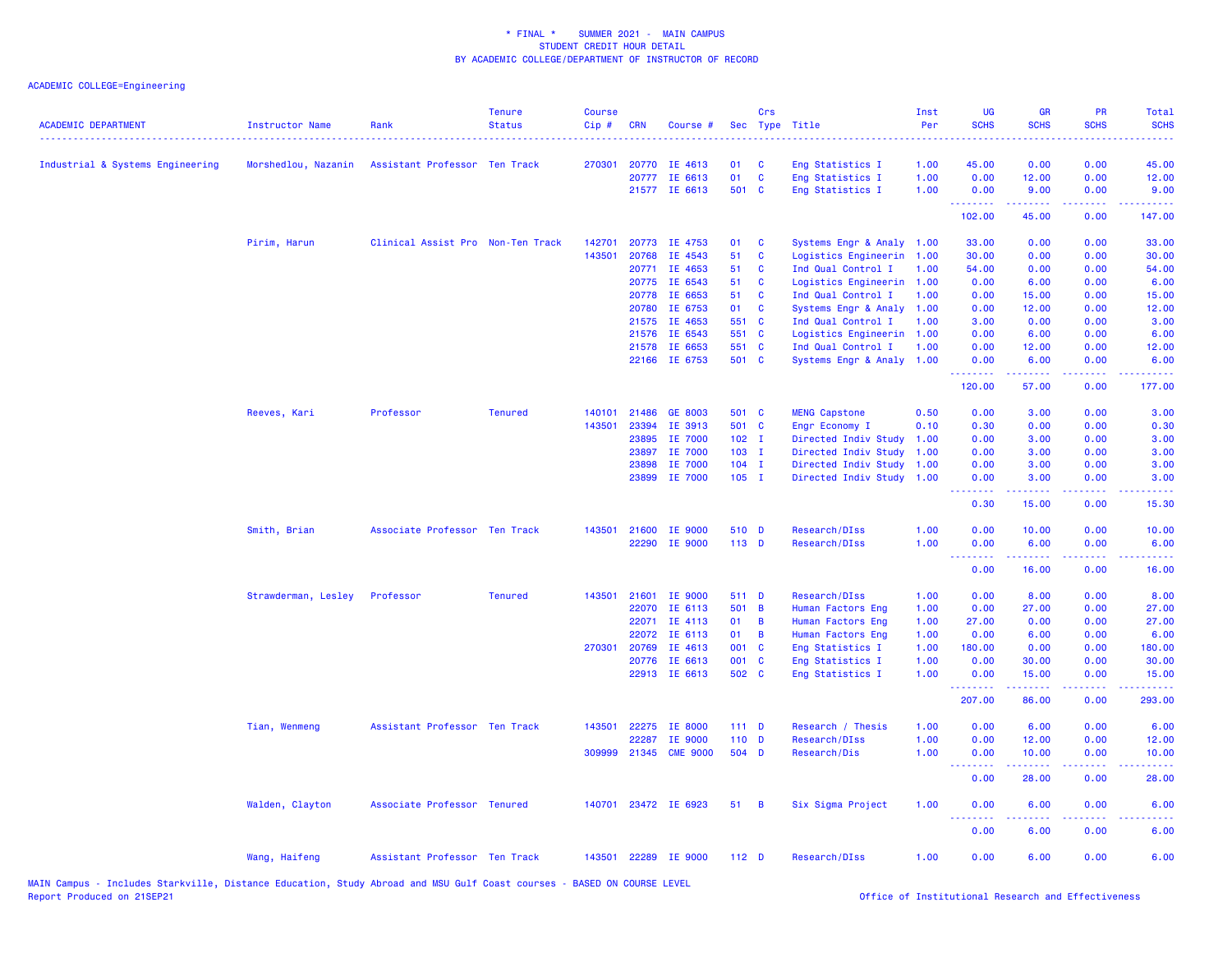| <b>ACADEMIC DEPARTMENT</b>             | Instructor Name | Rank | <b>Tenure</b><br><b>Status</b> | <b>Course</b><br>$Cip$ #<br>CRN | Course # Sec Type Title | Crs | Inst<br>Per | <b>UG</b><br><b>SCHS</b> | GR<br><b>SCHS</b> | <b>PR</b><br><b>SCHS</b> | Total<br><b>SCHS</b> |
|----------------------------------------|-----------------|------|--------------------------------|---------------------------------|-------------------------|-----|-------------|--------------------------|-------------------|--------------------------|----------------------|
|                                        |                 |      |                                |                                 |                         |     |             | 0.00                     | 6.00              | 0.00                     | .<br>6.00            |
|                                        |                 |      |                                |                                 |                         |     |             | ========                 | ========          | --------                 | ==========           |
| Industrial & Systems Engineering       |                 |      |                                |                                 |                         |     |             | 595.50                   | 481.00            | 0.00                     | 1076.50              |
| ====================================== |                 |      |                                |                                 |                         |     |             | ========                 | ========          | ========                 | ==========           |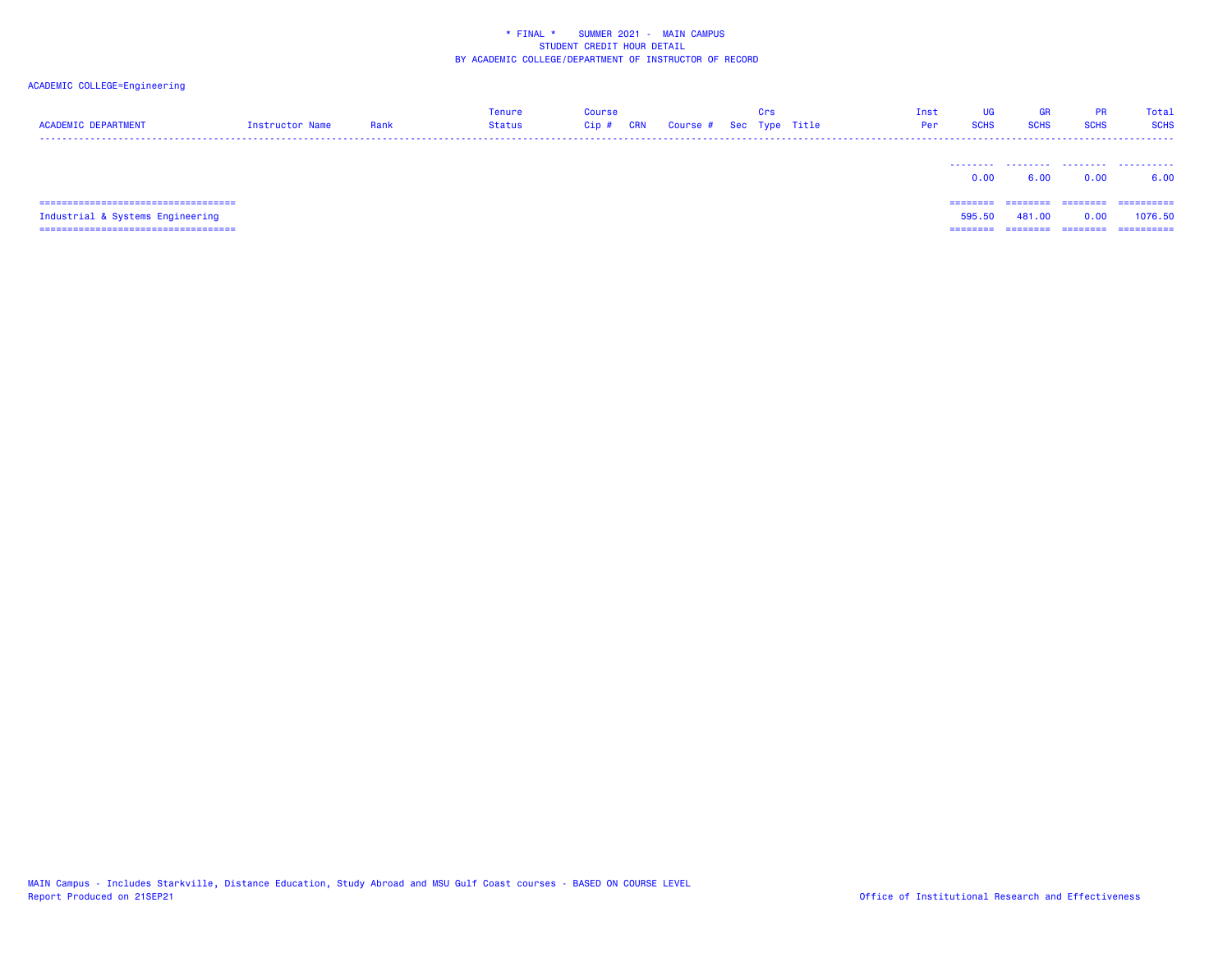| <b>ACADEMIC DEPARTMENT</b> | Instructor Name                                    | Rank                              | <b>Tenure</b><br><b>Status</b> | <b>Course</b><br>Cip# | <b>CRN</b>     | Course #                         |                    | Crs      | Sec Type Title                          | Inst<br>Per  | UG<br><b>SCHS</b>                                                                                                                                                                                                                                                                                                                                                                                                                                                                              | <b>GR</b><br><b>SCHS</b> | <b>PR</b><br><b>SCHS</b>    | Total<br><b>SCHS</b> |
|----------------------------|----------------------------------------------------|-----------------------------------|--------------------------------|-----------------------|----------------|----------------------------------|--------------------|----------|-----------------------------------------|--------------|------------------------------------------------------------------------------------------------------------------------------------------------------------------------------------------------------------------------------------------------------------------------------------------------------------------------------------------------------------------------------------------------------------------------------------------------------------------------------------------------|--------------------------|-----------------------------|----------------------|
| Mechanical Engineering     | Askari, Omid                                       | Assistant Professor Ten Track     |                                | 141901                |                | 23442 ME 9000                    | $101$ D            |          | Research / Diss                         | 1.00         | 0.00<br><u>.</u>                                                                                                                                                                                                                                                                                                                                                                                                                                                                               | 6.00                     | 0.00<br>$   -$              | 6.00                 |
|                            |                                                    |                                   |                                |                       |                |                                  |                    |          |                                         |              | 0.00                                                                                                                                                                                                                                                                                                                                                                                                                                                                                           | 6.00                     | 0.00                        | 6.00                 |
|                            | Bammann, Douglas                                   | Professor                         | <b>Tenured</b>                 | 141901                | 23420          | <b>ME 8000</b>                   | 102 <sub>D</sub>   |          | Research / Thesis                       | 1.00         | 0.00                                                                                                                                                                                                                                                                                                                                                                                                                                                                                           | 6.00                     | 0.00                        | 6.00                 |
|                            |                                                    |                                   |                                |                       |                | 23944 ME 7000                    | 119 I              |          | Directed Indiv Study                    | 1.00         | 0.00<br><b><i><u><u> - - - - - - -</u></u></i></b>                                                                                                                                                                                                                                                                                                                                                                                                                                             | 3.00<br>.                | 0.00<br>د د د د             | 3.00<br>----         |
|                            |                                                    |                                   |                                |                       |                |                                  |                    |          |                                         |              | 0.00                                                                                                                                                                                                                                                                                                                                                                                                                                                                                           | 9.00                     | 0.00                        | 9.00                 |
|                            | Barrett, Christopher Assistant Professor Ten Track |                                   |                                | 141901                | 23421          | <b>ME 8000</b>                   | 103 D              |          | Research / Thesis                       | 1.00         | 0.00                                                                                                                                                                                                                                                                                                                                                                                                                                                                                           | 6.00                     | 0.00                        | 6.00                 |
|                            |                                                    |                                   |                                |                       | 23444<br>24009 | <b>ME 9000</b><br><b>ME 4000</b> | $103$ D<br>$103$ I |          | Research / Diss<br>Directed Indiv Study | 1.00<br>1.00 | 0.00<br>3.00                                                                                                                                                                                                                                                                                                                                                                                                                                                                                   | 6.00<br>0.00             | 0.00<br>0.00                | 6.00<br>3.00         |
|                            |                                                    |                                   |                                |                       |                |                                  |                    |          |                                         |              | <b><i><u><u> - - - - - - -</u></u></i></b><br>3.00                                                                                                                                                                                                                                                                                                                                                                                                                                             | 22222<br>12.00           | 0.00                        | 15.00                |
|                            | Bhushan, Shanti                                    | Assistant Professor Ten Track     |                                | 141901                | 23446          | <b>ME 9000</b>                   | $105$ D            |          | Research / Diss                         | 1.00         | 0.00                                                                                                                                                                                                                                                                                                                                                                                                                                                                                           | 18.00                    | 0.00                        | 18.00                |
|                            |                                                    |                                   |                                |                       | 23913          | <b>ME 7000</b>                   | $110$ I            |          | Directed Indiv Study                    | 1.00         | 0.00                                                                                                                                                                                                                                                                                                                                                                                                                                                                                           | 3.00                     | 0.00                        | 3.00                 |
|                            |                                                    |                                   |                                | 309999                | 23900          | <b>CME 9000</b>                  | 102 <sub>D</sub>   |          | Research/Dis                            | 1.00         | 0.00<br>.                                                                                                                                                                                                                                                                                                                                                                                                                                                                                      | 12.00<br>المتمامين       | 0.00<br>.                   | 12.00<br>.           |
|                            |                                                    |                                   |                                |                       |                |                                  |                    |          |                                         |              | 0.00                                                                                                                                                                                                                                                                                                                                                                                                                                                                                           | 33.00                    | 0.00                        | 33.00                |
|                            | Cho, HeeJin                                        | Associate Professor Tenured       |                                | 141901                | 21647          | <b>ME 9000</b>                   | 501 D              |          | Research / Diss                         | 1.00         | 0.00                                                                                                                                                                                                                                                                                                                                                                                                                                                                                           | 3.00                     | 0.00                        | 3.00                 |
|                            |                                                    |                                   |                                |                       | 23425          | <b>ME 8000</b>                   | 107 D              |          | Research / Thesis                       | 1.00         | 0.00                                                                                                                                                                                                                                                                                                                                                                                                                                                                                           | 3.00                     | 0.00                        | 3.00                 |
|                            |                                                    |                                   |                                |                       | 23448          | <b>ME 9000</b>                   | 107 <sub>D</sub>   |          | Research / Diss                         | 1.00         | 0.00                                                                                                                                                                                                                                                                                                                                                                                                                                                                                           | 6.00                     | 0.00                        | 6.00                 |
|                            |                                                    |                                   |                                |                       | 23940          | <b>ME 7000</b>                   | $117$ I            |          | Directed Indiv Study                    | 1.00         | 0.00                                                                                                                                                                                                                                                                                                                                                                                                                                                                                           | 3.00                     | 0.00                        | 3.00                 |
|                            |                                                    |                                   |                                |                       | 23943          | <b>ME 7000</b>                   | $118$ I            |          | Directed Indiv Study                    | 1.00         | 0.00<br>.                                                                                                                                                                                                                                                                                                                                                                                                                                                                                      | 3.00                     | 0.00                        | 3.00                 |
|                            |                                                    |                                   |                                |                       |                |                                  |                    |          |                                         |              | 0.00                                                                                                                                                                                                                                                                                                                                                                                                                                                                                           | 18.00                    | 0.00                        | 18.00                |
|                            | Dickel, Doyl                                       | Assistant Professor Ten Track     |                                | 141901                | 23426          | <b>ME 8000</b>                   | 108 D              |          | Research / Thesis                       | 1.00         | 0.00                                                                                                                                                                                                                                                                                                                                                                                                                                                                                           | 3.00                     | 0.00                        | 3.00                 |
|                            |                                                    |                                   |                                |                       | 23449          | <b>ME 9000</b>                   | 108 D              |          | Research / Diss                         | 1.00         | 0.00                                                                                                                                                                                                                                                                                                                                                                                                                                                                                           | 12.00                    | 0.00                        | 12.00                |
|                            |                                                    |                                   |                                |                       | 23866          | <b>ME 7000</b>                   | $104$ I            |          | Directed Indiv Study                    | 1.00         | 0.00                                                                                                                                                                                                                                                                                                                                                                                                                                                                                           | 3.00                     | 0.00                        | 3.00                 |
|                            |                                                    |                                   |                                |                       | 23908          | <b>ME 7000</b>                   | $109$ I            |          | Directed Indiv Study                    | 1.00         | 0.00<br>.                                                                                                                                                                                                                                                                                                                                                                                                                                                                                      | 3.00<br><b></b>          | 0.00<br>د د د د             | 3.00<br>بالأساس      |
|                            |                                                    |                                   |                                |                       |                |                                  |                    |          |                                         |              | 0.00                                                                                                                                                                                                                                                                                                                                                                                                                                                                                           | 21.00                    | 0.00                        | 21.00                |
|                            | Dickey, Kimberly                                   | Student Worker                    | Not Applicable                 | 141901                |                | 20912 ME 3513                    | 01                 | <b>C</b> | Thermodynamics I                        | 1.00         | 108.00<br>.                                                                                                                                                                                                                                                                                                                                                                                                                                                                                    | 0.00                     | 0.00                        | 108.00               |
|                            |                                                    |                                   |                                |                       |                |                                  |                    |          |                                         |              | 108.00                                                                                                                                                                                                                                                                                                                                                                                                                                                                                         | 0.00                     | 0.00                        | 108.00               |
|                            | Doude, Haley                                       | Research Assist Pro Non-Ten Track |                                | 141901                | 23427          | <b>ME 8000</b>                   | 109 D              |          | Research / Thesis                       | 1.00         | 0.00                                                                                                                                                                                                                                                                                                                                                                                                                                                                                           | 4.00                     | 0.00                        | 4.00                 |
|                            |                                                    |                                   |                                |                       |                | 23450 ME 9000                    | 109 D              |          | Research / Diss                         | 1.00         | 0.00<br><u>.</u>                                                                                                                                                                                                                                                                                                                                                                                                                                                                               | 12.00<br><b></b>         | 0.00<br>.                   | 12.00<br>.           |
|                            |                                                    |                                   |                                |                       |                |                                  |                    |          |                                         |              | 0.00                                                                                                                                                                                                                                                                                                                                                                                                                                                                                           | 16.00                    | 0.00                        | 16.00                |
|                            | El Kadiri, Haitham                                 | Professor                         | <b>Tenured</b>                 | 141901                |                | 23428 ME 8000                    | $110$ D            |          | Research / Thesis                       | 1.00         | 0.00<br>--------                                                                                                                                                                                                                                                                                                                                                                                                                                                                               | 6.00                     | 0.00<br>$\omega = \omega$ . | 6.00                 |
|                            |                                                    |                                   |                                |                       |                |                                  |                    |          |                                         |              | 0.00                                                                                                                                                                                                                                                                                                                                                                                                                                                                                           | 6.00                     | 0.00                        | 6.00                 |
|                            | Green, Morgan                                      | Instructor                        | Non-Ten Track                  |                       |                | 141901 23965 ME 4000             | $102$ I            |          | Directed Indiv Study 1.00               |              | 3.00<br>$\begin{array}{cccccccccccccc} \multicolumn{2}{c}{} & \multicolumn{2}{c}{} & \multicolumn{2}{c}{} & \multicolumn{2}{c}{} & \multicolumn{2}{c}{} & \multicolumn{2}{c}{} & \multicolumn{2}{c}{} & \multicolumn{2}{c}{} & \multicolumn{2}{c}{} & \multicolumn{2}{c}{} & \multicolumn{2}{c}{} & \multicolumn{2}{c}{} & \multicolumn{2}{c}{} & \multicolumn{2}{c}{} & \multicolumn{2}{c}{} & \multicolumn{2}{c}{} & \multicolumn{2}{c}{} & \multicolumn{2}{c}{} & \multicolumn{2}{c}{} & \$ | 0.00<br>-----            | 0.00<br>.                   | 3.00<br>----         |
|                            |                                                    |                                   |                                |                       |                |                                  |                    |          |                                         |              | 3.00                                                                                                                                                                                                                                                                                                                                                                                                                                                                                           | 0.00                     | 0.00                        | 3.00                 |
|                            | Hammi, Youssef                                     | Associate Professor Ten Track     |                                |                       |                | 140201 23766 ASE 9000            | 107 <sub>D</sub>   |          | Research/Diss                           | 1.00         | 0.00                                                                                                                                                                                                                                                                                                                                                                                                                                                                                           | 6.00                     | 0.00                        | 6.00                 |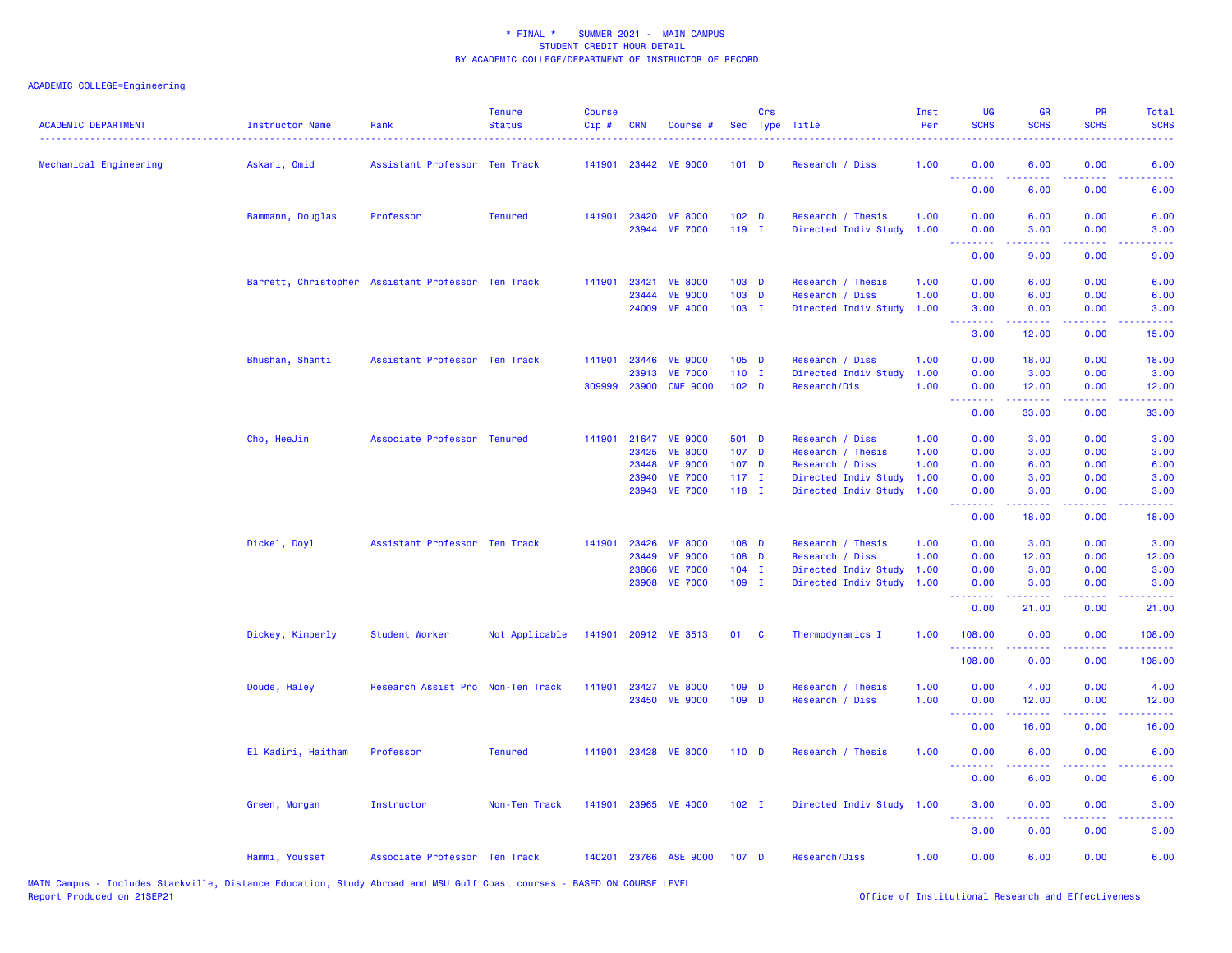## ACADEMIC COLLEGE=Engineering

| <b>ACADEMIC DEPARTMENT</b> | <b>Instructor Name</b> | Rank                              | <b>Tenure</b><br><b>Status</b> | <b>Course</b><br>Cip# | <b>CRN</b> | Course #       |                  | <b>Crs</b> | Sec Type Title            | Inst<br>Per | <b>UG</b><br><b>SCHS</b>                           | <b>GR</b><br><b>SCHS</b>                                                                                                                                     | PR<br><b>SCHS</b>  | Total<br><b>SCHS</b>                                                                                                              |
|----------------------------|------------------------|-----------------------------------|--------------------------------|-----------------------|------------|----------------|------------------|------------|---------------------------|-------------|----------------------------------------------------|--------------------------------------------------------------------------------------------------------------------------------------------------------------|--------------------|-----------------------------------------------------------------------------------------------------------------------------------|
|                            | .                      |                                   |                                |                       |            |                |                  |            |                           |             |                                                    |                                                                                                                                                              |                    | .                                                                                                                                 |
| Mechanical Engineering     | Hammi, Youssef         | Associate Professor Ten Track     |                                | 141901                | 21650      | <b>ME 9000</b> | 504 D            |            | Research / Diss           | 1.00        | 0.00                                               | 2.00                                                                                                                                                         | 0.00               | 2.00                                                                                                                              |
|                            |                        |                                   |                                |                       | 23429      | <b>ME 8000</b> | 111D             |            | Research / Thesis         | 1.00        | 0.00                                               | 12.00                                                                                                                                                        | 0.00               | 12.00                                                                                                                             |
|                            |                        |                                   |                                |                       | 23452      | <b>ME 9000</b> | 111D             |            | Research / Diss           | 1.00        | 0.00                                               | 6.00                                                                                                                                                         | 0.00               | 6.00                                                                                                                              |
|                            |                        |                                   |                                |                       | 23893      | <b>ME 7000</b> | 501 I            |            | Directed Indiv Study      | 1.00        | 0.00                                               | 3.00                                                                                                                                                         | 0.00               | 3.00                                                                                                                              |
|                            |                        |                                   |                                |                       | 23894      | <b>ME 7000</b> | 502 I            |            | Directed Indiv Study      | 1.00        | 0.00                                               | 3.00                                                                                                                                                         | 0.00               | 3.00                                                                                                                              |
|                            |                        |                                   |                                |                       |            | 23917 ME 7000  | 503 I            |            | Directed Indiv Study 1.00 |             | 0.00<br><u> - - - - - - - -</u>                    | 3.00<br>$\frac{1}{2} \left( \frac{1}{2} \right) \left( \frac{1}{2} \right) \left( \frac{1}{2} \right) \left( \frac{1}{2} \right) \left( \frac{1}{2} \right)$ | 0.00<br>ت با با با | 3.00<br>$\frac{1}{2} \left( \frac{1}{2} \right) \left( \frac{1}{2} \right) \left( \frac{1}{2} \right) \left( \frac{1}{2} \right)$ |
|                            |                        |                                   |                                |                       |            |                |                  |            |                           |             | 0.00                                               | 35.00                                                                                                                                                        | 0.00               | 35.00                                                                                                                             |
|                            | Hwang, Joonsik         | Assistant Professor Ten Track     |                                | 141901                | 23453      | <b>ME 9000</b> | 112 <sub>D</sub> |            | Research / Diss           | 1.00        | 0.00                                               | 6.00                                                                                                                                                         | 0.00               | 6.00                                                                                                                              |
|                            |                        |                                   |                                |                       | 23616      | <b>ME 7000</b> | $101$ I          |            | Directed Indiv Study      | 1.00        | 0.00                                               | 3.00                                                                                                                                                         | 0.00               | 3.00                                                                                                                              |
|                            |                        |                                   |                                |                       |            | 23617 ME 7000  | $102$ I          |            | Directed Indiv Study      | 1.00        | 0.00                                               | 3.00                                                                                                                                                         | 0.00               | 3.00                                                                                                                              |
|                            |                        |                                   |                                |                       |            | 23877 ME 7000  | $105$ I          |            | Directed Indiv Study 1.00 |             | 0.00<br><u>.</u>                                   | 3.00<br>$\frac{1}{2} \left( \frac{1}{2} \right) \left( \frac{1}{2} \right) \left( \frac{1}{2} \right) \left( \frac{1}{2} \right) \left( \frac{1}{2} \right)$ | 0.00<br>د د د د    | 3.00<br>$\frac{1}{2} \left( \frac{1}{2} \right) \left( \frac{1}{2} \right) \left( \frac{1}{2} \right) \left( \frac{1}{2} \right)$ |
|                            |                        |                                   |                                |                       |            |                |                  |            |                           |             | 0.00                                               | 15.00                                                                                                                                                        | 0.00               | 15.00                                                                                                                             |
|                            | Jones, Elborn          | Lecturer                          | Non-Ten Track                  | 141901                | 20917      | ME 4443        | 101 C            |            | Mech Systems Design       | 1.00        | 78.00                                              | 0.00                                                                                                                                                         | 0.00               | 78.00                                                                                                                             |
|                            |                        |                                   |                                |                       | 20918      | ME 4643        | 51               | C          | Intro Vibration/Cont      | 1.00        | 111.00                                             | 0.00                                                                                                                                                         | 0.00               | 111.00                                                                                                                            |
|                            |                        |                                   |                                |                       | 20920      | ME 6643        | 51               | C          | Intro Vibration/Cont 0.50 |             | 0.00                                               | 3.00                                                                                                                                                         | 0.00               | 3.00                                                                                                                              |
|                            |                        |                                   |                                |                       |            | 21632 ME 6443  | 501 C            |            | Mech Systems Design       | 1.00        | 0.00                                               | 21.00                                                                                                                                                        | 0.00               | 21.00                                                                                                                             |
|                            |                        |                                   |                                |                       |            |                |                  |            |                           |             | <u> 22222222</u><br>189.00                         | <u>.</u><br>24.00                                                                                                                                            | .<br>0.00          | .<br>213.00                                                                                                                       |
|                            | Knizley, Alta          | Clinical Assist Pro Non-Ten Track |                                | 141901                | 20920      | ME 6643        | 51               | C          | Intro Vibration/Cont      | 0.50        | 0.00                                               | 3.00                                                                                                                                                         | 0.00               | 3.00                                                                                                                              |
|                            |                        |                                   |                                |                       | 24014      | <b>ME 7000</b> | $123$ I          |            | Directed Indiv Study      | 1.00        | 0.00                                               | 3.00                                                                                                                                                         | 0.00               | 3.00                                                                                                                              |
|                            |                        |                                   |                                | 149999                |            | 22257 ENE 9000 | $101$ D          |            | Research/Diss             | 1.00        | 0.00<br><u>.</u>                                   | 9.00<br>.                                                                                                                                                    | 0.00<br>.          | 9.00<br><u>.</u>                                                                                                                  |
|                            |                        |                                   |                                |                       |            |                |                  |            |                           |             | 0.00                                               | 15.00                                                                                                                                                        | 0.00               | 15.00                                                                                                                             |
|                            | Li, Like               | Assistant Professor Ten Track     |                                | 141901                | 21640      | <b>ME 8000</b> | 508 D            |            | Research / Thesis         | 1.00        | 0.00                                               | 3.00                                                                                                                                                         | 0.00               | 3.00                                                                                                                              |
|                            |                        |                                   |                                |                       | 23455      | <b>ME 9000</b> | $114$ D          |            | Research / Diss           | 1.00        | 0.00                                               | 6.00                                                                                                                                                         | 0.00               | 6.00                                                                                                                              |
|                            |                        |                                   |                                |                       | 23903      | <b>ME 7000</b> | $107$ I          |            | Directed Indiv Study      | 1.00        | 0.00                                               | 3.00                                                                                                                                                         | 0.00               | 3.00                                                                                                                              |
|                            |                        |                                   |                                |                       | 23904      | <b>ME 7000</b> | 108 I            |            | Directed Indiv Study      | 1.00        | 0.00                                               | 3.00                                                                                                                                                         | 0.00               | 3.00                                                                                                                              |
|                            |                        |                                   |                                |                       | 23914      | <b>ME 7000</b> | $111 \quad I$    |            | Directed Indiv Study      | 1.00        | 0.00                                               | 3.00                                                                                                                                                         | 0.00               | 3.00                                                                                                                              |
|                            |                        |                                   |                                |                       | 23915      | <b>ME 7000</b> | $112$ I          |            | Directed Indiv Study      | 1.00        | 0.00                                               | 3.00                                                                                                                                                         | 0.00               | 3.00                                                                                                                              |
|                            |                        |                                   |                                |                       | 23942      | <b>ME 7000</b> | 504 I            |            | Directed Indiv Study      | 1.00        | 0.00                                               | 3.00                                                                                                                                                         | 0.00               | 3.00                                                                                                                              |
|                            |                        |                                   |                                |                       |            | 24056 ME 7000  | $125$ I          |            | Directed Indiv Study      | 1.00        | 0.00<br>.                                          | 3.00                                                                                                                                                         | 0.00<br>والأمام    | 3.00<br>2222                                                                                                                      |
|                            |                        |                                   |                                |                       |            |                |                  |            |                           |             | 0.00                                               | 27.00                                                                                                                                                        | 0.00               | 27.00                                                                                                                             |
|                            | Liu, Yucheng           | Professor                         | <b>Tenured</b>                 | 141901                |            | 23456 ME 9000  | $115$ D          |            | Research / Diss           | 1.00        | 0.00<br>.                                          | 12.00<br>.                                                                                                                                                   | 0.00<br>بالأباد    | 12.00<br>وعاديات                                                                                                                  |
|                            |                        |                                   |                                |                       |            |                |                  |            |                           |             | 0.00                                               | 12.00                                                                                                                                                        | 0.00               | 12.00                                                                                                                             |
|                            | Marshall, Joshua       | Lecturer                          | Non-Ten Track                  | 141101                | 21898      | <b>EM 8313</b> | 101 C            |            | <b>Advanced Dynamics</b>  | 1.00        | 0.00                                               | 39.00                                                                                                                                                        | 0.00               | 39.00                                                                                                                             |
|                            |                        |                                   |                                |                       |            | 21899 EM 8313  | 501 C            |            | <b>Advanced Dynamics</b>  | 1.00        | 0.00<br><b><i><u><u> - - - - - - -</u></u></i></b> | 18.00<br>.                                                                                                                                                   | 0.00<br>د د د د .  | 18.00<br>.                                                                                                                        |
|                            |                        |                                   |                                |                       |            |                |                  |            |                           |             | 0.00                                               | 57.00                                                                                                                                                        | 0.00               | 57.00                                                                                                                             |
|                            | Priddy, Matthew        | Assistant Professor Ten Track     |                                | 141901                | 21656      | <b>ME 9000</b> | 510 D            |            | Research / Diss           | 1.00        | 0.00                                               | 2.00                                                                                                                                                         | 0.00               | 2.00                                                                                                                              |
|                            |                        |                                   |                                |                       | 23435      | <b>ME 8000</b> | 117 <sub>D</sub> |            | Research / Thesis         | 1.00        | 0.00                                               | 27.00                                                                                                                                                        | 0.00               | 27.00                                                                                                                             |
|                            |                        |                                   |                                |                       | 23458      | <b>ME 9000</b> | 117 <sub>D</sub> |            | Research / Diss           | 1.00        | 0.00                                               | 13.00                                                                                                                                                        | 0.00               | 13.00                                                                                                                             |
|                            |                        |                                   |                                |                       | 23933      | <b>ME 7000</b> | $116$ I          |            | Directed Indiv Study      | 1.00        | 0.00                                               | 3.00                                                                                                                                                         | 0.00               | 3.00                                                                                                                              |
|                            |                        |                                   |                                |                       | 23985      | <b>ME 7000</b> | $120$ I          |            | Directed Indiv Study      | 1.00        | 0.00                                               | 3.00                                                                                                                                                         | 0.00               | 3.00                                                                                                                              |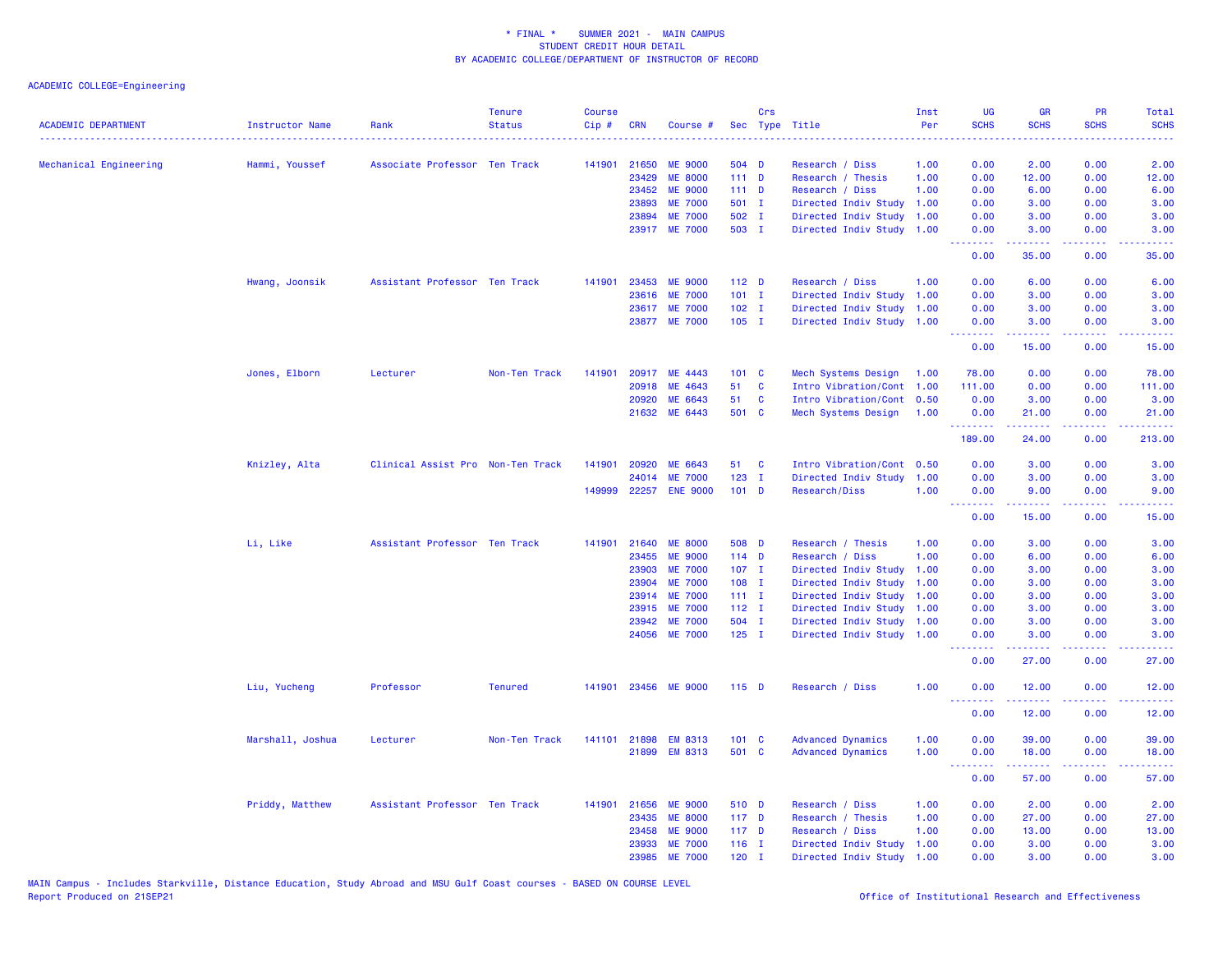## ACADEMIC COLLEGE=Engineering

| <b>ACADEMIC DEPARTMENT</b> | Instructor Name                                    | Rank                               | <b>Tenure</b><br><b>Status</b> | <b>Course</b><br>Cip# | <b>CRN</b>              | Course #                                           |                               | Crs                      | Sec Type Title                                                            | Inst<br>Per          | <b>UG</b><br><b>SCHS</b>                                                                                                                                                                                                                                                                                                                                                                                                                                                                       | <b>GR</b><br><b>SCHS</b>                                                                                                                                     | <b>PR</b><br><b>SCHS</b>                    | Total<br><b>SCHS</b>                                                                                                                                                    |
|----------------------------|----------------------------------------------------|------------------------------------|--------------------------------|-----------------------|-------------------------|----------------------------------------------------|-------------------------------|--------------------------|---------------------------------------------------------------------------|----------------------|------------------------------------------------------------------------------------------------------------------------------------------------------------------------------------------------------------------------------------------------------------------------------------------------------------------------------------------------------------------------------------------------------------------------------------------------------------------------------------------------|--------------------------------------------------------------------------------------------------------------------------------------------------------------|---------------------------------------------|-------------------------------------------------------------------------------------------------------------------------------------------------------------------------|
| Mechanical Engineering     | Priddy, Matthew                                    | Assistant Professor Ten Track      |                                | 141901                | 23986<br>23992          | <b>ME 7000</b><br><b>ME 7000</b>                   | $121$ I<br>$122$ I            |                          | Directed Indiv Study 1.00<br>Directed Indiv Study 1.00                    |                      | 0.00<br>0.00                                                                                                                                                                                                                                                                                                                                                                                                                                                                                   | 3.00<br>3.00                                                                                                                                                 | 0.00<br>0.00                                | 3.00<br>3.00                                                                                                                                                            |
|                            |                                                    |                                    |                                |                       |                         |                                                    |                               |                          |                                                                           |                      | .<br>0.00                                                                                                                                                                                                                                                                                                                                                                                                                                                                                      | 22222<br>54.00                                                                                                                                               | بالانادا<br>0.00                            | $\sim$ $\sim$ $\sim$ $\sim$ $\sim$<br>54.00                                                                                                                             |
|                            | Rhee, Hongjoo                                      | Associate Professor Ten Track      |                                | 141901                | 23436                   | <b>ME 8000</b><br>23459 ME 9000                    | 118 D<br>118 D                |                          | Research / Thesis<br>Research / Diss                                      | 1.00<br>1.00         | 0.00<br>0.00                                                                                                                                                                                                                                                                                                                                                                                                                                                                                   | 4.00<br>18.00                                                                                                                                                | 0.00<br>0.00                                | 4.00<br>18.00                                                                                                                                                           |
|                            |                                                    |                                    |                                |                       |                         |                                                    |                               |                          |                                                                           |                      | 0.00                                                                                                                                                                                                                                                                                                                                                                                                                                                                                           | المتمام المتمار<br>22.00                                                                                                                                     | المستمال<br>0.00                            | د د د د د<br>22.00                                                                                                                                                      |
|                            | Singh, Prashant                                    | Assistant Professor Ten Track      |                                | 141901<br>309999      | 23460<br>23685          | <b>ME 9000</b><br><b>CME 9000</b>                  | $119$ D<br>506 D              |                          | Research / Diss<br>Research/Dis                                           | 1.00<br>1.00         | 0.00<br>0.00                                                                                                                                                                                                                                                                                                                                                                                                                                                                                   | 12.00<br>3.00                                                                                                                                                | 0.00<br>0.00                                | 12.00<br>3.00                                                                                                                                                           |
|                            |                                                    |                                    |                                |                       |                         |                                                    |                               |                          |                                                                           |                      | $\begin{array}{cccccccccccccc} \multicolumn{2}{c}{} & \multicolumn{2}{c}{} & \multicolumn{2}{c}{} & \multicolumn{2}{c}{} & \multicolumn{2}{c}{} & \multicolumn{2}{c}{} & \multicolumn{2}{c}{} & \multicolumn{2}{c}{} & \multicolumn{2}{c}{} & \multicolumn{2}{c}{} & \multicolumn{2}{c}{} & \multicolumn{2}{c}{} & \multicolumn{2}{c}{} & \multicolumn{2}{c}{} & \multicolumn{2}{c}{} & \multicolumn{2}{c}{} & \multicolumn{2}{c}{} & \multicolumn{2}{c}{} & \multicolumn{2}{c}{} & \$<br>0.00 | د د د د د<br>15.00                                                                                                                                           | .<br>0.00                                   | وعامات<br>15.00                                                                                                                                                         |
|                            | Smith, Joshua                                      | Clinical Assist Pro Non-Ten Track  |                                | 141901<br>142701      | 20914                   | ME 3523<br>20915 ME 3613                           | 51<br>01                      | $\mathbf{C}$<br><b>C</b> | Thermodynamics II<br><b>System Dynamics</b>                               | 1.00<br>1.00         | 57.00<br>114.00<br><b>.</b> .                                                                                                                                                                                                                                                                                                                                                                                                                                                                  | 0.00<br>0.00<br>22222                                                                                                                                        | 0.00<br>0.00<br>د د د د                     | 57.00<br>114.00<br>$\frac{1}{2} \left( \frac{1}{2} \right) \left( \frac{1}{2} \right) \left( \frac{1}{2} \right) \left( \frac{1}{2} \right) \left( \frac{1}{2} \right)$ |
|                            |                                                    |                                    |                                |                       |                         |                                                    |                               |                          |                                                                           |                      | 171.00                                                                                                                                                                                                                                                                                                                                                                                                                                                                                         | 0.00                                                                                                                                                         | 0.00                                        | 171.00                                                                                                                                                                  |
|                            | Spayde, Emily                                      | Clinical Assist Pro Non-Ten Track  |                                |                       |                         | 141901 23968 ME 7000                               | 505 I                         |                          | Directed Indiv Study 1.00                                                 |                      | 0.00<br>--------                                                                                                                                                                                                                                                                                                                                                                                                                                                                               | 3.00<br>.                                                                                                                                                    | 0.00<br>$\omega$ is a $\omega$              | 3.00<br>$\frac{1}{2} \left( \frac{1}{2} \right) \left( \frac{1}{2} \right) \left( \frac{1}{2} \right) \left( \frac{1}{2} \right)$                                       |
|                            |                                                    |                                    |                                |                       |                         |                                                    |                               |                          |                                                                           |                      | 0.00                                                                                                                                                                                                                                                                                                                                                                                                                                                                                           | 3.00                                                                                                                                                         | 0.00                                        | 3.00                                                                                                                                                                    |
|                            | Stone, Tonya                                       | Associate Professor Tenured        |                                | 141901                | 23462                   | <b>ME 9000</b><br>24050 ME 7000                    | $121$ D<br>$124$ I            |                          | Research / Diss<br>Directed Indiv Study                                   | 1.00<br>1.00         | 0.00<br>0.00<br>المتمام المنابي                                                                                                                                                                                                                                                                                                                                                                                                                                                                | 6.00<br>3.00                                                                                                                                                 | 0.00<br>0.00<br>$\sim$ $\sim$ $\sim$ $\sim$ | 6.00<br>3.00                                                                                                                                                            |
|                            |                                                    |                                    |                                |                       |                         |                                                    |                               |                          |                                                                           |                      | 0.00                                                                                                                                                                                                                                                                                                                                                                                                                                                                                           | 9.00                                                                                                                                                         | 0.00                                        | 9.00                                                                                                                                                                    |
|                            | Whittington, Wilburn Assistant Professor Ten Track |                                    |                                | 141901                | 23463<br>23674          | 21634 ME 8000<br><b>ME 9000</b><br><b>ME 7000</b>  | 502 D<br>$122$ D<br>$103$ I   |                          | Research / Thesis<br>Research / Diss<br>Directed Indiv Study              | 1.00<br>1.00<br>1.00 | 0.00<br>0.00<br>0.00                                                                                                                                                                                                                                                                                                                                                                                                                                                                           | 3.00<br>12.00<br>3.00                                                                                                                                        | 0.00<br>0.00<br>0.00                        | 3.00<br>12.00<br>3.00                                                                                                                                                   |
|                            |                                                    |                                    |                                |                       | 23896<br>23916<br>23922 | <b>ME 7000</b><br><b>ME 7000</b><br><b>ME 7000</b> | $106$ I<br>$113$ I<br>$114$ I |                          | Directed Indiv Study<br>Directed Indiv Study 1.00<br>Directed Indiv Study | 1.00<br>1.00         | 0.00<br>0.00<br>0.00                                                                                                                                                                                                                                                                                                                                                                                                                                                                           | 3.00<br>3.00<br>3.00                                                                                                                                         | 0.00<br>0.00<br>0.00                        | 3.00<br>3.00<br>3.00                                                                                                                                                    |
|                            |                                                    |                                    |                                | 149999                | 23923                   | <b>ME 7000</b><br>22260 ENE 9000                   | $115$ I<br>$104$ D            |                          | Directed Indiv Study<br>Research/Diss                                     | 1.00<br>1.00         | 0.00<br>0.00                                                                                                                                                                                                                                                                                                                                                                                                                                                                                   | 3.00<br>3.00                                                                                                                                                 | 0.00<br>0.00                                | 3.00<br>3.00                                                                                                                                                            |
|                            |                                                    |                                    |                                |                       |                         |                                                    |                               |                          |                                                                           |                      | .<br>0.00                                                                                                                                                                                                                                                                                                                                                                                                                                                                                      | 2.2.2.2.2<br>33.00                                                                                                                                           | .<br>0.00                                   | .<br>33.00                                                                                                                                                              |
|                            | Xu, Ben                                            | Assistant Professor Ten Track      |                                | 141901                |                         | 23728 ME 4000                                      | $101$ I                       |                          | Directed Indiv Study 1.00                                                 |                      | 3.00                                                                                                                                                                                                                                                                                                                                                                                                                                                                                           | 0.00                                                                                                                                                         | 0.00                                        | 3.00                                                                                                                                                                    |
|                            |                                                    |                                    |                                |                       |                         |                                                    |                               |                          |                                                                           |                      | 3.00                                                                                                                                                                                                                                                                                                                                                                                                                                                                                           | $\frac{1}{2} \left( \frac{1}{2} \right) \left( \frac{1}{2} \right) \left( \frac{1}{2} \right) \left( \frac{1}{2} \right) \left( \frac{1}{2} \right)$<br>0.00 | .<br>0.00                                   | والمستناط<br>3.00                                                                                                                                                       |
|                            | Yang, Wenhua                                       | Grad Research Assis Not Applicable |                                |                       |                         | 141901 20910 ME 3313                               | $101 \quad C$                 |                          | <b>Heat Transfer</b>                                                      | 1.00                 | 42.00                                                                                                                                                                                                                                                                                                                                                                                                                                                                                          | 0.00                                                                                                                                                         | 0.00                                        | 42.00<br>المتمام                                                                                                                                                        |
|                            |                                                    |                                    |                                |                       |                         |                                                    |                               |                          |                                                                           |                      | 42.00                                                                                                                                                                                                                                                                                                                                                                                                                                                                                          | 0.00                                                                                                                                                         | 0.00                                        | 42.00                                                                                                                                                                   |
|                            | Yenusah, Caleb                                     | Grad Research Assis Not Applicable |                                |                       |                         | 141901 20916 ME 4403                               | $101 \quad C$                 |                          | Machine Design                                                            | 1.00                 | 51.00<br><u>.</u>                                                                                                                                                                                                                                                                                                                                                                                                                                                                              | 0.00<br><u>.</u>                                                                                                                                             | 0.00<br>.                                   | 51.00<br>.                                                                                                                                                              |
|                            |                                                    |                                    |                                |                       |                         |                                                    |                               |                          |                                                                           |                      | 51,00                                                                                                                                                                                                                                                                                                                                                                                                                                                                                          | 0.00                                                                                                                                                         | 0.00                                        | 51.00                                                                                                                                                                   |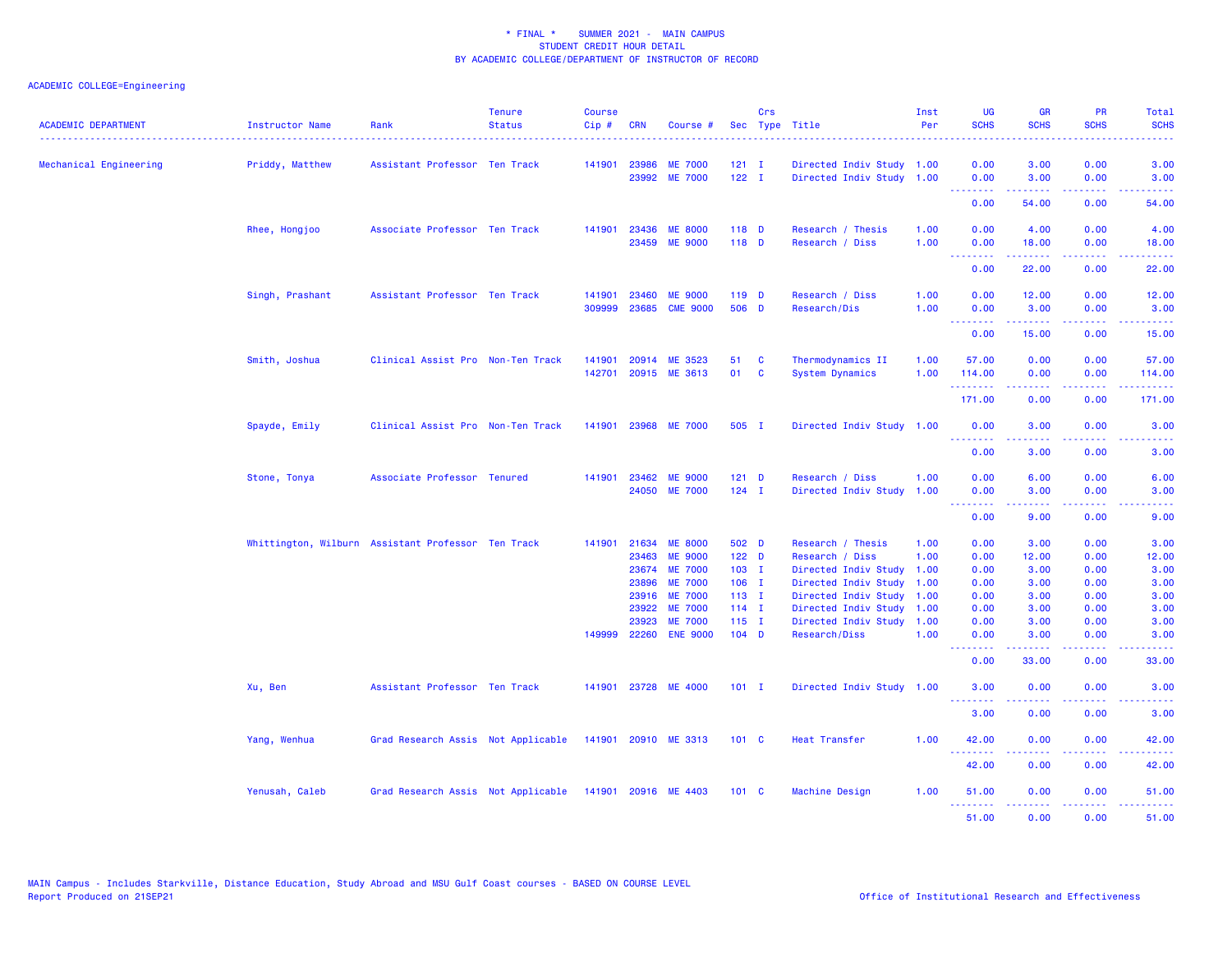## ACADEMIC COLLEGE=Engineering

|                     |                 |      | Tenure | aanin? |                                   |  | Tnst | <b>LIG</b> | <b>GR</b> |                | Total |
|---------------------|-----------------|------|--------|--------|-----------------------------------|--|------|------------|-----------|----------------|-------|
| ACADEMIC DEPARTMENT | Instructor Name | Rank | Status |        | Cip # CRN Course # Sec Type Title |  |      | Per SCHS   |           | SCHS SCHS SCHS |       |
|                     |                 |      |        |        |                                   |  |      |            |           |                |       |

=================================== ======== ======== ======== ==========

 =================================== ======== ======== ======== ========== Mechanical Engineering 570.00 442.00 0.00 1012.00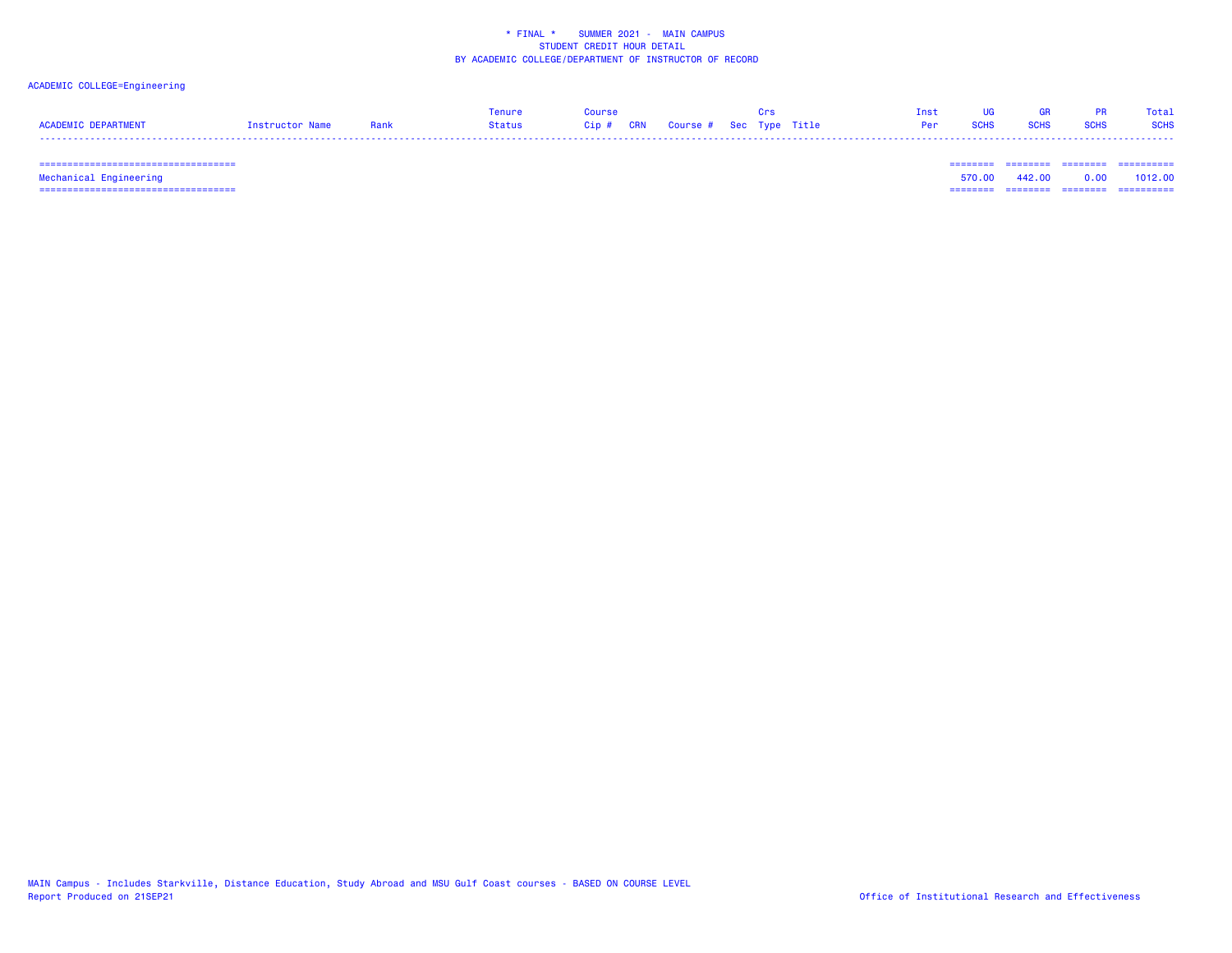| <b>ACADEMIC DEPARTMENT</b> | Instructor Name                                        | Rank                              | <b>Tenure</b><br><b>Status</b> | <b>Course</b><br>Cip# | <b>CRN</b> | Course #             |                  | Crs | Sec Type Title            | Inst<br>Per | UG<br><b>SCHS</b>                                                                                                                                                                                                                                                                                                                                                                                                                                                                              | <b>GR</b><br><b>SCHS</b>                                                                                                                                     | <b>PR</b><br><b>SCHS</b>                                                                               | Total<br><b>SCHS</b> |
|----------------------------|--------------------------------------------------------|-----------------------------------|--------------------------------|-----------------------|------------|----------------------|------------------|-----|---------------------------|-------------|------------------------------------------------------------------------------------------------------------------------------------------------------------------------------------------------------------------------------------------------------------------------------------------------------------------------------------------------------------------------------------------------------------------------------------------------------------------------------------------------|--------------------------------------------------------------------------------------------------------------------------------------------------------------|--------------------------------------------------------------------------------------------------------|----------------------|
| Forestry                   | Auel, John                                             | Extension Assist Pr Non-Ten Track |                                | 030501                |            | 22145 FO 4231        | 101 L            |     | Intro to Wood Supply 0.50 |             | 14.50                                                                                                                                                                                                                                                                                                                                                                                                                                                                                          | 0.00                                                                                                                                                         | 0.00                                                                                                   | 14.50                |
|                            |                                                        |                                   |                                |                       |            | 22148 FO 4231        | 102 L            |     | Intro to Wood Supply 0.50 |             | 18.00                                                                                                                                                                                                                                                                                                                                                                                                                                                                                          | 0.00                                                                                                                                                         | 0.00                                                                                                   | 18.00                |
|                            |                                                        |                                   |                                |                       |            | 23608 FO 7000        | $101$ I          |     | Directed Indiv Study 0.60 |             | 0.00                                                                                                                                                                                                                                                                                                                                                                                                                                                                                           | 1.80                                                                                                                                                         | 0.00                                                                                                   | 1.80                 |
|                            |                                                        |                                   |                                |                       |            |                      |                  |     |                           |             | --------<br>32.50                                                                                                                                                                                                                                                                                                                                                                                                                                                                              | المتمام المتمار<br>1.80                                                                                                                                      | .<br>0.00                                                                                              | .<br>34.30           |
|                            | Granger, Joshua                                        | Assistant Professor Ten Track     |                                | 030501                |            | 22144 FO 3015        | $101 \quad C$    |     | For Desc & Analysis       | 1.00        | 145.00                                                                                                                                                                                                                                                                                                                                                                                                                                                                                         | 0.00                                                                                                                                                         | 0.00                                                                                                   | 145.00               |
|                            |                                                        |                                   |                                |                       |            | 22147 FO 3015        | 102 <sub>c</sub> |     | For Desc & Analysis       | 1.00        | 180.00                                                                                                                                                                                                                                                                                                                                                                                                                                                                                         | 0.00                                                                                                                                                         | 0.00                                                                                                   | 180.00               |
|                            |                                                        |                                   |                                |                       |            | 22311 FO 8000        | 103 D            |     | Research / Thesis         | 1.00        | 0.00                                                                                                                                                                                                                                                                                                                                                                                                                                                                                           | 12.00                                                                                                                                                        | 0.00                                                                                                   | 12.00                |
|                            |                                                        |                                   |                                |                       |            | 22327 FO 9000        | $103$ D          |     | Research / Diss           | 1.00        | 0.00<br>.                                                                                                                                                                                                                                                                                                                                                                                                                                                                                      | 6.00<br>22222                                                                                                                                                | 0.00<br>$\frac{1}{2} \left( \frac{1}{2} \right) \left( \frac{1}{2} \right) \left( \frac{1}{2} \right)$ | 6.00<br>.            |
|                            |                                                        |                                   |                                |                       |            |                      |                  |     |                           |             | 325.00                                                                                                                                                                                                                                                                                                                                                                                                                                                                                         | 18.00                                                                                                                                                        | 0.00                                                                                                   | 343.00               |
|                            | Grebner, Donald                                        | Professor                         | <b>Tenured</b>                 | 030599                |            | 22911 FO 4513        | 101 B            |     | Forestry Conservatio 1.00 |             | 6.00                                                                                                                                                                                                                                                                                                                                                                                                                                                                                           | 0.00                                                                                                                                                         | 0.00                                                                                                   | 6.00                 |
|                            |                                                        |                                   |                                |                       |            | 22912 FO 6513        | 101 B            |     | Forestry Conservatio 1.00 |             | 0.00<br>.                                                                                                                                                                                                                                                                                                                                                                                                                                                                                      | 6.00<br>.                                                                                                                                                    | 0.00<br>.                                                                                              | 6.00<br>وعاماما      |
|                            |                                                        |                                   |                                |                       |            |                      |                  |     |                           |             | 6.00                                                                                                                                                                                                                                                                                                                                                                                                                                                                                           | 6.00                                                                                                                                                         | 0.00                                                                                                   | 12.00                |
|                            | Himes, Austin                                          | Assistant Professor Ten Track     |                                | 030501                |            | 22300 FO 8000        | 513 D            |     | Research / Thesis         | 1.00        | 0.00                                                                                                                                                                                                                                                                                                                                                                                                                                                                                           | 2.00                                                                                                                                                         | 0.00                                                                                                   | 2.00                 |
|                            |                                                        |                                   |                                |                       |            | 22313 FO 8000        | $105$ D          |     | Research / Thesis         | 1.00        | 0.00<br>$\begin{array}{cccccccccccccc} \multicolumn{2}{c}{} & \multicolumn{2}{c}{} & \multicolumn{2}{c}{} & \multicolumn{2}{c}{} & \multicolumn{2}{c}{} & \multicolumn{2}{c}{} & \multicolumn{2}{c}{} & \multicolumn{2}{c}{} & \multicolumn{2}{c}{} & \multicolumn{2}{c}{} & \multicolumn{2}{c}{} & \multicolumn{2}{c}{} & \multicolumn{2}{c}{} & \multicolumn{2}{c}{} & \multicolumn{2}{c}{} & \multicolumn{2}{c}{} & \multicolumn{2}{c}{} & \multicolumn{2}{c}{} & \multicolumn{2}{c}{} & \$ | 13.00<br>.                                                                                                                                                   | 0.00<br>المتمالين                                                                                      | 13.00<br>وعاماما     |
|                            |                                                        |                                   |                                |                       |            |                      |                  |     |                           |             | 0.00                                                                                                                                                                                                                                                                                                                                                                                                                                                                                           | 15.00                                                                                                                                                        | 0.00                                                                                                   | 15.00                |
|                            | Kanieski da Silva, B Research Assist Pro Non-Ten Track |                                   |                                |                       |            | 030501 22301 F0 8000 | 514 D            |     | Research / Thesis         | 1.00        | 0.00<br><u>.</u>                                                                                                                                                                                                                                                                                                                                                                                                                                                                               | 1.00<br><u>.</u>                                                                                                                                             | 0.00<br>$\sim$ $\sim$ $\sim$ $\sim$                                                                    | 1.00<br>.            |
|                            |                                                        |                                   |                                |                       |            |                      |                  |     |                           |             | 0.00                                                                                                                                                                                                                                                                                                                                                                                                                                                                                           | 1.00                                                                                                                                                         | 0.00                                                                                                   | 1.00                 |
|                            | Ma, Qin                                                | Assistant Professor Ten Track     |                                | 030501                |            | 22315 FO 8000        | 107 <sub>D</sub> |     | Research / Thesis         | 1.00        | 0.00<br><u>.</u>                                                                                                                                                                                                                                                                                                                                                                                                                                                                               | 6.00                                                                                                                                                         | 0.00<br>222                                                                                            | 6.00                 |
|                            |                                                        |                                   |                                |                       |            |                      |                  |     |                           |             | 0.00                                                                                                                                                                                                                                                                                                                                                                                                                                                                                           | 6.00                                                                                                                                                         | 0.00                                                                                                   | 6.00                 |
|                            | McConnell, Thomas                                      | Assistant Professor Ten Track     |                                | 030501                |            | 22145 FO 4231        | 101 L            |     | Intro to Wood Supply 0.50 |             | 14.50                                                                                                                                                                                                                                                                                                                                                                                                                                                                                          | 0.00                                                                                                                                                         | 0.00                                                                                                   | 14.50                |
|                            |                                                        |                                   |                                |                       |            | 22148 FO 4231        | 102 L            |     | Intro to Wood Supply 0.50 |             | 18.00                                                                                                                                                                                                                                                                                                                                                                                                                                                                                          | 0.00                                                                                                                                                         | 0.00                                                                                                   | 18.00                |
|                            |                                                        |                                   |                                |                       |            | 23398 F0 7000        | 501 I            |     | Directed Indiv Study 1.00 |             | 0.00                                                                                                                                                                                                                                                                                                                                                                                                                                                                                           | 1.00                                                                                                                                                         | 0.00                                                                                                   | 1.00                 |
|                            |                                                        |                                   |                                |                       | 23608      | F0 7000              | $101$ I          |     | Directed Indiv Study      | 0.40        | 0.00                                                                                                                                                                                                                                                                                                                                                                                                                                                                                           | 1.20                                                                                                                                                         | 0.00                                                                                                   | 1.20                 |
|                            |                                                        |                                   |                                |                       |            | 23760 FO 7000        | 503 I            |     | Directed Indiv Study      | 1.00        | 0.00<br>.                                                                                                                                                                                                                                                                                                                                                                                                                                                                                      | 3.00<br>$\frac{1}{2} \left( \frac{1}{2} \right) \left( \frac{1}{2} \right) \left( \frac{1}{2} \right) \left( \frac{1}{2} \right) \left( \frac{1}{2} \right)$ | 0.00<br>.                                                                                              | 3.00<br>.            |
|                            |                                                        |                                   |                                |                       |            |                      |                  |     |                           |             | 32.50                                                                                                                                                                                                                                                                                                                                                                                                                                                                                          | 5.20                                                                                                                                                         | 0.00                                                                                                   | 37.70                |
|                            | Poudel, Krishna                                        | Assistant Professor Ten Track     |                                | 030501                |            | 22319 FO 8000        | $111$ D          |     | Research / Thesis         | 1.00        | 0.00<br><b><i><u><u><b>Little Little</b></u></u></i></b>                                                                                                                                                                                                                                                                                                                                                                                                                                       | 12.00<br><u>.</u>                                                                                                                                            | 0.00<br>$\frac{1}{2} \left( \frac{1}{2} \right) \left( \frac{1}{2} \right) \left( \frac{1}{2} \right)$ | 12.00<br>.           |
|                            |                                                        |                                   |                                |                       |            |                      |                  |     |                           |             | 0.00                                                                                                                                                                                                                                                                                                                                                                                                                                                                                           | 12.00                                                                                                                                                        | 0.00                                                                                                   | 12.00                |
|                            | Renninger, Heidi                                       | Assistant Professor Ten Track     |                                | 030501                |            | 22329 FO 9000        | $105$ D          |     | Research / Diss           | 1.00        | 0.00<br><u>.</u>                                                                                                                                                                                                                                                                                                                                                                                                                                                                               | 9.00<br>.                                                                                                                                                    | 0.00<br>الأعامات                                                                                       | 9.00<br>وعاديات      |
|                            |                                                        |                                   |                                |                       |            |                      |                  |     |                           |             | 0.00                                                                                                                                                                                                                                                                                                                                                                                                                                                                                           | 9.00                                                                                                                                                         | 0.00                                                                                                   | 9.00                 |
|                            | Siegert, Courtney                                      | Associate Professor Tenured       |                                | 030501                |            | 21482 FO 8000        | 510 D            |     | Research / Thesis         | 1.00        | 0.00                                                                                                                                                                                                                                                                                                                                                                                                                                                                                           | 1.00                                                                                                                                                         | 0.00                                                                                                   | 1.00                 |
|                            |                                                        |                                   |                                |                       |            | 22143 FO 3012        | 101 L            |     | Int Forest Communiti 1.00 |             | 58.00                                                                                                                                                                                                                                                                                                                                                                                                                                                                                          | 0.00                                                                                                                                                         | 0.00                                                                                                   | 58.00                |
|                            |                                                        |                                   |                                |                       |            | 22146 FO 3012        | 102 L            |     | Int Forest Communiti      | 1.00        | 72.00                                                                                                                                                                                                                                                                                                                                                                                                                                                                                          | 0.00                                                                                                                                                         | 0.00                                                                                                   | 72.00                |
|                            |                                                        |                                   |                                |                       |            | 22321 FO 8000        | $113$ D          |     | Research / Thesis         | 1.00        | 0.00                                                                                                                                                                                                                                                                                                                                                                                                                                                                                           | 12.00                                                                                                                                                        | 0.00                                                                                                   | 12.00                |
|                            |                                                        |                                   |                                |                       |            | 22330 FO 9000        | $106$ D          |     | Research / Diss           | 1.00        | 0.00                                                                                                                                                                                                                                                                                                                                                                                                                                                                                           | 3.00                                                                                                                                                         | 0.00                                                                                                   | 3.00                 |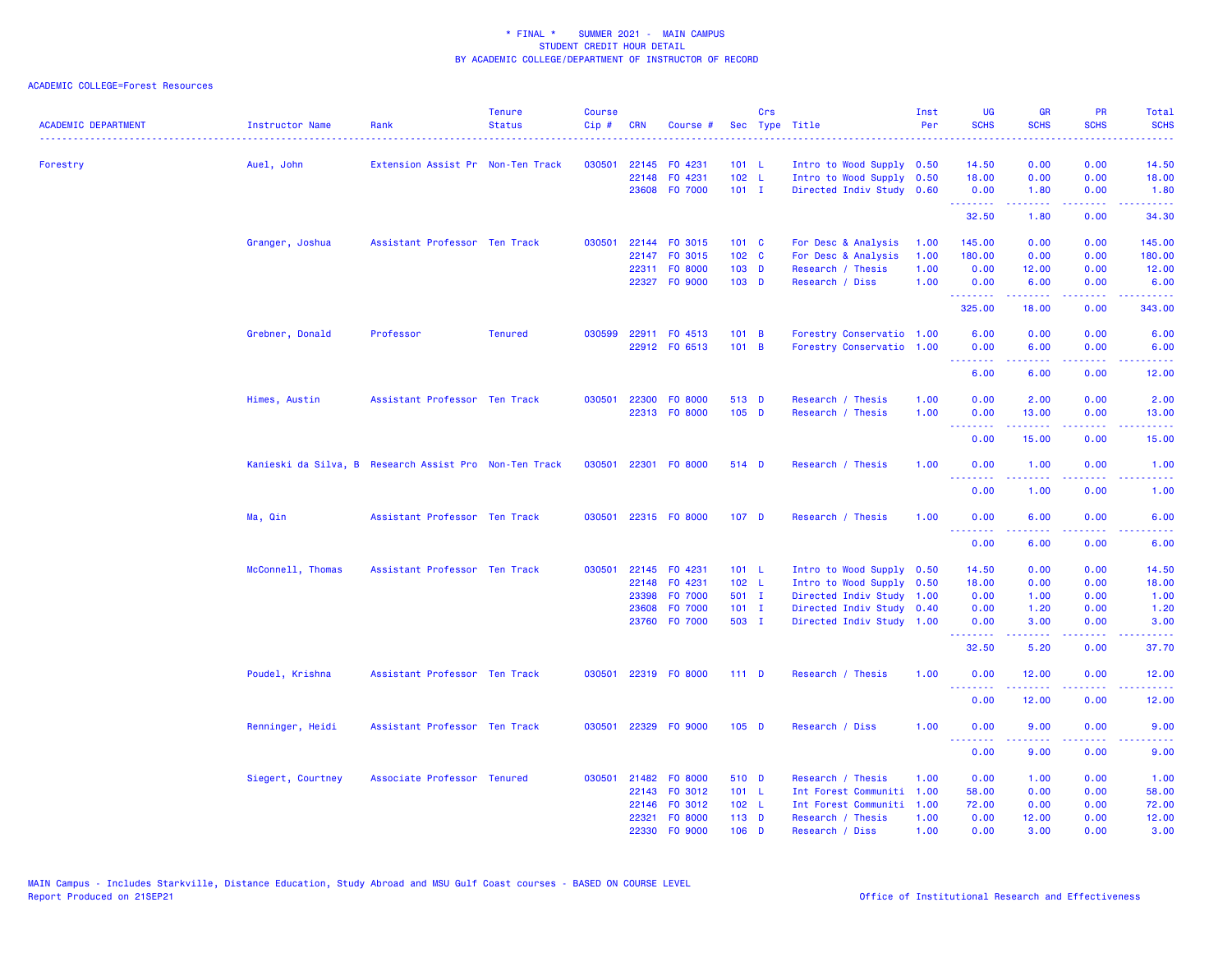| <b>ACADEMIC DEPARTMENT</b>            | Instructor Name | Rank                              | <b>Tenure</b><br>Status | <b>Course</b><br>$Cip$ # | <b>CRN</b> | Course # Sec Type Title |                  | Crs |                   | Inst<br>Per | <b>UG</b><br><b>SCHS</b> | <b>GR</b><br><b>SCHS</b> | <b>PR</b><br><b>SCHS</b> | Total<br><b>SCHS</b> |
|---------------------------------------|-----------------|-----------------------------------|-------------------------|--------------------------|------------|-------------------------|------------------|-----|-------------------|-------------|--------------------------|--------------------------|--------------------------|----------------------|
|                                       |                 |                                   |                         |                          |            |                         |                  |     |                   |             | ---------<br>130.00      | 16.00                    | .<br>0.00                | .<br>146.00          |
| Forestry                              | Yang, Jia       | Assistant Professor Ten Track     |                         |                          |            | 030501 22323 F0 8000    | $115$ D          |     | Research / Thesis | 1.00        | 0.00                     | 6.00                     | 0.00                     | 6.00                 |
|                                       |                 |                                   |                         |                          |            |                         |                  |     |                   |             | ---------<br>0.00        | 6.00                     | .<br>0.00                | .<br>6.00            |
|                                       | Zhang, Xuefeng  | Research Assist Pro Non-Ten Track |                         |                          |            | 030501 23508 SBP 9000   | 110 <sub>D</sub> |     | Research / Diss   | 1.00        | 0.00<br>.                | 9.00<br>.                | 0.00<br>.                | 9.00<br>.            |
|                                       |                 |                                   |                         |                          |            |                         |                  |     |                   |             | 0.00                     | 9.00                     | 0.00                     | 9.00                 |
| ===================================== |                 |                                   |                         |                          |            |                         |                  |     |                   |             | ========                 |                          |                          | ==========           |
| Forestry                              |                 |                                   |                         |                          |            |                         |                  |     |                   |             | 526.00                   | 105.00                   | 0.00                     | 631,00               |
| ===================================== |                 |                                   |                         |                          |            |                         |                  |     |                   |             | ========                 | ========                 | ========                 | -----------          |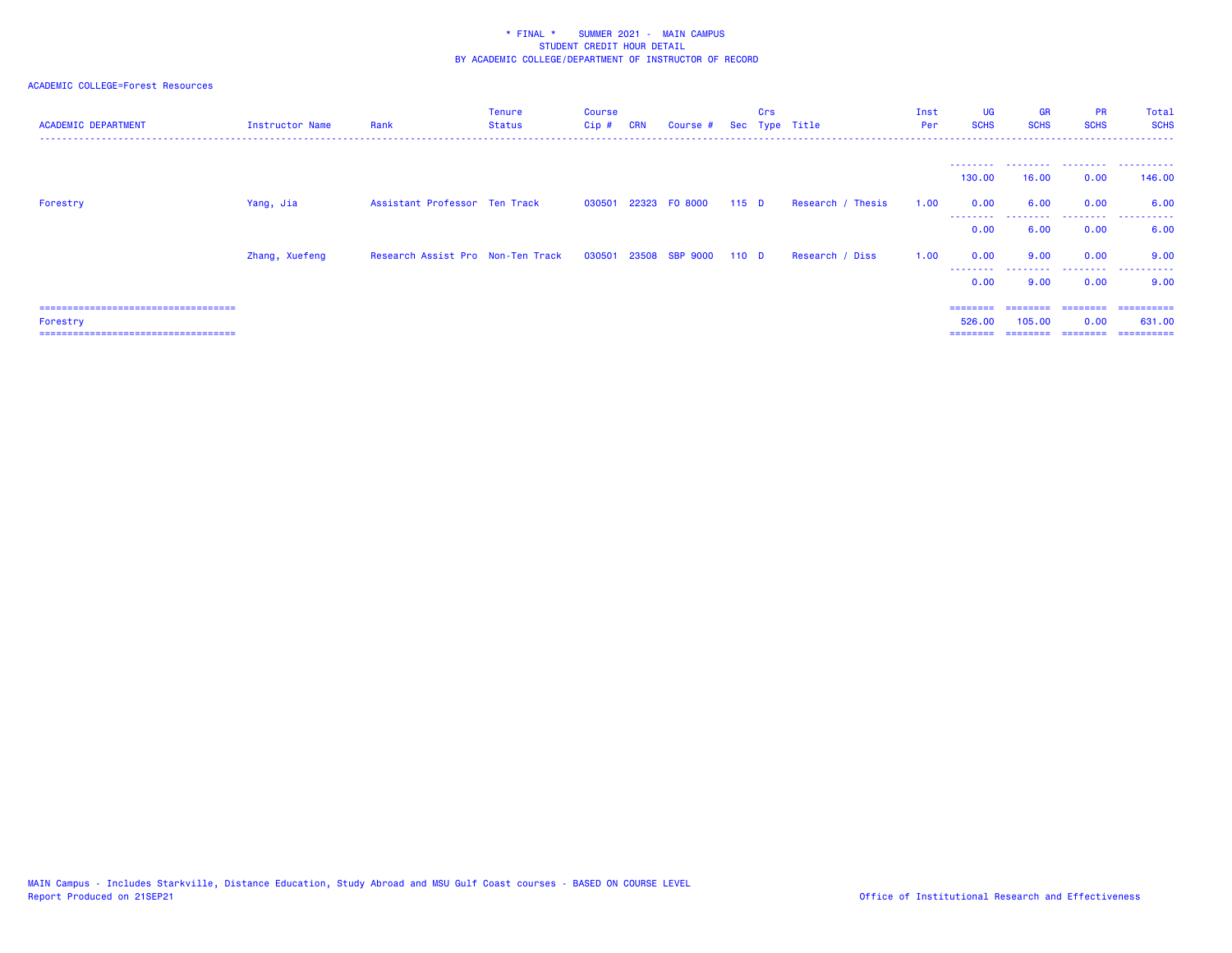| <b>ACADEMIC DEPARTMENT</b>                                                                          | <b>Instructor Name</b> | Rank                                                    | <b>Tenure</b><br><b>Status</b> | <b>Course</b><br>Cip# | <b>CRN</b>     | Course #                           |                    | Crs | Sec Type Title                         | Inst<br>Per  | <b>UG</b><br><b>SCHS</b>                           | <b>GR</b><br><b>SCHS</b>                                                                                                                                      | <b>PR</b><br><b>SCHS</b>            | Total<br><b>SCHS</b>                                                                                                              |
|-----------------------------------------------------------------------------------------------------|------------------------|---------------------------------------------------------|--------------------------------|-----------------------|----------------|------------------------------------|--------------------|-----|----------------------------------------|--------------|----------------------------------------------------|---------------------------------------------------------------------------------------------------------------------------------------------------------------|-------------------------------------|-----------------------------------------------------------------------------------------------------------------------------------|
| Sustainable Bioproducts                                                                             |                        | Filgueira Amorim Fra Assistant Professor Ten Track      |                                |                       |                | 030501 22924 SBP 8000              | $101$ D            |     | Research / Thesis                      | 1.00         | 0.00<br>.                                          | 6.00<br>.                                                                                                                                                     | 0.00<br>2222                        | 6.00                                                                                                                              |
|                                                                                                     |                        |                                                         |                                |                       |                |                                    |                    |     |                                        |              | 0.00                                               | 6.00                                                                                                                                                          | 0.00                                | 6.00                                                                                                                              |
|                                                                                                     | Hassan, El Barbary     | Associate Professor Tenured                             |                                |                       | 030501 22928   | <b>SBP 9000</b>                    | $101$ D            |     | Research / Diss                        | 1.00         | 0.00<br>.                                          | 6.00                                                                                                                                                          | 0.00                                | 6.00                                                                                                                              |
|                                                                                                     |                        |                                                         |                                |                       |                |                                    |                    |     |                                        |              | 0.00                                               | 6.00                                                                                                                                                          | 0.00                                | 6.00                                                                                                                              |
|                                                                                                     | Kim, Yun Sang          | Assistant Professor Ten Track                           |                                | 030501                | 22925<br>23506 | <b>SBP 8000</b><br><b>SBP 9000</b> | 102 <sub>D</sub>   |     | Research / Thesis                      | 1.00<br>1.00 | 0.00<br>0.00                                       | 12.00<br>18.00                                                                                                                                                | 0.00<br>0.00                        | 12.00                                                                                                                             |
|                                                                                                     |                        |                                                         |                                |                       |                |                                    | 109 D              |     | Research / Diss                        |              | <b><i><u><u> - - - - - - -</u></u></i></b>         | .                                                                                                                                                             | .                                   | 18.00<br>.                                                                                                                        |
|                                                                                                     |                        |                                                         |                                |                       |                |                                    |                    |     |                                        |              | 0.00                                               | 30.00                                                                                                                                                         | 0.00                                | 30.00                                                                                                                             |
|                                                                                                     | Nicholas, Darrel       | Professor                                               | <b>Tenured</b>                 | 030501                | 22929          | <b>SBP 9000</b>                    | 102 <sub>D</sub>   |     | Research / Diss                        | 1.00         | 0.00<br>.                                          | 6.00                                                                                                                                                          | 0.00                                | 6.00                                                                                                                              |
|                                                                                                     |                        |                                                         |                                |                       |                |                                    |                    |     |                                        |              | 0.00                                               | 6.00                                                                                                                                                          | 0.00                                | 6.00                                                                                                                              |
|                                                                                                     |                        | Nistal - Franca, Fred Research Assist Pro Non-Ten Track |                                |                       | 030501 22930   | <b>SBP 9000</b>                    | $103$ D            |     | Research / Diss                        | 1.00         | 0.00<br>.                                          | 6.00                                                                                                                                                          | 0.00<br>.                           | 6.00                                                                                                                              |
|                                                                                                     |                        |                                                         |                                |                       |                |                                    |                    |     |                                        |              | 0.00                                               | 6.00                                                                                                                                                          | 0.00                                | 6.00                                                                                                                              |
|                                                                                                     | Owens, Frank           | Assistant Professor Ten Track                           |                                |                       | 030501 22931   | <b>SBP 9000</b>                    | $104$ D            |     | Research / Diss                        | 1.00         | 0.00<br><u> - - - - - - - -</u>                    | 18.00                                                                                                                                                         | 0.00                                | 18.00                                                                                                                             |
|                                                                                                     |                        |                                                         |                                |                       |                |                                    |                    |     |                                        |              | 0.00                                               | 18.00                                                                                                                                                         | 0.00                                | 18.00                                                                                                                             |
|                                                                                                     | Seale, Roy             | Professor                                               | <b>Tenured</b>                 | 030501                | 22926          | <b>SBP 8000</b>                    | 103 <sub>D</sub>   |     | Research / Thesis                      | 1.00         | 0.00<br>$\omega \equiv \omega$ .<br>.              | 12.00<br>$\frac{1}{2} \left( \frac{1}{2} \right) \left( \frac{1}{2} \right) \left( \frac{1}{2} \right) \left( \frac{1}{2} \right) \left( \frac{1}{2} \right)$ | 0.00<br>والمستناء                   | 12.00                                                                                                                             |
|                                                                                                     |                        |                                                         |                                |                       |                |                                    |                    |     |                                        |              | 0.00                                               | 12.00                                                                                                                                                         | 0.00                                | 12.00                                                                                                                             |
|                                                                                                     | Shmulsky, Rubin        | Professor                                               | <b>Tenured</b>                 | 030501                | 22927<br>22933 | <b>SBP 8000</b><br><b>SBP 9000</b> | $104$ D<br>$106$ D |     | Research / Thesis<br>Research / Diss   | 1.00<br>1.00 | 0.00<br>0.00                                       | 12.00<br>27.00                                                                                                                                                | 0.00<br>0.00                        | 12.00<br>27.00                                                                                                                    |
|                                                                                                     |                        |                                                         |                                |                       |                |                                    |                    |     |                                        |              | <u>.</u>                                           | .                                                                                                                                                             | .                                   | .                                                                                                                                 |
|                                                                                                     |                        |                                                         |                                |                       |                |                                    |                    |     |                                        |              | 0.00                                               | 39.00                                                                                                                                                         | 0.00                                | 39.00                                                                                                                             |
|                                                                                                     | Street, Jason          | Assistant Professor Ten Track                           |                                | 030101<br>030501      | 22140<br>22934 | <b>SBP 2012</b><br><b>SBP 9000</b> | 001 B<br>107 D     |     | Intro to Bioproduct<br>Research / Diss | 1.00<br>1.00 | 4.00<br>0.00                                       | 0.00<br>12.00                                                                                                                                                 | 0.00<br>0.00                        | 4.00<br>12.00                                                                                                                     |
|                                                                                                     |                        |                                                         |                                |                       |                |                                    |                    |     |                                        |              | <b></b><br>4.00                                    | 12.00                                                                                                                                                         | 0.00                                | 16.00                                                                                                                             |
|                                                                                                     |                        | Verly Lopes, Dercili Research Assist Pro Non-Ten Track  |                                | 030101                | 23972          | <b>SBP 7000</b>                    | $101$ I            |     | Directed Indiv Study 1.00              |              | 0.00                                               | 3.00                                                                                                                                                          | 0.00                                | 3.00                                                                                                                              |
|                                                                                                     |                        |                                                         |                                | 030501                | 22937          | <b>SBP 8000</b>                    | $106$ D            |     | Research / Thesis                      | 1.00         | 0.00<br><b><i><u><u> - - - - - - -</u></u></i></b> | 3.00<br>$\frac{1}{2} \left( \frac{1}{2} \right) \left( \frac{1}{2} \right) \left( \frac{1}{2} \right) \left( \frac{1}{2} \right) \left( \frac{1}{2} \right)$  | 0.00<br>.                           | 3.00<br>$\frac{1}{2} \left( \frac{1}{2} \right) \left( \frac{1}{2} \right) \left( \frac{1}{2} \right) \left( \frac{1}{2} \right)$ |
|                                                                                                     |                        |                                                         |                                |                       |                |                                    |                    |     |                                        |              | 0.00                                               | 6.00                                                                                                                                                          | 0.00                                | 6.00                                                                                                                              |
|                                                                                                     | Zhang, Jilei           | Professor                                               | <b>Tenured</b>                 | 030501                | 22935          | <b>SBP 9000</b>                    | 108 D              |     | Research / Diss                        | 1.00         | 0.00<br><u>.</u>                                   | 6.00                                                                                                                                                          | 0.00                                | 6.00                                                                                                                              |
|                                                                                                     |                        |                                                         |                                |                       |                |                                    |                    |     |                                        |              | 0.00                                               | 6.00                                                                                                                                                          | 0.00                                | 6.00                                                                                                                              |
| ----------------------------------<br>Sustainable Bioproducts<br>---------------------------------- |                        |                                                         |                                |                       |                |                                    |                    |     |                                        |              | <b>ESSESSES</b><br>4.00<br><b>SESSESSE</b>         | ========<br>147.00<br>$=$ = = = = = = =                                                                                                                       | <b>ESSESSES</b><br>0.00<br>======== | ==========<br>151.00<br>==========                                                                                                |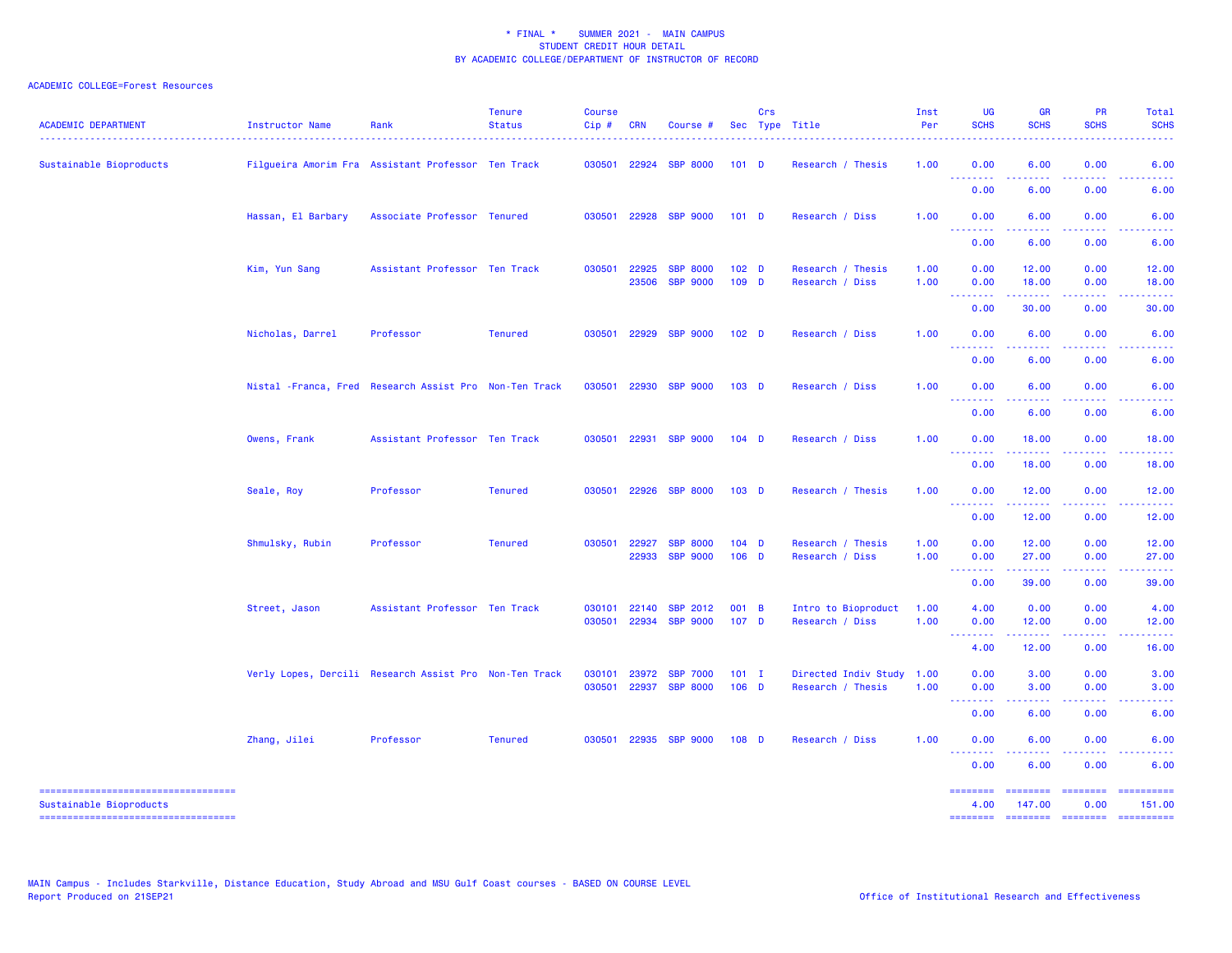| Wildlife, Fisheries & Aquaculture<br>030601<br>22580<br><b>WFA 8000</b><br>1.00<br>0.00<br>24.00<br>0.00<br>24.00<br>Allen, Peter<br>Associate Professor Tenured<br>102 <sub>D</sub><br>Research / Thesis<br><u>.</u><br>0.00<br>24.00<br>0.00<br>24.00<br>Ayers, Christopher<br>Instructor<br>Non-Ten Track<br>030201<br>21145<br><b>WFA 4153</b><br>51<br>B<br>Prin Wild Con & Man<br>1.00<br>33.00<br>0.00<br>0.00<br>33,00<br>001<br>21147<br><b>WFA 4433</b><br>C<br>Mammalogy<br>1.00<br>24.00<br>0.00<br>0.00<br>24.00<br>21148 WFA 4433<br>002 K<br>Mammalogy<br>1.00<br>0.00<br>0.00<br>0.00<br>0.00<br><b>.</b> .<br>.<br>.<br>المستملك<br>0.00<br>57.00<br>0.00<br>57.00<br>Baker, Beth<br>Extension Assist Pr Non-Ten Track<br>030601<br>22581<br><b>WFA 8000</b><br>$103$ D<br>Research / Thesis<br>1.00<br>0.00<br>13.00<br>0.00<br>13.00<br>22608<br><b>WFA 8000</b><br>03<br>1.00<br>D<br>Research / Thesis<br>0.00<br>6.00<br>0.00<br>6.00<br>03<br>1.00<br>22688<br><b>WFA 9000</b><br>D<br>Research / Diss<br>0.00<br>2.00<br>0.00<br>2.00<br>$102$ I<br>23323<br><b>WFA 7000</b><br>Directed Indiv Study<br>1.00<br>0.00<br>3.00<br>0.00<br>3.00<br>.<br>د د د د د<br>.<br>$\frac{1}{2} \left( \frac{1}{2} \right) \left( \frac{1}{2} \right) \left( \frac{1}{2} \right) \left( \frac{1}{2} \right)$<br>0.00<br>24.00<br>0.00<br>24.00<br>22583 WFA 8000<br>Burger, Leslie<br>Extension Assist Pr Non-Ten Track<br>030601<br>$105$ D<br>Research / Thesis<br>1.00<br>0.00<br>6.00<br>0.00<br>6.00<br>بالأباء<br>.<br>بالمحامي<br>$\frac{1}{2} \left( \frac{1}{2} \right) \left( \frac{1}{2} \right) \left( \frac{1}{2} \right) \left( \frac{1}{2} \right)$<br>0.00<br>6.00<br>0.00<br>6.00<br>Colvin, Michael<br>Associate Professor Tenured<br>030601<br>22584<br><b>WFA 8000</b><br>$106$ D<br>Research / Thesis<br>1.00<br>0.00<br>7.00<br>0.00<br>7.00<br>22691<br><b>WFA 9000</b><br>06<br>D<br>Research / Diss<br>1.00<br>0.00<br>6.00<br>0.00<br>6.00<br><b>WFA 7000</b><br>$103$ I<br>Directed Indiv Study<br>23969<br>1.00<br>0.00<br>2.00<br>0.00<br>2.00<br><u>.</u><br>.<br>.<br>.<br>15.00<br>0.00<br>0.00<br>15.00<br>Correa, Sandra<br>Assistant Professor Ten Track<br>030201<br>21143<br><b>WFA 3133</b><br>001 C<br>Applied Ecology<br>1.00<br>24.00<br>0.00<br>0.00<br>24.00<br>002 K<br>1.00<br>0.00<br>0.00<br>0.00<br>21144<br><b>WFA 3133</b><br><b>Applied Ecology</b><br>0.00<br>030601 22665 WFA 9000<br>107 D<br>Research / Diss<br>1.00<br>0.00<br>6.00<br>0.00<br>6.00<br>.<br><b><i><u><u> - - - - -</u></u></i></b><br>.<br>.<br>6.00<br>24.00<br>0.00<br>30.00<br>Davis, John<br>Associate Professor Tenured<br>030601<br>22613<br>1.00<br>0.00<br>13.00<br>0.00<br><b>WFA 8000</b><br>08<br>D<br>Research / Thesis<br>13.00<br>58<br>22719 WFA 9000<br>D<br>Research / Diss<br>1.00<br>0.00<br>6.00<br>0.00<br>6.00<br>.<br>.<br>0.00<br>19.00<br>0.00<br>19.00<br>Demarais, Stephen<br>Professor<br><b>Tenured</b><br>030201<br>22141<br><b>WFA 3031</b><br>$101$ H<br>Intro Wild/Fish Prac<br>1.00<br>29.00<br>0.00<br>0.00<br>29.00<br><b>WFA 3031</b><br>22142<br>102 H<br>Intro Wild/Fish Prac<br>1.00<br>36.00<br>0.00<br>0.00<br>36.00<br>030601 22587<br><b>WFA 8000</b><br>109 <sub>D</sub><br>Research / Thesis<br>1.00<br>0.00<br>7.00<br>0.00<br>7.00<br>22614 WFA 8000<br>09<br>1.00<br><b>D</b><br>Research / Thesis<br>0.00<br>1.00<br>0.00<br>1.00<br><u>.</u><br>وعاويا<br>الداعات بال<br>65.00<br>8.00<br>0.00<br>73.00<br>Drymon, James<br>Extension Assist Pr Non-Ten Track<br>030601 22695 WFA 9000<br>10 <sub>1</sub><br>Research / Diss<br>1.00<br>0.00<br>6.00<br>0.00<br>6.00<br><b>D</b><br>.<br>$\sim$ $\sim$ $\sim$ $\sim$<br>$\sim$ $\sim$ $\sim$ $\sim$<br>0.00<br>6.00<br>0.00<br>6.00<br>Assistant Professor Ten Track<br>030601<br>22589<br><b>WFA 8000</b><br>1.00<br>0.00<br>10.00<br>Evans, Kristine<br>111D<br>Research / Thesis<br>0.00<br>10.00<br><b><i><u><u><b>Little Little</b></u></u></i></b><br>0.00<br>10.00<br>0.00<br>10.00<br>Urban Wildlife Ecolo 1.00<br>0.00<br>Hileman, Eric<br>Research Assist Pro Non-Ten Track<br>030601 21976 WFA 4393<br>551 C<br>6.00<br>0.00<br>6.00 | <b>ACADEMIC DEPARTMENT</b> | <b>Instructor Name</b> | Rank | <b>Tenure</b><br><b>Status</b> | <b>Course</b><br>$Cip$ # | <b>CRN</b> | Course # | Crs | Sec Type Title | Inst<br>Per | UG<br><b>SCHS</b> | <b>GR</b><br><b>SCHS</b> | <b>PR</b><br><b>SCHS</b> | Total<br><b>SCHS</b> |
|----------------------------------------------------------------------------------------------------------------------------------------------------------------------------------------------------------------------------------------------------------------------------------------------------------------------------------------------------------------------------------------------------------------------------------------------------------------------------------------------------------------------------------------------------------------------------------------------------------------------------------------------------------------------------------------------------------------------------------------------------------------------------------------------------------------------------------------------------------------------------------------------------------------------------------------------------------------------------------------------------------------------------------------------------------------------------------------------------------------------------------------------------------------------------------------------------------------------------------------------------------------------------------------------------------------------------------------------------------------------------------------------------------------------------------------------------------------------------------------------------------------------------------------------------------------------------------------------------------------------------------------------------------------------------------------------------------------------------------------------------------------------------------------------------------------------------------------------------------------------------------------------------------------------------------------------------------------------------------------------------------------------------------------------------------------------------------------------------------------------------------------------------------------------------------------------------------------------------------------------------------------------------------------------------------------------------------------------------------------------------------------------------------------------------------------------------------------------------------------------------------------------------------------------------------------------------------------------------------------------------------------------------------------------------------------------------------------------------------------------------------------------------------------------------------------------------------------------------------------------------------------------------------------------------------------------------------------------------------------------------------------------------------------------------------------------------------------------------------------------------------------------------------------------------------------------------------------------------------------------------------------------------------------------------------------------------------------------------------------------------------------------------------------------------------------------------------------------------------------------------------------------------------------------------------------------------------------------------------------------------------------------------------------------------------------------------------------------------------------------------------------------------------------------------------------------------------------------------------------------------------------------------------------------------------------------------------------------------------------------------------------------------------------------------------------------------------------------------------------------------------------------------------------------------------------|----------------------------|------------------------|------|--------------------------------|--------------------------|------------|----------|-----|----------------|-------------|-------------------|--------------------------|--------------------------|----------------------|
|                                                                                                                                                                                                                                                                                                                                                                                                                                                                                                                                                                                                                                                                                                                                                                                                                                                                                                                                                                                                                                                                                                                                                                                                                                                                                                                                                                                                                                                                                                                                                                                                                                                                                                                                                                                                                                                                                                                                                                                                                                                                                                                                                                                                                                                                                                                                                                                                                                                                                                                                                                                                                                                                                                                                                                                                                                                                                                                                                                                                                                                                                                                                                                                                                                                                                                                                                                                                                                                                                                                                                                                                                                                                                                                                                                                                                                                                                                                                                                                                                                                                                                                                                                                        |                            |                        |      |                                |                          |            |          |     |                |             |                   |                          |                          |                      |
|                                                                                                                                                                                                                                                                                                                                                                                                                                                                                                                                                                                                                                                                                                                                                                                                                                                                                                                                                                                                                                                                                                                                                                                                                                                                                                                                                                                                                                                                                                                                                                                                                                                                                                                                                                                                                                                                                                                                                                                                                                                                                                                                                                                                                                                                                                                                                                                                                                                                                                                                                                                                                                                                                                                                                                                                                                                                                                                                                                                                                                                                                                                                                                                                                                                                                                                                                                                                                                                                                                                                                                                                                                                                                                                                                                                                                                                                                                                                                                                                                                                                                                                                                                                        |                            |                        |      |                                |                          |            |          |     |                |             |                   |                          |                          |                      |
|                                                                                                                                                                                                                                                                                                                                                                                                                                                                                                                                                                                                                                                                                                                                                                                                                                                                                                                                                                                                                                                                                                                                                                                                                                                                                                                                                                                                                                                                                                                                                                                                                                                                                                                                                                                                                                                                                                                                                                                                                                                                                                                                                                                                                                                                                                                                                                                                                                                                                                                                                                                                                                                                                                                                                                                                                                                                                                                                                                                                                                                                                                                                                                                                                                                                                                                                                                                                                                                                                                                                                                                                                                                                                                                                                                                                                                                                                                                                                                                                                                                                                                                                                                                        |                            |                        |      |                                |                          |            |          |     |                |             |                   |                          |                          |                      |
|                                                                                                                                                                                                                                                                                                                                                                                                                                                                                                                                                                                                                                                                                                                                                                                                                                                                                                                                                                                                                                                                                                                                                                                                                                                                                                                                                                                                                                                                                                                                                                                                                                                                                                                                                                                                                                                                                                                                                                                                                                                                                                                                                                                                                                                                                                                                                                                                                                                                                                                                                                                                                                                                                                                                                                                                                                                                                                                                                                                                                                                                                                                                                                                                                                                                                                                                                                                                                                                                                                                                                                                                                                                                                                                                                                                                                                                                                                                                                                                                                                                                                                                                                                                        |                            |                        |      |                                |                          |            |          |     |                |             |                   |                          |                          |                      |
|                                                                                                                                                                                                                                                                                                                                                                                                                                                                                                                                                                                                                                                                                                                                                                                                                                                                                                                                                                                                                                                                                                                                                                                                                                                                                                                                                                                                                                                                                                                                                                                                                                                                                                                                                                                                                                                                                                                                                                                                                                                                                                                                                                                                                                                                                                                                                                                                                                                                                                                                                                                                                                                                                                                                                                                                                                                                                                                                                                                                                                                                                                                                                                                                                                                                                                                                                                                                                                                                                                                                                                                                                                                                                                                                                                                                                                                                                                                                                                                                                                                                                                                                                                                        |                            |                        |      |                                |                          |            |          |     |                |             |                   |                          |                          |                      |
|                                                                                                                                                                                                                                                                                                                                                                                                                                                                                                                                                                                                                                                                                                                                                                                                                                                                                                                                                                                                                                                                                                                                                                                                                                                                                                                                                                                                                                                                                                                                                                                                                                                                                                                                                                                                                                                                                                                                                                                                                                                                                                                                                                                                                                                                                                                                                                                                                                                                                                                                                                                                                                                                                                                                                                                                                                                                                                                                                                                                                                                                                                                                                                                                                                                                                                                                                                                                                                                                                                                                                                                                                                                                                                                                                                                                                                                                                                                                                                                                                                                                                                                                                                                        |                            |                        |      |                                |                          |            |          |     |                |             |                   |                          |                          |                      |
|                                                                                                                                                                                                                                                                                                                                                                                                                                                                                                                                                                                                                                                                                                                                                                                                                                                                                                                                                                                                                                                                                                                                                                                                                                                                                                                                                                                                                                                                                                                                                                                                                                                                                                                                                                                                                                                                                                                                                                                                                                                                                                                                                                                                                                                                                                                                                                                                                                                                                                                                                                                                                                                                                                                                                                                                                                                                                                                                                                                                                                                                                                                                                                                                                                                                                                                                                                                                                                                                                                                                                                                                                                                                                                                                                                                                                                                                                                                                                                                                                                                                                                                                                                                        |                            |                        |      |                                |                          |            |          |     |                |             |                   |                          |                          |                      |
|                                                                                                                                                                                                                                                                                                                                                                                                                                                                                                                                                                                                                                                                                                                                                                                                                                                                                                                                                                                                                                                                                                                                                                                                                                                                                                                                                                                                                                                                                                                                                                                                                                                                                                                                                                                                                                                                                                                                                                                                                                                                                                                                                                                                                                                                                                                                                                                                                                                                                                                                                                                                                                                                                                                                                                                                                                                                                                                                                                                                                                                                                                                                                                                                                                                                                                                                                                                                                                                                                                                                                                                                                                                                                                                                                                                                                                                                                                                                                                                                                                                                                                                                                                                        |                            |                        |      |                                |                          |            |          |     |                |             |                   |                          |                          |                      |
|                                                                                                                                                                                                                                                                                                                                                                                                                                                                                                                                                                                                                                                                                                                                                                                                                                                                                                                                                                                                                                                                                                                                                                                                                                                                                                                                                                                                                                                                                                                                                                                                                                                                                                                                                                                                                                                                                                                                                                                                                                                                                                                                                                                                                                                                                                                                                                                                                                                                                                                                                                                                                                                                                                                                                                                                                                                                                                                                                                                                                                                                                                                                                                                                                                                                                                                                                                                                                                                                                                                                                                                                                                                                                                                                                                                                                                                                                                                                                                                                                                                                                                                                                                                        |                            |                        |      |                                |                          |            |          |     |                |             |                   |                          |                          |                      |
|                                                                                                                                                                                                                                                                                                                                                                                                                                                                                                                                                                                                                                                                                                                                                                                                                                                                                                                                                                                                                                                                                                                                                                                                                                                                                                                                                                                                                                                                                                                                                                                                                                                                                                                                                                                                                                                                                                                                                                                                                                                                                                                                                                                                                                                                                                                                                                                                                                                                                                                                                                                                                                                                                                                                                                                                                                                                                                                                                                                                                                                                                                                                                                                                                                                                                                                                                                                                                                                                                                                                                                                                                                                                                                                                                                                                                                                                                                                                                                                                                                                                                                                                                                                        |                            |                        |      |                                |                          |            |          |     |                |             |                   |                          |                          |                      |
|                                                                                                                                                                                                                                                                                                                                                                                                                                                                                                                                                                                                                                                                                                                                                                                                                                                                                                                                                                                                                                                                                                                                                                                                                                                                                                                                                                                                                                                                                                                                                                                                                                                                                                                                                                                                                                                                                                                                                                                                                                                                                                                                                                                                                                                                                                                                                                                                                                                                                                                                                                                                                                                                                                                                                                                                                                                                                                                                                                                                                                                                                                                                                                                                                                                                                                                                                                                                                                                                                                                                                                                                                                                                                                                                                                                                                                                                                                                                                                                                                                                                                                                                                                                        |                            |                        |      |                                |                          |            |          |     |                |             |                   |                          |                          |                      |
|                                                                                                                                                                                                                                                                                                                                                                                                                                                                                                                                                                                                                                                                                                                                                                                                                                                                                                                                                                                                                                                                                                                                                                                                                                                                                                                                                                                                                                                                                                                                                                                                                                                                                                                                                                                                                                                                                                                                                                                                                                                                                                                                                                                                                                                                                                                                                                                                                                                                                                                                                                                                                                                                                                                                                                                                                                                                                                                                                                                                                                                                                                                                                                                                                                                                                                                                                                                                                                                                                                                                                                                                                                                                                                                                                                                                                                                                                                                                                                                                                                                                                                                                                                                        |                            |                        |      |                                |                          |            |          |     |                |             |                   |                          |                          |                      |
|                                                                                                                                                                                                                                                                                                                                                                                                                                                                                                                                                                                                                                                                                                                                                                                                                                                                                                                                                                                                                                                                                                                                                                                                                                                                                                                                                                                                                                                                                                                                                                                                                                                                                                                                                                                                                                                                                                                                                                                                                                                                                                                                                                                                                                                                                                                                                                                                                                                                                                                                                                                                                                                                                                                                                                                                                                                                                                                                                                                                                                                                                                                                                                                                                                                                                                                                                                                                                                                                                                                                                                                                                                                                                                                                                                                                                                                                                                                                                                                                                                                                                                                                                                                        |                            |                        |      |                                |                          |            |          |     |                |             |                   |                          |                          |                      |
|                                                                                                                                                                                                                                                                                                                                                                                                                                                                                                                                                                                                                                                                                                                                                                                                                                                                                                                                                                                                                                                                                                                                                                                                                                                                                                                                                                                                                                                                                                                                                                                                                                                                                                                                                                                                                                                                                                                                                                                                                                                                                                                                                                                                                                                                                                                                                                                                                                                                                                                                                                                                                                                                                                                                                                                                                                                                                                                                                                                                                                                                                                                                                                                                                                                                                                                                                                                                                                                                                                                                                                                                                                                                                                                                                                                                                                                                                                                                                                                                                                                                                                                                                                                        |                            |                        |      |                                |                          |            |          |     |                |             |                   |                          |                          |                      |
|                                                                                                                                                                                                                                                                                                                                                                                                                                                                                                                                                                                                                                                                                                                                                                                                                                                                                                                                                                                                                                                                                                                                                                                                                                                                                                                                                                                                                                                                                                                                                                                                                                                                                                                                                                                                                                                                                                                                                                                                                                                                                                                                                                                                                                                                                                                                                                                                                                                                                                                                                                                                                                                                                                                                                                                                                                                                                                                                                                                                                                                                                                                                                                                                                                                                                                                                                                                                                                                                                                                                                                                                                                                                                                                                                                                                                                                                                                                                                                                                                                                                                                                                                                                        |                            |                        |      |                                |                          |            |          |     |                |             |                   |                          |                          |                      |
|                                                                                                                                                                                                                                                                                                                                                                                                                                                                                                                                                                                                                                                                                                                                                                                                                                                                                                                                                                                                                                                                                                                                                                                                                                                                                                                                                                                                                                                                                                                                                                                                                                                                                                                                                                                                                                                                                                                                                                                                                                                                                                                                                                                                                                                                                                                                                                                                                                                                                                                                                                                                                                                                                                                                                                                                                                                                                                                                                                                                                                                                                                                                                                                                                                                                                                                                                                                                                                                                                                                                                                                                                                                                                                                                                                                                                                                                                                                                                                                                                                                                                                                                                                                        |                            |                        |      |                                |                          |            |          |     |                |             |                   |                          |                          |                      |
|                                                                                                                                                                                                                                                                                                                                                                                                                                                                                                                                                                                                                                                                                                                                                                                                                                                                                                                                                                                                                                                                                                                                                                                                                                                                                                                                                                                                                                                                                                                                                                                                                                                                                                                                                                                                                                                                                                                                                                                                                                                                                                                                                                                                                                                                                                                                                                                                                                                                                                                                                                                                                                                                                                                                                                                                                                                                                                                                                                                                                                                                                                                                                                                                                                                                                                                                                                                                                                                                                                                                                                                                                                                                                                                                                                                                                                                                                                                                                                                                                                                                                                                                                                                        |                            |                        |      |                                |                          |            |          |     |                |             |                   |                          |                          |                      |
|                                                                                                                                                                                                                                                                                                                                                                                                                                                                                                                                                                                                                                                                                                                                                                                                                                                                                                                                                                                                                                                                                                                                                                                                                                                                                                                                                                                                                                                                                                                                                                                                                                                                                                                                                                                                                                                                                                                                                                                                                                                                                                                                                                                                                                                                                                                                                                                                                                                                                                                                                                                                                                                                                                                                                                                                                                                                                                                                                                                                                                                                                                                                                                                                                                                                                                                                                                                                                                                                                                                                                                                                                                                                                                                                                                                                                                                                                                                                                                                                                                                                                                                                                                                        |                            |                        |      |                                |                          |            |          |     |                |             |                   |                          |                          |                      |
|                                                                                                                                                                                                                                                                                                                                                                                                                                                                                                                                                                                                                                                                                                                                                                                                                                                                                                                                                                                                                                                                                                                                                                                                                                                                                                                                                                                                                                                                                                                                                                                                                                                                                                                                                                                                                                                                                                                                                                                                                                                                                                                                                                                                                                                                                                                                                                                                                                                                                                                                                                                                                                                                                                                                                                                                                                                                                                                                                                                                                                                                                                                                                                                                                                                                                                                                                                                                                                                                                                                                                                                                                                                                                                                                                                                                                                                                                                                                                                                                                                                                                                                                                                                        |                            |                        |      |                                |                          |            |          |     |                |             |                   |                          |                          |                      |
|                                                                                                                                                                                                                                                                                                                                                                                                                                                                                                                                                                                                                                                                                                                                                                                                                                                                                                                                                                                                                                                                                                                                                                                                                                                                                                                                                                                                                                                                                                                                                                                                                                                                                                                                                                                                                                                                                                                                                                                                                                                                                                                                                                                                                                                                                                                                                                                                                                                                                                                                                                                                                                                                                                                                                                                                                                                                                                                                                                                                                                                                                                                                                                                                                                                                                                                                                                                                                                                                                                                                                                                                                                                                                                                                                                                                                                                                                                                                                                                                                                                                                                                                                                                        |                            |                        |      |                                |                          |            |          |     |                |             |                   |                          |                          |                      |
|                                                                                                                                                                                                                                                                                                                                                                                                                                                                                                                                                                                                                                                                                                                                                                                                                                                                                                                                                                                                                                                                                                                                                                                                                                                                                                                                                                                                                                                                                                                                                                                                                                                                                                                                                                                                                                                                                                                                                                                                                                                                                                                                                                                                                                                                                                                                                                                                                                                                                                                                                                                                                                                                                                                                                                                                                                                                                                                                                                                                                                                                                                                                                                                                                                                                                                                                                                                                                                                                                                                                                                                                                                                                                                                                                                                                                                                                                                                                                                                                                                                                                                                                                                                        |                            |                        |      |                                |                          |            |          |     |                |             |                   |                          |                          |                      |
|                                                                                                                                                                                                                                                                                                                                                                                                                                                                                                                                                                                                                                                                                                                                                                                                                                                                                                                                                                                                                                                                                                                                                                                                                                                                                                                                                                                                                                                                                                                                                                                                                                                                                                                                                                                                                                                                                                                                                                                                                                                                                                                                                                                                                                                                                                                                                                                                                                                                                                                                                                                                                                                                                                                                                                                                                                                                                                                                                                                                                                                                                                                                                                                                                                                                                                                                                                                                                                                                                                                                                                                                                                                                                                                                                                                                                                                                                                                                                                                                                                                                                                                                                                                        |                            |                        |      |                                |                          |            |          |     |                |             |                   |                          |                          |                      |
|                                                                                                                                                                                                                                                                                                                                                                                                                                                                                                                                                                                                                                                                                                                                                                                                                                                                                                                                                                                                                                                                                                                                                                                                                                                                                                                                                                                                                                                                                                                                                                                                                                                                                                                                                                                                                                                                                                                                                                                                                                                                                                                                                                                                                                                                                                                                                                                                                                                                                                                                                                                                                                                                                                                                                                                                                                                                                                                                                                                                                                                                                                                                                                                                                                                                                                                                                                                                                                                                                                                                                                                                                                                                                                                                                                                                                                                                                                                                                                                                                                                                                                                                                                                        |                            |                        |      |                                |                          |            |          |     |                |             |                   |                          |                          |                      |
|                                                                                                                                                                                                                                                                                                                                                                                                                                                                                                                                                                                                                                                                                                                                                                                                                                                                                                                                                                                                                                                                                                                                                                                                                                                                                                                                                                                                                                                                                                                                                                                                                                                                                                                                                                                                                                                                                                                                                                                                                                                                                                                                                                                                                                                                                                                                                                                                                                                                                                                                                                                                                                                                                                                                                                                                                                                                                                                                                                                                                                                                                                                                                                                                                                                                                                                                                                                                                                                                                                                                                                                                                                                                                                                                                                                                                                                                                                                                                                                                                                                                                                                                                                                        |                            |                        |      |                                |                          |            |          |     |                |             |                   |                          |                          |                      |
|                                                                                                                                                                                                                                                                                                                                                                                                                                                                                                                                                                                                                                                                                                                                                                                                                                                                                                                                                                                                                                                                                                                                                                                                                                                                                                                                                                                                                                                                                                                                                                                                                                                                                                                                                                                                                                                                                                                                                                                                                                                                                                                                                                                                                                                                                                                                                                                                                                                                                                                                                                                                                                                                                                                                                                                                                                                                                                                                                                                                                                                                                                                                                                                                                                                                                                                                                                                                                                                                                                                                                                                                                                                                                                                                                                                                                                                                                                                                                                                                                                                                                                                                                                                        |                            |                        |      |                                |                          |            |          |     |                |             |                   |                          |                          |                      |
|                                                                                                                                                                                                                                                                                                                                                                                                                                                                                                                                                                                                                                                                                                                                                                                                                                                                                                                                                                                                                                                                                                                                                                                                                                                                                                                                                                                                                                                                                                                                                                                                                                                                                                                                                                                                                                                                                                                                                                                                                                                                                                                                                                                                                                                                                                                                                                                                                                                                                                                                                                                                                                                                                                                                                                                                                                                                                                                                                                                                                                                                                                                                                                                                                                                                                                                                                                                                                                                                                                                                                                                                                                                                                                                                                                                                                                                                                                                                                                                                                                                                                                                                                                                        |                            |                        |      |                                |                          |            |          |     |                |             |                   |                          |                          |                      |
|                                                                                                                                                                                                                                                                                                                                                                                                                                                                                                                                                                                                                                                                                                                                                                                                                                                                                                                                                                                                                                                                                                                                                                                                                                                                                                                                                                                                                                                                                                                                                                                                                                                                                                                                                                                                                                                                                                                                                                                                                                                                                                                                                                                                                                                                                                                                                                                                                                                                                                                                                                                                                                                                                                                                                                                                                                                                                                                                                                                                                                                                                                                                                                                                                                                                                                                                                                                                                                                                                                                                                                                                                                                                                                                                                                                                                                                                                                                                                                                                                                                                                                                                                                                        |                            |                        |      |                                |                          |            |          |     |                |             |                   |                          |                          |                      |
|                                                                                                                                                                                                                                                                                                                                                                                                                                                                                                                                                                                                                                                                                                                                                                                                                                                                                                                                                                                                                                                                                                                                                                                                                                                                                                                                                                                                                                                                                                                                                                                                                                                                                                                                                                                                                                                                                                                                                                                                                                                                                                                                                                                                                                                                                                                                                                                                                                                                                                                                                                                                                                                                                                                                                                                                                                                                                                                                                                                                                                                                                                                                                                                                                                                                                                                                                                                                                                                                                                                                                                                                                                                                                                                                                                                                                                                                                                                                                                                                                                                                                                                                                                                        |                            |                        |      |                                |                          |            |          |     |                |             |                   |                          |                          |                      |
|                                                                                                                                                                                                                                                                                                                                                                                                                                                                                                                                                                                                                                                                                                                                                                                                                                                                                                                                                                                                                                                                                                                                                                                                                                                                                                                                                                                                                                                                                                                                                                                                                                                                                                                                                                                                                                                                                                                                                                                                                                                                                                                                                                                                                                                                                                                                                                                                                                                                                                                                                                                                                                                                                                                                                                                                                                                                                                                                                                                                                                                                                                                                                                                                                                                                                                                                                                                                                                                                                                                                                                                                                                                                                                                                                                                                                                                                                                                                                                                                                                                                                                                                                                                        |                            |                        |      |                                |                          |            |          |     |                |             |                   |                          |                          |                      |
|                                                                                                                                                                                                                                                                                                                                                                                                                                                                                                                                                                                                                                                                                                                                                                                                                                                                                                                                                                                                                                                                                                                                                                                                                                                                                                                                                                                                                                                                                                                                                                                                                                                                                                                                                                                                                                                                                                                                                                                                                                                                                                                                                                                                                                                                                                                                                                                                                                                                                                                                                                                                                                                                                                                                                                                                                                                                                                                                                                                                                                                                                                                                                                                                                                                                                                                                                                                                                                                                                                                                                                                                                                                                                                                                                                                                                                                                                                                                                                                                                                                                                                                                                                                        |                            |                        |      |                                |                          |            |          |     |                |             |                   |                          |                          |                      |
|                                                                                                                                                                                                                                                                                                                                                                                                                                                                                                                                                                                                                                                                                                                                                                                                                                                                                                                                                                                                                                                                                                                                                                                                                                                                                                                                                                                                                                                                                                                                                                                                                                                                                                                                                                                                                                                                                                                                                                                                                                                                                                                                                                                                                                                                                                                                                                                                                                                                                                                                                                                                                                                                                                                                                                                                                                                                                                                                                                                                                                                                                                                                                                                                                                                                                                                                                                                                                                                                                                                                                                                                                                                                                                                                                                                                                                                                                                                                                                                                                                                                                                                                                                                        |                            |                        |      |                                |                          |            |          |     |                |             |                   |                          |                          |                      |
|                                                                                                                                                                                                                                                                                                                                                                                                                                                                                                                                                                                                                                                                                                                                                                                                                                                                                                                                                                                                                                                                                                                                                                                                                                                                                                                                                                                                                                                                                                                                                                                                                                                                                                                                                                                                                                                                                                                                                                                                                                                                                                                                                                                                                                                                                                                                                                                                                                                                                                                                                                                                                                                                                                                                                                                                                                                                                                                                                                                                                                                                                                                                                                                                                                                                                                                                                                                                                                                                                                                                                                                                                                                                                                                                                                                                                                                                                                                                                                                                                                                                                                                                                                                        |                            |                        |      |                                |                          |            |          |     |                |             |                   |                          |                          |                      |
|                                                                                                                                                                                                                                                                                                                                                                                                                                                                                                                                                                                                                                                                                                                                                                                                                                                                                                                                                                                                                                                                                                                                                                                                                                                                                                                                                                                                                                                                                                                                                                                                                                                                                                                                                                                                                                                                                                                                                                                                                                                                                                                                                                                                                                                                                                                                                                                                                                                                                                                                                                                                                                                                                                                                                                                                                                                                                                                                                                                                                                                                                                                                                                                                                                                                                                                                                                                                                                                                                                                                                                                                                                                                                                                                                                                                                                                                                                                                                                                                                                                                                                                                                                                        |                            |                        |      |                                |                          |            |          |     |                |             |                   |                          |                          |                      |
|                                                                                                                                                                                                                                                                                                                                                                                                                                                                                                                                                                                                                                                                                                                                                                                                                                                                                                                                                                                                                                                                                                                                                                                                                                                                                                                                                                                                                                                                                                                                                                                                                                                                                                                                                                                                                                                                                                                                                                                                                                                                                                                                                                                                                                                                                                                                                                                                                                                                                                                                                                                                                                                                                                                                                                                                                                                                                                                                                                                                                                                                                                                                                                                                                                                                                                                                                                                                                                                                                                                                                                                                                                                                                                                                                                                                                                                                                                                                                                                                                                                                                                                                                                                        |                            |                        |      |                                |                          |            |          |     |                |             |                   |                          |                          |                      |
|                                                                                                                                                                                                                                                                                                                                                                                                                                                                                                                                                                                                                                                                                                                                                                                                                                                                                                                                                                                                                                                                                                                                                                                                                                                                                                                                                                                                                                                                                                                                                                                                                                                                                                                                                                                                                                                                                                                                                                                                                                                                                                                                                                                                                                                                                                                                                                                                                                                                                                                                                                                                                                                                                                                                                                                                                                                                                                                                                                                                                                                                                                                                                                                                                                                                                                                                                                                                                                                                                                                                                                                                                                                                                                                                                                                                                                                                                                                                                                                                                                                                                                                                                                                        |                            |                        |      |                                |                          |            |          |     |                |             |                   |                          |                          |                      |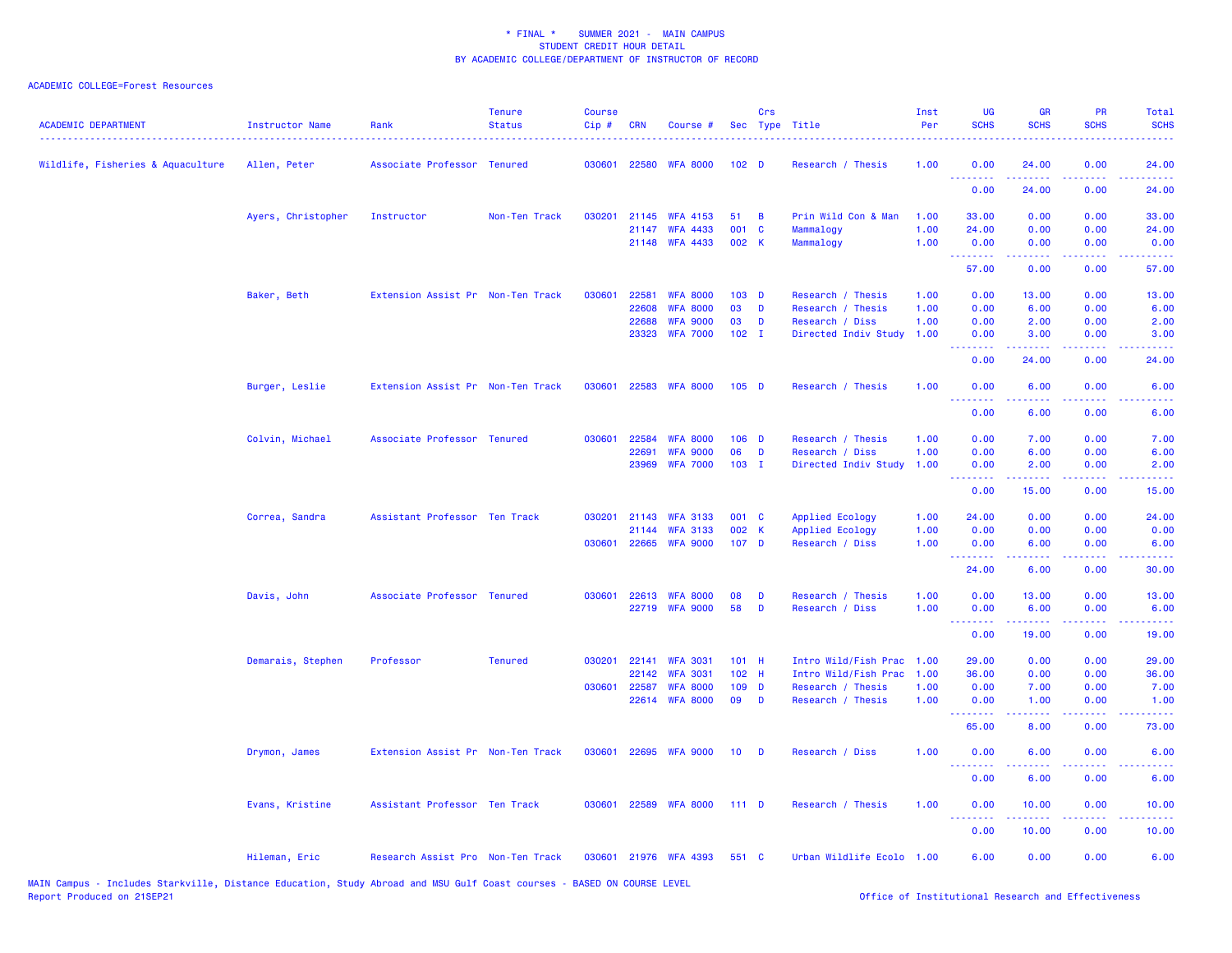| <b>ACADEMIC DEPARTMENT</b>        | Instructor Name     | Rank                              | <b>Tenure</b><br><b>Status</b> | <b>Course</b><br>Cip# | <b>CRN</b> | Course #                          |                  | Crs      | Sec Type Title                       | Inst<br>Per  | UG<br><b>SCHS</b>                                          | <b>GR</b><br><b>SCHS</b>              | <b>PR</b><br><b>SCHS</b>                                                                               | Total<br><b>SCHS</b>                                                                                                              |
|-----------------------------------|---------------------|-----------------------------------|--------------------------------|-----------------------|------------|-----------------------------------|------------------|----------|--------------------------------------|--------------|------------------------------------------------------------|---------------------------------------|--------------------------------------------------------------------------------------------------------|-----------------------------------------------------------------------------------------------------------------------------------|
| Wildlife, Fisheries & Aquaculture | Hileman, Eric       | Research Assist Pro Non-Ten Track |                                |                       |            | 030601 21977 WFA 6393             | 551 C            |          | Urban Wildlife Ecolo 1.00            |              | 0.00<br><u>.</u>                                           | 12.00                                 | 0.00                                                                                                   | 12.00<br>.                                                                                                                        |
|                                   |                     |                                   |                                |                       |            |                                   |                  |          |                                      |              | 6.00                                                       | 12.00                                 | 0.00                                                                                                   | 18.00                                                                                                                             |
|                                   | Hines, Stacy        | Instructor                        | Non-Ten Track                  | 030601                | 21146      | <b>WFA 4223</b>                   | 001 C            |          | Wildlife Plant ID                    | 1.00         | 30.00                                                      | 0.00                                  | 0.00                                                                                                   | 30.00                                                                                                                             |
|                                   |                     |                                   |                                |                       |            | 21726 WFA 6223                    | 501 B            |          | Wildife Plant ID                     | 1.00         | 0.00                                                       | 9.00                                  | 0.00                                                                                                   | 9.00                                                                                                                              |
|                                   |                     |                                   |                                |                       | 22151      | <b>WFA 4223</b>                   | 01               | <b>B</b> | Wildlife Plant ID                    | 1.00         | 33.00                                                      | 0.00                                  | 0.00                                                                                                   | 33.00                                                                                                                             |
|                                   |                     |                                   |                                |                       | 22152      | <b>WFA 6223</b>                   | 01               | <b>B</b> | Wildife Plant ID                     | 1.00         | 0.00                                                       | 3.00                                  | 0.00                                                                                                   | 3.00                                                                                                                              |
|                                   |                     |                                   |                                |                       |            | 22555 WFA 4223                    | 002 K            |          | Wildlife Plant ID                    | 1.00         | 0.00<br><b><i><u><u> - - - - - - -</u></u></i></b>         | 0.00<br>22222                         | 0.00<br>$\sim$ $\sim$ $\sim$ $\sim$                                                                    | 0.00<br>.                                                                                                                         |
|                                   |                     |                                   |                                |                       |            |                                   |                  |          |                                      |              | 63.00                                                      | 12.00                                 | 0.00                                                                                                   | 75.00                                                                                                                             |
|                                   | Iglay, Raymond      | Assistant Professor Ten Track     |                                | 030601                |            | 22592 WFA 8000                    | $114$ D          |          | Research / Thesis                    | 1.00         | 0.00                                                       | 6.00                                  | 0.00                                                                                                   | 6.00                                                                                                                              |
|                                   |                     |                                   |                                |                       |            | 22672 WFA 9000                    | $114$ D          |          | Research / Diss                      | 1.00         | 0.00<br><u>.</u>                                           | 6.00<br><b><i><u><u>.</u></u></i></b> | 0.00<br>$\frac{1}{2} \left( \frac{1}{2} \right) \left( \frac{1}{2} \right) \left( \frac{1}{2} \right)$ | 6.00<br>$\frac{1}{2} \left( \frac{1}{2} \right) \left( \frac{1}{2} \right) \left( \frac{1}{2} \right) \left( \frac{1}{2} \right)$ |
|                                   |                     |                                   |                                |                       |            |                                   |                  |          |                                      |              | 0.00                                                       | 12.00                                 | 0.00                                                                                                   | 12.00                                                                                                                             |
|                                   | Karunakaran, Ganesh | Research Assist Pro Non-Ten Track |                                | 030601                |            | 22673 WFA 9000                    | $115$ D          |          | Research / Diss                      | 1.00         | 0.00                                                       | 12.00                                 | 0.00                                                                                                   | 12.00                                                                                                                             |
|                                   |                     |                                   |                                |                       |            |                                   |                  |          |                                      |              | .<br>0.00                                                  | 22222<br>12.00                        | $\sim$ $\sim$ $\sim$<br>0.00                                                                           | .<br>12.00                                                                                                                        |
|                                   | Kouba, Andrew       | Professor                         | <b>Tenured</b>                 | 030601                |            | 22594 WFA 8000                    | $116$ D          |          | Research / Thesis                    | 1.00         | 0.00                                                       | 12.00                                 | 0.00                                                                                                   | 12.00                                                                                                                             |
|                                   |                     |                                   |                                |                       |            |                                   |                  |          |                                      |              | <b>.</b><br>0.00                                           | .<br>12.00                            | .<br>0.00                                                                                              | 12.00                                                                                                                             |
|                                   | McConnell, Mark     | Assistant Professor Ten Track     |                                | 030601                | 22595      | <b>WFA 8000</b>                   | $117$ D          |          | Research / Thesis                    | 1.00         | 0.00                                                       | 24.00                                 | 0.00                                                                                                   | 24.00                                                                                                                             |
|                                   |                     |                                   |                                |                       | 22621      | <b>WFA 8000</b>                   | 16               | D        | Research / Thesis                    | 1.00         | 0.00                                                       | 6.00                                  | 0.00                                                                                                   | 6.00                                                                                                                              |
|                                   |                     |                                   |                                |                       |            | 22675 WFA 9000                    | 117 <sub>D</sub> |          | Research / Diss                      | 1.00         | 0.00                                                       | 6.00                                  | 0.00                                                                                                   | 6.00                                                                                                                              |
|                                   |                     |                                   |                                |                       |            |                                   |                  |          |                                      |              | <b><i><u><u><b>Little Little</b></u></u></i></b><br>0.00   | .<br>36.00                            | د د د د .<br>0.00                                                                                      | المتمامين<br>36.00                                                                                                                |
|                                   |                     |                                   |                                |                       |            |                                   |                  |          |                                      |              |                                                            |                                       |                                                                                                        |                                                                                                                                   |
|                                   | Miranda, Leandro    | Non-Employee                      | Not Applicable                 | 030601                | 22596      | <b>WFA 8000</b><br>22676 WFA 9000 | 118 D<br>118 D   |          | Research / Thesis<br>Research / Diss | 1.00<br>1.00 | 0.00<br>0.00                                               | 1.00<br>6.00                          | 0.00<br>0.00                                                                                           | 1.00<br>6.00                                                                                                                      |
|                                   |                     |                                   |                                |                       |            |                                   |                  |          |                                      |              | <u>.</u>                                                   | .                                     | .                                                                                                      |                                                                                                                                   |
|                                   |                     |                                   |                                |                       |            |                                   |                  |          |                                      |              | 0.00                                                       | 7.00                                  | 0.00                                                                                                   | 7.00                                                                                                                              |
|                                   | Morin, Dana         | Assistant Professor Ten Track     |                                | 030601                | 22650      | <b>WFA 8000</b>                   | 69               | D        | Research / Thesis                    | 1.00         | 0.00                                                       | 6.00                                  | 0.00                                                                                                   | 6.00                                                                                                                              |
|                                   |                     |                                   |                                |                       |            | 22677 WFA 9000                    | 119 D            |          | Research / Diss                      | 1.00         | 0.00                                                       | 6.00                                  | 0.00                                                                                                   | 6.00                                                                                                                              |
|                                   |                     |                                   |                                |                       |            | 22704 WFA 9000                    | 19               | D        | Research / Diss                      | 1.00         | 0.00<br><b><i><u><u><b>A</b></u></u> A A A A A A A</i></b> | 6.00<br>.                             | 0.00<br>.                                                                                              | 6.00<br>وعاعاها                                                                                                                   |
|                                   |                     |                                   |                                |                       |            |                                   |                  |          |                                      |              | 0.00                                                       | 18.00                                 | 0.00                                                                                                   | 18.00                                                                                                                             |
|                                   | Neal, Jason         | Research Professor                | Non-Ten Track                  | 030601                | 22624      | <b>WFA 8000</b>                   | 19               | D        | Research / Thesis                    | 1.00         | 0.00                                                       | 12.00                                 | 0.00                                                                                                   | 12.00                                                                                                                             |
|                                   |                     |                                   |                                |                       |            | 22731 WFA 9000                    | 70               | D        | Research / Diss                      | 1.00         | 0.00<br><b><i><u><u> - - - - - - -</u></u></i></b>         | 1.00<br>.                             | 0.00<br>.                                                                                              | 1.00<br>.                                                                                                                         |
|                                   |                     |                                   |                                |                       |            |                                   |                  |          |                                      |              | 0.00                                                       | 13.00                                 | 0.00                                                                                                   | 13.00                                                                                                                             |
|                                   | Rush, Scott         | Associate Professor Tenured       |                                | 030601                | 22599      | <b>WFA 8000</b>                   | $121$ D          |          | Research / Thesis                    | 1.00         | 0.00                                                       | 6.00                                  | 0.00                                                                                                   | 6.00                                                                                                                              |
|                                   |                     |                                   |                                |                       |            | 22679 WFA 9000                    | $121$ D          |          | Research / Diss                      | 1.00         | 0.00<br><b>.</b>                                           | 18.00<br>.                            | 0.00<br>.                                                                                              | 18.00<br>.                                                                                                                        |
|                                   |                     |                                   |                                |                       |            |                                   |                  |          |                                      |              | 0.00                                                       | 24.00                                 | 0.00                                                                                                   | 24.00                                                                                                                             |
|                                   | Sparks, Eric        | Extension Assist Pr Non-Ten Track |                                | 030601                | 22600      | <b>WFA 8000</b>                   | 122 <sub>D</sub> |          | Research / Thesis                    | 1.00         | 0.00                                                       | 3.00                                  | 0.00                                                                                                   | 3.00                                                                                                                              |
|                                   |                     |                                   |                                |                       |            | 22653 WFA 8000                    | 72               | D        | Research / Thesis                    | 1.00         | 0.00                                                       | 3.00                                  | 0.00                                                                                                   | 3.00                                                                                                                              |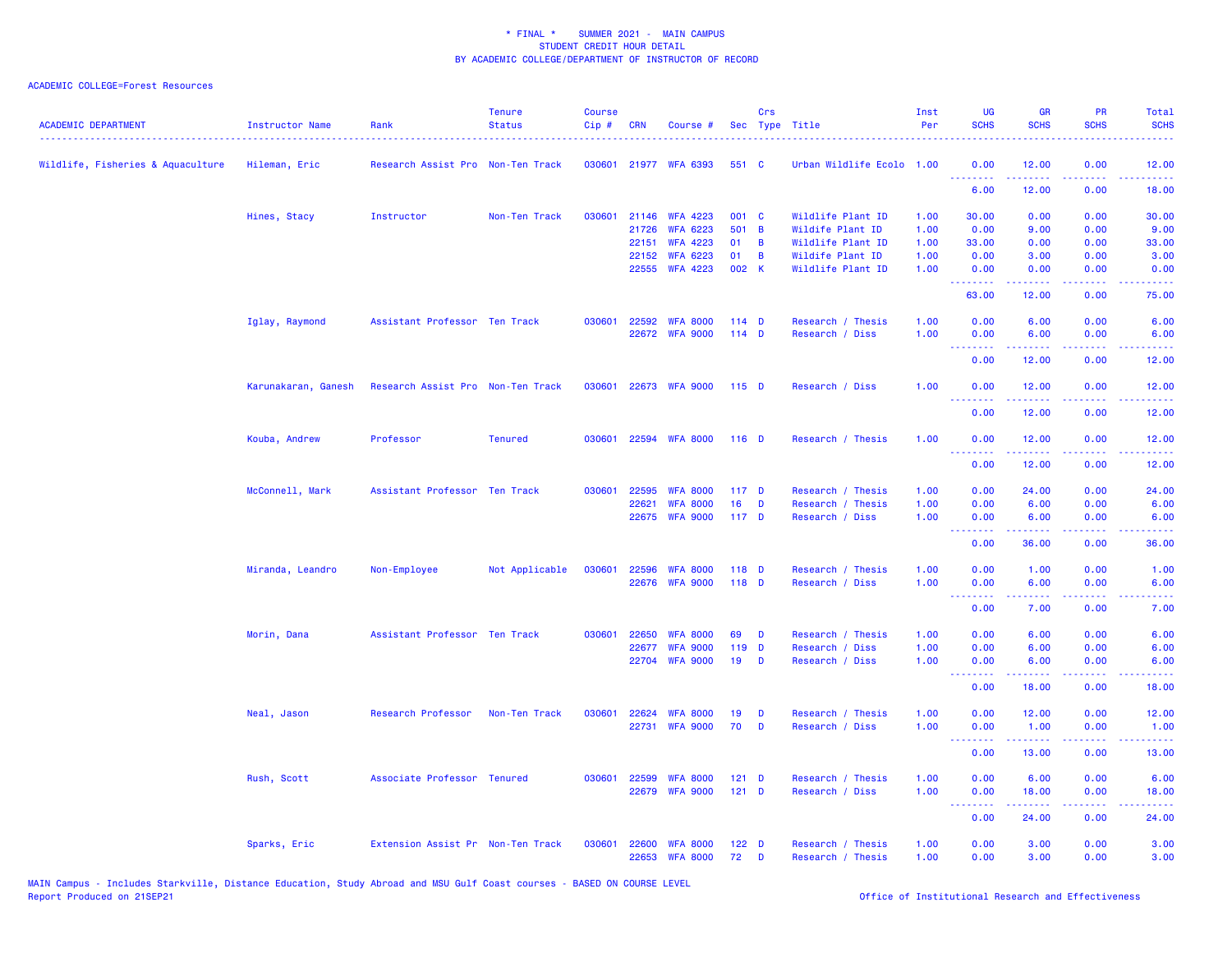| <b>ACADEMIC DEPARTMENT</b>                                                | <b>Instructor Name</b> | Rank                              | <b>Tenure</b><br><b>Status</b> | <b>Course</b><br>$Cip$ # | <b>CRN</b> | Course #        | Sec              | Crs      | Type Title           | Inst<br>Per | <b>UG</b><br><b>SCHS</b>  | <b>GR</b><br><b>SCHS</b> | <b>PR</b><br><b>SCHS</b> | Total<br><b>SCHS</b>                                                                                                                                                  |
|---------------------------------------------------------------------------|------------------------|-----------------------------------|--------------------------------|--------------------------|------------|-----------------|------------------|----------|----------------------|-------------|---------------------------|--------------------------|--------------------------|-----------------------------------------------------------------------------------------------------------------------------------------------------------------------|
| Wildlife, Fisheries & Aquaculture                                         | Sparks, Eric           | Extension Assist Pr Non-Ten Track |                                | 030601                   |            | 22680 WFA 9000  | 122 <sub>D</sub> |          | Research / Diss      | 1.00        | 0.00                      | 15.00                    | 0.00                     | 15.00                                                                                                                                                                 |
|                                                                           |                        |                                   |                                |                          |            | 23226 WFA 7000  | $101$ I          |          | Directed Indiv Study | 1.00        | 0.00<br>- - - - - - - - - | 3.00                     | 0.00<br>--------         | 3.00                                                                                                                                                                  |
|                                                                           |                        |                                   |                                |                          |            |                 |                  |          |                      |             | 0.00                      | 24.00                    | 0.00                     | 24.00                                                                                                                                                                 |
|                                                                           | Street, Garrett        | Assistant Professor Ten Track     |                                | 030601                   | 22654      | WFA 8000        | 73               | <b>D</b> | Research / Thesis    | 1.00        | 0.00                      | 6.00                     | 0.00                     | 6.00                                                                                                                                                                  |
|                                                                           |                        |                                   |                                |                          | 22681      | <b>WFA 9000</b> | $123$ D          |          | Research / Diss      | 1.00        | 0.00                      | 11.00                    | 0.00                     | 11.00                                                                                                                                                                 |
|                                                                           |                        |                                   |                                |                          |            |                 |                  |          |                      |             | --------<br>0.00          | . <u>.</u><br>17.00      | ---------<br>0.00        | 17.00                                                                                                                                                                 |
|                                                                           | Strickland, Bronson    | Extension Professor Non-Ten Track |                                | 030601                   |            | 22682 WFA 9000  | $124$ D          |          | Research / Diss      | 1.00        | 0.00                      | 1.00                     | 0.00                     | 1.00                                                                                                                                                                  |
|                                                                           |                        |                                   |                                |                          |            |                 |                  |          |                      |             | $- - -$<br>0.00           | -----<br>1.00            | .<br>0.00                | $\frac{1}{2} \left( \frac{1}{2} \right) \left( \frac{1}{2} \right) \left( \frac{1}{2} \right) \left( \frac{1}{2} \right) \left( \frac{1}{2} \right)$<br>$  -$<br>1.00 |
|                                                                           | Vilella, Francisco     | Non-Employee                      | Not Applicable                 | 030601                   | 22603      | <b>WEA 8000</b> | $125$ D          |          | Research / Thesis    | 1.00        | 0.00                      | 6.00                     | 0.00                     | 6.00                                                                                                                                                                  |
|                                                                           |                        |                                   |                                |                          |            | 22683 WFA 9000  | $125$ D          |          | Research / Diss      | 1.00        | 0.00                      | 6.00                     | 0.00                     | 6.00                                                                                                                                                                  |
|                                                                           |                        |                                   |                                |                          |            |                 |                  |          |                      |             | ---------<br>0.00         | 12.00                    | 0.00                     | 12.00                                                                                                                                                                 |
|                                                                           | Wang, Guiming          | Professor                         | <b>Tenured</b>                 | 030601                   |            | 22684 WFA 9000  | $126$ D          |          | Research / Diss      | 1.00        | 0.00                      | 12.00                    | 0.00                     | 12.00                                                                                                                                                                 |
|                                                                           |                        |                                   |                                |                          |            |                 |                  |          |                      |             | 0.00                      | 12.00                    | .<br>0.00                | 12.00                                                                                                                                                                 |
| ====================================                                      |                        |                                   |                                |                          |            |                 |                  |          |                      |             | ========                  | ---------                | ---------                | ==========                                                                                                                                                            |
| Wildlife, Fisheries & Aquaculture<br>==================================== |                        |                                   |                                |                          |            |                 |                  |          |                      |             | 215.00                    | 342,00<br>========       | 0.00<br>---------        | 557.00<br>==========                                                                                                                                                  |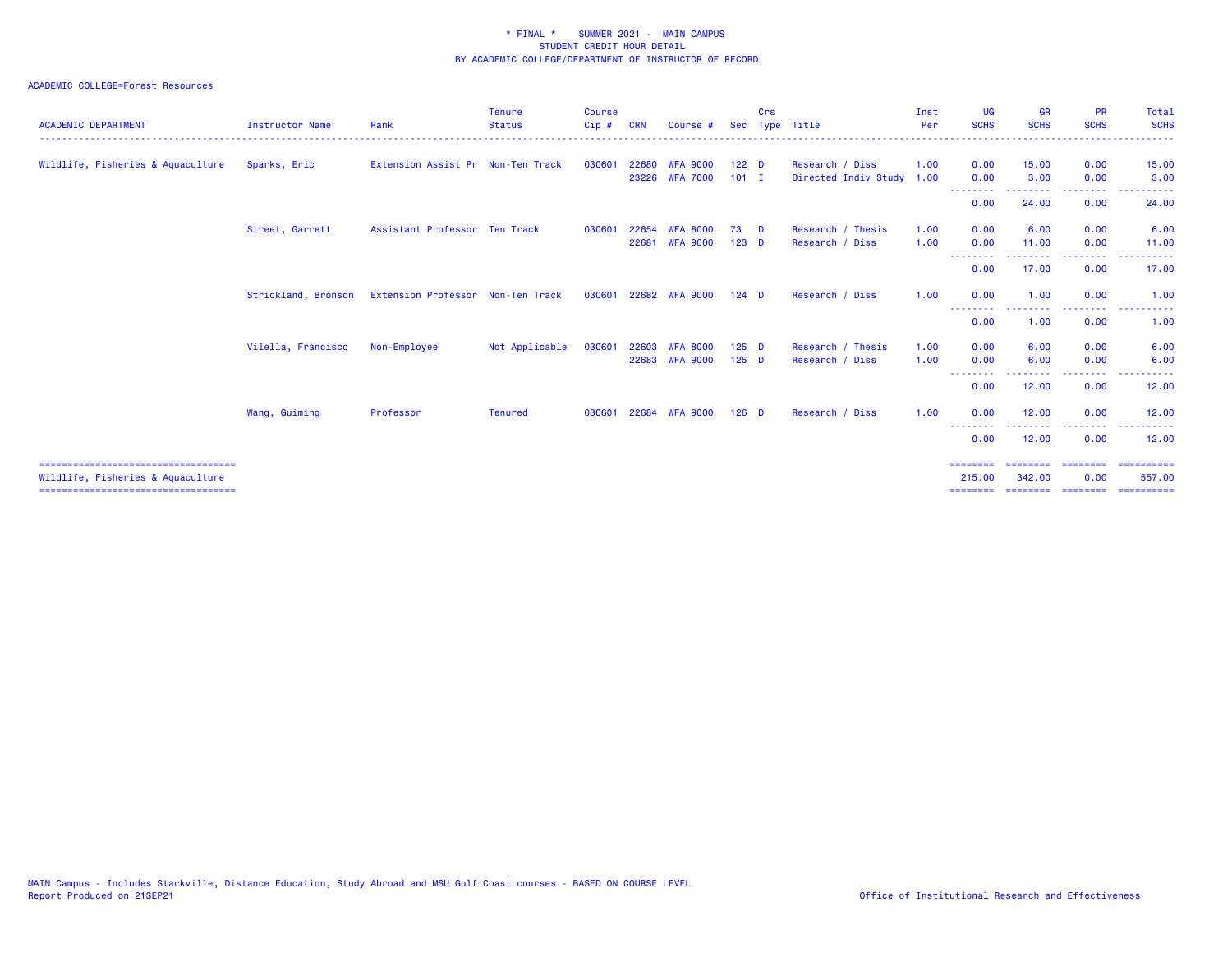| <b>ACADEMIC DEPARTMENT</b> | <b>Instructor Name</b> | Rank                              | <b>Tenure</b><br><b>Status</b> | <b>Course</b><br>Cip# | <b>CRN</b>   | Course #                          |                  | Crs | Sec Type Title                       | Inst<br>Per  | UG<br><b>SCHS</b>                                                                                                                 | <b>GR</b><br><b>SCHS</b> | PR<br><b>SCHS</b>                                                                                                                                             | Total<br><b>SCHS</b>            |
|----------------------------|------------------------|-----------------------------------|--------------------------------|-----------------------|--------------|-----------------------------------|------------------|-----|--------------------------------------|--------------|-----------------------------------------------------------------------------------------------------------------------------------|--------------------------|---------------------------------------------------------------------------------------------------------------------------------------------------------------|---------------------------------|
| Veterinary Medicine        | Abdelhamed, Hossam     | Research Assist Pro Non-Ten Track |                                | 512501                | 23207        | <b>CVM 9000</b>                   | 101 <sub>D</sub> |     | Research / Diss                      | 1.00         | 0.00<br><u>.</u>                                                                                                                  | 15.00                    | 0.00                                                                                                                                                          | 15.00                           |
|                            |                        |                                   |                                |                       |              |                                   |                  |     |                                      |              | 0.00                                                                                                                              | 15.00                    | 0.00                                                                                                                                                          | 15.00                           |
|                            | Archer, Todd           | Associate Professor Tenured       |                                |                       | 512401 20391 | <b>CVM 5380</b><br>20413 CVM 5580 | 101 E<br>103 E   |     | Small Anim Int Med<br>Adv Clin Rot 3 | 1.00<br>1.00 | 0.00<br>0.00                                                                                                                      | 0.00<br>0.00             | 144.00<br>2.00                                                                                                                                                | 144.00<br>2.00                  |
|                            |                        |                                   |                                |                       |              |                                   |                  |     |                                      |              | 0.00                                                                                                                              | 0.00                     | 146.00                                                                                                                                                        | 146.00                          |
|                            | Banda, Alejandro       | Clinical Professor                | Non-Ten Track                  | 512501                |              | 23208 CVM 9000                    | 102 <sub>D</sub> |     | Research / Diss                      | 1.00         | 0.00<br>$\frac{1}{2} \left( \frac{1}{2} \right) \left( \frac{1}{2} \right) \left( \frac{1}{2} \right) \left( \frac{1}{2} \right)$ | 3.00                     | 0.00<br>والمناصب                                                                                                                                              | 3.00                            |
|                            |                        |                                   |                                |                       |              |                                   |                  |     |                                      |              | 0.00                                                                                                                              | 3.00                     | 0.00                                                                                                                                                          | 3.00                            |
|                            | Baughman, Brittany     | Clinical Assoc Prof Non-Ten Track |                                | 512401                |              | 20378 CVM 5214                    | $101$ E          |     | Lab Services                         | 1.00         | 0.00<br>.                                                                                                                         | 0.00<br>.                | 92.00<br>$\frac{1}{2} \left( \frac{1}{2} \right) \left( \frac{1}{2} \right) \left( \frac{1}{2} \right) \left( \frac{1}{2} \right) \left( \frac{1}{2} \right)$ | 92.00<br>.                      |
|                            |                        |                                   |                                |                       |              |                                   |                  |     |                                      |              | 0.00                                                                                                                              | 0.00                     | 92.00                                                                                                                                                         | 92.00                           |
|                            | Beasley, Michaela      | Clinical Assoc Prof Non-Ten Track |                                | 512401                | 20390        | <b>CVM 5364</b>                   | $101$ H          |     | VSC Clinical Rotatio 0.50            |              | 0.00<br>الأعامات                                                                                                                  | 0.00<br>.                | 42.00<br>.                                                                                                                                                    | 42.00<br>$\omega$ is $\omega$ . |
|                            |                        |                                   |                                |                       |              |                                   |                  |     |                                      |              | 0.00                                                                                                                              | 0.00                     | 42.00                                                                                                                                                         | 42.00                           |
|                            | Brett, James           | Clinical Professor                | Non-Ten Track                  | 512401                |              | 22048 CVM 5692                    | 101 C            |     | Vet Art & Business M 0.10            |              | 0.00<br>الأعامات                                                                                                                  | 0.00<br>د د د د          | 5.40                                                                                                                                                          | 5.40<br>المتمام                 |
|                            |                        |                                   |                                |                       |              |                                   |                  |     |                                      |              | 0.00                                                                                                                              | 0.00                     | 5.40                                                                                                                                                          | 5.40                            |
|                            | Bulla, Camillo         | Associate Professor Tenured       |                                | 512401                |              | 20392 CVM 5382                    | 101 C            |     | Cytology Elective                    | 1.00         | 0.00<br>.                                                                                                                         | 0.00<br>.                | 14.00<br>$\frac{1}{2} \left( \frac{1}{2} \right) \left( \frac{1}{2} \right) \left( \frac{1}{2} \right) \left( \frac{1}{2} \right) \left( \frac{1}{2} \right)$ | 14.00<br>.                      |
|                            |                        |                                   |                                |                       |              |                                   |                  |     |                                      |              | 0.00                                                                                                                              | 0.00                     | 14.00                                                                                                                                                         | 14.00                           |
|                            | Burt, Gary             | Non-Faculty                       | Not Applicable                 | 512401                |              | 22048 CVM 5692                    | 101 C            |     | Vet Art & Business M 0.90            |              | 0.00<br>.                                                                                                                         | 0.00                     | 48.60<br>2.2.2.2.2                                                                                                                                            | 48.60<br>.                      |
|                            |                        |                                   |                                |                       |              |                                   |                  |     |                                      |              | 0.00                                                                                                                              | 0.00                     | 48.60                                                                                                                                                         | 48.60                           |
|                            | Cade, Jeb              | Clinical Assoc Prof Non-Ten Track |                                | 512401                |              | 20382 CVM 5246                    | $101$ E          |     | Community Veterinary 1.00            |              | 0.00<br>.                                                                                                                         | 0.00                     | 144.00                                                                                                                                                        | 144.00                          |
|                            |                        |                                   |                                |                       |              |                                   |                  |     |                                      |              | 0.00                                                                                                                              | 0.00                     | 144.00                                                                                                                                                        | 144.00                          |
|                            | Castaldo, Sarah        | Clinical Assist Pro Non-Ten Track |                                | 512401                |              | 20417 CVM 5754                    | 101 B            |     | Adv Sm Anim Surgery                  | 1.00         | 0.00                                                                                                                              | 0.00                     | 56.00                                                                                                                                                         | 56.00                           |
|                            |                        |                                   |                                |                       |              |                                   |                  |     |                                      |              | 0.00                                                                                                                              | 0.00                     | 56.00                                                                                                                                                         | 56.00                           |
|                            | Chambers, Janice       | Professor                         | <b>Tenured</b>                 | 512501                |              | 23210 CVM 9000                    | $104$ D          |     | Research / Diss                      | 1.00         | 0.00<br><u> - - - - - - - -</u>                                                                                                   | 6.00                     | 0.00                                                                                                                                                          | 6.00                            |
|                            |                        |                                   |                                |                       |              |                                   |                  |     |                                      |              | 0.00                                                                                                                              | 6.00                     | 0.00                                                                                                                                                          | 6.00                            |
|                            | Charles, Leslie        | Clinical Assist Pro Non-Ten Track |                                |                       |              | 512401 20405 CVM 5560             | 102 E            |     | Adv Clin Rot 1                       | 1.00         | 0.00                                                                                                                              | 0.00                     | 6.00                                                                                                                                                          | 6.00                            |
|                            |                        |                                   |                                |                       |              |                                   |                  |     |                                      |              | 0.00                                                                                                                              | 0.00                     | 6.00                                                                                                                                                          | 6.00                            |
|                            | Chavez, Kristie        | Clinical Assist Pro Non-Ten Track |                                | 512401                | 20389        | <b>CVM 5310</b>                   | 101 E            |     | SM Critical Care Med 1.00            |              | 0.00<br><u>.</u>                                                                                                                  | 0.00                     | 84.00                                                                                                                                                         | 84.00                           |
|                            |                        |                                   |                                |                       |              |                                   |                  |     |                                      |              | 0.00                                                                                                                              | 0.00                     | 84.00                                                                                                                                                         | 84.00                           |
|                            | Christiansen, David    | Clinical Assist Pro Non-Ten Track |                                |                       |              | 512501 20387 CVM 5282             | 101 E            |     | Lg Animal/Ambulatory 1.00            |              | 0.00                                                                                                                              | 0.00                     | 40.00                                                                                                                                                         | 40.00                           |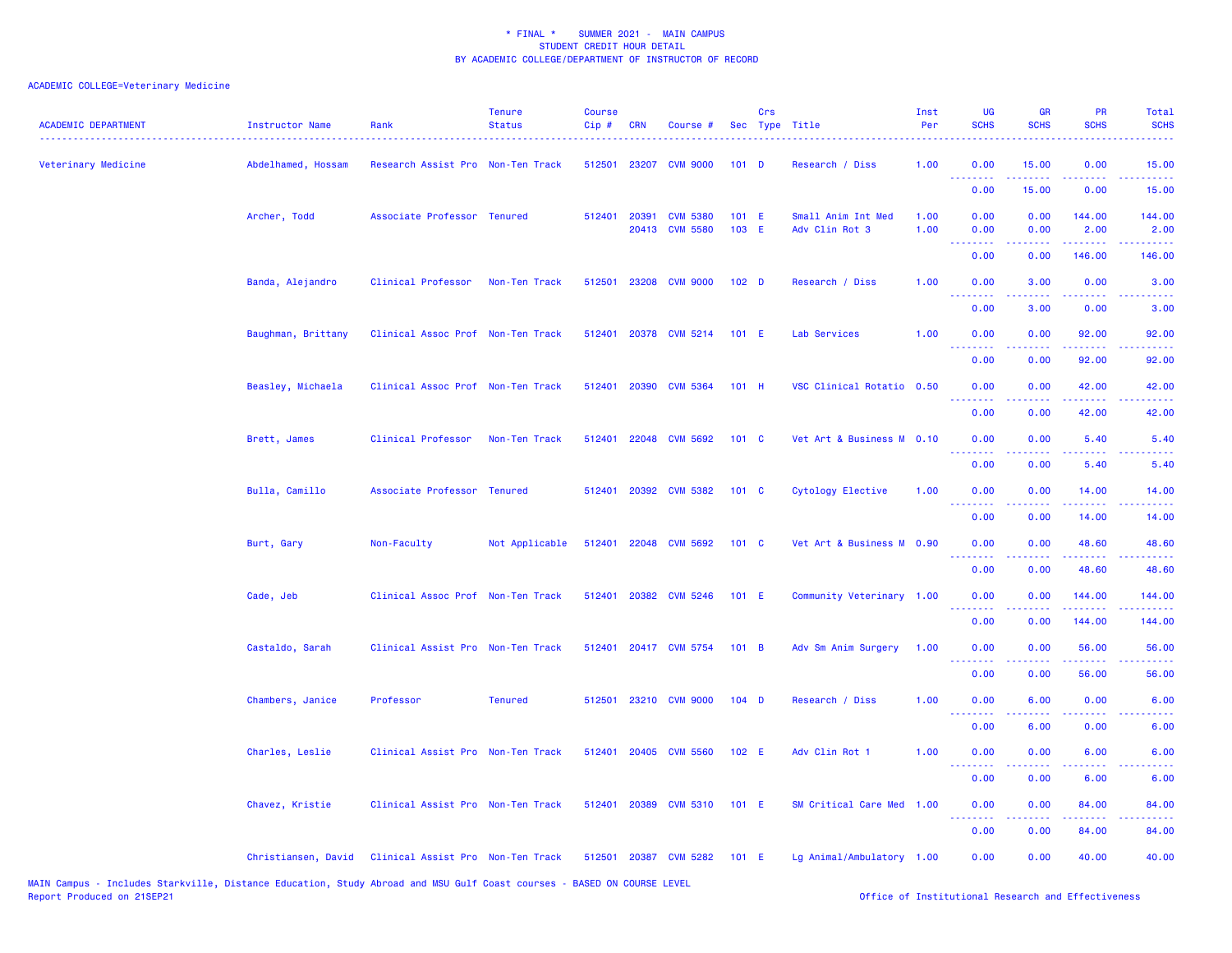| <b>ACADEMIC DEPARTMENT</b> | <b>Instructor Name</b> | Rank                                               | <b>Tenure</b><br><b>Status</b> | <b>Course</b><br>Cip# | <b>CRN</b> | Course #                                |                  | Crs          | Sec Type Title                     | Inst<br>Per  | <b>UG</b><br><b>SCHS</b>                                                                               | <b>GR</b><br><b>SCHS</b>                                                                                                                                     | <b>PR</b><br><b>SCHS</b>                                                                                                          | Total<br><b>SCHS</b>                                                                                                              |
|----------------------------|------------------------|----------------------------------------------------|--------------------------------|-----------------------|------------|-----------------------------------------|------------------|--------------|------------------------------------|--------------|--------------------------------------------------------------------------------------------------------|--------------------------------------------------------------------------------------------------------------------------------------------------------------|-----------------------------------------------------------------------------------------------------------------------------------|-----------------------------------------------------------------------------------------------------------------------------------|
|                            |                        |                                                    |                                |                       |            |                                         |                  |              |                                    |              | 0.00                                                                                                   | 0.00                                                                                                                                                         | 40.00                                                                                                                             | 40.00                                                                                                                             |
| Veterinary Medicine        |                        | Correa Natalini, Cla Associate Professor Ten Track |                                |                       |            | 512501 23211 CVM 9000<br>23277 CVM 9000 | $105$ D<br>01    | D            | Research / Diss<br>Research / Diss | 1.00<br>1.00 | 0.00<br>0.00                                                                                           | 3.00<br>6.00                                                                                                                                                 | 0.00<br>0.00                                                                                                                      | 3.00<br>6.00                                                                                                                      |
|                            |                        |                                                    |                                |                       |            |                                         |                  |              |                                    |              | .<br>0.00                                                                                              | .<br>9.00                                                                                                                                                    | $\frac{1}{2} \left( \frac{1}{2} \right) \left( \frac{1}{2} \right) \left( \frac{1}{2} \right) \left( \frac{1}{2} \right)$<br>0.00 | ----<br>9.00                                                                                                                      |
|                            | Epperson, William      | Professor                                          | <b>Tenured</b>                 |                       |            | 512501 23194 CVM 8000                   | $106$ D          |              | Research / Thesis                  | 1.00         | 0.00                                                                                                   | 3.00                                                                                                                                                         | 0.00                                                                                                                              | 3.00                                                                                                                              |
|                            |                        |                                                    |                                |                       |            |                                         |                  |              |                                    |              | $\frac{1}{2} \left( \frac{1}{2} \right) \left( \frac{1}{2} \right) \left( \frac{1}{2} \right)$<br>0.00 | 3.00                                                                                                                                                         | 0.00                                                                                                                              | 3.00                                                                                                                              |
|                            | Fontenot, Robin        | Clinical Assoc Prof Non-Ten Track                  |                                |                       |            | 512501 20426 CVM 8081                   | 102 <sub>c</sub> |              | Clin Sci Journal Rev 1.00          |              | 0.00<br>$\sim$ $\sim$ $\sim$ $\sim$                                                                    | 1.00                                                                                                                                                         | 0.00<br>$\frac{1}{2} \left( \frac{1}{2} \right) \left( \frac{1}{2} \right) \left( \frac{1}{2} \right)$                            | 1.00                                                                                                                              |
|                            |                        |                                                    |                                |                       |            |                                         |                  |              |                                    |              | 0.00                                                                                                   | 1.00                                                                                                                                                         | 0.00                                                                                                                              | 1.00                                                                                                                              |
|                            | Gardner, Allison       | Clinical Assoc Prof Non-Ten Track                  |                                |                       |            | 510808 20373 CVM 4102                   | 01               | $\mathbf{C}$ | Prof Develop for Vet 1.00          |              | 72.00<br><u>.</u>                                                                                      | 0.00<br>$\frac{1}{2} \left( \frac{1}{2} \right) \left( \frac{1}{2} \right) \left( \frac{1}{2} \right) \left( \frac{1}{2} \right) \left( \frac{1}{2} \right)$ | 0.00<br>.                                                                                                                         | 72.00<br>.                                                                                                                        |
|                            |                        |                                                    |                                |                       |            |                                         |                  |              |                                    |              | 72.00                                                                                                  | 0.00                                                                                                                                                         | 0.00                                                                                                                              | 72.00                                                                                                                             |
|                            | Grace, Sharon          | Clinical Professor                                 | Non-Ten Track                  | 512401 23543          |            | <b>CVM 5000</b>                         | $101$ I          |              | Directed Indiv Study               | 1.00         | 0.00                                                                                                   | 0.00                                                                                                                                                         | 2.00                                                                                                                              | 2.00                                                                                                                              |
|                            |                        |                                                    |                                |                       | 23621      | <b>CVM 5000</b>                         | $103$ I          |              | Directed Indiv Study               | 1.00         | 0.00                                                                                                   | 0.00                                                                                                                                                         | 2.00                                                                                                                              | 2.00                                                                                                                              |
|                            |                        |                                                    |                                |                       | 23681      | <b>CVM 5000</b>                         | $104$ I          |              | Directed Indiv Study               | 1.00         | 0.00                                                                                                   | 0.00                                                                                                                                                         | 2.00                                                                                                                              | 2.00                                                                                                                              |
|                            |                        |                                                    |                                |                       | 23881      | <b>CVM 5000</b>                         | $106$ I          |              | Directed Indiv Study               | 1.00         | 0.00                                                                                                   | 0.00                                                                                                                                                         | 2.00                                                                                                                              | 2.00                                                                                                                              |
|                            |                        |                                                    |                                |                       | 23921      | <b>CVM 5000</b>                         | $107$ I          |              | Directed Indiv Study               | 1.00         | 0.00                                                                                                   | 0.00                                                                                                                                                         | 2.00                                                                                                                              | 2.00                                                                                                                              |
|                            |                        |                                                    |                                |                       | 23926      | <b>CVM 5000</b>                         | $108$ I          |              | Directed Indiv Study               | 1.00         | 0.00                                                                                                   | 0.00                                                                                                                                                         | 4.00                                                                                                                              | 4.00                                                                                                                              |
|                            |                        |                                                    |                                |                       | 23978      | <b>CVM 5000</b>                         | $109$ I          |              | Directed Indiv Study 1.00          |              | 0.00                                                                                                   | 0.00                                                                                                                                                         | 2.00                                                                                                                              | 2.00                                                                                                                              |
|                            |                        |                                                    |                                |                       | 24080      | <b>CVM 5000</b>                         | $110$ I          |              | Directed Indiv Study 1.00          |              | 0.00<br>.                                                                                              | 0.00<br>2.2.2.2.2                                                                                                                                            | 2.00<br>.                                                                                                                         | 2.00<br>$\frac{1}{2} \left( \frac{1}{2} \right) \left( \frac{1}{2} \right) \left( \frac{1}{2} \right)$                            |
|                            |                        |                                                    |                                |                       |            |                                         |                  |              |                                    |              | 0.00                                                                                                   | 0.00                                                                                                                                                         | 18.00                                                                                                                             | 18.00                                                                                                                             |
|                            | Griffin, Matthew       | Research Professor                                 | Non-Ten Track                  | 512501                |            | 23212 CVM 9000                          | $106$ D          |              | Research / Diss                    | 1.00         | 0.00<br>.                                                                                              | 9.00                                                                                                                                                         | 0.00<br>$\sim$ $\sim$ $\sim$ $\sim$                                                                                               | 9.00                                                                                                                              |
|                            |                        |                                                    |                                |                       |            |                                         |                  |              |                                    |              | 0.00                                                                                                   | 9.00                                                                                                                                                         | 0.00                                                                                                                              | 9.00                                                                                                                              |
|                            | Gunter, Miriam         | Clinical Assist Pro Non-Ten Track                  |                                | 512401                | 20406      | <b>CVM 5560</b>                         | 103 E            |              | Adv Clin Rot 1                     | 1.00         | 0.00<br>.                                                                                              | 0.00<br>$\frac{1}{2} \left( \frac{1}{2} \right) \left( \frac{1}{2} \right) \left( \frac{1}{2} \right) \left( \frac{1}{2} \right) \left( \frac{1}{2} \right)$ | 4.00<br>.                                                                                                                         | 4.00<br>$\frac{1}{2} \left( \frac{1}{2} \right) \left( \frac{1}{2} \right) \left( \frac{1}{2} \right) \left( \frac{1}{2} \right)$ |
|                            |                        |                                                    |                                |                       |            |                                         |                  |              |                                    |              | 0.00                                                                                                   | 0.00                                                                                                                                                         | 4.00                                                                                                                              | 4.00                                                                                                                              |
|                            | Hanson, Larry          | Professor                                          | <b>Tenured</b>                 | 512501                | 23197      | <b>CVM 8000</b>                         | 109 D            |              | Research / Thesis                  | 1.00         | 0.00                                                                                                   | 6.00                                                                                                                                                         | 0.00                                                                                                                              | 6.00                                                                                                                              |
|                            |                        |                                                    |                                |                       |            | 23213 CVM 9000                          | 107 D            |              | Research / Diss                    | 1.00         | 0.00<br>.                                                                                              | 6.00<br>$\frac{1}{2} \left( \frac{1}{2} \right) \left( \frac{1}{2} \right) \left( \frac{1}{2} \right) \left( \frac{1}{2} \right) \left( \frac{1}{2} \right)$ | 0.00                                                                                                                              | 6.00<br>المتمام المالي                                                                                                            |
|                            |                        |                                                    |                                |                       |            |                                         |                  |              |                                    |              | 0.00                                                                                                   | 12.00                                                                                                                                                        | 0.00                                                                                                                              | 12.00                                                                                                                             |
|                            | Hardwick, Gretchen     | Clinical Assist Pro Non-Ten Track                  |                                | 512401                | 20386      | <b>CVM 5276</b>                         | 101 C            |              | Food Animal Practice               | 1.00         | 0.00                                                                                                   | 0.00                                                                                                                                                         | 132.00                                                                                                                            | 132.00                                                                                                                            |
|                            |                        |                                                    |                                |                       |            | 20410 CVM 5570                          | 103 E            |              | Adv Clin Rot 2                     | 1.00         | 0.00<br>$\sim$ $\sim$ $\sim$ $\sim$                                                                    | 0.00                                                                                                                                                         | 8.00                                                                                                                              | 8.00<br>.                                                                                                                         |
|                            |                        |                                                    |                                |                       |            |                                         |                  |              |                                    |              | 0.00                                                                                                   | 0.00                                                                                                                                                         | 140.00                                                                                                                            | 140.00                                                                                                                            |
|                            | Hinz, Simone           | Clinical Assist Pro Non-Ten Track                  |                                |                       |            | 512401 20381 CVM 5234                   | 101 E            |              | Anesthesiolgy                      | 0.50         | 0.00<br>.                                                                                              | 0.00<br>.                                                                                                                                                    | 44.00<br>.                                                                                                                        | 44.00<br>.                                                                                                                        |
|                            |                        |                                                    |                                |                       |            |                                         |                  |              |                                    |              | 0.00                                                                                                   | 0.00                                                                                                                                                         | 44.00                                                                                                                             | 44.00                                                                                                                             |
|                            | Huston, Carla          | Professor                                          | <b>Tenured</b>                 |                       |            | 512401 20376 CVM 5182                   | 101 <sub>C</sub> |              | Vet Disaster Managem 1.00          |              | 0.00                                                                                                   | 0.00                                                                                                                                                         | 24.00                                                                                                                             | 24.00                                                                                                                             |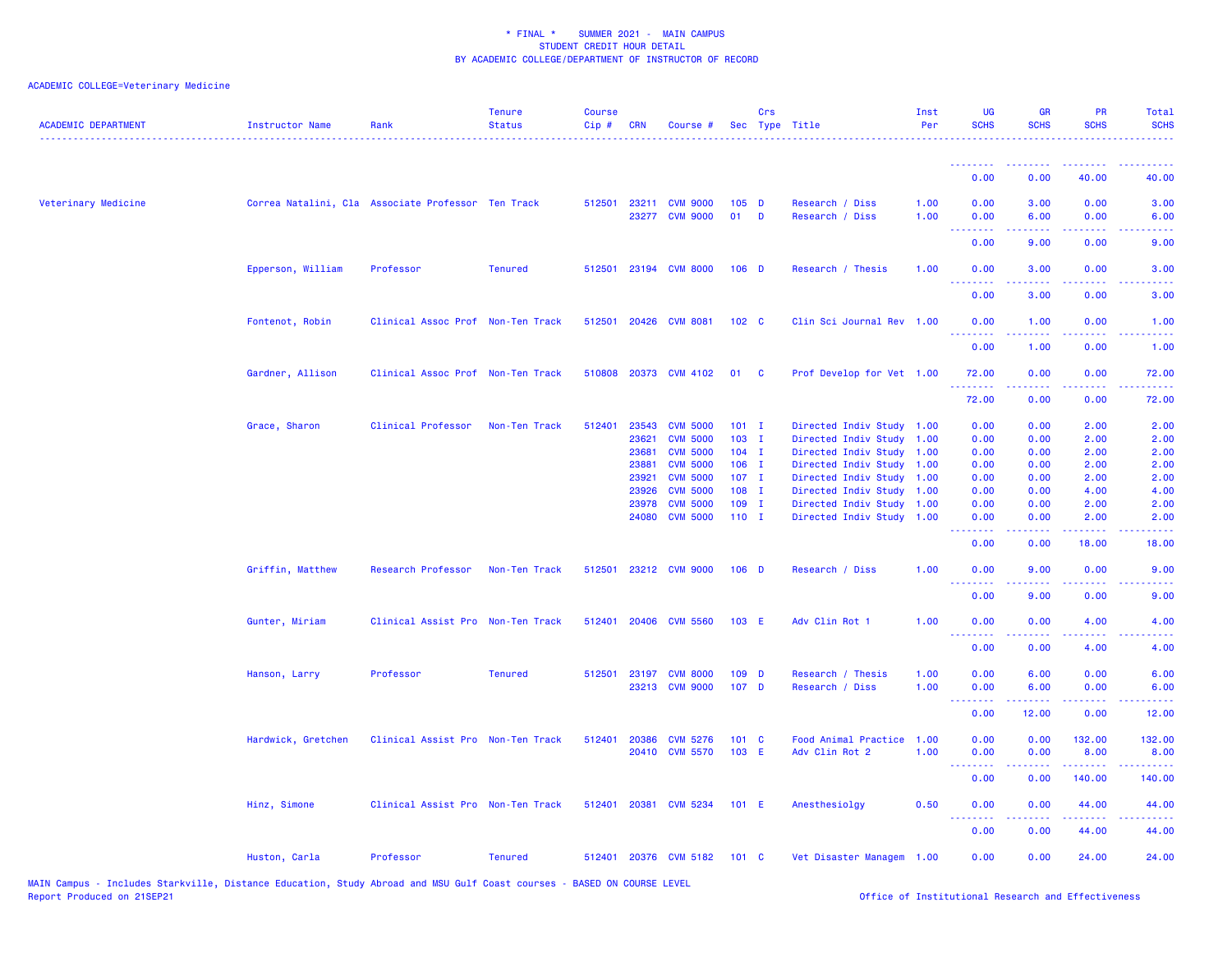| <b>ACADEMIC DEPARTMENT</b> | <b>Instructor Name</b> | Rank                              | <b>Tenure</b><br><b>Status</b> | <b>Course</b><br>Cip# | CRN   | Course #              |                  | Crs         | Sec Type Title            | Inst<br>Per | <b>UG</b><br><b>SCHS</b>                           | <b>GR</b><br><b>SCHS</b> | <b>PR</b><br><b>SCHS</b>                                                                                                                                      | <b>Total</b><br><b>SCHS</b>                                                                                                        |
|----------------------------|------------------------|-----------------------------------|--------------------------------|-----------------------|-------|-----------------------|------------------|-------------|---------------------------|-------------|----------------------------------------------------|--------------------------|---------------------------------------------------------------------------------------------------------------------------------------------------------------|------------------------------------------------------------------------------------------------------------------------------------|
|                            |                        |                                   |                                |                       |       |                       |                  |             |                           |             | <u> - - - - - - - -</u>                            |                          |                                                                                                                                                               |                                                                                                                                    |
|                            |                        |                                   |                                |                       |       |                       |                  |             |                           |             | 0.00                                               | 0.00                     | 24.00                                                                                                                                                         | 24.00                                                                                                                              |
| Veterinary Medicine        | Ivy, Caroline          | Clinical Assoc Prof Non-Ten Track |                                |                       |       | 512401 20390 CVM 5364 | $101$ H          |             | VSC Clinical Rotatio 0.50 |             | 0.00                                               | 0.00                     | 42.00                                                                                                                                                         | 42.00                                                                                                                              |
|                            |                        |                                   |                                |                       |       |                       |                  |             |                           |             | 0.00                                               | 0.00                     | 42.00                                                                                                                                                         | 42.00                                                                                                                              |
|                            | Jackson, Elizabeth     | Clinical Instructor Non-Ten Track |                                |                       |       | 510808 20372 CVM 3222 | 51               | C           | Sur Skls & Nurs. VT       | 1.00        | 72.00<br>.                                         | 0.00<br>.                | 0.00<br>$\frac{1}{2} \left( \frac{1}{2} \right) \left( \frac{1}{2} \right) \left( \frac{1}{2} \right) \left( \frac{1}{2} \right)$                             | 72.00<br>.                                                                                                                         |
|                            |                        |                                   |                                |                       |       |                       |                  |             |                           |             | 72.00                                              | 0.00                     | 0.00                                                                                                                                                          | 72.00                                                                                                                              |
|                            | Jaffe, Michael         | Associate Professor Ten Track     |                                | 512401                | 20395 | <b>CVM 5452</b>       | 101 H            |             | Small Animal Rehab        | 1.00        | 0.00                                               | 0.00                     | 8.00                                                                                                                                                          | 8.00                                                                                                                               |
|                            |                        |                                   |                                |                       | 20411 | <b>CVM 5570</b>       | 104 E            |             | Adv Clin Rot 2            | 1.00        | 0.00                                               | 0.00                     | 2.00                                                                                                                                                          | 2.00                                                                                                                               |
|                            |                        |                                   |                                |                       |       | 512501 20383 CVM 5256 | 101 E            |             | Small Animal Surgery      | 1.00        | 0.00                                               | 0.00                     | 132.00<br>.                                                                                                                                                   | 132.00<br>.                                                                                                                        |
|                            |                        |                                   |                                |                       |       |                       |                  |             |                           |             | 0.00                                               | 0.00                     | 142.00                                                                                                                                                        | 142.00                                                                                                                             |
|                            | Kaplan, Barbara        | Associate Professor Tenured       |                                | 512501                |       | 23214 CVM 9000        | 108 D            |             | Research / Diss           | 1.00        | 0.00<br><u>.</u>                                   | 9.00                     | 0.00                                                                                                                                                          | 9.00                                                                                                                               |
|                            |                        |                                   |                                |                       |       |                       |                  |             |                           |             | 0.00                                               | 9.00                     | 0.00                                                                                                                                                          | 9.00                                                                                                                               |
|                            | Karsi, Attila          | Associate Professor Ten Track     |                                | 512501                |       | 23215 CVM 9000        | 109 D            |             | Research / Diss           | 1.00        | 0.00                                               | 9.00                     | 0.00                                                                                                                                                          | 9.00                                                                                                                               |
|                            |                        |                                   |                                |                       |       |                       |                  |             |                           |             | 0.00                                               | 9.00                     | 0.00                                                                                                                                                          | 9.00                                                                                                                               |
|                            | Khaitsa, Margaret      | Professor                         | <b>Tenured</b>                 | 340199                | 21750 | <b>CVM 4906</b>       | 801 A            |             | Tropical Vet Med & 0 1.00 |             | 18.00                                              | 0.00                     | 0.00                                                                                                                                                          | 18.00                                                                                                                              |
|                            |                        |                                   |                                |                       |       | 512401 21751 CVM 5906 | 801 A            |             | Tropical Vet Med & 0 1.00 |             | 0.00<br>.                                          | 0.00<br>.                | 36.00<br>$\frac{1}{2} \left( \frac{1}{2} \right) \left( \frac{1}{2} \right) \left( \frac{1}{2} \right) \left( \frac{1}{2} \right) \left( \frac{1}{2} \right)$ | 36.00<br>.                                                                                                                         |
|                            |                        |                                   |                                |                       |       |                       |                  |             |                           |             | 18.00                                              | 0.00                     | 36.00                                                                                                                                                         | 54.00                                                                                                                              |
|                            | King, Elmer            | Clinical Assoc Prof Non-Ten Track |                                | 512401                | 20418 | <b>CVM 5764</b>       | 101 C            |             | Adv Equine Repro          | 0.50        | 0.00                                               | 0.00                     | 14.00                                                                                                                                                         | 14.00                                                                                                                              |
|                            |                        |                                   |                                |                       | 20419 | <b>CVM 5840</b>       | 101 H            |             | Vet Student Research      | 0.33        | 0.00                                               | 0.00                     | 2.64                                                                                                                                                          | 2.64                                                                                                                               |
|                            |                        |                                   |                                | 512501                |       | 23871 CVM 8000        | 119 D            |             | Research / Thesis         | 1.00        | 0.00<br><u>.</u>                                   | 1.00<br>22222            | 0.00<br>$\frac{1}{2} \left( \frac{1}{2} \right) \left( \frac{1}{2} \right) \left( \frac{1}{2} \right) \left( \frac{1}{2} \right) \left( \frac{1}{2} \right)$  | 1.00<br>وساعات                                                                                                                     |
|                            |                        |                                   |                                |                       |       |                       |                  |             |                           |             | 0.00                                               | 1.00                     | 16.64                                                                                                                                                         | 17.64                                                                                                                              |
|                            | Kohler, Amanda         | Clinical Instructor Non-Ten Track |                                | 510808                | 20369 | <b>CVM 3051</b>       | 01               | C           | Lab Anim Health Mgt       | 0.80        | 28.80                                              | 0.00                     | 0.00                                                                                                                                                          | 28.80                                                                                                                              |
|                            |                        |                                   |                                |                       | 20370 | <b>CVM 3061</b>       | 01               | $\mathsf L$ | Lab Anim Tech Skills 0.80 |             | 28.80                                              | 0.00                     | 0.00                                                                                                                                                          | 28.80                                                                                                                              |
|                            |                        |                                   |                                |                       |       | 20371 CVM 3221        | 51               | -L          | Sur Nrs/Anes Mgt Lab      | 1.00        | 36.00<br>.                                         | 0.00                     | 0.00<br>----                                                                                                                                                  | 36.00<br>$\frac{1}{2} \left( \frac{1}{2} \right) \left( \frac{1}{2} \right) \left( \frac{1}{2} \right) \left( \frac{1}{2} \right)$ |
|                            |                        |                                   |                                |                       |       |                       |                  |             |                           |             | 93.60                                              | 0.00                     | 0.00                                                                                                                                                          | 93.60                                                                                                                              |
|                            | Lawrence, Mark         | Professor                         | <b>Tenured</b>                 | 512501                |       | 23216 CVM 9000        | 110 <sub>D</sub> |             | Research / Diss           | 1.00        | 0.00<br><b><i><u><u> - - - - - - -</u></u></i></b> | 6.00                     | 0.00                                                                                                                                                          | 6.00                                                                                                                               |
|                            |                        |                                   |                                |                       |       |                       |                  |             |                           |             | 0.00                                               | 6.00                     | 0.00                                                                                                                                                          | 6.00                                                                                                                               |
|                            | Lee, Alison            | Assistant Professor Ten Track     |                                | 512401                | 20393 | <b>CVM 5420</b>       | 101 E            |             | Adv Rot in Radiology 1.00 |             | 0.00                                               | 0.00                     | 20.00                                                                                                                                                         | 20.00                                                                                                                              |
|                            |                        |                                   |                                | 512501                | 20427 | <b>CVM 8081</b>       | 103 C            |             | Clin Sci Journal Rev      | 1.00        | 0.00                                               | 1.00                     | 0.00                                                                                                                                                          | 1.00                                                                                                                               |
|                            |                        |                                   |                                |                       | 23694 | <b>CVM 7000</b>       | $102 \quad I$    |             | Directed Indiv Study 1.00 |             | 0.00<br>.                                          | 2.00<br>.                | 0.00<br>بالأباد                                                                                                                                               | 2.00<br>2222                                                                                                                       |
|                            |                        |                                   |                                |                       |       |                       |                  |             |                           |             | 0.00                                               | 3.00                     | 20.00                                                                                                                                                         | 23.00                                                                                                                              |
|                            | Mackin, Andrew         | Professor                         | <b>Tenured</b>                 | 512501                | 23201 | <b>CVM 8000</b>       | $113$ D          |             | Research / Thesis         | 1.00        | 0.00                                               | 6.00                     | 0.00                                                                                                                                                          | 6.00                                                                                                                               |
|                            |                        |                                   |                                |                       |       | 24038 CVM 9000        | 52               | D           | Research / Diss           | 1.00        | 0.00                                               | 6.00                     | 0.00                                                                                                                                                          | 6.00                                                                                                                               |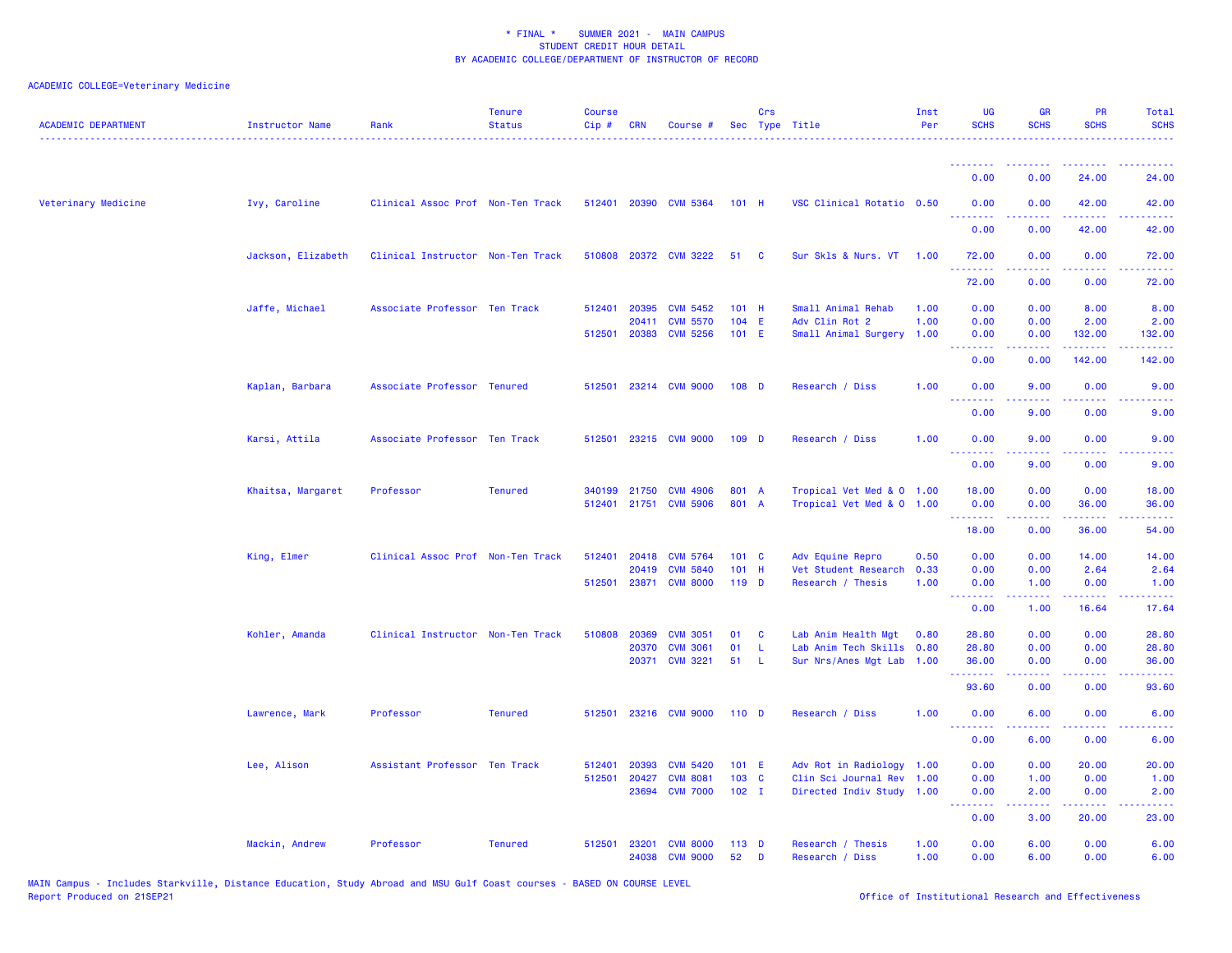| <b>ACADEMIC DEPARTMENT</b> | Instructor Name     | Rank                                                   | <b>Tenure</b><br><b>Status</b> | <b>Course</b><br>Cip# | <b>CRN</b> | Course #              |                  | Crs | Sec Type Title            | Inst<br>Per | <b>UG</b><br><b>SCHS</b>                                   | <b>GR</b><br><b>SCHS</b> | PR<br><b>SCHS</b>                                                                                                                 | Total<br><b>SCHS</b> |
|----------------------------|---------------------|--------------------------------------------------------|--------------------------------|-----------------------|------------|-----------------------|------------------|-----|---------------------------|-------------|------------------------------------------------------------|--------------------------|-----------------------------------------------------------------------------------------------------------------------------------|----------------------|
|                            |                     |                                                        |                                |                       |            |                       |                  |     |                           |             | <u>.</u>                                                   |                          |                                                                                                                                   |                      |
|                            |                     |                                                        |                                |                       |            |                       |                  |     |                           |             | 0.00                                                       | 12.00                    | 0.00                                                                                                                              | 12.00                |
| Veterinary Medicine        | Magee, Danny        | Clinical Professor                                     | Non-Ten Track                  |                       |            | 512501 20429 CVM 8113 | 101 <sub>C</sub> |     | Adv Dis Of Poultry        | 1.00        | 0.00<br><b><i><u><u> - - - - - - -</u></u></i></b>         | 6.00<br>.                | 0.00<br>$\frac{1}{2} \left( \frac{1}{2} \right) \left( \frac{1}{2} \right) \left( \frac{1}{2} \right) \left( \frac{1}{2} \right)$ | 6.00                 |
|                            |                     |                                                        |                                |                       |            |                       |                  |     |                           |             | 0.00                                                       | 6.00                     | 0.00                                                                                                                              | 6.00                 |
|                            | Meyer, Robert       | Professor                                              | <b>Tenured</b>                 |                       |            | 512401 20381 CVM 5234 | 101 E            |     | Anesthesiolgy             | 0.50        | 0.00<br>.                                                  | 0.00<br>.                | 44.00<br>.                                                                                                                        | 44.00<br>.           |
|                            |                     |                                                        |                                |                       |            |                       |                  |     |                           |             | 0.00                                                       | 0.00                     | 44.00                                                                                                                             | 44.00                |
|                            | Mochal, Cathleen    | Clinical Assoc Prof Non-Ten Track                      |                                | 512401                | 20384      | <b>CVM 5266</b>       | 101 C            |     | Equine Med & Surg         | 1.00        | 0.00                                                       | 0.00                     | 150.00                                                                                                                            | 150.00               |
|                            |                     |                                                        |                                |                       | 20407      | <b>CVM 5560</b>       | 104 E            |     | Adv Clin Rot 1            | 1.00        | 0.00                                                       | 0.00                     | 8.00                                                                                                                              | 8.00                 |
|                            |                     |                                                        |                                | 512501                |            | 24048 CVM 8000        | $120$ D          |     | Research / Thesis         | 1.00        | 0.00                                                       | 3.00                     | 0.00                                                                                                                              | 3.00                 |
|                            |                     |                                                        |                                |                       |            |                       |                  |     |                           |             | 0.00                                                       | 3.00                     | 158.00                                                                                                                            | 161.00               |
|                            | Nabors, Ben         | Clinical Assist Pro Non-Ten Track                      |                                |                       |            | 512401 23765 CVM 5000 | $105$ I          |     | Directed Indiv Study 1.00 |             | 0.00<br><u>.</u>                                           | 0.00<br>.                | 2.00<br>د د د د                                                                                                                   | 2.00                 |
|                            |                     |                                                        |                                |                       |            |                       |                  |     |                           |             | 0.00                                                       | 0.00                     | 2.00                                                                                                                              | 2.00                 |
|                            |                     | Nanduri, Bindumadhav Associate Professor Tenured       |                                | 512501                |            | 23302 CVM 9000        | 02               | D   | Research / Diss           | 1.00        | 0.00<br>.                                                  | 3.00                     | 0.00                                                                                                                              | 3.00                 |
|                            |                     |                                                        |                                |                       |            |                       |                  |     |                           |             | 0.00                                                       | 3.00                     | 0.00                                                                                                                              | 3.00                 |
|                            | Park, Joo Youn      | Research Assist Pro Non-Ten Track                      |                                |                       |            | 512501 23219 CVM 9000 | $113$ D          |     | Research / Diss           | 1.00        | 0.00<br>$\sim$ $\sim$ $\sim$ $\sim$                        | 6.00                     | 0.00                                                                                                                              | 6.00                 |
|                            |                     |                                                        |                                |                       |            |                       |                  |     |                           |             | 0.00                                                       | 6.00                     | 0.00                                                                                                                              | 6.00                 |
|                            | Petrie-Hanson, Lora | Associate Professor Tenured                            |                                | 512501                |            | 23202 CVM 8000        | $114$ D          |     | Research / Thesis         | 1.00        | 0.00<br><b><i><u><u><b>a</b></u></u> a a a a a a a</i></b> | 3.00<br>.                | 0.00<br>$- - -$                                                                                                                   | 3.00                 |
|                            |                     |                                                        |                                |                       |            |                       |                  |     |                           |             | 0.00                                                       | 3.00                     | 0.00                                                                                                                              | 3.00                 |
|                            | Pruett, Stephen     | Professor                                              | <b>Tenured</b>                 | 512501                |            | 23221 CVM 9000        | $115$ D          |     | Research / Diss           | 1.00        | 0.00<br><u> - - - - - - - -</u>                            | 6.00<br>.                | 0.00<br>.                                                                                                                         | 6.00<br>----         |
|                            |                     |                                                        |                                |                       |            |                       |                  |     |                           |             | 0.00                                                       | 6.00                     | 0.00                                                                                                                              | 6.00                 |
|                            |                     | Pulido Landinez, Mar Clinical Assoc Prof Non-Ten Track |                                | 512501                | 20431      | <b>CVM 8790</b>       | 101 L            |     | Laboratory Diagnosti 1.00 |             | 0.00                                                       | 6.00                     | 0.00                                                                                                                              | 6.00                 |
|                            |                     |                                                        |                                |                       |            | 23935 CVM 7000        | $104$ I          |     | Directed Indiv Study 1.00 |             | 0.00                                                       | 3.00                     | 0.00                                                                                                                              | 3.00                 |
|                            |                     |                                                        |                                |                       |            |                       |                  |     |                           |             | <b></b><br>0.00                                            | 9.00                     | 0.00                                                                                                                              | 9.00                 |
|                            | Seitz, Marc         | Clinical Assist Pro Non-Ten Track                      |                                | 512401                |            | 20380 CVM 5224        | 101 E            |     | Radiology                 | 1.00        | 0.00                                                       | 0.00                     | 100.00                                                                                                                            | 100.00               |
|                            |                     |                                                        |                                |                       |            |                       |                  |     |                           |             | <b><i><u><u> - - - - - - -</u></u></i></b><br>0.00         | 0.00                     | 22222<br>100.00                                                                                                                   | 22222.<br>100.00     |
|                            | Shivley, Jacob      | Clinical Assist Pro Non-Ten Track                      |                                |                       |            | 512401 20416 CVM 5640 | $101$ H          |     | Shelter Medicine          | 1.00        | 0.00                                                       | 0.00                     | 44.00                                                                                                                             | 44.00                |
|                            |                     |                                                        |                                |                       |            |                       |                  |     |                           |             | <b><i><u><u>ALLERS A</u></u></i></b><br>0.00               | -----<br>0.00            | .<br>44.00                                                                                                                        | .<br>44.00           |
|                            | Smith, David        | Professor                                              | <b>Tenured</b>                 | 010903                | 20385      | <b>CVM 5273</b>       | 101 B            |     | Population Medicine       | 0.50        | 0.00                                                       | 0.00                     | 30.00                                                                                                                             | 30.00                |
|                            |                     |                                                        |                                | 512501                | 23203      | <b>CVM 8000</b>       | $115$ D          |     | Research / Thesis         | 1.00        | 0.00                                                       | 6.00                     | 0.00                                                                                                                              | 6.00                 |
|                            |                     |                                                        |                                |                       | 23222      | <b>CVM 9000</b>       | 116 D            |     | Research / Diss           | 1.00        | 0.00                                                       | 10.00                    | 0.00                                                                                                                              | 10.00                |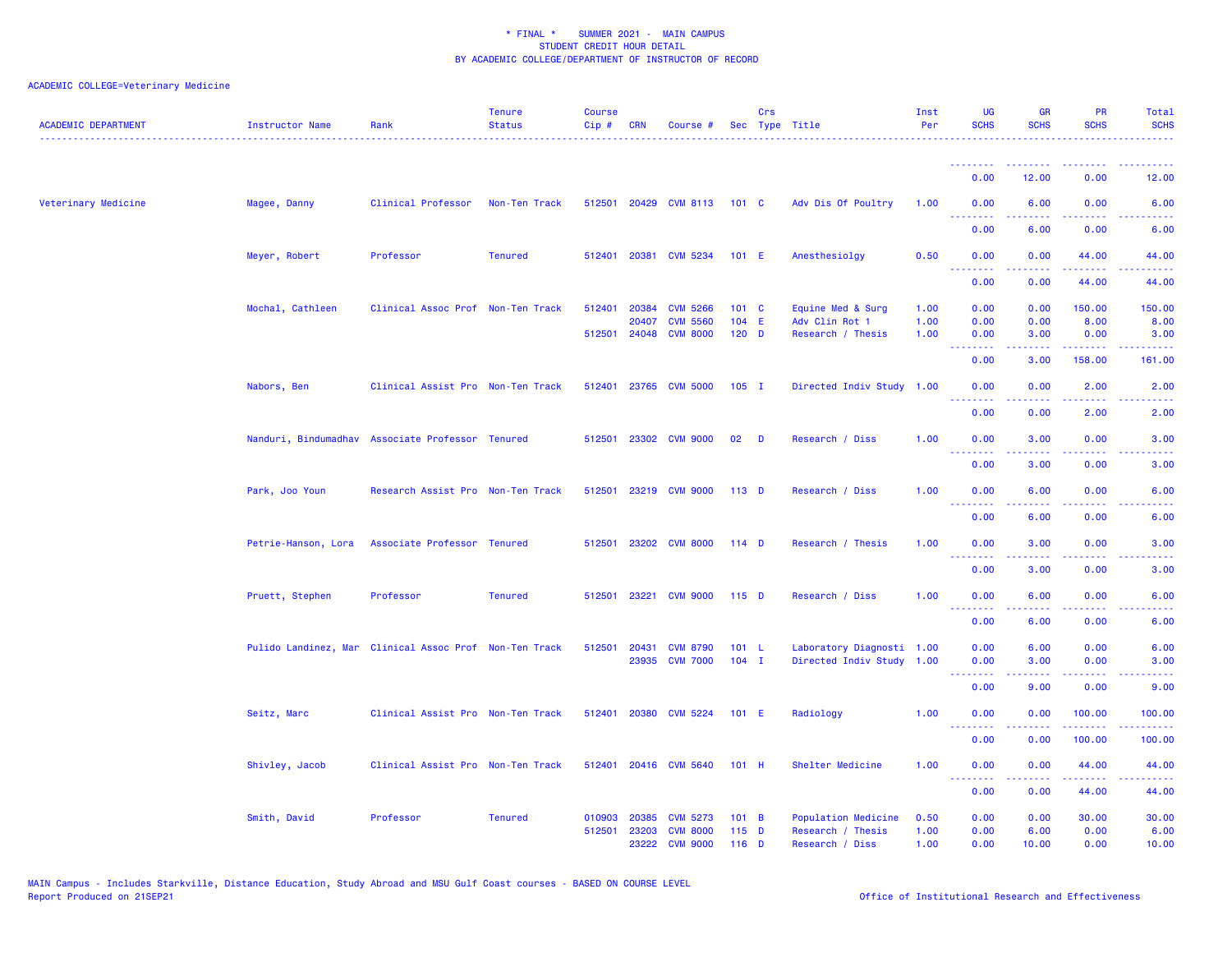| <b>ACADEMIC DEPARTMENT</b> | Instructor Name                                  | Rank                              | <b>Tenure</b><br><b>Status</b> | <b>Course</b><br>Cip# | <b>CRN</b> | Course #                          |               | <b>Crs</b>     | Sec Type Title            | Inst<br>Per  | <b>UG</b><br><b>SCHS</b> | <b>GR</b><br><b>SCHS</b> | <b>PR</b><br><b>SCHS</b> | <b>Total</b><br><b>SCHS</b>                                                                                                       |
|----------------------------|--------------------------------------------------|-----------------------------------|--------------------------------|-----------------------|------------|-----------------------------------|---------------|----------------|---------------------------|--------------|--------------------------|--------------------------|--------------------------|-----------------------------------------------------------------------------------------------------------------------------------|
|                            |                                                  |                                   |                                |                       |            |                                   |               |                |                           |              | 0.00                     | 16.00                    | 30.00                    | 46.00                                                                                                                             |
| Veterinary Medicine        |                                                  | Associate Professor Tenured       |                                | 512401                | 20375      | <b>CVM 5106</b>                   | 51            | <b>C</b>       | First Year CVM Medic      | 1.00         | 0.00                     | 0.00                     | 684.00                   | 684.00                                                                                                                            |
|                            | Smith, Jack                                      |                                   |                                |                       | 20377      | <b>CVM 5206</b>                   | 51            | C              | Second Year Vet. Med      | 1.00         | 0.00                     | 0.00                     | 582.00                   | 582.00                                                                                                                            |
|                            |                                                  |                                   |                                |                       | 20379      | <b>CVM 5222</b>                   | $101 \quad C$ |                | Sm Animal Clinical N      | 1.00         | 0.00                     | 0.00                     | 22.00                    | 22.00                                                                                                                             |
|                            |                                                  |                                   |                                |                       | 20388      | <b>CVM 5292</b>                   | $101$ E       |                | Flowood/MVRDL Extern      | 1.00         | 0.00                     | 0.00                     | 42.00                    | 42.00                                                                                                                             |
|                            |                                                  |                                   |                                |                       | 20398      | <b>CVM 5510</b>                   | 101 E         |                | Vm An Externship 1        | 1.00         | 0.00                     | 0.00                     | 155.00                   | 155.00                                                                                                                            |
|                            |                                                  |                                   |                                |                       | 20399      | <b>CVM 5520</b>                   | $101$ E       |                | Vm An Externship 2        | 1.00         | 0.00                     | 0.00                     | 44.00                    | 44.00                                                                                                                             |
|                            |                                                  |                                   |                                |                       | 20400      | <b>CVM 5530</b>                   | $101$ E       |                | Vm An Externship 3        | 1.00         | 0.00                     | 0.00                     | 8.00                     | 8.00                                                                                                                              |
|                            |                                                  |                                   |                                |                       | 20401      | <b>CVM 5540</b>                   | $101$ E       |                | Vm An Externship 4        | 1.00         | 0.00                     | 0.00                     | 2.00                     | 2.00                                                                                                                              |
|                            |                                                  |                                   |                                |                       | 20402      | <b>CVM 5550</b>                   | 101 E         |                | Vm An Externship 5        | 1.00         | 0.00                     | 0.00                     | 2.00                     | 2.00                                                                                                                              |
|                            |                                                  |                                   |                                |                       | 20404      | <b>CVM 5560</b>                   | 101 E         |                | Adv Clin Rot 1            | 1.00         | 0.00                     | 0.00                     | 28.00                    | 28.00                                                                                                                             |
|                            |                                                  |                                   |                                |                       |            | 20408 CVM 5570                    | $101$ E       |                | Adv Clin Rot 2            | 1.00         | 0.00                     | 0.00                     | 13.00                    | 13.00                                                                                                                             |
|                            |                                                  |                                   |                                |                       |            |                                   |               |                |                           |              | .<br>0.00                | 0.00                     | د د د د د<br>1582.00     | .<br>1582.00                                                                                                                      |
|                            |                                                  |                                   |                                |                       |            |                                   |               |                |                           |              |                          |                          |                          |                                                                                                                                   |
|                            | Thomason, John                                   | Associate Professor Tenured       |                                | 512401                | 20419      | <b>CVM 5840</b>                   | $101$ H       |                | Vet Student Research      | 0.34         | 0.00                     | 0.00                     | 2.72                     | 2.72                                                                                                                              |
|                            |                                                  |                                   |                                | 512501                | 23205      | <b>CVM 8000</b>                   | $117$ D       |                | Research / Thesis         | 1.00         | 0.00                     | 1.00                     | 0.00                     | 1.00                                                                                                                              |
|                            |                                                  |                                   |                                |                       |            |                                   |               |                |                           |              | .<br>0.00                | .<br>1.00                | د د د د<br>2.72          | 2222.<br>3.72                                                                                                                     |
|                            |                                                  |                                   |                                |                       |            |                                   |               |                |                           |              |                          |                          |                          |                                                                                                                                   |
|                            | Varela-Stokes, Andre Associate Professor Tenured |                                   |                                | 512401                |            | 20419 CVM 5840                    | $101$ H       |                | Vet Student Research 0.33 |              | 0.00                     | 0.00                     | 2.64                     | 2.64                                                                                                                              |
|                            |                                                  |                                   |                                |                       |            |                                   |               |                |                           |              | .<br>0.00                | 0.00                     | .<br>2.64                | والمواليات<br>2.64                                                                                                                |
|                            |                                                  |                                   |                                |                       |            |                                   |               |                |                           |              |                          |                          |                          |                                                                                                                                   |
|                            | Walters, Kevin                                   | Clinical Assist Pro Non-Ten Track |                                | 512401                |            | 20418 CVM 5764                    | $101 \quad C$ |                | Adv Equine Repro          | 0.50         | 0.00<br>.                | 0.00                     | 14.00<br>وعاماما         | 14.00<br>والمالمات                                                                                                                |
|                            |                                                  |                                   |                                |                       |            |                                   |               |                |                           |              | 0.00                     | 0.00                     | 14.00                    | 14.00                                                                                                                             |
|                            |                                                  |                                   |                                |                       |            |                                   |               |                |                           |              |                          |                          |                          |                                                                                                                                   |
|                            | Wassack, Erica                                   | Non-Faculty                       | Not Applicable                 |                       |            | 512401 20420 CVM 5842             | 101 C         |                | Clinical Pharm            | 1.00         | 0.00<br>.                | 0.00                     | 12.00<br>.               | 12.00<br>المتمامين                                                                                                                |
|                            |                                                  |                                   |                                |                       |            |                                   |               |                |                           |              | 0.00                     | 0.00                     | 12.00                    | 12.00                                                                                                                             |
|                            |                                                  |                                   |                                |                       |            |                                   |               |                |                           |              |                          |                          |                          |                                                                                                                                   |
|                            | Willeford, Bridget                               | Non-Faculty                       | Not Applicable                 | 510808                | 20369      | <b>CVM 3051</b><br>20370 CVM 3061 | 01<br>01      | <b>C</b><br>-L | Lab Anim Health Mgt       | 0.20<br>0.20 | 7.20<br>7.20             | 0.00<br>0.00             | 0.00<br>0.00             | 7.20                                                                                                                              |
|                            |                                                  |                                   |                                |                       |            |                                   |               |                | Lab Anim Tech Skills      |              | <b></b>                  |                          | $- - -$                  | 7.20<br>$\frac{1}{2} \left( \frac{1}{2} \right) \left( \frac{1}{2} \right) \left( \frac{1}{2} \right) \left( \frac{1}{2} \right)$ |
|                            |                                                  |                                   |                                |                       |            |                                   |               |                |                           |              | 14.40                    | 0.00                     | 0.00                     | 14.40                                                                                                                             |
|                            | Williams, Matthew                                | Clinical Assoc Prof Non-Ten Track |                                | 512501                |            | 23927 CVM 7000                    | $103$ I       |                | Directed Indiv Study 1.00 |              | 0.00                     | 2.00                     | 0.00                     | 2.00                                                                                                                              |
|                            |                                                  |                                   |                                |                       |            |                                   |               |                |                           |              | .                        |                          |                          | .                                                                                                                                 |
|                            |                                                  |                                   |                                |                       |            |                                   |               |                |                           |              | 0.00                     | 2.00                     | 0.00                     | 2.00                                                                                                                              |
|                            | Wills, Robert                                    | Professor                         | <b>Tenured</b>                 | 512501                |            | 23406 CVM 7000                    | $101$ I       |                | Directed Indiv Study 1.00 |              | 0.00                     | 2.00                     | 0.00                     | 2.00                                                                                                                              |
|                            |                                                  |                                   |                                |                       |            |                                   |               |                |                           |              |                          |                          |                          |                                                                                                                                   |
|                            |                                                  |                                   |                                |                       |            |                                   |               |                |                           |              | 0.00                     | 2.00                     | 0.00                     | 2.00                                                                                                                              |
|                            | Woodruff, Kimberly                               | Clinical Assoc Prof Non-Ten Track |                                |                       |            | 010903 20385 CVM 5273             | 101 B         |                | Population Medicine       | 0.50         | 0.00                     | 0.00                     | 30.00                    | 30.00                                                                                                                             |
|                            |                                                  |                                   |                                |                       |            |                                   |               |                |                           |              | .                        |                          | 22222                    | $\frac{1}{2} \left( \frac{1}{2} \right) \left( \frac{1}{2} \right) \left( \frac{1}{2} \right) \left( \frac{1}{2} \right)$         |
|                            |                                                  |                                   |                                |                       |            |                                   |               |                |                           |              | 0.00                     | 0.00                     | 30.00                    | 30.00                                                                                                                             |
|                            | Woolums, Amelia                                  | Professor                         | <b>Tenured</b>                 | 512501                | 23206      | <b>CVM 8000</b>                   | $118$ D       |                | Research / Thesis         | 1.00         | 0.00                     | 3.00                     | 0.00                     | 3.00                                                                                                                              |
|                            |                                                  |                                   |                                |                       |            | 23224 CVM 9000                    | $118$ D       |                | Research / Diss           | 1.00         | 0.00                     | 3.00                     | 0.00                     | 3.00                                                                                                                              |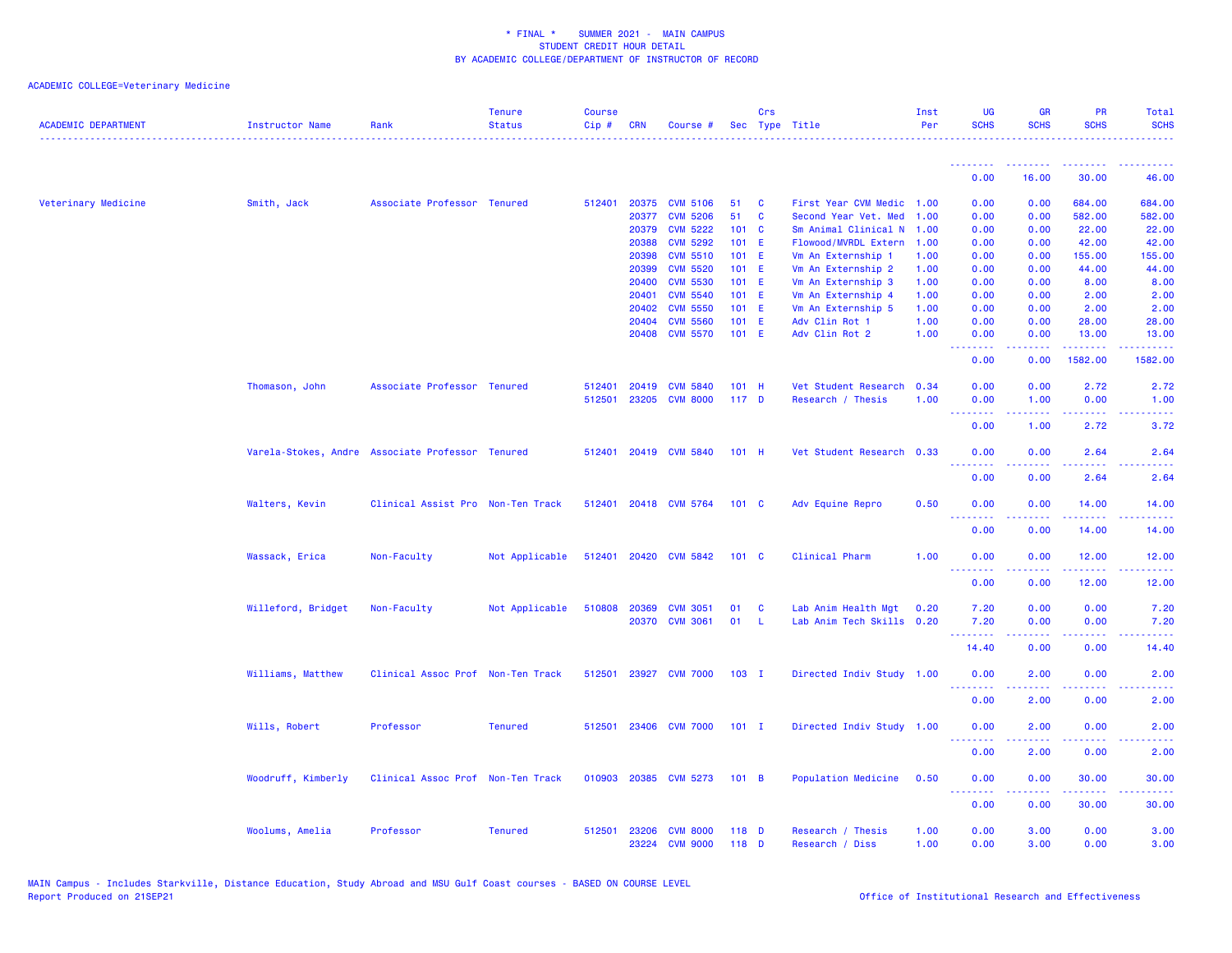## ACADEMIC COLLEGE=Veterinary Medicine

| <b>ACADEMIC DEPARTMENT</b>             | Instructor Name | Rank | <b>Tenure</b><br><b>Status</b> | <b>Course</b><br>$Cip$ #<br>CRN | Course # Sec Type Title | Crs | Inst<br>Per | <b>UG</b><br><b>SCHS</b> | GR<br><b>SCHS</b> | <b>PR</b><br><b>SCHS</b> | Total<br><b>SCHS</b> |
|----------------------------------------|-----------------|------|--------------------------------|---------------------------------|-------------------------|-----|-------------|--------------------------|-------------------|--------------------------|----------------------|
|                                        |                 |      |                                |                                 |                         |     |             | 0.00                     | 6.00              | 0.00                     | .<br>6.00            |
| ====================================== |                 |      |                                |                                 |                         |     |             | ========                 | ========          | ---------                | ==========           |
| Veterinary Medicine                    |                 |      |                                |                                 |                         |     |             | 270.00                   | 161.00            | 3186.00                  | 3617,00              |
| ====================================== |                 |      |                                |                                 |                         |     |             | ========                 | ========          | ========                 | ==========           |

MAIN Campus - Includes Starkville, Distance Education, Study Abroad and MSU Gulf Coast courses - BASED ON COURSE LEVEL